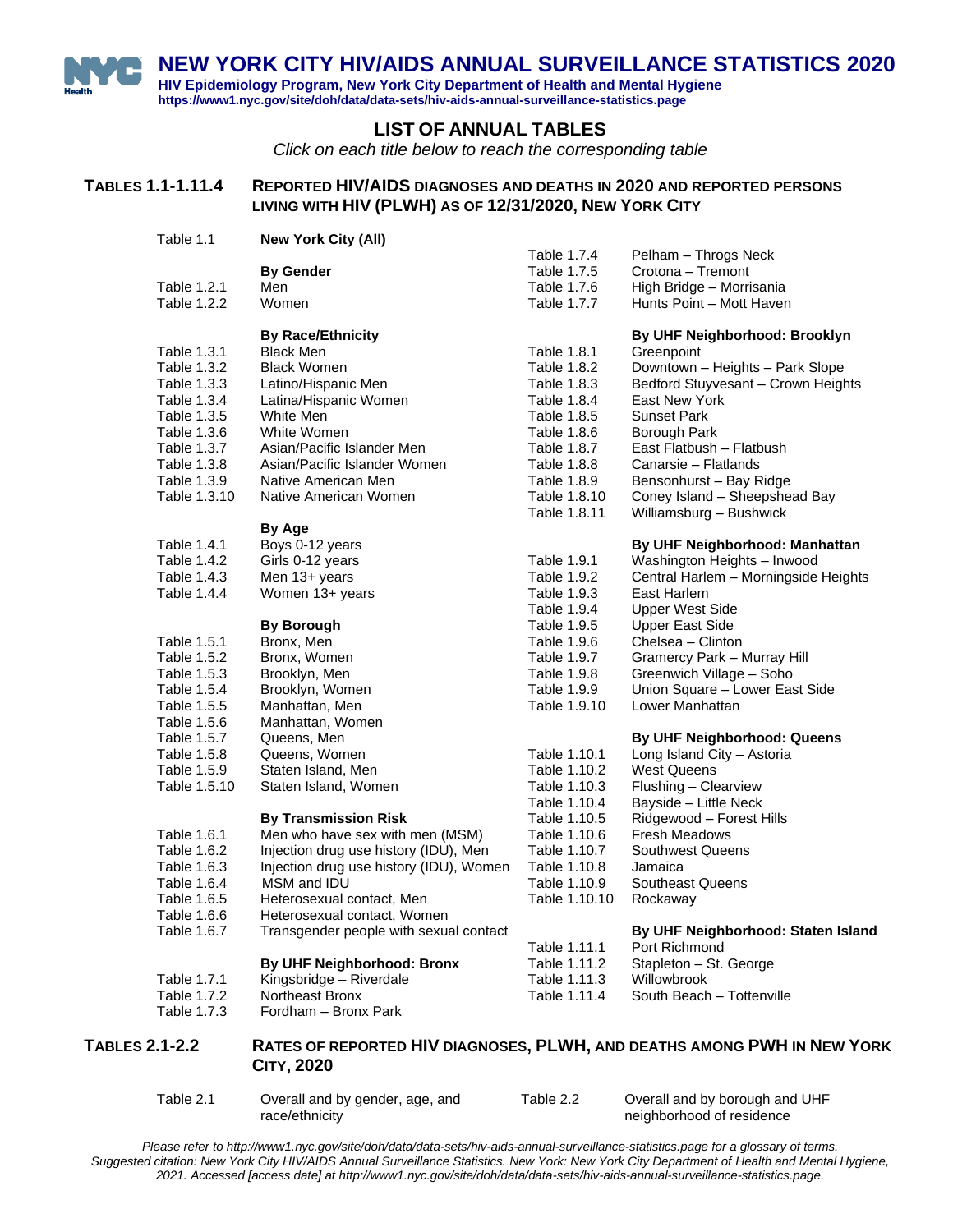<span id="page-1-0"></span>**Table 1.1. New York City (All)**

|                                                                              |                                  |              | HIV DIAGNOSES, 2020              |              |                                | <b>Concurrent with</b> | AIDS DIAGNOSES, 2020 |              | <b>PLWH AS OF</b><br>12/31/2020 |              | <b>DEATHS, 2020</b>  |              |
|------------------------------------------------------------------------------|----------------------------------|--------------|----------------------------------|--------------|--------------------------------|------------------------|----------------------|--------------|---------------------------------|--------------|----------------------|--------------|
|                                                                              | <b>Total HIV diagnoses</b><br>N. | %            | <b>Without AIDS</b><br>N         | %            | AIDS diagnoses<br>N            | %                      | N                    | %            | $\mathsf{N}$                    | %            | N                    | %            |
| <b>TOTAL</b>                                                                 | 1,396                            | 100.0        | 1,128                            | 80.8         | 268                            | 19.2                   | 917                  | 100.0        | 129,061                         | 100.0        | 1,933                | 100.0        |
| <b>GENDER</b>                                                                |                                  |              |                                  |              |                                |                        |                      |              |                                 |              |                      |              |
| Men                                                                          | 1,091                            | 78.2         | 877                              | 77.7         | 214                            | 79.9                   | 671                  | 73.2         | 93.741                          | 72.6         | 1,338                | 69.2         |
| Women                                                                        | 256                              | 18.3         | 203                              | 18.0         | 53                             | 19.8                   | 227                  | 24.8         | 33,107                          | 25.7         | 567                  | 29.3         |
| Transgender                                                                  | 49                               | 3.5          | 48                               | 4.3          | $\overline{1}$                 | 0.4                    | 19                   | 2.1          | 2,213                           | 1.7          | 28                   | 1.4          |
| <b>RACE/ETHNICITY</b>                                                        |                                  |              |                                  |              |                                |                        |                      |              |                                 |              |                      |              |
| Black                                                                        | 661                              | 47.3         | 535                              | 47.4         | 126                            | 47.0                   | 449                  | 49.0         | 55,790                          | 43.2         | 998                  | 51.6         |
| Latino/Hispanic                                                              | 474                              | 34.0         | 389                              | 34.5         | 85                             | 31.7                   | 306                  | 33.4         | 42,740                          | 33.1         | 666                  | 34.5         |
| <b>White</b>                                                                 | 187                              | 13.4         | 147                              | 13.0         | 40                             | 14.9                   | 120                  | 13.1         | 26.165                          | 20.3         | 220                  | 11.4         |
| Asian/Pacific Islander                                                       | 64                               | 4.6          | 49                               | 4.3          | 15                             | 5.6                    | 32                   | 3.5          | 3,248                           | 2.5          | 27                   | 1.4          |
| Native American                                                              |                                  | 0.1          | $\overline{1}$<br>$\overline{7}$ | 0.1          | $\mathbf{0}$<br>$\overline{2}$ | 0.0                    | 3<br>$\overline{7}$  | 0.3          | 299                             | 0.2          | $\overline{7}$<br>15 | 0.4          |
| Multiracial<br>Unknown                                                       | 9<br>$\mathbf{0}$                | 0.6<br>0.0   | $\mathbf{0}$                     | 0.6<br>0.0   | $\mathbf{0}$                   | 0.7<br>0.0             | $\mathbf{0}$         | 0.8<br>0.0   | 503<br>316                      | 0.4<br>0.2   | $\mathbf 0$          | 0.8<br>0.0   |
|                                                                              |                                  |              |                                  |              |                                |                        |                      |              |                                 |              |                      |              |
| <b>AGE GROUP (YEARS)</b>                                                     |                                  |              |                                  |              |                                |                        |                      |              |                                 |              |                      |              |
| $ 0-12 $                                                                     | $\overline{2}$                   | 0.1          | $\overline{2}$                   | 0.2          | $\overline{0}$                 | 0.0                    | $\overline{1}$       | 0.1          | 49                              | 0.0          | $\overline{0}$       | 0.0          |
| $ 13 - 19 $<br>20-29                                                         | 58<br>464                        | 4.2<br>33.2  | 55<br>422                        | 4.9<br>37.4  | 3<br>42                        | 1.1<br>15.7            | 4<br>129             | 0.4<br>14.1  | 292<br>7,466                    | 0.2<br>5.8   | $\mathbf 0$<br>32    | 0.0<br>1.7   |
| 30-39                                                                        | 429                              | 30.7         | 345                              | 30.6         | 84                             | 31.3                   | 257                  | 28.0         | 20,772                          | 16.1         | 113                  | 5.8          |
| 40-49                                                                        | 199                              | 14.3         | 149                              | 13.2         | 50                             | 18.7                   | 179                  | 19.5         | 22,981                          | 17.8         | 177                  | 9.2          |
| 50-59                                                                        | 172                              | 12.3         | 114                              | 10.1         | 58                             | 21.6                   | 196                  | 21.4         | 39,291                          | 30.4         | 566                  | 29.3         |
| $ 60+$                                                                       | 72                               | 5.2          | 41                               | 3.6          | 31                             | 11.6                   | 151                  | 16.5         | 38,210                          | 29.6         | 1,045                | 54.1         |
| <b>BOROUGH OF RESIDENCE</b>                                                  |                                  |              |                                  |              |                                |                        |                      |              |                                 |              |                      |              |
| Bronx                                                                        | 307                              | 22.0         | 260                              | 23.0         | 47                             | 17.5                   | 245                  | 26.7         | 31,230                          | 24.2         | 665                  | 34.4         |
| Brooklyn                                                                     | 411                              | 29.4         | 316                              | 28.0         | 95                             | 35.4                   | 248                  | 27.0         | 30,642                          | 23.7         | 512                  | 26.5         |
| Manhattan                                                                    | 282                              | 20.2         | 230                              | 20.4         | 52                             | 19.4                   | 201                  | 21.9         | 32,790                          | 25.4         | 372                  | 19.2         |
| Queens                                                                       | 276                              | 19.8         | 220                              | 19.5         | 56                             | 20.9                   | 126                  | 13.7         | 18,888                          | 14.6         | 223                  | 11.5         |
| Staten Island                                                                | 25                               | 1.8          | 21                               | 1.9          | $\overline{4}$                 | 1.5                    | 15                   | 1.6          | 2,547                           | 2.0          | 50                   | 2.6          |
| Outside NYC                                                                  | 81<br>14                         | 5.8          | 67<br>14                         | 5.9<br>1.2   | 14<br>$\mathbf{0}$             | 5.2                    | 75<br>$\overline{7}$ | 8.2          | 12,776                          | 9.9          | 51<br>60             | 2.6          |
| Unknown                                                                      |                                  | 1.0          |                                  |              |                                | 0.0                    |                      | 0.8          | 188                             | 0.1          |                      | 3.1          |
| <b>AREA-BASED POVERTY LEVEL</b>                                              |                                  |              |                                  |              |                                |                        |                      |              |                                 |              |                      |              |
| Low poverty (<10% below FPL)                                                 | 129                              | 9.2          | 107                              | 9.5          | 22                             | 8.2                    | 84                   | 9.2          | 15,206                          | 11.8         | 139                  | 7.2          |
| Medium poverty (10 to <20% below FPL)<br>High poverty (20 to <30% below FPL) | 506<br>374                       | 36.2<br>26.8 | 397<br>299                       | 35.2<br>26.5 | 109<br>75                      | 40.7<br>28.0           | 306<br>224           | 33.4<br>24.4 | 43,060<br>29,083                | 33.4<br>22.5 | 584<br>464           | 30.2<br>24.0 |
|                                                                              |                                  |              |                                  |              |                                |                        |                      |              |                                 |              |                      |              |
| Very high poverty (≥30% below FPL)                                           | 287                              | 20.6         | 240                              | 21.3         | 47                             | 17.5                   | 214                  | 23.3         | 27,170                          | 21.1         | 629                  | 32.5         |
| Area-based poverty level not available                                       | 100                              | 7.2          | 85                               | 7.5          | 15                             | 5.6                    | 89                   | 9.7          | 14,542                          | 11.3         | 117                  | 6.1          |
| <b>TRANSMISSION RISK</b>                                                     |                                  |              |                                  |              |                                |                        |                      |              |                                 |              |                      |              |
| Men who have sex with men (MSM)                                              | 643                              | 46.1         | 536                              | 47.5         | 107                            | 39.9                   | 368                  | 40.1         | 55,432                          | 43.0         | 416                  | 21.5         |
| Injection drug use history (IDU)                                             | 12                               | 0.9          | 10                               | 0.9          | $\overline{2}$                 | 0.7                    | 62                   | 6.8          | 13,875                          | 10.8         | 495                  | 25.6         |
| MSM-IDU                                                                      | 10                               | 0.7          | 10                               | 0.9          | $\overline{0}$                 | 0.0                    | 15                   | 1.6          | 3,224                           | 2.5          | 73                   | 3.8          |
| Heterosexual contact                                                         | 193<br>47                        | 13.8<br>3.4  | 148<br>46                        | 13.1<br>4.1  | 45<br>$\overline{1}$           | 16.8<br>0.4            | 178<br>16            | 19.4         | 25,020<br>1,909                 | 19.4<br>1.5  | 433<br>20            | 22.4<br>1.0  |
| Transgender people with sexual contact<br>Perinatal                          | $\overline{2}$                   | 0.1          | $\overline{2}$                   | 0.2          | $\overline{0}$                 | 0.0                    | 13                   | 1.7<br>1.4   | 2,552                           | 2.0          | 17                   | 0.9          |
| Other                                                                        | $\mathbf{0}$                     | 0.0          | $\mathbf{0}$                     | 0.0          | $\mathbf{0}$                   | 0.0                    | 2                    | 0.2          | 193                             | 0.1          | $\overline{7}$       | 0.4          |
| Unknown                                                                      | 489                              | 35.0         | 376                              | 33.3         | 113                            | 42.2                   | 263                  | 28.7         | 26,856                          | 20.8         | 472                  | 24.4         |
|                                                                              |                                  |              |                                  |              |                                |                        |                      |              |                                 |              |                      |              |

As reported to the NYC Department of Health and Mental Hygiene by May 27, 2021. Table generated October 4, 2021.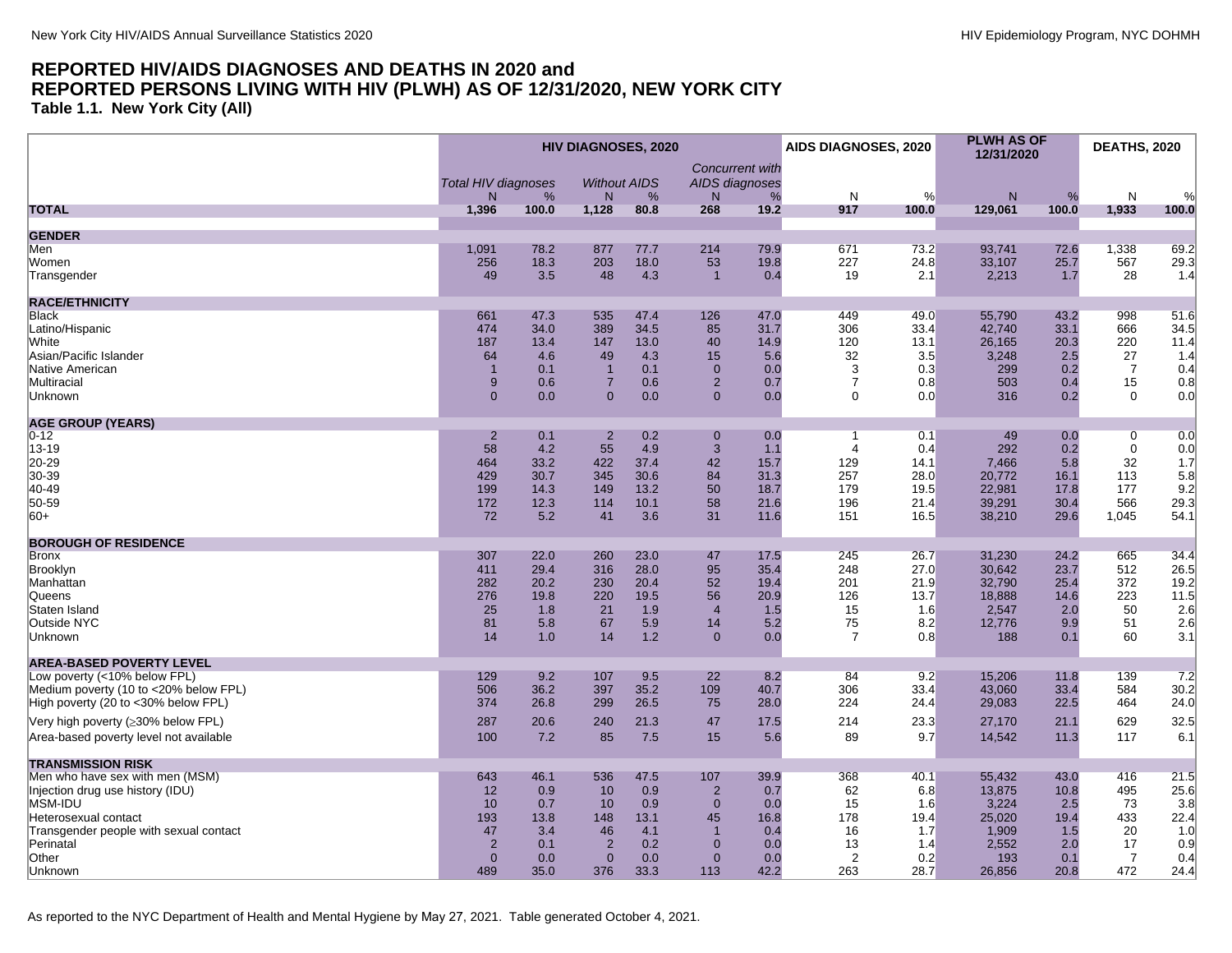<span id="page-2-0"></span>**Table 1.2.1. Men (includes transgender men)**

|                                        | <b>HIV DIAGNOSES, 2020</b>      |       |                           |      |                             | AIDS DIAGNOSES, 2020 |                | <b>PLWH AS OF</b><br>12/31/2020 |              | <b>DEATHS, 2020</b> |             |       |
|----------------------------------------|---------------------------------|-------|---------------------------|------|-----------------------------|----------------------|----------------|---------------------------------|--------------|---------------------|-------------|-------|
|                                        |                                 |       |                           |      | <b>Concurrent with AIDS</b> |                      |                |                                 |              |                     |             |       |
|                                        | <b>Total HIV diagnoses</b><br>N | %     | <b>Without AIDS</b><br>N. | %    | N <sub>1</sub>              | diagnoses<br>%       | N              | %                               | $\mathsf{N}$ | %                   | N           | %     |
| <b>TOTAL</b>                           | 1,092                           | 100.0 | 878                       | 80.4 | 214                         | 19.6                 | 671            | 100.0                           | 93,784       | 100.0               | 1,338       | 100.0 |
|                                        |                                 |       |                           |      |                             |                      |                |                                 |              |                     |             |       |
| <b>RACE/ETHNICITY</b>                  |                                 |       |                           |      |                             |                      |                |                                 |              |                     |             |       |
| <b>Black</b>                           | 478                             | 43.8  | 389                       | 44.3 | 89                          | 41.6                 | 304            | 45.3                            | 35,401       | 37.7                | 636         | 47.5  |
| Latino/Hispanic                        | 379                             | 34.7  | 307                       | 35.0 | 72                          | 33.6                 | 224            | 33.4                            | 31,184       | 33.3                | 480         | 35.9  |
| White                                  | 172                             | 15.8  | 135                       | 15.4 | 37                          | 17.3                 | 106            | 15.8                            | 23,615       | 25.2                | 184         | 13.8  |
| Asian/Pacific Islander                 | 56                              | 5.1   | 42                        | 4.8  | 14                          | 6.5                  | 27             | 4.0                             | 2,721        | 2.9                 | 22          | 1.6   |
| Native American                        | $\overline{1}$                  | 0.1   | $\overline{1}$            | 0.1  | $\Omega$                    | 0.0                  | 3              | 0.4                             | 227          | 0.2                 | 6           | 0.4   |
| Multiracial                            | 6                               | 0.5   | $\overline{4}$            | 0.5  | $\overline{2}$              | 0.9                  | $\overline{7}$ | 1.0                             | 394          | 0.4                 | 10          | 0.7   |
| Unknown                                | $\overline{0}$                  | 0.0   | $\Omega$                  | 0.0  | $\Omega$                    | 0.0                  | $\Omega$       | 0.0                             | 242          | 0.3                 | $\Omega$    | 0.0   |
| <b>AGE GROUP (YEARS)</b>               |                                 |       |                           |      |                             |                      |                |                                 |              |                     |             |       |
| $0 - 12$                               | $\mathbf{0}$                    | 0.0   | $\mathbf{0}$              | 0.0  | $\mathbf{0}$                | 0.0                  | 0              | 0.0                             | 26           | 0.0                 | $\mathbf 0$ | 0.0   |
| 13-19                                  | 47                              | 4.3   | 45                        | 5.1  | $\overline{2}$              | 0.9                  | 3              | 0.4                             | 175          | 0.2                 | $\mathbf 0$ | 0.0   |
| 20-29                                  | 386                             | 35.3  | 349                       | 39.7 | 37                          | 17.3                 | 108            | 16.1                            | 5,659        | 6.0                 | 24          | 1.8   |
| 30-39                                  | 349                             | 32.0  | 277                       | 31.5 | 72                          | 33.6                 | 197            | 29.4                            | 16,467       | 17.6                | 80          | 6.0   |
| 40-49                                  | 149                             | 13.6  | 111                       | 12.6 | 38                          | 17.8                 | 129            | 19.2                            | 16,313       | 17.4                | 111         | 8.3   |
| 50-59                                  | 115                             | 10.5  | 69                        | 7.9  | 46                          | 21.5                 | 137            | 20.4                            | 27,820       | 29.7                | 377         | 28.2  |
| $ 60+$                                 | 46                              | 4.2   | 27                        | 3.1  | 19                          | 8.9                  | 97             | 14.5                            | 27.324       | 29.1                | 746         | 55.8  |
|                                        |                                 |       |                           |      |                             |                      |                |                                 |              |                     |             |       |
| <b>BOROUGH OF RESIDENCE</b>            |                                 |       |                           |      |                             |                      |                |                                 |              |                     |             |       |
| <b>Bronx</b>                           | 220                             | 20.1  | 187                       | 21.3 | 33                          | 15.4                 | 154            | 23.0                            | 19,543       | 20.8                | 415         | 31.0  |
| Brooklyn                               | 315                             | 28.8  | 245                       | 27.9 | 70                          | 32.7                 | 171            | 25.5                            | 20,648       | 22.0                | 352         | 26.3  |
| Manhattan                              | 234                             | 21.4  | 191                       | 21.8 | 43                          | 20.1                 | 158            | 23.5                            | 27,671       | 29.5                | 292         | 21.8  |
| <b>Queens</b>                          | 226                             | 20.7  | 173                       | 19.7 | 53                          | 24.8                 | 106            | 15.8                            | 13,901       | 14.8                | 165         | 12.3  |
| Staten Island                          | 20                              | 1.8   | 16                        | 1.8  | $\overline{4}$              | 1.9                  | 15             | 2.2                             | 1,650        | 1.8                 | 31          | 2.3   |
| Outside NYC                            | 66                              | 6.0   | 55                        | 6.3  | 11                          | 5.1                  | 63             | 9.4                             | 10,225       | 10.9                | 38          | 2.8   |
| Unknown                                | 11                              | 1.0   | 11                        | 1.3  | $\mathbf{0}$                | 0.0                  | 4              | 0.6                             | 146          | 0.2                 | 45          | 3.4   |
| <b>AREA-BASED POVERTY LEVEL</b>        |                                 |       |                           |      |                             |                      |                |                                 |              |                     |             |       |
| Low poverty (<10% below FPL)           | 102                             | 9.3   | 82                        | 9.3  | 20                          | 9.3                  | 69             | 10.3                            | 12,418       | 13.2                | 118         | 8.8   |
| Medium poverty (10 to <20% below FPL)  | 408                             | 37.4  | 313                       | 35.6 | 95                          | 44.4                 | 241            | 35.9                            | 32.208       | 34.3                | 425         | 31.8  |
| High poverty (20 to <30% below FPL)    | 295                             | 27.0  | 238                       | 27.1 | 57                          | 26.6                 | 159            | 23.7                            | 20,333       | 21.7                | 310         | 23.2  |
| Very high poverty (≥30% below FPL)     | 205                             | 18.8  | 175                       | 19.9 | 30                          | 14.0                 | 130            | 19.4                            | 17,223       | 18.4                | 398         | 29.7  |
| Area-based poverty level not available | 82                              | 7.5   | 70                        | 8.0  | 12                          | 5.6                  | 72             | 10.7                            | 11,602       | 12.4                | 87          | 6.5   |
| <b>TRANSMISSION RISK</b>               |                                 |       |                           |      |                             |                      |                |                                 |              |                     |             |       |
| Men who have sex with men (MSM)        | 643                             | 58.9  | 536                       | 61.0 | 107                         | 50.0                 | 368            | 54.8                            | 55,432       | 59.1                | 416         | 31.1  |
| Injection drug use history (IDU)       | 10                              | 0.9   | 9                         | 1.0  | $\mathbf 1$                 | 0.5                  | 36             | 5.4                             | 8,958        | 9.6                 | 330         | 24.7  |
| MSM-IDU                                | 10                              | 0.9   | 10                        | 1.1  | $\mathbf{0}$                | 0.0                  | 15             | 2.2                             | 3,224        | 3.4                 | 73          | 5.5   |
| Heterosexual contact                   | 23                              | 2.1   | 15                        | 1.7  | 8                           | 3.7                  | 38             | 5.7                             | 5,931        | 6.3                 | 170         | 12.7  |
| Transgender people with sexual contact | $\overline{1}$                  | 0.1   | $\overline{1}$            | 0.1  | $\mathbf{0}$                | 0.0                  | $\mathbf 0$    | 0.0                             | 26           | 0.0                 | $\mathbf 0$ | 0.0   |
| Perinatal                              | $\overline{0}$                  | 0.0   | $\mathbf{0}$              | 0.0  | $\mathbf{0}$                | 0.0                  | 6              | 0.9                             | 1,243        | 1.3                 | 11          | 0.8   |
| Other                                  | $\overline{0}$                  | 0.0   | $\mathbf{0}$              | 0.0  | $\mathbf{0}$                | 0.0                  | 1              | 0.1                             | 109          | 0.1                 | 3           | 0.2   |
| Unknown                                | 405                             | 37.1  | 307                       | 35.0 | 98                          | 45.8                 | 207            | 30.8                            | 18,861       | 20.1                | 335         | 25.0  |
|                                        |                                 |       |                           |      |                             |                      |                |                                 |              |                     |             |       |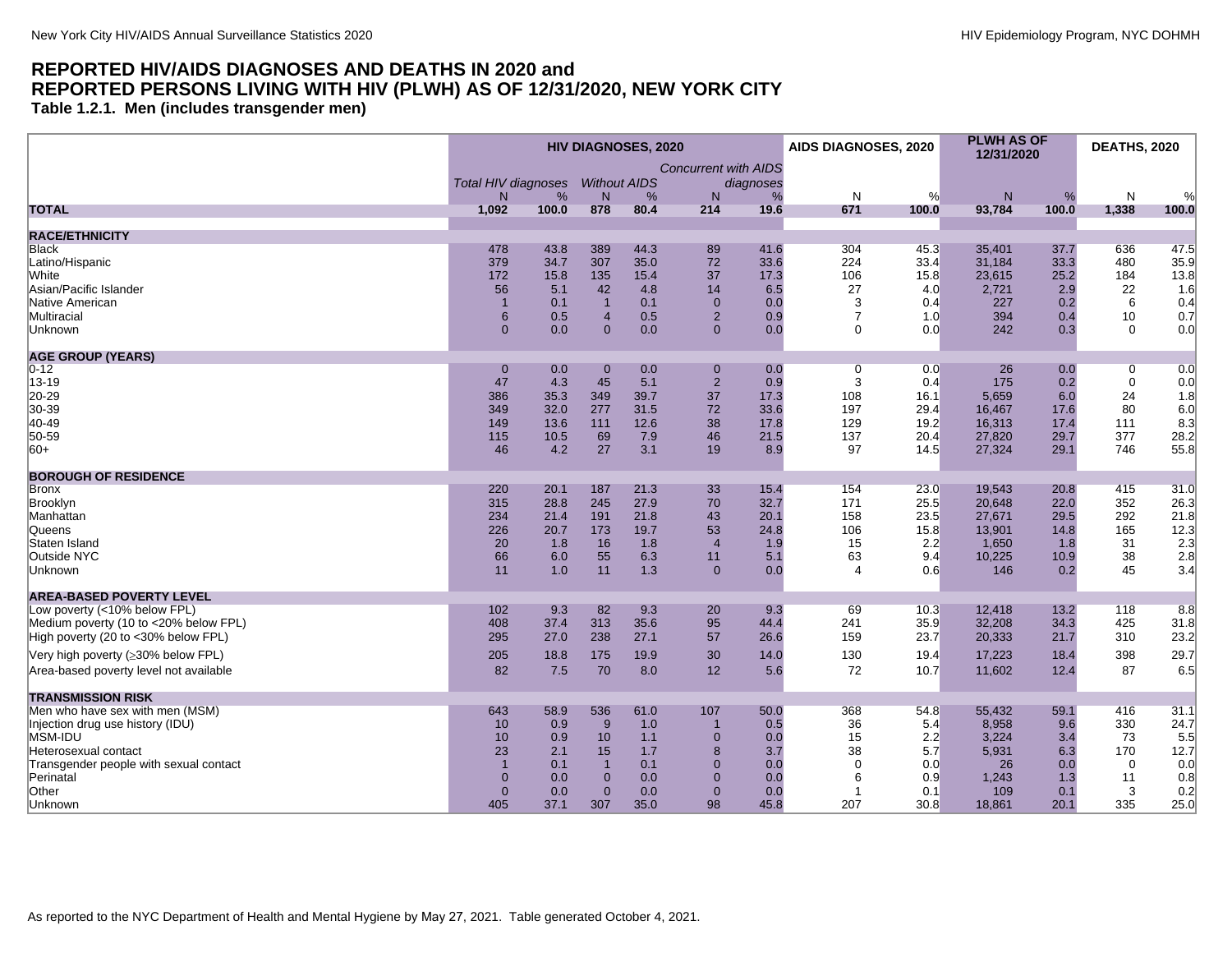<span id="page-3-0"></span>**Table 1.2.2. Women (includes transgender women)**

|                                        |                            |            |                       | <b>HIV DIAGNOSES, 2020</b> |                             |           | <b>AIDS DIAGNOSES, 2020</b> |            | <b>PLWH AS OF</b><br>12/31/2020 |            | DEATHS, 2020   |               |
|----------------------------------------|----------------------------|------------|-----------------------|----------------------------|-----------------------------|-----------|-----------------------------|------------|---------------------------------|------------|----------------|---------------|
|                                        |                            |            |                       |                            | <b>Concurrent with AIDS</b> |           |                             |            |                                 |            |                |               |
|                                        | <b>Total HIV diagnoses</b> |            | <b>Without AIDS</b>   |                            |                             | diagnoses |                             |            |                                 |            |                |               |
| <b>TOTAL</b>                           | N<br>304                   | %<br>100.0 | N <sub>1</sub><br>250 | %<br>82.2                  | N.<br>54                    | %<br>17.8 | N<br>246                    | %<br>100.0 | N<br>35,277                     | %<br>100.0 | N<br>595       | $\%$<br>100.0 |
|                                        |                            |            |                       |                            |                             |           |                             |            |                                 |            |                |               |
| <b>RACE/ETHNICITY</b>                  |                            |            |                       |                            |                             |           |                             |            |                                 |            |                |               |
| Black                                  | 183                        | 60.2       | 146                   | 58.4                       | 37                          | 68.5      | 145                         | 58.9       | 20.389                          | 57.8       | 362            | 60.8          |
| Latino/Hispanic                        | 95                         | 31.3       | 82                    | 32.8                       | 13                          | 24.1      | 82                          | 33.3       | 11,556                          | 32.8       | 186            | 31.3          |
| White                                  | 15                         | 4.9        | 12                    | 4.8                        | 3                           | 5.6       | 14                          | 5.7        | 2,550                           | 7.2        | 36             | 6.1           |
| Asian/Pacific Islander                 | 8                          | 2.6        | $\overline{7}$        | 2.8                        | $\overline{1}$              | 1.9       | 5                           | 2.0        | 527                             | 1.5        | 5              | 0.8           |
| Native American                        | $\mathbf{0}$               | 0.0        | $\mathbf{0}$          | 0.0                        | $\Omega$                    | 0.0       | $\Omega$                    | 0.0        | 72                              | 0.2        | $\mathbf{1}$   | 0.2           |
| Multiracial                            | 3                          | 1.0        | 3                     | 1.2                        | $\overline{0}$              | 0.0       | $\Omega$                    | 0.0        | 109                             | 0.3        | 5              | 0.8           |
| Unknown                                | $\mathbf{0}$               | 0.0        | $\Omega$              | 0.0                        | $\Omega$                    | 0.0       | $\Omega$                    | 0.0        | 74                              | 0.2        | $\Omega$       | 0.0           |
| <b>AGE GROUP (YEARS)</b>               |                            |            |                       |                            |                             |           |                             |            |                                 |            |                |               |
| $0 - 12$                               | $\overline{2}$             | 0.7        | $\overline{2}$        | 0.8                        | $\Omega$                    | 0.0       | 1                           | 0.4        | 23                              | 0.1        | 0              | 0.0           |
| 13-19                                  | 11                         | 3.6        | 10                    | 4.0                        | $\overline{1}$              | 1.9       | $\overline{1}$              | 0.4        | 117                             | 0.3        | $\mathbf 0$    | 0.0           |
| 20-29                                  | 78                         | 25.7       | 73                    | 29.2                       | 5                           | 9.3       | 21                          | 8.5        | 1,807                           | 5.1        | 8              | 1.3           |
| 30-39                                  | 80                         | 26.3       | 68                    | 27.2                       | 12                          | 22.2      | 60                          | 24.4       | 4,305                           | 12.2       | 33             | 5.5           |
| 40-49                                  | 50                         | 16.4       | 38                    | 15.2                       | 12                          | 22.2      | 50                          | 20.3       | 6,668                           | 18.9       | 66             | 11.1          |
| 50-59                                  | 57                         | 18.8       | 45                    | 18.0                       | 12                          | 22.2      | 59                          | 24.0       | 11,471                          | 32.5       | 189            | 31.8          |
| $ 60+$                                 | 26                         | 8.6        | 14                    | 5.6                        | 12                          | 22.2      | 54                          | 22.0       | 10,886                          | 30.9       | 299            | 50.3          |
| <b>BOROUGH OF RESIDENCE</b>            |                            |            |                       |                            |                             |           |                             |            |                                 |            |                |               |
| Bronx                                  | 87                         | 28.6       | 73                    | 29.2                       | 14                          | 25.9      | 91                          | 37.0       | 11,687                          | 33.1       | 250            | 42.0          |
| Brooklyn                               | 96                         | 31.6       | 71                    | 28.4                       | 25                          | 46.3      | 77                          | 31.3       | 9,994                           | 28.3       | 160            | 26.9          |
| Manhattan                              | 48                         | 15.8       | 39                    | 15.6                       | 9                           | 16.7      | 43                          | 17.5       | 5,119                           | 14.5       | 80             | 13.4          |
| Queens                                 | 50                         | 16.4       | 47                    | 18.8                       | 3                           | 5.6       | 20                          | 8.1        | 4,987                           | 14.1       | 58             | 9.7           |
| Staten Island                          | $5\overline{5}$            | 1.6        | $5\phantom{1}$        | 2.0                        | $\mathbf{0}$                | 0.0       | $\mathbf 0$                 | 0.0        | 897                             | 2.5        | 19             | 3.2           |
| Outside NYC                            | 15                         | 4.9        | 12                    | 4.8                        | 3                           | 5.6       | 12                          | 4.9        | 2,551                           | 7.2        | 13             | 2.2           |
| Unknown                                | 3                          | 1.0        | 3                     | 1.2                        | $\Omega$                    | 0.0       | 3                           | 1.2        | 42                              | 0.1        | 15             | 2.5           |
| <b>AREA-BASED POVERTY LEVEL</b>        |                            |            |                       |                            |                             |           |                             |            |                                 |            |                |               |
| Low poverty (<10% below FPL)           | 27                         | 8.9        | 25                    | 10.0                       | $\overline{2}$              | 3.7       | 15                          | 6.1        | 2,788                           | 7.9        | 21             | 3.5           |
| Medium poverty (10 to <20% below FPL)  | 98                         | 32.2       | 84                    | 33.6                       | 14                          | 25.9      | 65                          | 26.4       | 10,852                          | 30.8       | 159            | 26.7          |
| High poverty (20 to <30% below FPL)    | 79                         | 26.0       | 61                    | 24.4                       | 18                          | 33.3      | 65                          | 26.4       | 8,750                           | 24.8       | 154            | 25.9          |
| Very high poverty (≥30% below FPL)     | 82                         | 27.0       | 65                    | 26.0                       | 17                          | 31.5      | 84                          | 34.1       | 9,947                           | 28.2       | 231            | 38.8          |
| Area-based poverty level not available | 18                         | 5.9        | 15                    | 6.0                        | 3                           | 5.6       | 17                          | 6.9        | 2,940                           | 8.3        | 30             | 5.0           |
| <b>TRANSMISSION RISK</b>               |                            |            |                       |                            |                             |           |                             |            |                                 |            |                |               |
| Injection drug use history (IDU)       | $\overline{2}$             | 0.7        |                       | 0.4                        |                             | 1.9       | 26                          | 10.6       | 4.917                           | 13.9       | 165            | 27.7          |
| Heterosexual contact                   | 170                        | 55.9       | 133                   | 53.2                       | 37                          | 68.5      | 140                         | 56.9       | 19,089                          | 54.1       | 263            | 44.2          |
| Transgender people with sexual contact | 46                         | 15.1       | 45                    | 18.0                       | 1                           | 1.9       | 16                          | 6.5        | 1,883                           | 5.3        | 20             | 3.4           |
| Perinatal                              | $\overline{2}$             | 0.7        | $\overline{2}$        | 0.8                        | $\mathbf 0$                 | 0.0       | 7                           | 2.8        | 1,309                           | 3.7        | 6              | 1.0           |
| Other                                  | $\mathbf{0}$               | 0.0        | $\mathbf{0}$          | 0.0                        | $\mathbf 0$                 | 0.0       | -1                          | 0.4        | 84                              | 0.2        | $\overline{4}$ | 0.7           |
| Unknown                                | 84                         | 27.6       | 69                    | 27.6                       | 15                          | 27.8      | 56                          | 22.8       | 7,995                           | 22.7       | 137            | 23.0          |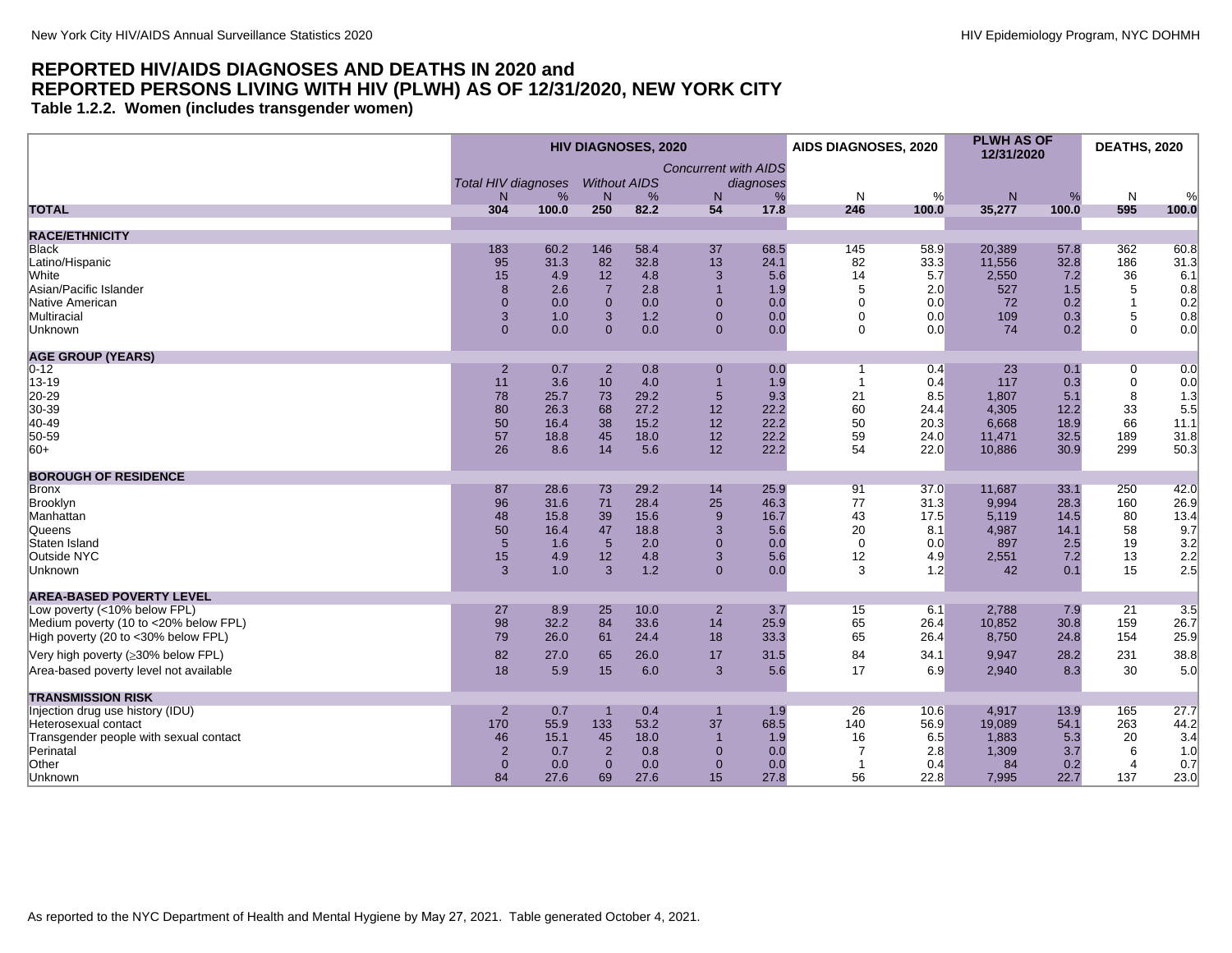<span id="page-4-0"></span>**Table 1.3.1. Black men (includes transgender men)**

|                                        |                            |       |                     | <b>HIV DIAGNOSES, 2020</b> |                             |           | AIDS DIAGNOSES, 2020 |       | <b>PLWH AS OF</b><br>12/31/2020 |       | <b>DEATHS, 2020</b> |                   |
|----------------------------------------|----------------------------|-------|---------------------|----------------------------|-----------------------------|-----------|----------------------|-------|---------------------------------|-------|---------------------|-------------------|
|                                        |                            |       |                     |                            | <b>Concurrent with AIDS</b> |           |                      |       |                                 |       |                     |                   |
|                                        | <b>Total HIV diagnoses</b> |       | <b>Without AIDS</b> |                            |                             | diagnoses |                      |       |                                 |       |                     |                   |
|                                        | N                          | %     | N                   | %                          | N                           | %         | N                    | %     | N                               | %     | N                   |                   |
| <b>TOTAL</b>                           | 478                        | 100.0 | 389                 | 81.4                       | 89                          | 18.6      | 304                  | 100.0 | 35,401                          | 100.0 | 636                 | 100.0             |
| <b>AGE GROUP (YEARS)</b>               |                            |       |                     |                            |                             |           |                      |       |                                 |       |                     |                   |
| $0 - 12$                               | $\mathbf 0$                | 0.0   | $\mathbf 0$         | 0.0                        | $\boldsymbol{0}$            | 0.0       | 0                    | 0.0   | 16                              | 0.0   | 0                   | 0.0               |
| 13-19                                  | 18                         | 3.8   | 17                  | 4.4                        | $\overline{1}$              | 1.1       | $\overline{2}$       | 0.7   | 91                              | 0.3   | 0                   | 0.0               |
| 20-29                                  | 198                        | 41.4  | 178                 | 45.8                       | 20                          | 22.5      | 60                   | 19.7  | 2,716                           | 7.7   | 8                   | 1.3               |
| 30-39                                  | 137                        | 28.7  | 114                 | 29.3                       | 23                          | 25.8      | 85                   | 28.0  | 6,839                           | 19.3  | 33                  | 5.2               |
| 40-49                                  | 60                         | 12.6  | 45                  | 11.6                       | 15                          | 16.9      | 47                   | 15.5  | 5,634                           | 15.9  | 47                  | 7.4               |
| 50-59                                  | 43                         | 9.0   | 25                  | 6.4                        | 18                          | 20.2      | 60                   | 19.7  | 9,652                           | 27.3  | 189                 | 29.7              |
| $ 60+$                                 | 22                         | 4.6   | 10                  | 2.6                        | 12                          | 13.5      | 50                   | 16.4  | 10,453                          | 29.5  | 359                 | 56.4              |
|                                        |                            |       |                     |                            |                             |           |                      |       |                                 |       |                     |                   |
| <b>BOROUGH OF RESIDENCE</b>            |                            |       |                     |                            |                             |           |                      |       |                                 |       |                     |                   |
| <b>Bronx</b>                           | 91                         | 19.0  | 76                  | 19.5                       | 15                          | 16.9      | 80                   | 26.3  | 8.865                           | 25.0  | 197                 | 31.0              |
| Brooklyn                               | 193                        | 40.4  | 154                 | 39.6                       | 39                          | 43.8      | 99                   | 32.6  | 11,248                          | 31.8  | 219                 | 34.4              |
| Manhattan                              | 91                         | 19.0  | 75                  | 19.3                       | 16                          | 18.0      | 56                   | 18.4  | 7,362                           | 20.8  | 100                 | 15.7              |
| Queens                                 | 62                         | 13.0  | 50                  | 12.9                       | 12                          | 13.5      | 34                   | 11.2  | 4,292                           | 12.1  | 69                  | 10.8              |
| Staten Island                          | 9                          | 1.9   | 8                   | 2.1                        | $\overline{1}$              | 1.1       | $\overline{4}$       | 1.3   | 597                             | 1.7   | 12                  | 1.9               |
| Outside NYC                            | 24                         | 5.0   | 18                  | 4.6                        | 6                           | 6.7       | 30                   | 9.9   | 2,993                           | 8.5   | 14                  |                   |
| Unknown                                | 8                          | 1.7   | $\mathbf{8}$        | 2.1                        | $\mathbf{0}$                | 0.0       | $\overline{1}$       | 0.3   | 44                              | 0.1   | 25                  | $\frac{2.2}{3.9}$ |
| <b>AREA-BASED POVERTY LEVEL</b>        |                            |       |                     |                            |                             |           |                      |       |                                 |       |                     |                   |
| Low poverty (<10% below FPL)           | 39                         | 8.2   | 30                  | 7.7                        | 9                           | 10.1      | 25                   | 8.2   | 2.878                           | 8.1   | 37                  | 5.8               |
| Medium poverty (10 to <20% below FPL)  | 145                        | 30.3  | 114                 | 29.3                       | 31                          | 34.8      | 94                   | 30.9  | 11,430                          | 32.3  | 181                 | 28.5              |
| High poverty (20 to <30% below FPL)    | 162                        | 33.9  | 135                 | 34.7                       | 27                          | 30.3      | 84                   | 27.6  | 9,487                           | 26.8  | 175                 | 27.5              |
|                                        |                            |       |                     |                            |                             |           |                      |       |                                 |       |                     |                   |
| Very high poverty (≥30% below FPL)     | 98                         | 20.5  | 83                  | 21.3                       | 15                          | 16.9      | 68                   | 22.4  | 8.140                           | 23.0  | 202                 | 31.8              |
| Area-based poverty level not available | 34                         | 7.1   | 27                  | 6.9                        | $\overline{7}$              | 7.9       | 33                   | 10.9  | 3,466                           | 9.8   | 41                  | 6.4               |
| <b>TRANSMISSION RISK</b>               |                            |       |                     |                            |                             |           |                      |       |                                 |       |                     |                   |
| Men who have sex with men (MSM)        | 241                        | 50.4  | 208                 | 53.5                       | 33                          | 37.1      | 147                  | 48.4  | 17,159                          | 48.5  | 160                 | 25.2              |
| Injection drug use history (IDU)       | 3                          | 0.6   | 3                   | 0.8                        | $\overline{0}$              | 0.0       | 10                   | 3.3   | 3.564                           | 10.1  | 150                 | 23.6              |
| MSM-IDU                                | 3                          | 0.6   | 3                   | 0.8                        | $\Omega$                    | 0.0       | 9                    | 3.0   | 1.111                           | 3.1   | 29                  | 4.6               |
| Heterosexual contact                   | 11                         | 2.3   |                     | 1.8                        | $\boldsymbol{\Delta}$       | 4.5       | 23                   | 7.6   | 3,180                           | 9.0   | 106                 | 16.7              |
| Transgender people with sexual contact |                            | 0.2   |                     | 0.3                        | $\Omega$                    | 0.0       | $\Omega$             | 0.0   | 18                              | 0.1   | $\Omega$            | 0.0               |
| Perinatal                              | $\overline{0}$             | 0.0   | $\Omega$            | 0.0                        | $\Omega$                    | 0.0       |                      | 1.3   | 695                             | 2.0   | $\overline{4}$      | 0.6               |
| Other                                  | $\overline{0}$             | 0.0   | $\Omega$            | 0.0                        | $\Omega$                    | 0.0       |                      | 0.3   | 33                              | 0.1   | $\overline{2}$      | 0.3               |
| Unknown                                | 219                        | 45.8  | 167                 | 42.9                       | 52                          | 58.4      | 110                  | 36.2  | 9.641                           | 27.2  | 185                 | 29.1              |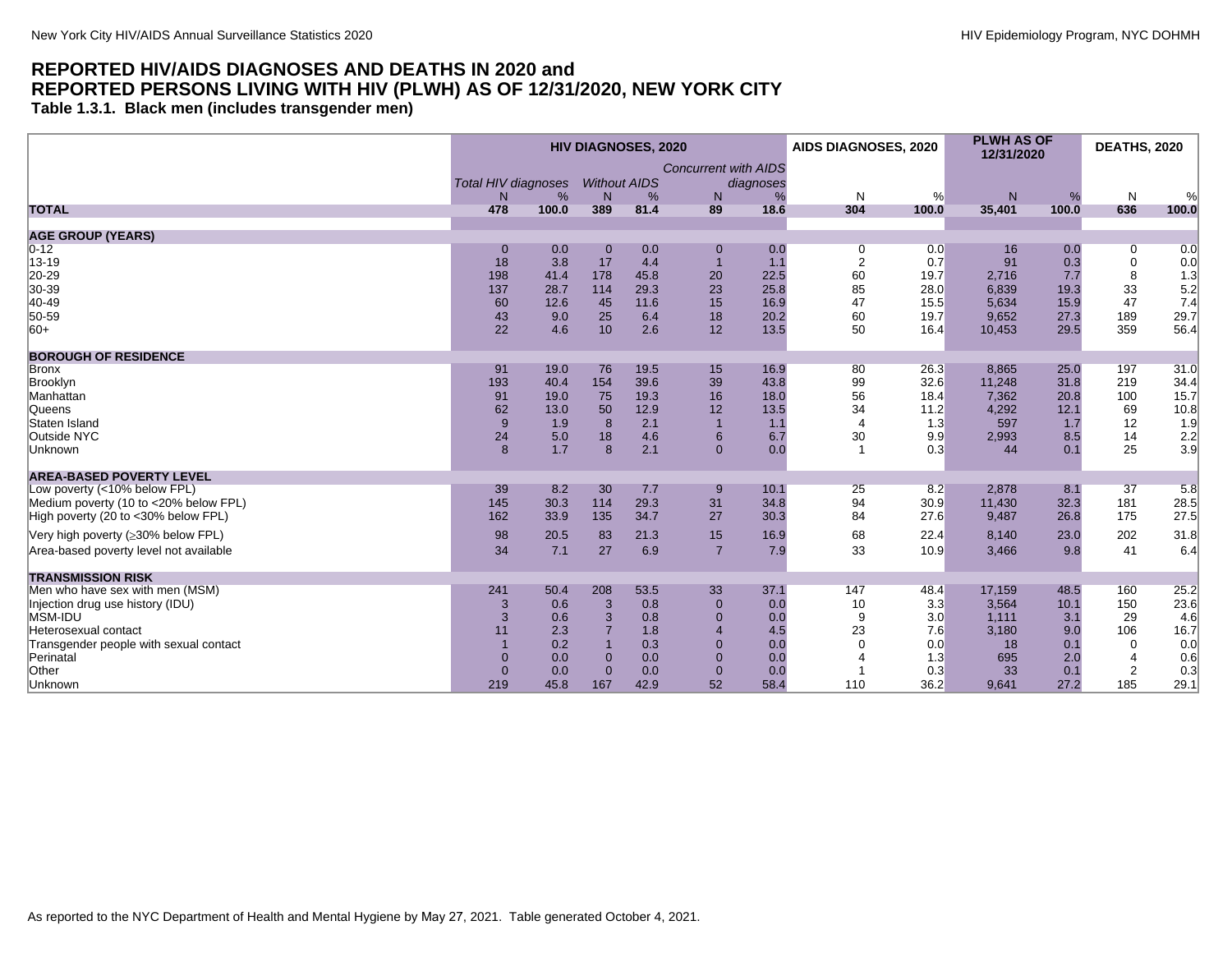<span id="page-5-0"></span>**Table 1.3.2. Black women (includes transgender women)**

|                                        |                            |       |                                  | <b>HIV DIAGNOSES, 2020</b> |                               |            | AIDS DIAGNOSES, 2020 |            | <b>PLWH AS OF</b><br>12/31/2020 |       | <b>DEATHS, 2020</b> |                         |
|----------------------------------------|----------------------------|-------|----------------------------------|----------------------------|-------------------------------|------------|----------------------|------------|---------------------------------|-------|---------------------|-------------------------|
|                                        |                            |       |                                  |                            | <b>Concurrent with AIDS</b>   |            |                      |            |                                 |       |                     |                         |
|                                        | <b>Total HIV diagnoses</b> |       | <b>Without AIDS</b>              |                            |                               | diagnoses  |                      |            |                                 |       |                     |                         |
|                                        | N                          | %     | N                                | %                          | N                             | %          | N                    | %          | N                               | %     | N                   | %                       |
| <b>TOTAL</b>                           | 183                        | 100.0 | 146                              | 79.8                       | 37                            | 20.2       | 145                  | 100.0      | 20,389                          | 100.0 | 362                 | 100.0                   |
|                                        |                            |       |                                  |                            |                               |            |                      |            |                                 |       |                     |                         |
| <b>AGE GROUP (YEARS)</b>               |                            |       |                                  |                            |                               |            |                      |            |                                 |       |                     |                         |
| $0 - 12$                               | $\overline{2}$             | 1.1   | $\overline{2}$<br>$\overline{7}$ | $1.4$<br>4.8               | $\mathbf 0$<br>$\overline{1}$ | 0.0<br>2.7 |                      | 0.7<br>0.7 | 8                               | 0.0   | 0                   | 0.0                     |
| 13-19                                  | 8                          | 4.4   |                                  |                            |                               |            |                      |            | 73                              | 0.4   | 0                   | 0.0                     |
| 20-29                                  | 48                         | 26.2  | 44                               | 30.1                       | $\overline{4}$                | 10.8       | 12                   | 8.3        | 1,061                           | 5.2   | 5                   | 1.4                     |
| 30-39                                  | 48                         | 26.2  | 39                               | 26.7                       | 9                             | 24.3       | 38                   | 26.2       | 2.541                           | 12.5  | 21                  | 5.8                     |
| 40-49                                  | 26                         | 14.2  | 19                               | 13.0                       | $\overline{7}$                | 18.9       | 26                   | 17.9       | 4,027                           | 19.8  | 40                  | 11.0                    |
| 50-59                                  | 39                         | 21.3  | 30                               | 20.5                       | 9                             | 24.3       | 38                   | 26.2       | 6,660                           | 32.7  | 115                 | 31.8                    |
| $ 60+$                                 | 12                         | 6.6   | 5                                | 3.4                        | $\overline{7}$                | 18.9       | 29                   | 20.0       | 6,019                           | 29.5  | 181                 | 50.0                    |
| <b>BOROUGH OF RESIDENCE</b>            |                            |       |                                  |                            |                               |            |                      |            |                                 |       |                     |                         |
| <b>Bronx</b>                           | 53                         | 29.0  | 41                               | 28.1                       | 12                            | 32.4       | 48                   | 33.1       | 6,149                           | 30.2  | 130                 | 35.9                    |
| Brooklyn                               | 70                         | 38.3  | 51                               | 34.9                       | 19                            | 51.4       | 55                   | 37.9       | 6,937                           | 34.0  | 116                 | 32.0                    |
| Manhattan                              | 23                         | 12.6  | 20                               | 13.7                       | 3                             | 8.1        | 23                   | 15.9       | 2.736                           | 13.4  | 51                  | 14.1                    |
| Queens                                 | 25                         | 13.7  | 23                               | 15.8                       | $\overline{2}$                | 5.4        | 12                   | 8.3        | 2,752                           | 13.5  | 33                  | 9.1                     |
| Staten Island                          | $\sqrt{2}$                 | 1.1   | $\overline{2}$                   | 1.4                        | $\Omega$                      | 0.0        | $\Omega$             | 0.0        | 428                             | 2.1   | 14                  |                         |
| Outside NYC                            | $\bf 8$                    | 4.4   | $\overline{7}$                   | 4.8                        | $\overline{1}$                | 2.7        |                      | 4.1        | 1,369                           | 6.7   | 8                   |                         |
| Unknown                                | $\overline{2}$             | 1.1   | $\overline{2}$                   | 1.4                        | $\overline{0}$                | 0.0        |                      | 0.7        | 18                              | 0.1   | 10                  | $3.9$<br>$2.2$<br>$2.8$ |
|                                        |                            |       |                                  |                            |                               |            |                      |            |                                 |       |                     |                         |
| <b>AREA-BASED POVERTY LEVEL</b>        | 16                         | 8.7   |                                  | 9.6                        |                               |            |                      | 6.9        | 1,672                           | 8.2   |                     |                         |
| Low poverty (<10% below FPL)           |                            |       | 14                               |                            | $\overline{2}$                | 5.4        | 10                   |            | 6.377                           |       | 14                  | 3.9                     |
| Medium poverty (10 to <20% below FPL)  | 55                         | 30.1  | 44                               | 30.1                       | 11                            | 29.7       | 39                   | 26.9       |                                 | 31.3  | 101                 | 27.9                    |
| High poverty (20 to <30% below FPL)    | 51                         | 27.9  | 40                               | 27.4                       | 11                            | 29.7       | 39                   | 26.9       | 5,296                           | 26.0  | 101                 | 27.9                    |
| Very high poverty (≥30% below FPL)     | 51                         | 27.9  | 39                               | 26.7                       | 12                            | 32.4       | 48                   | 33.1       | 5,478                           | 26.9  | 128                 | 35.4                    |
| Area-based poverty level not available | 10                         | 5.5   | 9                                | 6.2                        | $\overline{1}$                | 2.7        | 9                    | 6.2        | 1,566                           | 7.7   | 18                  | 5.0                     |
| <b>TRANSMISSION RISK</b>               |                            |       |                                  |                            |                               |            |                      |            |                                 |       |                     |                         |
| Injection drug use history (IDU)       | $\mathbf{0}$               | 0.0   | $\mathbf 0$                      | 0.0                        | $\mathbf{0}$                  | 0.0        | 7                    | 4.8        | 2.314                           | 11.3  | 79                  | 21.8                    |
| Heterosexual contact                   | 103                        | 56.3  | 76                               | 52.1                       | 27                            | 73.0       | 91                   | 62.8       | 11,285                          | 55.3  | 169                 | 46.7                    |
| Transgender people with sexual contact | 23                         | 12.6  | 22                               | 15.1                       | $\overline{1}$                | 2.7        |                      | 4.8        | 962                             | 4.7   | 11                  | 3.0                     |
| Perinatal                              | $\overline{2}$             | 1.1   | $\overline{2}$                   | 1.4                        | $\Omega$                      | 0.0        | 3                    | 2.1        | 752                             | 3.7   | 3                   | 0.8                     |
| Other                                  | $\mathbf{0}$               | 0.0   | $\Omega$                         | 0.0                        | $\mathbf 0$                   | 0.0        | $\Omega$             | 0.0        | 44                              | 0.2   | $\overline{2}$      | 0.6                     |
| Unknown                                | 55                         | 30.1  | 46                               | 31.5                       | 9                             | 24.3       | 37                   | 25.5       | 5,032                           | 24.7  | 98                  | 27.1                    |
|                                        |                            |       |                                  |                            |                               |            |                      |            |                                 |       |                     |                         |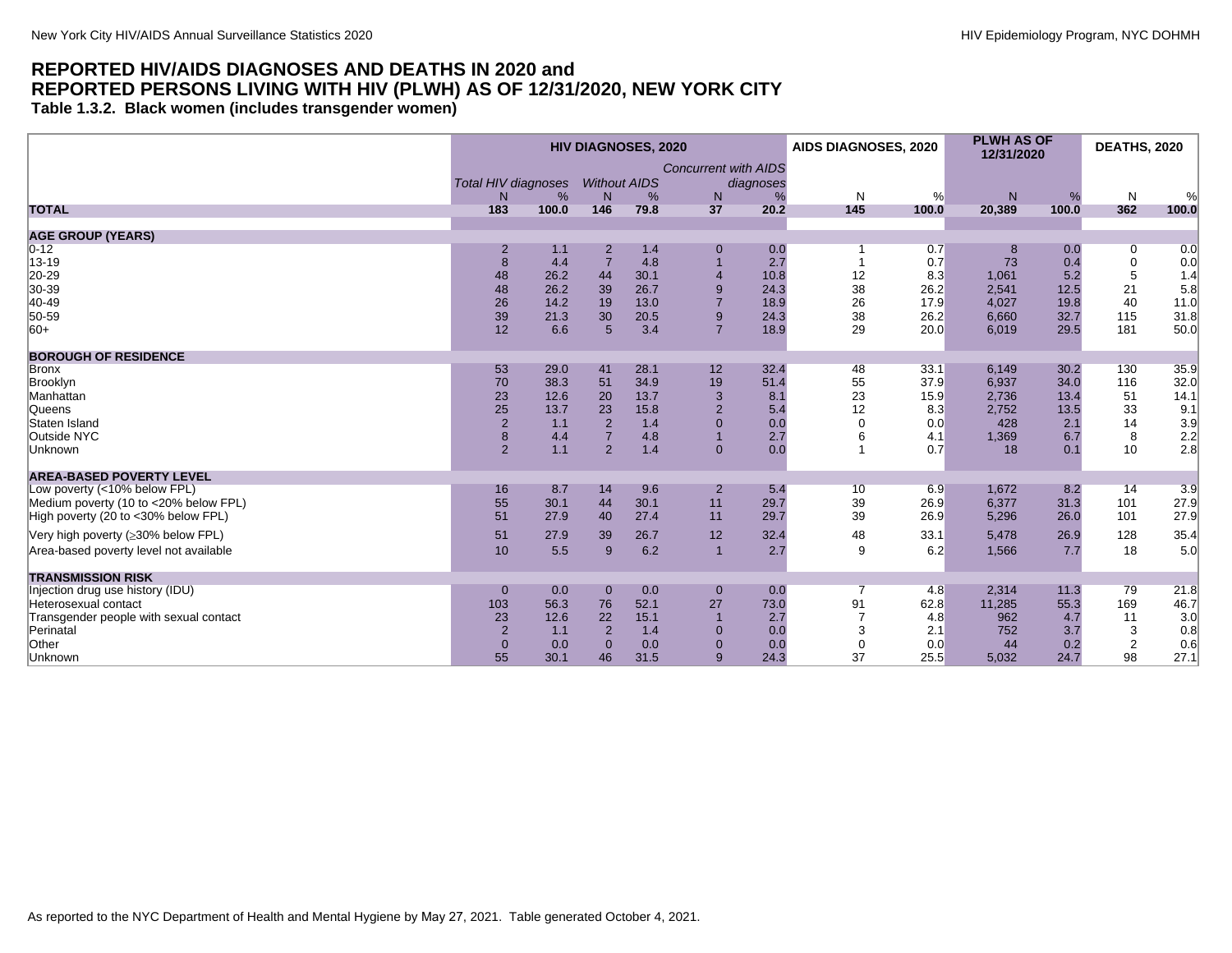<span id="page-6-0"></span>**Table 1.3.3. Latino/Hispanic men (includes transgender men)**

|                                                                              |                            |              |                            | <b>HIV DIAGNOSES, 2020</b> |                                  |              | AIDS DIAGNOSES, 2020 |              | <b>PLWH AS OF</b><br>12/31/2020 |              | <b>DEATHS, 2020</b> |              |
|------------------------------------------------------------------------------|----------------------------|--------------|----------------------------|----------------------------|----------------------------------|--------------|----------------------|--------------|---------------------------------|--------------|---------------------|--------------|
|                                                                              |                            |              |                            |                            | <b>Concurrent with AIDS</b>      |              |                      |              |                                 |              |                     |              |
|                                                                              | <b>Total HIV diagnoses</b> |              | <b>Without AIDS</b>        |                            |                                  | diagnoses    |                      |              |                                 |              |                     |              |
| <b>TOTAL</b>                                                                 | N<br>379                   | %<br>100.0   | N<br>307                   | %<br>81.0                  | N<br>72                          | %<br>19.0    | N<br>224             | %<br>100.0   | N <sub>1</sub><br>31,184        | %<br>100.0   | N<br>480            | %<br>100.0   |
| <b>AGE GROUP (YEARS)</b>                                                     |                            |              |                            |                            |                                  |              |                      |              |                                 |              |                     |              |
| $0 - 12$                                                                     | $\mathbf{0}$               | 0.0          | $\overline{0}$             | 0.0                        | $\mathbf 0$                      | 0.0          | 0                    | 0.0          | 8                               | 0.0          | 0                   | 0.0          |
| 13-19                                                                        | 22                         | 5.8          | 21                         | 6.8                        | $\overline{1}$                   | 1.4          |                      | 0.4          | 69                              | 0.2          | $\mathbf 0$         | 0.0          |
| 20-29                                                                        | 119                        | 31.4         | 109                        | 35.5                       | 10                               | 13.9         | 37                   | 16.5         | 1,999                           | 6.4          | 12                  | 2.5          |
| 30-39                                                                        | 145                        | 38.3         | 113                        | 36.8                       | 32                               | 44.4         | 74                   | 33.0         | 5,849                           | 18.8         | 37                  | 7.7          |
| 40-49                                                                        | 51                         | 13.5         | 37                         | 12.1                       | 14                               | 19.4         | 47                   | 21.0         | 5,924                           | 19.0         | 45                  | 9.4          |
| 50-59                                                                        | 29                         | 7.7          | 18                         | 5.9                        | 11                               | 15.3         | 43                   | 19.2         | 9,252                           | 29.7         | 131                 | 27.3         |
| $ 60+$                                                                       | 13                         | 3.4          | 9                          | 2.9                        | $\overline{4}$                   | 5.6          | 22                   | 9.8          | 8,083                           | 25.9         | 255                 | 53.1         |
| <b>BOROUGH OF RESIDENCE</b>                                                  |                            |              |                            |                            |                                  |              |                      |              |                                 |              |                     |              |
| Bronx                                                                        | 107                        | 28.2         | 94                         | 30.6                       | 13                               | 18.1         | 61                   | 27.2         | 9,285                           | 29.8         | 196                 | 40.8         |
| Brooklyn                                                                     | 65                         | 17.2         | 46                         | 15.0                       | 19                               | 26.4         | 48                   | 21.4         | 5,209                           | 16.7         | 101                 | 21.0         |
| Manhattan                                                                    | 76                         | 20.1         | 62                         | 20.2                       | 14                               | 19.4         | 48                   | 21.4         | 7,811                           | 25.0         | 96                  | 20.0         |
| Queens                                                                       | 99                         | 26.1         | 75                         | 24.4                       | 24                               | 33.3         | 47                   | 21.0         | 6,028                           | 19.3         | 52                  | 10.8         |
| Staten Island<br>Outside NYC                                                 | $\overline{4}$<br>28       | 1.1<br>7.4   | $\overline{4}$<br>26       | 1.3<br>8.5                 | $\Omega$<br>$\overline{2}$       | 0.0<br>2.8   | 5<br>12              | 2.2<br>5.4   | 482<br>2,318                    | 1.5<br>7.4   | 8<br>18             | 1.7          |
| Unknown                                                                      | $\mathbf{0}$               | 0.0          | $\Omega$                   | 0.0                        | $\mathbf{0}$                     | 0.0          | 3                    | 1.3          | 51                              | 0.2          | 9                   | 3.8<br>1.9   |
|                                                                              |                            |              |                            |                            |                                  |              |                      |              |                                 |              |                     |              |
| <b>AREA-BASED POVERTY LEVEL</b>                                              |                            |              |                            |                            |                                  |              |                      |              |                                 |              |                     |              |
| Low poverty (<10% below FPL)                                                 | 26                         | 6.9          | 23                         | 7.5                        | 3                                | 4.2          | 16                   | 7.1          | 2.780                           | 8.9          | 25                  | 5.2          |
| Medium poverty (10 to <20% below FPL)<br>High poverty (20 to <30% below FPL) | 147<br>85                  | 38.8<br>22.4 | 108<br>68                  | 35.2<br>22.1               | 39<br>17                         | 54.2<br>23.6 | 92<br>49             | 41.1<br>21.9 | 10,946<br>6,916                 | 35.1<br>22.2 | 139<br>108          | 29.0<br>22.5 |
|                                                                              |                            |              |                            |                            |                                  |              |                      |              |                                 |              |                     |              |
| Very high poverty (≥30% below FPL)                                           | 91                         | 24.0         | 80                         | 26.1                       | 11                               | 15.3         | 51                   | 22.8         | 7,734                           | 24.8         | 180                 | 37.5         |
| Area-based poverty level not available                                       | 30                         | 7.9          | 28                         | 9.1                        | $\overline{2}$                   | 2.8          | 16                   | 7.1          | 2,808                           | 9.0          | 28                  | 5.8          |
| <b>TRANSMISSION RISK</b>                                                     |                            |              |                            |                            |                                  |              |                      |              |                                 |              |                     |              |
| Men who have sex with men (MSM)                                              | 262                        | 69.1         | 218                        | 71.0                       | 44                               | 61.1         | 129                  | 57.6         | 17,490                          | 56.1         | 133                 | 27.7         |
| Injection drug use history (IDU)                                             | $\overline{4}$             | 1.1          | 3                          | 1.0                        | $\overline{1}$                   | 1.4          | 22                   | 9.8          | 4,275                           | 13.7         | 144                 | 30.0         |
| MSM-IDU                                                                      | 4                          | 1.1          | $\overline{4}$             | 1.3                        | $\overline{0}$                   | 0.0          | 4                    | 1.8          | 1,239                           | 4.0          | 32                  | 6.7          |
| Heterosexual contact<br>Transgender people with sexual contact               | 9<br>$\overline{0}$        | 2.4<br>0.0   | $\overline{7}$<br>$\Omega$ | 2.3<br>0.0                 | $\overline{2}$<br>$\overline{0}$ | 2.8<br>0.0   |                      | 4.0<br>0.0   | 2,012<br>5                      | 6.5<br>0.0   | 53<br>$\Omega$      | 11.0<br>0.0  |
| Perinatal                                                                    | $\overline{0}$             | 0.0          | $\overline{0}$             | 0.0                        | $\overline{0}$                   | 0.0          |                      | 0.4          | 446                             | 1.4          | 6                   | 1.3          |
| Other                                                                        | $\overline{0}$             | 0.0          | $\Omega$                   | 0.0                        | $\Omega$                         | 0.0          |                      | 0.0          | 27                              | 0.1          | 0                   | 0.0          |
| Unknown                                                                      | 100                        | 26.4         | 75                         | 24.4                       | 25                               | 34.7         | 59                   | 26.3         | 5,690                           | 18.2         | 112                 | 23.3         |
|                                                                              |                            |              |                            |                            |                                  |              |                      |              |                                 |              |                     |              |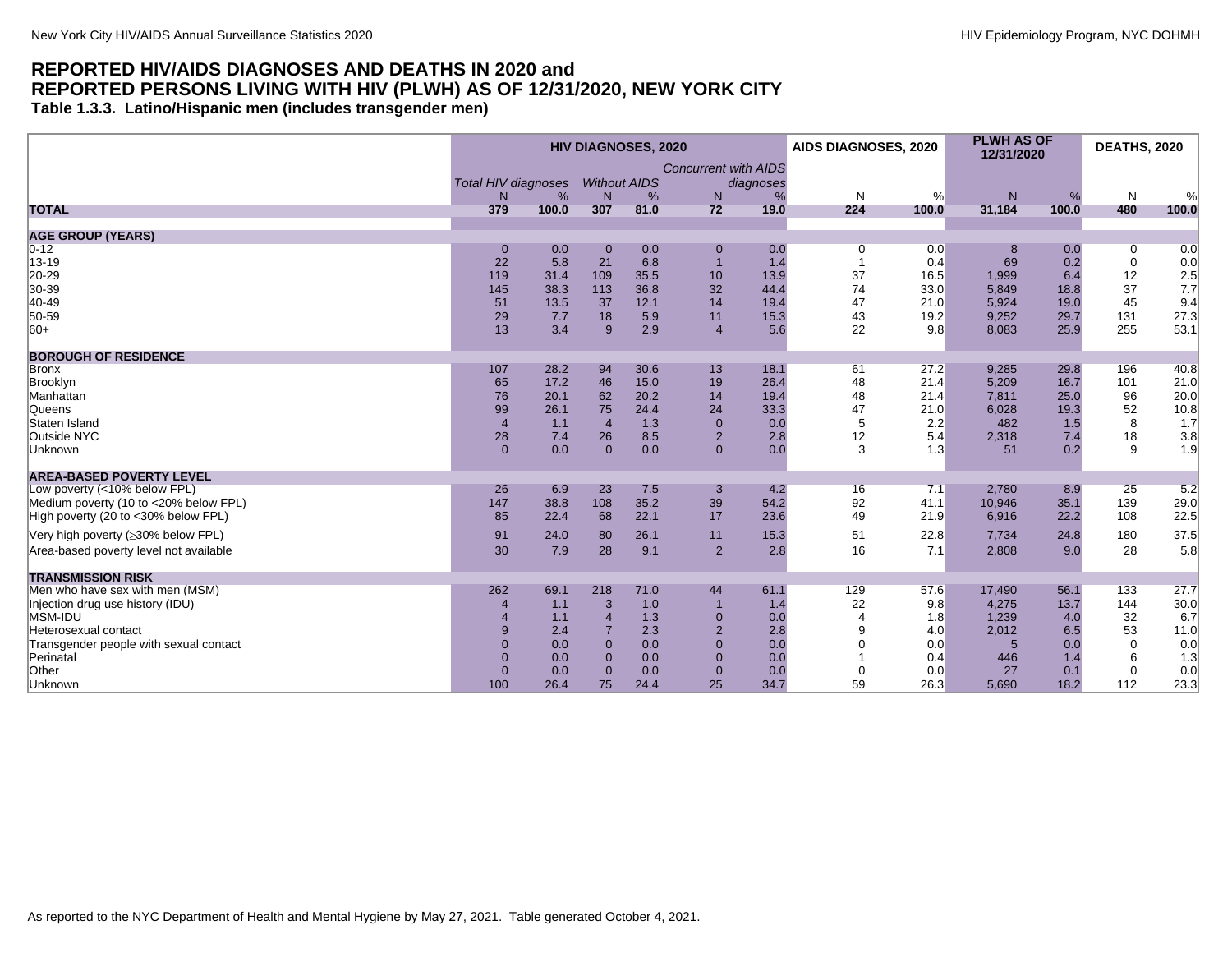#### <span id="page-7-0"></span>**REPORTED HIV/AIDS DIAGNOSES AND DEATHS IN 2020 and REPORTED PERSONS LIVING WITH HIV (PLWH) AS OF 12/31/2020, NEW YORK CITY Table 1.3.4. Latina/Hispanic women (includes transgender women)**

|                                        |                            |       |                     | <b>HIV DIAGNOSES, 2020</b> |                             |           | <b>AIDS DIAGNOSES, 2020</b> |       | <b>PLWH AS OF</b><br>12/31/2020 |       | <b>DEATHS, 2020</b> |                    |
|----------------------------------------|----------------------------|-------|---------------------|----------------------------|-----------------------------|-----------|-----------------------------|-------|---------------------------------|-------|---------------------|--------------------|
|                                        |                            |       |                     |                            | <b>Concurrent with AIDS</b> |           |                             |       |                                 |       |                     |                    |
|                                        | <b>Total HIV diagnoses</b> |       | <b>Without AIDS</b> |                            |                             | diagnoses |                             |       |                                 |       |                     |                    |
|                                        | N                          | %     | N                   | %                          | N                           | %         | N                           | %     | N                               | %     | $\mathsf{N}$        | %                  |
| <b>TOTAL</b>                           | 95                         | 100.0 | 82                  | 86.3                       | 13                          | 13.7      | 82                          | 100.0 | 11,556                          | 100.0 | 186                 | 100.0              |
|                                        |                            |       |                     |                            |                             |           |                             |       |                                 |       |                     |                    |
| <b>AGE GROUP (YEARS)</b>               |                            |       |                     |                            |                             |           |                             |       |                                 |       |                     |                    |
| $ 0-12 $                               | $\mathbf 0$                | 0.0   | $\mathbf 0$         | 0.0<br>3.7                 | $\overline{0}$              | 0.0       | 0                           | 0.0   | 11<br>35                        | 0.1   | 0                   | 0.0                |
| $ 13 - 19$                             | 3                          | 3.2   | 3                   |                            | $\mathbf{0}$                | 0.0       | $\mathbf 0$                 | 0.0   |                                 | 0.3   | 0                   | 0.0                |
| 20-29                                  | 28                         | 29.5  | 27                  | 32.9                       | $\overline{1}$              | 7.7       | 9                           | 11.0  | 616                             | 5.3   | 3                   | 1.6                |
| 30-39                                  | 23                         | 24.2  | 20                  | 24.4                       | 3                           | 23.1      | 18                          | 22.0  | 1,332                           | 11.5  | 8                   | 4.3                |
| 40-49                                  | 18                         | 18.9  | 16                  | 19.5                       | $\overline{2}$              | 15.4      | 15                          | 18.3  | 2,047                           | 17.7  | 20                  | 10.8               |
| 50-59                                  | 15                         | 15.8  | 12                  | 14.6                       | 3                           | 23.1      | 18                          | 22.0  | 3,760                           | 32.5  | 60                  | 32.3               |
| $ 60+$                                 | 8                          | 8.4   | $\overline{4}$      | 4.9                        | $\overline{4}$              | 30.8      | 22                          | 26.8  | 3,755                           | 32.5  | 95                  | 51.1               |
| <b>BOROUGH OF RESIDENCE</b>            |                            |       |                     |                            |                             |           |                             |       |                                 |       |                     |                    |
| Bronx                                  | 34                         | 35.8  | 32                  | 39.0                       | $\overline{2}$              | 15.4      | 41                          | 50.0  | 5,100                           | 44.1  | 104                 | 55.9               |
| Brooklyn                               | 19                         | 20.0  | 14                  | 17.1                       | $\overline{5}$              | 38.5      | 15                          | 18.3  | 2,285                           | 19.8  | 34                  | 18.3               |
| Manhattan                              | 21                         | 22.1  | 16                  | 19.5                       | 5                           | 38.5      | 16                          | 19.5  | 1.748                           | 15.1  | 24                  |                    |
| Queens                                 | 15                         | 15.8  | 15                  | 18.3                       | $\Omega$                    | 0.0       | 5                           | 6.1   | 1,536                           | 13.3  | 18                  | $\frac{12.9}{9.7}$ |
| Staten Island                          | $\overline{2}$             | 2.1   | $\overline{2}$      | 2.4                        | $\Omega$                    | 0.0       |                             | 0.0   | 259                             | 2.2   |                     | 1.1                |
| Outside NYC                            | $\overline{4}$             | 4.2   | 3                   | 3.7                        |                             | 7.7       |                             | 4.9   | 616                             | 5.3   | $\frac{2}{2}$       | 1.1                |
| Unknown                                | $\overline{0}$             | 0.0   | $\Omega$            | 0.0                        | $\mathbf{0}$                | 0.0       |                             | 1.2   | 12                              | 0.1   | $\overline{2}$      | 1.1                |
|                                        |                            |       |                     |                            |                             |           |                             |       |                                 |       |                     |                    |
| <b>AREA-BASED POVERTY LEVEL</b>        |                            |       |                     |                            |                             |           |                             |       |                                 |       |                     |                    |
| Low poverty (<10% below FPL)           | 6                          | 6.3   | 6                   | 7.3                        | $\mathbf 0$                 | 0.0       | 3                           | 3.7   | 557                             | 4.8   | $\overline{2}$      | $-1.1$             |
| Medium poverty (10 to <20% below FPL)  | 31                         | 32.6  | 30                  | 36.6                       | $\overline{1}$              | 7.7       | 21                          | 25.6  | 3,268                           | 28.3  | 42                  | 22.6               |
| High poverty (20 to <30% below FPL)    | 24                         | 25.3  | 18                  | 22.0                       | 6                           | 46.2      | 21                          | 25.6  | 2,903                           | 25.1  | 45                  | 24.2               |
| Very high poverty (≥30% below FPL)     | 30                         | 31.6  | 25                  | 30.5                       | $5\phantom{1}$              | 38.5      | 32                          | 39.0  | 4,108                           | 35.5  | 92                  | 49.5               |
| Area-based poverty level not available | $\overline{4}$             | 4.2   | 3                   | 3.7                        | $\overline{1}$              | 7.7       | 5                           | 6.1   | 720                             | 6.2   | 5                   | 2.7                |
| <b>TRANSMISSION RISK</b>               |                            |       |                     |                            |                             |           |                             |       |                                 |       |                     |                    |
| Injection drug use history (IDU)       | $\overline{2}$             | 2.1   |                     | 1.2                        |                             | 7.7       | 14                          | 17.1  | 2,000                           | 17.3  | 64                  | 34.4               |
| Heterosexual contact                   | 53                         | 55.8  | 46                  | 56.1                       | $\overline{7}$              | 53.8      | 38                          | 46.3  | 6,142                           | 53.1  | 80                  | 43.0               |
| Transgender people with sexual contact | 21                         | 22.1  | 21                  | 25.6                       | $\overline{0}$              | 0.0       | 8                           | 9.8   | 735                             | 6.4   | 8                   | 4.3                |
| Perinatal                              | $\mathbf{0}$               | 0.0   | $\mathbf{0}$        | 0.0                        | $\overline{0}$              | 0.0       |                             | 4.9   | 465                             | 4.0   | 3                   | 1.6                |
| Other                                  | $\overline{0}$             | 0.0   | $\Omega$            | 0.0                        | $\overline{0}$              | 0.0       |                             | 1.2   | 20                              | 0.2   | $\sqrt{2}$          | 1.1                |
| Unknown                                | 19                         | 20.0  | 14                  | 17.1                       | $5\overline{)}$             | 38.5      | 17                          | 20.7  | 2,194                           | 19.0  | 29                  | 15.6               |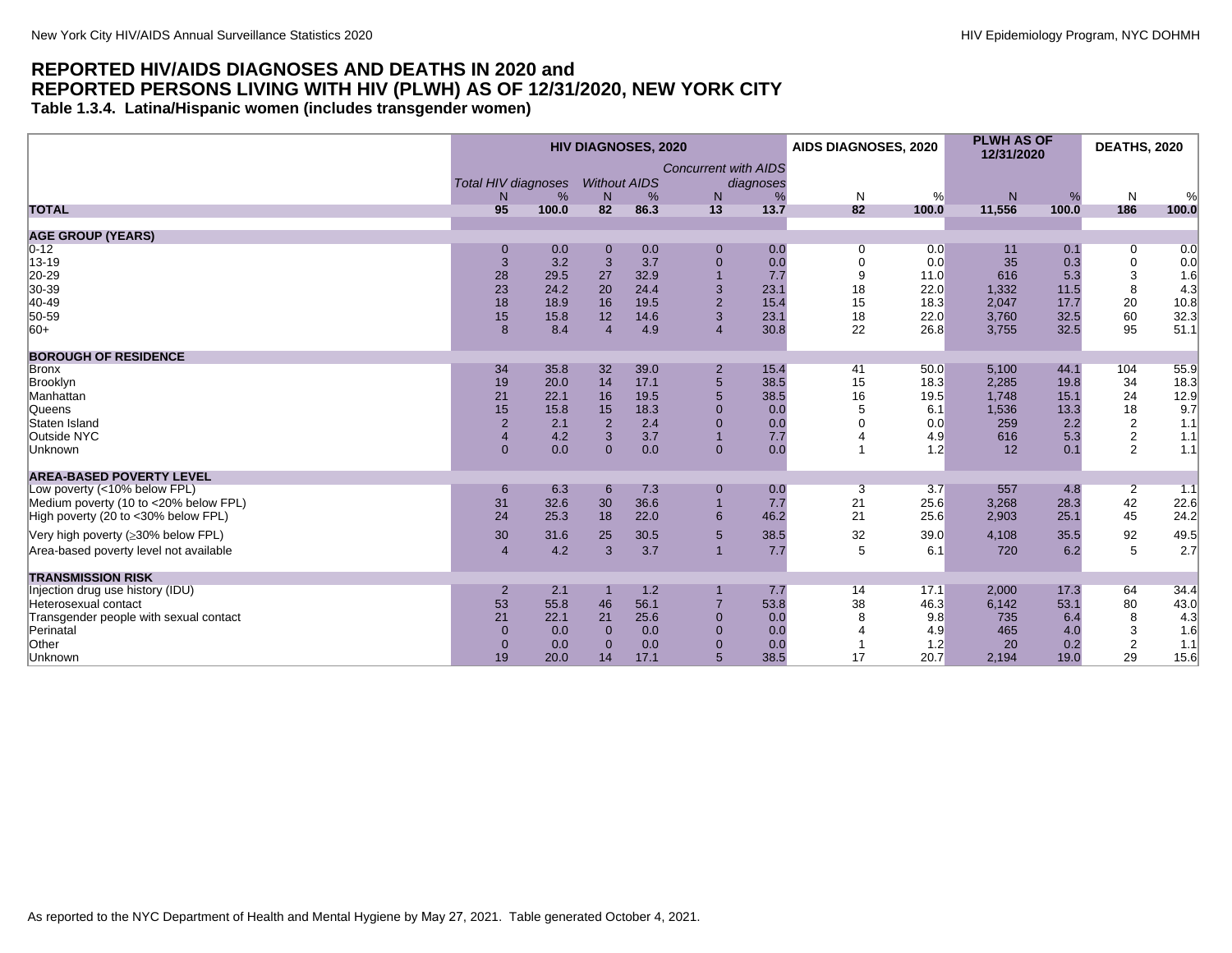<span id="page-8-0"></span>**Table 1.3.5. White men (includes transgender men)**

|                                        |                            |       |                     | <b>HIV DIAGNOSES, 2020</b> |                             |           | <b>AIDS DIAGNOSES, 2020</b> |       | <b>PLWH AS OF</b><br>12/31/2020 |       | <b>DEATHS, 2020</b> |       |
|----------------------------------------|----------------------------|-------|---------------------|----------------------------|-----------------------------|-----------|-----------------------------|-------|---------------------------------|-------|---------------------|-------|
|                                        |                            |       |                     |                            | <b>Concurrent with AIDS</b> |           |                             |       |                                 |       |                     |       |
|                                        | <b>Total HIV diagnoses</b> |       | <b>Without AIDS</b> |                            |                             | diagnoses |                             |       |                                 |       |                     |       |
|                                        | N                          | %     | N                   | %                          | N                           | %         | N                           | %     | N                               | %     | N                   | %     |
| <b>TOTAL</b>                           | 172                        | 100.0 | 135                 | 78.5                       | 37                          | 21.5      | 106                         | 100.0 | 23,615                          | 100.0 | 184                 | 100.0 |
| <b>AGE GROUP (YEARS)</b>               |                            |       |                     |                            |                             |           |                             |       |                                 |       |                     |       |
| $0 - 12$                               | $\mathbf 0$                | 0.0   | $\mathbf 0$         | 0.0                        | $\mathbf 0$                 | 0.0       | 0                           | 0.0   |                                 | 0.0   | 0                   | 0.0   |
| 13-19                                  | $\overline{4}$             | 2.3   | $\overline{4}$      | 3.0                        | $\overline{0}$              | 0.0       | $\mathbf 0$                 | 0.0   | 8                               | 0.0   | 0                   | 0.0   |
| 20-29                                  | 46                         | 26.7  | 42                  | 31.1                       | $\overline{4}$              | 10.8      | $\overline{7}$              | 6.6   | 606                             | 2.6   |                     | 2.2   |
| 30-39                                  | 46                         | 26.7  | 35                  | 25.9                       | 11                          | 29.7      | 24                          | 22.6  | 2,945                           | 12.5  | 6                   | 3.3   |
| 40-49                                  | 28                         | 16.3  | 23                  | 17.0                       | 5                           | 13.5      | 24                          | 22.6  | 3,937                           | 16.7  | 16                  | 8.7   |
| 50-59                                  | 38                         | 22.1  | 24                  | 17.8                       | 14                          | 37.8      | 29                          | 27.4  | 8,010                           | 33.9  | 44                  | 23.9  |
| $ 60+$                                 | 10 <sup>1</sup>            | 5.8   | $\overline{7}$      | 5.2                        | 3                           | 8.1       | 22                          | 20.8  | 8,108                           | 34.3  | 114                 | 62.0  |
| <b>BOROUGH OF RESIDENCE</b>            |                            |       |                     |                            |                             |           |                             |       |                                 |       |                     |       |
| <b>Bronx</b>                           | 18                         | 10.5  | 14                  | 10.4                       | $\overline{4}$              | 10.8      | 9                           | 8.5   | 1,104                           | 4.7   | 17                  | 9.2   |
| Brooklyn                               | 49                         | 28.5  | 38                  | 28.1                       | 11                          | 29.7      | 20                          | 18.9  | 3,533                           | 15.0  | 27                  | 14.7  |
| Manhattan                              | 57                         | 33.1  | 48                  | 35.6                       | 9                           | 24.3      | 43                          | 40.6  | 11,347                          | 48.0  | 89                  | 48.4  |
| Queens                                 | 31                         | 18.0  | 23                  | 17.0                       | 8                           | 21.6      | 12                          | 11.3  | 2,498                           | 10.6  | 27                  | 14.7  |
| Staten Island                          | $\overline{4}$             | 2.3   |                     | 0.7                        | 3                           | 8.1       | 6                           | 5.7   | 522                             | 2.2   | 11                  | 6.0   |
| Outside NYC                            | 11                         | 6.4   | 9                   | 6.7                        | $\overline{2}$              | 5.4       | 16                          | 15.1  | 4,566                           | 19.3  | $\,$ 5 $\,$         | 2.7   |
| Unknown                                | 2                          | 1.2   | $\overline{2}$      | 1.5                        | $\Omega$                    | 0.0       | $\Omega$                    | 0.0   | 45                              | 0.2   | 8                   | 4.3   |
| <b>AREA-BASED POVERTY LEVEL</b>        |                            |       |                     |                            |                             |           |                             |       |                                 |       |                     |       |
| Low poverty (<10% below FPL)           | 27                         | 15.7  | 23                  | 17.0                       | $\overline{4}$              | 10.8      | 21                          | 19.8  | 6,187                           | 26.2  | 51                  | 27.7  |
| Medium poverty (10 to <20% below FPL)  | 86                         | 50.0  | 68                  | 50.4                       | 18                          | 48.6      | 41                          | 38.7  | 8,212                           | 34.8  | 87                  | 47.3  |
| High poverty (20 to <30% below FPL)    | 34                         | 19.8  | 24                  | 17.8                       | 10                          | 27.0      | 21                          | 19.8  | 3,248                           | 13.8  | 22                  | 12.0  |
|                                        |                            |       |                     |                            |                             |           |                             |       |                                 |       |                     |       |
| Very high poverty (≥30% below FPL)     | 11                         | 6.4   | 8                   | 5.9                        | 3                           | 8.1       | 5                           | 4.7   | 1,094                           | 4.6   | 10                  | 5.4   |
| Area-based poverty level not available | 14                         | 8.1   | 12                  | 8.9                        | $\overline{2}$              | 5.4       | 18                          | 17.0  | 4,874                           | 20.6  | 14                  | 7.6   |
| <b>TRANSMISSION RISK</b>               |                            |       |                     |                            |                             |           |                             |       |                                 |       |                     |       |
| Men who have sex with men (MSM)        | 100                        | 58.1  | 80                  | 59.3                       | 20                          | 54.1      | 69                          | 65.1  | 18,473                          | 78.2  | 105                 | 57.1  |
| Injection drug use history (IDU)       | $\overline{2}$             | 1.2   | $\overline{2}$      | 1.5                        | $\overline{0}$              | 0.0       | 3                           | 2.8   | 1,034                           | 4.4   | 30                  | 16.3  |
| MSM-IDU                                | 3                          | 1.7   | 3                   | 2.2                        | $\overline{0}$              | 0.0       |                             | 1.9   | 796                             | 3.4   | 11                  | 6.0   |
| Heterosexual contact                   | 3                          | 1.7   |                     | 0.7                        | $\overline{2}$              | 5.4       |                             | 3.8   | 506                             | 2.1   | 6                   | 3.3   |
| Transgender people with sexual contact | $\Omega$                   | 0.0   | $\Omega$            | 0.0                        | $\Omega$                    | 0.0       |                             | 0.0   | $\overline{2}$                  | 0.0   | $\Omega$            | 0.0   |
| Perinatal                              | $\Omega$                   | 0.0   | $\Omega$            | 0.0                        | $\Omega$                    | 0.0       |                             | 0.9   | 77                              | 0.3   |                     | 0.5   |
| Other                                  | $\Omega$                   | 0.0   | $\Omega$            | 0.0                        | $\overline{0}$              | 0.0       | $\mathbf 0$                 | 0.0   | 44                              | 0.2   |                     | 0.5   |
| Unknown                                | 64                         | 37.2  | 49                  | 36.3                       | 15                          | 40.5      | 27                          | 25.5  | 2,683                           | 11.4  | 30                  | 16.3  |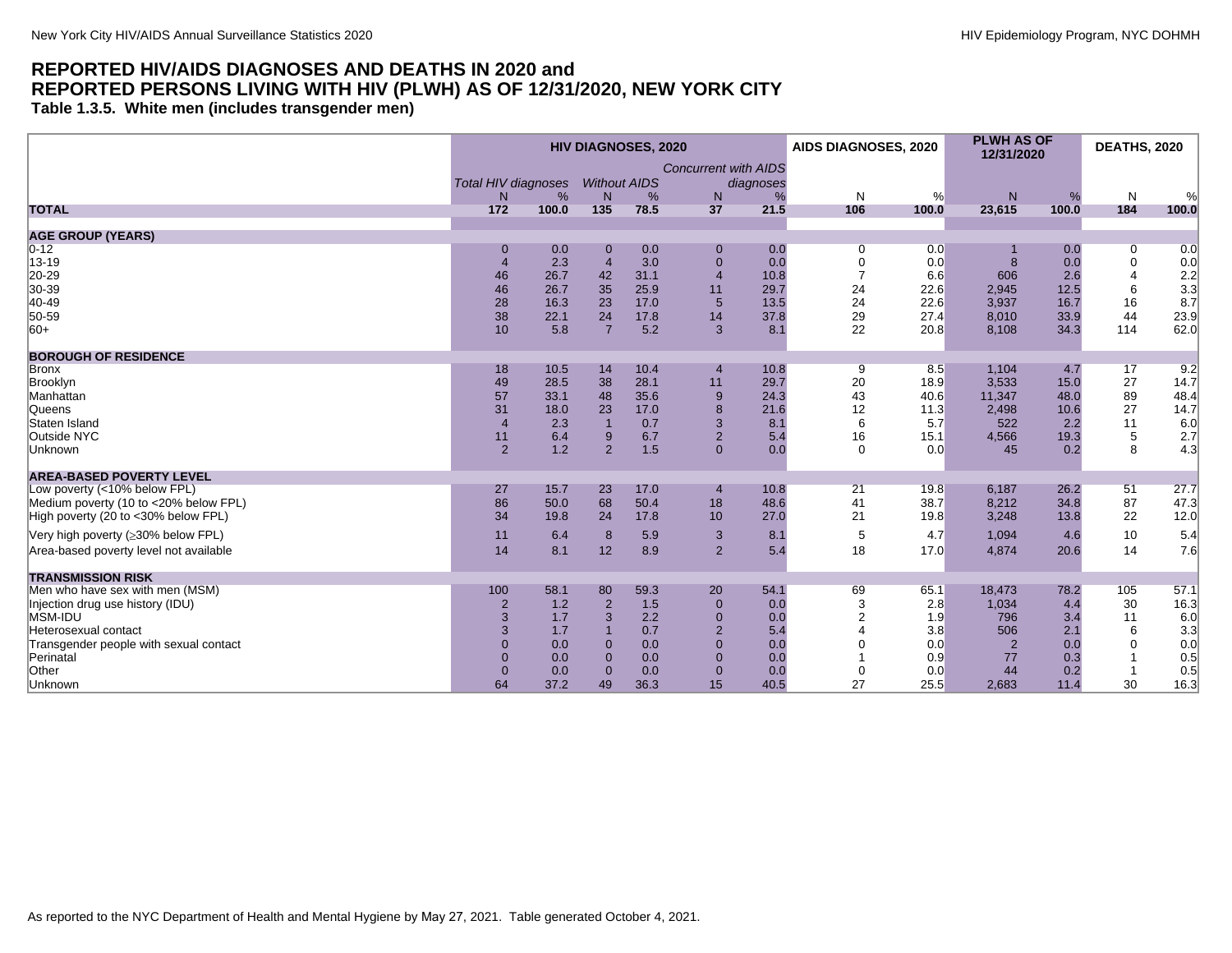<span id="page-9-0"></span>**Table 1.3.6. White women (includes transgender women)**

| <b>Concurrent with AIDS</b><br><b>Without AIDS</b><br><b>Total HIV diagnoses</b><br>diagnoses<br>%<br>%<br>N<br>%<br>N<br>%<br>N<br>N<br>N<br>%<br>N<br>%<br>14<br>36<br>15<br>12<br>$\overline{3}$<br>2,550<br>100.0<br>100.0<br>80.0<br>20.0<br>100.0<br>100.0<br><b>AGE GROUP (YEARS)</b><br>$ 0-12 $<br>0.0<br>0.0<br>0.0<br>0.0<br>0.1<br>$\overline{0}$<br>0.0<br>$\mathbf{0}$<br>$\mathbf 0$<br>0<br>$\overline{2}$<br>13-19<br>0.0<br>0.0<br>$\mathbf 0$<br>0.0<br>6<br>$\pmb{0}$<br>$\mathbf{0}$<br>0.0<br>0.2<br>$\Omega$<br>$\Omega$<br>0.0<br>20-29<br>6.7<br>$\mathbf 0$<br>90<br>3.5<br>$\mathbf 0$<br>8.3<br>0.0<br>0.0<br>0.0<br>30-39<br>$\mathbf{0}$<br>3<br>46.7<br>58.3<br>0.0<br>28.6<br>295<br>11.6<br>8.3<br>$\overline{2}$<br>$ 40 - 49 $<br>5<br>$\overline{4}$<br>3<br>20.0<br>8.3<br>66.7<br>35.7<br>387<br>15.2<br>11.1<br>$\overline{0}$<br>50-59<br>$\overline{2}$<br>10<br>27.8<br>6.7<br>8.3<br>843<br>33.1<br>0.0<br>14.3<br>$ 60+$<br>33.3<br>3<br>36.4<br>19<br>52.8<br>3<br>20.0<br>$\overline{2}$<br>16.7<br>21.4<br>927<br>$\overline{1}$<br><b>BOROUGH OF RESIDENCE</b><br>13<br>0.0<br>0.0<br>0.0<br>14.3<br>328<br>12.9<br>36.1<br>Bronx<br>$\mathbf{0}$<br>$\mathbf 0$<br>2<br>$\mathbf{0}$<br>33.3<br>5<br>35.7<br>$\overline{7}$<br>Brooklyn<br>26.7<br>3<br>25.0<br>570<br>22.4<br>19.4<br>$\overline{2}$<br>$\overline{4}$<br>$\overline{2}$<br>13.3<br>$\overline{2}$<br>16.7<br>$\mathbf 0$<br>522<br>20.5<br>11.1<br>0.0<br>14.3<br>$\overline{2}$<br>3<br>Queens<br>33.3<br>33.3<br>33.3<br>427<br>16.7<br>8.3<br>$\overline{4}$<br>14.3<br>3<br>Staten Island<br>$\Omega$<br>0.0<br>0.0<br>$\mathbf{0}$<br>0.0<br>0.0<br>195<br>8.3<br>$\Omega$<br>$\Omega$<br>7.6<br>3<br>16.7<br>33.3<br>499<br>3<br>20.0<br>$\overline{2}$<br>$\overline{1}$<br>2<br>14.3<br>19.6<br>8.3<br>3<br>8.3<br>6.7<br>0.0<br>8.3<br>$\mathbf{0}$<br>$\overline{1}$<br>7.1<br>Unknown<br>9<br>0.4<br><b>AREA-BASED POVERTY LEVEL</b><br>Low poverty (<10% below FPL)<br>20.0<br>25.0<br>0.0<br>7.1<br>483<br>18.9<br>8.3<br>3<br>3<br>$\mathbf 0$<br>3<br>$5\overline{)}$<br>$\mathbf 2$<br>3<br>12<br>66.7<br>21.4<br>870<br>34.1<br>33.3<br>Medium poverty (10 to <20% below FPL)<br>46.7<br>41.7<br>High poverty (20 to <30% below FPL)<br>$\overline{0}$<br>$\overline{7}$<br>6.7<br>8.3<br>28.6<br>390<br>15.3<br>19.4<br>0.0<br>4<br>$\overline{1}$<br>22.2<br>Very high poverty (≥30% below FPL)<br>0.0<br>0.0<br>$\overline{0}$<br>3<br>21.4<br>264<br>10.4<br>8<br>0.0<br>$\mathbf{0}$<br>$\mathbf{0}$<br>6<br>3<br>16.7<br>26.7<br>25.0<br>33.3<br>543<br>21.3<br>Area-based poverty level not available<br>3<br>21.4<br>$\overline{4}$<br>$\overline{1}$<br><b>TRANSMISSION RISK</b><br>Injection drug use history (IDU)<br>565<br>22.2<br>21<br>0.0<br>0.0<br>0.0<br>35.7<br>58.3<br>$\mathbf{0}$<br>$\mathbf{0}$<br>$\mathbf 0$<br>5<br>$\overline{2}$<br>$\,8\,$<br>58.3<br>66.7<br>1,227<br>48.1<br>22.2<br>60.0<br>50.0<br>Heterosexual contact<br>9<br>6.7<br>$\overline{0}$<br>115<br>2.8<br>Transgender people with sexual contact<br>8.3<br>0.0<br>0.0<br>4.5<br>Perinatal<br>0.0<br>0.0<br>$\overline{0}$<br>0.0<br>0.0<br>74<br>2.9<br>0<br>0.0<br>$\Omega$<br>Other<br>0<br>0.0<br>0.0<br>$\overline{0}$<br>0.0<br>17<br>$\Omega$<br>0.0<br>0.7<br>0.0<br>6<br>33.3<br>33.3<br>$\overline{2}$<br>Unknown<br>33.3<br>14.3<br>552<br>16.7<br>21.6 |              |  | <b>HIV DIAGNOSES, 2020</b> |  | AIDS DIAGNOSES, 2020 | <b>PLWH AS OF</b><br>12/31/2020 | <b>DEATHS, 2020</b> |  |
|------------------------------------------------------------------------------------------------------------------------------------------------------------------------------------------------------------------------------------------------------------------------------------------------------------------------------------------------------------------------------------------------------------------------------------------------------------------------------------------------------------------------------------------------------------------------------------------------------------------------------------------------------------------------------------------------------------------------------------------------------------------------------------------------------------------------------------------------------------------------------------------------------------------------------------------------------------------------------------------------------------------------------------------------------------------------------------------------------------------------------------------------------------------------------------------------------------------------------------------------------------------------------------------------------------------------------------------------------------------------------------------------------------------------------------------------------------------------------------------------------------------------------------------------------------------------------------------------------------------------------------------------------------------------------------------------------------------------------------------------------------------------------------------------------------------------------------------------------------------------------------------------------------------------------------------------------------------------------------------------------------------------------------------------------------------------------------------------------------------------------------------------------------------------------------------------------------------------------------------------------------------------------------------------------------------------------------------------------------------------------------------------------------------------------------------------------------------------------------------------------------------------------------------------------------------------------------------------------------------------------------------------------------------------------------------------------------------------------------------------------------------------------------------------------------------------------------------------------------------------------------------------------------------------------------------------------------------------------------------------------------------------------------------------------------------------------------------------------------------------------------------------------------------------------------------------------------------------------------------------------------------------------------------------------------------------------------------------------------------------------------------------------|--------------|--|----------------------------|--|----------------------|---------------------------------|---------------------|--|
|                                                                                                                                                                                                                                                                                                                                                                                                                                                                                                                                                                                                                                                                                                                                                                                                                                                                                                                                                                                                                                                                                                                                                                                                                                                                                                                                                                                                                                                                                                                                                                                                                                                                                                                                                                                                                                                                                                                                                                                                                                                                                                                                                                                                                                                                                                                                                                                                                                                                                                                                                                                                                                                                                                                                                                                                                                                                                                                                                                                                                                                                                                                                                                                                                                                                                                                                                                                                      |              |  |                            |  |                      |                                 |                     |  |
|                                                                                                                                                                                                                                                                                                                                                                                                                                                                                                                                                                                                                                                                                                                                                                                                                                                                                                                                                                                                                                                                                                                                                                                                                                                                                                                                                                                                                                                                                                                                                                                                                                                                                                                                                                                                                                                                                                                                                                                                                                                                                                                                                                                                                                                                                                                                                                                                                                                                                                                                                                                                                                                                                                                                                                                                                                                                                                                                                                                                                                                                                                                                                                                                                                                                                                                                                                                                      | <b>TOTAL</b> |  |                            |  |                      |                                 |                     |  |
|                                                                                                                                                                                                                                                                                                                                                                                                                                                                                                                                                                                                                                                                                                                                                                                                                                                                                                                                                                                                                                                                                                                                                                                                                                                                                                                                                                                                                                                                                                                                                                                                                                                                                                                                                                                                                                                                                                                                                                                                                                                                                                                                                                                                                                                                                                                                                                                                                                                                                                                                                                                                                                                                                                                                                                                                                                                                                                                                                                                                                                                                                                                                                                                                                                                                                                                                                                                                      |              |  |                            |  |                      |                                 |                     |  |
|                                                                                                                                                                                                                                                                                                                                                                                                                                                                                                                                                                                                                                                                                                                                                                                                                                                                                                                                                                                                                                                                                                                                                                                                                                                                                                                                                                                                                                                                                                                                                                                                                                                                                                                                                                                                                                                                                                                                                                                                                                                                                                                                                                                                                                                                                                                                                                                                                                                                                                                                                                                                                                                                                                                                                                                                                                                                                                                                                                                                                                                                                                                                                                                                                                                                                                                                                                                                      |              |  |                            |  |                      |                                 |                     |  |
|                                                                                                                                                                                                                                                                                                                                                                                                                                                                                                                                                                                                                                                                                                                                                                                                                                                                                                                                                                                                                                                                                                                                                                                                                                                                                                                                                                                                                                                                                                                                                                                                                                                                                                                                                                                                                                                                                                                                                                                                                                                                                                                                                                                                                                                                                                                                                                                                                                                                                                                                                                                                                                                                                                                                                                                                                                                                                                                                                                                                                                                                                                                                                                                                                                                                                                                                                                                                      |              |  |                            |  |                      |                                 |                     |  |
|                                                                                                                                                                                                                                                                                                                                                                                                                                                                                                                                                                                                                                                                                                                                                                                                                                                                                                                                                                                                                                                                                                                                                                                                                                                                                                                                                                                                                                                                                                                                                                                                                                                                                                                                                                                                                                                                                                                                                                                                                                                                                                                                                                                                                                                                                                                                                                                                                                                                                                                                                                                                                                                                                                                                                                                                                                                                                                                                                                                                                                                                                                                                                                                                                                                                                                                                                                                                      |              |  |                            |  |                      |                                 |                     |  |
|                                                                                                                                                                                                                                                                                                                                                                                                                                                                                                                                                                                                                                                                                                                                                                                                                                                                                                                                                                                                                                                                                                                                                                                                                                                                                                                                                                                                                                                                                                                                                                                                                                                                                                                                                                                                                                                                                                                                                                                                                                                                                                                                                                                                                                                                                                                                                                                                                                                                                                                                                                                                                                                                                                                                                                                                                                                                                                                                                                                                                                                                                                                                                                                                                                                                                                                                                                                                      |              |  |                            |  |                      |                                 |                     |  |
|                                                                                                                                                                                                                                                                                                                                                                                                                                                                                                                                                                                                                                                                                                                                                                                                                                                                                                                                                                                                                                                                                                                                                                                                                                                                                                                                                                                                                                                                                                                                                                                                                                                                                                                                                                                                                                                                                                                                                                                                                                                                                                                                                                                                                                                                                                                                                                                                                                                                                                                                                                                                                                                                                                                                                                                                                                                                                                                                                                                                                                                                                                                                                                                                                                                                                                                                                                                                      |              |  |                            |  |                      |                                 |                     |  |
|                                                                                                                                                                                                                                                                                                                                                                                                                                                                                                                                                                                                                                                                                                                                                                                                                                                                                                                                                                                                                                                                                                                                                                                                                                                                                                                                                                                                                                                                                                                                                                                                                                                                                                                                                                                                                                                                                                                                                                                                                                                                                                                                                                                                                                                                                                                                                                                                                                                                                                                                                                                                                                                                                                                                                                                                                                                                                                                                                                                                                                                                                                                                                                                                                                                                                                                                                                                                      |              |  |                            |  |                      |                                 |                     |  |
|                                                                                                                                                                                                                                                                                                                                                                                                                                                                                                                                                                                                                                                                                                                                                                                                                                                                                                                                                                                                                                                                                                                                                                                                                                                                                                                                                                                                                                                                                                                                                                                                                                                                                                                                                                                                                                                                                                                                                                                                                                                                                                                                                                                                                                                                                                                                                                                                                                                                                                                                                                                                                                                                                                                                                                                                                                                                                                                                                                                                                                                                                                                                                                                                                                                                                                                                                                                                      |              |  |                            |  |                      |                                 |                     |  |
|                                                                                                                                                                                                                                                                                                                                                                                                                                                                                                                                                                                                                                                                                                                                                                                                                                                                                                                                                                                                                                                                                                                                                                                                                                                                                                                                                                                                                                                                                                                                                                                                                                                                                                                                                                                                                                                                                                                                                                                                                                                                                                                                                                                                                                                                                                                                                                                                                                                                                                                                                                                                                                                                                                                                                                                                                                                                                                                                                                                                                                                                                                                                                                                                                                                                                                                                                                                                      |              |  |                            |  |                      |                                 |                     |  |
|                                                                                                                                                                                                                                                                                                                                                                                                                                                                                                                                                                                                                                                                                                                                                                                                                                                                                                                                                                                                                                                                                                                                                                                                                                                                                                                                                                                                                                                                                                                                                                                                                                                                                                                                                                                                                                                                                                                                                                                                                                                                                                                                                                                                                                                                                                                                                                                                                                                                                                                                                                                                                                                                                                                                                                                                                                                                                                                                                                                                                                                                                                                                                                                                                                                                                                                                                                                                      |              |  |                            |  |                      |                                 |                     |  |
|                                                                                                                                                                                                                                                                                                                                                                                                                                                                                                                                                                                                                                                                                                                                                                                                                                                                                                                                                                                                                                                                                                                                                                                                                                                                                                                                                                                                                                                                                                                                                                                                                                                                                                                                                                                                                                                                                                                                                                                                                                                                                                                                                                                                                                                                                                                                                                                                                                                                                                                                                                                                                                                                                                                                                                                                                                                                                                                                                                                                                                                                                                                                                                                                                                                                                                                                                                                                      |              |  |                            |  |                      |                                 |                     |  |
|                                                                                                                                                                                                                                                                                                                                                                                                                                                                                                                                                                                                                                                                                                                                                                                                                                                                                                                                                                                                                                                                                                                                                                                                                                                                                                                                                                                                                                                                                                                                                                                                                                                                                                                                                                                                                                                                                                                                                                                                                                                                                                                                                                                                                                                                                                                                                                                                                                                                                                                                                                                                                                                                                                                                                                                                                                                                                                                                                                                                                                                                                                                                                                                                                                                                                                                                                                                                      |              |  |                            |  |                      |                                 |                     |  |
|                                                                                                                                                                                                                                                                                                                                                                                                                                                                                                                                                                                                                                                                                                                                                                                                                                                                                                                                                                                                                                                                                                                                                                                                                                                                                                                                                                                                                                                                                                                                                                                                                                                                                                                                                                                                                                                                                                                                                                                                                                                                                                                                                                                                                                                                                                                                                                                                                                                                                                                                                                                                                                                                                                                                                                                                                                                                                                                                                                                                                                                                                                                                                                                                                                                                                                                                                                                                      | Manhattan    |  |                            |  |                      |                                 |                     |  |
|                                                                                                                                                                                                                                                                                                                                                                                                                                                                                                                                                                                                                                                                                                                                                                                                                                                                                                                                                                                                                                                                                                                                                                                                                                                                                                                                                                                                                                                                                                                                                                                                                                                                                                                                                                                                                                                                                                                                                                                                                                                                                                                                                                                                                                                                                                                                                                                                                                                                                                                                                                                                                                                                                                                                                                                                                                                                                                                                                                                                                                                                                                                                                                                                                                                                                                                                                                                                      |              |  |                            |  |                      |                                 |                     |  |
|                                                                                                                                                                                                                                                                                                                                                                                                                                                                                                                                                                                                                                                                                                                                                                                                                                                                                                                                                                                                                                                                                                                                                                                                                                                                                                                                                                                                                                                                                                                                                                                                                                                                                                                                                                                                                                                                                                                                                                                                                                                                                                                                                                                                                                                                                                                                                                                                                                                                                                                                                                                                                                                                                                                                                                                                                                                                                                                                                                                                                                                                                                                                                                                                                                                                                                                                                                                                      |              |  |                            |  |                      |                                 |                     |  |
|                                                                                                                                                                                                                                                                                                                                                                                                                                                                                                                                                                                                                                                                                                                                                                                                                                                                                                                                                                                                                                                                                                                                                                                                                                                                                                                                                                                                                                                                                                                                                                                                                                                                                                                                                                                                                                                                                                                                                                                                                                                                                                                                                                                                                                                                                                                                                                                                                                                                                                                                                                                                                                                                                                                                                                                                                                                                                                                                                                                                                                                                                                                                                                                                                                                                                                                                                                                                      | Outside NYC  |  |                            |  |                      |                                 |                     |  |
|                                                                                                                                                                                                                                                                                                                                                                                                                                                                                                                                                                                                                                                                                                                                                                                                                                                                                                                                                                                                                                                                                                                                                                                                                                                                                                                                                                                                                                                                                                                                                                                                                                                                                                                                                                                                                                                                                                                                                                                                                                                                                                                                                                                                                                                                                                                                                                                                                                                                                                                                                                                                                                                                                                                                                                                                                                                                                                                                                                                                                                                                                                                                                                                                                                                                                                                                                                                                      |              |  |                            |  |                      |                                 |                     |  |
|                                                                                                                                                                                                                                                                                                                                                                                                                                                                                                                                                                                                                                                                                                                                                                                                                                                                                                                                                                                                                                                                                                                                                                                                                                                                                                                                                                                                                                                                                                                                                                                                                                                                                                                                                                                                                                                                                                                                                                                                                                                                                                                                                                                                                                                                                                                                                                                                                                                                                                                                                                                                                                                                                                                                                                                                                                                                                                                                                                                                                                                                                                                                                                                                                                                                                                                                                                                                      |              |  |                            |  |                      |                                 |                     |  |
|                                                                                                                                                                                                                                                                                                                                                                                                                                                                                                                                                                                                                                                                                                                                                                                                                                                                                                                                                                                                                                                                                                                                                                                                                                                                                                                                                                                                                                                                                                                                                                                                                                                                                                                                                                                                                                                                                                                                                                                                                                                                                                                                                                                                                                                                                                                                                                                                                                                                                                                                                                                                                                                                                                                                                                                                                                                                                                                                                                                                                                                                                                                                                                                                                                                                                                                                                                                                      |              |  |                            |  |                      |                                 |                     |  |
|                                                                                                                                                                                                                                                                                                                                                                                                                                                                                                                                                                                                                                                                                                                                                                                                                                                                                                                                                                                                                                                                                                                                                                                                                                                                                                                                                                                                                                                                                                                                                                                                                                                                                                                                                                                                                                                                                                                                                                                                                                                                                                                                                                                                                                                                                                                                                                                                                                                                                                                                                                                                                                                                                                                                                                                                                                                                                                                                                                                                                                                                                                                                                                                                                                                                                                                                                                                                      |              |  |                            |  |                      |                                 |                     |  |
|                                                                                                                                                                                                                                                                                                                                                                                                                                                                                                                                                                                                                                                                                                                                                                                                                                                                                                                                                                                                                                                                                                                                                                                                                                                                                                                                                                                                                                                                                                                                                                                                                                                                                                                                                                                                                                                                                                                                                                                                                                                                                                                                                                                                                                                                                                                                                                                                                                                                                                                                                                                                                                                                                                                                                                                                                                                                                                                                                                                                                                                                                                                                                                                                                                                                                                                                                                                                      |              |  |                            |  |                      |                                 |                     |  |
|                                                                                                                                                                                                                                                                                                                                                                                                                                                                                                                                                                                                                                                                                                                                                                                                                                                                                                                                                                                                                                                                                                                                                                                                                                                                                                                                                                                                                                                                                                                                                                                                                                                                                                                                                                                                                                                                                                                                                                                                                                                                                                                                                                                                                                                                                                                                                                                                                                                                                                                                                                                                                                                                                                                                                                                                                                                                                                                                                                                                                                                                                                                                                                                                                                                                                                                                                                                                      |              |  |                            |  |                      |                                 |                     |  |
|                                                                                                                                                                                                                                                                                                                                                                                                                                                                                                                                                                                                                                                                                                                                                                                                                                                                                                                                                                                                                                                                                                                                                                                                                                                                                                                                                                                                                                                                                                                                                                                                                                                                                                                                                                                                                                                                                                                                                                                                                                                                                                                                                                                                                                                                                                                                                                                                                                                                                                                                                                                                                                                                                                                                                                                                                                                                                                                                                                                                                                                                                                                                                                                                                                                                                                                                                                                                      |              |  |                            |  |                      |                                 |                     |  |
|                                                                                                                                                                                                                                                                                                                                                                                                                                                                                                                                                                                                                                                                                                                                                                                                                                                                                                                                                                                                                                                                                                                                                                                                                                                                                                                                                                                                                                                                                                                                                                                                                                                                                                                                                                                                                                                                                                                                                                                                                                                                                                                                                                                                                                                                                                                                                                                                                                                                                                                                                                                                                                                                                                                                                                                                                                                                                                                                                                                                                                                                                                                                                                                                                                                                                                                                                                                                      |              |  |                            |  |                      |                                 |                     |  |
|                                                                                                                                                                                                                                                                                                                                                                                                                                                                                                                                                                                                                                                                                                                                                                                                                                                                                                                                                                                                                                                                                                                                                                                                                                                                                                                                                                                                                                                                                                                                                                                                                                                                                                                                                                                                                                                                                                                                                                                                                                                                                                                                                                                                                                                                                                                                                                                                                                                                                                                                                                                                                                                                                                                                                                                                                                                                                                                                                                                                                                                                                                                                                                                                                                                                                                                                                                                                      |              |  |                            |  |                      |                                 |                     |  |
|                                                                                                                                                                                                                                                                                                                                                                                                                                                                                                                                                                                                                                                                                                                                                                                                                                                                                                                                                                                                                                                                                                                                                                                                                                                                                                                                                                                                                                                                                                                                                                                                                                                                                                                                                                                                                                                                                                                                                                                                                                                                                                                                                                                                                                                                                                                                                                                                                                                                                                                                                                                                                                                                                                                                                                                                                                                                                                                                                                                                                                                                                                                                                                                                                                                                                                                                                                                                      |              |  |                            |  |                      |                                 |                     |  |
|                                                                                                                                                                                                                                                                                                                                                                                                                                                                                                                                                                                                                                                                                                                                                                                                                                                                                                                                                                                                                                                                                                                                                                                                                                                                                                                                                                                                                                                                                                                                                                                                                                                                                                                                                                                                                                                                                                                                                                                                                                                                                                                                                                                                                                                                                                                                                                                                                                                                                                                                                                                                                                                                                                                                                                                                                                                                                                                                                                                                                                                                                                                                                                                                                                                                                                                                                                                                      |              |  |                            |  |                      |                                 |                     |  |
|                                                                                                                                                                                                                                                                                                                                                                                                                                                                                                                                                                                                                                                                                                                                                                                                                                                                                                                                                                                                                                                                                                                                                                                                                                                                                                                                                                                                                                                                                                                                                                                                                                                                                                                                                                                                                                                                                                                                                                                                                                                                                                                                                                                                                                                                                                                                                                                                                                                                                                                                                                                                                                                                                                                                                                                                                                                                                                                                                                                                                                                                                                                                                                                                                                                                                                                                                                                                      |              |  |                            |  |                      |                                 |                     |  |
|                                                                                                                                                                                                                                                                                                                                                                                                                                                                                                                                                                                                                                                                                                                                                                                                                                                                                                                                                                                                                                                                                                                                                                                                                                                                                                                                                                                                                                                                                                                                                                                                                                                                                                                                                                                                                                                                                                                                                                                                                                                                                                                                                                                                                                                                                                                                                                                                                                                                                                                                                                                                                                                                                                                                                                                                                                                                                                                                                                                                                                                                                                                                                                                                                                                                                                                                                                                                      |              |  |                            |  |                      |                                 |                     |  |
|                                                                                                                                                                                                                                                                                                                                                                                                                                                                                                                                                                                                                                                                                                                                                                                                                                                                                                                                                                                                                                                                                                                                                                                                                                                                                                                                                                                                                                                                                                                                                                                                                                                                                                                                                                                                                                                                                                                                                                                                                                                                                                                                                                                                                                                                                                                                                                                                                                                                                                                                                                                                                                                                                                                                                                                                                                                                                                                                                                                                                                                                                                                                                                                                                                                                                                                                                                                                      |              |  |                            |  |                      |                                 |                     |  |
|                                                                                                                                                                                                                                                                                                                                                                                                                                                                                                                                                                                                                                                                                                                                                                                                                                                                                                                                                                                                                                                                                                                                                                                                                                                                                                                                                                                                                                                                                                                                                                                                                                                                                                                                                                                                                                                                                                                                                                                                                                                                                                                                                                                                                                                                                                                                                                                                                                                                                                                                                                                                                                                                                                                                                                                                                                                                                                                                                                                                                                                                                                                                                                                                                                                                                                                                                                                                      |              |  |                            |  |                      |                                 |                     |  |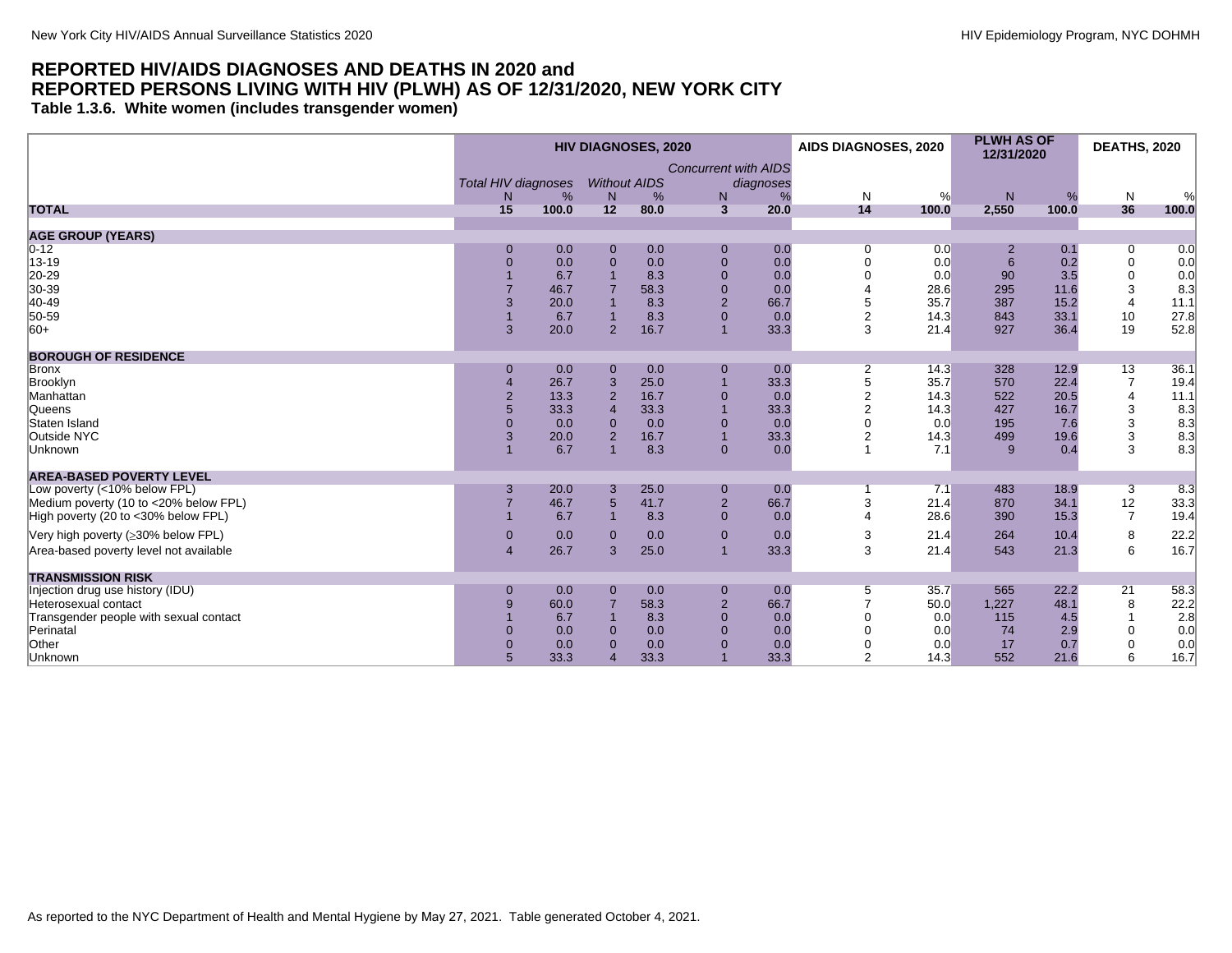#### <span id="page-10-0"></span>**REPORTED HIV/AIDS DIAGNOSES AND DEATHS IN 2020 and REPORTED PERSONS LIVING WITH HIV (PLWH) AS OF 12/31/2020, NEW YORK CITY Table 1.3.7. Asian/Pacific Islander men (includes transgender men)**

|                                        |                                            |       |                 | <b>HIV DIAGNOSES, 2020</b> |                                  |                | AIDS DIAGNOSES, 2020  |       | <b>PLWH AS OF</b><br>12/31/2020 |       | <b>DEATHS, 2020</b> |       |
|----------------------------------------|--------------------------------------------|-------|-----------------|----------------------------|----------------------------------|----------------|-----------------------|-------|---------------------------------|-------|---------------------|-------|
|                                        | <b>Total HIV diagnoses</b><br><sub>N</sub> | %     | N               | <b>Without AIDS</b><br>%   | <b>Concurrent with AIDS</b><br>N | diagnoses<br>% | N                     | %     | N <sub>1</sub>                  | %     | $\mathsf{N}$        | %     |
| <b>TOTAL</b>                           | 56                                         | 100.0 | 42              | 75.0                       | 14                               | 25.0           | 27                    | 100.0 | 2,721                           | 100.0 | 22                  | 100.0 |
| <b>AGE GROUP (YEARS)</b>               |                                            |       |                 |                            |                                  |                |                       |       |                                 |       |                     |       |
| $0 - 12$                               |                                            | 0.0   | $\mathbf{0}$    | 0.0                        | $\mathbf 0$                      | 0.0            | 0                     | 0.0   |                                 | 0.0   | 0                   | 0.0   |
| 13-19                                  | 3                                          | 5.4   | 3               | 7.1                        | $\mathbf 0$                      | 0.0            | $\Omega$              | 0.0   | $\overline{7}$                  | 0.3   | $\mathbf 0$         | 0.0   |
| 20-29                                  | 20                                         | 35.7  | 17              | 40.5                       | $\mathbf{3}$                     | 21.4           |                       | 14.8  | 258                             | 9.5   | $\mathbf 0$         | 0.0   |
| 30-39                                  | 18                                         | 32.1  | 13              | 31.0                       | $\overline{5}$                   | 35.7           |                       | 33.3  | 625                             | 23.0  | 3                   | 13.6  |
| 40-49                                  | 9                                          | 16.1  | 6               | 14.3                       | $\mathbf{3}$                     | 21.4           |                       | 25.9  | 670                             | 24.6  | $\overline{2}$      | 9.1   |
| 50-59                                  |                                            | 8.9   | $\overline{2}$  | 4.8                        | 3                                | 21.4           | 5                     | 18.5  | 693                             | 25.5  | $\boldsymbol{9}$    | 40.9  |
| $ 60+$                                 |                                            | 1.8   |                 | 2.4                        | $\Omega$                         | 0.0            | 2                     | 7.4   | 467                             | 17.2  | 8                   | 36.4  |
| <b>BOROUGH OF RESIDENCE</b>            |                                            |       |                 |                            |                                  |                |                       |       |                                 |       |                     |       |
| <b>Bronx</b>                           |                                            | 7.1   | 3               | 7.1                        |                                  | 7.1            | 3                     | 11.1  | 174                             | 6.4   | $\overline{2}$      | 9.1   |
| Brooklyn                               | $\overline{7}$                             | 12.5  | $6\phantom{1}$  | 14.3                       | $\overline{1}$                   | 7.1            |                       | 14.8  | 492                             | 18.1  | $\sqrt{3}$          | 13.6  |
| Manhattan                              |                                            | 12.5  | $5\phantom{.0}$ | 11.9                       | $\overline{2}$                   | 14.3           | 6                     | 22.2  | 819                             | 30.1  | 3                   | 13.6  |
| <b>Queens</b>                          | 32                                         | 57.1  | 23              | 54.8                       | $\boldsymbol{9}$                 | 64.3           | 12                    | 44.4  | 962                             | 35.4  | 12                  | 54.5  |
| Staten Island                          | $\overline{2}$                             | 3.6   | $\overline{2}$  | 4.8                        | $\mathbf 0$                      | 0.0            | $\Omega$              | 0.0   | 29                              | 1.1   | $\mathbf 0$         | 0.0   |
| Outside NYC                            | 3                                          | 5.4   | $\overline{2}$  | 4.8                        | $\overline{1}$                   | 7.1            | 2                     | 7.4   | 242                             | 8.9   | -1                  | 4.5   |
| Unknown                                |                                            | 1.8   |                 | 2.4                        | $\mathbf{0}$                     | 0.0            | $\Omega$              | 0.0   | 3                               | 0.1   | $\overline{1}$      | 4.5   |
| <b>AREA-BASED POVERTY LEVEL</b>        |                                            |       |                 |                            |                                  |                |                       |       |                                 |       |                     |       |
| Low poverty (<10% below FPL)           |                                            | 12.5  | $\overline{4}$  | 9.5                        | 3                                | 21.4           | 6                     | 22.2  | 446                             | 16.4  | 5                   | 22.7  |
| Medium poverty (10 to <20% below FPL)  | 29                                         | 51.8  | 22              | 52.4                       | $\overline{7}$                   | 50.0           | 10                    | 37.0  | 1,322                           | 48.6  | 11                  | 50.0  |
| High poverty (20 to <30% below FPL)    | 12                                         | 21.4  | 10              | 23.8                       | 2                                | 14.3           | $\boldsymbol{\Delta}$ | 14.8  | 515                             | 18.9  | $\overline{2}$      | 9.1   |
| Very high poverty (≥30% below FPL)     | $\overline{4}$                             | 7.1   | 3               | 7.1                        | $\overline{1}$                   | 7.1            | 5                     | 18.5  | 151                             | 5.5   | $\overline{c}$      | 9.1   |
| Area-based poverty level not available | $\overline{4}$                             | 7.1   | 3               | 7.1                        | $\overline{1}$                   | 7.1            | 2                     | 7.4   | 287                             | 10.5  | 2                   | 9.1   |
| <b>TRANSMISSION RISK</b>               |                                            |       |                 |                            |                                  |                |                       |       |                                 |       |                     |       |
| Men who have sex with men (MSM)        | 36                                         | 64.3  | 27              | 64.3                       | 9                                | 64.3           | 15                    | 55.6  | 1,844                           | 67.8  | 11                  | 50.0  |
| Injection drug use history (IDU)       |                                            | 1.8   | $\overline{1}$  | 2.4                        | $\mathbf 0$                      | 0.0            |                       | 3.7   | 58                              | 2.1   | 3                   | 13.6  |
| MSM-IDU                                |                                            | 0.0   | $\mathbf{0}$    | 0.0                        | $\mathbf 0$                      | 0.0            | $\mathbf 0$           | 0.0   | 49                              | 1.8   | $\mathbf 0$         | 0.0   |
| Heterosexual contact                   |                                            | 0.0   | $\Omega$        | 0.0                        | $\mathbf 0$                      | 0.0            | $\overline{2}$        | 7.4   | 196                             | 7.2   | $\overline{4}$      | 18.2  |
| Transgender people with sexual contact | $\Omega$                                   | 0.0   | $\Omega$        | 0.0                        | $\overline{0}$                   | 0.0            | $\Omega$              | 0.0   |                                 | 0.0   | $\mathbf 0$         | 0.0   |
| Perinatal                              | $\Omega$                                   | 0.0   | $\Omega$        | 0.0                        | $\mathbf 0$                      | 0.0            | $\Omega$              | 0.0   | 13                              | 0.5   | $\Omega$            | 0.0   |
| Other                                  |                                            | 0.0   | $\mathbf{0}$    | 0.0                        | $\mathbf 0$                      | 0.0            |                       | 0.0   | $\mathbf{3}$                    | 0.1   | $\Omega$            | 0.0   |
| Unknown                                | 19                                         | 33.9  | 14              | 33.3                       | 5                                | 35.7           | 9                     | 33.3  | 557                             | 20.5  | $\overline{4}$      | 18.2  |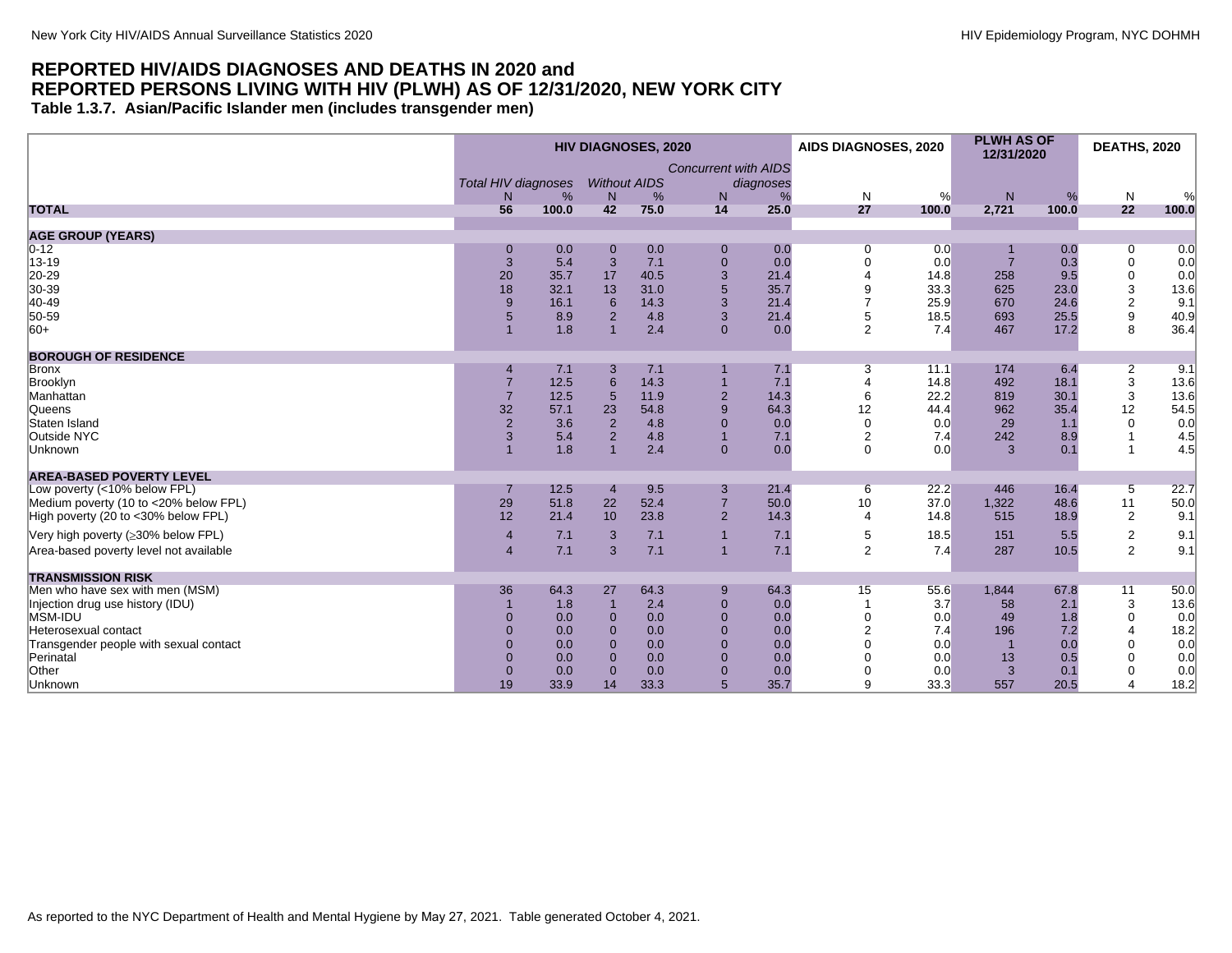<span id="page-11-0"></span>**Table 1.3.8. Asian/Pacific Islander women (includes transgender women)**

|                                        |                                              |       |                          | <b>HIV DIAGNOSES, 2020</b> |                                  |                | AIDS DIAGNOSES, 2020 |             | <b>PLWH AS OF</b><br>12/31/2020 |              | <b>DEATHS, 2020</b> |       |
|----------------------------------------|----------------------------------------------|-------|--------------------------|----------------------------|----------------------------------|----------------|----------------------|-------------|---------------------------------|--------------|---------------------|-------|
|                                        | <b>Total HIV diagnoses</b><br>N <sub>1</sub> | %     | <b>Without AIDS</b><br>N | %                          | <b>Concurrent with AIDS</b><br>N | diagnoses<br>% | N                    | %           | N                               | %            | N                   | %     |
| <b>TOTAL</b>                           | $\mathbf{R}$                                 | 100.0 | $\overline{7}$           | 87.5                       | $\mathbf{1}$                     | 12.5           | $5\phantom{1}$       | 100.0       | 527                             | 100.0        | 5                   | 100.0 |
|                                        |                                              |       |                          |                            |                                  |                |                      |             |                                 |              |                     |       |
| <b>AGE GROUP (YEARS)</b>               |                                              |       |                          |                            |                                  |                |                      |             |                                 |              |                     |       |
| $0 - 12$                               |                                              | 0.0   | $\mathbf 0$              | 0.0                        | $\mathbf 0$                      | 0.0            | 0                    | 0.0         | $\overline{2}$                  | 0.4          | $\overline{0}$      | 0.0   |
| 13-19                                  | $\Omega$                                     | 0.0   | $\overline{0}$           | 0.0                        | $\mathbf 0$                      | 0.0            | $\Omega$             | 0.0         |                                 | 0.2          | $\pmb{0}$           | 0.0   |
| 20-29                                  |                                              | 12.5  |                          | 14.3                       | $\mathbf 0$                      | 0.0            |                      | 0.0         | 22                              | 4.2          | $\mathbf 0$         | 0.0   |
| 30-39                                  |                                              | 12.5  |                          | 14.3                       | $\overline{0}$<br>$\overline{1}$ | 0.0            |                      | 0.0         | 83                              | 15.7         |                     | 20.0  |
| 40-49<br>50-59                         | 3<br>$\overline{2}$                          | 37.5  | $\overline{2}$           | 28.6                       |                                  | 100.0          |                      | 80.0        | 159<br>143                      | 30.2         | $\mathbf 0$         | 0.0   |
| 60+                                    |                                              | 25.0  | $\overline{2}$           | 28.6                       | $\mathbf{0}$<br>$\Omega$         | 0.0<br>0.0     | $\Omega$             | 20.0<br>0.0 | 117                             | 27.1<br>22.2 | 3<br>$\mathbf{1}$   | 60.0  |
|                                        |                                              | 12.5  |                          | 14.3                       |                                  |                |                      |             |                                 |              |                     | 20.0  |
| <b>BOROUGH OF RESIDENCE</b>            |                                              |       |                          |                            |                                  |                |                      |             |                                 |              |                     |       |
| Bronx                                  | $\Omega$                                     | 0.0   | $\mathbf 0$              | 0.0                        | $\mathbf 0$                      | 0.0            | 0                    | 0.0         | 46                              | 8.7          | 1                   | 20.0  |
| Brooklyn                               |                                              | 12.5  |                          | 14.3                       | $\mathbf 0$                      | 0.0            | $\overline{2}$       | 40.0        | 124                             | 23.5         |                     | 20.0  |
| Manhattan                              |                                              | 12.5  | $\Omega$                 | 0.0                        | $\overline{1}$                   | 100.0          | $\overline{2}$       | 40.0        | 72                              | 13.7         | $\pmb{0}$           | 0.0   |
| Queens                                 |                                              | 62.5  |                          | 71.4                       | $\overline{0}$                   | 0.0            |                      | 20.0        | 229                             | 43.5         | 3                   | 60.0  |
| Staten Island                          |                                              | 12.5  |                          | 14.3                       | $\overline{0}$                   | 0.0            |                      | 0.0         |                                 | 1.3          | 0                   | 0.0   |
| Outside NYC                            | $\Omega$                                     | 0.0   | $\Omega$                 | 0.0                        | $\overline{0}$                   | 0.0            | $\Omega$             | 0.0         | 48                              | 9.1          | $\mathbf 0$         | 0.0   |
| Unknown                                | $\Omega$                                     | 0.0   | $\Omega$                 | 0.0                        | $\mathbf{0}$                     | 0.0            | $\Omega$             | 0.0         |                                 | 0.2          | $\Omega$            | 0.0   |
| <b>AREA-BASED POVERTY LEVEL</b>        |                                              |       |                          |                            |                                  |                |                      |             |                                 |              |                     |       |
| Low poverty (<10% below FPL)           |                                              | 12.5  |                          | 14.3                       | $\mathbf 0$                      | 0.0            |                      | 20.0        | 60                              | 11.4         | 1                   | 20.0  |
| Medium poverty (10 to <20% below FPL)  |                                              | 50.0  | $\overline{4}$           | 57.1                       | $\mathbf 0$                      | 0.0            | $\overline{2}$       | 40.0        | 259                             | 49.1         | 3                   | 60.0  |
| High poverty (20 to <30% below FPL)    | 3                                            | 37.5  | $\overline{2}$           | 28.6                       | $\overline{1}$                   | 100.0          |                      | 20.0        | 101                             | 19.2         | $\mathbf 0$         | 0.0   |
|                                        |                                              |       |                          |                            |                                  |                |                      |             |                                 |              |                     |       |
| Very high poverty (≥30% below FPL)     | $\mathbf{0}$                                 | 0.0   | $\mathbf{0}$             | 0.0                        | $\mathbf{0}$                     | 0.0            |                      | 20.0        | 47                              | 8.9          | $\mathbf{1}$        | 20.0  |
| Area-based poverty level not available | $\Omega$                                     | 0.0   | $\Omega$                 | 0.0                        | $\mathbf{0}$                     | 0.0            | $\Omega$             | 0.0         | 60                              | 11.4         | $\mathbf 0$         | 0.0   |
| <b>TRANSMISSION RISK</b>               |                                              |       |                          |                            |                                  |                |                      |             |                                 |              |                     |       |
| Injection drug use history (IDU)       | $\mathbf 0$                                  | 0.0   | $\mathbf 0$              | 0.0                        | $\mathbf 0$                      | 0.0            | $\mathbf 0$          | 0.0         | 17                              | 3.2          | 1                   | 20.0  |
| Heterosexual contact                   | 3                                            | 37.5  | $\overline{2}$           | 28.6                       |                                  | 100.0          |                      | 80.0        | 322                             | 61.1         |                     | 20.0  |
| Transgender people with sexual contact |                                              | 12.5  |                          | 14.3                       | $\mathbf 0$                      | 0.0            |                      | 20.0        | 43                              | 8.2          | $\mathbf 0$         | 0.0   |
| Perinatal                              |                                              | 0.0   | $\Omega$                 | 0.0                        | $\overline{0}$                   | 0.0            |                      | 0.0         | 6                               | 1.1          | 0                   | 0.0   |
| Other                                  |                                              | 0.0   | $\Omega$                 | 0.0                        | $\mathbf 0$                      | 0.0            |                      | 0.0         |                                 | 0.2          | $\mathbf 0$         | 0.0   |
| Unknown                                |                                              | 50.0  |                          | 57.1                       | $\overline{0}$                   | 0.0            | $\Omega$             | 0.0         | 138                             | 26.2         | 3                   | 60.0  |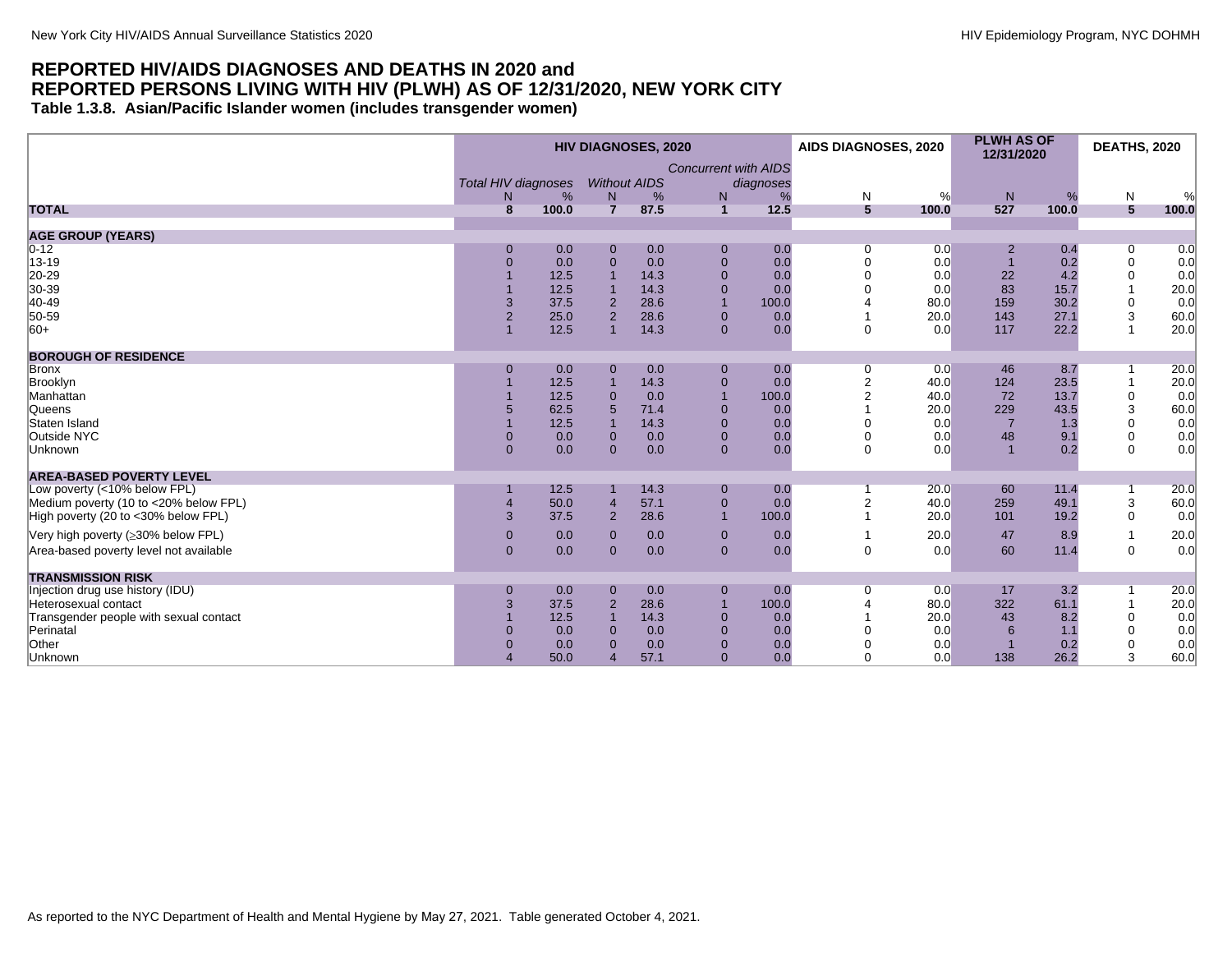<span id="page-12-0"></span>**Table 1.3.9. Native American men (includes transgender men)**

|                                        |                            |       | <b>HIV DIAGNOSES, 2020</b> |                     |                             | AIDS DIAGNOSES, 2020 |                         | <b>PLWH AS OF</b><br>12/31/2020 |                | <b>DEATHS, 2020</b> |                  |       |
|----------------------------------------|----------------------------|-------|----------------------------|---------------------|-----------------------------|----------------------|-------------------------|---------------------------------|----------------|---------------------|------------------|-------|
|                                        | <b>Total HIV diagnoses</b> |       |                            | <b>Without AIDS</b> | <b>Concurrent with AIDS</b> | diagnoses            |                         |                                 |                |                     |                  |       |
|                                        | N.                         | %     | N                          | %                   | N                           | %                    | N                       | $\%$                            | N              | %                   | $\mathsf{N}$     | %     |
| <b>TOTAL</b>                           | $\overline{1}$             | 100.0 | $\blacktriangleleft$       | 100.0               | $\mathbf{0}$                | 0.0                  | $\overline{\mathbf{3}}$ | 100.0                           | 227            | 100.0               | 6                | 100.0 |
|                                        |                            |       |                            |                     |                             |                      |                         |                                 |                |                     |                  |       |
| <b>AGE GROUP (YEARS)</b>               |                            |       |                            |                     |                             |                      |                         |                                 |                |                     |                  |       |
| $0 - 12$                               | 0                          | 0.0   | $\Omega$                   | 0.0                 | $\mathbf{0}$                | 0.0                  | 0                       | 0.0                             | 0              | 0.0                 | 0                | 0.0   |
| 13-19                                  | $\overline{0}$             | 0.0   | $\mathbf{0}$               | 0.0                 | $\mathbf 0$                 | 0.0                  | 0                       | 0.0                             | $\overline{0}$ | 0.0                 | $\mathbf 0$      | 0.0   |
| 20-29                                  | $\Omega$                   | 0.0   | $\Omega$                   | 0.0                 | $\mathbf{0}$                | 0.0                  | 0                       | 0.0                             | 14             | 6.2                 | $\mathbf 0$      | 0.0   |
| 30-39                                  |                            | 100.0 |                            | 100.0               | $\Omega$                    | 0.0                  | 3                       | 100.0                           | 42             | 18.5                | $\mathbf 0$      | 0.0   |
| 40-49                                  | $\overline{0}$             | 0.0   | $\mathbf{0}$               | 0.0                 | $\mathbf{0}$                | 0.0                  |                         | 0.0                             | 53             | 23.3                | 0                | 0.0   |
| 50-59                                  | $\overline{0}$             | 0.0   | $\Omega$                   | 0.0                 | $\Omega$                    | 0.0                  | $\Omega$                | 0.0                             | 66             | 29.1                | $\boldsymbol{2}$ | 33.3  |
| $ 60+$                                 | $\Omega$                   | 0.0   | $\Omega$                   | 0.0                 | $\Omega$                    | 0.0                  | $\Omega$                | 0.0                             | 52             | 22.9                | $\overline{4}$   | 66.7  |
| <b>BOROUGH OF RESIDENCE</b>            |                            |       |                            |                     |                             |                      |                         |                                 |                |                     |                  |       |
| Bronx                                  | $\mathbf 0$                | 0.0   | $\mathbf 0$                | 0.0                 | $\mathbf{0}$                | 0.0                  |                         | 33.3                            | 44             | 19.4                | 2                | 33.3  |
| Brooklyn                               | $\Omega$                   | 0.0   | $\mathbf{0}$               | 0.0                 | $\mathbf{0}$                | 0.0                  | 0                       | 0.0                             | 51             | 22.5                |                  | 16.7  |
| Manhattan                              | $\Omega$                   | 0.0   | $\Omega$                   | 0.0                 | $\mathbf{0}$                | 0.0                  |                         | 33.3                            | 57             | 25.1                | 0                | 0.0   |
| Queens                                 | $\overline{0}$             | 0.0   | $\Omega$                   | 0.0                 | $\mathbf{0}$                | 0.0                  |                         | 0.0                             | 44             | 19.4                |                  | 16.7  |
| Other/Unknown                          |                            | 100.0 | $\overline{1}$             | 100.0               | $\Omega$                    | 0.0                  |                         | 33.3                            | 31             | 13.7                | $\overline{2}$   | 33.3  |
| <b>AREA-BASED POVERTY LEVEL</b>        |                            |       |                            |                     |                             |                      |                         |                                 |                |                     |                  |       |
| Low poverty (<10% below FPL)           |                            | 100.0 |                            | 100.0               | $\mathbf{0}$                | 0.0                  | 0                       | 0.0                             | 19             | 8.4                 | 0                | 0.0   |
| Medium poverty (10 to <20% below FPL)  | $\mathbf 0$                | 0.0   | $\mathbf{0}$               | 0.0                 | $\mathbf{0}$                | 0.0                  |                         | 33.3                            | 89             | 39.2                |                  | 16.7  |
| High poverty (20 to <30% below FPL)    | $\Omega$                   | 0.0   | $\mathbf{0}$               | 0.0                 | $\mathbf{0}$                | 0.0                  | O                       | 0.0                             | 54             | 23.8                |                  | 16.7  |
| Very high poverty (≥30% below FPL)     | $\mathbf{0}$               | 0.0   | $\Omega$                   | 0.0                 | $\mathbf{0}$                | 0.0                  |                         | 33.3                            | 37             | 16.3                | $\overline{c}$   | 33.3  |
|                                        |                            |       |                            |                     |                             |                      |                         |                                 |                |                     |                  |       |
| Area-based poverty level not available | $\overline{0}$             | 0.0   | $\Omega$                   | 0.0                 | $\mathbf{0}$                | 0.0                  |                         | 33.3                            | 28             | 12.3                | $\overline{2}$   | 33.3  |
| <b>TRANSMISSION RISK</b>               |                            |       |                            |                     |                             |                      |                         |                                 |                |                     |                  |       |
| Men who have sex with men (MSM)        |                            | 100.0 |                            | 100.0               | $\mathbf{0}$                | 0.0                  | 3                       | 100.0                           | 132            | 58.1                | $\overline{2}$   | 33.3  |
| Injection drug use history (IDU)       | $\pmb{0}$                  | 0.0   | $\mathbf{0}$               | 0.0                 | $\mathbf 0$                 | 0.0                  | 0                       | 0.0                             | 11             | 4.8                 | $\mathbf 2$      | 33.3  |
| MSM-IDU                                | $\overline{0}$             | 0.0   | $\mathbf{0}$               | 0.0                 | $\overline{0}$              | 0.0                  | 0                       | 0.0                             | 10             | 4.4                 |                  | 16.7  |
| Heterosexual contact                   | $\Omega$                   | 0.0   | $\Omega$                   | 0.0                 | $\mathbf{0}$                | 0.0                  |                         | 0.0                             | 21             | 9.3                 | $\mathbf 0$      | 0.0   |
| Transgender people with sexual contact |                            | 0.0   | $\Omega$                   | 0.0                 | $\Omega$                    | 0.0                  |                         | 0.0                             | $\Omega$       | 0.0                 | $\Omega$         | 0.0   |
| Perinatal                              |                            | 0.0   | $\Omega$                   | 0.0                 |                             | 0.0                  |                         | 0.0                             | $\mathbf{0}$   | 0.0                 | $\Omega$         | 0.0   |
| Other                                  | $\overline{0}$             | 0.0   | $\Omega$                   | 0.0                 | $\Omega$                    | 0.0                  | 0                       | 0.0                             | $\overline{2}$ | 0.9                 | $\Omega$         | 0.0   |
| Unknown                                | $\Omega$                   | 0.0   | $\Omega$                   | 0.0                 | $\Omega$                    | 0.0                  | $\Omega$                | 0.0                             | 51             | 22.5                |                  | 16.7  |
|                                        |                            |       |                            |                     |                             |                      |                         |                                 |                |                     |                  |       |

As reported to the NYC Department of Health and Mental Hygiene by May 27, 2021. Table generated October 4, 2021.

In order to protect patient privacy and confidentiality, borough categories have been combined due to the presence of a table cell representing 1-5 person(s) with an underlying denominator of ≤500 persons or a cell with a denominator of ≤100 persons, as per corresponding year intercensal population estimates. The 'Other/Unknown' borough category includes Staten Island, Outside NYC, and Unknown groups.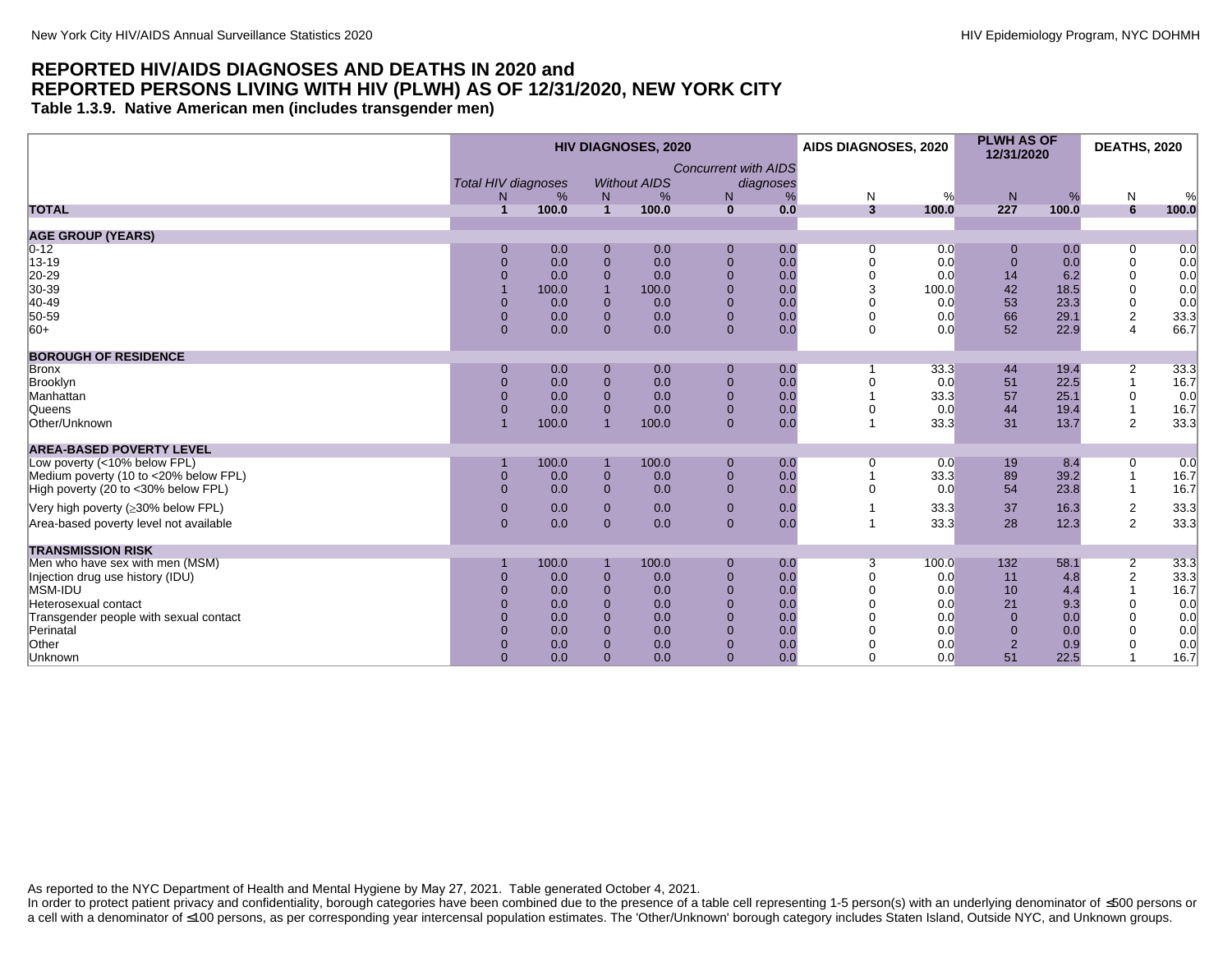<span id="page-13-0"></span>**Table 1.3.10. Native American women (includes transgender women)**

|                                        |                                  |     | <b>HIV DIAGNOSES, 2020</b> |     |                                          | AIDS DIAGNOSES, 2020 |     | <b>PLWH AS OF</b><br>12/31/2020 |       | <b>DEATHS, 2020</b> |       |
|----------------------------------------|----------------------------------|-----|----------------------------|-----|------------------------------------------|----------------------|-----|---------------------------------|-------|---------------------|-------|
|                                        | Total HIV diagnoses Without AIDS |     |                            |     | <b>Concurrent with AIDS</b><br>diagnoses |                      |     |                                 |       |                     |       |
|                                        | N                                | %   | N                          | %   | N                                        | $\mathsf{N}$<br>%    | %   | N                               | %     | N                   | %     |
| <b>TOTAL</b>                           | $\bf{0}$                         | 0.0 | $\mathbf{0}$               | 0.0 | 0.0<br>$\mathbf{0}$                      | $\bf{0}$             | 0.0 | 72                              | 100.0 | $\mathbf{1}$        | 100.0 |
| <b>AGE GROUP (YEARS)</b>               |                                  |     |                            |     |                                          |                      |     |                                 |       |                     |       |
| $0 - 12$                               | 0                                | 0.0 | $\mathbf 0$                | 0.0 | $\mathbf 0$<br>0.0                       | 0                    | 0.0 |                                 | 0.0   | 0                   | 0.0   |
| 13-19                                  | $\Omega$                         | 0.0 | $\mathbf{0}$               | 0.0 | $\mathbf 0$<br>0.0                       |                      | 0.0 |                                 | 1.4   | 0                   | 0.0   |
| 20-29                                  | $\Omega$                         | 0.0 | $\overline{0}$             | 0.0 | $\mathbf 0$<br>0.0                       |                      | 0.0 | $6\phantom{1}6$                 | 8.3   | 0                   | 0.0   |
| 30-39                                  | $\Omega$                         | 0.0 | $\overline{0}$             | 0.0 | $\mathbf{0}$<br>0.0                      |                      | 0.0 | 11                              | 15.3  | $\mathbf 0$         | 0.0   |
| 40-49                                  | $\Omega$                         | 0.0 | $\Omega$                   | 0.0 | $\mathbf{0}$<br>0.0                      |                      | 0.0 | 15                              | 20.8  | 0                   | 0.0   |
| 50-59                                  | $\Omega$                         | 0.0 | $\overline{0}$             | 0.0 | $\mathbf 0$<br>0.0                       | $\Omega$             | 0.0 | 23                              | 31.9  | $\pmb{0}$           | 0.0   |
| $ 60+$                                 | $\Omega$                         | 0.0 | $\Omega$                   | 0.0 | $\mathbf{0}$<br>0.0                      | $\Omega$             | 0.0 | 16                              | 22.2  | $\overline{1}$      | 100.0 |
|                                        |                                  |     |                            |     |                                          |                      |     |                                 |       |                     |       |
| <b>BOROUGH OF RESIDENCE</b>            |                                  |     |                            |     |                                          |                      |     |                                 |       |                     |       |
| <b>Bronx</b>                           | $\Omega$                         | 0.0 | $\mathbf{0}$               | 0.0 | $\mathbf 0$<br>0.0                       | $\Omega$             | 0.0 | 23                              | 31.9  | 0                   | 0.0   |
| Brooklyn                               | $\Omega$                         | 0.0 | $\mathbf{0}$               | 0.0 | $\mathbf 0$<br>0.0                       |                      | 0.0 | 24                              | 33.3  | $\mathbf{1}$        | 100.0 |
| Manhattan                              | $\Omega$                         | 0.0 | $\Omega$                   | 0.0 | $\mathbf{0}$<br>0.0                      |                      | 0.0 | $\overline{7}$                  | 9.7   | 0                   | 0.0   |
| Queens                                 | $\Omega$                         | 0.0 | $\Omega$                   | 0.0 | $\mathbf{0}$<br>0.0                      | $\Omega$             | 0.0 | 12                              | 16.7  | $\mathbf 0$         | 0.0   |
| Other/Unknown                          | $\Omega$                         | 0.0 | $\Omega$                   | 0.0 | $\mathbf{0}$<br>0.0                      | $\Omega$             | 0.0 | 6                               | 8.3   | $\Omega$            | 0.0   |
| <b>AREA-BASED POVERTY LEVEL</b>        |                                  |     |                            |     |                                          |                      |     |                                 |       |                     |       |
| Low poverty (<10% below FPL)           | $\overline{0}$                   | 0.0 | $\mathbf{0}$               | 0.0 | $\mathbf{0}$<br>0.0                      | $\mathbf 0$          | 0.0 | 3                               | 4.2   | $\overline{0}$      | 0.0   |
| Medium poverty (10 to <20% below FPL)  | $\mathbf{0}$                     | 0.0 | $\mathbf{0}$               | 0.0 | $\mathbf 0$<br>0.0                       | $\Omega$             | 0.0 | 24                              | 33.3  | 0                   | 0.0   |
| High poverty (20 to <30% below FPL)    | $\Omega$                         | 0.0 | $\Omega$                   | 0.0 | $\mathbf{0}$<br>0.0                      | $\Omega$             | 0.0 | 20                              | 27.8  | $\mathbf 0$         | 0.0   |
|                                        | $\Omega$                         | 0.0 | $\mathbf{0}$               | 0.0 | $\mathbf 0$<br>0.0                       | $\Omega$             | 0.0 | 20                              | 27.8  | $\mathbf{1}$        | 100.0 |
| Very high poverty (≥30% below FPL)     |                                  |     |                            |     |                                          |                      |     |                                 |       |                     |       |
| Area-based poverty level not available | $\mathbf{0}$                     | 0.0 | $\Omega$                   | 0.0 | $\mathbf{0}$<br>0.0                      | $\Omega$             | 0.0 | 5                               | 6.9   | $\mathbf 0$         | 0.0   |
| <b>TRANSMISSION RISK</b>               |                                  |     |                            |     |                                          |                      |     |                                 |       |                     |       |
| Injection drug use history (IDU)       | $\Omega$                         | 0.0 | $\mathbf{0}$               | 0.0 | $\mathbf 0$<br>0.0                       | $\Omega$             | 0.0 | 3                               | 4.2   | 0                   | 0.0   |
| Heterosexual contact                   | $\Omega$                         | 0.0 | $\Omega$                   | 0.0 | 0.0<br>$\mathbf{0}$                      |                      | 0.0 | 46                              | 63.9  | $\mathbf{1}$        | 100.0 |
| Transgender people with sexual contact | $\Omega$                         | 0.0 | $\Omega$                   | 0.0 | $\mathbf{0}$<br>0.0                      |                      | 0.0 |                                 | 9.7   | $\mathbf 0$         | 0.0   |
| Perinatal                              | $\Omega$                         | 0.0 | $\Omega$                   | 0.0 | 0.0<br>$\Omega$                          |                      | 0.0 | 3                               | 4.2   | $\Omega$            | 0.0   |
| Other                                  | $\Omega$                         | 0.0 | $\Omega$                   | 0.0 | 0.0<br>$\mathbf 0$                       |                      | 0.0 | $\overline{0}$                  | 0.0   | $\mathbf 0$         | 0.0   |
| Unknown                                | $\Omega$                         | 0.0 | $\Omega$                   | 0.0 | 0.0<br>$\mathbf{0}$                      | $\Omega$             | 0.0 | 13                              | 18.1  | $\Omega$            | 0.0   |
|                                        |                                  |     |                            |     |                                          |                      |     |                                 |       |                     |       |

As reported to the NYC Department of Health and Mental Hygiene by May 27, 2021. Table generated October 4, 2021.

In order to protect patient privacy and confidentiality, borough categories have been combined due to the presence of a table cell representing 1-5 person(s) with an underlying denominator of ≤500 persons or a cell with a denominator of ≤100 persons, as per corresponding year intercensal population estimates. The 'Other/Unknown' borough category includes Staten Island, Outside NYC, and Unknown groups.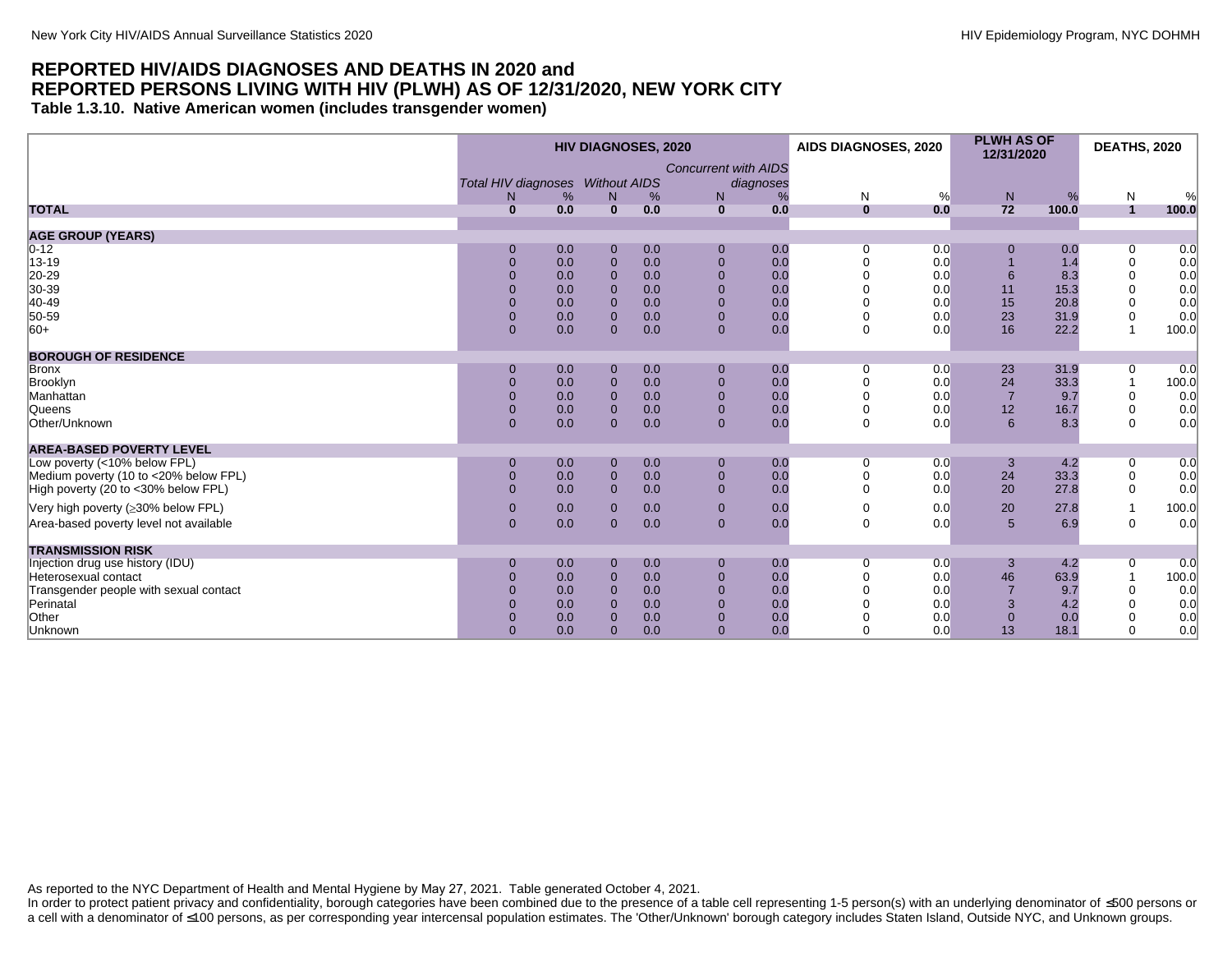<span id="page-14-0"></span>**Table 1.4.1. Boys 0-12 Years**

|                                                     | <b>HIV DIAGNOSES, 2020</b> |            |                               |            |                                             |              | AIDS DIAGNOSES, 2020 | <b>PLWH AS OF</b><br>12/31/2020 |             | <b>DEATHS, 2020</b>        |            |
|-----------------------------------------------------|----------------------------|------------|-------------------------------|------------|---------------------------------------------|--------------|----------------------|---------------------------------|-------------|----------------------------|------------|
|                                                     |                            |            |                               |            | <b>Concurrent with AIDS</b>                 |              |                      |                                 |             |                            |            |
|                                                     | <b>Total HIV diagnoses</b> |            | <b>Without AIDS</b>           |            | diagnoses                                   |              |                      |                                 |             |                            |            |
|                                                     | N                          | %          | N                             | %          | N<br>%                                      | N            | %                    | N                               | %           | N                          | %          |
| <b>TOTAL</b>                                        | $\bf{0}$                   | 0.0        | $\overline{0}$                | 0.0        | 0.0<br>$\overline{0}$                       | $\mathbf{0}$ | 0.0                  | 26                              | 100.0       | $\mathbf{0}$               | 0.0        |
| <b>RACE/ETHNICITY</b>                               |                            |            |                               |            |                                             |              |                      |                                 |             |                            |            |
| <b>Black</b>                                        | 0                          | 0.0        | $\mathbf 0$                   | 0.0        | $\overline{0}$<br>0.0                       | 0            | 0.0                  | 16                              | 61.5        | $\overline{0}$             | 0.0        |
| Latino/Hispanic                                     | $\Omega$                   | 0.0        | $\bf{0}$                      | 0.0        | $\overline{0}$<br>0.0                       | $\Omega$     | 0.0                  | 8                               | 30.8        | $\mathbf 0$                | 0.0        |
| <b>White</b>                                        | $\Omega$                   | 0.0        | $\mathbf{0}$                  | 0.0        | $\mathbf 0$<br>0.0                          | $\Omega$     | 0.0                  |                                 | 3.8         | $\mathbf 0$                | 0.0        |
| Asian/Pacific Islander                              | $\Omega$                   | 0.0        | $\mathbf 0$                   | 0.0        | $\overline{0}$<br>0.0                       |              | 0.0                  |                                 | 3.8         | $\mathbf 0$                | 0.0        |
| Native American                                     | $\Omega$                   | 0.0        | $\overline{0}$                | 0.0        | $\Omega$<br>0.0                             |              | 0.0                  | $\Omega$                        | 0.0         | $\Omega$                   | 0.0        |
| Multiracial                                         | $\Omega$                   | 0.0        | $\mathbf 0$                   | 0.0        | $\overline{0}$<br>0.0                       |              | 0.0                  | $\Omega$                        | 0.0         | $\mathbf 0$                | 0.0        |
| Unknown                                             | $\mathbf 0$                | 0.0        | $\overline{0}$                | 0.0        | $\overline{0}$<br>0.0                       | $\mathbf 0$  | 0.0                  | $\Omega$                        | 0.0         | $\mathbf 0$                | 0.0        |
|                                                     |                            |            |                               |            |                                             |              |                      |                                 |             |                            |            |
| <b>BOROUGH OF RESIDENCE</b>                         |                            |            |                               |            |                                             |              |                      |                                 |             |                            |            |
| <b>Bronx</b>                                        | $\Omega$                   | 0.0        | $\mathbf 0$                   | 0.0        | 0.0<br>$\mathbf 0$                          | $\Omega$     | 0.0                  | 9                               | 34.6        | $\overline{0}$             | 0.0        |
| Brooklyn                                            | $\overline{0}$             | 0.0        | $\mathbf{0}$                  | 0.0        | $\mathbf 0$<br>0.0                          | $\Omega$     | 0.0                  | 6                               | 23.1        | $\mathbf 0$                | 0.0        |
| Manhattan                                           | $\Omega$                   | 0.0        | $\mathbf 0$                   | 0.0        | $\mathbf 0$<br>0.0                          | $\Omega$     | 0.0                  | $\overline{4}$                  | 15.4        | $\mathbf 0$                | 0.0        |
| Queens                                              | $\Omega$                   | 0.0        | $\overline{0}$                | 0.0        | $\Omega$<br>0.0<br>$\Omega$                 |              | 0.0                  | 3                               | 11.5        | $\Omega$                   | 0.0        |
| Staten Island<br>Outside NYC                        |                            | 0.0        | $\mathbf{0}$                  | 0.0        | 0.0<br>$\overline{0}$<br>0.0                |              | 0.0                  | 3                               | 3.8<br>11.5 | $\Omega$                   | 0.0        |
| Unknown                                             | $\Omega$<br>$\mathbf 0$    | 0.0<br>0.0 | $\mathbf 0$<br>$\overline{0}$ | 0.0<br>0.0 | $\overline{0}$<br>0.0                       | $\mathbf 0$  | 0.0<br>0.0           | $\Omega$                        | 0.0         | $\mathbf 0$<br>$\mathbf 0$ | 0.0<br>0.0 |
|                                                     |                            |            |                               |            |                                             |              |                      |                                 |             |                            |            |
| <b>AREA-BASED POVERTY LEVEL</b>                     |                            |            |                               |            |                                             |              |                      |                                 |             |                            |            |
| Low poverty (<10% below FPL)                        | $\mathbf 0$                | 0.0        | $\mathbf 0$                   | 0.0        | 0.0<br>$\mathbf 0$                          | $\Omega$     | 0.0                  |                                 | 3.8         | 0                          | 0.0        |
| Medium poverty (10 to <20% below FPL)               | $\overline{0}$             | 0.0        | $\mathbf{0}$                  | 0.0        | $\pmb{0}$<br>0.0                            | $\Omega$     | 0.0                  | 9                               | 34.6        | 0                          | 0.0        |
| High poverty (20 to <30% below FPL)                 | $\Omega$                   | 0.0        | $\mathbf{0}$                  | 0.0        | $\mathbf 0$<br>0.0                          | $\Omega$     | 0.0                  | $\overline{4}$                  | 15.4        | $\mathbf 0$                | 0.0        |
| Very high poverty (≥30% below FPL)                  | $\mathbf{0}$               | 0.0        | $\mathbf{0}$                  | 0.0        | $\mathbf{0}$<br>0.0                         | $\Omega$     | 0.0                  | 9                               | 34.6        | $\mathbf 0$                | 0.0        |
| Area-based poverty level not available              | $\mathbf 0$                | 0.0        | $\Omega$                      | 0.0        | $\mathbf{0}$<br>0.0                         | $\Omega$     | 0.0                  | 3                               | 11.5        | $\Omega$                   | 0.0        |
|                                                     |                            |            |                               |            |                                             |              |                      |                                 |             |                            |            |
| <b>TRANSMISSION RISK</b>                            |                            |            |                               |            |                                             |              |                      |                                 |             |                            |            |
| Men who have sex with men (MSM)                     | $\mathbf{0}$               | 0.0        | $\mathbf 0$                   | 0.0        | $\overline{0}$<br>0.0                       | $\Omega$     | 0.0                  | $\Omega$                        | 0.0         | $\overline{0}$             | 0.0        |
| Injection drug use history (IDU)                    | $\Omega$                   | 0.0        | $\mathbf 0$                   | 0.0        | $\mathbf 0$<br>0.0<br>$\Omega$              | $\Omega$     | 0.0                  | $\Omega$                        | 0.0         | $\mathbf 0$                | 0.0        |
| MSM-IDU                                             | $\Omega$                   | 0.0        | $\mathbf 0$                   | 0.0        | 0.0                                         | $\Omega$     | 0.0                  | $\Omega$                        | 0.0         | $\Omega$                   | 0.0        |
| Heterosexual contact                                | $\Omega$                   | 0.0<br>0.0 | $\mathbf 0$                   | 0.0<br>0.0 | $\overline{0}$<br>0.0<br>$\mathbf 0$<br>0.0 |              | 0.0<br>0.0           | $\overline{0}$<br>$\Omega$      | 0.0<br>0.0  | $\mathbf 0$<br>$\Omega$    | 0.0        |
| Transgender people with sexual contact<br>Perinatal |                            | 0.0        | $\mathbf{0}$<br>$\mathbf{0}$  | 0.0        | $\Omega$<br>0.0                             |              | 0.0                  | 25                              | 96.2        | $\mathbf 0$                | 0.0        |
| Other                                               | $\Omega$                   | 0.0        | $\mathbf 0$                   | 0.0        | $\mathbf{0}$<br>0.0                         |              | 0.0                  |                                 | 3.8         | 0                          | 0.0<br>0.0 |
| Unknown                                             | $\Omega$                   | 0.0        | $\Omega$                      | 0.0        | $\Omega$<br>0.0                             | $\Omega$     | 0.0                  | $\Omega$                        | 0.0         | $\Omega$                   | 0.0        |
|                                                     |                            |            |                               |            |                                             |              |                      |                                 |             |                            |            |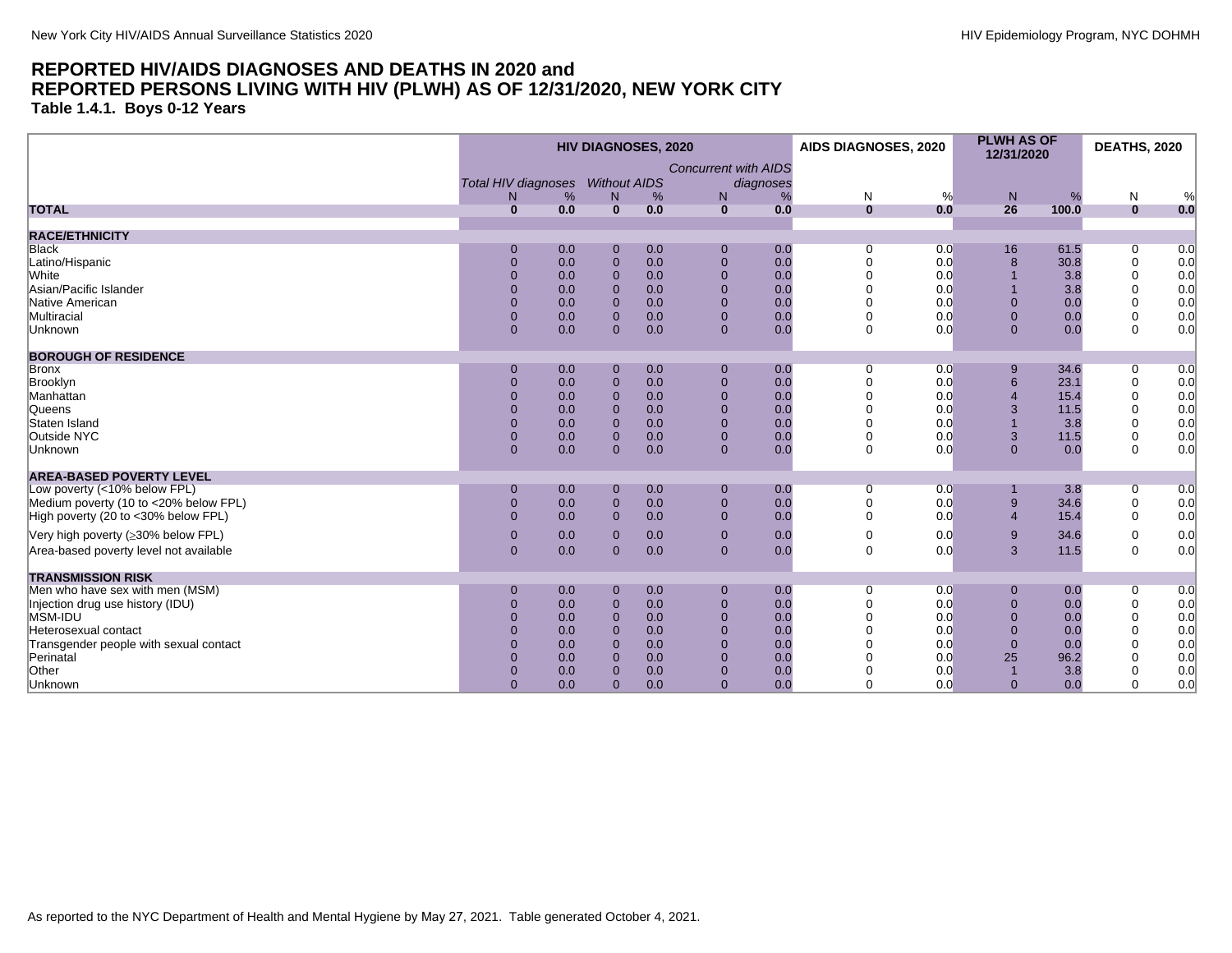<span id="page-15-0"></span>**Table 1.4.2. Girls 0-12 Years**

|                                        | <b>HIV DIAGNOSES, 2020</b> |       |                |                     |                             |           | <b>AIDS DIAGNOSES, 2020</b> |       | <b>PLWH AS OF</b><br>12/31/2020 |       | <b>DEATHS, 2020</b> |     |
|----------------------------------------|----------------------------|-------|----------------|---------------------|-----------------------------|-----------|-----------------------------|-------|---------------------------------|-------|---------------------|-----|
|                                        |                            |       |                |                     | <b>Concurrent with AIDS</b> |           |                             |       |                                 |       |                     |     |
|                                        | <b>Total HIV diagnoses</b> |       |                | <b>Without AIDS</b> |                             | diagnoses |                             |       |                                 |       |                     |     |
|                                        | N                          | %     | N              | %                   | N                           | %         | N                           | %     | N                               | %     | N                   | %   |
| <b>TOTAL</b>                           | $\overline{2}$             | 100.0 | $\overline{2}$ | 100.0               | $\mathbf{0}$                | 0.0       | $\overline{1}$              | 100.0 | 23                              | 100.0 | $\mathbf{0}$        | 0.0 |
| <b>RACE/ETHNICITY</b>                  |                            |       |                |                     |                             |           |                             |       |                                 |       |                     |     |
| <b>Black</b>                           | $\overline{2}$             | 100.0 | $\overline{2}$ | 100.0               | $\Omega$                    | 0.0       |                             | 100.0 | 8                               | 34.8  | 0                   | 0.0 |
| Latino/Hispanic                        | $\overline{0}$             | 0.0   | $\overline{0}$ | 0.0                 | $\overline{0}$              | 0.0       | $\Omega$                    | 0.0   | 11                              | 47.8  | $\mathbf 0$         | 0.0 |
| <b>White</b>                           | $\overline{0}$             | 0.0   | $\Omega$       | 0.0                 | $\Omega$                    | 0.0       | $\Omega$                    | 0.0   | $\overline{2}$                  | 8.7   | $\mathbf 0$         | 0.0 |
| Asian/Pacific Islander                 | $\Omega$                   | 0.0   | $\Omega$       | 0.0                 | $\Omega$                    | 0.0       | $\Omega$                    | 0.0   | $\overline{2}$                  | 8.7   | $\mathbf 0$         | 0.0 |
| Native American                        | $\Omega$                   | 0.0   | $\Omega$       | 0.0                 | $\Omega$                    | 0.0       | $\Omega$                    | 0.0   | $\Omega$                        | 0.0   | $\mathbf 0$         | 0.0 |
| Multiracial                            | $\Omega$                   | 0.0   | $\Omega$       | 0.0                 | $\Omega$                    | 0.0       | $\mathbf 0$                 | 0.0   | $\Omega$                        | 0.0   | $\mathbf 0$         | 0.0 |
| Unknown                                | $\overline{0}$             | 0.0   | $\Omega$       | 0.0                 | $\Omega$                    | 0.0       | $\mathbf 0$                 | 0.0   | $\Omega$                        | 0.0   | $\Omega$            | 0.0 |
| <b>BOROUGH OF RESIDENCE</b>            |                            |       |                |                     |                             |           |                             |       |                                 |       |                     |     |
| <b>Bronx</b>                           |                            | 50.0  |                | 50.0                | $\Omega$                    | 0.0       | 0                           | 0.0   | 5                               | 21.7  | 0                   | 0.0 |
| Brooklyn                               |                            | 50.0  |                | 50.0                | $\Omega$                    | 0.0       |                             | 100.0 | 3                               | 13.0  | $\mathbf 0$         | 0.0 |
| Manhattan                              | $\Omega$                   | 0.0   | $\Omega$       | 0.0                 | $\Omega$                    | 0.0       | $\Omega$                    | 0.0   | 3                               | 13.0  | $\Omega$            | 0.0 |
| <b>Queens</b>                          | $\Omega$                   | 0.0   | $\Omega$       | 0.0                 | $\Omega$                    | 0.0       | $\Omega$                    | 0.0   |                                 | 26.1  | $\Omega$            | 0.0 |
| Staten Island                          | $\Omega$                   | 0.0   | $\Omega$       | 0.0                 | $\Omega$                    | 0.0       | $\Omega$                    | 0.0   |                                 | 4.3   | $\Omega$            | 0.0 |
| Outside NYC                            | $\overline{0}$             | 0.0   | $\Omega$       | 0.0                 | $\Omega$                    | 0.0       | $\Omega$                    | 0.0   | 5                               | 21.7  | $\mathbf 0$         | 0.0 |
| Unknown                                | $\Omega$                   | 0.0   | $\Omega$       | 0.0                 | $\mathbf{0}$                | 0.0       | $\mathbf 0$                 | 0.0   | $\Omega$                        | 0.0   | $\Omega$            | 0.0 |
| <b>AREA-BASED POVERTY LEVEL</b>        |                            |       |                |                     |                             |           |                             |       |                                 |       |                     |     |
| Low poverty (<10% below FPL)           | $\mathbf 0$                | 0.0   | $\mathbf 0$    | 0.0                 | $\Omega$                    | 0.0       | 0                           | 0.0   |                                 | 4.3   | 0                   | 0.0 |
| Medium poverty (10 to <20% below FPL)  | $\overline{2}$             | 100.0 | $\overline{2}$ | 100.0               | $\mathbf{0}$                | 0.0       |                             | 100.0 | 8                               | 34.8  | $\mathbf 0$         | 0.0 |
| High poverty (20 to <30% below FPL)    | $\Omega$                   | 0.0   | $\Omega$       | 0.0                 | $\Omega$                    | 0.0       | $\Omega$                    | 0.0   | 3                               | 13.0  | $\Omega$            | 0.0 |
| Very high poverty (≥30% below FPL)     | $\mathbf 0$                | 0.0   | $\Omega$       | 0.0                 | $\Omega$                    | 0.0       | $\mathbf 0$                 | 0.0   | 6                               | 26.1  | $\mathbf 0$         | 0.0 |
| Area-based poverty level not available | $\mathbf{0}$               | 0.0   | $\mathbf 0$    | 0.0                 | $\mathbf{0}$                | 0.0       | $\mathbf 0$                 | 0.0   | 5                               | 21.7  | $\Omega$            | 0.0 |
| <b>TRANSMISSION RISK</b>               |                            |       |                |                     |                             |           |                             |       |                                 |       |                     |     |
| Injection drug use history (IDU)       | $\mathbf 0$                | 0.0   | $\mathbf 0$    | 0.0                 | $\mathbf 0$                 | 0.0       | 0                           | 0.0   | $\mathbf 0$                     | 0.0   | 0                   | 0.0 |
| Heterosexual contact                   | $\overline{0}$             | 0.0   | $\Omega$       | 0.0                 | $\Omega$                    | 0.0       | $\Omega$                    | 0.0   | $\mathbf{0}$                    | 0.0   | $\mathbf 0$         | 0.0 |
| Transgender people with sexual contact | $\overline{0}$             | 0.0   | $\Omega$       | 0.0                 | $\Omega$                    | 0.0       | $\Omega$                    | 0.0   | $\mathbf{0}$                    | 0.0   | $\Omega$            | 0.0 |
| Perinatal                              | $\overline{2}$             | 100.0 | $\overline{2}$ | 100.0               | $\Omega$                    | 0.0       |                             | 100.0 | 23                              | 100.0 | $\Omega$            | 0.0 |
| Other                                  | $\overline{0}$             | 0.0   | $\Omega$       | 0.0                 | $\Omega$                    | 0.0       |                             | 0.0   | $\mathbf{0}$                    | 0.0   | $\mathbf 0$         | 0.0 |
| Unknown                                | $\Omega$                   | 0.0   | $\Omega$       | 0.0                 | $\Omega$                    | 0.0       | $\Omega$                    | 0.0   | $\Omega$                        | 0.0   | $\Omega$            | 0.0 |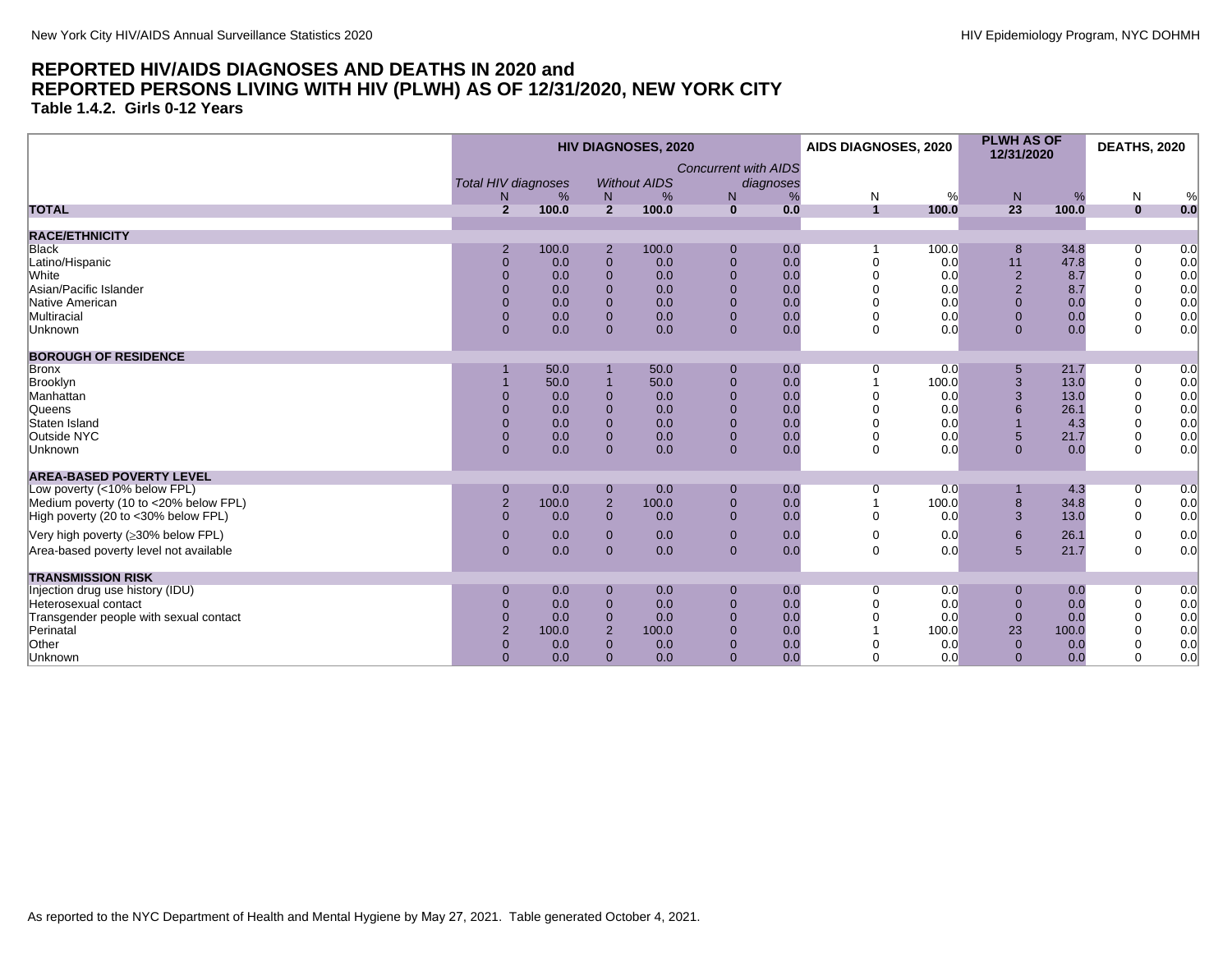<span id="page-16-0"></span>**Table 1.4.3. Men 13+ Years (includes transgender men)**

|                                        |                            |       |                     | <b>HIV DIAGNOSES, 2020</b> |                             |           | AIDS DIAGNOSES, 2020        |       | <b>PLWH AS OF</b><br>12/31/2020 |       | <b>DEATHS, 2020</b> |               |
|----------------------------------------|----------------------------|-------|---------------------|----------------------------|-----------------------------|-----------|-----------------------------|-------|---------------------------------|-------|---------------------|---------------|
|                                        | <b>Total HIV diagnoses</b> |       | <b>Without AIDS</b> |                            | <b>Concurrent with AIDS</b> | diagnoses |                             |       |                                 |       |                     |               |
|                                        | N                          | %     | N                   | %                          | N                           | %         | N                           | %     | $\mathsf{N}$                    | %     | N                   | $\frac{0}{0}$ |
| <b>TOTAL</b>                           | 1,092                      | 100.0 | 878                 | 80.4                       | 214                         | 19.6      | 671                         | 100.0 | 93,758                          | 100.0 | 1,338               | 100.0         |
|                                        |                            |       |                     |                            |                             |           |                             |       |                                 |       |                     |               |
| <b>RACE/ETHNICITY</b><br><b>Black</b>  | 478                        | 43.8  | 389                 | 44.3                       | 89                          | 41.6      | 304                         | 45.3  | 35.385                          | 37.7  | 636                 | 47.5          |
| Latino/Hispanic                        | 379                        | 34.7  | 307                 | 35.0                       | 72                          | 33.6      | 224                         | 33.4  | 31,176                          | 33.3  | 480                 | 35.9          |
| <b>White</b>                           | 172                        | 15.8  | 135                 | 15.4                       | 37                          | 17.3      | 106                         | 15.8  | 23,614                          | 25.2  | 184                 | 13.8          |
| Asian/Pacific Islander                 | 56                         | 5.1   | 42                  | 4.8                        | 14                          | 6.5       | 27                          | 4.0   | 2,720                           | 2.9   | 22                  | 1.6           |
| Native American                        | $\overline{1}$             | 0.1   | $\overline{1}$      | 0.1                        | $\Omega$                    | 0.0       | 3                           | 0.4   | 227                             | 0.2   | 6                   | 0.4           |
| Multiracial                            | $6\phantom{1}$             | 0.5   | $\overline{4}$      | 0.5                        | $\overline{2}$              | 0.9       | $\overline{7}$              | 1.0   | 394                             | 0.4   | 10                  | 0.7           |
| Unknown                                | $\Omega$                   | 0.0   | $\Omega$            | 0.0                        | $\Omega$                    | 0.0       | $\Omega$                    | 0.0   | 242                             | 0.3   | $\Omega$            | 0.0           |
|                                        |                            |       |                     |                            |                             |           |                             |       |                                 |       |                     |               |
| <b>AGE GROUP (YEARS)</b><br>$13 - 19$  | 47                         | 4.3   | 45                  | 5.1                        | $\overline{2}$              | 0.9       | $\overline{3}$              | 0.4   | 175                             | 0.2   | $\mathbf 0$         | 0.0           |
| 20-29                                  | 386                        | 35.3  | 349                 | 39.7                       | 37                          | 17.3      | 108                         | 16.1  | 5,659                           | 6.0   | 24                  | 1.8           |
| 30-39                                  | 349                        | 32.0  | 277                 | 31.5                       | 72                          | 33.6      | 197                         | 29.4  | 16,467                          | 17.6  | 80                  | 6.0           |
| 40-49                                  | 149                        | 13.6  | 111                 | 12.6                       | 38                          | 17.8      | 129                         | 19.2  | 16,313                          | 17.4  | 111                 | 8.3           |
| 50-59                                  | 115                        | 10.5  | 69                  | 7.9                        | 46                          | 21.5      | 137                         | 20.4  | 27,820                          | 29.7  | 377                 | 28.2          |
| $ 60+$                                 | 46                         | 4.2   | 27                  | 3.1                        | 19                          | 8.9       | 97                          | 14.5  | 27,324                          | 29.1  | 746                 | 55.8          |
|                                        |                            |       |                     |                            |                             |           |                             |       |                                 |       |                     |               |
| <b>BOROUGH OF RESIDENCE</b>            |                            |       |                     |                            |                             |           |                             |       |                                 |       |                     |               |
| Bronx                                  | 220                        | 20.1  | 187                 | 21.3                       | 33                          | 15.4      | 154                         | 23.0  | 19,534                          | 20.8  | 415                 | 31.0          |
| Brooklyn                               | 315                        | 28.8  | 245                 | 27.9                       | 70                          | 32.7      | 171                         | 25.5  | 20,642                          | 22.0  | 352                 | 26.3          |
| Manhattan                              | 234                        | 21.4  | 191                 | 21.8                       | 43                          | 20.1      | 158                         | 23.5  | 27,667                          | 29.5  | 292                 | 21.8          |
| <b>Queens</b>                          | 226                        | 20.7  | 173                 | 19.7                       | 53                          | 24.8      | 106                         | 15.8  | 13.898                          | 14.8  | 165                 | 12.3          |
| Staten Island                          | 20                         | 1.8   | 16                  | 1.8                        | $\overline{4}$              | 1.9       | 15                          | 2.2   | 1,649                           | 1.8   | 31                  | 2.3           |
| Outside NYC                            | 66<br>11                   | 6.0   | 55                  | 6.3<br>1.3                 | 11                          | 5.1       | 63<br>$\boldsymbol{\Delta}$ | 9.4   | 10,222                          | 10.9  | 38<br>45            | 2.8           |
| Unknown                                |                            | 1.0   | 11                  |                            | $\mathbf{0}$                | 0.0       |                             | 0.6   | 146                             | 0.2   |                     | 3.4           |
| <b>AREA-BASED POVERTY LEVEL</b>        |                            |       |                     |                            |                             |           |                             |       |                                 |       |                     |               |
| Low poverty (<10% below FPL)           | 102                        | 9.3   | 82                  | 9.3                        | 20                          | 9.3       | 69                          | 10.3  | 12,417                          | 13.2  | 118                 | 8.8           |
| Medium poverty (10 to <20% below FPL)  | 408                        | 37.4  | 313                 | 35.6                       | 95                          | 44.4      | 241                         | 35.9  | 32,199                          | 34.3  | 425                 | 31.8          |
| High poverty (20 to <30% below FPL)    | 295                        | 27.0  | 238                 | 27.1                       | 57                          | 26.6      | 159                         | 23.7  | 20,329                          | 21.7  | 310                 | 23.2          |
| Very high poverty (≥30% below FPL)     | 205                        | 18.8  | 175                 | 19.9                       | 30                          | 14.0      | 130                         | 19.4  | 17,214                          | 18.4  | 398                 | 29.7          |
| Area-based poverty level not available | 82                         | 7.5   | 70                  | 8.0                        | 12                          | 5.6       | 72                          | 10.7  | 11,599                          | 12.4  | 87                  | 6.5           |
| <b>TRANSMISSION RISK</b>               |                            |       |                     |                            |                             |           |                             |       |                                 |       |                     |               |
| Men who have sex with men (MSM)        | 643                        | 58.9  | 536                 | 61.0                       | 107                         | 50.0      | 368                         | 54.8  | 55,432                          | 59.1  | 416                 | 31.1          |
| Injection drug use history (IDU)       | 10                         | 0.9   | 9                   | 1.0                        | -1                          | 0.5       | 36                          | 5.4   | 8,958                           | 9.6   | 330                 | 24.7          |
| MSM-IDU                                | 10                         | 0.9   | 10                  | 1.1                        | $\mathbf 0$                 | 0.0       | 15                          | 2.2   | 3,224                           | 3.4   | 73                  | 5.5           |
| Heterosexual contact                   | 23                         | 2.1   | 15                  | 1.7                        | 8                           | 3.7       | 38                          | 5.7   | 5,931                           | 6.3   | 170                 | 12.7          |
| Transgender people with sexual contact | $\overline{1}$             | 0.1   | $\overline{1}$      | 0.1                        | $\Omega$                    | 0.0       | $\Omega$                    | 0.0   | 26                              | 0.0   | $\mathbf 0$         | 0.0           |
| Perinatal                              | $\mathbf{0}$               | 0.0   | $\mathbf 0$         | 0.0                        | $\Omega$                    | 0.0       | 6                           | 0.9   | 1,218                           | 1.3   | 11                  | 0.8           |
| Other                                  | $\mathbf{0}$               | 0.0   | $\overline{0}$      | 0.0                        | $\overline{0}$              | 0.0       | 1                           | 0.1   | 108                             | 0.1   | 3                   | 0.2           |
| Unknown                                | 405                        | 37.1  | 307                 | 35.0                       | 98                          | 45.8      | 207                         | 30.8  | 18,861                          | 20.1  | 335                 | 25.0          |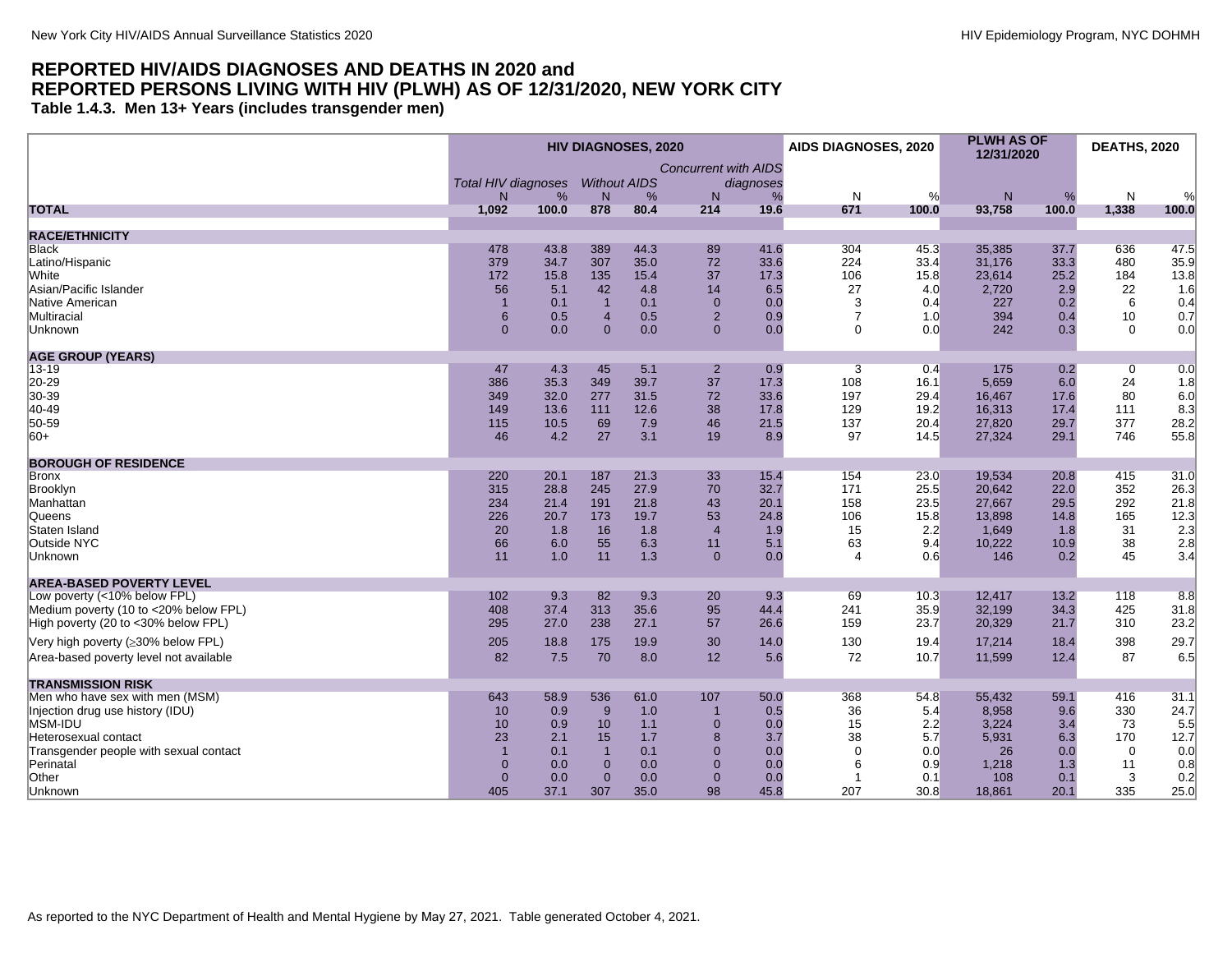<span id="page-17-0"></span>**Table 1.4.4. Women 13+ Years (includes transgender women)**

|                                        | <b>HIV DIAGNOSES, 2020</b> |       |                     |      |                             | AIDS DIAGNOSES, 2020 |             | <b>PLWH AS OF</b><br>12/31/2020 |        | <b>DEATHS, 2020</b> |                |                         |
|----------------------------------------|----------------------------|-------|---------------------|------|-----------------------------|----------------------|-------------|---------------------------------|--------|---------------------|----------------|-------------------------|
|                                        | <b>Total HIV diagnoses</b> |       | <b>Without AIDS</b> |      | <b>Concurrent with AIDS</b> | diagnoses            |             |                                 |        |                     |                |                         |
|                                        | N.                         | %     | N                   | %    | N                           | %                    | N           | %                               | N      | %                   | N              | %                       |
| <b>TOTAL</b>                           | 302                        | 100.0 | 248                 | 82.1 | 54                          | 17.9                 | 245         | 100.0                           | 35,254 | 100.0               | 595            | 100.0                   |
| <b>RACE/ETHNICITY</b>                  |                            |       |                     |      |                             |                      |             |                                 |        |                     |                |                         |
| <b>Black</b>                           | 181                        | 59.9  | 144                 | 58.1 | 37                          | 68.5                 | 144         | 58.8                            | 20,381 | 57.8                | 362            | 60.8                    |
| Latino/Hispanic                        | 95                         | 31.5  | 82                  | 33.1 | 13                          | 24.1                 | 82          | 33.5                            | 11.545 | 32.7                | 186            | 31.3                    |
| <b>White</b>                           | 15                         | 5.0   | 12                  | 4.8  | 3                           | 5.6                  | 14          | 5.7                             | 2,548  | 7.2                 | 36             | 6.1                     |
| Asian/Pacific Islander                 | 8                          | 2.6   | $\overline{7}$      | 2.8  | $\overline{1}$              | 1.9                  | 5           | 2.0                             | 525    | 1.5                 | $\,$ 5 $\,$    | 0.8                     |
| Native American                        | $\overline{0}$             | 0.0   | $\overline{0}$      | 0.0  | $\Omega$                    | 0.0                  | $\mathbf 0$ | 0.0                             | 72     | 0.2                 | $\mathbf{1}$   | 0.2                     |
| Multiracial                            | 3                          | 1.0   | 3                   | 1.2  | $\Omega$                    | 0.0                  | $\Omega$    | 0.0                             | 109    | 0.3                 | 5              | 0.8                     |
| <b>Unknown</b>                         | $\overline{0}$             | 0.0   | $\Omega$            | 0.0  | $\Omega$                    | 0.0                  | $\Omega$    | 0.0                             | 74     | 0.2                 | $\Omega$       | 0.0                     |
| <b>AGE GROUP (YEARS)</b>               |                            |       |                     |      |                             |                      |             |                                 |        |                     |                |                         |
| $13 - 19$                              | 11                         | 3.6   | 10                  | 4.0  |                             | 1.9                  | -1          | 0.4                             | 117    | 0.3                 | $\overline{0}$ | 0.0                     |
| 20-29                                  | 78                         | 25.8  | 73                  | 29.4 | 5                           | 9.3                  | 21          | 8.6                             | 1,807  | 5.1                 | 8              | 1.3                     |
| 30-39                                  | 80                         | 26.5  | 68                  | 27.4 | 12                          | 22.2                 | 60          | 24.5                            | 4,305  | 12.2                | 33             | 5.5                     |
| 40-49                                  | 50                         | 16.6  | 38                  | 15.3 | 12                          | 22.2                 | 50          | 20.4                            | 6,668  | 18.9                | 66             | 11.1                    |
| 50-59                                  | 57                         | 18.9  | 45                  | 18.1 | 12                          | 22.2                 | 59          | 24.1                            | 11,471 | 32.5                | 189            | 31.8                    |
| $ 60+$                                 | 26                         | 8.6   | 14                  | 5.6  | 12                          | 22.2                 | 54          | 22.0                            | 10,886 | 30.9                | 299            | 50.3                    |
| <b>BOROUGH OF RESIDENCE</b>            |                            |       |                     |      |                             |                      |             |                                 |        |                     |                |                         |
| Bronx                                  | 86                         | 28.5  | 72                  | 29.0 | 14                          | 25.9                 | 91          | 37.1                            | 11,682 | 33.1                | 250            | 42.0                    |
| Brooklyn                               | 95                         | 31.5  | 70                  | 28.2 | 25                          | 46.3                 | 76          | 31.0                            | 9,991  | 28.3                | 160            | 26.9                    |
| Manhattan                              | 48                         | 15.9  | 39                  | 15.7 | 9                           | 16.7                 | 43          | 17.6                            | 5,116  | 14.5                | 80             | 13.4                    |
| Queens                                 | 50                         | 16.6  | 47                  | 19.0 | 3                           | 5.6                  | 20          | 8.2                             | 4,981  | 14.1                | 58             | $9.7$<br>$3.2$<br>$2.2$ |
| Staten Island                          | 5                          | 1.7   | $5\phantom{1}$      | 2.0  | $\Omega$                    | 0.0                  | $\Omega$    | 0.0                             | 896    | 2.5                 | 19             |                         |
| Outside NYC                            | 15                         | 5.0   | 12                  | 4.8  | 3                           | 5.6                  | 12          | 4.9                             | 2,546  | 7.2                 | 13             |                         |
| Unknown                                | 3                          | 1.0   | 3                   | 1.2  | $\overline{0}$              | 0.0                  | 3           | 1.2                             | 42     | 0.1                 | 15             | 2.5                     |
| <b>AREA-BASED POVERTY LEVEL</b>        |                            |       |                     |      |                             |                      |             |                                 |        |                     |                |                         |
| Low poverty (<10% below FPL)           | 27                         | 8.9   | 25                  | 10.1 | $\overline{2}$              | 3.7                  | 15          | 6.1                             | 2,787  | 7.9                 | 21             | 3.5                     |
| Medium poverty (10 to <20% below FPL)  | 96                         | 31.8  | 82                  | 33.1 | 14                          | 25.9                 | 64          | 26.1                            | 10,844 | 30.8                | 159            | 26.7                    |
| High poverty (20 to <30% below FPL)    | 79                         | 26.2  | 61                  | 24.6 | 18                          | 33.3                 | 65          | 26.5                            | 8,747  | 24.8                | 154            | 25.9                    |
| Very high poverty (≥30% below FPL)     | 82                         | 27.2  | 65                  | 26.2 | 17                          | 31.5                 | 84          | 34.3                            | 9,941  | 28.2                | 231            | 38.8                    |
| Area-based poverty level not available | 18                         | 6.0   | 15                  | 6.0  | 3                           | 5.6                  | 17          | 6.9                             | 2,935  | 8.3                 | 30             | 5.0                     |
| <b>TRANSMISSION RISK</b>               |                            |       |                     |      |                             |                      |             |                                 |        |                     |                |                         |
| Injection drug use history (IDU)       | $\overline{2}$             | 0.7   |                     | 0.4  |                             | 1.9                  | 26          | 10.6                            | 4.917  | 13.9                | 165            | 27.7                    |
| Heterosexual contact                   | 170                        | 56.3  | 133                 | 53.6 | 37                          | 68.5                 | 140         | 57.1                            | 19,089 | 54.1                | 263            | 44.2                    |
| Transgender people with sexual contact | 46                         | 15.2  | 45                  | 18.1 |                             | 1.9                  | 16          | 6.5                             | 1,883  | 5.3                 | 20             | 3.4                     |
| Perinatal                              | $\overline{0}$             | 0.0   | $\overline{0}$      | 0.0  | $\Omega$                    | 0.0                  | 6           | 2.4                             | 1,286  | 3.6                 | 6              | 1.0                     |
| Other                                  | $\Omega$                   | 0.0   | $\Omega$            | 0.0  | $\Omega$                    | 0.0                  |             | 0.4                             | 84     | 0.2                 | $\overline{4}$ | 0.7                     |
| Unknown                                | 84                         | 27.8  | 69                  | 27.8 | 15                          | 27.8                 | 56          | 22.9                            | 7,995  | 22.7                | 137            | 23.0                    |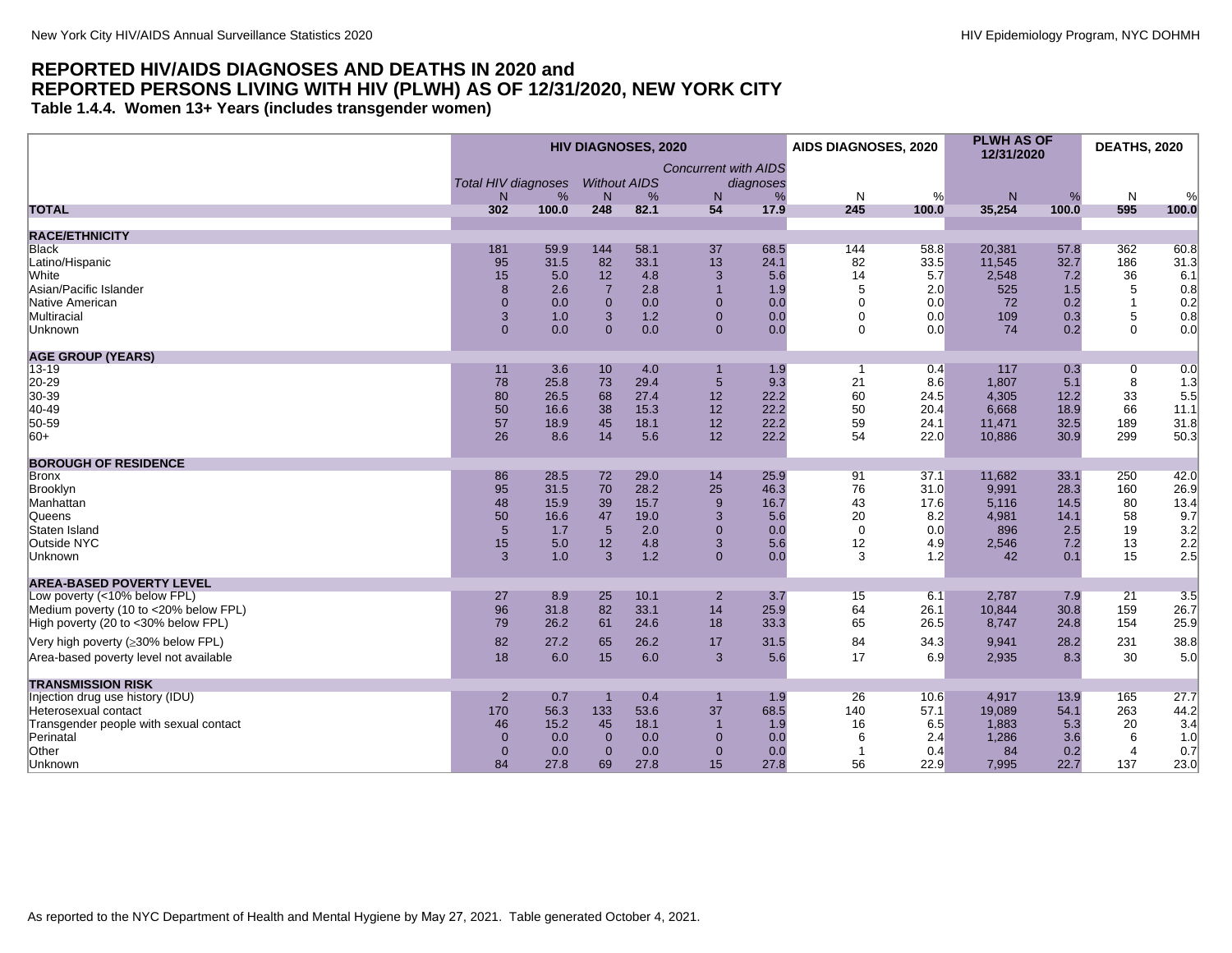<span id="page-18-0"></span>**Table 1.5.1. Bronx, men (includes transgender men)**

|                                           | <b>HIV DIAGNOSES, 2020</b> |       |                     |      |                             | AIDS DIAGNOSES, 2020 |                       | <b>PLWH AS OF</b><br>12/31/2020 |        | <b>DEATHS, 2020</b> |                |                                           |
|-------------------------------------------|----------------------------|-------|---------------------|------|-----------------------------|----------------------|-----------------------|---------------------------------|--------|---------------------|----------------|-------------------------------------------|
|                                           |                            |       |                     |      | <b>Concurrent with AIDS</b> |                      |                       |                                 |        |                     |                |                                           |
|                                           | <b>Total HIV diagnoses</b> |       | <b>Without AIDS</b> |      |                             | diagnoses            |                       |                                 |        |                     |                |                                           |
|                                           | N.                         | %     | N                   | %    | N                           | %                    | N                     | %                               | N      | %                   | N              | %                                         |
| <b>TOTAL</b>                              | 220                        | 100.0 | 187                 | 85.0 | 33                          | 15.0                 | 154                   | 100.0                           | 19,543 | 100.0               | 415            | 100.0                                     |
| <b>RACE/ETHNICITY</b>                     |                            |       |                     |      |                             |                      |                       |                                 |        |                     |                |                                           |
| <b>Black</b>                              | 91                         | 41.4  | 76                  | 40.6 | 15                          | 45.5                 | 80                    | 51.9                            | 8,865  | 45.4                | 197            | 47.5                                      |
| Latino/Hispanic                           | 107                        | 48.6  | 94                  | 50.3 | 13                          | 39.4                 | 61                    | 39.6                            | 9,285  | 47.5                | 196            | 47.2                                      |
| White                                     | 18                         | 8.2   | 14                  | 7.5  | $\overline{4}$              | 12.1                 | g                     | 5.8                             | 1,104  | 5.6                 | 17             | 4.1                                       |
| Asian/Pacific Islander                    | 4                          | 1.8   | 3                   | 1.6  |                             | 3.0                  |                       | 1.9                             | 174    | 0.9                 | $\overline{2}$ | 0.5                                       |
| Native American                           | $\overline{0}$             | 0.0   | $\Omega$            | 0.0  | $\Omega$                    | 0.0                  |                       | 0.6                             | 44     | 0.2                 | $\overline{c}$ |                                           |
| Multiracial                               | $\overline{0}$             | 0.0   | $\Omega$            | 0.0  | $\Omega$                    | 0.0                  | $\Omega$              | 0.0                             | 49     | 0.3                 |                | $\begin{array}{c} 0.5 \\ 0.2 \end{array}$ |
| Unknown                                   | $\overline{0}$             | 0.0   | $\Omega$            | 0.0  | $\mathbf{0}$                | 0.0                  | $\Omega$              | 0.0                             | 22     | 0.1                 | $\mathbf 0$    | 0.0                                       |
| <b>AGE GROUP (YEARS)</b>                  |                            |       |                     |      |                             |                      |                       |                                 |        |                     |                |                                           |
| $0 - 12$                                  | $\mathbf{0}$               | 0.0   | $\mathbf 0$         | 0.0  | $\mathbf 0$                 | 0.0                  | 0                     | 0.0                             |        | 0.0                 | 0              | 0.0                                       |
| 13-19                                     | 14                         | 6.4   | 12                  | 6.4  | $\overline{2}$              | 6.1                  | $\overline{2}$        | 1.3                             | 58     | 0.3                 | $\mathbf 0$    | 0.0                                       |
| 20-29                                     | 76                         | 34.5  | 73                  | 39.0 | 3                           | 9.1                  | 24                    | 15.6                            | 1,390  | 7.1                 | 6              | 1.4                                       |
| 30-39                                     | 74                         | 33.6  | 62                  | 33.2 | 12                          | 36.4                 | 48                    | 31.2                            | 3,823  | 19.6                | 23             | 5.5                                       |
| $ 40-49$                                  | 30                         | 13.6  | 24                  | 12.8 | 6                           | 18.2                 | 25                    | 16.2                            | 3,184  | 16.3                | 37             | 8.9                                       |
| 50-59                                     | 14                         | 6.4   | 9                   | 4.8  | 5                           | 15.2                 | 30                    | 19.5                            | 5,667  | 29.0                | 130            | 31.3                                      |
| $ 60+$                                    | 12                         | 5.5   | $\overline{7}$      | 3.7  | 5                           | 15.2                 | 25                    | 16.2                            | 5,412  | 27.7                | 219            | 52.8                                      |
| <b>AREA-BASED POVERTY LEVEL</b>           |                            |       |                     |      |                             |                      |                       |                                 |        |                     |                |                                           |
| Low poverty (<10% below FPL)              | $\overline{2}$             | 0.9   | $\overline{2}$      | 1.1  | $\mathbf 0$                 | 0.0                  | 0                     | 0.0                             | 115    | 0.6                 | $\overline{4}$ | 1.0                                       |
| Medium poverty (10 to <20% below FPL)     | 34                         | 15.5  | 31                  | 16.6 | 3                           | 9.1                  | 25                    | 16.2                            | 3,461  | 17.7                | 67             | 16.1                                      |
| High poverty (20 to <30% below FPL)       | 42                         | 19.1  | 33                  | 17.6 | 9                           | 27.3                 | 27                    | 17.5                            | 3,188  | 16.3                | 54             | 13.0                                      |
| Very high poverty ( $\geq$ 30% below FPL) | 142                        | 64.5  | 121                 | 64.7 | 21                          | 63.6                 | 102                   | 66.2                            | 12,680 | 64.9                | 289            | 69.6                                      |
| Area-based poverty level not available    | $\mathbf{0}$               | 0.0   | $\mathbf{0}$        | 0.0  | $\mathbf 0$                 | 0.0                  | $\mathbf 0$           | 0.0                             | 99     | 0.5                 | $\overline{1}$ | 0.2                                       |
|                                           |                            |       |                     |      |                             |                      |                       |                                 |        |                     |                |                                           |
| <b>TRANSMISSION RISK</b>                  |                            |       |                     |      |                             |                      |                       |                                 |        |                     |                |                                           |
| Men who have sex with men (MSM)           | 128                        | 58.2  | 114                 | 61.0 | 14                          | 42.4                 | 75                    | 48.7                            | 8,738  | 44.7                | 93             | 22.4                                      |
| Injection drug use history (IDU)          | 6                          | 2.7   | 6                   | 3.2  | $\overline{0}$              | 0.0                  | 15                    | 9.7                             | 2,899  | 14.8                | 137            | 33.0                                      |
| MSM-IDU                                   |                            | 0.5   |                     | 0.5  | $\overline{0}$              | 0.0                  | $\boldsymbol{\Delta}$ | 2.6                             | 868    | 4.4                 | 21             | 5.1                                       |
| Heterosexual contact                      |                            | 2.3   | 3                   | 1.6  | $\overline{2}$              | 6.1                  | 11                    | 7.1                             | 1,729  | 8.8                 | 49             | 11.8                                      |
| Transgender people with sexual contact    |                            | 0.5   |                     | 0.5  | $\Omega$                    | 0.0                  | $\Omega$              | 0.0                             | 13     | 0.1                 | $\Omega$       | 0.0                                       |
| Perinatal                                 | $\overline{0}$             | 0.0   | $\Omega$            | 0.0  | $\Omega$                    | 0.0                  |                       | 0.6                             | 421    | 2.2                 |                | 1.0                                       |
| Other                                     | 0                          | 0.0   | $\mathbf{0}$        | 0.0  | $\overline{0}$              | 0.0                  |                       | 0.0                             | 20     | 0.1                 | $\mathbf 0$    | 0.0                                       |
| Unknown                                   | 79                         | 35.9  | 62                  | 33.2 | 17                          | 51.5                 | 48                    | 31.2                            | 4,855  | 24.8                | 111            | 26.7                                      |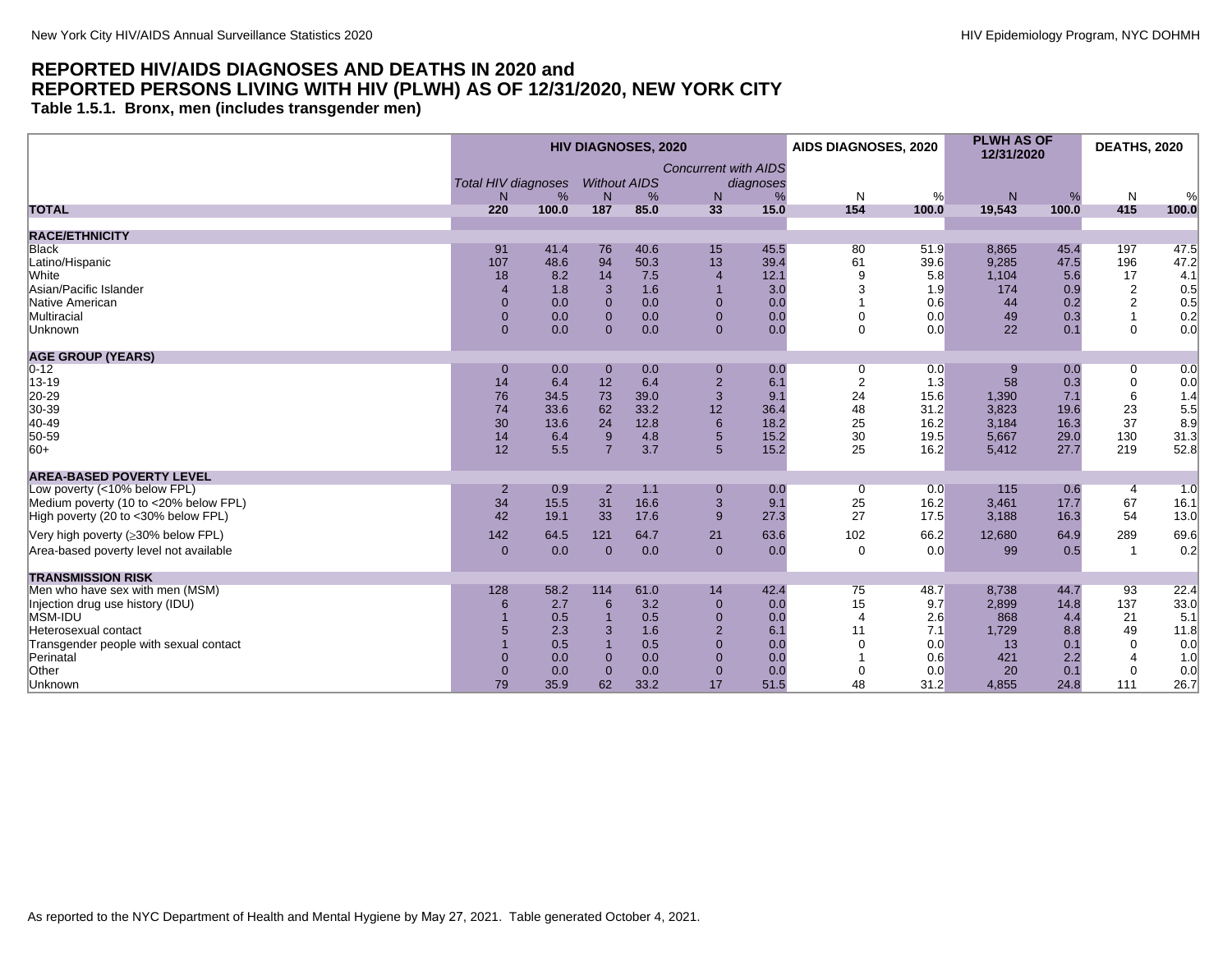<span id="page-19-0"></span>**Table 1.5.2. Bronx, women (includes transgender women)**

|                                        | <b>HIV DIAGNOSES, 2020</b> |       |                     |      |                             | <b>AIDS DIAGNOSES, 2020</b> |                | <b>PLWH AS OF</b><br>12/31/2020 |        | <b>DEATHS, 2020</b> |                |       |
|----------------------------------------|----------------------------|-------|---------------------|------|-----------------------------|-----------------------------|----------------|---------------------------------|--------|---------------------|----------------|-------|
|                                        |                            |       |                     |      | <b>Concurrent with AIDS</b> |                             |                |                                 |        |                     |                |       |
|                                        | <b>Total HIV diagnoses</b> |       | <b>Without AIDS</b> |      |                             | diagnoses                   |                |                                 |        |                     |                |       |
|                                        | N.                         | %     | $\mathsf{N}$        | %    | N                           | %                           | N              | %                               | N      | %                   | N              | %     |
| <b>TOTAL</b>                           | 87                         | 100.0 | 73                  | 83.9 | 14                          | 16.1                        | 91             | 100.0                           | 11,687 | 100.0               | 250            | 100.0 |
|                                        |                            |       |                     |      |                             |                             |                |                                 |        |                     |                |       |
| <b>RACE/ETHNICITY</b>                  |                            |       |                     |      |                             |                             |                |                                 |        |                     |                |       |
| Black                                  | 53                         | 60.9  | 41                  | 56.2 | 12                          | 85.7                        | 48             | 52.7                            | 6,149  | 52.6                | 130            | 52.0  |
| Latino/Hispanic                        | 34                         | 39.1  | 32                  | 43.8 | $\overline{2}$              | 14.3                        | 41             | 45.1                            | 5,100  | 43.6                | 104            | 41.6  |
| White                                  | $\Omega$                   | 0.0   | $\mathbf{0}$        | 0.0  | $\overline{0}$              | 0.0                         | $\overline{2}$ | 2.2                             | 328    | 2.8                 | 13             | 5.2   |
| Asian/Pacific Islander                 | $\overline{0}$             | 0.0   | $\Omega$            | 0.0  | $\Omega$                    | 0.0                         |                | 0.0                             | 46     | 0.4                 | $\overline{1}$ | 0.4   |
| Native American                        | $\overline{0}$             | 0.0   | $\Omega$            | 0.0  | $\Omega$                    | 0.0                         | $\Omega$       | 0.0                             | 23     | 0.2                 | 0              | 0.0   |
| Multiracial                            | $\overline{0}$             | 0.0   | $\Omega$            | 0.0  | $\mathbf{0}$                | 0.0                         | $\Omega$       | 0.0                             | 25     | 0.2                 | $\overline{2}$ | 0.8   |
| Unknown                                | $\Omega$                   | 0.0   | $\Omega$            | 0.0  | $\mathbf{0}$                | 0.0                         | $\Omega$       | 0.0                             | 16     | 0.1                 | $\Omega$       | 0.0   |
| <b>AGE GROUP (YEARS)</b>               |                            |       |                     |      |                             |                             |                |                                 |        |                     |                |       |
| $0 - 12$                               |                            | 1.1   |                     | 1.4  | $\overline{0}$              | 0.0                         | $\overline{0}$ | 0.0                             | 5      | 0.0                 | 0              | 0.0   |
| 13-19                                  | 3                          | 3.4   | 3                   | 4.1  | $\overline{0}$              | 0.0                         | $\mathbf 0$    | 0.0                             | 41     | 0.4                 | $\mathbf 0$    | 0.0   |
| 20-29                                  | 23                         | 26.4  | 22                  | 30.1 | $\overline{1}$              | 7.1                         | $\overline{7}$ | 7.7                             | 617    | 5.3                 | $\overline{2}$ | 0.8   |
| 30-39                                  | 18                         | 20.7  | 16                  | 21.9 | $\overline{2}$              | 14.3                        | 16             | 17.6                            | 1,520  | 13.0                | 15             | 6.0   |
| 40-49                                  | 14                         | 16.1  | 9                   | 12.3 | 5                           | 35.7                        | 23             | 25.3                            | 2,322  | 19.9                | 36             | 14.4  |
| 50-59                                  | 20                         | 23.0  | 18                  | 24.7 | 2                           | 14.3                        | 24             | 26.4                            | 3,907  | 33.4                | 77             | 30.8  |
| $ 60+$                                 | 8                          | 9.2   | $\overline{A}$      | 5.5  | $\overline{4}$              | 28.6                        | 21             | 23.1                            | 3,275  | 28.0                | 120            | 48.0  |
| <b>AREA-BASED POVERTY LEVEL</b>        |                            |       |                     |      |                             |                             |                |                                 |        |                     |                |       |
| Low poverty (<10% below FPL)           | $\mathbf 0$                | 0.0   | $\mathbf 0$         | 0.0  | $\mathbf 0$                 | 0.0                         | 0              | 0.0                             | 52     | 0.4                 | $\mathbf 0$    | 0.0   |
| Medium poverty (10 to <20% below FPL)  | 15                         | 17.2  | 12                  | 16.4 | 3                           | 21.4                        | 18             | 19.8                            | 2,168  | 18.6                | 32             | 12.8  |
| High poverty (20 to <30% below FPL)    | 10                         | 11.5  | 10                  | 13.7 | $\Omega$                    | 0.0                         | 16             | 17.6                            | 1.803  | 15.4                | 40             | 16.0  |
|                                        |                            |       |                     |      |                             |                             |                |                                 |        |                     |                |       |
| Very high poverty (≥30% below FPL)     | 62                         | 71.3  | 51                  | 69.9 | 11                          | 78.6                        | 57             | 62.6                            | 7,628  | 65.3                | 178            | 71.2  |
| Area-based poverty level not available | $\overline{0}$             | 0.0   | $\Omega$            | 0.0  | $\mathbf{0}$                | 0.0                         | $\Omega$       | 0.0                             | 36     | 0.3                 | $\mathbf 0$    | 0.0   |
| <b>TRANSMISSION RISK</b>               |                            |       |                     |      |                             |                             |                |                                 |        |                     |                |       |
| Injection drug use history (IDU)       | $\overline{2}$             | 2.3   |                     | 1.4  |                             | 7.1                         | 15             | 16.5                            | 1,780  | 15.2                | 84             | 33.6  |
| Heterosexual contact                   | 54                         | 62.1  | 43                  | 58.9 | 11                          | 78.6                        | 49             | 53.8                            | 6.343  | 54.3                | 103            | 41.2  |
| Transgender people with sexual contact | 15                         | 17.2  | 15                  | 20.5 | $\overline{0}$              | 0.0                         |                | 2.2                             | 665    | 5.7                 | $\overline{7}$ | 2.8   |
| Perinatal                              |                            | 1.1   |                     | 1.4  | $\Omega$                    | 0.0                         |                | 4.4                             | 427    | 3.7                 | $\overline{4}$ | 1.6   |
| Other                                  | $\mathbf{0}$               | 0.0   | $\Omega$            | 0.0  | $\overline{0}$              | 0.0                         |                | 1.1                             | 15     | 0.1                 |                | 0.4   |
| Unknown                                | 15                         | 17.2  | 13                  | 17.8 | $\overline{2}$              | 14.3                        | 20             | 22.0                            | 2,457  | 21.0                | 51             | 20.4  |
|                                        |                            |       |                     |      |                             |                             |                |                                 |        |                     |                |       |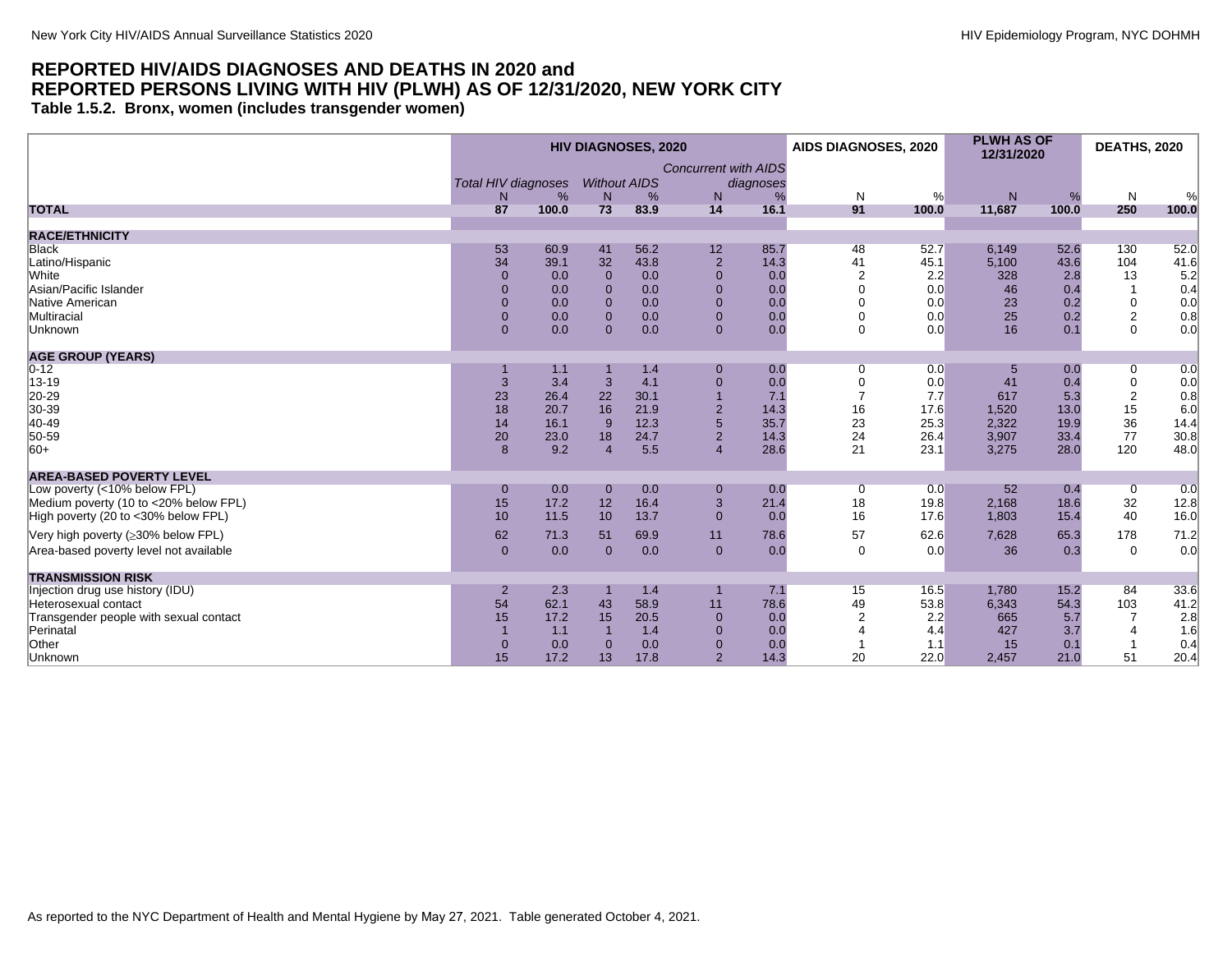<span id="page-20-0"></span>**Table 1.5.3. Brooklyn, men (includes transgender men)**

|                                        | <b>HIV DIAGNOSES, 2020</b> |       |                       |      |                             | AIDS DIAGNOSES, 2020 |              | <b>PLWH AS OF</b><br>12/31/2020 |        | <b>DEATHS, 2020</b> |                |       |
|----------------------------------------|----------------------------|-------|-----------------------|------|-----------------------------|----------------------|--------------|---------------------------------|--------|---------------------|----------------|-------|
|                                        |                            |       |                       |      | <b>Concurrent with AIDS</b> |                      |              |                                 |        |                     |                |       |
|                                        | <b>Total HIV diagnoses</b> |       | <b>Without AIDS</b>   |      |                             | diagnoses            |              |                                 |        |                     |                |       |
|                                        | N.                         | %     | N                     | %    | N                           | %                    | N            | %                               | N      | %                   | N              | %     |
| <b>TOTAL</b>                           | 315                        | 100.0 | 245                   | 77.8 | 70                          | 22.2                 | 171          | 100.0                           | 20,648 | 100.0               | 352            | 100.0 |
| <b>RACE/ETHNICITY</b>                  |                            |       |                       |      |                             |                      |              |                                 |        |                     |                |       |
| <b>Black</b>                           | 193                        | 61.3  | 154                   | 62.9 | 39                          | 55.7                 | 99           | 57.9                            | 11,248 | 54.5                | 219            | 62.2  |
| Latino/Hispanic                        | 65                         | 20.6  | 46                    | 18.8 | 19                          | 27.1                 | 48           | 28.1                            | 5,209  | 25.2                | 101            | 28.7  |
| <b>White</b>                           | 49                         | 15.6  | 38                    | 15.5 | 11                          | 15.7                 | 20           | 11.7                            | 3,533  | 17.1                | 27             | 7.7   |
| Asian/Pacific Islander                 |                            | 2.2   | 6                     | 2.4  |                             | 1.4                  |              | 2.3                             | 492    | 2.4                 | 3              | 0.9   |
| Native American                        | $\overline{0}$             | 0.0   | $\Omega$              | 0.0  | $\Omega$                    | 0.0                  | $\Omega$     | 0.0                             | 51     | 0.2                 |                | 0.3   |
| Multiracial                            |                            | 0.3   |                       | 0.4  | $\Omega$                    | 0.0                  | $\Omega$     | 0.0                             | 95     | 0.5                 |                | 0.3   |
| Unknown                                | $\overline{0}$             | 0.0   | $\Omega$              | 0.0  | $\overline{0}$              | 0.0                  | $\Omega$     | 0.0                             | 20     | 0.1                 | $\mathbf 0$    | 0.0   |
|                                        |                            |       |                       |      |                             |                      |              |                                 |        |                     |                |       |
| <b>AGE GROUP (YEARS)</b>               |                            |       |                       |      |                             |                      |              |                                 |        |                     |                |       |
| $0 - 12$                               | $\mathbf{0}$               | 0.0   | $\mathbf{0}$          | 0.0  | $\mathbf 0$                 | 0.0                  | 0            | 0.0                             | 6      | 0.0                 | 0              | 0.0   |
| 13-19                                  | 10                         | 3.2   | 10                    | 4.1  | $\Omega$                    | 0.0                  | $\mathbf 1$  | 0.6                             | 42     | 0.2                 | 0              | 0.0   |
| 20-29                                  | 119                        | 37.8  | 105                   | 42.9 | 14                          | 20.0                 | 34           | 19.9                            | 1,658  | 8.0                 | 9              | 2.6   |
| 30-39                                  | 99                         | 31.4  | 75                    | 30.6 | 24                          | 34.3                 | 46           | 26.9                            | 4,226  | 20.5                | 23             | 6.5   |
| 40-49                                  | 45                         | 14.3  | 32                    | 13.1 | 13                          | 18.6                 | 33           | 19.3                            | 3,644  | 17.6                | 28             | 8.0   |
| 50-59                                  | 32                         | 10.2  | 17                    | 6.9  | 15                          | 21.4                 | 39           | 22.8                            | 5,554  | 26.9                | 96             | 27.3  |
| $ 60+$                                 | 10                         | 3.2   | 6                     | 2.4  | $\overline{4}$              | 5.7                  | 18           | 10.5                            | 5,518  | 26.7                | 196            | 55.7  |
| <b>AREA-BASED POVERTY LEVEL</b>        |                            |       |                       |      |                             |                      |              |                                 |        |                     |                |       |
| Low poverty (<10% below FPL)           | 8                          | 2.5   | $\overline{4}$        | 1.6  | $\overline{4}$              | 5.7                  | 8            | 4.7                             | 692    | 3.4                 | 10             | 2.8   |
| Medium poverty (10 to <20% below FPL)  | 120                        | 38.1  | 88                    | 35.9 | 32                          | 45.7                 | 70           | 40.9                            | 9,116  | 44.1                | 138            | 39.2  |
| High poverty (20 to <30% below FPL)    | 147                        | 46.7  | 118                   | 48.2 | 29                          | 41.4                 | 74           | 43.3                            | 8,199  | 39.7                | 144            | 40.9  |
| Very high poverty (≥30% below FPL)     | 40                         | 12.7  | 35                    | 14.3 | 5                           | 7.1                  | 19           | 11.1                            | 2,485  | 12.0                | 60             | 17.0  |
| Area-based poverty level not available | $\mathbf{0}$               | 0.0   | $\mathbf{0}$          | 0.0  | $\mathbf{0}$                | 0.0                  | $\mathbf 0$  | 0.0                             | 156    | 0.8                 | $\mathbf 0$    | 0.0   |
| <b>TRANSMISSION RISK</b>               |                            |       |                       |      |                             |                      |              |                                 |        |                     |                |       |
| Men who have sex with men (MSM)        | 185                        | 58.7  | 148                   | 60.4 | 37                          | 52.9                 | 91           | 53.2                            | 11,372 | 55.1                | 91             | 25.9  |
| Injection drug use history (IDU)       | $\overline{0}$             | 0.0   | $\mathbf{0}$          | 0.0  | $\overline{0}$              | 0.0                  |              | 4.1                             | 2,035  | 9.9                 | 89             | 25.3  |
| MSM-IDU                                | 3                          | 1.0   | 3                     | 1.2  | $\Omega$                    | 0.0                  | 3            | 1.8                             | 676    | 3.3                 | 20             | 5.7   |
| Heterosexual contact                   | 5                          | 1.6   | $\boldsymbol{\Delta}$ | 1.6  |                             | 1.4                  | $\mathbf{Q}$ | 5.3                             | 1,545  | 7.5                 | 57             | 16.2  |
| Transgender people with sexual contact | $\Omega$                   | 0.0   | $\Omega$              | 0.0  | $\Omega$                    | 0.0                  | $\Omega$     | 0.0                             | 6      | 0.0                 | $\Omega$       | 0.0   |
| Perinatal                              | $\overline{0}$             | 0.0   | $\mathbf{0}$          | 0.0  | $\Omega$                    | 0.0                  | 2            | 1.2                             | 320    | 1.5                 | 5              | 1.4   |
| Other                                  | $\overline{0}$             | 0.0   | $\mathbf{0}$          | 0.0  | $\overline{0}$              | 0.0                  |              | 0.6                             | 22     | 0.1                 | $\overline{2}$ | 0.6   |
| Unknown                                | 122                        | 38.7  | 90                    | 36.7 | 32                          | 45.7                 | 58           | 33.9                            | 4,672  | 22.6                | 88             | 25.0  |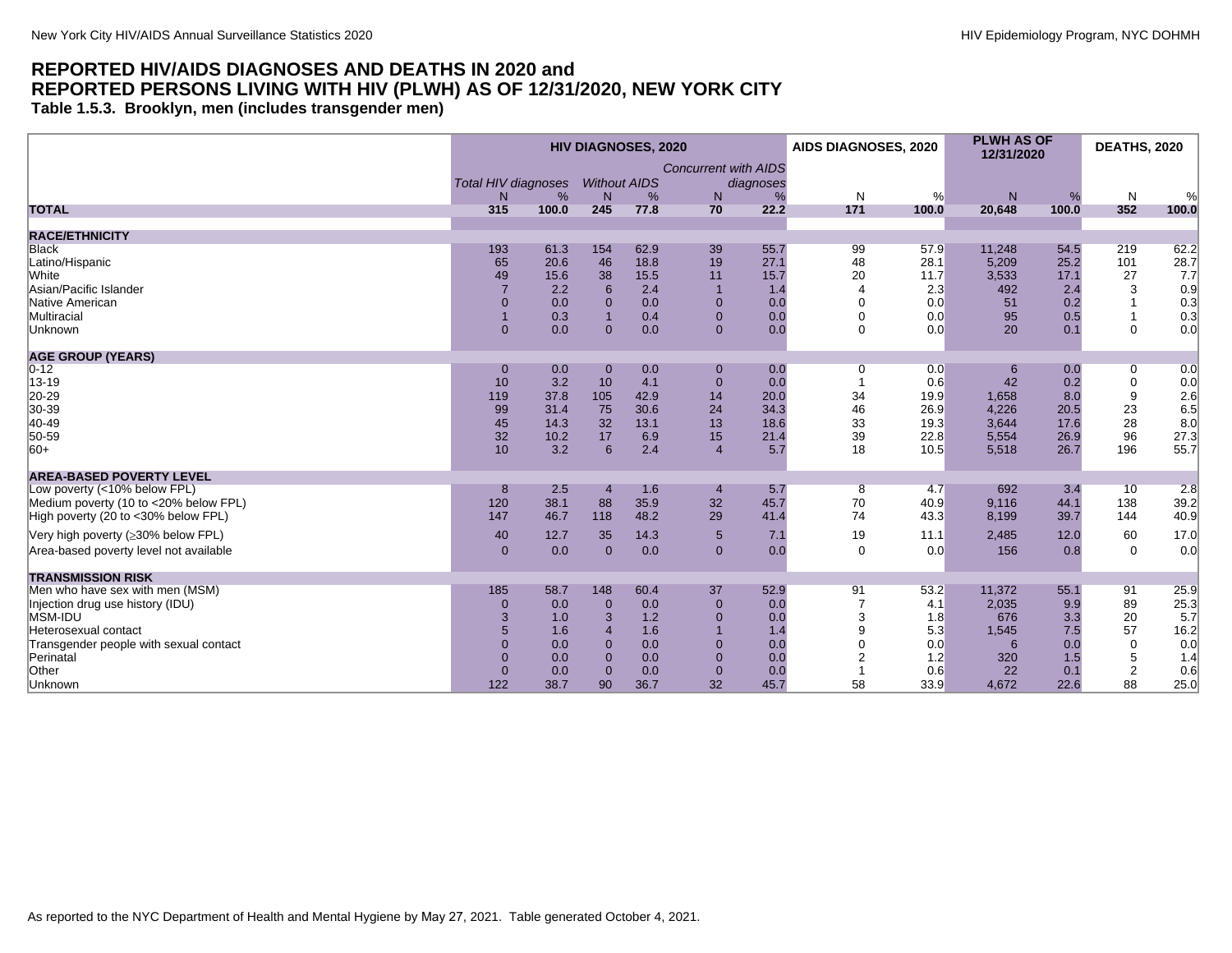<span id="page-21-0"></span>**Table 1.5.4. Brooklyn, women (includes transgender women)**

| <b>Concurrent with AIDS</b><br><b>Without AIDS</b><br><b>Total HIV diagnoses</b><br>diagnoses<br>%<br>%<br>N<br>%<br>N<br>%<br>N<br>N<br>%<br>N<br>%<br>N <sub>1</sub><br>71<br>96<br>100.0<br>25<br>26.0<br>77<br>9,994<br>100.0<br>74.0<br>100.0<br>160<br>100.0<br><b>RACE/ETHNICITY</b><br>76.0<br>72.5<br><b>Black</b><br>70<br>72.9<br>51<br>71.8<br>19<br>55<br>71.4<br>6,937<br>69.4<br>116<br>19<br>14<br>19.7<br>$\overline{5}$<br>15<br>2,285<br>34<br>21.3<br>Latino/Hispanic<br>19.8<br>20.0<br>19.5<br>22.9<br>White<br>4.2<br>5<br>6.5<br>3<br>4.2<br>4.0<br>570<br>5.7<br>$\overline{7}$<br>4.4<br>$\overline{4}$<br>Asian/Pacific Islander<br>1.0<br>1.4<br>$\mathbf{0}$<br>$\overline{2}$<br>124<br>0.6<br>0.0<br>2.6<br>1.2<br>Native American<br>0.0<br>$\mathbf 0$<br>$\Omega$<br>0.2<br>0.6<br>$\Omega$<br>$\overline{0}$<br>0.0<br>0.0<br>0.0<br>24<br>$\overline{2}$<br>$\mathbf 0$<br>34<br>Multiracial<br>$\overline{2}$<br>2.1<br>2.8<br>0.0<br>$\mathbf 0$<br>0.3<br>0.6<br>0.0<br>20<br>0.0<br>0.0<br>$\overline{0}$<br>0.0<br>$\Omega$<br>0.2<br>$\Omega$<br>0.0<br>Unknown<br>$\Omega$<br>$\Omega$<br>0.0<br>1.0<br>1.4<br>$\pmb{0}$<br>0.0<br>1.3<br>0.0<br>0.0<br>0<br>4.2<br>4.0<br>42<br>$\pmb{0}$<br>3<br>4.2<br>$\overline{1}$<br>1.3<br>0.4<br>0.0<br>$\boldsymbol{\Delta}$<br>$\overline{\mathbf{c}}$<br>19.8<br>17<br>23.9<br>$\mathbf 2$<br>9.1<br>502<br>1.3<br>19<br>8.0<br>$\overline{7}$<br>5.0<br>$\overline{7}$<br>$\overline{7}$<br>29<br>22<br>30.2<br>31.0<br>28.0<br>24<br>31.2<br>1,215<br>12.2<br>4.4<br>18<br>13<br>13.5<br>9<br>12.7<br>$\overline{4}$<br>10<br>13.0<br>1,912<br>19.1<br>11.3<br>16.0<br>47<br>$\bf 8$<br>3,107<br>29.4<br>24<br>25.0<br>16<br>22.5<br>32.0<br>19<br>31.1<br>24.7<br>3<br>86<br>53.8<br>6.3<br>$\overline{3}$<br>4.2<br>12.0<br>32.1<br>6<br>15<br>19.5<br>3,213<br><b>AREA-BASED POVERTY LEVEL</b><br>5.2<br>4.2<br>360<br>3.6<br>2.5<br>Low poverty (<10% below FPL)<br>3<br>$\overline{2}$<br>8.0<br>7.8<br>6<br>5<br>4<br>$\overline{7}$<br>23<br>38<br>39.6<br>31<br>43.7<br>28.0<br>29.9<br>4,038<br>69<br>43.1<br>Medium poverty (10 to <20% below FPL)<br>40.4<br>High poverty (20 to <30% below FPL)<br>42<br>12<br>32<br>53<br>33.1<br>43.8<br>30<br>42.3<br>48.0<br>41.6<br>4,090<br>40.9<br>34<br>21.3<br>Very high poverty (≥30% below FPL)<br>11<br>11.5<br>9.9<br>16.0<br>16<br>20.8<br>1,445<br>14.5<br>$\overline{7}$<br>$\overline{4}$<br>0.0<br>0.0<br>$\Omega$<br>$\mathbf 0$<br>0.0<br>$\overline{0}$<br>$\mathbf{0}$<br>$\mathbf{0}$<br>0.0<br>0.0<br>61<br>0.6<br><b>TRANSMISSION RISK</b><br>Injection drug use history (IDU)<br>41<br>25.6<br>0.0<br>$\mathbf{0}$<br>0.0<br>$\overline{0}$<br>0.0<br>$\overline{5}$<br>6.5<br>1,238<br>12.4<br>$\mathbf 0$<br>53<br>$72\,$<br>45.0<br>60<br>62.5<br>19<br>76.0<br>5,566<br>55.7<br>41<br>57.7<br>68.8<br>Heterosexual contact<br>$\overline{2}$<br>5<br>6.3<br>$\pmb{0}$<br>2.6<br>431<br>3.1<br>Transgender people with sexual contact<br>6<br>6<br>8.5<br>0.0<br>4.3<br>Perinatal<br>1.0<br>1.4<br>$\mathbf{0}$<br>0.0<br>3<br>3.9<br>353<br>3.5<br>0.6<br>3<br>0.0<br>$\overline{0}$<br>0.0<br>23<br>0.2<br>1.9<br>$\overline{0}$<br>0.0<br>0.0<br>$\mathbf 0$<br>$\Omega$ |                                        | <b>HIV DIAGNOSES, 2020</b> |      |    |      |   |      |    | AIDS DIAGNOSES, 2020 | <b>PLWH AS OF</b><br>12/31/2020 |      | <b>DEATHS, 2020</b> |      |
|-----------------------------------------------------------------------------------------------------------------------------------------------------------------------------------------------------------------------------------------------------------------------------------------------------------------------------------------------------------------------------------------------------------------------------------------------------------------------------------------------------------------------------------------------------------------------------------------------------------------------------------------------------------------------------------------------------------------------------------------------------------------------------------------------------------------------------------------------------------------------------------------------------------------------------------------------------------------------------------------------------------------------------------------------------------------------------------------------------------------------------------------------------------------------------------------------------------------------------------------------------------------------------------------------------------------------------------------------------------------------------------------------------------------------------------------------------------------------------------------------------------------------------------------------------------------------------------------------------------------------------------------------------------------------------------------------------------------------------------------------------------------------------------------------------------------------------------------------------------------------------------------------------------------------------------------------------------------------------------------------------------------------------------------------------------------------------------------------------------------------------------------------------------------------------------------------------------------------------------------------------------------------------------------------------------------------------------------------------------------------------------------------------------------------------------------------------------------------------------------------------------------------------------------------------------------------------------------------------------------------------------------------------------------------------------------------------------------------------------------------------------------------------------------------------------------------------------------------------------------------------------------------------------------------------------------------------------------------------------------------------------------------------------------------------------------------------------------------------------------------------------------------------------------------------------------------------------------------------------------------|----------------------------------------|----------------------------|------|----|------|---|------|----|----------------------|---------------------------------|------|---------------------|------|
|                                                                                                                                                                                                                                                                                                                                                                                                                                                                                                                                                                                                                                                                                                                                                                                                                                                                                                                                                                                                                                                                                                                                                                                                                                                                                                                                                                                                                                                                                                                                                                                                                                                                                                                                                                                                                                                                                                                                                                                                                                                                                                                                                                                                                                                                                                                                                                                                                                                                                                                                                                                                                                                                                                                                                                                                                                                                                                                                                                                                                                                                                                                                                                                                                                               |                                        |                            |      |    |      |   |      |    |                      |                                 |      |                     |      |
|                                                                                                                                                                                                                                                                                                                                                                                                                                                                                                                                                                                                                                                                                                                                                                                                                                                                                                                                                                                                                                                                                                                                                                                                                                                                                                                                                                                                                                                                                                                                                                                                                                                                                                                                                                                                                                                                                                                                                                                                                                                                                                                                                                                                                                                                                                                                                                                                                                                                                                                                                                                                                                                                                                                                                                                                                                                                                                                                                                                                                                                                                                                                                                                                                                               | <b>TOTAL</b>                           |                            |      |    |      |   |      |    |                      |                                 |      |                     |      |
|                                                                                                                                                                                                                                                                                                                                                                                                                                                                                                                                                                                                                                                                                                                                                                                                                                                                                                                                                                                                                                                                                                                                                                                                                                                                                                                                                                                                                                                                                                                                                                                                                                                                                                                                                                                                                                                                                                                                                                                                                                                                                                                                                                                                                                                                                                                                                                                                                                                                                                                                                                                                                                                                                                                                                                                                                                                                                                                                                                                                                                                                                                                                                                                                                                               |                                        |                            |      |    |      |   |      |    |                      |                                 |      |                     |      |
|                                                                                                                                                                                                                                                                                                                                                                                                                                                                                                                                                                                                                                                                                                                                                                                                                                                                                                                                                                                                                                                                                                                                                                                                                                                                                                                                                                                                                                                                                                                                                                                                                                                                                                                                                                                                                                                                                                                                                                                                                                                                                                                                                                                                                                                                                                                                                                                                                                                                                                                                                                                                                                                                                                                                                                                                                                                                                                                                                                                                                                                                                                                                                                                                                                               |                                        |                            |      |    |      |   |      |    |                      |                                 |      |                     |      |
|                                                                                                                                                                                                                                                                                                                                                                                                                                                                                                                                                                                                                                                                                                                                                                                                                                                                                                                                                                                                                                                                                                                                                                                                                                                                                                                                                                                                                                                                                                                                                                                                                                                                                                                                                                                                                                                                                                                                                                                                                                                                                                                                                                                                                                                                                                                                                                                                                                                                                                                                                                                                                                                                                                                                                                                                                                                                                                                                                                                                                                                                                                                                                                                                                                               |                                        |                            |      |    |      |   |      |    |                      |                                 |      |                     |      |
|                                                                                                                                                                                                                                                                                                                                                                                                                                                                                                                                                                                                                                                                                                                                                                                                                                                                                                                                                                                                                                                                                                                                                                                                                                                                                                                                                                                                                                                                                                                                                                                                                                                                                                                                                                                                                                                                                                                                                                                                                                                                                                                                                                                                                                                                                                                                                                                                                                                                                                                                                                                                                                                                                                                                                                                                                                                                                                                                                                                                                                                                                                                                                                                                                                               |                                        |                            |      |    |      |   |      |    |                      |                                 |      |                     |      |
|                                                                                                                                                                                                                                                                                                                                                                                                                                                                                                                                                                                                                                                                                                                                                                                                                                                                                                                                                                                                                                                                                                                                                                                                                                                                                                                                                                                                                                                                                                                                                                                                                                                                                                                                                                                                                                                                                                                                                                                                                                                                                                                                                                                                                                                                                                                                                                                                                                                                                                                                                                                                                                                                                                                                                                                                                                                                                                                                                                                                                                                                                                                                                                                                                                               |                                        |                            |      |    |      |   |      |    |                      |                                 |      |                     |      |
|                                                                                                                                                                                                                                                                                                                                                                                                                                                                                                                                                                                                                                                                                                                                                                                                                                                                                                                                                                                                                                                                                                                                                                                                                                                                                                                                                                                                                                                                                                                                                                                                                                                                                                                                                                                                                                                                                                                                                                                                                                                                                                                                                                                                                                                                                                                                                                                                                                                                                                                                                                                                                                                                                                                                                                                                                                                                                                                                                                                                                                                                                                                                                                                                                                               |                                        |                            |      |    |      |   |      |    |                      |                                 |      |                     |      |
|                                                                                                                                                                                                                                                                                                                                                                                                                                                                                                                                                                                                                                                                                                                                                                                                                                                                                                                                                                                                                                                                                                                                                                                                                                                                                                                                                                                                                                                                                                                                                                                                                                                                                                                                                                                                                                                                                                                                                                                                                                                                                                                                                                                                                                                                                                                                                                                                                                                                                                                                                                                                                                                                                                                                                                                                                                                                                                                                                                                                                                                                                                                                                                                                                                               |                                        |                            |      |    |      |   |      |    |                      |                                 |      |                     |      |
|                                                                                                                                                                                                                                                                                                                                                                                                                                                                                                                                                                                                                                                                                                                                                                                                                                                                                                                                                                                                                                                                                                                                                                                                                                                                                                                                                                                                                                                                                                                                                                                                                                                                                                                                                                                                                                                                                                                                                                                                                                                                                                                                                                                                                                                                                                                                                                                                                                                                                                                                                                                                                                                                                                                                                                                                                                                                                                                                                                                                                                                                                                                                                                                                                                               |                                        |                            |      |    |      |   |      |    |                      |                                 |      |                     |      |
|                                                                                                                                                                                                                                                                                                                                                                                                                                                                                                                                                                                                                                                                                                                                                                                                                                                                                                                                                                                                                                                                                                                                                                                                                                                                                                                                                                                                                                                                                                                                                                                                                                                                                                                                                                                                                                                                                                                                                                                                                                                                                                                                                                                                                                                                                                                                                                                                                                                                                                                                                                                                                                                                                                                                                                                                                                                                                                                                                                                                                                                                                                                                                                                                                                               |                                        |                            |      |    |      |   |      |    |                      |                                 |      |                     |      |
|                                                                                                                                                                                                                                                                                                                                                                                                                                                                                                                                                                                                                                                                                                                                                                                                                                                                                                                                                                                                                                                                                                                                                                                                                                                                                                                                                                                                                                                                                                                                                                                                                                                                                                                                                                                                                                                                                                                                                                                                                                                                                                                                                                                                                                                                                                                                                                                                                                                                                                                                                                                                                                                                                                                                                                                                                                                                                                                                                                                                                                                                                                                                                                                                                                               | <b>AGE GROUP (YEARS)</b>               |                            |      |    |      |   |      |    |                      |                                 |      |                     |      |
|                                                                                                                                                                                                                                                                                                                                                                                                                                                                                                                                                                                                                                                                                                                                                                                                                                                                                                                                                                                                                                                                                                                                                                                                                                                                                                                                                                                                                                                                                                                                                                                                                                                                                                                                                                                                                                                                                                                                                                                                                                                                                                                                                                                                                                                                                                                                                                                                                                                                                                                                                                                                                                                                                                                                                                                                                                                                                                                                                                                                                                                                                                                                                                                                                                               | $0 - 12$                               |                            |      |    |      |   |      |    |                      |                                 |      |                     |      |
|                                                                                                                                                                                                                                                                                                                                                                                                                                                                                                                                                                                                                                                                                                                                                                                                                                                                                                                                                                                                                                                                                                                                                                                                                                                                                                                                                                                                                                                                                                                                                                                                                                                                                                                                                                                                                                                                                                                                                                                                                                                                                                                                                                                                                                                                                                                                                                                                                                                                                                                                                                                                                                                                                                                                                                                                                                                                                                                                                                                                                                                                                                                                                                                                                                               | 13-19                                  |                            |      |    |      |   |      |    |                      |                                 |      |                     |      |
|                                                                                                                                                                                                                                                                                                                                                                                                                                                                                                                                                                                                                                                                                                                                                                                                                                                                                                                                                                                                                                                                                                                                                                                                                                                                                                                                                                                                                                                                                                                                                                                                                                                                                                                                                                                                                                                                                                                                                                                                                                                                                                                                                                                                                                                                                                                                                                                                                                                                                                                                                                                                                                                                                                                                                                                                                                                                                                                                                                                                                                                                                                                                                                                                                                               | 20-29                                  |                            |      |    |      |   |      |    |                      |                                 |      |                     |      |
|                                                                                                                                                                                                                                                                                                                                                                                                                                                                                                                                                                                                                                                                                                                                                                                                                                                                                                                                                                                                                                                                                                                                                                                                                                                                                                                                                                                                                                                                                                                                                                                                                                                                                                                                                                                                                                                                                                                                                                                                                                                                                                                                                                                                                                                                                                                                                                                                                                                                                                                                                                                                                                                                                                                                                                                                                                                                                                                                                                                                                                                                                                                                                                                                                                               | 30-39                                  |                            |      |    |      |   |      |    |                      |                                 |      |                     |      |
|                                                                                                                                                                                                                                                                                                                                                                                                                                                                                                                                                                                                                                                                                                                                                                                                                                                                                                                                                                                                                                                                                                                                                                                                                                                                                                                                                                                                                                                                                                                                                                                                                                                                                                                                                                                                                                                                                                                                                                                                                                                                                                                                                                                                                                                                                                                                                                                                                                                                                                                                                                                                                                                                                                                                                                                                                                                                                                                                                                                                                                                                                                                                                                                                                                               | 40-49                                  |                            |      |    |      |   |      |    |                      |                                 |      |                     |      |
|                                                                                                                                                                                                                                                                                                                                                                                                                                                                                                                                                                                                                                                                                                                                                                                                                                                                                                                                                                                                                                                                                                                                                                                                                                                                                                                                                                                                                                                                                                                                                                                                                                                                                                                                                                                                                                                                                                                                                                                                                                                                                                                                                                                                                                                                                                                                                                                                                                                                                                                                                                                                                                                                                                                                                                                                                                                                                                                                                                                                                                                                                                                                                                                                                                               | 50-59                                  |                            |      |    |      |   |      |    |                      |                                 |      |                     |      |
|                                                                                                                                                                                                                                                                                                                                                                                                                                                                                                                                                                                                                                                                                                                                                                                                                                                                                                                                                                                                                                                                                                                                                                                                                                                                                                                                                                                                                                                                                                                                                                                                                                                                                                                                                                                                                                                                                                                                                                                                                                                                                                                                                                                                                                                                                                                                                                                                                                                                                                                                                                                                                                                                                                                                                                                                                                                                                                                                                                                                                                                                                                                                                                                                                                               | $ 60+$                                 |                            |      |    |      |   |      |    |                      |                                 |      |                     |      |
|                                                                                                                                                                                                                                                                                                                                                                                                                                                                                                                                                                                                                                                                                                                                                                                                                                                                                                                                                                                                                                                                                                                                                                                                                                                                                                                                                                                                                                                                                                                                                                                                                                                                                                                                                                                                                                                                                                                                                                                                                                                                                                                                                                                                                                                                                                                                                                                                                                                                                                                                                                                                                                                                                                                                                                                                                                                                                                                                                                                                                                                                                                                                                                                                                                               |                                        |                            |      |    |      |   |      |    |                      |                                 |      |                     |      |
|                                                                                                                                                                                                                                                                                                                                                                                                                                                                                                                                                                                                                                                                                                                                                                                                                                                                                                                                                                                                                                                                                                                                                                                                                                                                                                                                                                                                                                                                                                                                                                                                                                                                                                                                                                                                                                                                                                                                                                                                                                                                                                                                                                                                                                                                                                                                                                                                                                                                                                                                                                                                                                                                                                                                                                                                                                                                                                                                                                                                                                                                                                                                                                                                                                               |                                        |                            |      |    |      |   |      |    |                      |                                 |      |                     |      |
|                                                                                                                                                                                                                                                                                                                                                                                                                                                                                                                                                                                                                                                                                                                                                                                                                                                                                                                                                                                                                                                                                                                                                                                                                                                                                                                                                                                                                                                                                                                                                                                                                                                                                                                                                                                                                                                                                                                                                                                                                                                                                                                                                                                                                                                                                                                                                                                                                                                                                                                                                                                                                                                                                                                                                                                                                                                                                                                                                                                                                                                                                                                                                                                                                                               |                                        |                            |      |    |      |   |      |    |                      |                                 |      |                     |      |
|                                                                                                                                                                                                                                                                                                                                                                                                                                                                                                                                                                                                                                                                                                                                                                                                                                                                                                                                                                                                                                                                                                                                                                                                                                                                                                                                                                                                                                                                                                                                                                                                                                                                                                                                                                                                                                                                                                                                                                                                                                                                                                                                                                                                                                                                                                                                                                                                                                                                                                                                                                                                                                                                                                                                                                                                                                                                                                                                                                                                                                                                                                                                                                                                                                               |                                        |                            |      |    |      |   |      |    |                      |                                 |      |                     |      |
|                                                                                                                                                                                                                                                                                                                                                                                                                                                                                                                                                                                                                                                                                                                                                                                                                                                                                                                                                                                                                                                                                                                                                                                                                                                                                                                                                                                                                                                                                                                                                                                                                                                                                                                                                                                                                                                                                                                                                                                                                                                                                                                                                                                                                                                                                                                                                                                                                                                                                                                                                                                                                                                                                                                                                                                                                                                                                                                                                                                                                                                                                                                                                                                                                                               |                                        |                            |      |    |      |   |      |    |                      |                                 |      |                     |      |
|                                                                                                                                                                                                                                                                                                                                                                                                                                                                                                                                                                                                                                                                                                                                                                                                                                                                                                                                                                                                                                                                                                                                                                                                                                                                                                                                                                                                                                                                                                                                                                                                                                                                                                                                                                                                                                                                                                                                                                                                                                                                                                                                                                                                                                                                                                                                                                                                                                                                                                                                                                                                                                                                                                                                                                                                                                                                                                                                                                                                                                                                                                                                                                                                                                               |                                        |                            |      |    |      |   |      |    |                      |                                 |      |                     |      |
|                                                                                                                                                                                                                                                                                                                                                                                                                                                                                                                                                                                                                                                                                                                                                                                                                                                                                                                                                                                                                                                                                                                                                                                                                                                                                                                                                                                                                                                                                                                                                                                                                                                                                                                                                                                                                                                                                                                                                                                                                                                                                                                                                                                                                                                                                                                                                                                                                                                                                                                                                                                                                                                                                                                                                                                                                                                                                                                                                                                                                                                                                                                                                                                                                                               | Area-based poverty level not available |                            |      |    |      |   |      |    |                      |                                 |      |                     |      |
|                                                                                                                                                                                                                                                                                                                                                                                                                                                                                                                                                                                                                                                                                                                                                                                                                                                                                                                                                                                                                                                                                                                                                                                                                                                                                                                                                                                                                                                                                                                                                                                                                                                                                                                                                                                                                                                                                                                                                                                                                                                                                                                                                                                                                                                                                                                                                                                                                                                                                                                                                                                                                                                                                                                                                                                                                                                                                                                                                                                                                                                                                                                                                                                                                                               |                                        |                            |      |    |      |   |      |    |                      |                                 |      |                     |      |
|                                                                                                                                                                                                                                                                                                                                                                                                                                                                                                                                                                                                                                                                                                                                                                                                                                                                                                                                                                                                                                                                                                                                                                                                                                                                                                                                                                                                                                                                                                                                                                                                                                                                                                                                                                                                                                                                                                                                                                                                                                                                                                                                                                                                                                                                                                                                                                                                                                                                                                                                                                                                                                                                                                                                                                                                                                                                                                                                                                                                                                                                                                                                                                                                                                               |                                        |                            |      |    |      |   |      |    |                      |                                 |      |                     |      |
|                                                                                                                                                                                                                                                                                                                                                                                                                                                                                                                                                                                                                                                                                                                                                                                                                                                                                                                                                                                                                                                                                                                                                                                                                                                                                                                                                                                                                                                                                                                                                                                                                                                                                                                                                                                                                                                                                                                                                                                                                                                                                                                                                                                                                                                                                                                                                                                                                                                                                                                                                                                                                                                                                                                                                                                                                                                                                                                                                                                                                                                                                                                                                                                                                                               |                                        |                            |      |    |      |   |      |    |                      |                                 |      |                     |      |
|                                                                                                                                                                                                                                                                                                                                                                                                                                                                                                                                                                                                                                                                                                                                                                                                                                                                                                                                                                                                                                                                                                                                                                                                                                                                                                                                                                                                                                                                                                                                                                                                                                                                                                                                                                                                                                                                                                                                                                                                                                                                                                                                                                                                                                                                                                                                                                                                                                                                                                                                                                                                                                                                                                                                                                                                                                                                                                                                                                                                                                                                                                                                                                                                                                               |                                        |                            |      |    |      |   |      |    |                      |                                 |      |                     |      |
|                                                                                                                                                                                                                                                                                                                                                                                                                                                                                                                                                                                                                                                                                                                                                                                                                                                                                                                                                                                                                                                                                                                                                                                                                                                                                                                                                                                                                                                                                                                                                                                                                                                                                                                                                                                                                                                                                                                                                                                                                                                                                                                                                                                                                                                                                                                                                                                                                                                                                                                                                                                                                                                                                                                                                                                                                                                                                                                                                                                                                                                                                                                                                                                                                                               |                                        |                            |      |    |      |   |      |    |                      |                                 |      |                     |      |
|                                                                                                                                                                                                                                                                                                                                                                                                                                                                                                                                                                                                                                                                                                                                                                                                                                                                                                                                                                                                                                                                                                                                                                                                                                                                                                                                                                                                                                                                                                                                                                                                                                                                                                                                                                                                                                                                                                                                                                                                                                                                                                                                                                                                                                                                                                                                                                                                                                                                                                                                                                                                                                                                                                                                                                                                                                                                                                                                                                                                                                                                                                                                                                                                                                               | Other                                  |                            |      |    |      |   |      |    |                      |                                 |      |                     |      |
|                                                                                                                                                                                                                                                                                                                                                                                                                                                                                                                                                                                                                                                                                                                                                                                                                                                                                                                                                                                                                                                                                                                                                                                                                                                                                                                                                                                                                                                                                                                                                                                                                                                                                                                                                                                                                                                                                                                                                                                                                                                                                                                                                                                                                                                                                                                                                                                                                                                                                                                                                                                                                                                                                                                                                                                                                                                                                                                                                                                                                                                                                                                                                                                                                                               | Unknown                                | 29                         | 30.2 | 23 | 32.4 | 6 | 24.0 | 14 | 18.2                 | 2,383                           | 23.8 | 38                  | 23.8 |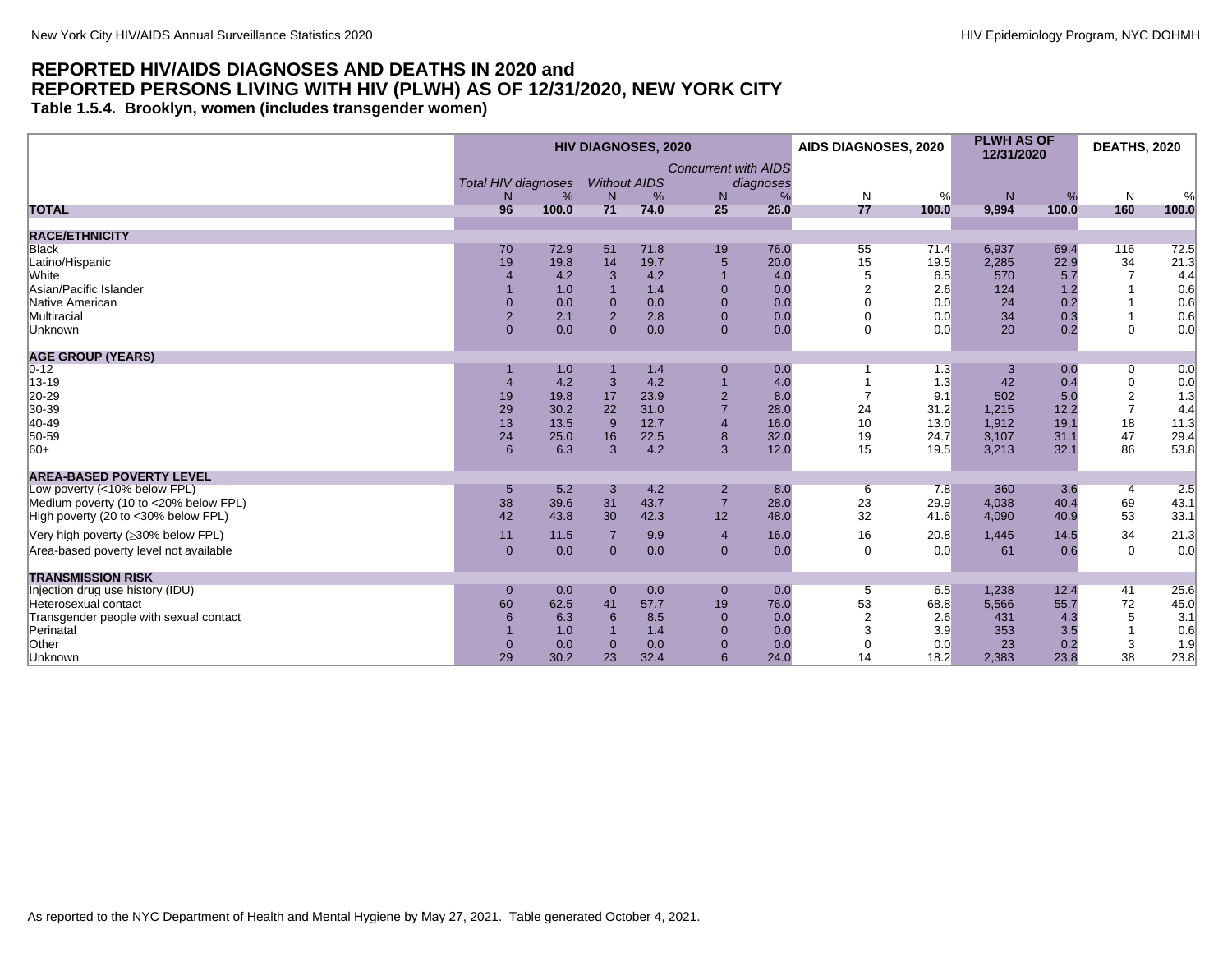<span id="page-22-0"></span>**Table 1.5.5. Manhattan, men (includes transgender men)**

| <b>Concurrent with AIDS</b><br><b>Total HIV diagnoses</b><br><b>Without AIDS</b><br>diagnoses<br>${\sf N}$<br>N<br>$\%$<br>%<br>%<br>N<br>N<br>%<br>N<br>N.<br>℅<br>158<br>100.0<br>100.0<br>191<br>81.6<br>43<br>18.4<br>100.0<br>27,671<br>292<br><b>TOTAL</b><br>234<br><b>RACE/ETHNICITY</b><br>39.3<br>37.2<br>35.4<br>Black<br>91<br>38.9<br>75<br>16<br>56<br>7,362<br>26.6<br>100<br>34.2<br>62<br>Latino/Hispanic<br>76<br>32.5<br>32.6<br>7,811<br>28.2<br>96<br>32.5<br>14<br>48<br>30.4<br>89<br>White<br>57<br>48<br>25.1<br>9<br>43<br>27.2<br>41.0<br>24.4<br>20.9<br>11,347<br>$\overline{2}$<br>3<br>Asian/Pacific Islander<br>$\overline{7}$<br>2.6<br>3.0<br>5<br>6<br>3.8<br>819<br>3.0<br>4.7<br>$\Omega$<br>Native American<br>$\overline{0}$<br>$\Omega$<br>0.0<br>$\Omega$<br>0.0<br>0.0<br>0.6<br>57<br>0.2<br>1.3<br>0.5<br>$\overline{2}$<br>2.5<br>Multiracial<br>3<br>4.7<br>132<br>0.5<br>4<br>$\overline{0}$<br>0.0<br>0.0<br>$\mathbf 0$<br>0.0<br>0<br>$\mathbf{0}$<br>0.0<br>$\mathbf 0$<br>143<br>0.5<br>Unknown | <b>HIV DIAGNOSES, 2020</b> |  |  |  |  | AIDS DIAGNOSES, 2020 | <b>PLWH AS OF</b><br>12/31/2020 | <b>DEATHS, 2020</b> |  |       |
|-----------------------------------------------------------------------------------------------------------------------------------------------------------------------------------------------------------------------------------------------------------------------------------------------------------------------------------------------------------------------------------------------------------------------------------------------------------------------------------------------------------------------------------------------------------------------------------------------------------------------------------------------------------------------------------------------------------------------------------------------------------------------------------------------------------------------------------------------------------------------------------------------------------------------------------------------------------------------------------------------------------------------------------------------------|----------------------------|--|--|--|--|----------------------|---------------------------------|---------------------|--|-------|
|                                                                                                                                                                                                                                                                                                                                                                                                                                                                                                                                                                                                                                                                                                                                                                                                                                                                                                                                                                                                                                                     |                            |  |  |  |  |                      |                                 |                     |  |       |
|                                                                                                                                                                                                                                                                                                                                                                                                                                                                                                                                                                                                                                                                                                                                                                                                                                                                                                                                                                                                                                                     |                            |  |  |  |  |                      |                                 |                     |  |       |
|                                                                                                                                                                                                                                                                                                                                                                                                                                                                                                                                                                                                                                                                                                                                                                                                                                                                                                                                                                                                                                                     |                            |  |  |  |  |                      |                                 |                     |  | %     |
|                                                                                                                                                                                                                                                                                                                                                                                                                                                                                                                                                                                                                                                                                                                                                                                                                                                                                                                                                                                                                                                     |                            |  |  |  |  |                      |                                 |                     |  | 100.0 |
|                                                                                                                                                                                                                                                                                                                                                                                                                                                                                                                                                                                                                                                                                                                                                                                                                                                                                                                                                                                                                                                     |                            |  |  |  |  |                      |                                 |                     |  |       |
|                                                                                                                                                                                                                                                                                                                                                                                                                                                                                                                                                                                                                                                                                                                                                                                                                                                                                                                                                                                                                                                     |                            |  |  |  |  |                      |                                 |                     |  |       |
|                                                                                                                                                                                                                                                                                                                                                                                                                                                                                                                                                                                                                                                                                                                                                                                                                                                                                                                                                                                                                                                     |                            |  |  |  |  |                      |                                 |                     |  | 32.9  |
|                                                                                                                                                                                                                                                                                                                                                                                                                                                                                                                                                                                                                                                                                                                                                                                                                                                                                                                                                                                                                                                     |                            |  |  |  |  |                      |                                 |                     |  | 30.5  |
|                                                                                                                                                                                                                                                                                                                                                                                                                                                                                                                                                                                                                                                                                                                                                                                                                                                                                                                                                                                                                                                     |                            |  |  |  |  |                      |                                 |                     |  | 1.0   |
|                                                                                                                                                                                                                                                                                                                                                                                                                                                                                                                                                                                                                                                                                                                                                                                                                                                                                                                                                                                                                                                     |                            |  |  |  |  |                      |                                 |                     |  | 0.0   |
|                                                                                                                                                                                                                                                                                                                                                                                                                                                                                                                                                                                                                                                                                                                                                                                                                                                                                                                                                                                                                                                     |                            |  |  |  |  |                      |                                 |                     |  | 1.4   |
|                                                                                                                                                                                                                                                                                                                                                                                                                                                                                                                                                                                                                                                                                                                                                                                                                                                                                                                                                                                                                                                     |                            |  |  |  |  |                      |                                 |                     |  | 0.0   |
|                                                                                                                                                                                                                                                                                                                                                                                                                                                                                                                                                                                                                                                                                                                                                                                                                                                                                                                                                                                                                                                     |                            |  |  |  |  |                      |                                 |                     |  |       |
| <b>AGE GROUP (YEARS)</b>                                                                                                                                                                                                                                                                                                                                                                                                                                                                                                                                                                                                                                                                                                                                                                                                                                                                                                                                                                                                                            |                            |  |  |  |  |                      |                                 |                     |  |       |
| $0 - 12$<br>0.0<br>0.0<br>0.0<br>$\mathbf{0}$<br>$\mathbf{0}$<br>0.0<br>0.0<br>$\mathbf 0$<br>0<br>0                                                                                                                                                                                                                                                                                                                                                                                                                                                                                                                                                                                                                                                                                                                                                                                                                                                                                                                                                |                            |  |  |  |  |                      |                                 |                     |  | 0.0   |
| 13-19<br>6.3<br>12<br>5.1<br>12<br>29<br>$\overline{0}$<br>0.0<br>$\mathbf 0$<br>0.0<br>0.1<br>0                                                                                                                                                                                                                                                                                                                                                                                                                                                                                                                                                                                                                                                                                                                                                                                                                                                                                                                                                    |                            |  |  |  |  |                      |                                 |                     |  | 0.0   |
| 9<br>3<br>20-29<br>81<br>72<br>37.7<br>1,144<br>34.6<br>20.9<br>24<br>15.2<br>4.1                                                                                                                                                                                                                                                                                                                                                                                                                                                                                                                                                                                                                                                                                                                                                                                                                                                                                                                                                                   |                            |  |  |  |  |                      |                                 |                     |  | 1.0   |
| $ 30-39 $<br>76<br>13<br>32.5<br>63<br>33.0<br>13<br>30.2<br>49<br>31.0<br>4,310<br>15.6                                                                                                                                                                                                                                                                                                                                                                                                                                                                                                                                                                                                                                                                                                                                                                                                                                                                                                                                                            |                            |  |  |  |  |                      |                                 |                     |  | 4.5   |
| 40-49<br>24<br>21<br>10.3<br>6<br>32<br>20.3<br>4,807<br>17.4<br>18<br>9.4<br>14.0                                                                                                                                                                                                                                                                                                                                                                                                                                                                                                                                                                                                                                                                                                                                                                                                                                                                                                                                                                  |                            |  |  |  |  |                      |                                 |                     |  | 7.2   |
| 50-59<br>78<br>28<br>8.9<br>17<br>11<br>25.6<br>24<br>8,592<br>31.1<br>12.0<br>15.2                                                                                                                                                                                                                                                                                                                                                                                                                                                                                                                                                                                                                                                                                                                                                                                                                                                                                                                                                                 |                            |  |  |  |  |                      |                                 |                     |  | 26.7  |
| 13<br>4.7<br>177<br>$ 60+$<br>5.6<br>9<br>29<br>31.7<br>$\overline{4}$<br>9.3<br>18.4<br>8,785                                                                                                                                                                                                                                                                                                                                                                                                                                                                                                                                                                                                                                                                                                                                                                                                                                                                                                                                                      |                            |  |  |  |  |                      |                                 |                     |  | 60.6  |
| <b>AREA-BASED POVERTY LEVEL</b>                                                                                                                                                                                                                                                                                                                                                                                                                                                                                                                                                                                                                                                                                                                                                                                                                                                                                                                                                                                                                     |                            |  |  |  |  |                      |                                 |                     |  |       |
| Low poverty (<10% below FPL)<br>14.5<br>28<br>14.7<br>14.0<br>20.3<br>8,233<br>29.8<br>34<br>6<br>32<br>58                                                                                                                                                                                                                                                                                                                                                                                                                                                                                                                                                                                                                                                                                                                                                                                                                                                                                                                                          |                            |  |  |  |  |                      |                                 |                     |  | 19.9  |
| Medium poverty (10 to <20% below FPL)<br>79<br>33.8<br>63<br>33.0<br>37.2<br>41.8<br>31.4<br>86<br>16<br>66<br>8,678                                                                                                                                                                                                                                                                                                                                                                                                                                                                                                                                                                                                                                                                                                                                                                                                                                                                                                                                |                            |  |  |  |  |                      |                                 |                     |  | 29.5  |
| 98<br>High poverty (20 to <30% below FPL)<br>93<br>39.7<br>77<br>40.3<br>16<br>37.2<br>8,084<br>29.2<br>48<br>30.4                                                                                                                                                                                                                                                                                                                                                                                                                                                                                                                                                                                                                                                                                                                                                                                                                                                                                                                                  |                            |  |  |  |  |                      |                                 |                     |  | 33.6  |
| Very high poverty (≥30% below FPL)<br>23<br>7.4<br>49<br>9.8<br>19<br>9.9<br>$\overline{4}$<br>9.3<br>9<br>5.7<br>2,058                                                                                                                                                                                                                                                                                                                                                                                                                                                                                                                                                                                                                                                                                                                                                                                                                                                                                                                             |                            |  |  |  |  |                      |                                 |                     |  | 16.8  |
| 5<br>2.1<br>3<br>$\overline{1}$<br>Area-based poverty level not available<br>2.1<br>$\overline{4}$<br>2.3<br>618<br>2.2<br>1.9                                                                                                                                                                                                                                                                                                                                                                                                                                                                                                                                                                                                                                                                                                                                                                                                                                                                                                                      |                            |  |  |  |  |                      |                                 |                     |  | 0.3   |
| <b>TRANSMISSION RISK</b>                                                                                                                                                                                                                                                                                                                                                                                                                                                                                                                                                                                                                                                                                                                                                                                                                                                                                                                                                                                                                            |                            |  |  |  |  |                      |                                 |                     |  |       |
| Men who have sex with men (MSM)<br>61.1<br>124<br>64.9<br>44.2<br>143<br>19<br>101<br>63.9<br>19,501<br>70.5<br>132                                                                                                                                                                                                                                                                                                                                                                                                                                                                                                                                                                                                                                                                                                                                                                                                                                                                                                                                 |                            |  |  |  |  |                      |                                 |                     |  | 45.2  |
| $\overline{2}$<br>59<br>3<br>1.3<br>1.0<br>2.3<br>2.5<br>1,916<br>6.9<br>Injection drug use history (IDU)                                                                                                                                                                                                                                                                                                                                                                                                                                                                                                                                                                                                                                                                                                                                                                                                                                                                                                                                           |                            |  |  |  |  |                      |                                 |                     |  | 20.2  |
| MSM-IDU<br>18<br>5<br>2.1<br>5<br>2.6<br>0.0<br>3.2<br>972<br>3.5<br>$\Omega$                                                                                                                                                                                                                                                                                                                                                                                                                                                                                                                                                                                                                                                                                                                                                                                                                                                                                                                                                                       |                            |  |  |  |  |                      |                                 |                     |  | 6.2   |
| 28<br>5<br>$\boldsymbol{\Delta}$<br>2.3<br>917<br>Heterosexual contact<br>2.1<br>2.1<br>4.4<br>3.3                                                                                                                                                                                                                                                                                                                                                                                                                                                                                                                                                                                                                                                                                                                                                                                                                                                                                                                                                  |                            |  |  |  |  |                      |                                 |                     |  | 9.6   |
| $\Omega$<br>0.0<br>0.0<br>0.0<br>Transgender people with sexual contact<br>$\overline{0}$<br>0.0<br>$\Omega$<br>$\Omega$<br>3<br>0.0                                                                                                                                                                                                                                                                                                                                                                                                                                                                                                                                                                                                                                                                                                                                                                                                                                                                                                                |                            |  |  |  |  |                      |                                 |                     |  | 0.0   |
| Perinatal<br>0.0<br>0.0<br>0.6<br>182<br>0.7<br>0<br>0.0<br>$\mathbf{0}$<br>$\overline{0}$<br>$\mathbf 0$                                                                                                                                                                                                                                                                                                                                                                                                                                                                                                                                                                                                                                                                                                                                                                                                                                                                                                                                           |                            |  |  |  |  |                      |                                 |                     |  | 0.0   |
| Other<br>$\overline{0}$<br>$\mathbf{0}$<br>0.0<br>$\overline{0}$<br>0.0<br>0.0<br>0.0<br>$\Omega$<br>14<br>0.1                                                                                                                                                                                                                                                                                                                                                                                                                                                                                                                                                                                                                                                                                                                                                                                                                                                                                                                                      |                            |  |  |  |  |                      |                                 |                     |  | 0.3   |
| 78<br>33.3<br>56<br>51.2<br>54<br>Unknown<br>29.3<br>22<br>40<br>25.3<br>4,166<br>15.1                                                                                                                                                                                                                                                                                                                                                                                                                                                                                                                                                                                                                                                                                                                                                                                                                                                                                                                                                              |                            |  |  |  |  |                      |                                 |                     |  | 18.5  |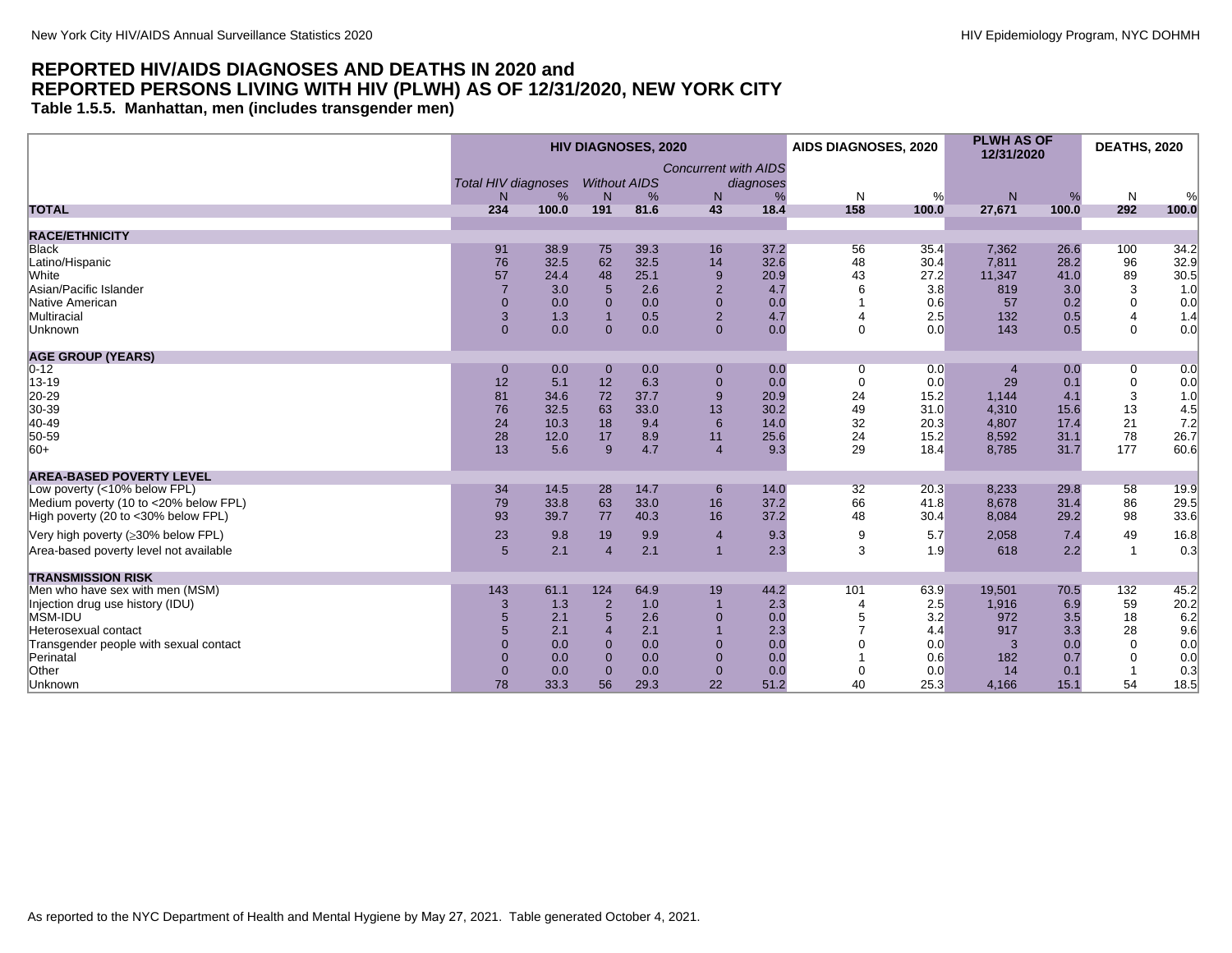<span id="page-23-0"></span>**Table 1.5.6. Manhattan, women (includes transgender women)**

|                                        | <b>HIV DIAGNOSES, 2020</b>                   |       |                                       |      |                                                | AIDS DIAGNOSES, 2020 |                      | <b>PLWH AS OF</b><br>12/31/2020 |                | <b>DEATHS, 2020</b> |                 |       |
|----------------------------------------|----------------------------------------------|-------|---------------------------------------|------|------------------------------------------------|----------------------|----------------------|---------------------------------|----------------|---------------------|-----------------|-------|
|                                        | <b>Total HIV diagnoses</b><br>N <sub>1</sub> | %     | <b>Without AIDS</b><br>N <sub>1</sub> | %    | <b>Concurrent with AIDS</b><br>diagnoses<br>N. | %                    | N                    | %                               | N              | %                   | N               | %     |
| <b>TOTAL</b>                           | 48                                           | 100.0 | 39                                    | 81.3 | 9                                              | 18.8                 | 43                   | 100.0                           | 5,119          | 100.0               | 80              | 100.0 |
|                                        |                                              |       |                                       |      |                                                |                      |                      |                                 |                |                     |                 |       |
| <b>RACE/ETHNICITY</b>                  |                                              |       |                                       |      |                                                |                      |                      |                                 |                |                     |                 |       |
| Black                                  | 23                                           | 47.9  | 20                                    | 51.3 | $\mathbf{3}$                                   | 33.3                 | 23                   | 53.5                            | 2,736          | 53.4                | 51              | 63.8  |
| Latino/Hispanic                        | 21                                           | 43.8  | 16                                    | 41.0 | 5                                              | 55.6                 | 16                   | 37.2                            | 1.748          | 34.1                | 24              | 30.0  |
| White                                  | $\overline{2}$                               | 4.2   | $\overline{2}$                        | 5.1  | $\mathbf 0$                                    | 0.0                  | $\overline{2}$       | 4.7                             | 522            | 10.2                | $\overline{4}$  | 5.0   |
| Asian/Pacific Islander                 |                                              | 2.1   | $\Omega$                              | 0.0  |                                                | 11.1                 |                      | 4.7                             | 72             | 1.4                 | $\mathbf 0$     | 0.0   |
| Native American                        | $\Omega$                                     | 0.0   | $\overline{0}$                        | 0.0  | $\mathbf 0$                                    | 0.0                  |                      | 0.0                             | $\overline{7}$ | 0.1                 | 0               | 0.0   |
| Multiracial                            |                                              | 2.1   |                                       | 2.6  | $\mathbf{0}$                                   | 0.0                  | $\mathbf 0$          | 0.0                             | 16             | 0.3                 |                 | 1.3   |
| Unknown                                | $\Omega$                                     | 0.0   | $\Omega$                              | 0.0  | $\Omega$                                       | 0.0                  | $\Omega$             | 0.0                             | 18             | 0.4                 | $\Omega$        | 0.0   |
| <b>AGE GROUP (YEARS)</b>               |                                              |       |                                       |      |                                                |                      |                      |                                 |                |                     |                 |       |
| $0 - 12$                               | $\Omega$                                     | 0.0   | $\mathbf 0$                           | 0.0  | $\mathbf 0$                                    | 0.0                  | 0                    | 0.0                             | 3              | 0.1                 | 0               | 0.0   |
| 13-19                                  |                                              | 2.1   |                                       | 2.6  | $\pmb{0}$                                      | 0.0                  | $\Omega$             | 0.0                             | 15             | 0.3                 | $\pmb{0}$       | 0.0   |
| 20-29                                  | 16                                           | 33.3  | 14                                    | 35.9 | $\overline{c}$                                 | 22.2                 | 5                    | 11.6                            | 265            | 5.2                 | $\mathbf 0$     | 0.0   |
| 30-39                                  | 13                                           | 27.1  | 12                                    | 30.8 |                                                | 11.1                 | 10                   | 23.3                            | 552            | 10.8                |                 | 1.3   |
| 40-49                                  | $\overline{7}$                               | 14.6  | 6                                     | 15.4 |                                                | 11.1                 | $\overline{7}$       | 16.3                            | 834            | 16.3                | $6\phantom{1}6$ | 7.5   |
| 50-59                                  | 5                                            | 10.4  | $\overline{A}$                        | 10.3 | $\overline{1}$                                 | 11.1                 | 11                   | 25.6                            | 1,682          | 32.9                | 28              | 35.0  |
| $ 60+$                                 | 6                                            | 12.5  | $\overline{2}$                        | 5.1  | $\overline{4}$                                 | 44.4                 | 10                   | 23.3                            | 1,768          | 34.5                | 45              | 56.3  |
| <b>AREA-BASED POVERTY LEVEL</b>        |                                              |       |                                       |      |                                                |                      |                      |                                 |                |                     |                 |       |
| Low poverty (<10% below FPL)           |                                              | 14.6  |                                       | 17.9 |                                                | 0.0                  |                      | 7.0                             | 675            | 13.2                |                 | 7.5   |
| Medium poverty (10 to <20% below FPL)  | 9                                            | 18.8  | 8                                     | 20.5 | $\mathbf 0$<br>$\overline{1}$                  | 11.1                 | $\overline{3}$<br>10 | 23.3                            | 1,099          | 21.5                | 6<br>11         | 13.8  |
|                                        | 23                                           | 47.9  | 17                                    | 43.6 | 6                                              | 66.7                 | 17                   | 39.5                            | 2,360          | 46.1                | 44              |       |
| High poverty (20 to <30% below FPL)    |                                              |       |                                       |      |                                                |                      |                      |                                 |                |                     |                 | 55.0  |
| Very high poverty (≥30% below FPL)     | 9                                            | 18.8  | $\overline{7}$                        | 17.9 | $\overline{2}$                                 | 22.2                 | 11                   | 25.6                            | 874            | 17.1                | 19              | 23.8  |
| Area-based poverty level not available | $\Omega$                                     | 0.0   | $\overline{0}$                        | 0.0  | $\mathbf{0}$                                   | 0.0                  | 2                    | 4.7                             | 111            | 2.2                 | $\mathbf 0$     | 0.0   |
| <b>TRANSMISSION RISK</b>               |                                              |       |                                       |      |                                                |                      |                      |                                 |                |                     |                 |       |
| Injection drug use history (IDU)       | $\mathbf{0}$                                 | 0.0   | $\mathbf{0}$                          | 0.0  | $\mathbf 0$                                    | 0.0                  | $\overline{4}$       | 9.3                             | 932            | 18.2                | 23              | 28.8  |
| Heterosexual contact                   | 23                                           | 47.9  | 20                                    | 51.3 | 3                                              | 33.3                 | 21                   | 48.8                            | 2,401          | 46.9                | 35              | 43.8  |
| Transgender people with sexual contact | 13                                           | 27.1  | 12                                    | 30.8 |                                                | 11.1                 | $\overline{7}$       | 16.3                            | 370            | 7.2                 | $\overline{2}$  | 2.5   |
| Perinatal                              | $\overline{0}$                               | 0.0   | $\Omega$                              | 0.0  | $\mathbf 0$                                    | 0.0                  | $\Omega$             | 0.0                             | 181            | 3.5                 | $\mathbf 0$     | 0.0   |
| Other                                  | $\mathbf{0}$                                 | 0.0   | $\Omega$                              | 0.0  | $\mathbf 0$                                    | 0.0                  | $\Omega$             | 0.0                             | 14             | 0.3                 | $\mathbf 0$     | 0.0   |
| Unknown                                | 12                                           | 25.0  | 7                                     | 17.9 | 5                                              | 55.6                 | 11                   | 25.6                            | 1,221          | 23.9                | 20              | 25.0  |
|                                        |                                              |       |                                       |      |                                                |                      |                      |                                 |                |                     |                 |       |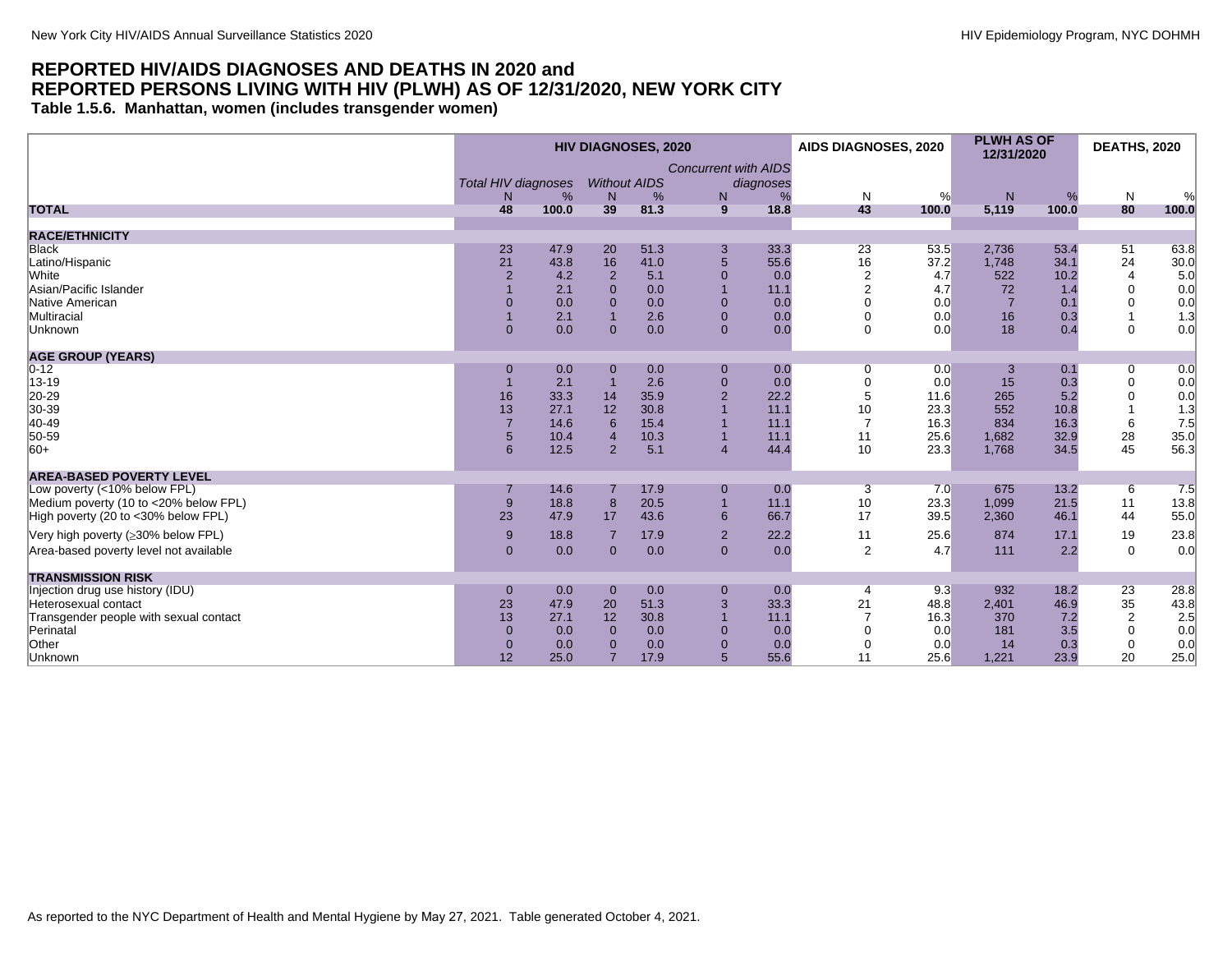<span id="page-24-0"></span>**Table 1.5.7. Queens, men (includes transgender men)**

|                                        |     |                            |                       | <b>HIV DIAGNOSES, 2020</b> |                             |           | AIDS DIAGNOSES, 2020 |       | <b>PLWH AS OF</b><br>12/31/2020 |       | <b>DEATHS, 2020</b> |                                           |
|----------------------------------------|-----|----------------------------|-----------------------|----------------------------|-----------------------------|-----------|----------------------|-------|---------------------------------|-------|---------------------|-------------------------------------------|
|                                        |     |                            |                       |                            | <b>Concurrent with AIDS</b> |           |                      |       |                                 |       |                     |                                           |
|                                        |     | <b>Total HIV diagnoses</b> |                       | <b>Without AIDS</b>        |                             | diagnoses |                      |       |                                 |       |                     |                                           |
|                                        |     | %<br>N                     | N                     | %                          | N                           | %         | N                    | %     | N                               | %     | N                   |                                           |
| <b>TOTAL</b>                           | 226 | 100.0                      | 173                   | 76.5                       | 53                          | 23.5      | 106                  | 100.0 | 13,901                          | 100.0 | 165                 | 100.0                                     |
| <b>RACE/ETHNICITY</b>                  |     |                            |                       |                            |                             |           |                      |       |                                 |       |                     |                                           |
| <b>Black</b>                           |     | 62<br>27.4                 | 50                    | 28.9                       | 12                          | 22.6      | 34                   | 32.1  | 4,292                           | 30.9  | 69                  | 41.8                                      |
| Latino/Hispanic                        |     | 99<br>43.8                 | 75                    | 43.4                       | 24                          | 45.3      | 47                   | 44.3  | 6,028                           | 43.4  | 52                  | 31.5                                      |
| White                                  |     | 31<br>13.7                 | 23                    | 13.3                       | 8                           | 15.1      | 12                   | 11.3  | 2,498                           | 18.0  | 27                  | 16.4                                      |
| Asian/Pacific Islander                 |     | 32<br>14.2                 | 23                    | 13.3                       | 9                           | 17.0      | 12                   | 11.3  | 962                             | 6.9   | 12                  | 7.3                                       |
| Native American                        |     | $\mathbf{0}$<br>0.0        | $\overline{0}$        | 0.0                        | $\Omega$                    | 0.0       | $\Omega$             | 0.0   | 44                              | 0.3   |                     | 0.6                                       |
| Multiracial                            |     | $\overline{2}$<br>0.9      | $\overline{2}$        | 1.2                        | $\Omega$                    | 0.0       |                      | 0.9   | 47                              | 0.3   | $\overline{4}$      | $\begin{array}{c} 2.4 \\ 0.0 \end{array}$ |
| Unknown                                |     | $\overline{0}$<br>0.0      | $\Omega$              | 0.0                        | $\overline{0}$              | 0.0       | $\mathbf 0$          | 0.0   | 30                              | 0.2   | $\Omega$            |                                           |
| <b>AGE GROUP (YEARS)</b>               |     |                            |                       |                            |                             |           |                      |       |                                 |       |                     |                                           |
| $0 - 12$                               |     | 0.0<br>$\mathbf{0}$        | $\mathbf 0$           | 0.0                        | $\mathbf 0$                 | 0.0       | 0                    | 0.0   | 3                               | 0.0   | 0                   | 0.0                                       |
| $ 13 - 19$                             |     | 8<br>3.5                   | 8                     | 4.6                        | $\Omega$                    | 0.0       | $\mathbf 0$          | 0.0   | 34                              | 0.2   | $\mathbf 0$         | 0.0                                       |
| 20-29                                  |     | 79<br>35.0                 | 71                    | 41.0                       | 8                           | 15.1      | 15                   | 14.2  | 871                             | 6.3   |                     | 0.6                                       |
| 30-39                                  |     | 74<br>32.7                 | 56                    | 32.4                       | 18                          | 34.0      | 32                   | 30.2  | 2,562                           | 18.4  | 18                  | 10.9                                      |
| 40-49                                  |     | 33<br>14.6                 | 22                    | 12.7                       | 11                          | 20.8      | 19                   | 17.9  | 2,708                           | 19.5  | 15                  | 9.1                                       |
| 50-59                                  |     | 24<br>10.6                 | 13                    | 7.5                        | 11                          | 20.8      | 28                   | 26.4  | 4,071                           | 29.3  | 39                  | 23.6                                      |
| $ 60+$                                 |     | 8<br>3.5                   | 3                     | 1.7                        | 5                           | 9.4       | 12                   | 11.3  | 3,652                           | 26.3  | 92                  | 55.8                                      |
| <b>AREA-BASED POVERTY LEVEL</b>        |     |                            |                       |                            |                             |           |                      |       |                                 |       |                     |                                           |
| Low poverty (<10% below FPL)           |     | 22.6<br>51                 | 42                    | 24.3                       | 9                           | 17.0      | 24                   | 22.6  | 2,918                           | 21.0  | 39                  | 23.6                                      |
| Medium poverty (10 to <20% below FPL)  |     | 165<br>73.0                | 123                   | 71.1                       | 42                          | 79.2      | 76                   | 71.7  | 10,250                          | 73.7  | 120                 | 72.7                                      |
| High poverty (20 to <30% below FPL)    |     | 10<br>4.4                  | 8                     | 4.6                        | $\overline{2}$              | 3.8       | $\overline{4}$       | 3.8   | 386                             | 2.8   | $\overline{4}$      | 2.4                                       |
| Very high poverty (≥30% below FPL)     |     | 0.0<br>$\mathbf{0}$        | $\Omega$              | 0.0                        | $\Omega$                    | 0.0       | $\mathbf 0$          | 0.0   | $\Omega$                        | 0.0   | 0                   | 0.0                                       |
| Area-based poverty level not available |     | $\mathbf{0}$<br>0.0        | $\mathbf{0}$          | 0.0                        | $\mathbf{0}$                | 0.0       | $\overline{2}$       | 1.9   | 347                             | 2.5   | $\overline{2}$      | 1.2                                       |
| <b>TRANSMISSION RISK</b>               |     |                            |                       |                            |                             |           |                      |       |                                 |       |                     |                                           |
| Men who have sex with men (MSM)        |     | 126<br>55.8                | 98                    | 56.6                       | 28                          | 52.8      | 54                   | 50.9  | 8,187                           | 58.9  | 69                  | 41.8                                      |
| Injection drug use history (IDU)       |     | 0.4                        | $\overline{1}$        | 0.6                        | $\overline{0}$              | 0.0       | $\overline{4}$       | 3.8   | 1,196                           | 8.6   | 25                  | 15.2                                      |
| MSM-IDU                                |     | 0<br>0.0                   | $\mathbf{0}$          | 0.0                        | $\Omega$                    | 0.0       |                      | 1.9   | 354                             | 2.5   | 6                   | 3.6                                       |
| Heterosexual contact                   |     | 3.1                        | $\boldsymbol{\Delta}$ | 2.3                        | 3                           | 5.7       |                      | 6.6   | 1,060                           | 7.6   | 24                  | 14.5                                      |
| Transgender people with sexual contact |     | 0.0<br>$\Omega$            | $\Omega$              | 0.0                        | $\Omega$                    | 0.0       | $\Omega$             | 0.0   | $\overline{2}$                  | 0.0   | $\Omega$            | 0.0                                       |
| Perinatal                              |     | $\overline{0}$<br>0.0      | $\mathbf{0}$          | 0.0                        | $\Omega$                    | 0.0       | $\Omega$             | 0.0   | 176                             | 1.3   | $\Omega$            | 0.0                                       |
| Other                                  |     | $\overline{0}$<br>0.0      | $\mathbf{0}$          | 0.0                        | $\Omega$                    | 0.0       | $\mathbf 0$          | 0.0   | 21                              | 0.2   | 0                   | 0.0                                       |
| Unknown                                |     | 92<br>40.7                 | 70                    | 40.5                       | 22                          | 41.5      | 39                   | 36.8  | 2,905                           | 20.9  | 41                  | 24.8                                      |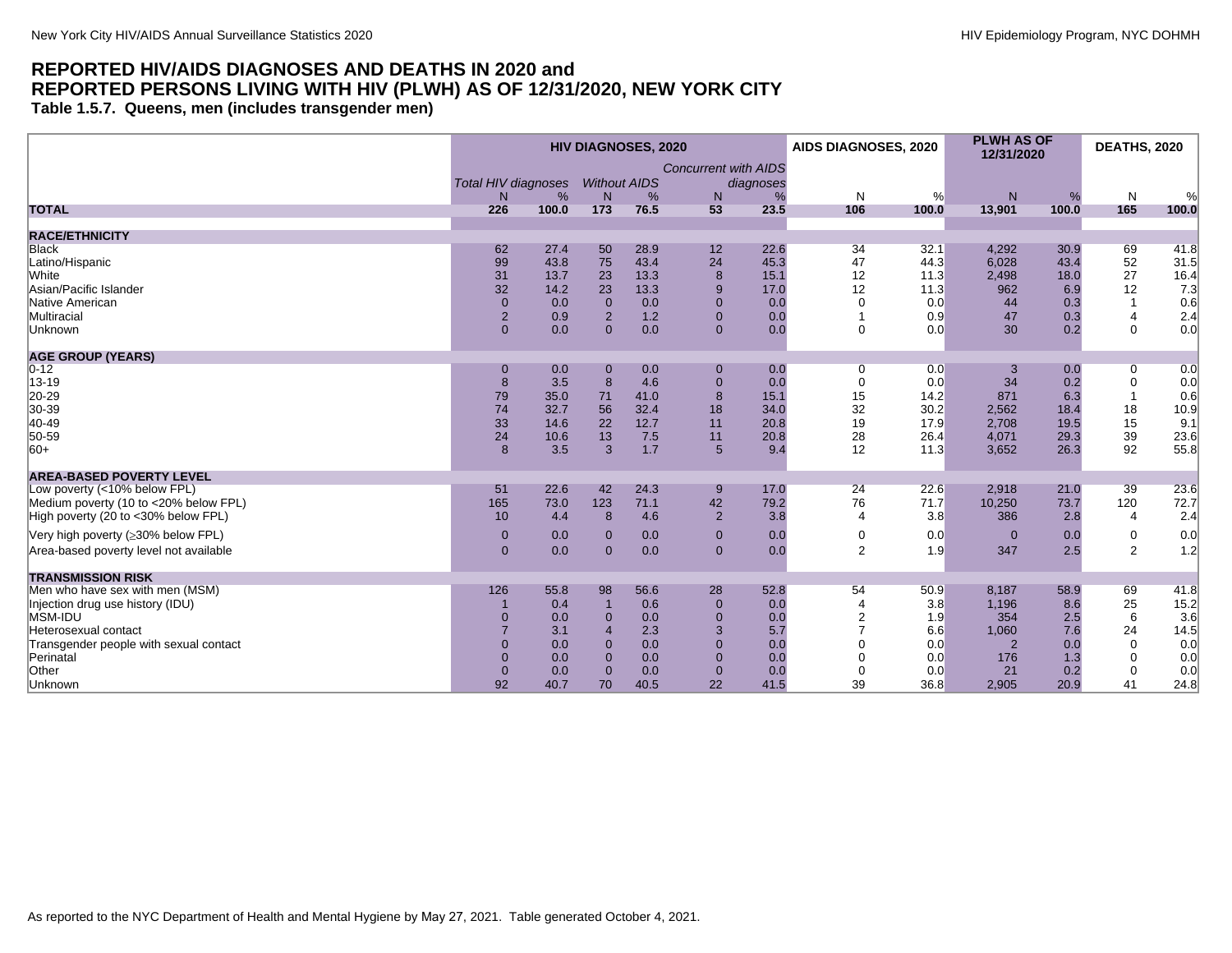<span id="page-25-0"></span>**Table 1.5.8. Queens, women (includes transgender women)**

|                                        |                                                   |       |                          | <b>HIV DIAGNOSES, 2020</b> |                                  |                | AIDS DIAGNOSES, 2020 |       | <b>PLWH AS OF</b><br>12/31/2020 |       | <b>DEATHS, 2020</b> |              |
|----------------------------------------|---------------------------------------------------|-------|--------------------------|----------------------------|----------------------------------|----------------|----------------------|-------|---------------------------------|-------|---------------------|--------------|
|                                        | <b>Total HIV diagnoses</b><br>%<br>N <sub>1</sub> |       | <b>Without AIDS</b><br>N | %                          | <b>Concurrent with AIDS</b><br>N | diagnoses<br>% | N                    | %     | N                               | %     | N                   | %            |
| <b>TOTAL</b>                           | 50                                                | 100.0 | 47                       | 94.0                       | $\mathbf{3}$                     | 6.0            | 20                   | 100.0 | 4,987                           | 100.0 | 58                  | 100.0        |
| <b>RACE/ETHNICITY</b>                  |                                                   |       |                          |                            |                                  |                |                      |       |                                 |       |                     |              |
| Black                                  | 25                                                | 50.0  | 23                       | 48.9                       | $\overline{2}$                   | 66.7           |                      | 60.0  | 2,752                           | 55.2  | 33                  |              |
| Latino/Hispanic                        | 15                                                | 30.0  | 15                       | 31.9                       | $\pmb{0}$                        | 0.0            | 12<br>5              | 25.0  | 1,536                           | 30.8  | 18                  | 56.9<br>31.0 |
| White                                  | 5                                                 | 10.0  | $\overline{4}$           | 8.5                        | $\overline{1}$                   | 33.3           | 2                    | 10.0  | 427                             | 8.6   |                     |              |
| Asian/Pacific Islander                 | 5                                                 | 10.0  | 5                        | 10.6                       | $\mathbf 0$                      | 0.0            |                      | 5.0   | 229                             | 4.6   | 3<br>3              | 5.2<br>5.2   |
| Native American                        | $\Omega$                                          | 0.0   | $\Omega$                 | 0.0                        | $\overline{0}$                   | 0.0            | $\Omega$             | 0.0   | 12                              | 0.2   | 0                   | 0.0          |
| Multiracial                            | $\mathbf{0}$                                      | 0.0   | $\mathbf{0}$             | 0.0                        | $\mathbf 0$                      | 0.0            | $\mathbf 0$          | 0.0   | 17                              | 0.3   |                     | 1.7          |
| Unknown                                | $\Omega$                                          | 0.0   | $\Omega$                 | 0.0                        | $\Omega$                         | 0.0            | $\Omega$             | 0.0   | 14                              | 0.3   | $\Omega$            | 0.0          |
|                                        |                                                   |       |                          |                            |                                  |                |                      |       |                                 |       |                     |              |
| <b>AGE GROUP (YEARS)</b>               |                                                   |       |                          |                            |                                  |                |                      |       |                                 |       |                     |              |
| $0 - 12$                               | $\Omega$                                          | 0.0   | $\mathbf 0$              | 0.0                        | $\mathbf{0}$                     | 0.0            | 0                    | 0.0   | 6                               | 0.1   | 0                   | 0.0          |
| 13-19                                  | $\overline{2}$                                    | 4.0   | $\overline{2}$           | 4.3                        | $\pmb{0}$                        | 0.0            | $\mathbf 0$          | 0.0   | 10                              | 0.2   | $\pmb{0}$           | 0.0          |
| 20-29                                  | 17                                                | 34.0  | 17                       | 36.2                       | $\overline{0}$                   | 0.0            |                      | 5.0   | 240                             | 4.8   | 3                   | 5.2          |
| 30-39                                  | 12                                                | 24.0  | 11                       | 23.4                       |                                  | 33.3           | 6                    | 30.0  | 606                             | 12.2  | $\overline{7}$      | 12.1         |
| 40-49                                  | 9                                                 | 18.0  | 8                        | 17.0                       | $\overline{1}$                   | 33.3           | 5                    | 25.0  | 991                             | 19.9  | $\overline{2}$      | 3.4          |
| 50-59                                  | $\overline{4}$                                    | 8.0   |                          | 8.5                        | $\mathbf 0$                      | 0.0            | 3                    | 15.0  | 1,569                           | 31.5  | 22                  | 37.9         |
| $ 60+$                                 | 6                                                 | 12.0  | 5                        | 10.6                       | $\overline{1}$                   | 33.3           | 5                    | 25.0  | 1,565                           | 31.4  | 24                  | 41.4         |
| <b>AREA-BASED POVERTY LEVEL</b>        |                                                   |       |                          |                            |                                  |                |                      |       |                                 |       |                     |              |
| Low poverty (<10% below FPL)           | 14                                                | 28.0  | 14                       | 29.8                       | $\pmb{0}$                        | 0.0            | 6                    | 30.0  | 1,491                           | 29.9  | 7                   | 12.1         |
| Medium poverty (10 to <20% below FPL)  | 34                                                | 68.0  | 31                       | 66.0                       | $\ensuremath{\mathsf{3}}$        | 100.0          | 14                   | 70.0  | 3,172                           | 63.6  | 41                  | 70.7         |
| High poverty (20 to <30% below FPL)    | $\overline{2}$                                    | 4.0   | 2                        | 4.3                        | $\overline{0}$                   | 0.0            | $\mathbf 0$          | 0.0   | 187                             | 3.7   | 8                   | 13.8         |
|                                        | $\mathbf{0}$                                      |       |                          |                            | $\mathbf{0}$                     | 0.0            | $\mathbf 0$          | 0.0   | $\overline{0}$                  |       | $\mathbf 0$         |              |
| Very high poverty (≥30% below FPL)     |                                                   | 0.0   | $\mathbf{0}$             | 0.0                        |                                  |                |                      |       |                                 | 0.0   |                     | 0.0          |
| Area-based poverty level not available | $\Omega$                                          | 0.0   | $\mathbf{0}$             | 0.0                        | $\overline{0}$                   | 0.0            | $\Omega$             | 0.0   | 137                             | 2.7   | $\overline{2}$      | 3.4          |
| <b>TRANSMISSION RISK</b>               |                                                   |       |                          |                            |                                  |                |                      |       |                                 |       |                     |              |
| Injection drug use history (IDU)       | $\mathbf{0}$                                      | 0.0   | $\mathbf 0$              | 0.0                        | $\mathbf 0$                      | 0.0            | $\overline{2}$       | 10.0  | 559                             | 11.2  | 6                   | 10.3         |
| Heterosexual contact                   | 25                                                | 50.0  | 24                       | 51.1                       | $\overline{1}$                   | 33.3           | 8                    | 40.0  | 2,904                           | 58.2  | 32                  | 55.2         |
| Transgender people with sexual contact | 9                                                 | 18.0  | 9                        | 19.1                       | $\mathbf 0$                      | 0.0            | 3                    | 15.0  | 259                             | 5.2   | 5                   | 8.6          |
| Perinatal                              | $\Omega$                                          | 0.0   | 0                        | 0.0                        | $\mathbf{0}$                     | 0.0            |                      | 0.0   | 182                             | 3.6   |                     | 1.7          |
| Other                                  | $\mathbf{0}$                                      | 0.0   | $\Omega$                 | 0.0                        | $\mathbf 0$                      | 0.0            | $\mathbf 0$          | 0.0   | 17                              | 0.3   | 0                   | 0.0          |
| Unknown                                | 16                                                | 32.0  | 14                       | 29.8                       | $\overline{2}$                   | 66.7           | $\overline{ }$       | 35.0  | 1,066                           | 21.4  | 14                  | 24.1         |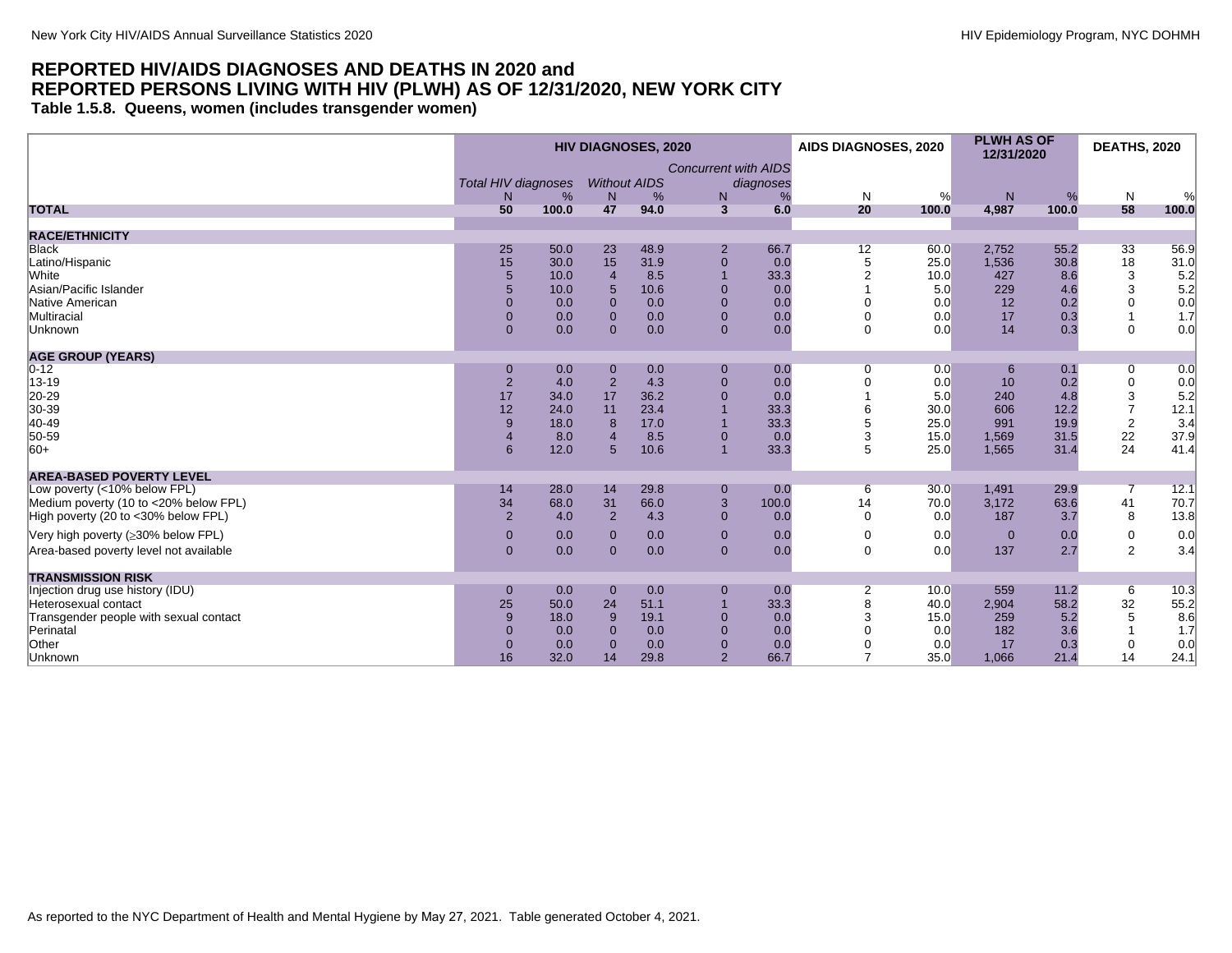<span id="page-26-0"></span>**Table 1.5.9. Staten Island, men (includes transgender men)**

|                                        | <b>HIV DIAGNOSES, 2020</b>       |       |                                     |      |                                  |                |                | AIDS DIAGNOSES, 2020 | <b>PLWH AS OF</b><br>12/31/2020 |       | <b>DEATHS, 2020</b> |       |
|----------------------------------------|----------------------------------|-------|-------------------------------------|------|----------------------------------|----------------|----------------|----------------------|---------------------------------|-------|---------------------|-------|
|                                        | <b>Total HIV diagnoses</b><br>N. | %     | <b>Without AIDS</b><br>$\mathsf{N}$ | %    | <b>Concurrent with AIDS</b><br>N | diagnoses<br>% | N              | %                    | N                               | %     | N                   | %     |
| <b>TOTAL</b>                           | 20                               | 100.0 | 16                                  | 80.0 | $\overline{4}$                   | 20.0           | 15             | 100.0                | 1,650                           | 100.0 | 31                  | 100.0 |
| <b>RACE/ETHNICITY</b>                  |                                  |       |                                     |      |                                  |                |                |                      |                                 |       |                     |       |
| <b>Black</b>                           | 9                                | 45.0  | 8                                   | 50.0 |                                  | 25.0           |                | 26.7                 | 597                             | 36.2  | 12                  | 38.7  |
| Latino/Hispanic                        |                                  | 20.0  | $\overline{4}$                      | 25.0 | $\mathbf 0$                      | 0.0            |                | 33.3                 | 482                             | 29.2  | 8                   | 25.8  |
| White                                  |                                  | 20.0  |                                     | 6.3  | $\sqrt{3}$                       | 75.0           |                | 40.0                 | 522                             | 31.6  | 11                  | 35.5  |
| Asian/Pacific Islander                 | $\overline{2}$                   | 10.0  | $\overline{2}$                      | 12.5 | $\mathbf{0}$                     | 0.0            |                | 0.0                  | 29                              | 1.8   | $\mathbf 0$         | 0.0   |
| Other/Unknown                          |                                  | 5.0   |                                     | 6.3  | $\mathbf{0}$                     | 0.0            | $\Omega$       | 0.0                  | 20                              | 1.2   | $\mathbf 0$         | 0.0   |
|                                        |                                  |       |                                     |      |                                  |                |                |                      |                                 |       |                     |       |
| <b>AGE GROUP (YEARS)</b>               |                                  |       |                                     |      |                                  |                |                |                      |                                 |       |                     |       |
| $0 - 12$                               | $\Omega$                         | 0.0   | $\mathbf{0}$                        | 0.0  | $\mathbf 0$                      | 0.0            | $\Omega$       | 0.0                  |                                 | 0.1   | $\overline{0}$      | 0.0   |
| 13-19                                  | $\overline{0}$                   | 0.0   | $\mathbf 0$                         | 0.0  | $\mathbf 0$                      | 0.0            |                | 0.0                  |                                 | 0.1   | $\mathbf 0$         | 0.0   |
| 20-29                                  |                                  | 35.0  | 6                                   | 37.5 | $\overline{1}$                   | 25.0           |                | 6.7                  | 113                             | 6.8   | $\mathbf 0$         | 0.0   |
| 30-39                                  |                                  | 35.0  | 6                                   | 37.5 |                                  | 25.0           |                | 26.7                 | 251                             | 15.2  |                     | 3.2   |
| $ 40-49$                               | $\overline{2}$                   | 10.0  |                                     | 6.3  | $\overline{1}$                   | 25.0           |                | 26.7                 | 263                             | 15.9  | $\overline{4}$      | 12.9  |
| 50-59                                  | 3                                | 15.0  | $\overline{2}$                      | 12.5 | $\overline{1}$                   | 25.0           |                | 26.7                 | 494                             | 29.9  | 5                   | 16.1  |
| $ 60+$                                 |                                  | 5.0   |                                     | 6.3  | $\mathbf{0}$                     | 0.0            | $\overline{2}$ | 13.3                 | 527                             | 31.9  | 21                  | 67.7  |
| <b>AREA-BASED POVERTY LEVEL</b>        |                                  |       |                                     |      |                                  |                |                |                      |                                 |       |                     |       |
| Low poverty (<10% below FPL)           |                                  | 35.0  | 6                                   | 37.5 |                                  | 25.0           | 5              | 33.3                 | 460                             | 27.9  | 7                   | 22.6  |
| Medium poverty (10 to <20% below FPL)  | 10                               | 50.0  | $\bf8$                              | 50.0 | $\sqrt{2}$                       | 50.0           |                | 26.7                 | 703                             | 42.6  | 14                  | 45.2  |
| High poverty (20 to <30% below FPL)    | 3                                | 15.0  | $\overline{2}$                      | 12.5 | $\overline{1}$                   | 25.0           | 6              | 40.0                 | 476                             | 28.8  | 10                  | 32.3  |
|                                        |                                  | 0.0   |                                     |      |                                  | 0.0            |                | 0.0                  |                                 |       |                     | 0.0   |
| Very high poverty (≥30% below FPL)     | $\mathbf{0}$                     |       | $\mathbf{0}$                        | 0.0  | $\mathbf 0$                      |                | 0              |                      | $\mathbf{0}$                    | 0.0   | $\mathbf 0$         |       |
| Area-based poverty level not available | $\mathbf{0}$                     | 0.0   | $\Omega$                            | 0.0  | $\mathbf{0}$                     | 0.0            | $\mathbf 0$    | 0.0                  | 11                              | 0.7   | $\mathbf 0$         | 0.0   |
| <b>TRANSMISSION RISK</b>               |                                  |       |                                     |      |                                  |                |                |                      |                                 |       |                     |       |
| Men who have sex with men (MSM)        | 8                                | 40.0  | 6                                   | 37.5 | $\overline{2}$                   | 50.0           | 5              | 33.3                 | 773                             | 46.8  | $5\overline{)}$     | 16.1  |
| Injection drug use history (IDU)       | $\overline{0}$                   | 0.0   | $\mathbf 0$                         | 0.0  | $\pmb{0}$                        | 0.0            | 3              | 20.0                 | 245                             | 14.8  | 9                   | 29.0  |
| MSM-IDU                                |                                  | 5.0   |                                     | 6.3  | $\mathbf{0}$                     | 0.0            |                | 0.0                  | 71                              | 4.3   |                     | 3.2   |
| Heterosexual contact                   |                                  | 0.0   | $\overline{0}$                      | 0.0  | $\mathbf 0$                      | 0.0            |                | 0.0                  | 146                             | 8.8   | 3                   | 9.7   |
| Transgender people with sexual contact |                                  | 0.0   | $\overline{0}$                      | 0.0  | $\mathbf 0$                      | 0.0            |                | 0.0                  | $\mathbf{0}$                    | 0.0   | $\Omega$            | 0.0   |
| Perinatal                              |                                  | 0.0   | $\Omega$                            | 0.0  | $\mathbf{0}$                     | 0.0            |                | 6.7                  | 37                              | 2.2   | $\mathbf 0$         | 0.0   |
| Other                                  | $\Omega$                         | 0.0   | $\overline{0}$                      | 0.0  | $\mathbf 0$                      | 0.0            |                | 0.0                  | $\mathbf{0}$                    | 0.0   | $\mathbf 0$         | 0.0   |
| Unknown                                | 11                               | 55.0  | 9                                   | 56.3 | 2                                | 50.0           | 6              | 40.0                 | 378                             | 22.9  | 13                  | 41.9  |
|                                        |                                  |       |                                     |      |                                  |                |                |                      |                                 |       |                     |       |

As reported to the NYC Department of Health and Mental Hygiene by May 27, 2021. Table generated October 4, 2021.

In order to protect patient privacy and confidentiality, race/ethnicity categories have been combined due to the presence of a table cell representing 1-5 person(s) with an underlying denominator of ≤500 persons or a cell with a denominator of ≤100 persons, as per corresponding year intercensal population estimates. The 'Other/Unknown' race/ethnicity category includes Native American, Multiracial, and Unknown groups.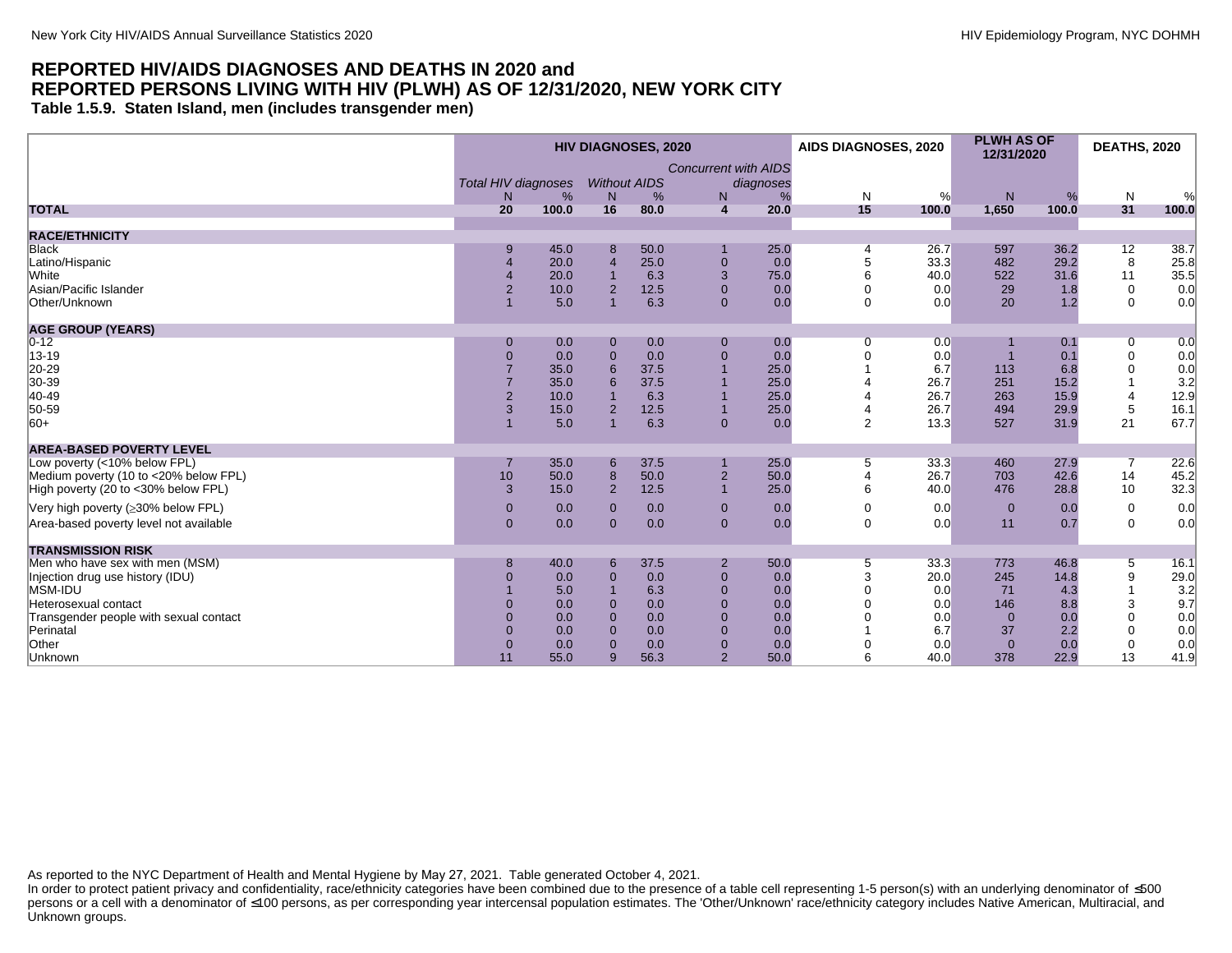<span id="page-27-0"></span>**Table 1.5.10. Staten Island, women (includes transgender women)**

|                                        | <b>HIV DIAGNOSES, 2020</b> |       |                |                     |                                          |     | AIDS DIAGNOSES, 2020 |     | <b>PLWH AS OF</b><br>12/31/2020 |       | <b>DEATHS, 2020</b> |       |
|----------------------------------------|----------------------------|-------|----------------|---------------------|------------------------------------------|-----|----------------------|-----|---------------------------------|-------|---------------------|-------|
|                                        | <b>Total HIV diagnoses</b> |       |                | <b>Without AIDS</b> | <b>Concurrent with AIDS</b><br>diagnoses |     |                      |     |                                 |       |                     |       |
|                                        | N                          | %     | N              | %                   | N                                        | %   | N                    | %   | N                               | %     | $\mathsf{N}$        | %     |
| <b>TOTAL</b>                           | $5\overline{)}$            | 100.0 | 5              | 100.0               | $\mathbf{0}$                             | 0.0 | $\mathbf{0}$         | 0.0 | 897                             | 100.0 | 19                  | 100.0 |
| <b>RACE/ETHNICITY</b>                  |                            |       |                |                     |                                          |     |                      |     |                                 |       |                     |       |
| <b>Black</b>                           | $\overline{2}$             | 40.0  | $\overline{2}$ | 40.0                | $\mathbf 0$                              | 0.0 | 0                    | 0.0 | 428                             | 47.7  | 14                  | 73.7  |
| Latino/Hispanic                        | $\overline{2}$             | 40.0  | 2              | 40.0                | $\mathbf{0}$                             | 0.0 | $\Omega$             | 0.0 | 259                             | 28.9  | $\boldsymbol{2}$    | 10.5  |
| White                                  | $\overline{0}$             | 0.0   | $\Omega$       | 0.0                 | $\Omega$                                 | 0.0 | $\Omega$             | 0.0 | 195                             | 21.7  | 3                   | 15.8  |
| Asian/Pacific Islander                 |                            | 20.0  |                | 20.0                | $\Omega$                                 | 0.0 | 0                    | 0.0 | $\overline{7}$                  | 0.8   | 0                   | 0.0   |
| Other/Unknown                          | $\overline{0}$             | 0.0   | $\Omega$       | 0.0                 | $\mathbf{0}$                             | 0.0 | $\Omega$             | 0.0 | 8                               | 0.9   | $\mathbf 0$         | 0.0   |
| <b>AGE GROUP (YEARS)</b>               |                            |       |                |                     |                                          |     |                      |     |                                 |       |                     |       |
| $ 0-12 $                               | $\mathbf{0}$               | 0.0   | $\Omega$       | 0.0                 | $\mathbf{0}$                             | 0.0 | 0                    | 0.0 |                                 | 0.1   | 0                   | 0.0   |
| 13-19                                  | $\overline{0}$             | 0.0   | $\Omega$       | 0.0                 | $\overline{0}$                           | 0.0 |                      | 0.0 | $\overline{4}$                  | 0.4   | 0                   | 0.0   |
| 20-29                                  | $\Omega$                   | 0.0   | $\Omega$       | 0.0                 | $\Omega$                                 | 0.0 |                      | 0.0 | 36                              | 4.0   |                     | 5.3   |
| 30-39                                  | $\overline{2}$             | 40.0  | $\overline{2}$ | 40.0                |                                          | 0.0 |                      | 0.0 | 129                             | 14.4  | 0                   | 0.0   |
| $ 40-49$                               | $\overline{2}$             | 40.0  | $\overline{2}$ | 40.0                | $\Omega$                                 | 0.0 |                      | 0.0 | 165                             | 18.4  | $\boldsymbol{2}$    | 10.5  |
| 50-59                                  |                            | 20.0  |                | 20.0                | $\Omega$                                 | 0.0 |                      | 0.0 | 306                             | 34.1  | $\overline{7}$      | 36.8  |
| $ 60+$                                 | $\Omega$                   | 0.0   | $\Omega$       | 0.0                 | $\Omega$                                 | 0.0 | 0                    | 0.0 | 256                             | 28.5  | 9                   | 47.4  |
| <b>AREA-BASED POVERTY LEVEL</b>        |                            |       |                |                     |                                          |     |                      |     |                                 |       |                     |       |
| Low poverty (<10% below FPL)           |                            | 20.0  |                | 20.0                | $\mathbf{0}$                             | 0.0 | 0                    | 0.0 | 210                             | 23.4  | 4                   | 21.1  |
| Medium poverty (10 to <20% below FPL)  | $\overline{2}$             | 40.0  | $\overline{2}$ | 40.0                | $\mathbf{0}$                             | 0.0 | 0                    | 0.0 | 375                             | 41.8  | 6                   | 31.6  |
| High poverty (20 to <30% below FPL)    | $\overline{2}$             | 40.0  | $\overline{2}$ | 40.0                | $\Omega$                                 | 0.0 | $\Omega$             | 0.0 | 310                             | 34.6  | 9                   | 47.4  |
| Very high poverty (≥30% below FPL)     | $\mathbf{0}$               | 0.0   | $\Omega$       | 0.0                 | $\mathbf{0}$                             | 0.0 | 0                    | 0.0 | $\mathbf{0}$                    | 0.0   | 0                   | 0.0   |
| Area-based poverty level not available | $\mathbf{0}$               | 0.0   | $\Omega$       | 0.0                 | $\mathbf{0}$                             | 0.0 | $\mathbf 0$          | 0.0 | $\overline{2}$                  | 0.2   | $\mathbf 0$         | 0.0   |
| <b>TRANSMISSION RISK</b>               |                            |       |                |                     |                                          |     |                      |     |                                 |       |                     |       |
| Injection drug use history (IDU)       | $\overline{0}$             | 0.0   | $\mathbf{0}$   | 0.0                 | $\mathbf{0}$                             | 0.0 | 0                    | 0.0 | 126                             | 14.0  | 4                   | 21.1  |
| Heterosexual contact                   | $\overline{2}$             | 40.0  | $\overline{2}$ | 40.0                | $\Omega$                                 | 0.0 | 0                    | 0.0 | 521                             | 58.1  | 10                  | 52.6  |
| Transgender people with sexual contact |                            | 20.0  |                | 20.0                | $\Omega$                                 | 0.0 |                      | 0.0 | 43                              | 4.8   | $\mathbf 0$         | 0.0   |
| Perinatal                              | 0                          | 0.0   | $\Omega$       | 0.0                 | $\Omega$                                 | 0.0 |                      | 0.0 | 37                              | 4.1   | $\Omega$            | 0.0   |
| Other                                  | $\Omega$                   | 0.0   | $\Omega$       | 0.0                 | $\Omega$                                 | 0.0 | 0                    | 0.0 | $5\overline{)}$                 | 0.6   | 0                   | 0.0   |
| Unknown                                | $\overline{2}$             | 40.0  | $\overline{2}$ | 40.0                | $\Omega$                                 | 0.0 | 0                    | 0.0 | 165                             | 18.4  | 5                   | 26.3  |
|                                        |                            |       |                |                     |                                          |     |                      |     |                                 |       |                     |       |

As reported to the NYC Department of Health and Mental Hygiene by May 27, 2021. Table generated October 4, 2021.

In order to protect patient privacy and confidentiality, race/ethnicity categories have been combined due to the presence of a table cell representing 1-5 person(s) with an underlying denominator of ≤500 persons or a cell with a denominator of ≤100 persons, as per corresponding year intercensal population estimates. The 'Other/Unknown' race/ethnicity category includes Native American, Multiracial, and Unknown groups.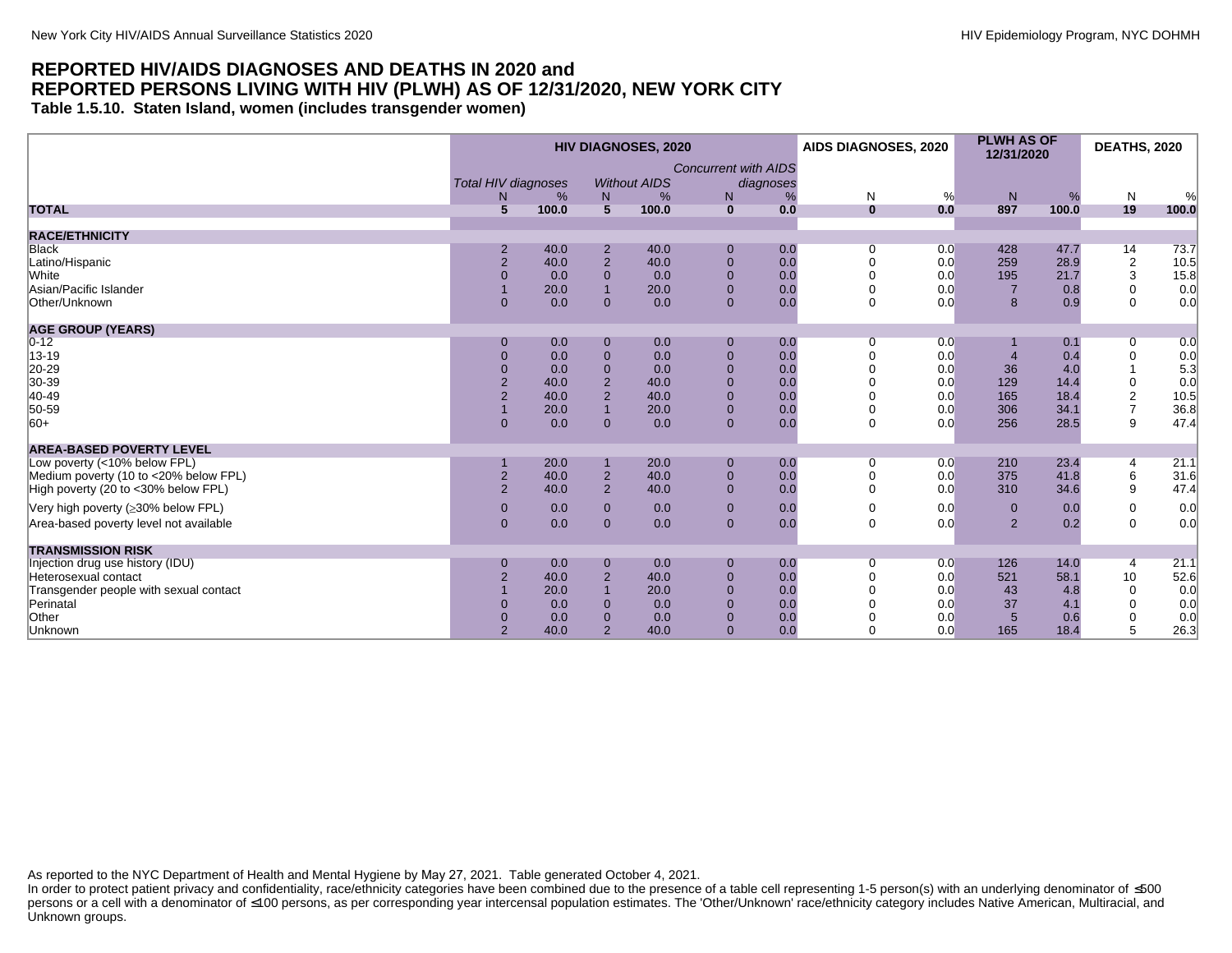<span id="page-28-0"></span>**Table 1.6.1. Men who have sex with men (MSM)**

|                                        | <b>HIV DIAGNOSES, 2020</b> |       |                     |      |                             | AIDS DIAGNOSES, 2020 |          | <b>PLWH AS OF</b><br>12/31/2020 |          | <b>DEATHS, 2020</b> |                |                    |
|----------------------------------------|----------------------------|-------|---------------------|------|-----------------------------|----------------------|----------|---------------------------------|----------|---------------------|----------------|--------------------|
|                                        |                            |       |                     |      | <b>Concurrent with AIDS</b> |                      |          |                                 |          |                     |                |                    |
|                                        | <b>Total HIV diagnoses</b> |       | <b>Without AIDS</b> |      |                             | diagnoses            |          |                                 |          |                     |                |                    |
|                                        | N.                         | %     | N                   | %    | N                           | %                    | N        | %                               | N        | %                   | N              | %                  |
| <b>TOTAL</b>                           | 643                        | 100.0 | 536                 | 83.4 | 107                         | 16.6                 | 368      | 100.0                           | 55,432   | 100.0               | 416            | 100.0              |
| <b>RACE/ETHNICITY</b>                  |                            |       |                     |      |                             |                      |          |                                 |          |                     |                |                    |
| <b>Black</b>                           | 241                        | 37.5  | 208                 | 38.8 | 33                          | 30.8                 | 147      | 39.9                            | 17,159   | 31.0                | 160            | 38.5               |
| Latino/Hispanic                        | 262                        | 40.7  | 218                 | 40.7 | 44                          | 41.1                 | 129      | 35.1                            | 17,490   | 31.6                | 133            | 32.0               |
| White                                  | 100                        | 15.6  | 80                  | 14.9 | 20                          | 18.7                 | 69       | 18.8                            | 18,473   | 33.3                | 105            |                    |
| Asian/Pacific Islander                 | 36                         | 5.6   | 27                  | 5.0  | 9                           | 8.4                  | 15       | 4.1                             | 1,844    | 3.3                 | 11             | $\frac{25.2}{2.6}$ |
| Native American                        |                            | 0.2   |                     | 0.2  | $\mathbf 0$                 | 0.0                  | 3        | 0.8                             | 132      | 0.2                 | $\overline{2}$ | 0.5                |
| Multiracial                            | 3                          | 0.5   | $\overline{2}$      | 0.4  |                             | 0.9                  | 5        | 1.4                             | 304      | 0.5                 | 5              | 1.2                |
| Unknown                                | $\Omega$                   | 0.0   | $\Omega$            | 0.0  | $\Omega$                    | 0.0                  | $\Omega$ | 0.0                             | 30       | 0.1                 | $\Omega$       | 0.0                |
| <b>AGE GROUP (YEARS)</b>               |                            |       |                     |      |                             |                      |          |                                 |          |                     |                |                    |
| $ 0-12 $                               | $\mathbf{0}$               | 0.0   | $\mathbf{0}$        | 0.0  | $\boldsymbol{0}$            | 0.0                  | 0        | 0.0                             | $\bf{0}$ | 0.0                 | 0              | 0.0                |
| 13-19                                  | 33                         | 5.1   | 31                  | 5.8  | $\overline{2}$              | 1.9                  | 3        | 0.8                             | 67       | 0.1                 | $\mathbf 0$    | 0.0                |
| 20-29                                  | 259                        | 40.3  | 234                 | 43.7 | 25                          | 23.4                 | 81       | 22.0                            | 4,288    | 7.7                 | 13             | 3.1                |
| 30-39                                  | 229                        | 35.6  | 184                 | 34.3 | 45                          | 42.1                 | 136      | 37.0                            | 13.149   | 23.7                | 47             | 11.3               |
| 40-49                                  | 67                         | 10.4  | 54                  | 10.1 | 13                          | 12.1                 | 61       | 16.6                            | 11,345   | 20.5                | 55             | 13.2               |
| 50-59                                  | 44                         | 6.8   | 26                  | 4.9  | 18                          | 16.8                 | 59       | 16.0                            | 15,415   | 27.8                | 114            | 27.4               |
| $ 60+$                                 | 11                         | 1.7   | $\overline{7}$      | 1.3  | $\overline{4}$              | 3.7                  | 28       | 7.6                             | 11,168   | 20.1                | 187            | 45.0               |
| <b>BOROUGH OF RESIDENCE</b>            |                            |       |                     |      |                             |                      |          |                                 |          |                     |                |                    |
| Bronx                                  | 128                        | 19.9  | 114                 | 21.3 | 14                          | 13.1                 | 75       | 20.4                            | 8,738    | 15.8                | 93             | 22.4               |
| Brooklyn                               | 185                        | 28.8  | 148                 | 27.6 | 37                          | 34.6                 | 91       | 24.7                            | 11,372   | 20.5                | 91             | 21.9               |
| Manhattan                              | 143                        | 22.2  | 124                 | 23.1 | 19                          | 17.8                 | 101      | 27.4                            | 19,501   | 35.2                | 132            | 31.7               |
| <b>Queens</b>                          | 126                        | 19.6  | 98                  | 18.3 | 28                          | 26.2                 | 54       | 14.7                            | 8,187    | 14.8                | 69             | 16.6               |
| Staten Island                          | 8                          | 1.2   | 6                   | 1.1  | $\overline{2}$              | 1.9                  | 5        | 1.4                             | 773      | 1.4                 | 5              | $1.2$              |
| Outside NYC                            | 49                         | 7.6   | 42                  | 7.8  | $\overline{7}$              | 6.5                  | 39       | 10.6                            | 6,791    | 12.3                | 10             | 2.4                |
| Unknown                                | $\overline{4}$             | 0.6   | $\overline{4}$      | 0.7  | $\Omega$                    | 0.0                  | 3        | 0.8                             | 70       | 0.1                 | 16             | 3.8                |
| <b>AREA-BASED POVERTY LEVEL</b>        |                            |       |                     |      |                             |                      |          |                                 |          |                     |                |                    |
| Low poverty (<10% below FPL)           | 49                         | 7.6   | 41                  | 7.6  | 8                           | 7.5                  | 38       | 10.3                            | 8,634    | 15.6                | 54             | 13.0               |
| Medium poverty (10 to <20% below FPL)  | 239                        | 37.2  | 189                 | 35.3 | 50                          | 46.7                 | 138      | 37.5                            | 19,937   | 36.0                | 160            | 38.5               |
| High poverty (20 to <30% below FPL)    | 181                        | 28.1  | 150                 | 28.0 | 31                          | 29.0                 | 88       | 23.9                            | 11,784   | 21.3                | 84             | 20.2               |
| Very high poverty (≥30% below FPL)     | 118                        | 18.4  | 108                 | 20.1 | 10                          | 9.3                  | 59       | 16.0                            | 7,700    | 13.9                | 90             | 21.6               |
| Area-based poverty level not available | 56                         | 8.7   | 48                  | 9.0  | 8                           | 7.5                  | 45       | 12.2                            | 7,377    | 13.3                | 28             | 6.7                |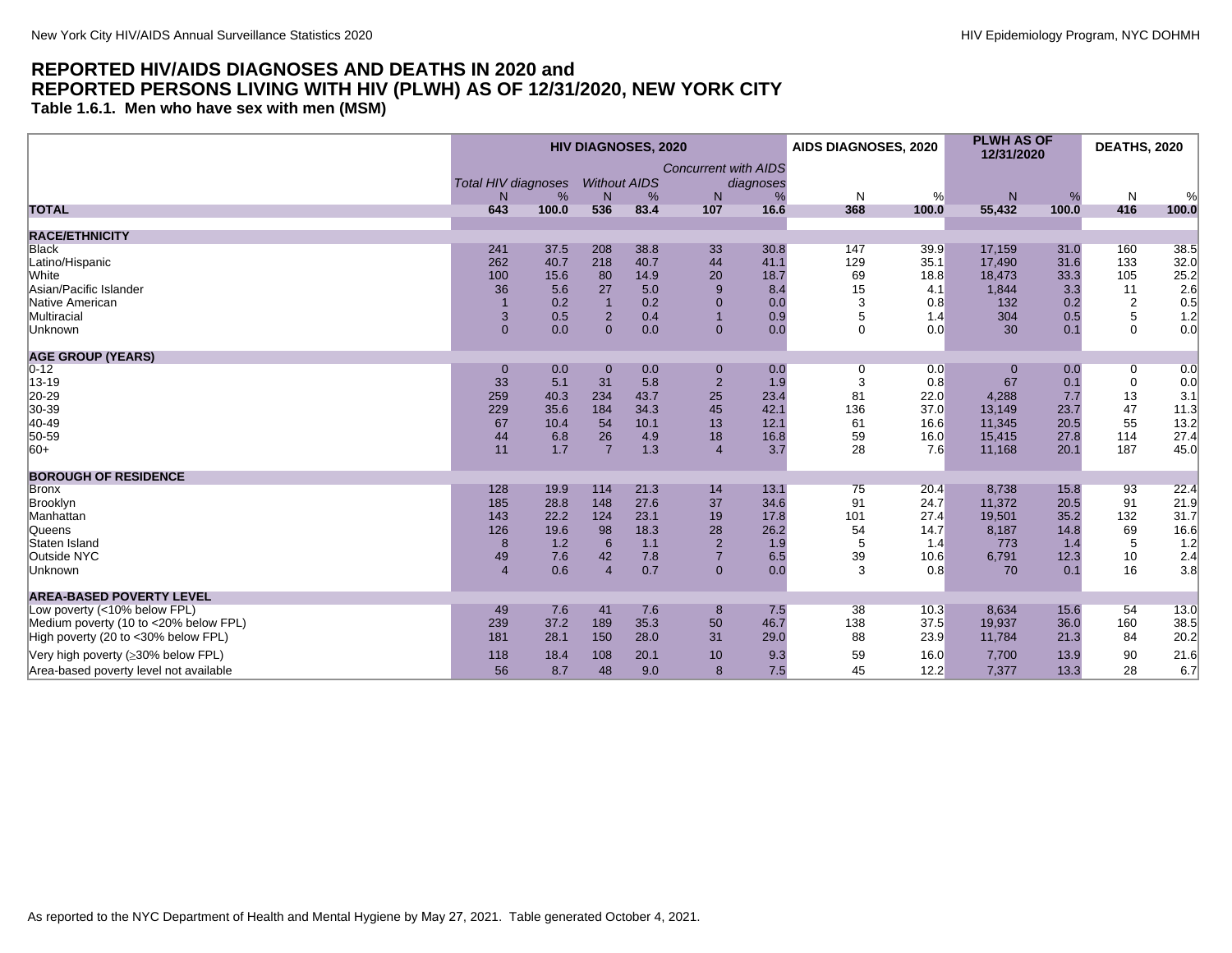<span id="page-29-0"></span>**Table 1.6.2. Injection drug use history (IDU), men (includes transgender men)**

|                                        | <b>HIV DIAGNOSES, 2020</b>                        |       |                          |      |                                  |                |                | AIDS DIAGNOSES, 2020 | <b>PLWH AS OF</b><br>12/31/2020 |       | <b>DEATHS, 2020</b> |       |
|----------------------------------------|---------------------------------------------------|-------|--------------------------|------|----------------------------------|----------------|----------------|----------------------|---------------------------------|-------|---------------------|-------|
|                                        | <b>Total HIV diagnoses</b><br>%<br>N <sub>1</sub> |       | <b>Without AIDS</b><br>N | %    | <b>Concurrent with AIDS</b><br>N | diagnoses<br>% | N              | %                    | N                               | %     | $\mathsf{N}$        | %     |
| <b>TOTAL</b>                           | 10                                                | 100.0 | 9                        | 90.0 | $\mathbf{1}$                     | 10.0           | 36             | 100.0                | 8,958                           | 100.0 | 330                 | 100.0 |
| <b>RACE/ETHNICITY</b>                  |                                                   |       |                          |      |                                  |                |                |                      |                                 |       |                     |       |
| <b>Black</b>                           |                                                   | 30.0  | 3                        | 33.3 | $\mathbf 0$                      | 0.0            | 10             | 27.8                 | 3,564                           | 39.8  | 150                 | 45.5  |
| Latino/Hispanic                        | $\overline{4}$                                    | 40.0  | 3                        | 33.3 | $\overline{1}$                   | 100.0          | 22             | 61.1                 | 4,275                           | 47.7  | 144                 | 43.6  |
| <b>White</b>                           | $\overline{2}$                                    | 20.0  | $\overline{2}$           | 22.2 | $\mathbf 0$                      | 0.0            | 3              | 8.3                  | 1,034                           | 11.5  | 30                  | 9.1   |
| Asian/Pacific Islander                 |                                                   | 10.0  |                          | 11.1 | $\mathbf 0$                      | 0.0            |                | 2.8                  | 58                              | 0.6   | 3                   | 0.9   |
| Native American                        | $\mathbf{0}$                                      | 0.0   | $\mathbf{0}$             | 0.0  | $\mathbf 0$                      | 0.0            | $\Omega$       | 0.0                  | 11                              | 0.1   | 2                   | 0.6   |
| Multiracial                            | $\mathbf{0}$                                      | 0.0   | $\overline{0}$           | 0.0  | $\mathbf 0$                      | 0.0            | $\Omega$       | 0.0                  | 11                              | 0.1   | $\mathbf{1}$        | 0.3   |
| Unknown                                | $\overline{0}$                                    | 0.0   | $\Omega$                 | 0.0  | $\mathbf{0}$                     | 0.0            | $\Omega$       | 0.0                  | $5\overline{5}$                 | 0.1   | $\mathbf 0$         | 0.0   |
| <b>AGE GROUP (YEARS)</b>               |                                                   |       |                          |      |                                  |                |                |                      |                                 |       |                     |       |
| $0 - 12$                               | $\mathbf 0$                                       | 0.0   | $\mathbf 0$              | 0.0  | $\mathbf 0$                      | 0.0            | 0              | 0.0                  | $\bf{0}$                        | 0.0   | 0                   | 0.0   |
| 13-19                                  | $\Omega$                                          | 0.0   | $\Omega$                 | 0.0  | $\mathbf 0$                      | 0.0            | $\Omega$       | 0.0                  | $\Omega$                        | 0.0   | $\mathbf 0$         | 0.0   |
| 20-29                                  | $\Omega$                                          | 0.0   | $\overline{0}$           | 0.0  | $\mathbf 0$                      | 0.0            |                | 2.8                  | 14                              | 0.2   | $\overline{0}$      | 0.0   |
| 30-39                                  | 3                                                 | 30.0  | $\overline{2}$           | 22.2 | $\overline{1}$                   | 100.0          | 5              | 13.9                 | 144                             | 1.6   | $\overline{4}$      | 1.2   |
| $ 40-49$                               | 3                                                 | 30.0  | 3                        | 33.3 | $\mathbf 0$                      | 0.0            | 6              | 16.7                 | 489                             | 5.5   | 11                  | 3.3   |
| 50-59                                  | $\overline{2}$                                    | 20.0  | $\overline{2}$           | 22.2 | $\mathbf{0}$                     | 0.0            | 12             | 33.3                 | 2,431                           | 27.1  | 86                  | 26.1  |
| 60+                                    | 2                                                 | 20.0  | $\mathfrak{p}$           | 22.2 | $\mathbf{0}$                     | 0.0            | 12             | 33.3                 | 5,880                           | 65.6  | 229                 | 69.4  |
| <b>BOROUGH OF RESIDENCE</b>            |                                                   |       |                          |      |                                  |                |                |                      |                                 |       |                     |       |
| <b>Bronx</b>                           | 6                                                 | 60.0  | 6                        | 66.7 | $\mathbf 0$                      | 0.0            | 15             | 41.7                 | 2,899                           | 32.4  | 137                 | 41.5  |
| Brooklyn                               | $\Omega$                                          | 0.0   | $\Omega$                 | 0.0  | $\mathbf 0$                      | 0.0            |                | 19.4                 | 2,035                           | 22.7  | 89                  | 27.0  |
| Manhattan                              | 3                                                 | 30.0  | $\overline{2}$           | 22.2 | $\overline{1}$                   | 100.0          |                | 11.1                 | 1,916                           | 21.4  | 59                  | 17.9  |
| Queens                                 |                                                   | 10.0  |                          | 11.1 | $\mathbf{0}$                     | 0.0            | $\Delta$       | 11.1                 | 1,196                           | 13.4  | 25                  | 7.6   |
| Staten Island                          | $\Omega$                                          | 0.0   | $\mathbf{0}$             | 0.0  | $\overline{0}$                   | 0.0            | 3              | 8.3                  | 245                             | 2.7   | 9                   | 2.7   |
| Outside NYC                            | $\overline{0}$                                    | 0.0   | $\overline{0}$           | 0.0  | $\overline{0}$                   | 0.0            | 3              | 8.3                  | 653                             | 7.3   | $\overline{4}$      | 1.2   |
| Unknown                                | $\Omega$                                          | 0.0   | $\overline{0}$           | 0.0  | $\mathbf{0}$                     | 0.0            | $\Omega$       | 0.0                  | 14                              | 0.2   | $\overline{7}$      | 2.1   |
| <b>AREA-BASED POVERTY LEVEL</b>        |                                                   |       |                          |      |                                  |                |                |                      |                                 |       |                     |       |
| Low poverty (<10% below FPL)           | $\Omega$                                          | 0.0   | $\mathbf{0}$             | 0.0  | $\mathbf 0$                      | 0.0            | $\overline{2}$ | 5.6                  | 679                             | 7.6   | 25                  | 7.6   |
| Medium poverty (10 to <20% below FPL)  | $\overline{4}$                                    | 40.0  | 3                        | 33.3 | $\overline{1}$                   | 100.0          | 10             | 27.8                 | 2,606                           | 29.1  | 75                  | 22.7  |
| High poverty (20 to <30% below FPL)    | $\overline{2}$                                    | 20.0  | $\overline{2}$           | 22.2 | $\mathbf{0}$                     | 0.0            | 8              | 22.2                 | 2,054                           | 22.9  | 81                  | 24.5  |
| Very high poverty (≥30% below FPL)     | $\boldsymbol{\Delta}$                             | 40.0  | $\overline{\mathbf{A}}$  | 44.4 | $\mathbf{0}$                     | 0.0            | 12             | 33.3                 | 2,715                           | 30.3  | 137                 | 41.5  |
| Area-based poverty level not available | $\Omega$                                          | 0.0   | $\Omega$                 | 0.0  | $\overline{0}$                   | 0.0            | $\overline{4}$ | 11.1                 | 904                             | 10.1  | 12                  | 3.6   |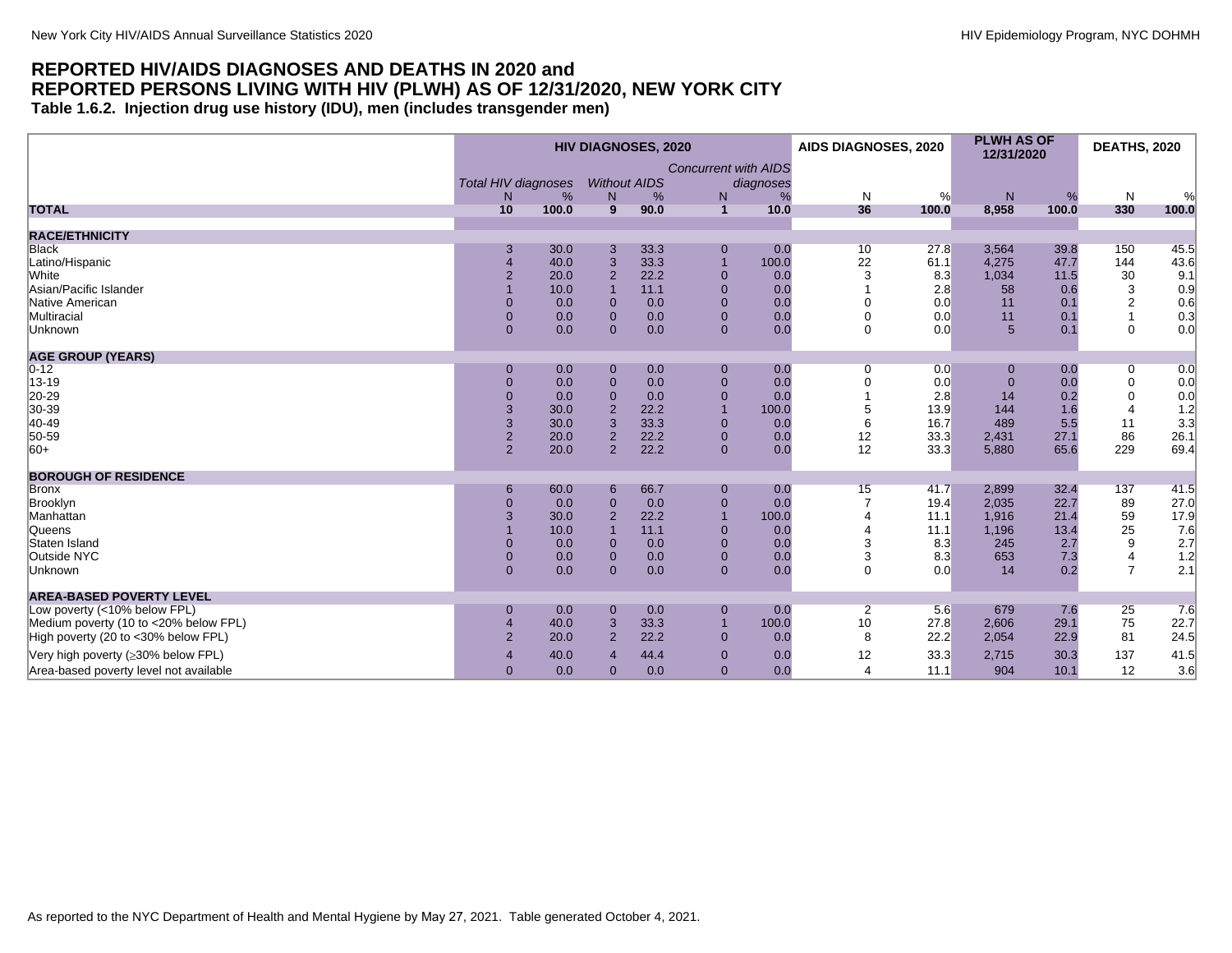<span id="page-30-0"></span>**Table 1.6.3. Injection drug use history (IDU), women (includes transgender women)**

|                                        | <b>HIV DIAGNOSES, 2020</b>            |              |                                |                     |                                |            |                | AIDS DIAGNOSES, 2020 | <b>PLWH AS OF</b><br>12/31/2020 |              | <b>DEATHS, 2020</b>        |             |
|----------------------------------------|---------------------------------------|--------------|--------------------------------|---------------------|--------------------------------|------------|----------------|----------------------|---------------------------------|--------------|----------------------------|-------------|
|                                        | <b>Total HIV diagnoses</b><br>%<br>N. |              |                                | <b>Without AIDS</b> | <b>Concurrent with AIDS</b>    | diagnoses  |                |                      |                                 |              |                            |             |
| <b>TOTAL</b>                           | $\overline{2}$                        | 100.0        | N<br>$\mathbf{1}$              | %<br>50.0           | N<br>$\mathbf{1}$              | %<br>50.0  | N<br>26        | %<br>100.0           | N<br>4,917                      | %<br>100.0   | N<br>165                   | %<br>100.0  |
|                                        |                                       |              |                                |                     |                                |            |                |                      |                                 |              |                            |             |
| <b>RACE/ETHNICITY</b>                  |                                       |              |                                |                     |                                |            |                |                      |                                 |              |                            |             |
| <b>Black</b>                           | 0<br>$\overline{2}$                   | 0.0<br>100.0 | $\mathbf{0}$<br>$\overline{1}$ | 0.0<br>100.0        | $\mathbf{0}$<br>$\overline{1}$ | 0.0        | 14             | 26.9<br>53.8         | 2,314<br>2,000                  | 47.1<br>40.7 | 79<br>64                   | 47.9        |
| Latino/Hispanic<br>White               | $\Omega$                              |              | $\mathbf{0}$                   |                     |                                | 100.0      | 5              |                      |                                 |              |                            | 38.8        |
| Asian/Pacific Islander                 | $\Omega$                              | 0.0<br>0.0   | $\Omega$                       | 0.0<br>0.0          | $\mathbf 0$<br>$\Omega$        | 0.0<br>0.0 | ∩              | 19.2<br>0.0          | 565<br>17                       | 11.5         | 21                         | 12.7<br>0.6 |
| Native American                        | $\Omega$                              |              | $\Omega$                       |                     | $\Omega$                       |            | $\Omega$       |                      | 3                               | 0.3          | $\mathbf 0$                | 0.0         |
| Multiracial                            | $\overline{0}$                        | 0.0<br>0.0   | $\mathbf{0}$                   | 0.0<br>0.0          | $\overline{0}$                 | 0.0<br>0.0 |                | 0.0<br>0.0           | 14                              | 0.1<br>0.3   |                            | 0.0         |
|                                        | $\overline{0}$                        | 0.0          | $\Omega$                       | 0.0                 | $\mathbf{0}$                   | 0.0        | 0<br>$\Omega$  | 0.0                  | $\overline{4}$                  | 0.1          | $\mathbf 0$<br>$\mathbf 0$ | 0.0         |
| Unknown                                |                                       |              |                                |                     |                                |            |                |                      |                                 |              |                            |             |
| <b>AGE GROUP (YEARS)</b>               |                                       |              |                                |                     |                                |            |                |                      |                                 |              |                            |             |
| $0 - 12$                               | $\mathbf{0}$                          | 0.0          | 0                              | 0.0                 | $\mathbf 0$                    | 0.0        | 0              | 0.0                  | 0                               | 0.0          | 0                          | 0.0         |
| 13-19                                  | $\overline{0}$                        | 0.0          | $\Omega$                       | 0.0                 | $\Omega$                       | 0.0        | $\Omega$       | 0.0                  | $\Omega$                        | 0.0          | $\mathbf 0$                | 0.0         |
| 20-29                                  | $\overline{0}$                        | 0.0          | $\mathbf{0}$                   | 0.0                 | $\Omega$                       | 0.0        | 0              | 0.0                  | 29                              | 0.6          | $\mathbf 0$                | 0.0         |
| 30-39                                  | $\overline{2}$                        | 100.0        |                                | 100.0               |                                | 100.0      | 6              | 23.1                 | 159                             | 3.2          | 5                          | 3.0         |
| $ 40 - 49$                             | $\overline{0}$                        | 0.0          | $\mathbf{0}$                   | 0.0                 | $\Omega$                       | 0.0        |                | 26.9                 | 477                             | 9.7          | 14                         | 8.5         |
| 50-59                                  | $\overline{0}$                        | 0.0          | $\Omega$                       | 0.0                 | $\Omega$                       | 0.0        | 6              | 23.1                 | 1,844                           | 37.5         | 63                         | 38.2        |
| $ 60+$                                 | $\overline{0}$                        | 0.0          | $\Omega$                       | 0.0                 | $\mathbf{0}$                   | 0.0        | $\overline{7}$ | 26.9                 | 2,408                           | 49.0         | 83                         | 50.3        |
|                                        |                                       |              |                                |                     |                                |            |                |                      |                                 |              |                            |             |
| <b>BOROUGH OF RESIDENCE</b>            |                                       |              |                                |                     |                                |            |                |                      |                                 |              |                            |             |
| Bronx                                  | $\overline{2}$                        | 100.0        |                                | 100.0               |                                | 100.0      | 15             | 57.7                 | 1,780                           | 36.2         | 84                         | 50.9        |
| Brooklyn                               | $\overline{0}$                        | 0.0          | $\mathbf{0}$                   | 0.0                 | $\Omega$                       | 0.0        | 5              | 19.2                 | 1,238                           | 25.2         | 41                         | 24.8        |
| Manhattan                              | $\Omega$                              | 0.0          | $\Omega$                       | 0.0                 | $\Omega$                       | 0.0        |                | 15.4                 | 932                             | 19.0         | 23                         | 13.9        |
| Queens                                 | $\Omega$                              | 0.0          | $\Omega$                       | 0.0                 | $\Omega$                       | 0.0        | 2              | 7.7                  | 559                             | 11.4         | 6                          | 3.6         |
| Staten Island                          | $\Omega$                              | 0.0          | $\Omega$                       | 0.0                 | $\Omega$                       | 0.0        | $\Omega$       | 0.0                  | 126                             | 2.6          | $\overline{4}$             | 2.4         |
| Outside NYC                            | $\overline{0}$                        | 0.0          | $\Omega$                       | 0.0                 | $\Omega$                       | 0.0        | 0              | 0.0                  | 274                             | 5.6          | $\overline{4}$             | 2.4         |
| Unknown                                | $\overline{0}$                        | 0.0          | $\Omega$                       | 0.0                 | $\mathbf{0}$                   | 0.0        | $\mathbf 0$    | 0.0                  | 8                               | 0.2          | 3                          | 1.8         |
| <b>AREA-BASED POVERTY LEVEL</b>        |                                       |              |                                |                     |                                |            |                |                      |                                 |              |                            |             |
| Low poverty (<10% below FPL)           | $\mathbf{0}$                          | 0.0          | $\mathbf{0}$                   | 0.0                 | $\mathbf{0}$                   | 0.0        | 2              | 7.7                  | 344                             | 7.0          | 3                          | 1.8         |
| Medium poverty (10 to <20% below FPL)  | $\Omega$                              | 0.0          | $\mathbf{0}$                   | 0.0                 | $\mathbf{0}$                   | 0.0        | 4              | 15.4                 | 1,282                           | 26.1         | 37                         | 22.4        |
| High poverty (20 to <30% below FPL)    | $\Omega$                              | 0.0          | $\Omega$                       | 0.0                 | $\Omega$                       | 0.0        | 3              | 11.5                 | 1,317                           | 26.8         | 39                         | 23.6        |
|                                        |                                       | 100.0        |                                | 100.0               |                                | 100.0      |                | 65.4                 | 1,630                           | 33.2         | 78                         | 47.3        |
| Very high poverty (≥30% below FPL)     | $\overline{2}$                        |              |                                |                     |                                |            | 17             |                      |                                 |              |                            |             |
| Area-based poverty level not available | $\overline{0}$                        | 0.0          | $\Omega$                       | 0.0                 | $\mathbf{0}$                   | 0.0        | $\Omega$       | 0.0                  | 344                             | 7.0          | 8                          | 4.8         |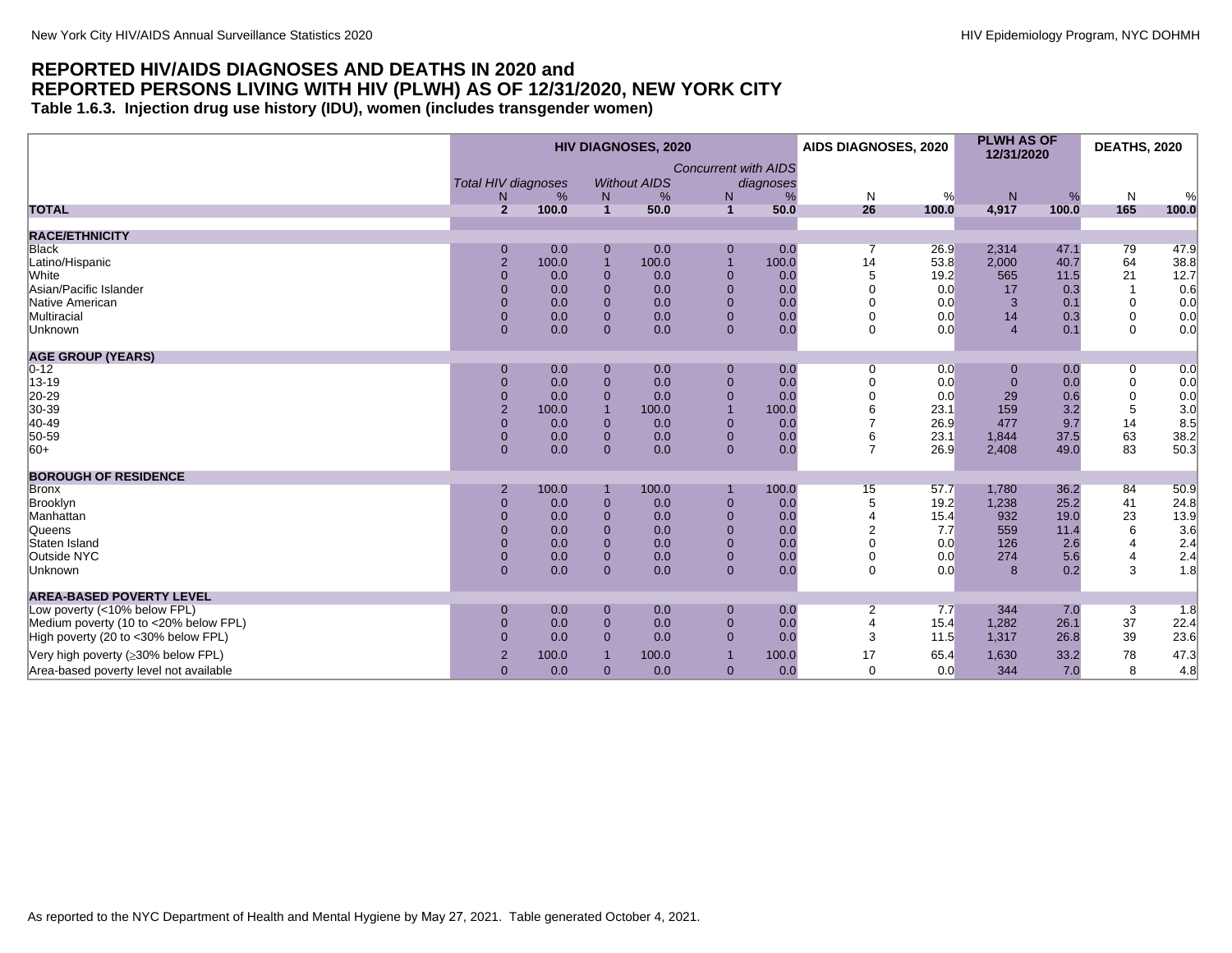#### <span id="page-31-0"></span>**REPORTED HIV/AIDS DIAGNOSES AND DEATHS IN 2020 and REPORTED PERSONS LIVING WITH HIV (PLWH) AS OF 12/31/2020, NEW YORK CITY Table 1.6.4. Men who have sex with men and inject drugs (MSM-IDU)**

|                                        | <b>HIV DIAGNOSES, 2020</b> |       |                |                     |                             |           | AIDS DIAGNOSES, 2020 |       | <b>PLWH AS OF</b><br>12/31/2020 |       | <b>DEATHS, 2020</b>                     |       |
|----------------------------------------|----------------------------|-------|----------------|---------------------|-----------------------------|-----------|----------------------|-------|---------------------------------|-------|-----------------------------------------|-------|
|                                        | <b>Total HIV diagnoses</b> |       |                | <b>Without AIDS</b> | <b>Concurrent with AIDS</b> | diagnoses |                      |       |                                 |       |                                         |       |
|                                        | N                          | %     | N              | %                   | N <sub>1</sub>              | %         | N                    | %     | N                               | %     | N                                       | %     |
| <b>TOTAL</b>                           | 10                         | 100.0 | 10             | 100.0               | $\mathbf{0}$                | 0.0       | 15                   | 100.0 | 3,224                           | 100.0 | 73                                      | 100.0 |
|                                        |                            |       |                |                     |                             |           |                      |       |                                 |       |                                         |       |
| <b>RACE/ETHNICITY</b>                  |                            |       |                |                     |                             |           |                      |       |                                 |       |                                         |       |
| <b>Black</b>                           | 3                          | 30.0  | 3              | 30.0                | 0                           | 0.0       | 9                    | 60.0  | 1,111                           | 34.5  | 29                                      | 39.7  |
| Latino/Hispanic                        |                            | 40.0  | $\overline{4}$ | 40.0                | $\overline{0}$              | 0.0       |                      | 26.7  | 1,239                           | 38.4  | 32                                      | 43.8  |
| White                                  | 3                          | 30.0  | 3              | 30.0                | $\Omega$                    | 0.0       | $\overline{2}$       | 13.3  | 796                             | 24.7  | 11                                      | 15.1  |
| Asian/Pacific Islander                 |                            | 0.0   | $\Omega$       | 0.0                 | $\Omega$                    | 0.0       | $\Omega$             | 0.0   | 49                              | 1.5   | 0                                       | 0.0   |
| Native American                        | $\overline{0}$             | 0.0   | $\Omega$       | 0.0                 | $\Omega$                    | 0.0       | 0                    | 0.0   | 10                              | 0.3   | -1                                      | 1.4   |
| Multiracial                            | $\mathbf{0}$               | 0.0   | $\mathbf{0}$   | 0.0                 | $\mathbf{0}$                | 0.0       | $\Omega$             | 0.0   | 19                              | 0.6   | 0                                       | 0.0   |
| <b>AGE GROUP (YEARS)</b>               |                            |       |                |                     |                             |           |                      |       |                                 |       |                                         |       |
| $0 - 12$                               | $\mathbf 0$                | 0.0   | $\mathbf{0}$   | 0.0                 | $\mathbf 0$                 | 0.0       | 0                    | 0.0   | 0                               | 0.0   | 0                                       | 0.0   |
| 13-19                                  | $\mathbf 0$                | 0.0   | $\overline{0}$ | 0.0                 | $\overline{0}$              | 0.0       |                      | 0.0   |                                 | 0.0   | 0                                       | 0.0   |
| 20-29                                  |                            | 50.0  | 5              | 50.0                | $\Omega$                    | 0.0       | $\mathbf 0$          | 0.0   | 131                             | 4.1   |                                         | 1.4   |
| 30-39                                  |                            | 30.0  | 3              | 30.0                | $\Omega$                    | 0.0       |                      | 40.0  | 545                             | 16.9  | $\overline{\mathbf{c}}$                 | 2.7   |
| 40-49                                  |                            | 0.0   | $\Omega$       | 0.0                 | $\Omega$                    | 0.0       |                      | 13.3  | 581                             | 18.0  | 6                                       | 8.2   |
| 50-59                                  |                            | 10.0  |                | 10.0                | $\Omega$                    | 0.0       |                      | 26.7  | 1,029                           | 31.9  |                                         | 30.1  |
| $ 60+$                                 |                            | 10.0  |                | 10.0                | $\mathbf{0}$                | 0.0       | 3                    | 20.0  | 937                             | 29.1  | $\begin{array}{c} 22 \\ 42 \end{array}$ | 57.5  |
| <b>BOROUGH OF RESIDENCE</b>            |                            |       |                |                     |                             |           |                      |       |                                 |       |                                         |       |
| Bronx                                  |                            | 10.0  |                | 10.0                | $\mathbf 0$                 | 0.0       |                      | 26.7  | 868                             | 26.9  | 21                                      | 28.8  |
| Brooklyn                               | 3                          | 30.0  | 3              | 30.0                | $\overline{0}$              | 0.0       | 3                    | 20.0  | 676                             | 21.0  | $20\,$                                  | 27.4  |
| Manhattan                              |                            | 50.0  | 5              | 50.0                | $\Omega$                    | 0.0       |                      | 33.3  | 972                             | 30.1  | 18                                      | 24.7  |
| Queens                                 |                            | 0.0   | $\Omega$       | 0.0                 | $\Omega$                    | 0.0       |                      | 13.3  | 354                             | 11.0  | 6                                       | 8.2   |
| Staten Island                          |                            | 10.0  |                | 10.0                | $\Omega$                    | 0.0       |                      | 0.0   | 71                              | 2.2   |                                         | 1.4   |
| Outside NYC                            | $\overline{0}$             | 0.0   | $\Omega$       | 0.0                 | $\Omega$                    | 0.0       |                      | 0.0   | 279                             | 8.7   | $\overline{4}$                          | 5.5   |
| Unknown                                | $\overline{0}$             | 0.0   | $\Omega$       | 0.0                 | $\Omega$                    | 0.0       |                      | 6.7   | $\overline{4}$                  | 0.1   | 3                                       | 4.1   |
|                                        |                            |       |                |                     |                             |           |                      |       |                                 |       |                                         |       |
| <b>AREA-BASED POVERTY LEVEL</b>        |                            |       |                |                     |                             |           |                      |       |                                 |       |                                         |       |
| Low poverty (<10% below FPL)           | $\overline{2}$             | 20.0  | $\overline{2}$ | 20.0                | $\Omega$                    | 0.0       |                      | 6.7   | 360                             | 11.2  | 5                                       | 6.8   |
| Medium poverty (10 to <20% below FPL)  | $\overline{2}$             | 20.0  | $\overline{2}$ | 20.0                | $\mathbf{0}$                | 0.0       |                      | 26.7  | 1,037                           | 32.2  | 24                                      | 32.9  |
| High poverty (20 to <30% below FPL)    |                            | 40.0  | $\overline{4}$ | 40.0                | $\Omega$                    | 0.0       |                      | 26.7  | 747                             | 23.2  | 16                                      | 21.9  |
| Very high poverty (≥30% below FPL)     | $\overline{2}$             | 20.0  | $\overline{2}$ | 20.0                | $\Omega$                    | 0.0       |                      | 33.3  | 769                             | 23.9  | 21                                      | 28.8  |
| Area-based poverty level not available | $\overline{0}$             | 0.0   | $\mathbf{0}$   | 0.0                 | $\mathbf{0}$                | 0.0       |                      | 6.7   | 311                             | 9.6   | $\overline{7}$                          | 9.6   |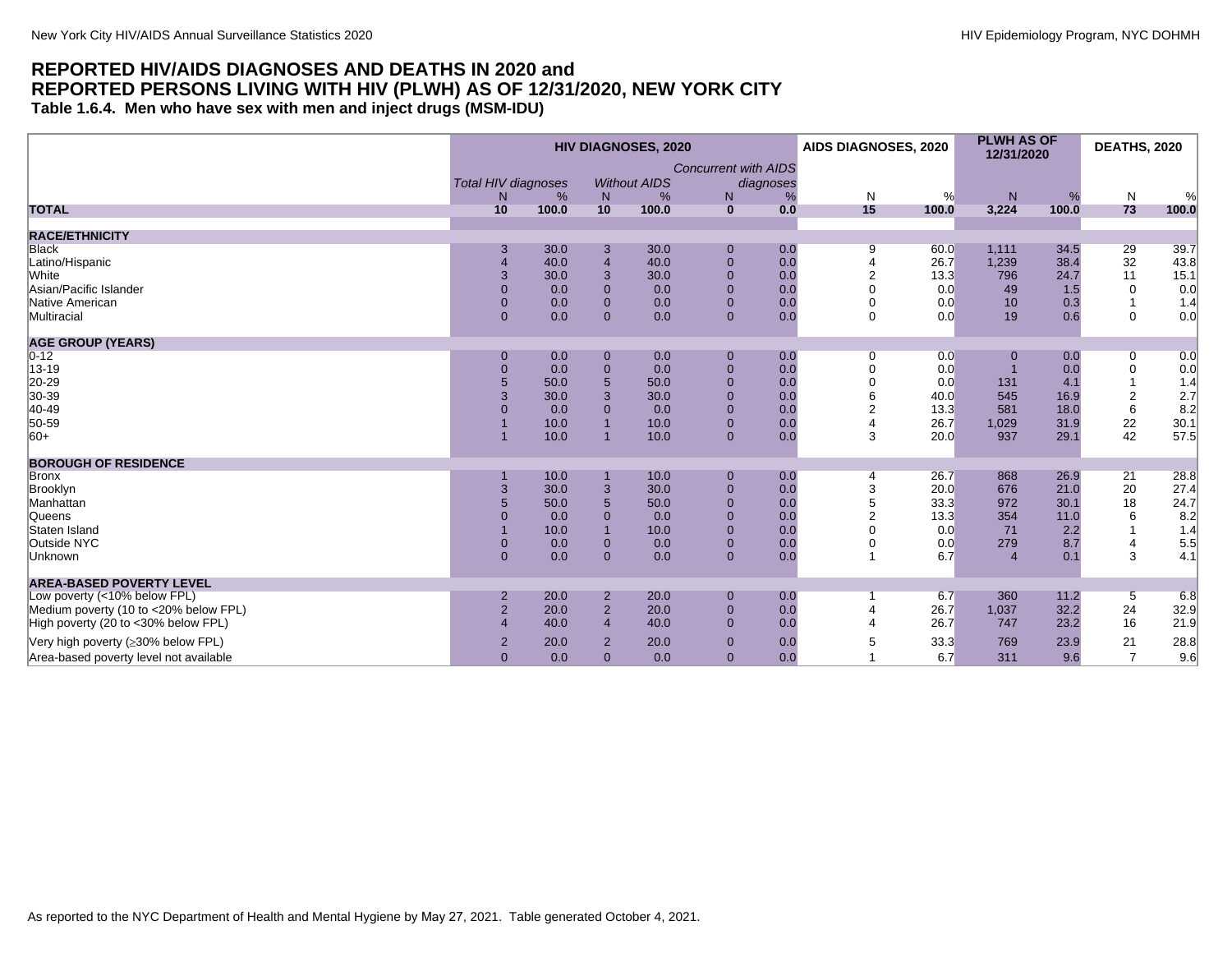<span id="page-32-0"></span>**Table 1.6.5. Heterosexual contact, men**

|                                        | <b>HIV DIAGNOSES, 2020</b>           |       |                          |      |                                   |                |                | <b>AIDS DIAGNOSES, 2020</b> | <b>PLWH AS OF</b><br>12/31/2020 |       | <b>DEATHS, 2020</b> |       |
|----------------------------------------|--------------------------------------|-------|--------------------------|------|-----------------------------------|----------------|----------------|-----------------------------|---------------------------------|-------|---------------------|-------|
|                                        | <b>Total HIV diagnoses</b><br>%<br>N |       | <b>Without AIDS</b><br>N | %    | <b>Concurrent with AIDS</b><br>N. | diagnoses<br>% | N              | %                           | N                               | %     | $\mathsf{N}$        | %     |
| <b>TOTAL</b>                           | 23                                   | 100.0 | 15                       | 65.2 | 8                                 | 34.8           | 38             | 100.0                       | 5,931                           | 100.0 | 170                 | 100.0 |
| <b>RACE/ETHNICITY</b>                  |                                      |       |                          |      |                                   |                |                |                             |                                 |       |                     |       |
| Black                                  | 11                                   | 47.8  |                          | 46.7 | $\overline{4}$                    | 50.0           | 23             | 60.5                        | 3,180                           | 53.6  | 106                 | 62.4  |
| Latino/Hispanic                        | 9                                    | 39.1  |                          | 46.7 | $\sqrt{2}$                        | 25.0           | 9              | 23.7                        | 2,012                           | 33.9  | 53                  | 31.2  |
| White                                  | 3                                    | 13.0  |                          | 6.7  | $\sqrt{2}$                        | 25.0           |                | 10.5                        | 506                             | 8.5   | 6                   | 3.5   |
| Asian/Pacific Islander                 | $\mathbf{0}$                         | 0.0   | $\Omega$                 | 0.0  | $\mathbf{0}$                      | 0.0            | $\overline{2}$ | 5.3                         | 196                             | 3.3   | $\overline{4}$      | 2.4   |
| Native American                        | $\mathbf{0}$                         | 0.0   | $\overline{0}$           | 0.0  | $\mathbf 0$                       | 0.0            | $\mathbf 0$    | 0.0                         | 21                              | 0.4   | $\overline{0}$      | 0.0   |
| Multiracial                            | $\mathbf{0}$                         | 0.0   | $\overline{0}$           | 0.0  | $\mathbf 0$                       | 0.0            | $\mathbf 0$    | 0.0                         | 11                              | 0.2   | $\mathbf{1}$        | 0.6   |
| Unknown                                | $\mathbf{0}$                         | 0.0   | $\Omega$                 | 0.0  | $\mathbf{0}$                      | 0.0            | $\mathbf 0$    | 0.0                         | 5                               | 0.1   | $\mathbf 0$         | 0.0   |
| <b>AGE GROUP (YEARS)</b>               |                                      |       |                          |      |                                   |                |                |                             |                                 |       |                     |       |
| $ 0-12 $                               | $\mathbf 0$                          | 0.0   | $\mathbf 0$              | 0.0  | $\mathbf 0$                       | 0.0            | $\mathbf 0$    | 0.0                         |                                 | 0.0   | $\overline{0}$      | 0.0   |
| 13-19                                  |                                      | 4.3   |                          | 6.7  | $\pmb{0}$                         | 0.0            | $\mathbf 0$    | 0.0                         |                                 | 0.0   | $\pmb{0}$           | 0.0   |
| 20-29                                  |                                      | 30.4  |                          | 40.0 | $\overline{1}$                    | 12.5           | $\overline{a}$ | 5.3                         | 82                              | 1.4   |                     | 0.6   |
| 30-39                                  | 8                                    | 34.8  |                          | 26.7 | $\overline{4}$                    | 50.0           | 6              | 15.8                        | 403                             | 6.8   | $\overline{4}$      | 2.4   |
| 40-49                                  | $\overline{2}$                       | 8.7   | $\overline{2}$           | 13.3 | $\mathbf{0}$                      | 0.0            |                | 18.4                        | 915                             | 15.4  | 16                  | 9.4   |
| 50-59                                  | $5\phantom{.0}$                      | 21.7  | $\overline{2}$           | 13.3 | 3                                 | 37.5           | 14             | 36.8                        | 2,321                           | 39.1  | 54                  | 31.8  |
| $ 60+$                                 | $\Omega$                             | 0.0   | $\mathbf{0}$             | 0.0  | $\mathbf{0}$                      | 0.0            | 9              | 23.7                        | 2,209                           | 37.2  | 95                  | 55.9  |
| <b>BOROUGH OF RESIDENCE</b>            |                                      |       |                          |      |                                   |                |                |                             |                                 |       |                     |       |
| Bronx                                  | 5                                    | 21.7  | 3                        | 20.0 | $\overline{2}$                    | 25.0           | 11             | 28.9                        | 1,729                           | 29.2  | 49                  | 28.8  |
| Brooklyn                               | 5                                    | 21.7  |                          | 26.7 | $\overline{1}$                    | 12.5           | 9              | 23.7                        | 1,545                           | 26.0  | 57                  | 33.5  |
| Manhattan                              | 5                                    | 21.7  | $\overline{4}$           | 26.7 | $\overline{1}$                    | 12.5           |                | 18.4                        | 917                             | 15.5  | 28                  | 16.5  |
| Queens                                 |                                      | 30.4  |                          | 26.7 | 3                                 | 37.5           |                | 18.4                        | 1,060                           | 17.9  | 24                  | 14.1  |
| Staten Island                          | $\mathbf{0}$                         | 0.0   | $\mathbf 0$              | 0.0  | $\mathbf{0}$                      | 0.0            | 0              | 0.0                         | 146                             | 2.5   | 3                   | 1.8   |
| Outside NYC                            |                                      | 4.3   | $\overline{0}$           | 0.0  | $\overline{1}$                    | 12.5           |                | 10.5                        | 531                             | 9.0   | 5                   | 2.9   |
| Unknown                                | $\mathbf{0}$                         | 0.0   | $\Omega$                 | 0.0  | $\mathbf{0}$                      | 0.0            | $\mathbf 0$    | 0.0                         | 3                               | 0.1   | $\overline{4}$      | 2.4   |
| <b>AREA-BASED POVERTY LEVEL</b>        |                                      |       |                          |      |                                   |                |                |                             |                                 |       |                     |       |
| Low poverty (<10% below FPL)           | 3                                    | 13.0  | $\overline{2}$           | 13.3 |                                   | 12.5           | $\overline{2}$ | 5.3                         | 493                             | 8.3   | 8                   | 4.7   |
| Medium poverty (10 to <20% below FPL)  | 8                                    | 34.8  | $6\phantom{1}6$          | 40.0 | $\sqrt{2}$                        | 25.0           | 12             | 31.6                        | 1,972                           | 33.2  | 58                  | 34.1  |
| High poverty (20 to <30% below FPL)    | 6                                    | 26.1  | 5                        | 33.3 | $\overline{1}$                    | 12.5           | 9              | 23.7                        | 1,359                           | 22.9  | 41                  | 24.1  |
| Very high poverty (≥30% below FPL)     | 5                                    | 21.7  | $\overline{2}$           | 13.3 | 3                                 | 37.5           | 11             | 28.9                        | 1,517                           | 25.6  | 54                  | 31.8  |
| Area-based poverty level not available |                                      | 4.3   | $\mathbf{0}$             | 0.0  | $\overline{1}$                    | 12.5           | $\Delta$       | 10.5                        | 590                             | 9.9   | 9                   | 5.3   |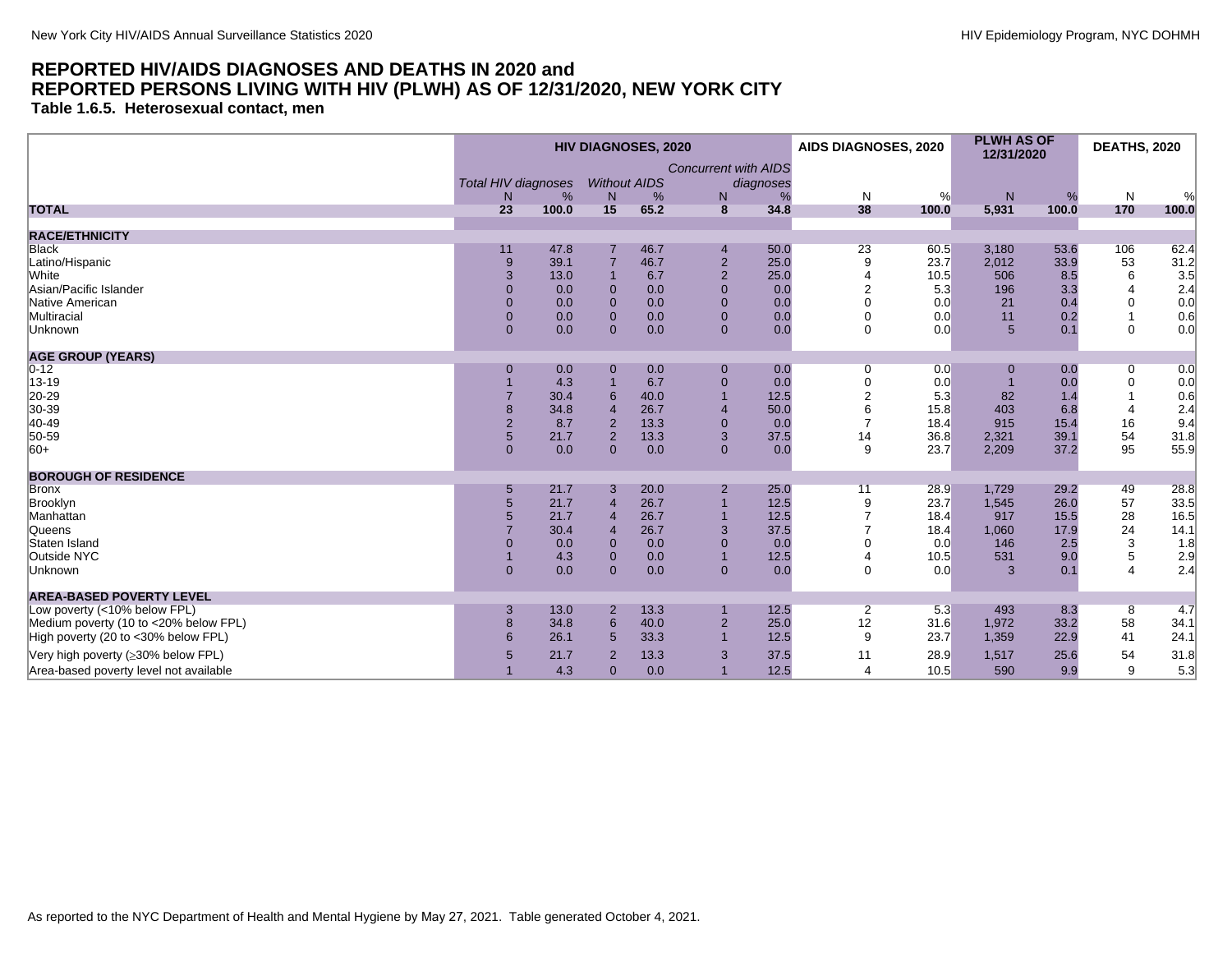<span id="page-33-0"></span>**Table 1.6.6. Heterosexual contact, women**

|                                        | <b>HIV DIAGNOSES, 2020</b> |            |                     |           |                             | AIDS DIAGNOSES, 2020 |                | <b>PLWH AS OF</b><br>12/31/2020 |              | <b>DEATHS, 2020</b> |                |                                             |
|----------------------------------------|----------------------------|------------|---------------------|-----------|-----------------------------|----------------------|----------------|---------------------------------|--------------|---------------------|----------------|---------------------------------------------|
|                                        |                            |            |                     |           | <b>Concurrent with AIDS</b> |                      |                |                                 |              |                     |                |                                             |
|                                        | <b>Total HIV diagnoses</b> |            | <b>Without AIDS</b> |           |                             | diagnoses            |                |                                 |              |                     |                |                                             |
| <b>TOTAL</b>                           | N.<br>170                  | %<br>100.0 | N<br>133            | %<br>78.2 | N<br>37                     | %<br>21.8            | N<br>140       | %<br>100.0                      | N<br>19,089  | %<br>100.0          | N<br>263       | %<br>100.0                                  |
|                                        |                            |            |                     |           |                             |                      |                |                                 |              |                     |                |                                             |
| <b>RACE/ETHNICITY</b>                  |                            |            |                     |           |                             |                      |                |                                 |              |                     |                |                                             |
| <b>Black</b>                           | 103                        | 60.6       | 76                  | 57.1      | 27                          | 73.0                 | 91             | 65.0                            | 11,285       | 59.1                | 169            | 64.3                                        |
| Latino/Hispanic                        | 53                         | 31.2       | 46                  | 34.6      | $\overline{7}$              | 18.9                 | 38             | 27.1                            | 6,142        | 32.2                | 80             | $\frac{30.4}{3.0}$                          |
| White                                  | 9                          | 5.3        |                     | 5.3       | $\overline{2}$              | 5.4                  |                | 5.0                             | 1,227        | 6.4                 | 8              |                                             |
| Asian/Pacific Islander                 | 3                          | 1.8        | $\overline{2}$      | 1.5       |                             | 2.7                  |                | 2.9                             | 322          | 1.7                 |                | 0.4                                         |
| Native American                        | $\mathbf 0$                | 0.0        | $\mathbf{0}$        | 0.0       | $\mathbf 0$                 | 0.0                  | $\Omega$       | 0.0                             | 46           | 0.2                 |                | 0.4                                         |
| Multiracial                            | $\overline{2}$             | 1.2        | $\overline{2}$      | 1.5       | $\overline{0}$              | 0.0                  | $\mathbf 0$    | 0.0                             | 57           | 0.3                 | 4              | 1.5                                         |
| Unknown                                | $\Omega$                   | 0.0        | $\Omega$            | 0.0       | $\Omega$                    | 0.0                  | $\Omega$       | 0.0                             | 10           | 0.1                 | $\Omega$       | 0.0                                         |
| <b>AGE GROUP (YEARS)</b>               |                            |            |                     |           |                             |                      |                |                                 |              |                     |                |                                             |
| $ 0-12 $                               | $\mathbf 0$                | 0.0        | 0                   | 0.0       | $\mathbf 0$                 | 0.0                  | 0              | 0.0                             | $\bf{0}$     | 0.0                 | 0              | 0.0                                         |
| 13-19                                  | 6                          | 3.5        | $5\phantom{.}$      | 3.8       |                             | 2.7                  |                | 0.7                             | 16           | 0.1                 | $\mathbf 0$    | 0.0                                         |
| 20-29                                  | 39                         | 22.9       | 36                  | 27.1      | 3                           | 8.1                  | $\overline{ }$ | 5.0                             | 580          | 3.0                 | 3              | 1.1                                         |
| 30-39                                  | 41                         | 24.1       | 33                  | 24.8      | 8                           | 21.6                 | 38             | 27.1                            | 2,362        | 12.4                | 12             | 4.6                                         |
| 40-49                                  | 33                         | 19.4       | 24                  | 18.0      | 9                           | 24.3                 | 28             | 20.0                            | 4,098        | 21.5                | 33             | 12.5                                        |
| 50-59                                  | 36                         | 21.2       | 27                  | 20.3      | 9                           | 24.3                 | 36             | 25.7                            | 6,439        | 33.7                | 73             | 27.8                                        |
| $ 60+$                                 | 15                         | 8.8        | 8                   | 6.0       | $\overline{7}$              | 18.9                 | 30             | 21.4                            | 5,594        | 29.3                | 142            | 54.0                                        |
| <b>BOROUGH OF RESIDENCE</b>            |                            |            |                     |           |                             |                      |                |                                 |              |                     |                |                                             |
| Bronx                                  | 54                         | 31.8       | 43                  | 32.3      | 11                          | 29.7                 | 49             | 35.0                            | 6,343        | 33.2                | 103            | 39.2                                        |
| Brooklyn                               | 60                         | 35.3       | 41                  | 30.8      | 19                          | 51.4                 | 53             | 37.9                            | 5,566        | 29.2                | 72             | 27.4                                        |
| Manhattan                              | 23                         | 13.5       | 20                  | 15.0      | 3                           | 8.1                  | 21             | 15.0                            | 2,401        | 12.6                | $35\,$         | 13.3                                        |
| Queens                                 | 25                         | 14.7       | 24                  | 18.0      |                             | 2.7                  | 8              | 5.7                             | 2,904        | 15.2                | 32             |                                             |
| Staten Island                          | $\sqrt{2}$                 | 1.2        | $\overline{2}$      | 1.5       | $\overline{0}$              | 0.0                  | $\Omega$       | 0.0                             | 521          | 2.7                 | $10$           | $\begin{bmatrix} 12.2 \\ 3.8 \end{bmatrix}$ |
| Outside NYC                            | 6                          | 3.5        | 3                   | 2.3       | 3                           | 8.1                  | 8              | 5.7                             | 1,345        | 7.0                 | 4              | 1.5                                         |
| Unknown                                | $\overline{0}$             | 0.0        | $\Omega$            | 0.0       | $\Omega$                    | 0.0                  |                | 0.7                             | $\mathbf{Q}$ | 0.0                 | $\overline{7}$ | 2.7                                         |
| <b>AREA-BASED POVERTY LEVEL</b>        |                            |            |                     |           |                             |                      |                |                                 |              |                     |                |                                             |
| Low poverty (<10% below FPL)           | 14                         | 8.2        | 12                  | 9.0       | $\overline{2}$              | 5.4                  | 9              | 6.4                             | 1,537        | 8.1                 | 9              | 3.4                                         |
| Medium poverty (10 to <20% below FPL)  | 48                         | 28.2       | 40                  | 30.1      | 8                           | 21.6                 | 36             | 25.7                            | 6,055        | 31.7                | 71             | 27.0                                        |
| High poverty (20 to <30% below FPL)    | 46                         | 27.1       | 35                  | 26.3      | 11                          | 29.7                 | 37             | 26.4                            | 4,666        | 24.4                | 80             | 30.4                                        |
| Very high poverty (≥30% below FPL)     | 56                         | 32.9       | 43                  | 32.3      | 13                          | 35.1                 | 48             | 34.3                            | 5,353        | 28.0                | 91             | 34.6                                        |
| Area-based poverty level not available | $6\phantom{1}$             | 3.5        | 3                   | 2.3       | 3                           | 8.1                  | 10             | 7.1                             | 1,478        | 7.7                 | 12             | 4.6                                         |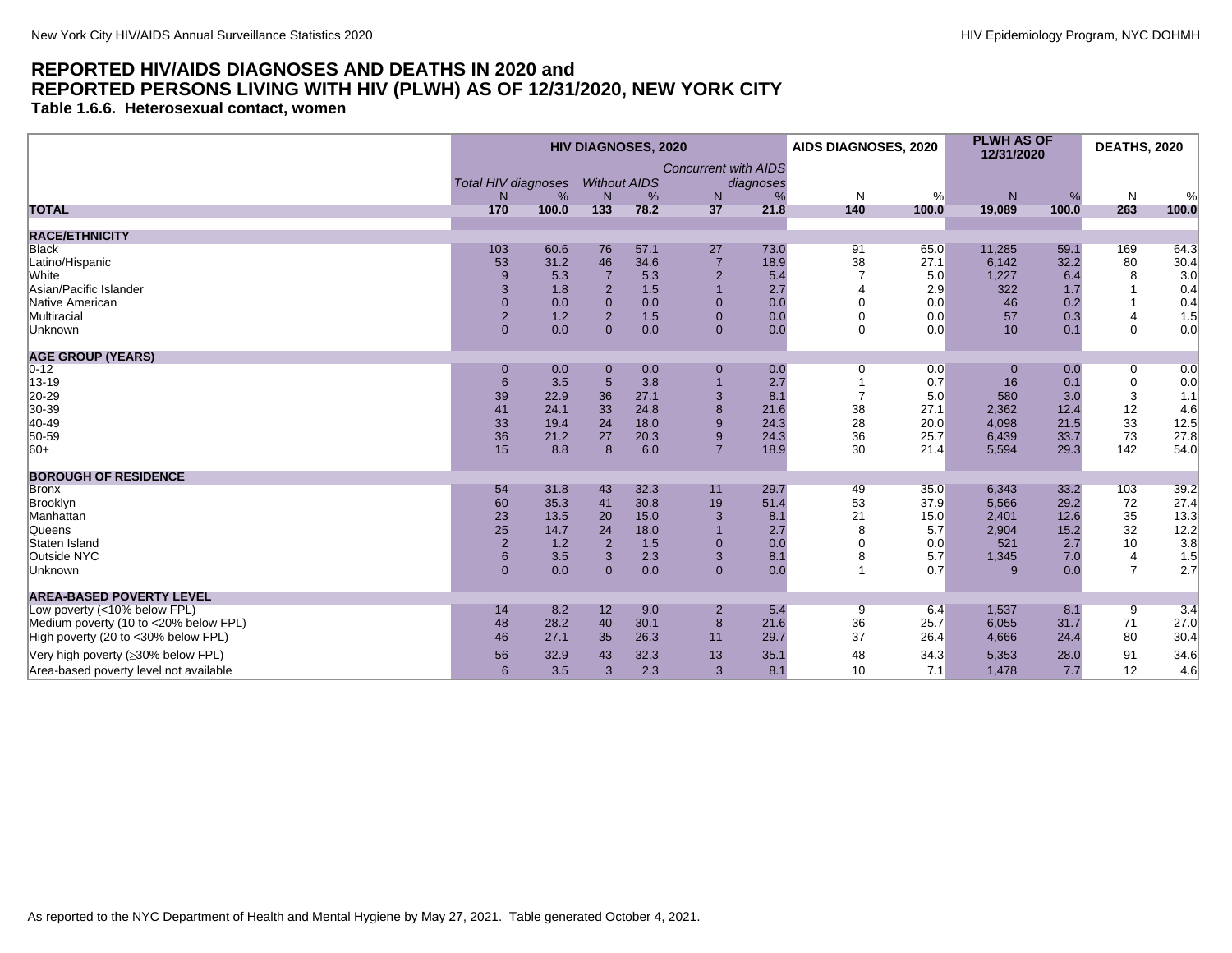<span id="page-34-0"></span>**Table 1.6.7. Transgender people with sexual contact**

|                                        | <b>HIV DIAGNOSES, 2020</b> |             |                |                     |                               | AIDS DIAGNOSES, 2020 |                      | <b>PLWH AS OF</b><br>12/31/2020 |                | <b>DEATHS, 2020</b> |                      |              |
|----------------------------------------|----------------------------|-------------|----------------|---------------------|-------------------------------|----------------------|----------------------|---------------------------------|----------------|---------------------|----------------------|--------------|
|                                        |                            |             |                |                     | <b>Concurrent with AIDS</b>   |                      |                      |                                 |                |                     |                      |              |
|                                        | <b>Total HIV diagnoses</b> |             |                | <b>Without AIDS</b> |                               | diagnoses            |                      |                                 |                |                     |                      |              |
|                                        | N <sub>1</sub>             | %           | N.             | %                   | N                             | %                    | N                    | %                               | N              | %                   | N                    | %            |
| <b>TOTAL</b>                           | 47                         | 100.0       | 46             | 97.9                | $\mathbf{1}$                  | 2.1                  | 16                   | 100.0                           | 1,909          | 100.0               | 20                   | 100.0        |
|                                        |                            |             |                |                     |                               |                      |                      |                                 |                |                     |                      |              |
| <b>GENDER</b>                          |                            |             |                |                     |                               |                      |                      |                                 |                |                     |                      |              |
| Men<br>Women                           | 46                         | 2.1<br>97.9 | 45             | 2.2<br>97.8         | $\mathbf 0$<br>$\overline{1}$ | 0.0<br>100.0         | $\overline{0}$<br>16 | 0.0<br>100.0                    | 26<br>1,883    | 1.4<br>98.6         | $\overline{0}$<br>20 | 0.0<br>100.0 |
|                                        |                            |             |                |                     |                               |                      |                      |                                 |                |                     |                      |              |
| <b>RACE/ETHNICITY</b>                  |                            |             |                |                     |                               |                      |                      |                                 |                |                     |                      |              |
| <b>Black</b>                           | 24                         | 51.1        | 23             | 50.0                |                               | 100.0                | 7                    | 43.8                            | 980            | 51.3                | 11                   | 55.0         |
| Latino/Hispanic                        | 21                         | 44.7        | 21             | 45.7                | $\mathbf 0$                   | 0.0                  | 8                    | 50.0                            | 740            | 38.8                | 8                    | 40.0         |
| <b>White</b>                           |                            | 2.1         |                | 2.2                 | $\overline{0}$                | 0.0                  |                      | 0.0                             | 117            | 6.1                 | $\overline{1}$       | 5.0          |
| Asian/Pacific Islander                 |                            | 2.1         |                | 2.2                 | $\mathbf 0$                   | 0.0                  |                      | 6.3                             | 44             | 2.3                 | 0                    | 0.0          |
| Native American                        | $\Omega$                   | 0.0         | $\overline{0}$ | 0.0                 | $\overline{0}$                | 0.0                  | $\Omega$             | 0.0                             | $\overline{7}$ | 0.4                 | $\pmb{0}$            | 0.0          |
| Multiracial                            | $\mathbf{0}$               | 0.0         | $\overline{0}$ | 0.0                 | $\mathbf{0}$                  | 0.0                  | $\mathbf 0$          | 0.0                             | 21             | 1.1                 | $\mathbf 0$          | 0.0          |
| <b>AGE GROUP (YEARS)</b>               |                            |             |                |                     |                               |                      |                      |                                 |                |                     |                      |              |
| $0 - 12$                               | $\mathbf 0$                | 0.0         | $\mathbf 0$    | 0.0                 | $\mathbf 0$                   | 0.0                  | $\mathbf 0$          | 0.0                             | 0              | 0.0                 | 0                    | 0.0          |
| 13-19                                  | $\overline{2}$             | 4.3         | $\overline{2}$ | 4.3                 | $\mathbf 0$                   | 0.0                  | $\mathbf 0$          | 0.0                             | 5              | 0.3                 | $\pmb{0}$            | 0.0          |
| 20-29                                  | 28                         | 59.6        | 27             | 58.7                | $\overline{1}$                | 100.0                | 5                    | 31.3                            | 384            | 20.1                | 1                    | 5.0          |
| 30-39                                  | 9                          | 19.1        | 9              | 19.6                | $\overline{0}$                | 0.0                  | 5                    | 31.3                            | 735            | 38.5                | 8                    | 40.0         |
| 40-49                                  | 6                          | 12.8        | $6\phantom{1}$ | 13.0                | $\overline{0}$                | 0.0                  | 5                    | 31.3                            | 446            | 23.4                | 5                    | 25.0         |
| 50-59                                  | $\overline{2}$             | 4.3         | $\overline{2}$ | 4.3                 | $\overline{0}$                | 0.0                  |                      | 6.3                             | 263            | 13.8                | 5                    | 25.0         |
| $ 60+$                                 | $\mathbf{0}$               | 0.0         | $\overline{0}$ | 0.0                 | $\overline{0}$                | 0.0                  | $\mathbf 0$          | 0.0                             | 76             | 4.0                 | 1                    | 5.0          |
| <b>BOROUGH OF RESIDENCE</b>            |                            |             |                |                     |                               |                      |                      |                                 |                |                     |                      |              |
| Bronx                                  | 16                         | 34.0        | 16             | 34.8                | $\overline{0}$                | 0.0                  | $\overline{2}$       | 12.5                            | 678            | 35.5                | $\overline{7}$       | 35.0         |
| Brooklyn                               | 6                          | 12.8        | 6              | 13.0                | $\overline{0}$                | 0.0                  | $\overline{2}$       | 12.5                            | 437            | 22.9                | 5                    | 25.0         |
| Manhattan                              | 13                         | 27.7        | 12             | 26.1                | $\overline{1}$                | 100.0                | $\overline{7}$       | 43.8                            | 373            | 19.5                | $\mathbf 2$          | 10.0         |
| Queens                                 | 9                          | 19.1        | 9              | 19.6                | $\mathbf 0$                   | 0.0                  | 3                    | 18.8                            | 261            | 13.7                | 5                    | 25.0         |
| Staten Island                          |                            | 2.1         |                | 2.2                 | $\overline{0}$                | 0.0                  | $\mathbf 0$          | 0.0                             | 43             | 2.3                 | 0                    | 0.0          |
| Outside NYC                            | $\overline{2}$             | 4.3         | $\overline{2}$ | 4.3                 | $\mathbf{0}$                  | 0.0                  | $\mathbf 0$          | 0.0                             | 115            | 6.0                 | $\mathbf{1}$         | 5.0          |
| Unknown                                | $\mathbf{0}$               | 0.0         | $\Omega$       | 0.0                 | $\overline{0}$                | 0.0                  | $\overline{2}$       | 12.5                            | $\overline{2}$ | 0.1                 | $\mathbf 0$          | 0.0          |
| <b>AREA-BASED POVERTY LEVEL</b>        |                            |             |                |                     |                               |                      |                      |                                 |                |                     |                      |              |
| Low poverty (<10% below FPL)           | 6                          | 12.8        | 6              | 13.0                | $\mathbf 0$                   | 0.0                  | 2                    | 12.5                            | 119            | 6.2                 | 0                    | 0.0          |
| Medium poverty (10 to <20% below FPL)  | 12                         | 25.5        | 12             | 26.1                | $\pmb{0}$                     | 0.0                  | $\overline{4}$       | 25.0                            | 594            | 31.1                | $\,8\,$              | 40.0         |
| High poverty (20 to <30% below FPL)    | 16                         | 34.0        | 15             | 32.6                | $\overline{1}$                | 100.0                |                      | 25.0                            | 472            | 24.7                | 5                    | 25.0         |
| Very high poverty (≥30% below FPL)     | 11                         | 23.4        | 11             | 23.9                | $\mathbf 0$                   | 0.0                  | 3                    | 18.8                            | 599            | 31.4                | 6                    | 30.0         |
| Area-based poverty level not available | $\overline{2}$             | 4.3         | $\overline{2}$ | 4.3                 | $\Omega$                      | 0.0                  | 3                    | 18.8                            | 125            | 6.5                 | $\mathbf{1}$         | 5.0          |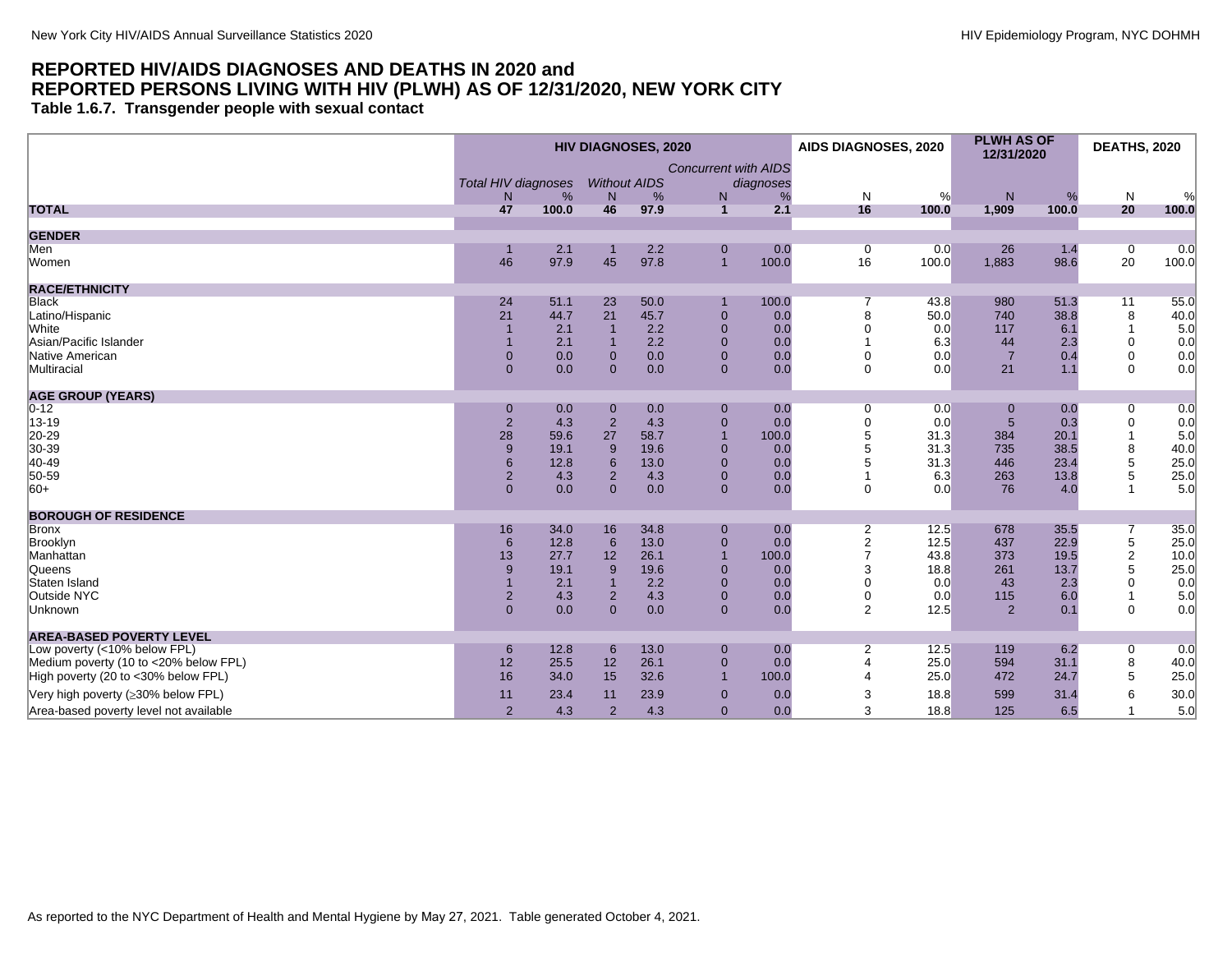<span id="page-35-0"></span>**Table 1.7.1. Kingsbridge - Riverdale (Bronx)**

|                                                                                | <b>HIV DIAGNOSES, 2020</b>                   |                                                  |                                                                                |                                                  |                                                                                                      |                                               | AIDS DIAGNOSES, 2020         |                                                   | <b>PLWH AS OF</b><br>12/31/2020           |                                                   | <b>DEATHS, 2020</b>                                                                           |                                                 |
|--------------------------------------------------------------------------------|----------------------------------------------|--------------------------------------------------|--------------------------------------------------------------------------------|--------------------------------------------------|------------------------------------------------------------------------------------------------------|-----------------------------------------------|------------------------------|---------------------------------------------------|-------------------------------------------|---------------------------------------------------|-----------------------------------------------------------------------------------------------|-------------------------------------------------|
|                                                                                | <b>Total HIV diagnoses</b><br>N.             | %                                                | N                                                                              | <b>Without AIDS</b><br>%                         | <b>Concurrent with AIDS</b><br>N                                                                     | diagnoses<br>%                                | N                            | %                                                 | N                                         | %                                                 | $\mathsf{N}$                                                                                  | %                                               |
| <b>TOTAL</b>                                                                   | 3                                            | 100.0                                            | $\overline{3}$                                                                 | 100.0                                            | $\mathbf{0}$                                                                                         | 0.0                                           | $5\phantom{1}$               | 100.0                                             | 792                                       | 100.0                                             | 17                                                                                            | 100.0                                           |
| <b>GENDER</b>                                                                  |                                              |                                                  |                                                                                |                                                  |                                                                                                      |                                               |                              |                                                   |                                           |                                                   |                                                                                               |                                                 |
| Men<br>Women                                                                   | 2                                            | 66.7<br>33.3                                     | $\overline{2}$<br>$\overline{1}$                                               | 66.7<br>33.3                                     | $\mathbf 0$<br>$\mathbf{0}$                                                                          | 0.0<br>0.0                                    | 5<br>$\mathbf 0$             | 100.0<br>0.0                                      | 548<br>244                                | 69.2<br>30.8                                      | 12<br>5                                                                                       | 70.6<br>29.4                                    |
| <b>RACE/ETHNICITY</b>                                                          |                                              |                                                  |                                                                                |                                                  |                                                                                                      |                                               |                              |                                                   |                                           |                                                   |                                                                                               |                                                 |
| Black<br>Latino/Hispanic<br>White<br>Asian/Pacific Islander<br>Other/Unknown   | $\overline{2}$<br>$\overline{0}$<br>$\Omega$ | 0.0<br>66.7<br>33.3<br>0.0<br>0.0                | $\mathbf 0$<br>$\mathbf 2$<br>$\overline{1}$<br>$\mathbf{0}$<br>$\overline{0}$ | 0.0<br>66.7<br>33.3<br>0.0<br>0.0                | $\mathbf 0$<br>$\pmb{0}$<br>$\mathbf{0}$<br>$\mathbf{0}$<br>$\overline{0}$                           | 0.0<br>0.0<br>0.0<br>0.0<br>0.0               | 3<br>$\Omega$<br>$\mathbf 0$ | 60.0<br>20.0<br>20.0<br>0.0<br>0.0                | 262<br>364<br>145<br>14<br>$\overline{7}$ | 33.1<br>46.0<br>18.3<br>1.8<br>0.9                | 4<br>$\overline{7}$<br>6<br>$\mathbf 0$<br>$\mathbf 0$                                        | 23.5<br>41.2<br>35.3<br>0.0<br>0.0              |
| <b>AGE GROUP (YEARS)</b>                                                       |                                              |                                                  |                                                                                |                                                  |                                                                                                      |                                               |                              |                                                   |                                           |                                                   |                                                                                               |                                                 |
| $0 - 12$<br>13-19<br>20-29<br>30-39<br>40-49<br>50-59<br>$ 60+$                | 0<br>$\Omega$<br>$\Omega$<br>$\overline{0}$  | 0.0<br>0.0<br>33.3<br>33.3<br>33.3<br>0.0<br>0.0 | $\mathbf 0$<br>$\mathbf 0$<br>$\overline{1}$<br>$\pmb{0}$<br>$\mathbf{0}$      | 0.0<br>0.0<br>33.3<br>33.3<br>33.3<br>0.0<br>0.0 | $\mathbf 0$<br>$\mathbf 0$<br>$\pmb{0}$<br>$\pmb{0}$<br>$\mathbf{0}$<br>$\mathbf{0}$<br>$\mathbf{0}$ | 0.0<br>0.0<br>0.0<br>0.0<br>0.0<br>0.0<br>0.0 | $\Omega$<br>0<br>2           | 0.0<br>0.0<br>20.0<br>20.0<br>20.0<br>0.0<br>40.0 | 0<br>38<br>148<br>113<br>239<br>250       | 0.0<br>0.5<br>4.8<br>18.7<br>14.3<br>30.2<br>31.6 | $\overline{0}$<br>$\mathbf 0$<br>$\mathbf 0$<br>$\mathbf 0$<br>$\pmb{0}$<br>$\,$ 5 $\,$<br>12 | 0.0<br>0.0<br>0.0<br>0.0<br>0.0<br>29.4<br>70.6 |
| <b>TRANSMISSION RISK</b>                                                       |                                              |                                                  |                                                                                |                                                  |                                                                                                      |                                               |                              |                                                   |                                           |                                                   |                                                                                               |                                                 |
| Men who have sex with men (MSM)<br>Injection drug use history (IDU)<br>MSM-IDU |                                              | 33.3<br>0.0<br>0.0                               | $\mathbf 0$<br>$\overline{0}$                                                  | 33.3<br>0.0<br>0.0                               | $\mathbf 0$<br>$\mathbf{0}$<br>$\mathbf{0}$                                                          | 0.0<br>0.0<br>0.0                             | $\overline{2}$               | 40.0<br>20.0<br>0.0                               | 328<br>89<br>15                           | 41.4<br>11.2<br>1.9                               | 3<br>$\overline{4}$<br>$\mathbf 0$                                                            | 17.6<br>23.5<br>0.0                             |
| Heterosexual contact<br>Transgender people with sexual contact<br>Perinatal    |                                              | 0.0<br>33.3<br>0.0                               | $\overline{0}$<br>$\overline{1}$<br>$\mathbf{0}$                               | 0.0<br>33.3<br>0.0                               | $\Omega$<br>$\mathbf{0}$<br>$\mathbf{0}$                                                             | 0.0<br>0.0<br>0.0                             |                              | 0.0<br>0.0<br>0.0                                 | 160<br>10<br>21                           | 20.2<br>1.3<br>2.7                                | $\overline{2}$<br>$\mathbf 0$<br>$\mathbf 0$                                                  | 11.8<br>0.0<br>0.0                              |
| Other<br>Unknown                                                               |                                              | 0.0<br>33.3                                      | $\Omega$                                                                       | 0.0<br>33.3                                      | $\mathbf 0$<br>$\overline{0}$                                                                        | 0.0<br>0.0                                    |                              | 0.0<br>40.0                                       | 168                                       | 0.1<br>21.2                                       | $\mathbf 0$<br>8                                                                              | 0.0<br>47.1                                     |

As reported to the NYC Department of Health and Mental Hygiene by May 27, 2021. Table generated October 4, 2021.

The following ZIP codes are included in Kingsbridge - Riverdale: 10463, 10471.

Men includes transgender men and women includes transgender women.

In order to protect patient privacy and confidentiality, race/ethnicity categories have been combined due to the presence of a table cell representing 1-5 person(s) with an underlying denominator of ≤500 persons or a cell with a denominator of ≤100 persons, as per corresponding year intercensal population estimates. The 'Other/Unknown' race/ethnicity category includes Native American, Multiracial, and Unknown groups.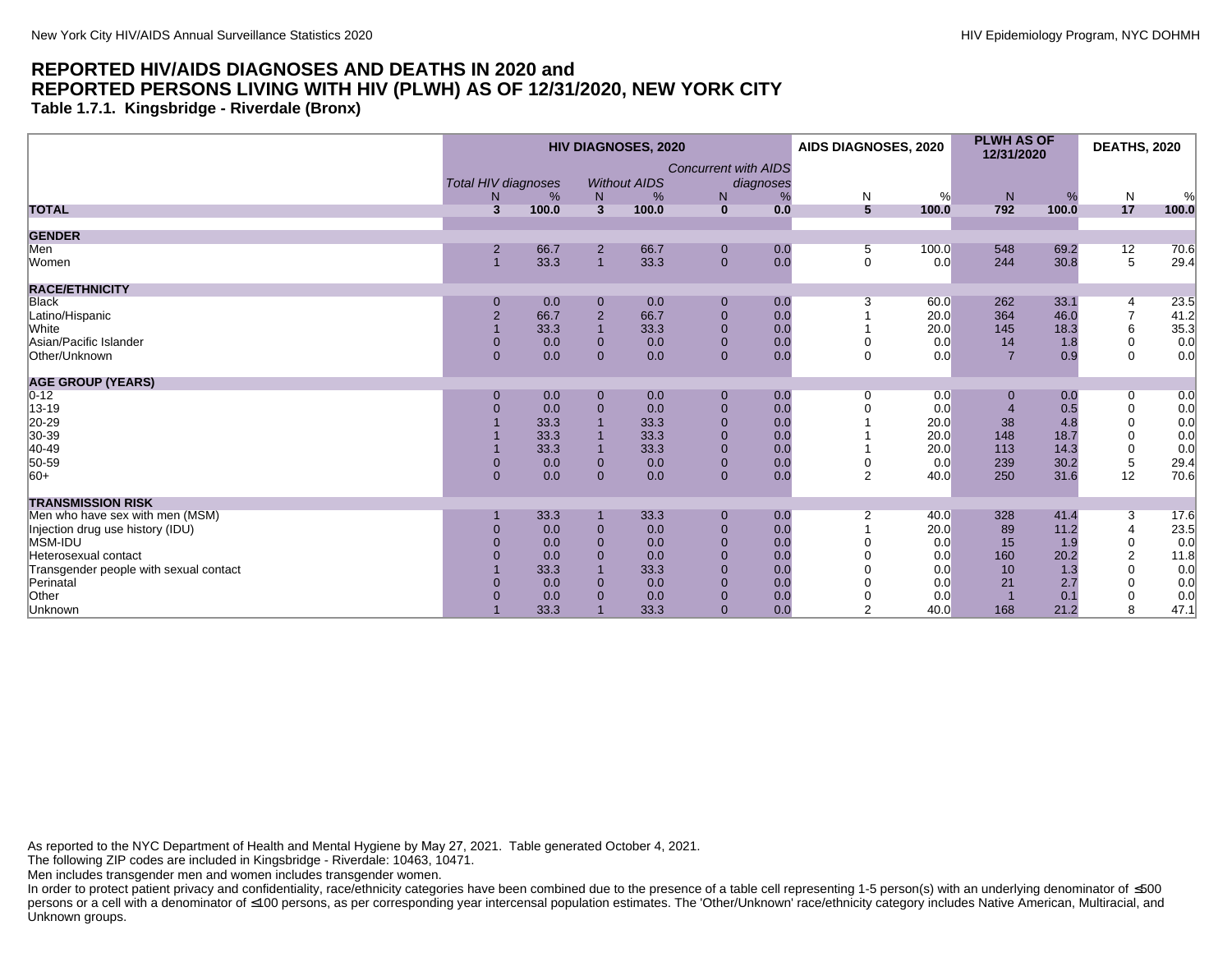**Table 1.7.2. Northeast Bronx (Bronx)**

|                                        |                            |       | <b>HIV DIAGNOSES, 2020</b> |                     |                             | AIDS DIAGNOSES, 2020 |                | <b>PLWH AS OF</b><br>12/31/2020 |                | <b>DEATHS, 2020</b> |                         |       |
|----------------------------------------|----------------------------|-------|----------------------------|---------------------|-----------------------------|----------------------|----------------|---------------------------------|----------------|---------------------|-------------------------|-------|
|                                        |                            |       |                            |                     | <b>Concurrent with AIDS</b> |                      |                |                                 |                |                     |                         |       |
|                                        | <b>Total HIV diagnoses</b> |       |                            | <b>Without AIDS</b> |                             | diagnoses            |                |                                 |                |                     |                         |       |
|                                        | N                          | %     | N                          | %                   | ${\sf N}$                   | %                    | $\mathsf{N}$   | %                               | ${\sf N}$      | %                   | N                       | %     |
| <b>TOTAL</b>                           | 30                         | 100.0 | 25                         | 83.3                | $5\overline{)}$             | 16.7                 | 26             | 100.0                           | 2,807          | 100.0               | 55                      | 100.0 |
| <b>GENDER</b>                          |                            |       |                            |                     |                             |                      |                |                                 |                |                     |                         |       |
| Men                                    | 16                         | 53.3  | 14                         | 56.0                | $\overline{2}$              | 40.0                 | 16             | 61.5                            | 1,618          | 57.6                | 38                      | 69.1  |
| Women                                  | 14                         | 46.7  | 11                         | 44.0                | 3                           | 60.0                 | 10             | 38.5                            | 1,189          | 42.4                | 17                      | 30.9  |
| <b>RACE/ETHNICITY</b>                  |                            |       |                            |                     |                             |                      |                |                                 |                |                     |                         |       |
| <b>Black</b>                           | 17                         | 56.7  | 13                         | 52.0                | $\overline{4}$              | 80.0                 | 21             | 80.8                            | 1,813          | 64.6                | 38                      | 69.1  |
| Latino/Hispanic                        | 12                         | 40.0  | 11                         | 44.0                |                             | 20.0                 | 5              | 19.2                            | 842            | 30.0                | 14                      | 25.5  |
| White                                  |                            | 3.3   |                            | 4.0                 | $\Omega$                    | 0.0                  |                | 0.0                             | 107            | 3.8                 | 3                       | 5.5   |
| Asian/Pacific Islander                 | $\Omega$                   | 0.0   | $\Omega$                   | 0.0                 | $\mathbf{0}$                | 0.0                  |                | 0.0                             | 26             | 0.9                 | $\mathbf 0$             | 0.0   |
| Native American                        | $\Omega$                   | 0.0   | $\Omega$                   | 0.0                 | $\mathbf{0}$                | 0.0                  |                | 0.0                             | 8              | 0.3                 | $\Omega$                | 0.0   |
| Multiracial                            | $\mathbf{0}$               | 0.0   | $\mathbf{0}$               | 0.0                 | $\mathbf{0}$                | 0.0                  |                | 0.0                             | 8              | 0.3                 | $\mathbf 0$             | 0.0   |
| Unknown                                | $\overline{0}$             | 0.0   | $\Omega$                   | 0.0                 | $\mathbf{0}$                | 0.0                  | $\Omega$       | 0.0                             | 3              | 0.1                 | $\Omega$                | 0.0   |
| <b>AGE GROUP (YEARS)</b>               |                            |       |                            |                     |                             |                      |                |                                 |                |                     |                         |       |
| $ 0-12 $                               |                            | 3.3   |                            | 4.0                 | $\boldsymbol{0}$            | 0.0                  | 0              | 0.0                             | $\overline{2}$ | 0.1                 | 0                       | 0.0   |
| 13-19                                  |                            | 3.3   |                            | 4.0                 | $\Omega$                    | 0.0                  | $\overline{0}$ | 0.0                             | 8              | 0.3                 | $\mathbf 0$             | 0.0   |
| 20-29                                  |                            | 30.0  | 8                          | 32.0                |                             | 20.0                 | 3              | 11.5                            | 186            | 6.6                 | $\mathbf 0$             | 0.0   |
| 30-39                                  | 11                         | 36.7  | 10                         | 40.0                |                             | 20.0                 |                | 26.9                            | 498            | 17.7                | $\overline{\mathbf{c}}$ | 3.6   |
| 40-49                                  | 3                          | 10.0  | $\overline{2}$             | 8.0                 |                             | 20.0                 |                | 15.4                            | 490            | 17.5                | 5                       | 9.1   |
| 50-59                                  | $\mathbf{3}$               | 10.0  | $\overline{2}$             | 8.0                 |                             | 20.0                 |                | 23.1                            | 851            | 30.3                | 23                      | 41.8  |
| $ 60+$                                 | 2                          | 6.7   |                            | 4.0                 |                             | 20.0                 | 6              | 23.1                            | 772            | 27.5                | 25                      | 45.5  |
| <b>TRANSMISSION RISK</b>               |                            |       |                            |                     |                             |                      |                |                                 |                |                     |                         |       |
| Men who have sex with men (MSM)        | 12                         | 40.0  | 10 <sup>1</sup>            | 40.0                | $\overline{2}$              | 40.0                 | 9              | 34.6                            | 718            | 25.6                | 7                       | 12.7  |
| Injection drug use history (IDU)       | $\mathbf{0}$               | 0.0   | $\Omega$                   | 0.0                 | $\mathbf{0}$                | 0.0                  |                | 3.8                             | 265            | 9.4                 | 18                      | 32.7  |
| MSM-IDU                                | $\Omega$                   | 0.0   | $\Omega$                   | 0.0                 | $\Omega$                    | 0.0                  | $\Omega$       | 0.0                             | 67             | 2.4                 | 3                       | 5.5   |
| Heterosexual contact                   |                            | 30.0  | 6                          | 24.0                | 3                           | 60.0                 | 10             | 38.5                            | 877            | 31.2                | 12                      | 21.8  |
| Transgender people with sexual contact |                            | 3.3   |                            | 4.0                 | $\Omega$                    | 0.0                  |                | 0.0                             | 39             | 1.4                 | $\Omega$                | 0.0   |
| Perinatal                              |                            | 3.3   |                            | 4.0                 | $\Omega$                    | 0.0                  |                | 3.8                             | 97             | 3.5                 | $\mathbf 0$             | 0.0   |
| Other                                  |                            | 0.0   | $\Omega$                   | 0.0                 | $\mathbf{0}$                | 0.0                  |                | 0.0                             | $\overline{0}$ | 0.0                 | $\mathbf 0$             | 0.0   |
| Unknown                                |                            | 23.3  | 7                          | 28.0                | $\mathbf{0}$                | 0.0                  | 5              | 19.2                            | 744            | 26.5                | 15                      | 27.3  |
|                                        |                            |       |                            |                     |                             |                      |                |                                 |                |                     |                         |       |

As reported to the NYC Department of Health and Mental Hygiene by May 27, 2021. Table generated October 4, 2021. Men includes transgender men and women includes transgender women. The following ZIP codes are included in Northeast Bronx: 10466, 10469, 10470, 10475.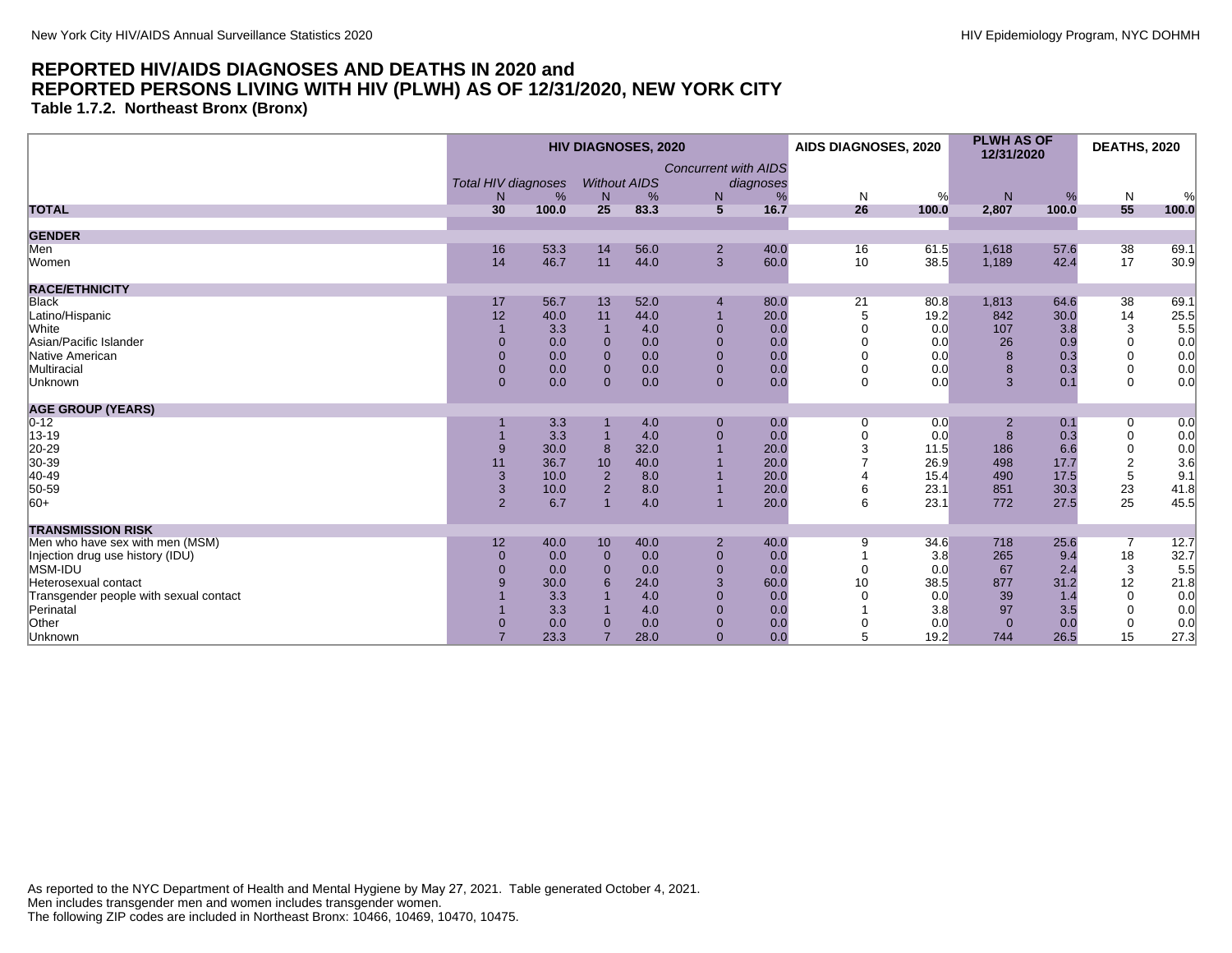**Table 1.7.3. Fordham - Bronx Park (Bronx)**

|                                        | <b>HIV DIAGNOSES, 2020</b> |       |                     |      |                             |           | AIDS DIAGNOSES, 2020 |       | <b>PLWH AS OF</b><br>12/31/2020 |       | <b>DEATHS, 2020</b> |       |
|----------------------------------------|----------------------------|-------|---------------------|------|-----------------------------|-----------|----------------------|-------|---------------------------------|-------|---------------------|-------|
|                                        |                            |       |                     |      | <b>Concurrent with AIDS</b> |           |                      |       |                                 |       |                     |       |
|                                        | <b>Total HIV diagnoses</b> |       | <b>Without AIDS</b> |      |                             | diagnoses |                      |       |                                 |       |                     |       |
|                                        | N                          | %     | N                   | %    | N                           | %         | $\mathsf{N}$         | %     | N                               | %     | N                   | %     |
| <b>TOTAL</b>                           | 55                         | 100.0 | 45                  | 81.8 | 10                          | 18.2      | 43                   | 100.0 | 6,002                           | 100.0 | 105                 | 100.0 |
| <b>GENDER</b>                          |                            |       |                     |      |                             |           |                      |       |                                 |       |                     |       |
| Men                                    | 41                         | 74.5  | 34                  | 75.6 | $\overline{7}$              | 70.0      | 26                   | 60.5  | 3,929                           | 65.5  | 60                  | 57.1  |
| Women                                  | 14                         | 25.5  | 11                  | 24.4 | 3                           | 30.0      | 17                   | 39.5  | 2,073                           | 34.5  | 45                  | 42.9  |
| <b>RACE/ETHNICITY</b>                  |                            |       |                     |      |                             |           |                      |       |                                 |       |                     |       |
| <b>Black</b>                           | 24                         | 43.6  | 19                  | 42.2 | 5                           | 50.0      | 20                   | 46.5  | 2,742                           | 45.7  | 54                  | 51.4  |
| Latino/Hispanic                        | 27                         | 49.1  | 24                  | 53.3 | 3                           | 30.0      | 18                   | 41.9  | 2,900                           | 48.3  | 43                  | 41.0  |
| White                                  | 3                          | 5.5   |                     | 2.2  | $\overline{2}$              | 20.0      |                      | 7.0   | 288                             | 4.8   | 8                   | 7.6   |
| Asian/Pacific Islander                 |                            | 1.8   |                     | 2.2  | $\Omega$                    | 0.0       |                      | 2.3   | 43                              | 0.7   | $\Omega$            | 0.0   |
| Native American                        | $\Omega$                   | 0.0   | $\Omega$            | 0.0  | $\mathbf{0}$                | 0.0       |                      | 2.3   | 14                              | 0.2   | $\mathbf 0$         | 0.0   |
| Multiracial                            | $\Omega$                   | 0.0   | $\Omega$            | 0.0  | $\mathbf{0}$                | 0.0       |                      | 0.0   | 12                              | 0.2   | 0                   | 0.0   |
| Unknown                                | $\mathbf{0}$               | 0.0   | $\Omega$            | 0.0  | $\mathbf{0}$                | 0.0       | 0                    | 0.0   | 3                               | 0.0   | $\mathbf 0$         | 0.0   |
| <b>AGE GROUP (YEARS)</b>               |                            |       |                     |      |                             |           |                      |       |                                 |       |                     |       |
| $0 - 12$                               | $\mathbf 0$                | 0.0   | $\mathbf 0$         | 0.0  | $\pmb{0}$                   | 0.0       | 0                    | 0.0   |                                 | 0.0   | 0                   | 0.0   |
| 13-19                                  | $\overline{2}$             | 3.6   | $\overline{2}$      | 4.4  | $\mathbf{0}$                | 0.0       |                      | 0.0   | 14                              | 0.2   | $\mathbf 0$         | 0.0   |
| 20-29                                  | 20                         | 36.4  | 18                  | 40.0 | $\overline{2}$              | 20.0      |                      | 16.3  | 392                             | 6.5   |                     | 1.0   |
| 30-39                                  | 15                         | 27.3  | 12                  | 26.7 |                             | 30.0      | 14                   | 32.6  | 1,059                           | 17.6  | 5                   | 4.8   |
| 40-49                                  |                            | 10.9  | $\overline{4}$      | 8.9  | $\overline{2}$              | 20.0      | 5                    | 11.6  | 1,124                           | 18.7  | 16                  | 15.2  |
| 50-59                                  |                            | 10.9  | 5                   | 11.1 |                             | 10.0      | 8                    | 18.6  | 1,834                           | 30.6  | 29                  | 27.6  |
| $ 60+$                                 | 6                          | 10.9  | $\overline{4}$      | 8.9  | $\overline{2}$              | 20.0      | 9                    | 20.9  | 1,578                           | 26.3  | 54                  | 51.4  |
| <b>TRANSMISSION RISK</b>               |                            |       |                     |      |                             |           |                      |       |                                 |       |                     |       |
| Men who have sex with men (MSM)        | 24                         | 43.6  | 22                  | 48.9 | $\overline{2}$              | 20.0      | 15                   | 34.9  | 1,965                           | 32.7  | 13                  | 12.4  |
| Injection drug use history (IDU)       |                            | 1.8   |                     | 2.2  | $\mathbf{0}$                | 0.0       | 3                    | 7.0   | 852                             | 14.2  | 25                  | 23.8  |
| MSM-IDU                                | $\Omega$                   | 0.0   | $\Omega$            | 0.0  | $\Omega$                    | 0.0       | $\Omega$             | 0.0   | 168                             | 2.8   | $\overline{5}$      | 4.8   |
| Heterosexual contact                   | 10                         | 18.2  |                     | 15.6 | 3                           | 30.0      | 11                   | 25.6  | 1,397                           | 23.3  | 27                  | 25.7  |
| Transgender people with sexual contact | $5\phantom{1}$             | 9.1   | 5                   | 11.1 | $\mathbf{0}$                | 0.0       |                      | 0.0   | 154                             | 2.6   | $\overline{c}$      | 1.9   |
| Perinatal                              | $\Omega$                   | 0.0   | $\Omega$            | 0.0  | $\Omega$                    | 0.0       |                      | 2.3   | 130                             | 2.2   | $\sqrt{2}$          | 1.9   |
| Other                                  | $\mathbf 0$                | 0.0   | $\Omega$            | 0.0  | $\mathbf{0}$                | 0.0       | 0                    | 0.0   |                                 | 0.1   | $\mathbf 0$         | 0.0   |
| Unknown                                | 15                         | 27.3  | 10                  | 22.2 | 5                           | 50.0      | 13                   | 30.2  | 1,329                           | 22.1  | 31                  | 29.5  |

As reported to the NYC Department of Health and Mental Hygiene by May 27, 2021. Table generated October 4, 2021. Men includes transgender men and women includes transgender women. The following ZIP codes are included in Fordham - Bronx Park: 10458, 10467, 10468.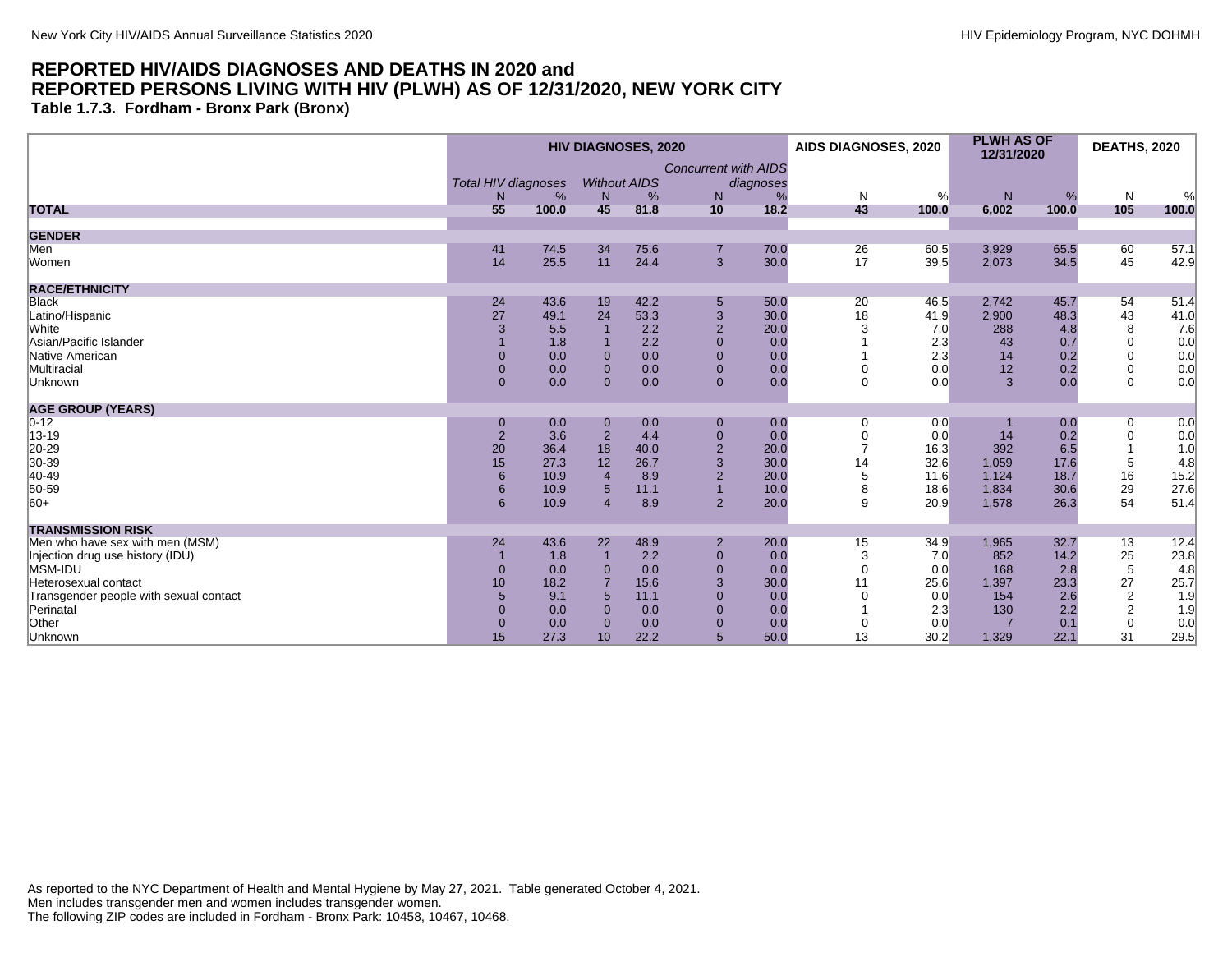**Table 1.7.4. Pelham - Throgs Neck (Bronx)**

|                                        |                            |       |                | <b>HIV DIAGNOSES, 2020</b> |                             |           | AIDS DIAGNOSES, 2020 |       | <b>PLWH AS OF</b><br>12/31/2020 |       | <b>DEATHS, 2020</b> |       |
|----------------------------------------|----------------------------|-------|----------------|----------------------------|-----------------------------|-----------|----------------------|-------|---------------------------------|-------|---------------------|-------|
|                                        |                            |       |                |                            | <b>Concurrent with AIDS</b> |           |                      |       |                                 |       |                     |       |
|                                        | <b>Total HIV diagnoses</b> |       |                | <b>Without AIDS</b>        |                             | diagnoses |                      |       |                                 |       |                     |       |
|                                        | N                          | %     | N              | %                          | N                           | %         | $\mathsf{N}$         | %     | ${\sf N}$                       | %     | $\mathsf{N}$        | %     |
| <b>TOTAL</b>                           | 57                         | 100.0 | 47             | 82.5                       | 10                          | 17.5      | 33                   | 100.0 | 4,506                           | 100.0 | 64                  | 100.0 |
| <b>GENDER</b>                          |                            |       |                |                            |                             |           |                      |       |                                 |       |                     |       |
| Men                                    | 47                         | 82.5  | 38             | 80.9                       | 9                           | 90.0      | 16                   | 48.5  | 2,811                           | 62.4  | 40                  | 62.5  |
| Women                                  | 10                         | 17.5  | 9              | 19.1                       | $\overline{1}$              | 10.0      | 17                   | 51.5  | 1,695                           | 37.6  | 24                  | 37.5  |
| <b>RACE/ETHNICITY</b>                  |                            |       |                |                            |                             |           |                      |       |                                 |       |                     |       |
| <b>Black</b>                           | 25                         | 43.9  | 20             | 42.6                       | 5                           | 50.0      | 14                   | 42.4  | 1,863                           | 41.3  | 27                  | 42.2  |
| Latino/Hispanic                        | 24                         | 42.1  | 19             | 40.4                       | 5                           | 50.0      | 18                   | 54.5  | 2,280                           | 50.6  | 35                  | 54.7  |
| <b>White</b>                           |                            | 12.3  |                | 14.9                       | $\Omega$                    | 0.0       |                      | 3.0   | 299                             | 6.6   | $\mathbf{1}$        | 1.6   |
| Asian/Pacific Islander                 |                            | 1.8   |                | 2.1                        | $\Omega$                    | 0.0       |                      | 0.0   | 44                              | 1.0   | $\mathbf 0$         | 0.0   |
| Native American                        | $\Omega$                   | 0.0   | $\Omega$       | 0.0                        | $\mathbf{0}$                | 0.0       |                      | 0.0   | 10                              | 0.2   | $\Omega$            | 0.0   |
| Multiracial                            | $\Omega$                   | 0.0   | $\Omega$       | 0.0                        | $\mathbf{0}$                | 0.0       |                      | 0.0   | 8                               | 0.2   | 1                   | 1.6   |
| Unknown                                | $\mathbf{0}$               | 0.0   | $\Omega$       | 0.0                        | $\mathbf{0}$                | 0.0       | $\Omega$             | 0.0   | $\overline{2}$                  | 0.0   | $\mathbf 0$         | 0.0   |
| <b>AGE GROUP (YEARS)</b>               |                            |       |                |                            |                             |           |                      |       |                                 |       |                     |       |
| $ 0-12 $                               | $\mathbf 0$                | 0.0   | $\mathbf 0$    | 0.0                        | $\mathbf{0}$                | 0.0       | 0                    | 0.0   | $\mathbf 0$                     | 0.0   | 0                   | 0.0   |
| 13-19                                  |                            | 7.0   | 3              | 6.4                        |                             | 10.0      |                      | 3.0   | 15                              | 0.3   | $\mathbf 0$         | 0.0   |
| 20-29                                  | 21                         | 36.8  | 20             | 42.6                       |                             | 10.0      | 5                    | 15.2  | 268                             | 5.9   | 0                   | 0.0   |
| 30-39                                  | 15                         | 26.3  | 12             | 25.5                       | 3                           | 30.0      |                      | 21.2  | 694                             | 15.4  | $\overline{7}$      | 10.9  |
| 40-49                                  | 10                         | 17.5  | 8              | 17.0                       | $\overline{2}$              | 20.0      |                      | 24.2  | 719                             | 16.0  | 9                   | 14.1  |
| 50-59                                  | $\overline{5}$             | 8.8   | $\overline{4}$ | 8.5                        |                             | 10.0      |                      | 12.1  | 1,453                           | 32.2  | 16                  | 25.0  |
| $ 60+$                                 | 2                          | 3.5   | $\mathbf{0}$   | 0.0                        | $\overline{2}$              | 20.0      | 8                    | 24.2  | 1,357                           | 30.1  | 32                  | 50.0  |
| <b>TRANSMISSION RISK</b>               |                            |       |                |                            |                             |           |                      |       |                                 |       |                     |       |
| Men who have sex with men (MSM)        | 27                         | 47.4  | 22             | 46.8                       | 5                           | 50.0      | 10                   | 30.3  | 1,266                           | 28.1  | 9                   | 14.1  |
| Injection drug use history (IDU)       | $\overline{2}$             | 3.5   | $\overline{2}$ | 4.3                        | $\mathbf{0}$                | 0.0       | $\overline{2}$       | 6.1   | 650                             | 14.4  | 18                  | 28.1  |
| MSM-IDU                                | $\mathbf{0}$               | 0.0   | $\Omega$       | 0.0                        | $\mathbf{0}$                | 0.0       | $\Omega$             | 0.0   | 105                             | 2.3   | $\mathbf{1}$        | 1.6   |
| Heterosexual contact                   |                            | 12.3  | 5              | 10.6                       | $\overline{2}$              | 20.0      |                      | 27.3  | 1,165                           | 25.9  | 19                  | 29.7  |
| Transgender people with sexual contact | $\overline{2}$             | 3.5   | $\overline{2}$ | 4.3                        | $\Omega$                    | 0.0       |                      | 0.0   | 57                              | 1.3   | $\Omega$            | 0.0   |
| Perinatal                              | $\Omega$                   | 0.0   | $\Omega$       | 0.0                        | $\Omega$                    | 0.0       |                      | 6.1   | 140                             | 3.1   |                     | 1.6   |
| Other                                  | $\mathbf{0}$               | 0.0   | $\Omega$       | 0.0                        | $\mathbf{0}$                | 0.0       |                      | 3.0   | 11                              | 0.2   | $\mathbf 1$         | 1.6   |
| Unknown                                | 19                         | 33.3  | 16             | 34.0                       | 3                           | 30.0      | 9                    | 27.3  | 1,112                           | 24.7  | 15                  | 23.4  |

As reported to the NYC Department of Health and Mental Hygiene by May 27, 2021. Table generated October 4, 2021. Men includes transgender men and women includes transgender women. The following ZIP codes are included in Pelham - Throgs Neck: 10461, 10462, 10464, 10465, 10472, 10473.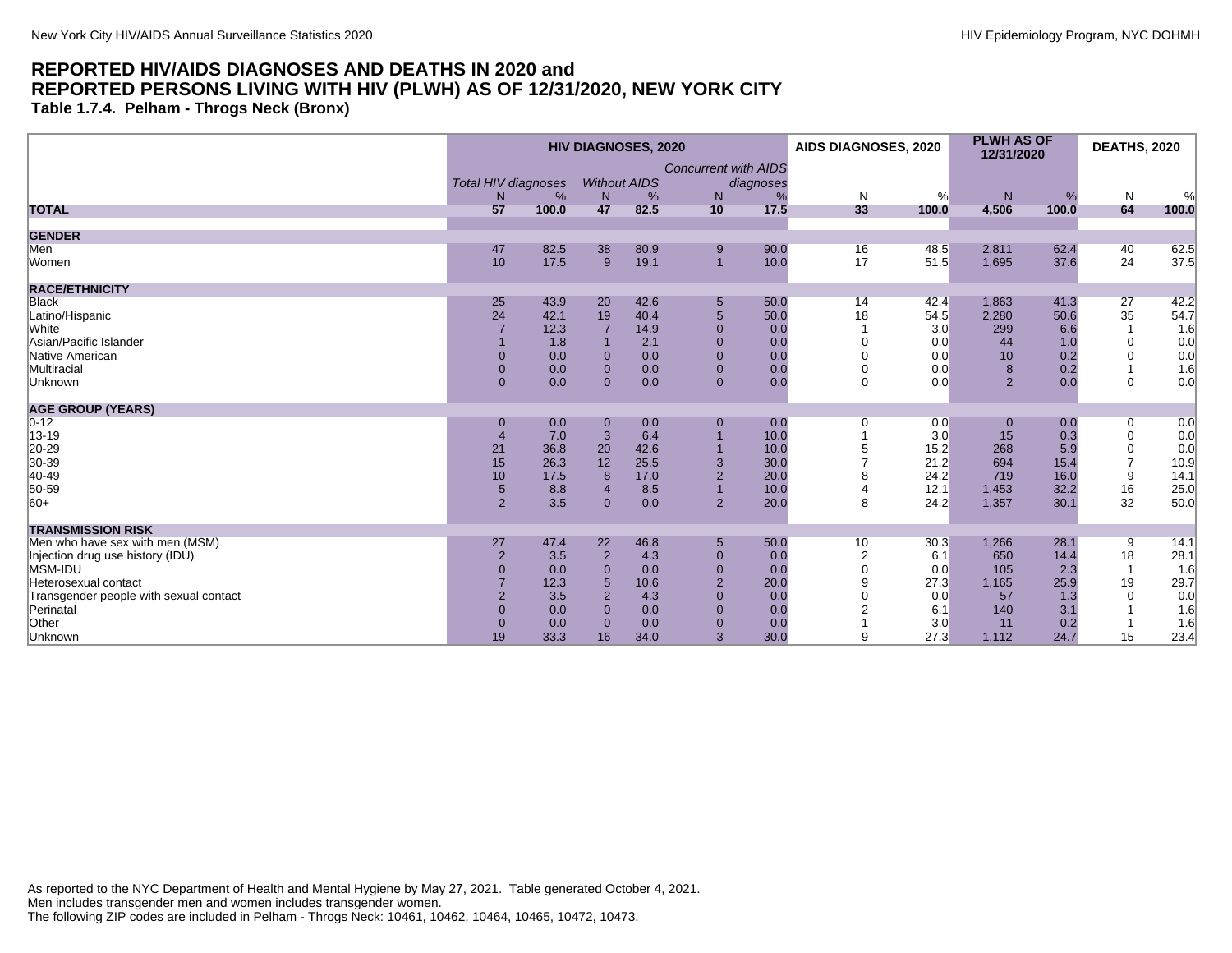**Table 1.7.5. Crotona - Tremont (Bronx)**

|                                        |                            |       |                | <b>HIV DIAGNOSES, 2020</b> |                             |           | AIDS DIAGNOSES, 2020 |       | <b>PLWH AS OF</b><br>12/31/2020 |       | <b>DEATHS, 2020</b> |       |
|----------------------------------------|----------------------------|-------|----------------|----------------------------|-----------------------------|-----------|----------------------|-------|---------------------------------|-------|---------------------|-------|
|                                        |                            |       |                |                            | <b>Concurrent with AIDS</b> |           |                      |       |                                 |       |                     |       |
|                                        | <b>Total HIV diagnoses</b> |       |                | <b>Without AIDS</b>        |                             | diagnoses |                      |       |                                 |       |                     |       |
|                                        | N                          | %     | N              | %                          | ${\sf N}$                   |           | $\mathsf{N}$         | %     | ${\sf N}$                       | %     | N                   | %     |
| <b>TOTAL</b>                           | 56                         | 100.0 | 49             | 87.5                       | $\overline{7}$              | 12.5      | 61                   | 100.0 | 6,527                           | 100.0 | 170                 | 100.0 |
| <b>GENDER</b>                          |                            |       |                |                            |                             |           |                      |       |                                 |       |                     |       |
| Men                                    | 41                         | 73.2  | 37             | 75.5                       | $\overline{4}$              | 57.1      | 44                   | 72.1  | 4,018                           | 61.6  | 108                 | 63.5  |
| Women                                  | 15                         | 26.8  | 12             | 24.5                       | 3                           | 42.9      | 17                   | 27.9  | 2,509                           | 38.4  | 62                  | 36.5  |
| <b>RACE/ETHNICITY</b>                  |                            |       |                |                            |                             |           |                      |       |                                 |       |                     |       |
| <b>Black</b>                           | 25                         | 44.6  | 22             | 44.9                       | $\mathbf{3}$                | 42.9      | 31                   | 50.8  | 3,161                           | 48.4  | 79                  | 46.5  |
| Latino/Hispanic                        | 28                         | 50.0  | 25             | 51.0                       | 3                           | 42.9      | 27                   | 44.3  | 3,095                           | 47.4  | 85                  | 50.0  |
| White                                  |                            | 1.8   |                | 2.0                        | $\mathbf{0}$                | 0.0       |                      | 3.3   | 197                             | 3.0   | $\overline{4}$      | 2.4   |
| Asian/Pacific Islander                 | $\overline{2}$             | 3.6   |                | 2.0                        |                             | 14.3      |                      | 1.6   | 43                              | 0.7   |                     | 0.6   |
| Native American                        | $\mathbf{0}$               | 0.0   | $\mathbf{0}$   | 0.0                        | $\mathbf{0}$                | 0.0       |                      | 0.0   | 13                              | 0.2   | $\mathbf 0$         | 0.0   |
| Multiracial                            | $\mathbf{0}$               | 0.0   | $\mathbf 0$    | 0.0                        | $\mathbf{0}$                | 0.0       |                      | 0.0   | 15                              | 0.2   |                     | 0.6   |
| Unknown                                | $\overline{0}$             | 0.0   | $\Omega$       | 0.0                        | $\mathbf{0}$                | 0.0       | $\mathbf 0$          | 0.0   | $\overline{3}$                  | 0.0   | $\mathbf 0$         | 0.0   |
| <b>AGE GROUP (YEARS)</b>               |                            |       |                |                            |                             |           |                      |       |                                 |       |                     |       |
| $0 - 12$                               | $\mathbf 0$                | 0.0   | $\mathbf 0$    | 0.0                        | $\boldsymbol{0}$            | 0.0       | 0                    | 0.0   | 6                               | 0.1   | 0                   | 0.0   |
| 13-19                                  | 3                          | 5.4   | 3              | 6.1                        | $\mathbf{0}$                | 0.0       |                      | 0.0   | 24                              | 0.4   | 0                   | 0.0   |
| 20-29<br>30-39                         | 15                         | 26.8  | 15             | 30.6                       | $\mathbf{0}$                | 0.0       |                      | 9.8   | 449                             | 6.9   | 2                   | 1.2   |
|                                        | 20                         | 35.7  | 17             | 34.7                       | 3                           | 42.9      | 15                   | 24.6  | 1,168                           | 17.9  | $\overline{7}$      | 4.1   |
| 40-49                                  |                            | 12.5  | 5              | 10.2                       |                             | 28.6      | 15                   | 24.6  | 1,174                           | 18.0  | 17                  | 10.0  |
| 50-59                                  | 6                          | 10.7  | 5              | 10.2                       |                             | 14.3      | 18                   | 29.5  | 1,967                           | 30.1  | 56                  | 32.9  |
| $ 60+$                                 | 5 <sup>5</sup>             | 8.9   | $\overline{A}$ | 8.2                        |                             | 14.3      | $\overline{7}$       | 11.5  | 1,739                           | 26.6  | 88                  | 51.8  |
| <b>TRANSMISSION RISK</b>               |                            |       |                |                            |                             |           |                      |       |                                 |       |                     |       |
| Men who have sex with men (MSM)        | 27                         | 48.2  | 24             | 49.0                       | 3                           | 42.9      | 20                   | 32.8  | 1,746                           | 26.8  | 21                  | 12.4  |
| Injection drug use history (IDU)       | 3                          | 5.4   | 3              | 6.1                        | $\mathbf{0}$                | 0.0       | 8                    | 13.1  | 1,066                           | 16.3  | 63                  | 37.1  |
| MSM-IDU                                | $\Omega$                   | 0.0   | $\Omega$       | 0.0                        | $\Omega$                    | 0.0       | $\overline{2}$       | 3.3   | 201                             | 3.1   | $\overline{2}$      | 1.2   |
| Heterosexual contact                   | 11                         | 19.6  | $\mathbf{8}$   | 16.3                       | 3                           | 42.9      | 15                   | 24.6  | 1,729                           | 26.5  | 40                  | 23.5  |
| Transgender people with sexual contact | 3                          | 5.4   | 3              | 6.1                        | $\mathbf{0}$                | 0.0       | $\Omega$             | 0.0   | 187                             | 2.9   | $\overline{4}$      | 2.4   |
| Perinatal                              | $\Omega$                   | 0.0   | $\Omega$       | 0.0                        | $\Omega$                    | 0.0       |                      | 0.0   | 170                             | 2.6   | $\overline{c}$      | 1.2   |
| Other                                  | $\mathbf{0}$               | 0.0   | $\Omega$       | 0.0                        | $\Omega$                    | 0.0       | 0                    | 0.0   | 3                               | 0.0   | $\mathbf 0$         | 0.0   |
| Unknown                                | 12                         | 21.4  | 11             | 22.4                       |                             | 14.3      | 16                   | 26.2  | 1,425                           | 21.8  | 38                  | 22.4  |
|                                        |                            |       |                |                            |                             |           |                      |       |                                 |       |                     |       |

As reported to the NYC Department of Health and Mental Hygiene by May 27, 2021. Table generated October 4, 2021. Men includes transgender men and women includes transgender women. The following ZIP codes are included in Crotona - Tremont: 10453, 10457, 10460.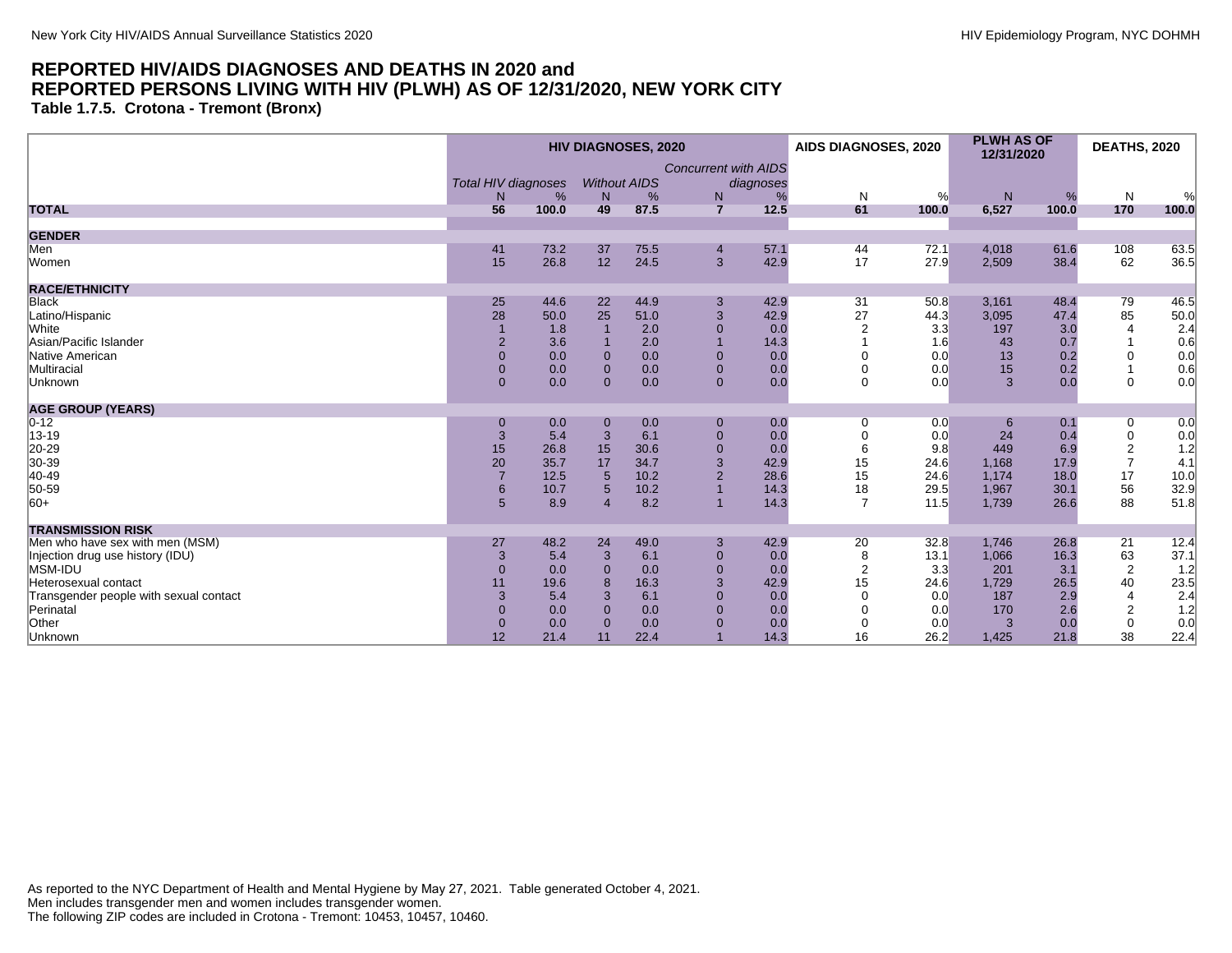**Table 1.7.6. High Bridge - Morrisania (Bronx)**

|                                        |                            |       |                     | <b>HIV DIAGNOSES, 2020</b> |                             |           | AIDS DIAGNOSES, 2020 |       | <b>PLWH AS OF</b><br>12/31/2020 |       | <b>DEATHS, 2020</b> |       |
|----------------------------------------|----------------------------|-------|---------------------|----------------------------|-----------------------------|-----------|----------------------|-------|---------------------------------|-------|---------------------|-------|
|                                        |                            |       |                     |                            | <b>Concurrent with AIDS</b> |           |                      |       |                                 |       |                     |       |
|                                        | <b>Total HIV diagnoses</b> |       | <b>Without AIDS</b> |                            |                             | diagnoses |                      |       |                                 |       |                     |       |
|                                        | N                          | %     | N                   | %                          | N                           | %         | $\mathsf{N}$         | %     | ${\sf N}$                       | %     | N                   | %     |
| <b>TOTAL</b>                           | 68                         | 100.0 | 55                  | 80.9                       | 13                          | 19.1      | 47                   | 100.0 | 6,393                           | 100.0 | 172                 | 100.0 |
| <b>GENDER</b>                          |                            |       |                     |                            |                             |           |                      |       |                                 |       |                     |       |
| Men                                    | 46                         | 67.6  | 37                  | 67.3                       | 9                           | 69.2      | 28                   | 59.6  | 4,021                           | 62.9  | 105                 | 61.0  |
| Women                                  | 22                         | 32.4  | 18                  | 32.7                       | $\overline{4}$              | 30.8      | 19                   | 40.4  | 2,372                           | 37.1  | 67                  | 39.0  |
| <b>RACE/ETHNICITY</b>                  |                            |       |                     |                            |                             |           |                      |       |                                 |       |                     |       |
| <b>Black</b>                           | 38                         | 55.9  | 29                  | 52.7                       | 9                           | 69.2      | 29                   | 61.7  | 3,311                           | 51.8  | 90                  | 52.3  |
| Latino/Hispanic                        | 26                         | 38.2  | 24                  | 43.6                       | $\overline{2}$              | 15.4      | 15                   | 31.9  | 2,799                           | 43.8  | 71                  | 41.3  |
| White                                  |                            | 5.9   | $\overline{2}$      | 3.6                        | $\overline{2}$              | 15.4      | 3                    | 6.4   | 216                             | 3.4   | 6                   | 3.5   |
| Asian/Pacific Islander                 |                            | 0.0   | $\Omega$            | 0.0                        | $\mathbf{0}$                | 0.0       |                      | 0.0   | 28                              | 0.4   | $\overline{c}$      | 1.2   |
| Native American                        | $\Omega$                   | 0.0   | $\Omega$            | 0.0                        | $\mathbf{0}$                | 0.0       |                      | 0.0   | 14                              | 0.2   | $\overline{2}$      | 1.2   |
| Multiracial                            | $\Omega$                   | 0.0   | $\Omega$            | 0.0                        | $\mathbf{0}$                | 0.0       |                      | 0.0   | 16                              | 0.3   |                     | 0.6   |
| Unknown                                | $\mathbf{0}$               | 0.0   | $\Omega$            | 0.0                        | $\mathbf{0}$                | 0.0       | $\Omega$             | 0.0   | 9                               | 0.1   | $\mathbf 0$         | 0.0   |
| <b>AGE GROUP (YEARS)</b>               |                            |       |                     |                            |                             |           |                      |       |                                 |       |                     |       |
| $ 0-12 $                               | $\mathbf 0$                | 0.0   | $\mathbf{0}$        | 0.0                        | $\mathbf{0}$                | 0.0       | 0                    | 0.0   | $\overline{2}$                  | 0.0   | 0                   | 0.0   |
| 13-19                                  |                            | 5.9   | $\overline{4}$      | 7.3                        | $\mathbf{0}$                | 0.0       |                      | 0.0   | 23                              | 0.4   | 0                   | 0.0   |
| 20-29                                  | 19                         | 27.9  | 19                  | 34.5                       | $\overline{0}$              | 0.0       | 6                    | 12.8  | 390                             | 6.1   | 2                   | 1.2   |
| 30-39                                  | 20                         | 29.4  | 17                  | 30.9                       | 3                           | 23.1      | 11                   | 23.4  | 1,026                           | 16.0  | 9                   | 5.2   |
| 40-49                                  | 12                         | 17.6  | 8                   | 14.5                       |                             | 30.8      | 12                   | 25.5  | 1,133                           | 17.7  | 19                  | 11.0  |
| 50-59                                  | 8                          | 11.8  | 5                   | 9.1                        | 3                           | 23.1      | 11                   | 23.4  | 1,987                           | 31.1  | 51                  | 29.7  |
| $ 60+$                                 | 5                          | 7.4   | 2                   | 3.6                        | 3                           | 23.1      | $\overline{7}$       | 14.9  | 1,832                           | 28.7  | 91                  | 52.9  |
| <b>TRANSMISSION RISK</b>               |                            |       |                     |                            |                             |           |                      |       |                                 |       |                     |       |
| Men who have sex with men (MSM)        | 21                         | 30.9  | 20                  | 36.4                       |                             | 7.7       | 10                   | 21.3  | 1,646                           | 25.7  | 32                  | 18.6  |
| Injection drug use history (IDU)       | $\overline{2}$             | 2.9   |                     | 1.8                        |                             | 7.7       | 5                    | 10.6  | 1,035                           | 16.2  | 65                  | 37.8  |
| MSM-IDU                                | $\mathbf{0}$               | 0.0   | $\Omega$            | 0.0                        | $\mathbf{0}$                | 0.0       |                      | 4.3   | 189                             | 3.0   | $\overline{7}$      | 4.1   |
| Heterosexual contact                   | 15                         | 22.1  | 13                  | 23.6                       | $\overline{2}$              | 15.4      | 13                   | 27.7  | 1,661                           | 26.0  | 38                  | 22.1  |
| Transgender people with sexual contact | 3                          | 4.4   | 3                   | 5.5                        | $\Omega$                    | 0.0       |                      | 2.1   | 114                             | 1.8   | $\Omega$            | 0.0   |
| Perinatal                              | $\Omega$                   | 0.0   | $\Omega$            | 0.0                        | $\Omega$                    | 0.0       |                      | 0.0   | 164                             | 2.6   |                     | 0.6   |
| Other                                  | $\mathbf{0}$               | 0.0   | $\Omega$            | 0.0                        | $\mathbf{0}$                | 0.0       | 0                    | 0.0   | 8                               | 0.1   | $\mathbf 0$         | 0.0   |
| Unknown                                | 27                         | 39.7  | 18                  | 32.7                       | 9                           | 69.2      | 16                   | 34.0  | 1,576                           | 24.7  | 29                  | 16.9  |

As reported to the NYC Department of Health and Mental Hygiene by May 27, 2021. Table generated October 4, 2021. Men includes transgender men and women includes transgender women. The following ZIP codes are included in High Bridge - Morrisania: 10451, 10452, 10456.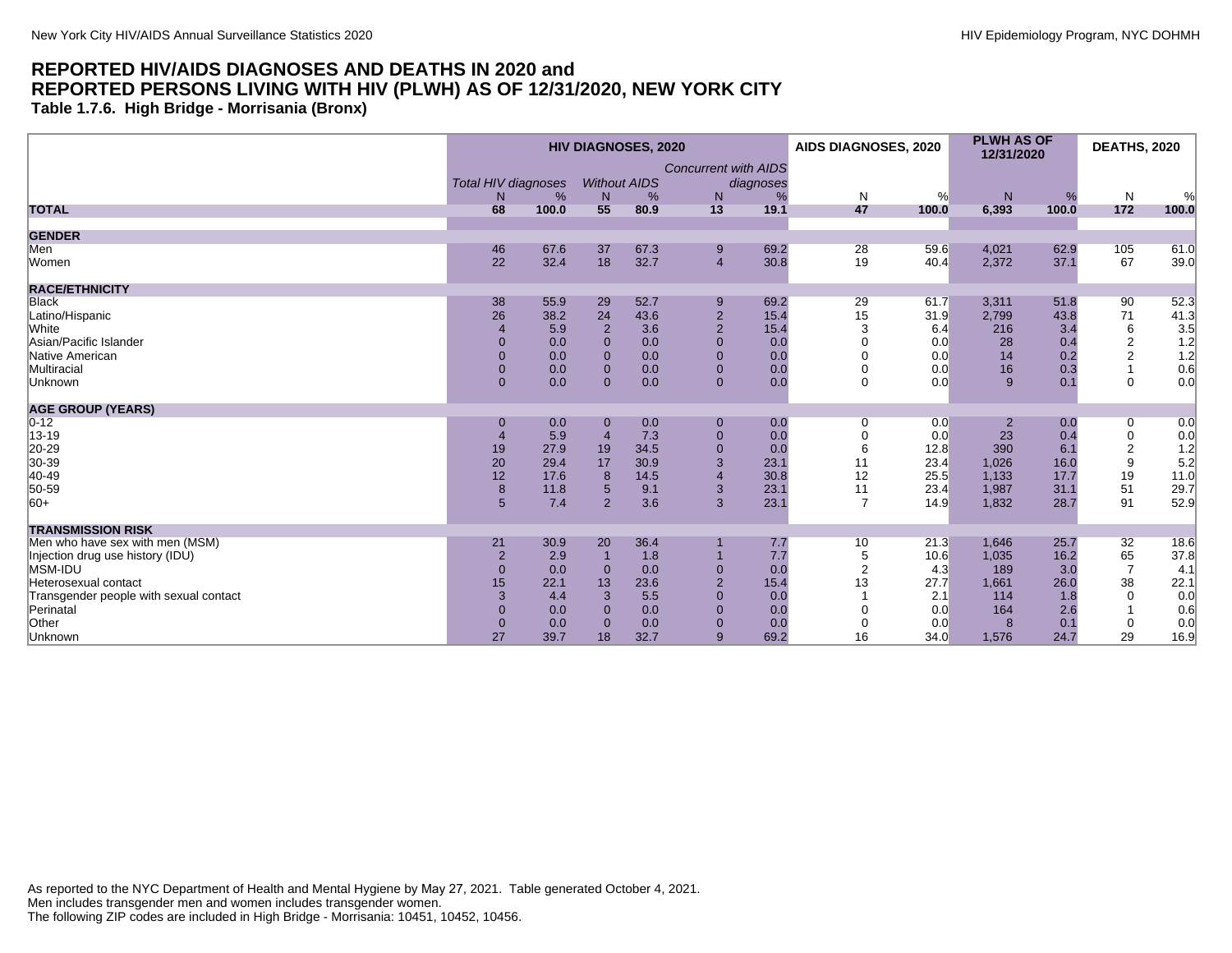**Table 1.7.7. Hunts Point - Mott Haven (Bronx)**

|                                        |                            |       |                | <b>HIV DIAGNOSES, 2020</b> |                             |           | AIDS DIAGNOSES, 2020 |       | <b>PLWH AS OF</b><br>12/31/2020 |       | <b>DEATHS, 2020</b> |       |
|----------------------------------------|----------------------------|-------|----------------|----------------------------|-----------------------------|-----------|----------------------|-------|---------------------------------|-------|---------------------|-------|
|                                        |                            |       |                |                            | <b>Concurrent with AIDS</b> |           |                      |       |                                 |       |                     |       |
|                                        | <b>Total HIV diagnoses</b> |       |                | <b>Without AIDS</b>        |                             | diagnoses |                      |       |                                 |       |                     |       |
|                                        | N                          | %     | N              | %                          | ${\sf N}$                   | %         | $\mathsf{N}$         | %     | ${\sf N}$                       | %     | N                   | %     |
| <b>TOTAL</b>                           | 38                         | 100.0 | 36             | 94.7                       | $\overline{2}$              | 5.3       | 30                   | 100.0 | 4,068                           | 100.0 | 81                  | 100.0 |
| <b>GENDER</b>                          |                            |       |                |                            |                             |           |                      |       |                                 |       |                     |       |
| Men                                    | 27                         | 71.1  | 25             | 69.4                       | $\overline{2}$              | 100.0     | 19                   | 63.3  | 2,499                           | 61.4  | 51                  | 63.0  |
| Women                                  | 11                         | 28.9  | 11             | 30.6                       | $\mathbf{0}$                | 0.0       | 11                   | 36.7  | 1,569                           | 38.6  | 30                  | 37.0  |
| <b>RACE/ETHNICITY</b>                  |                            |       |                |                            |                             |           |                      |       |                                 |       |                     |       |
| <b>Black</b>                           | 15                         | 39.5  | 14             | 38.9                       |                             | 50.0      | 10                   | 33.3  | 1,815                           | 44.6  | 34                  | 42.0  |
| Latino/Hispanic                        | 22                         | 57.9  | 21             | 58.3                       |                             | 50.0      | 18                   | 60.0  | 2,046                           | 50.3  | 45                  | 55.6  |
| White                                  |                            | 2.6   |                | 2.8                        | $\Omega$                    | 0.0       |                      | 3.3   | 165                             | 4.1   | $\overline{2}$      | 2.5   |
| Asian/Pacific Islander                 | $\Omega$                   | 0.0   | $\Omega$       | 0.0                        | $\mathbf{0}$                | 0.0       |                      | 3.3   | 22                              | 0.5   | $\mathbf 0$         | 0.0   |
| Native American                        | $\Omega$                   | 0.0   | $\Omega$       | 0.0                        | $\mathbf{0}$                | 0.0       |                      | 0.0   |                                 | 0.2   | $\Omega$            | 0.0   |
| Multiracial                            | $\mathbf{0}$               | 0.0   | $\mathbf{0}$   | 0.0                        | $\mathbf{0}$                | 0.0       |                      | 0.0   | 11                              | 0.3   | $\mathbf 0$         | 0.0   |
| Unknown                                | $\overline{0}$             | 0.0   | $\Omega$       | 0.0                        | $\mathbf{0}$                | 0.0       | $\Omega$             | 0.0   | 2                               | 0.0   | $\Omega$            | 0.0   |
| <b>AGE GROUP (YEARS)</b>               |                            |       |                |                            |                             |           |                      |       |                                 |       |                     |       |
| $ 0-12 $                               | $\mathbf 0$                | 0.0   | $\mathbf 0$    | 0.0                        | $\boldsymbol{0}$            | 0.0       | 0                    | 0.0   |                                 | 0.1   | 0                   | 0.0   |
| 13-19                                  | 3                          | 7.9   | $\overline{2}$ | 5.6                        |                             | 50.0      |                      | 3.3   | 11                              | 0.3   | $\mathbf 0$         | 0.0   |
| 20-29<br>30-39                         | 14                         | 36.8  | 14             | 38.9                       | $\Omega$                    | 0.0       | 3                    | 10.0  | 284                             | 7.0   | 3                   | 3.7   |
|                                        | 10                         | 26.3  | 9              | 25.0                       |                             | 50.0      | 9                    | 30.0  | 750                             | 18.4  | $\overline{7}$      | 8.6   |
| 40-49                                  | $\sqrt{5}$                 | 13.2  | 5              | 13.9                       |                             | 0.0       | 3                    | 10.0  | 742                             | 18.2  | $\overline{7}$      | 8.6   |
| 50-59                                  | 6                          | 15.8  | 6              | 16.7                       | $\mathbf{0}$                | 0.0       | $\overline{7}$       | 23.3  | 1,186                           | 29.2  | 27                  | 33.3  |
| $ 60+$                                 | $\overline{0}$             | 0.0   | $\mathbf{0}$   | 0.0                        | $\mathbf{0}$                | 0.0       | $\overline{7}$       | 23.3  | 1,092                           | 26.8  | 37                  | 45.7  |
| <b>TRANSMISSION RISK</b>               |                            |       |                |                            |                             |           |                      |       |                                 |       |                     |       |
| Men who have sex with men (MSM)        | 16                         | 42.1  | 15             | 41.7                       |                             | 50.0      | 9                    | 30.0  | 1,060                           | 26.1  | 7                   | 8.6   |
| Injection drug use history (IDU)       | $\Omega$                   | 0.0   | $\Omega$       | 0.0                        | $\mathbf{0}$                | 0.0       | 10                   | 33.3  | 672                             | 16.5  | 28                  | 34.6  |
| MSM-IDU                                |                            | 2.6   |                | 2.8                        | $\Omega$                    | 0.0       | $\Omega$             | 0.0   | 121                             | 3.0   | 3                   | 3.7   |
| Heterosexual contact                   |                            | 18.4  |                | 19.4                       | $\Omega$                    | 0.0       |                      | 6.7   | 1,075                           | 26.4  | 14                  | 17.3  |
| Transgender people with sexual contact |                            | 2.6   |                | 2.8                        | $\Omega$                    | 0.0       |                      | 3.3   | 117                             | 2.9   |                     | 1.2   |
| Perinatal                              |                            | 0.0   | $\Omega$       | 0.0                        | $\Omega$                    | 0.0       |                      | 3.3   | 125                             | 3.1   | 2                   | 2.5   |
| Other                                  | $\mathbf{0}$               | 0.0   | $\Omega$       | 0.0                        | $\Omega$                    | 0.0       |                      | 0.0   | $5\overline{5}$                 | 0.1   | $\mathbf{0}$        | 0.0   |
| Unknown                                | 13                         | 34.2  | 12             | 33.3                       |                             | 50.0      |                      | 23.3  | 893                             | 22.0  | 26                  | 32.1  |
|                                        |                            |       |                |                            |                             |           |                      |       |                                 |       |                     |       |

As reported to the NYC Department of Health and Mental Hygiene by May 27, 2021. Table generated October 4, 2021. Men includes transgender men and women includes transgender women. The following ZIP codes are included in Hunts Point - Mott Haven: 10454, 10455, 10459, 10474.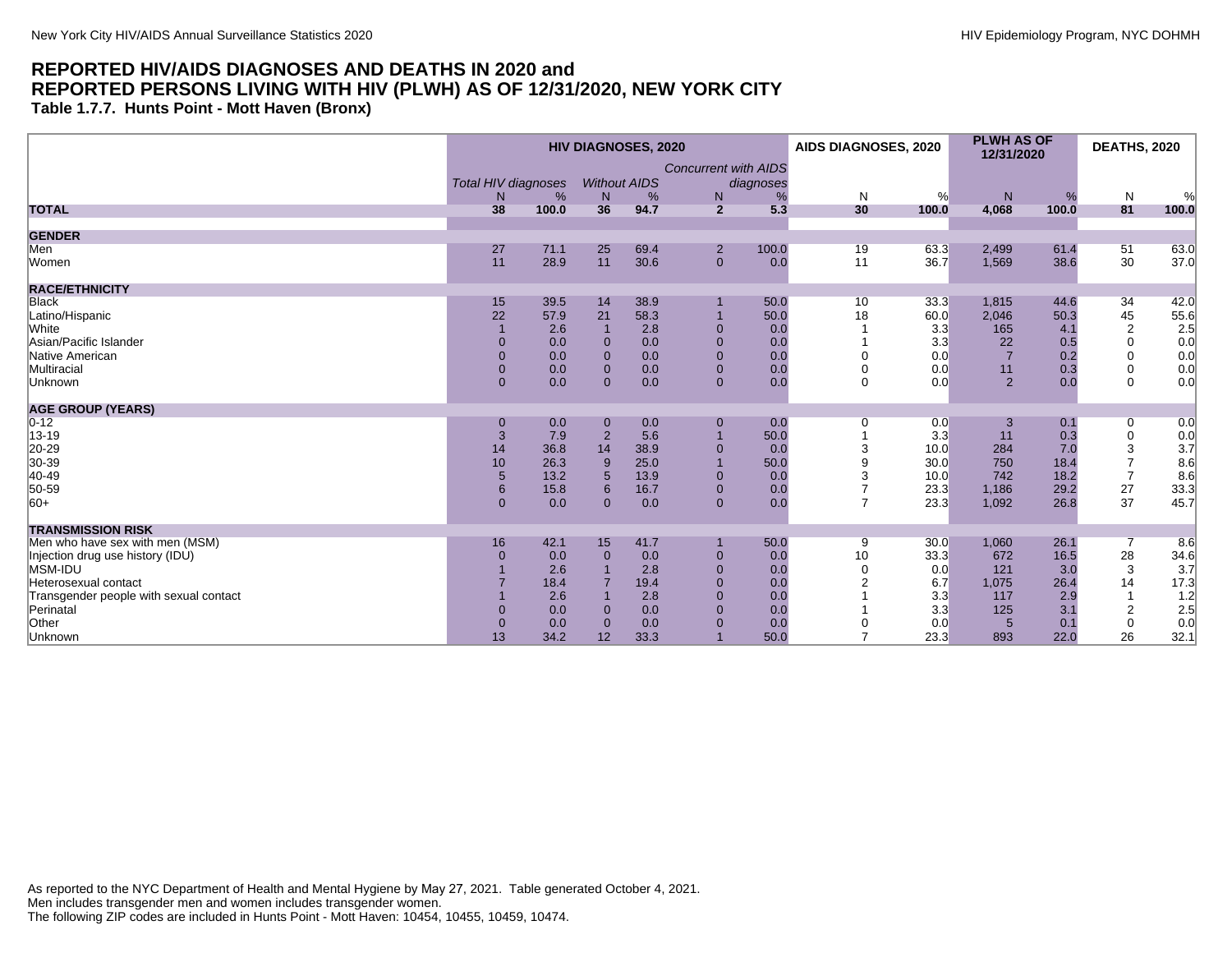**Table 1.8.1. Greenpoint (Brooklyn)**

|                                        | <b>HIV DIAGNOSES, 2020</b> |       |                |                     |                             | AIDS DIAGNOSES, 2020 |                | <b>PLWH AS OF</b><br>12/31/2020 |              | <b>DEATHS, 2020</b> |                           |       |
|----------------------------------------|----------------------------|-------|----------------|---------------------|-----------------------------|----------------------|----------------|---------------------------------|--------------|---------------------|---------------------------|-------|
|                                        |                            |       |                |                     | <b>Concurrent with AIDS</b> |                      |                |                                 |              |                     |                           |       |
|                                        | <b>Total HIV diagnoses</b> |       |                | <b>Without AIDS</b> |                             | diagnoses            |                |                                 |              |                     |                           |       |
|                                        | N                          | %     | N              | %                   | $\mathsf{N}$                |                      | ${\sf N}$      | %                               | ${\sf N}$    | %                   | N                         | $\%$  |
| <b>TOTAL</b>                           | 10                         | 100.0 | $\overline{8}$ | 80.0                | $\overline{2}$              | 20.0                 | $\overline{2}$ | 100.0                           | 920          | 100.0               | 9                         | 100.0 |
| <b>GENDER</b>                          |                            |       |                |                     |                             |                      |                |                                 |              |                     |                           |       |
| Men                                    | 8                          | 80.0  | 6              | 75.0                | $\overline{2}$              | 100.0                | $\overline{2}$ | 100.0                           | 748          | 81.3                | $\overline{7}$            | 77.8  |
| Women                                  | 2                          | 20.0  | $\overline{2}$ | 25.0                | $\overline{0}$              | 0.0                  | $\mathbf 0$    | 0.0                             | 172          | 18.7                | $\overline{2}$            | 22.2  |
| <b>RACE/ETHNICITY</b>                  |                            |       |                |                     |                             |                      |                |                                 |              |                     |                           |       |
| <b>Black</b>                           |                            | 40.0  | 3              | 37.5                |                             | 50.0                 |                | 50.0                            | 146          | 15.9                | $\overline{2}$            | 22.2  |
| Latino/Hispanic                        |                            | 40.0  | 3              | 37.5                |                             | 50.0                 |                | 50.0                            | 414          | 45.0                | $\,$ 5 $\,$               | 55.6  |
| White                                  | $\overline{2}$             | 20.0  | $\overline{2}$ | 25.0                | $\Omega$                    | 0.0                  |                | 0.0                             | 336          | 36.5                | 2                         | 22.2  |
| Asian/Pacific Islander                 | $\Omega$                   | 0.0   | $\Omega$       | 0.0                 | $\mathbf{0}$                | 0.0                  |                | 0.0                             | 19           | 2.1                 | $\Omega$                  | 0.0   |
| Native American                        | $\mathbf{0}$               | 0.0   | $\mathbf 0$    | 0.0                 | $\mathbf{0}$                | 0.0                  |                | 0.0                             | $\Omega$     | 0.0                 | 0                         | 0.0   |
| Multiracial                            | $\overline{0}$             | 0.0   | $\mathbf{0}$   | 0.0                 | $\mathbf 0$                 | 0.0                  |                | 0.0                             |              | 0.4                 | $\mathbf 0$               | 0.0   |
| Unknown                                | $\mathbf{0}$               | 0.0   | $\Omega$       | 0.0                 | $\mathbf{0}$                | 0.0                  | $\mathbf 0$    | 0.0                             |              | 0.1                 | $\mathbf 0$               | 0.0   |
| <b>AGE GROUP (YEARS)</b>               |                            |       |                |                     |                             |                      |                |                                 |              |                     |                           |       |
| $0 - 12$                               | $\mathbf 0$                | 0.0   | $\mathbf{0}$   | 0.0                 | $\pmb{0}$                   | 0.0                  | $\Omega$       | 0.0                             | $\mathbf{0}$ | 0.0                 | 0                         | 0.0   |
| 13-19                                  | $\mathbf{0}$               | 0.0   | $\mathbf 0$    | 0.0                 | $\mathbf 0$                 | 0.0                  |                | 0.0                             | $\mathbf{0}$ | 0.0                 | $\pmb{0}$                 | 0.0   |
| 20-29<br>30-39                         | $\overline{2}$             | 20.0  | $\overline{2}$ | 25.0                | $\Omega$                    | 0.0                  |                | 0.0                             | 52           | 5.7                 | 0                         | 0.0   |
|                                        |                            | 50.0  |                | 50.0                |                             | 50.0                 |                | 50.0                            | 218          | 23.7                |                           | 11.1  |
| 40-49                                  |                            | 10.0  | $\Omega$       | 0.0                 |                             | 50.0                 |                | 50.0                            | 191          | 20.8                | $\boldsymbol{2}$          | 22.2  |
| 50-59                                  |                            | 10.0  |                | 12.5                | $\mathbf{0}$                | 0.0                  |                | 0.0                             | 264          | 28.7                | $\ensuremath{\mathsf{3}}$ | 33.3  |
| $ 60+$                                 |                            | 10.0  |                | 12.5                | $\mathbf{0}$                | 0.0                  | $\Omega$       | 0.0                             | 195          | 21.2                | 3                         | 33.3  |
| <b>TRANSMISSION RISK</b>               |                            |       |                |                     |                             |                      |                |                                 |              |                     |                           |       |
| Men who have sex with men (MSM)        |                            | 40.0  | 3              | 37.5                |                             | 50.0                 |                | 50.0                            | 522          | 56.7                | 3                         | 33.3  |
| Injection drug use history (IDU)       | $\Omega$                   | 0.0   | $\mathbf{0}$   | 0.0                 | $\mathbf{0}$                | 0.0                  |                | 0.0                             | 99           | 10.8                | 0                         | 0.0   |
| MSM-IDU                                |                            | 0.0   | $\Omega$       | 0.0                 | $\Omega$                    | 0.0                  |                | 0.0                             | 23           | 2.5                 | $\overline{2}$            | 22.2  |
| Heterosexual contact                   |                            | 10.0  |                | 12.5                | $\Omega$                    | 0.0                  |                | 0.0                             | 107          | 11.6                |                           | 11.1  |
| Transgender people with sexual contact |                            | 0.0   | $\Omega$       | 0.0                 | $\Omega$                    | 0.0                  |                | 0.0                             | 12           | 1.3                 |                           | 11.1  |
| Perinatal                              |                            | 0.0   | $\Omega$       | 0.0                 | $\Omega$                    | 0.0                  |                | 0.0                             | 8            | 0.9                 |                           | 0.0   |
| Other                                  | $\Omega$                   | 0.0   | $\Omega$       | 0.0                 | $\mathbf{0}$                | 0.0                  |                | 0.0                             |              | 0.4                 |                           | 11.1  |
| Unknown                                | 5                          | 50.0  |                | 50.0                |                             | 50.0                 |                | 50.0                            | 145          | 15.8                |                           | 11.1  |
|                                        |                            |       |                |                     |                             |                      |                |                                 |              |                     |                           |       |

As reported to the NYC Department of Health and Mental Hygiene by May 27, 2021. Table generated October 4, 2021. Men includes transgender men and women includes transgender women. The following ZIP codes are included in Greenpoint: 11211, 11222.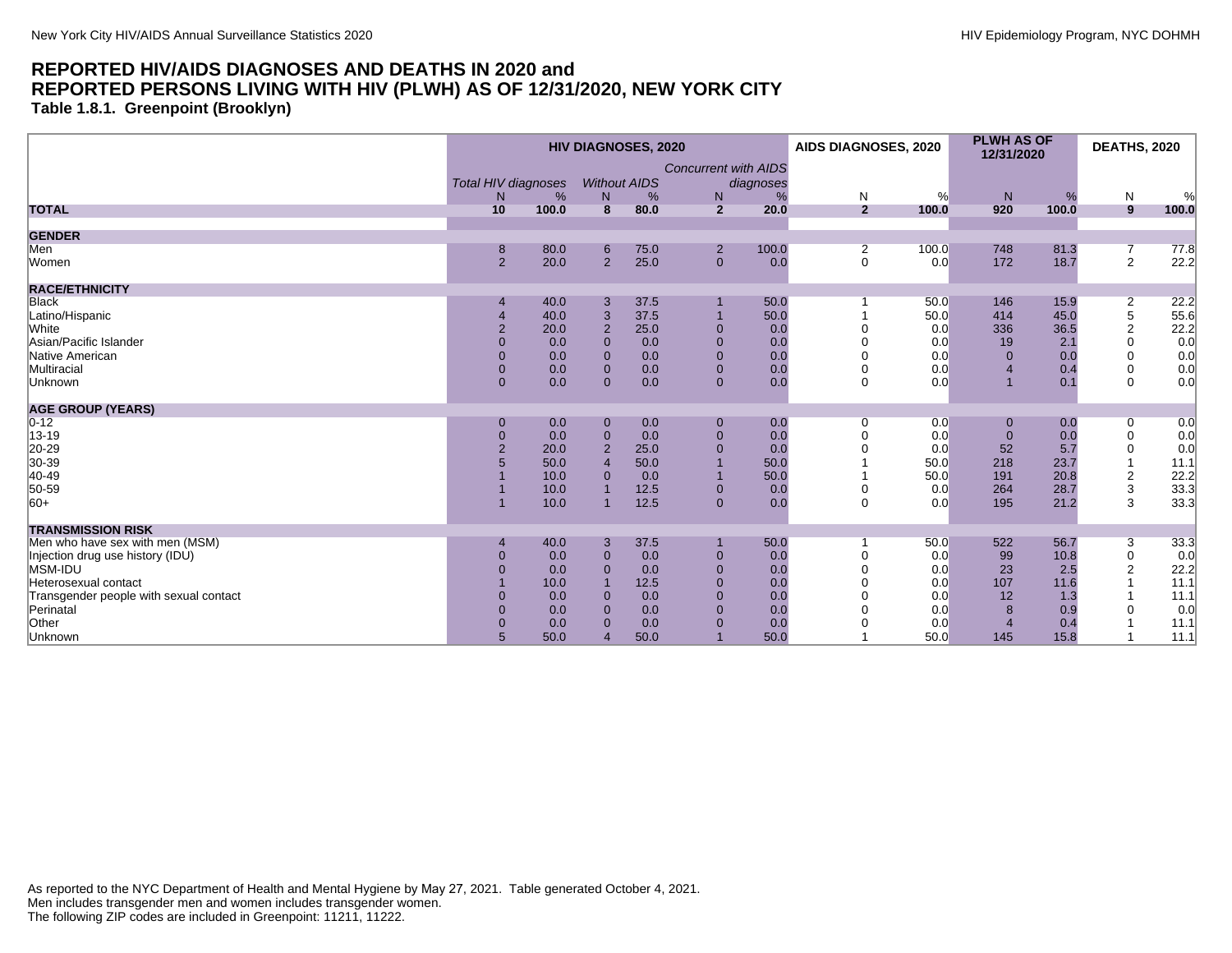**Table 1.8.2. Downtown - Heights - Park Slope (Brooklyn)**

|                                        |                            |       |                 | <b>HIV DIAGNOSES, 2020</b> |                             |           | AIDS DIAGNOSES, 2020 |       | <b>PLWH AS OF</b><br>12/31/2020 |       | <b>DEATHS, 2020</b> |                                                  |
|----------------------------------------|----------------------------|-------|-----------------|----------------------------|-----------------------------|-----------|----------------------|-------|---------------------------------|-------|---------------------|--------------------------------------------------|
|                                        |                            |       |                 |                            | <b>Concurrent with AIDS</b> |           |                      |       |                                 |       |                     |                                                  |
|                                        | <b>Total HIV diagnoses</b> |       |                 | <b>Without AIDS</b>        |                             | diagnoses |                      |       |                                 |       |                     |                                                  |
|                                        | N                          | %     | N               | %                          | N                           | %         | N                    | %     | N                               | %     | $\mathsf{N}$        | %                                                |
| <b>TOTAL</b>                           | 29                         | 100.0 | 23              | 79.3                       | 6                           | 20.7      | 13                   | 100.0 | 2,735                           | 100.0 | 45                  | 100.0                                            |
| <b>GENDER</b>                          |                            |       |                 |                            |                             |           |                      |       |                                 |       |                     |                                                  |
| Men                                    | 22                         | 75.9  | 18              | 78.3                       | $\overline{4}$              | 66.7      | 7                    | 53.8  | 2,124                           | 77.7  | 29                  | 64.4                                             |
| Women                                  | $\overline{7}$             | 24.1  | $5\overline{5}$ | 21.7                       | $2^{\circ}$                 | 33.3      | 6                    | 46.2  | 611                             | 22.3  | 16                  | 35.6                                             |
| <b>RACE/ETHNICITY</b>                  |                            |       |                 |                            |                             |           |                      |       |                                 |       |                     |                                                  |
| <b>Black</b>                           | 12                         | 41.4  | 9               | 39.1                       | 3                           | 50.0      |                      | 53.8  | 1,103                           | 40.3  | 24                  | 53.3                                             |
| Latino/Hispanic                        | $\overline{4}$             | 13.8  | $\overline{2}$  | 8.7                        | $\overline{2}$              | 33.3      | 3                    | 23.1  | 673                             | 24.6  | 11                  | 24.4                                             |
| White                                  | 12                         | 41.4  | 11              | 47.8                       |                             | 16.7      |                      | 15.4  | 862                             | 31.5  | 9                   | 20.0                                             |
| Asian/Pacific Islander                 |                            | 3.4   |                 | 4.3                        | $\mathbf{0}$                | 0.0       |                      | 7.7   | 72                              | 2.6   |                     |                                                  |
| Native American                        | $\Omega$                   | 0.0   | $\Omega$        | 0.0                        | $\overline{0}$              | 0.0       |                      | 0.0   | 9                               | 0.3   | $\Omega$            |                                                  |
| Multiracial                            | $\overline{0}$             | 0.0   | $\mathbf{0}$    | 0.0                        | $\mathbf{0}$                | 0.0       |                      | 0.0   | 9                               | 0.3   | $\mathbf 0$         | $\begin{array}{c} 2.2 \\ 0.0 \\ 0.0 \end{array}$ |
| Unknown                                | $\overline{0}$             | 0.0   | $\Omega$        | 0.0                        | $\mathbf{0}$                | 0.0       | $\Omega$             | 0.0   | $\overline{7}$                  | 0.3   | $\Omega$            | 0.0                                              |
| <b>AGE GROUP (YEARS)</b>               |                            |       |                 |                            |                             |           |                      |       |                                 |       |                     |                                                  |
| $0 - 12$                               | $\mathbf 0$                | 0.0   | $\mathbf{0}$    | 0.0                        | $\mathbf{0}$                | 0.0       | 0                    | 0.0   |                                 | 0.0   | 0                   | 0.0                                              |
| 13-19                                  | $\mathbf 0$                | 0.0   | $\overline{0}$  | 0.0                        | $\mathbf{0}$                | 0.0       | $\overline{0}$       | 0.0   |                                 | 0.2   | $\mathbf 0$         | 0.0                                              |
| 20-29                                  | 12                         | 41.4  | 10              | 43.5                       | $\overline{2}$              | 33.3      | $\overline{2}$       | 15.4  | 149                             | 5.4   |                     | 2.2                                              |
| 30-39                                  |                            | 24.1  |                 | 30.4                       | $\overline{0}$              | 0.0       | $\overline{2}$       | 15.4  | 405                             | 14.8  | 3                   | 6.7                                              |
| 40-49                                  | 5                          | 17.2  | $\overline{2}$  | 8.7                        | 3                           | 50.0      |                      | 30.8  | 452                             | 16.5  | 3                   | 6.7                                              |
| 50-59                                  |                            | 13.8  | 3               | 13.0                       |                             | 16.7      | $\overline{2}$       | 15.4  | 829                             | 30.3  | 8                   | 17.8                                             |
| $ 60+$                                 |                            | 3.4   |                 | 4.3                        | $\mathbf{0}$                | 0.0       | 3                    | 23.1  | 894                             | 32.7  | 30                  | 66.7                                             |
| <b>TRANSMISSION RISK</b>               |                            |       |                 |                            |                             |           |                      |       |                                 |       |                     |                                                  |
| Men who have sex with men (MSM)        | 14                         | 48.3  | 13              | 56.5                       |                             | 16.7      | $\overline{2}$       | 15.4  | 1,460                           | 53.4  | 12                  | 26.7                                             |
| Injection drug use history (IDU)       | $\mathbf{0}$               | 0.0   | $\mathbf{0}$    | 0.0                        | $\mathbf{0}$                | 0.0       | $\Omega$             | 0.0   | 272                             | 9.9   | 13                  | 28.9                                             |
| MSM-IDU                                | $\Omega$                   | 0.0   | $\Omega$        | 0.0                        | $\mathbf{0}$                | 0.0       |                      | 0.0   | 67                              | 2.4   | $\overline{1}$      | 2.2                                              |
| Heterosexual contact                   | 5                          | 17.2  | 3               | 13.0                       | 2                           | 33.3      |                      | 46.2  | 383                             | 14.0  | 11                  | 24.4                                             |
| Transgender people with sexual contact | $\Omega$                   | 0.0   | $\Omega$        | 0.0                        | $\Omega$                    | 0.0       |                      | 0.0   | 25                              | 0.9   | $\Omega$            | 0.0                                              |
| Perinatal                              | $\Omega$                   | 0.0   | $\Omega$        | 0.0                        | $\Omega$                    | 0.0       |                      | 0.0   | 45                              | 1.6   |                     | 2.2                                              |
| Other                                  | $\mathbf{0}$               | 0.0   | $\Omega$        | 0.0                        | $\overline{0}$              | 0.0       |                      | 0.0   | 2                               | 0.1   | $\mathbf 0$         | 0.0                                              |
| Unknown                                | 10                         | 34.5  |                 | 30.4                       | 3                           | 50.0      | 5                    | 38.5  | 481                             | 17.6  | $\overline{7}$      | 15.6                                             |

As reported to the NYC Department of Health and Mental Hygiene by May 27, 2021. Table generated October 4, 2021. Men includes transgender men and women includes transgender women. The following ZIP codes are included in Downtown - Heights - Park Slope: 11201, 11205, 11215, 11217, 11231.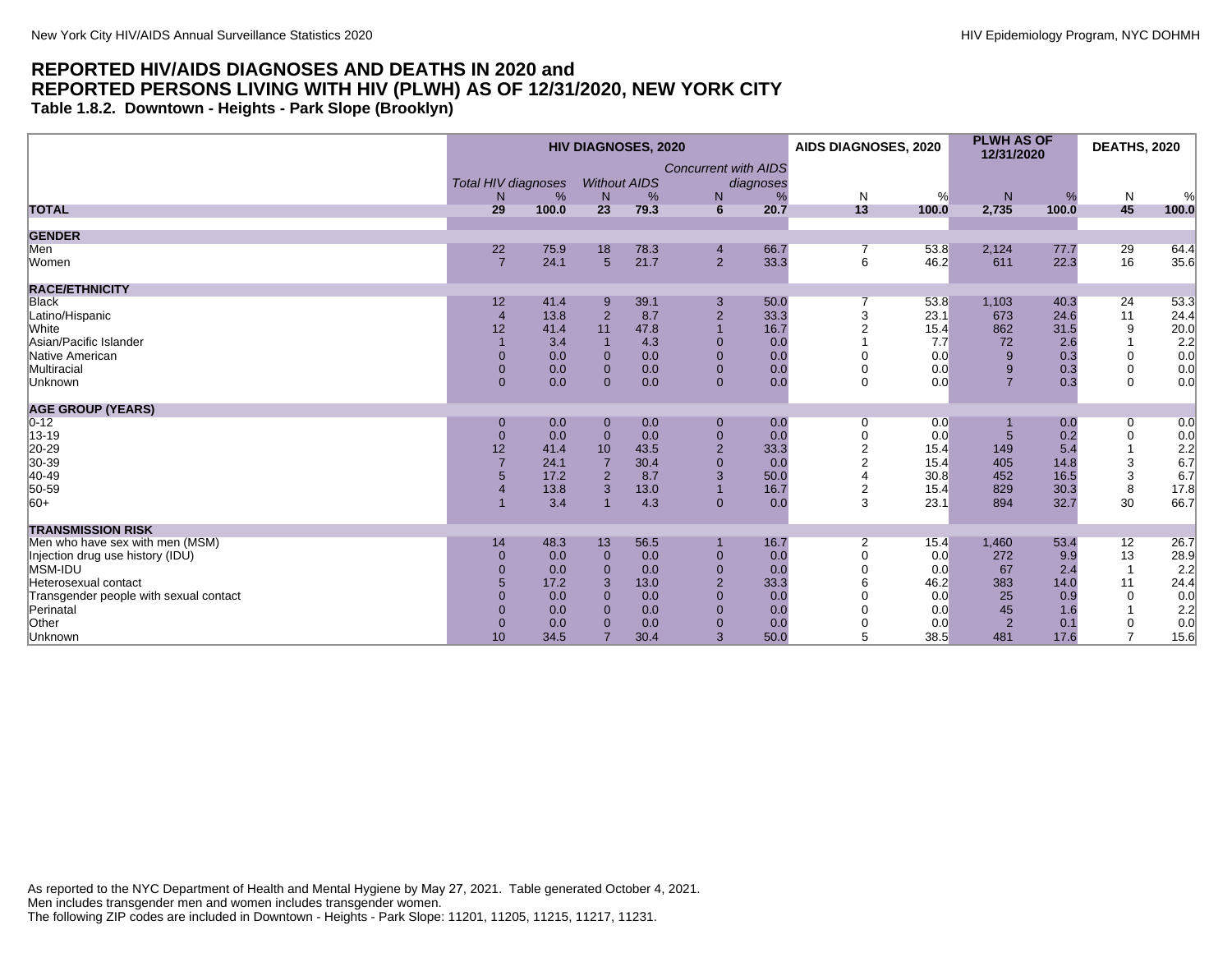#### **REPORTED HIV/AIDS DIAGNOSES AND DEATHS IN 2020 and REPORTED PERSONS LIVING WITH HIV (PLWH) AS OF 12/31/2020, NEW YORK CITY Table 1.8.3. Bedford Stuyvesant - Crown Heights (Brooklyn)**

|                                        |                            |       |                     | <b>HIV DIAGNOSES, 2020</b> |                             |           | AIDS DIAGNOSES, 2020 |       | <b>PLWH AS OF</b><br>12/31/2020 |       | <b>DEATHS, 2020</b>       |                                             |
|----------------------------------------|----------------------------|-------|---------------------|----------------------------|-----------------------------|-----------|----------------------|-------|---------------------------------|-------|---------------------------|---------------------------------------------|
|                                        |                            |       |                     |                            | <b>Concurrent with AIDS</b> |           |                      |       |                                 |       |                           |                                             |
|                                        | <b>Total HIV diagnoses</b> |       | <b>Without AIDS</b> |                            |                             | diagnoses |                      |       |                                 |       |                           |                                             |
|                                        | N <sub>1</sub>             | %     | $\mathsf{N}$        | %                          | N                           |           | N                    | %     | N                               | %     | N                         | $\frac{1}{2}$                               |
| <b>TOTAL</b>                           | 100                        | 100.0 | 79                  | 79.0                       | 21                          | 21.0      | 62                   | 100.0 | 7,903                           | 100.0 | 161                       | 100.0                                       |
|                                        |                            |       |                     |                            |                             |           |                      |       |                                 |       |                           |                                             |
| <b>GENDER</b>                          |                            |       |                     |                            |                             |           |                      |       |                                 |       |                           |                                             |
| Men                                    | 81                         | 81.0  | 65                  | 82.3                       | 16                          | 76.2      | 39                   | 62.9  | 5,199                           | 65.8  | 96                        | 59.6                                        |
| Women                                  | 19                         | 19.0  | 14                  | 17.7                       | $5\phantom{.0}$             | 23.8      | 23                   | 37.1  | 2,704                           | 34.2  | 65                        | 40.4                                        |
| <b>RACE/ETHNICITY</b>                  |                            |       |                     |                            |                             |           |                      |       |                                 |       |                           |                                             |
| <b>Black</b>                           | 81                         | 81.0  | 65                  | 82.3                       | 16                          | 76.2      | 43                   | 69.4  | 5,931                           | 75.0  | 122                       | 75.8                                        |
| Latino/Hispanic                        | 10                         | 10.0  | 6                   | 7.6                        | $\overline{4}$              | 19.0      | 16                   | 25.8  | 1,289                           | 16.3  | $\frac{35}{2}$            | $\begin{bmatrix} 21.7 \\ 1.2 \end{bmatrix}$ |
| <b>White</b>                           |                            | 7.0   | 6                   | 7.6                        |                             | 4.8       | 3                    | 4.8   | 559                             | 7.1   |                           |                                             |
| Asian/Pacific Islander                 | $\mathbf{0}$               | 0.0   | $\mathbf{0}$        | 0.0                        | $\mathbf{0}$                | 0.0       | 0                    | 0.0   | 68                              | 0.9   | $\pmb{0}$                 | 0.0                                         |
| Other/Unknown                          | $\overline{2}$             | 2.0   | 2                   | 2.5                        | $\overline{0}$              | 0.0       | $\Omega$             | 0.0   | 56                              | 0.7   | $\overline{2}$            | 1.2                                         |
| <b>AGE GROUP (YEARS)</b>               |                            |       |                     |                            |                             |           |                      |       |                                 |       |                           |                                             |
| $0 - 12$                               | $\Omega$                   | 0.0   | $\Omega$            | 0.0                        | $\mathbf{0}$                | 0.0       | 0                    | 0.0   | 4                               | 0.1   | 0                         | 0.0                                         |
| 13-19                                  |                            | 1.0   |                     | 1.3                        | $\mathbf{0}$                | 0.0       | 0                    | 0.0   | 17                              | 0.2   | $\pmb{0}$                 | 0.0                                         |
|                                        | 41                         | 41.0  | 35                  | 44.3                       | 6                           | 28.6      | 12                   | 19.4  | 593                             | 7.5   | 5                         |                                             |
| 20-29<br>30-39                         | 30                         | 30.0  | 25                  | 31.6                       | 5                           | 23.8      | 16                   | 25.8  | 1,429                           | 18.1  | 6                         | $\frac{3.1}{3.7}$                           |
| 40-49                                  | 14                         | 14.0  | 12                  | 15.2                       | $\overline{2}$              | 9.5       | $\overline{7}$       | 11.3  | 1,438                           | 18.2  | 16                        | 9.9                                         |
| 50-59                                  | 12                         | 12.0  | $5\phantom{1}$      | 6.3                        | $\overline{7}$              | 33.3      | 19                   | 30.6  | 2,241                           | 28.4  | 57                        | 35.4                                        |
| $ 60+$                                 | $\overline{2}$             | 2.0   |                     | 1.3                        | $\overline{1}$              | 4.8       | 8                    | 12.9  | 2,181                           | 27.6  | 77                        | 47.8                                        |
| <b>TRANSMISSION RISK</b>               |                            |       |                     |                            |                             |           |                      |       |                                 |       |                           |                                             |
| Men who have sex with men (MSM)        | 47                         | 47.0  | 36                  | 45.6                       | 11                          | 52.4      | 24                   | 38.7  | 2,804                           | 35.5  | 23                        | 14.3                                        |
| Injection drug use history (IDU)       | $\Omega$                   | 0.0   | $\mathbf{0}$        | 0.0                        | $\mathbf{0}$                | 0.0       |                      | 6.5   | 863                             | 10.9  | 42                        |                                             |
| MSM-IDU                                |                            | 1.0   |                     | 1.3                        | $\mathbf{0}$                | 0.0       | $\overline{2}$       | 3.2   | 188                             | 2.4   | $\overline{4}$            |                                             |
| Heterosexual contact                   | 15                         | 15.0  | 10                  | 12.7                       | 5                           | 23.8      | 18                   | 29.0  | 1,931                           | 24.4  | 43                        | 26.1<br>2.5<br>26.7                         |
| Transgender people with sexual contact | $\overline{2}$             | 2.0   | $\overline{2}$      | 2.5                        | $\overline{0}$              | 0.0       |                      | 0.0   | 144                             | 1.8   | $\ensuremath{\mathsf{3}}$ | 1.9                                         |
| Perinatal                              |                            | 0.0   | $\Omega$            | 0.0                        | $\mathbf{0}$                | 0.0       |                      | 1.6   | 190                             | 2.4   |                           | 0.6                                         |
| Other                                  |                            | 0.0   | $\Omega$            | 0.0                        | $\Omega$                    | 0.0       |                      | 1.6   | 10                              | 0.1   | 0                         | 0.0                                         |
| Unknown                                | 35                         | 35.0  | 30                  | 38.0                       | 5                           | 23.8      | 12                   | 19.4  | 1,773                           | 22.4  | 45                        | 28.0                                        |

As reported to the NYC Department of Health and Mental Hygiene by May 27, 2021. Table generated October 4, 2021.

The following ZIP codes are included in Bedford Stuyvesant - Crown Heights: 11213, 11212, 11216, 11233, 11238.

Men includes transgender men and women includes transgender women.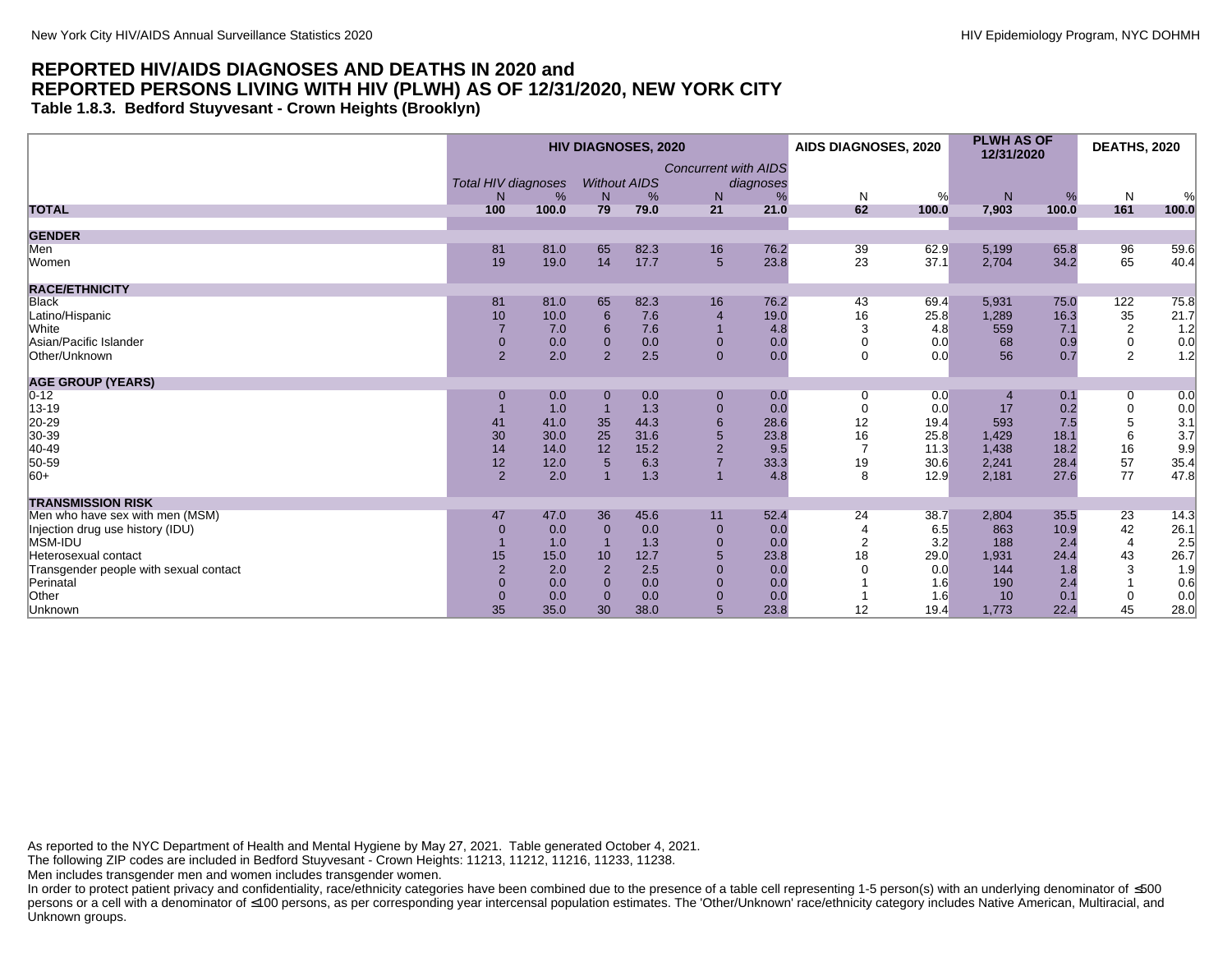**Table 1.8.4. East New York (Brooklyn)**

|                                        |                            |       | <b>HIV DIAGNOSES, 2020</b> |                     |                             | AIDS DIAGNOSES, 2020 |              | <b>PLWH AS OF</b><br>12/31/2020 |           | <b>DEATHS, 2020</b> |             |       |
|----------------------------------------|----------------------------|-------|----------------------------|---------------------|-----------------------------|----------------------|--------------|---------------------------------|-----------|---------------------|-------------|-------|
|                                        |                            |       |                            |                     | <b>Concurrent with AIDS</b> |                      |              |                                 |           |                     |             |       |
|                                        | <b>Total HIV diagnoses</b> |       |                            | <b>Without AIDS</b> |                             | diagnoses            |              |                                 |           |                     |             |       |
|                                        | N                          | %     | N                          | %                   | ${\sf N}$                   | %                    | $\mathsf{N}$ | %                               | ${\sf N}$ | %                   | N           | %     |
| <b>TOTAL</b>                           | 62                         | 100.0 | 55                         | 88.7                | $\overline{7}$              | 11.3                 | 28           | 100.0                           | 3,612     | 100.0               | 62          | 100.0 |
| <b>GENDER</b>                          |                            |       |                            |                     |                             |                      |              |                                 |           |                     |             |       |
| Men                                    | 46                         | 74.2  | 41                         | 74.5                | $5\phantom{.0}$             | 71.4                 | 19           | 67.9                            | 2,149     | 59.5                | 46          | 74.2  |
| Women                                  | 16                         | 25.8  | 14                         | 25.5                | $\overline{2}$              | 28.6                 | 9            | 32.1                            | 1,463     | 40.5                | 16          | 25.8  |
| <b>RACE/ETHNICITY</b>                  |                            |       |                            |                     |                             |                      |              |                                 |           |                     |             |       |
| <b>Black</b>                           | 47                         | 75.8  | 41                         | 74.5                | 6                           | 85.7                 | 19           | 67.9                            | 2,315     | 64.1                | 45          | 72.6  |
| Latino/Hispanic                        | 14                         | 22.6  | 13                         | 23.6                |                             | 14.3                 | 9            | 32.1                            | 1,113     | 30.8                | 16          | 25.8  |
| White                                  | $\Omega$                   | 0.0   | $\Omega$                   | 0.0                 | $\Omega$                    | 0.0                  | $\Omega$     | 0.0                             | 115       | 3.2                 |             | 1.6   |
| Asian/Pacific Islander                 |                            | 1.6   |                            | 1.8                 | $\mathbf{0}$                | 0.0                  |              | 0.0                             | 42        | 1.2                 | 0           | 0.0   |
| Native American                        | $\Omega$                   | 0.0   | $\Omega$                   | 0.0                 | $\mathbf{0}$                | 0.0                  |              | 0.0                             | 12        | 0.3                 | $\Omega$    | 0.0   |
| Multiracial                            | $\Omega$                   | 0.0   | $\Omega$                   | 0.0                 | $\mathbf{0}$                | 0.0                  |              | 0.0                             | 14        | 0.4                 | $\mathbf 0$ | 0.0   |
| Unknown                                | $\mathbf{0}$               | 0.0   | $\Omega$                   | 0.0                 | $\mathbf{0}$                | 0.0                  | $\Omega$     | 0.0                             |           | 0.0                 | $\Omega$    | 0.0   |
| <b>AGE GROUP (YEARS)</b>               |                            |       |                            |                     |                             |                      |              |                                 |           |                     |             |       |
| $ 0-12 $                               | $\mathbf 0$                | 0.0   | $\mathbf 0$                | 0.0                 | $\mathbf{0}$                | 0.0                  | 0            | 0.0                             | 2         | 0.1                 | 0           | 0.0   |
| 13-19                                  | $\mathbf 2$                | 3.2   | $\overline{2}$             | 3.6                 | $\overline{0}$              | 0.0                  |              | 0.0                             | 15        | 0.4                 | $\mathbf 0$ | 0.0   |
| 20-29                                  | 22                         | 35.5  | 21                         | 38.2                |                             | 14.3                 |              | 14.3                            | 353       | 9.8                 |             | 1.6   |
| 30-39                                  | 22                         | 35.5  | 20                         | 36.4                | $\overline{2}$              | 28.6                 | 9            | 32.1                            | 674       | 18.7                | 5           | 8.1   |
| 40-49                                  | $\bf 8$                    | 12.9  | 8                          | 14.5                | $\mathbf 0$                 | 0.0                  | 3            | 10.7                            | 687       | 19.0                | 9           | 14.5  |
| 50-59                                  | 8                          | 12.9  | $\overline{4}$             | 7.3                 | $\overline{4}$              | 57.1                 | 10           | 35.7                            | 1,015     | 28.1                | 16          | 25.8  |
| $ 60+$                                 | $\mathbf{0}$               | 0.0   | $\mathbf{0}$               | 0.0                 | $\mathbf{0}$                | 0.0                  | 2            | 7.1                             | 866       | 24.0                | 31          | 50.0  |
| <b>TRANSMISSION RISK</b>               |                            |       |                            |                     |                             |                      |              |                                 |           |                     |             |       |
| Men who have sex with men (MSM)        | 27                         | 43.5  | 27                         | 49.1                | $\mathbf{0}$                | 0.0                  | 5            | 17.9                            | 1,069     | 29.6                | 11          | 17.7  |
| Injection drug use history (IDU)       | $\mathbf{0}$               | 0.0   | $\mathbf 0$                | 0.0                 | $\mathbf{0}$                | 0.0                  |              | 3.6                             | 376       | 10.4                | 21          | 33.9  |
| MSM-IDU                                | $\mathbf{0}$               | 0.0   | $\Omega$                   | 0.0                 | $\mathbf{0}$                | 0.0                  |              | 0.0                             | 63        | 1.7                 |             | 1.6   |
| Heterosexual contact                   | 12                         | 19.4  | 10                         | 18.2                | $\overline{2}$              | 28.6                 |              | 32.1                            | 1,059     | 29.3                | 13          | 21.0  |
| Transgender people with sexual contact | 3                          | 4.8   | 3                          | 5.5                 | $\Omega$                    | 0.0                  |              | 3.6                             | 68        | 1.9                 | $\Omega$    | 0.0   |
| Perinatal                              | $\Omega$                   | 0.0   | $\Omega$                   | 0.0                 | $\Omega$                    | 0.0                  |              | 0.0                             | 108       | 3.0                 |             | 1.6   |
| Other                                  | $\mathbf{0}$               | 0.0   | $\mathbf 0$                | 0.0                 | $\mathbf{0}$                | 0.0                  | 0            | 0.0                             | 6         | 0.2                 | $\mathbf 0$ | 0.0   |
| Unknown                                | 20                         | 32.3  | 15                         | 27.3                | 5                           | 71.4                 | 12           | 42.9                            | 863       | 23.9                | 15          | 24.2  |
|                                        |                            |       |                            |                     |                             |                      |              |                                 |           |                     |             |       |

As reported to the NYC Department of Health and Mental Hygiene by May 27, 2021. Table generated October 4, 2021. Men includes transgender men and women includes transgender women. The following ZIP codes are included in East New York: 11207, 11208.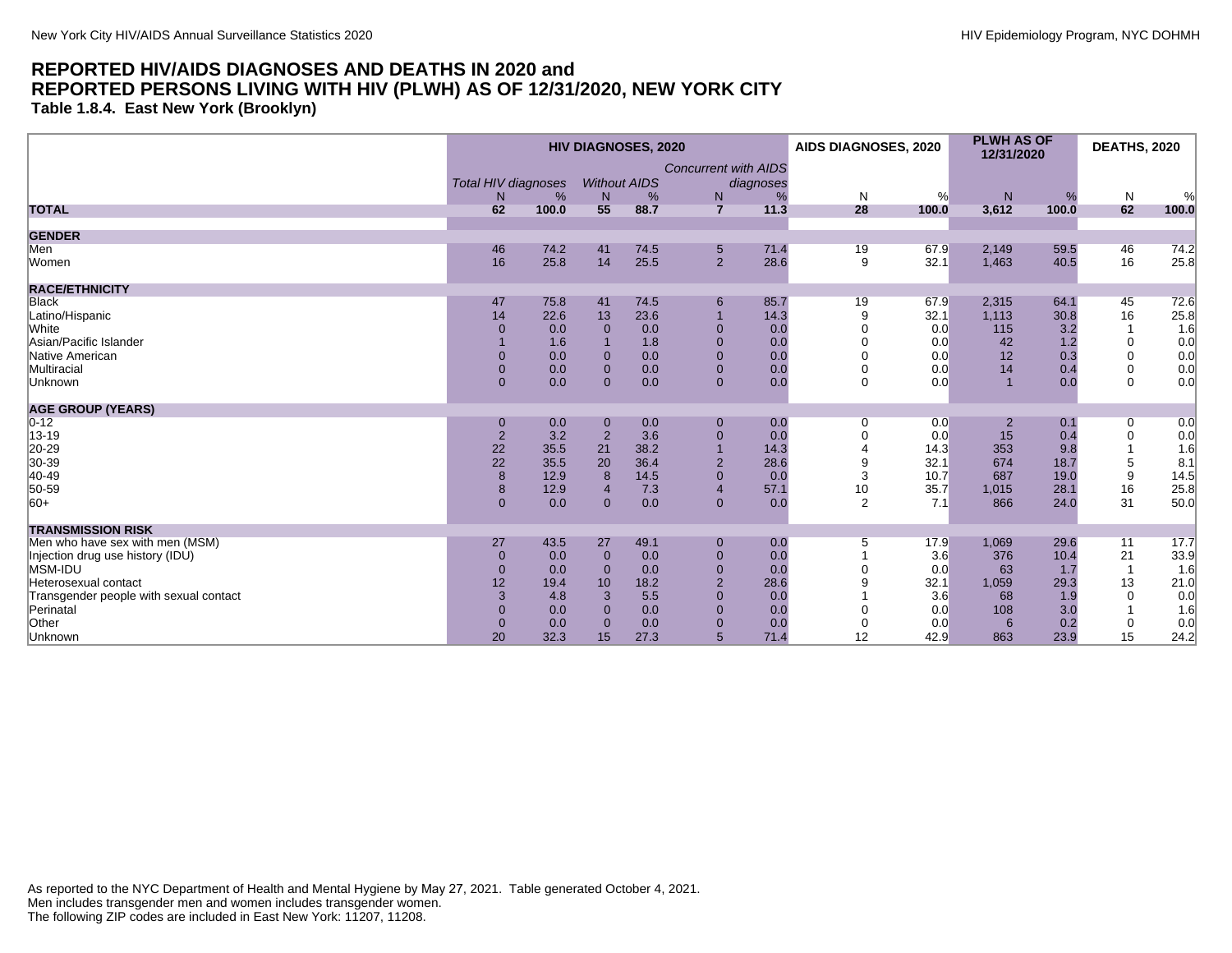**Table 1.8.5. Sunset Park (Brooklyn)**

|                                        |                            |       |                | <b>HIV DIAGNOSES, 2020</b> |                             |           | AIDS DIAGNOSES, 2020    |       | <b>PLWH AS OF</b><br>12/31/2020 |       | <b>DEATHS, 2020</b>     |       |
|----------------------------------------|----------------------------|-------|----------------|----------------------------|-----------------------------|-----------|-------------------------|-------|---------------------------------|-------|-------------------------|-------|
|                                        | <b>Total HIV diagnoses</b> |       |                | <b>Without AIDS</b>        | <b>Concurrent with AIDS</b> | diagnoses |                         |       |                                 |       |                         |       |
|                                        | N.                         | %     | N              | %                          | N                           | %         | N                       | %     | N                               | %     | $\mathsf{N}$            | %     |
| <b>TOTAL</b>                           | 9                          | 100.0 | $\overline{7}$ | 77.8                       | $\overline{2}$              | 22.2      | $\overline{\mathbf{4}}$ | 100.0 | 880                             | 100.0 | 8                       | 100.0 |
| <b>GENDER</b>                          |                            |       |                |                            |                             |           |                         |       |                                 |       |                         |       |
| Men                                    | 3                          | 33.3  | 3              | 42.9                       | $\mathbf 0$                 | 0.0       | 2                       | 50.0  | 659                             | 74.9  | 6                       | 75.0  |
| Women                                  | 6                          | 66.7  | $\overline{4}$ | 57.1                       | $2^{\circ}$                 | 100.0     | $\overline{2}$          | 50.0  | 221                             | 25.1  | $\overline{2}$          | 25.0  |
| <b>RACE/ETHNICITY</b>                  |                            |       |                |                            |                             |           |                         |       |                                 |       |                         |       |
| Black                                  | $\overline{2}$             | 22.2  | $\overline{2}$ | 28.6                       | $\mathbf 0$                 | 0.0       | 0                       | 0.0   | 159                             | 18.1  | 0                       | 0.0   |
| Latino/Hispanic                        | $6\phantom{1}$             | 66.7  | $\overline{4}$ | 57.1                       | $\mathbf 2$                 | 100.0     | 3                       | 75.0  | 469                             | 53.3  | $\,8\,$                 | 100.0 |
| White                                  | 0                          | 0.0   | $\Omega$       | 0.0                        | $\mathbf{0}$                | 0.0       |                         | 25.0  | 173                             | 19.7  | 0                       | 0.0   |
| Asian/Pacific Islander                 |                            | 11.1  |                | 14.3                       | $\mathbf{0}$                | 0.0       |                         | 0.0   | 75                              | 8.5   | $\mathbf 0$             | 0.0   |
| Other/Unknown                          | $\Omega$                   | 0.0   | $\Omega$       | 0.0                        | $\mathbf{0}$                | 0.0       | $\Omega$                | 0.0   | $\overline{4}$                  | 0.5   | $\Omega$                | 0.0   |
| <b>AGE GROUP (YEARS)</b>               |                            |       |                |                            |                             |           |                         |       |                                 |       |                         |       |
| $0 - 12$                               | $\mathbf{0}$               | 0.0   | $\mathbf{0}$   | 0.0                        | $\mathbf{0}$                | 0.0       | $\Omega$                | 0.0   |                                 | 0.0   | 0                       | 0.0   |
| 13-19                                  | $\overline{0}$             | 0.0   | $\Omega$       | 0.0                        | $\mathbf{0}$                | 0.0       |                         | 0.0   | 3                               | 0.3   | 0                       | 0.0   |
|                                        |                            | 55.6  |                | 57.1                       |                             | 50.0      |                         | 25.0  | 49                              | 5.6   | $\mathbf 0$             | 0.0   |
| 20-29<br>30-39                         |                            | 11.1  |                | 14.3                       |                             | 0.0       |                         | 0.0   | 139                             | 15.8  |                         | 12.5  |
| 40-49                                  |                            | 11.1  |                | 14.3                       | $\overline{0}$              | 0.0       |                         | 25.0  | 178                             | 20.2  | $\mathbf 0$             | 0.0   |
| 50-59                                  |                            | 11.1  |                | 14.3                       | $\mathbf{0}$                | 0.0       |                         | 25.0  | 271                             | 30.8  | $\overline{\mathbf{c}}$ | 25.0  |
| $ 60+$                                 |                            | 11.1  | $\Omega$       | 0.0                        |                             | 50.0      |                         | 25.0  | 240                             | 27.3  | 5                       | 62.5  |
| <b>TRANSMISSION RISK</b>               |                            |       |                |                            |                             |           |                         |       |                                 |       |                         |       |
| Men who have sex with men (MSM)        | 3                          | 33.3  | 3              | 42.9                       | $\mathbf{0}$                | 0.0       | $\overline{2}$          | 50.0  | 325                             | 36.9  | 3                       | 37.5  |
| Injection drug use history (IDU)       | $\Omega$                   | 0.0   | $\Omega$       | 0.0                        | $\Omega$                    | 0.0       |                         | 0.0   | 136                             | 15.5  |                         | 12.5  |
| MSM-IDU                                |                            | 0.0   | $\Omega$       | 0.0                        | $\Omega$                    | 0.0       |                         | 0.0   | 41                              | 4.7   |                         | 12.5  |
| Heterosexual contact                   |                            | 44.4  | 3              | 42.9                       |                             | 50.0      |                         | 25.0  | 186                             | 21.1  | 2                       | 25.0  |
| Transgender people with sexual contact |                            | 11.1  |                | 14.3                       | $\mathbf{0}$                | 0.0       |                         | 0.0   | 11                              | 1.3   | $\mathbf 0$             | 0.0   |
| Perinatal                              |                            | 0.0   |                | 0.0                        | $\Omega$                    | 0.0       |                         | 0.0   | 12                              | 1.4   | $\Omega$                | 0.0   |
| Other                                  |                            | 0.0   | $\Omega$       | 0.0                        |                             | 0.0       |                         | 0.0   | $\mathbf 0$                     | 0.0   | $\Omega$                | 0.0   |
| Unknown                                |                            | 11.1  | $\Omega$       | 0.0                        |                             | 50.0      |                         | 25.0  | 169                             | 19.2  |                         | 12.5  |

As reported to the NYC Department of Health and Mental Hygiene by May 27, 2021. Table generated October 4, 2021.

The following ZIP codes are included in Sunset Park: 11220, 11232.

Men includes transgender men and women includes transgender women.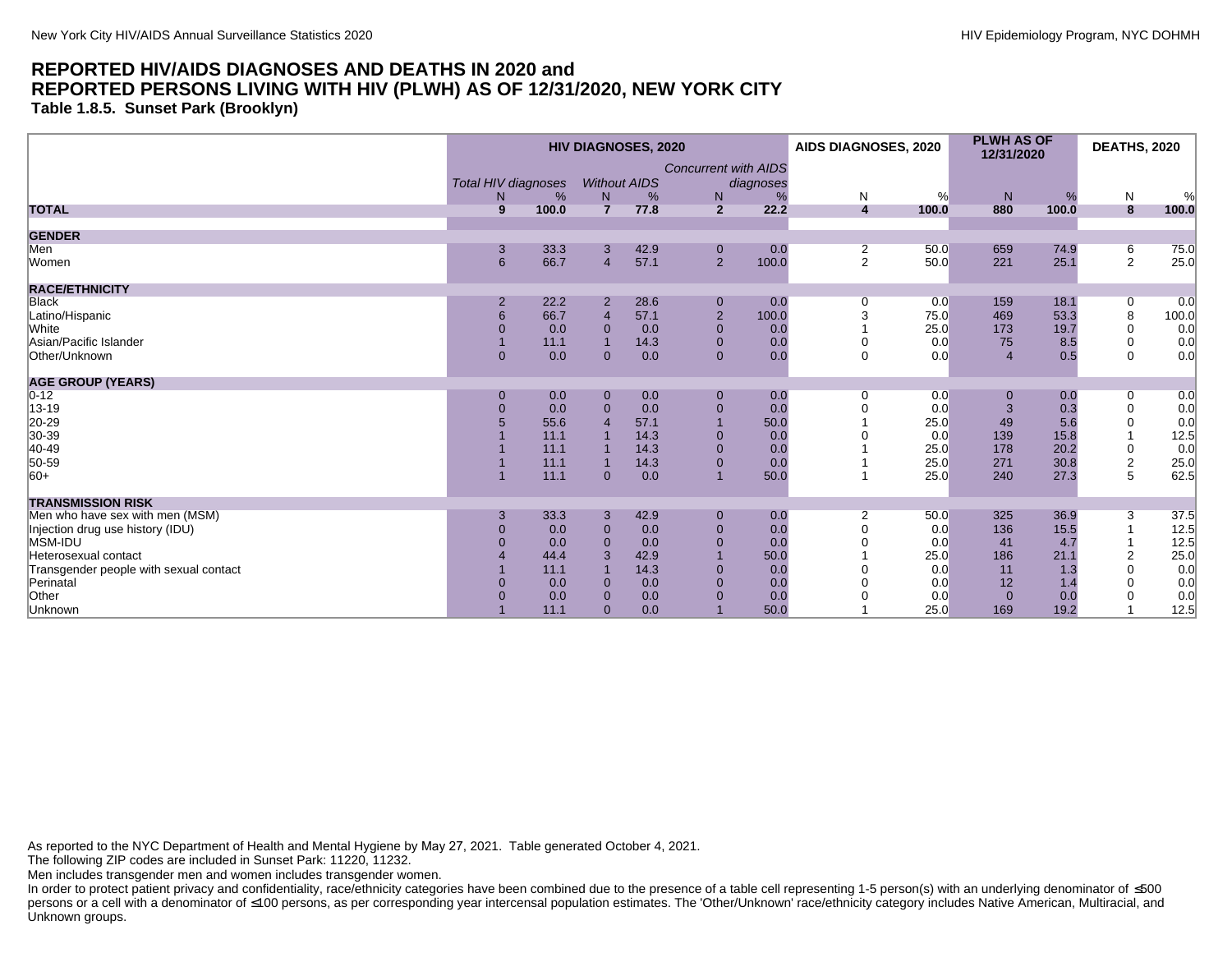**Table 1.8.6. Borough Park (Brooklyn)**

|                                        | <b>HIV DIAGNOSES, 2020</b>      |       |                |                          |                             | AIDS DIAGNOSES, 2020 |                | <b>PLWH AS OF</b><br>12/31/2020 |              | <b>DEATHS, 2020</b> |                           |            |
|----------------------------------------|---------------------------------|-------|----------------|--------------------------|-----------------------------|----------------------|----------------|---------------------------------|--------------|---------------------|---------------------------|------------|
|                                        |                                 |       |                |                          | <b>Concurrent with AIDS</b> |                      |                |                                 |              |                     |                           |            |
|                                        | <b>Total HIV diagnoses</b><br>N | %     | N              | <b>Without AIDS</b><br>% | ${\sf N}$                   | diagnoses<br>%       | N              | %                               | N            | %                   | $\mathsf{N}$              |            |
| <b>TOTAL</b>                           | 13                              | 100.0 | 10             | 76.9                     | $\overline{3}$              | 23.1                 | 11             | 100.0                           | 1,149        | 100.0               | 14                        | %<br>100.0 |
| <b>GENDER</b>                          |                                 |       |                |                          |                             |                      |                |                                 |              |                     |                           |            |
| Men                                    | 13                              | 100.0 | 10             | 100.0                    | 3                           | 100.0                | 8              | 72.7                            | 854          | 74.3                | 12                        | 85.7       |
| Women                                  | $\Omega$                        | 0.0   | $\mathbf{0}$   | 0.0                      | $\mathbf{0}$                | 0.0                  | 3              | 27.3                            | 295          | 25.7                | 2                         | 14.3       |
| <b>RACE/ETHNICITY</b>                  |                                 |       |                |                          |                             |                      |                |                                 |              |                     |                           |            |
| <b>Black</b>                           |                                 | 7.7   |                | 10.0                     | $\mathbf 0$                 | 0.0                  | $\overline{2}$ | 18.2                            | 306          | 26.6                | $\overline{2}$            | 14.3       |
| Latino/Hispanic                        | 5                               | 38.5  | $\overline{2}$ | 20.0                     | $\sqrt{3}$                  | 100.0                | $\Delta$       | 36.4                            | 402          | 35.0                | 9                         | 64.3       |
| White                                  | $\overline{A}$                  | 30.8  | $\overline{4}$ | 40.0                     | $\mathbf{0}$                | 0.0                  | 3              | 27.3                            | 350          | 30.5                | $\overline{2}$            | 14.3       |
| Asian/Pacific Islander                 | 3                               | 23.1  | $\mathbf{3}$   | 30.0                     | $\mathbf{0}$                | 0.0                  | $\mathfrak{p}$ | 18.2                            | 77           | 6.7                 |                           | 7.1        |
| Native American                        | $\mathbf{0}$                    | 0.0   | $\mathbf{0}$   | 0.0                      | $\mathbf{0}$                | 0.0                  |                | 0.0                             | 6            | 0.5                 | 0                         | 0.0        |
| Multiracial                            | $\mathbf{0}$                    | 0.0   | $\overline{0}$ | 0.0                      | $\mathbf{0}$                | 0.0                  | $\Omega$       | 0.0                             | 8            | 0.7                 | $\mathbf 0$               | 0.0        |
| Unknown                                | $\Omega$                        | 0.0   | $\mathbf{0}$   | 0.0                      | $\mathbf{0}$                | 0.0                  | $\mathbf 0$    | 0.0                             | $\Omega$     | 0.0                 | $\mathbf 0$               | 0.0        |
| <b>AGE GROUP (YEARS)</b>               |                                 |       |                |                          |                             |                      |                |                                 |              |                     |                           |            |
| $0 - 12$                               | 0                               | 0.0   | $\mathbf 0$    | 0.0                      | $\mathbf 0$                 | 0.0                  | 0              | 0.0                             | 0            | 0.0                 | 0                         | 0.0        |
| 13-19                                  | $\overline{0}$                  | 0.0   | $\pmb{0}$      | 0.0                      | $\mathbf 0$                 | 0.0                  | 0              | 0.0                             | 3            | 0.3                 | $\boldsymbol{0}$          | 0.0        |
| 20-29                                  | 3                               | 23.1  | $\mathbf{3}$   | 30.0                     | $\mathbf 0$                 | 0.0                  | 3              | 27.3                            | 54           | 4.7                 | $\boldsymbol{0}$          | 0.0        |
| 30-39                                  | 6                               | 46.2  | $\overline{4}$ | 40.0                     | $\overline{2}$              | 66.7                 |                | 45.5                            | 202          | 17.6                | $\overline{2}$            | 14.3       |
| 40-49                                  |                                 | 30.8  | 3              | 30.0                     |                             | 33.3                 |                | 18.2                            | 230          | 20.0                | $\sqrt{2}$                | 14.3       |
| 50-59                                  | $\overline{0}$                  | 0.0   | $\overline{0}$ | 0.0                      | $\mathbf 0$                 | 0.0                  |                | 9.1                             | 337          | 29.3                | $\ensuremath{\mathsf{3}}$ | 21.4       |
| $ 60+$                                 | $\Omega$                        | 0.0   | $\Omega$       | 0.0                      | $\mathbf{0}$                | 0.0                  | $\Omega$       | 0.0                             | 323          | 28.1                | $\overline{7}$            | 50.0       |
| <b>TRANSMISSION RISK</b>               |                                 |       |                |                          |                             |                      |                |                                 |              |                     |                           |            |
| Men who have sex with men (MSM)        | 10                              | 76.9  |                | 70.0                     | 3                           | 100.0                | 6              | 54.5                            | 489          | 42.6                | 5                         | 35.7       |
| Injection drug use history (IDU)       | $\Omega$                        | 0.0   | $\mathbf 0$    | 0.0                      | $\mathbf 0$                 | 0.0                  |                | 9.1                             | 149          | 13.0                |                           | 28.6       |
| MSM-IDU                                | $\Omega$                        | 0.0   | $\overline{0}$ | 0.0                      | $\mathbf{0}$                | 0.0                  |                | 0.0                             | 22           | 1.9                 |                           | 7.1        |
| Heterosexual contact                   | $\Omega$                        | 0.0   | $\Omega$       | 0.0                      | $\mathbf{0}$                | 0.0                  |                | 9.1                             | 218          | 19.0                |                           | 7.1        |
| Transgender people with sexual contact | $\Omega$                        | 0.0   | $\overline{0}$ | 0.0                      | $\mathbf{0}$                | 0.0                  |                | 0.0                             | 15           | 1.3                 |                           | 7.1        |
| Perinatal                              | $\Omega$                        | 0.0   | $\Omega$       | 0.0                      | $\mathbf{0}$                | 0.0                  |                | 0.0                             | 14           | 1.2                 | $\Omega$                  | 0.0        |
| Other                                  | $\Omega$                        | 0.0   | $\overline{0}$ | 0.0                      | $\mathbf 0$                 | 0.0                  |                | 0.0                             | $\mathbf{0}$ | 0.0                 | 0                         | 0.0        |
| Unknown                                | 3                               | 23.1  | 3              | 30.0                     | $\mathbf{0}$                | 0.0                  | 3              | 27.3                            | 242          | 21.1                | $\overline{2}$            | 14.3       |

As reported to the NYC Department of Health and Mental Hygiene by May 27, 2021. Table generated October 4, 2021. Men includes transgender men and women includes transgender women. The following ZIP codes are included in Borough Park: 11204, 11218, 11219, 11230.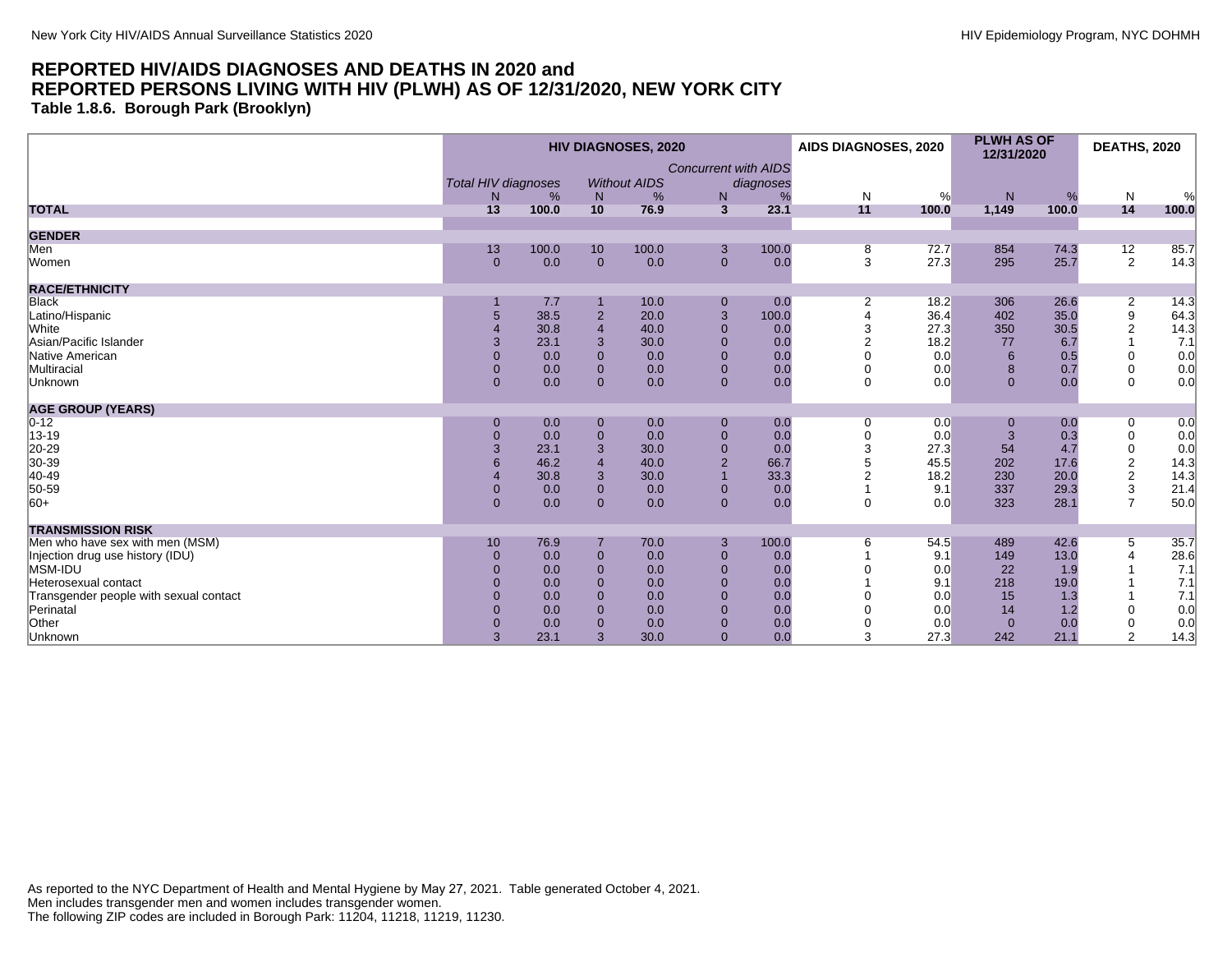**Table 1.8.7. East Flatbush - Flatbush (Brooklyn)**

|                                        |                            |       |                | <b>HIV DIAGNOSES, 2020</b> |                             |           | AIDS DIAGNOSES, 2020 |       | <b>PLWH AS OF</b><br>12/31/2020 |       | <b>DEATHS, 2020</b> |       |
|----------------------------------------|----------------------------|-------|----------------|----------------------------|-----------------------------|-----------|----------------------|-------|---------------------------------|-------|---------------------|-------|
|                                        |                            |       |                |                            | <b>Concurrent with AIDS</b> |           |                      |       |                                 |       |                     |       |
|                                        | <b>Total HIV diagnoses</b> |       |                | <b>Without AIDS</b>        |                             | diagnoses |                      |       |                                 |       |                     |       |
|                                        | N                          | %     | N              | %                          | N                           | %         | $\mathsf{N}$         | %     | ${\sf N}$                       | %     | N                   | %     |
| <b>TOTAL</b>                           | 76                         | 100.0 | 55             | 72.4                       | 21                          | 27.6      | 47                   | 100.0 | 5,502                           | 100.0 | 85                  | 100.0 |
| <b>GENDER</b>                          |                            |       |                |                            |                             |           |                      |       |                                 |       |                     |       |
| Men                                    | 53                         | 69.7  | 38             | 69.1                       | 15                          | 71.4      | 33                   | 70.2  | 3,562                           | 64.7  | 62                  | 72.9  |
| Women                                  | 23                         | 30.3  | 17             | 30.9                       | 6                           | 28.6      | 14                   | 29.8  | 1,940                           | 35.3  | 23                  | 27.1  |
| <b>RACE/ETHNICITY</b>                  |                            |       |                |                            |                             |           |                      |       |                                 |       |                     |       |
| <b>Black</b>                           | 61                         | 80.3  | 44             | 80.0                       | 17                          | 81.0      | 37                   | 78.7  | 4,272                           | 77.6  | 60                  | 70.6  |
| Latino/Hispanic                        | 12                         | 15.8  | 9              | 16.4                       | 3                           | 14.3      |                      | 19.1  | 775                             | 14.1  | 20                  | 23.5  |
| White                                  | $\overline{2}$             | 2.6   |                | 1.8                        |                             | 4.8       |                      | 2.1   | 342                             | 6.2   | 5                   | 5.9   |
| Asian/Pacific Islander                 | $\Omega$                   | 0.0   | $\Omega$       | 0.0                        | $\Omega$                    | 0.0       |                      | 0.0   | 67                              | 1.2   | $\mathbf 0$         | 0.0   |
| Native American                        | $\Omega$                   | 0.0   | $\Omega$       | 0.0                        | $\mathbf{0}$                | 0.0       |                      | 0.0   | 15                              | 0.3   | $\Omega$            | 0.0   |
| Multiracial                            |                            | 1.3   | $\mathbf 1$    | 1.8                        | $\mathbf{0}$                | 0.0       |                      | 0.0   | 25                              | 0.5   | $\mathbf 0$         | 0.0   |
| Unknown                                | $\overline{0}$             | 0.0   | $\Omega$       | 0.0                        | $\mathbf{0}$                | 0.0       | $\Omega$             | 0.0   | 6                               | 0.1   | $\Omega$            | 0.0   |
| <b>AGE GROUP (YEARS)</b>               |                            |       |                |                            |                             |           |                      |       |                                 |       |                     |       |
| $ 0-12 $                               | $\mathbf 0$                | 0.0   | $\mathbf{0}$   | 0.0                        | $\boldsymbol{0}$            | 0.0       | 0                    | 0.0   |                                 | 0.0   | 0                   | 0.0   |
| 13-19                                  |                            | 5.3   | $\overline{4}$ | 7.3                        | $\pmb{0}$                   | 0.0       |                      | 2.1   | 14                              | 0.3   | 0                   | 0.0   |
| 20-29                                  | 19                         | 25.0  | 17             | 30.9                       | $\overline{2}$              | 9.5       | 9                    | 19.1  | 323                             | 5.9   |                     | 1.2   |
| 30-39                                  | 23                         | 30.3  | 15             | 27.3                       | 8                           | 38.1      | 15                   | 31.9  | 921                             | 16.7  | 5                   | 5.9   |
| 40-49                                  | 12                         | 15.8  | 8              | 14.5                       |                             | 19.0      | 9                    | 19.1  | 1,031                           | 18.7  | 6                   | 7.1   |
| 50-59                                  | 10                         | 13.2  | 8              | 14.5                       | $\overline{2}$              | 9.5       | 5                    | 10.6  | 1,541                           | 28.0  | 21                  | 24.7  |
| $ 60+$                                 | 8                          | 10.5  | $\overline{3}$ | 5.5                        | $5\overline{)}$             | 23.8      | 8                    | 17.0  | 1,671                           | 30.4  | 52                  | 61.2  |
| <b>TRANSMISSION RISK</b>               |                            |       |                |                            |                             |           |                      |       |                                 |       |                     |       |
| Men who have sex with men (MSM)        | 29                         | 38.2  | 22             | 40.0                       |                             | 33.3      | 18                   | 38.3  | 1,853                           | 33.7  | 16                  | 18.8  |
| Injection drug use history (IDU)       | $\mathbf{0}$               | 0.0   | $\Omega$       | 0.0                        | $\mathbf{0}$                | 0.0       | 3                    | 6.4   | 429                             | 7.8   | 14                  | 16.5  |
| MSM-IDU                                |                            | 1.3   |                | 1.8                        | $\mathbf{0}$                | 0.0       |                      | 0.0   | 106                             | 1.9   | 5                   | 5.9   |
| Heterosexual contact                   | 10                         | 13.2  |                | 12.7                       | 3                           | 14.3      |                      | 19.1  | 1,435                           | 26.1  | 25                  | 29.4  |
| Transgender people with sexual contact | $\Omega$                   | 0.0   | $\Omega$       | 0.0                        | $\Omega$                    | 0.0       |                      | 2.1   | 66                              | 1.2   | $\mathbf 0$         | 0.0   |
| Perinatal                              | $\Omega$                   | 0.0   | $\Omega$       | 0.0                        | $\Omega$                    | 0.0       |                      | 4.3   | 108                             | 2.0   | $\overline{2}$      | 2.4   |
| Other                                  | $\mathbf{0}$               | 0.0   | $\Omega$       | 0.0                        | $\overline{0}$              | 0.0       | $\Omega$             | 0.0   | 14                              | 0.3   | $\mathbf 0$         | 0.0   |
| Unknown                                | 36                         | 47.4  | 25             | 45.5                       | 11                          | 52.4      | 14                   | 29.8  | 1,491                           | 27.1  | 23                  | 27.1  |

As reported to the NYC Department of Health and Mental Hygiene by May 27, 2021. Table generated October 4, 2021. Men includes transgender men and women includes transgender women. The following ZIP codes are included in East Flatbush - Flatbush: 11203, 11210, 11225, 11226.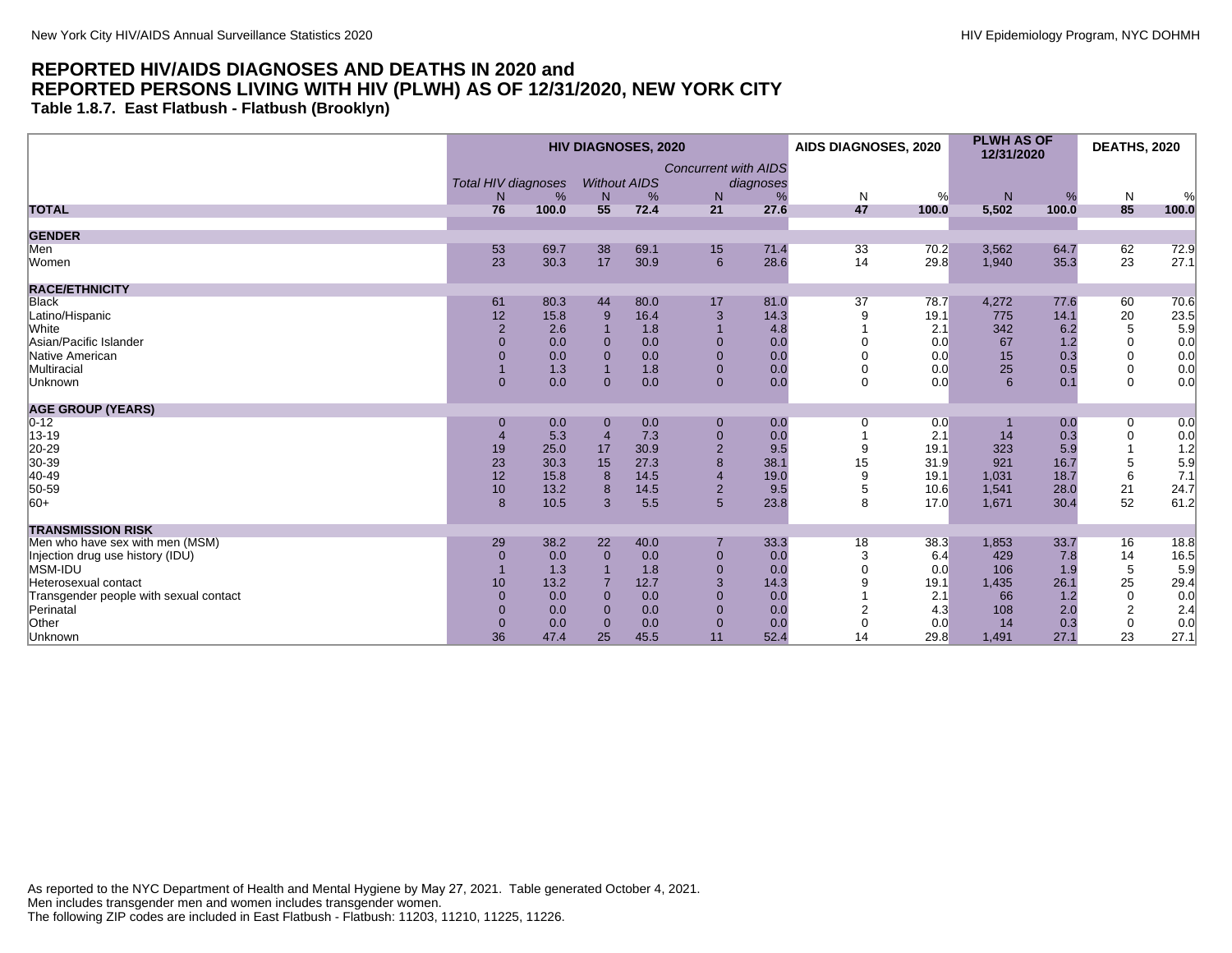**Table 1.8.8. Canarsie - Flatlands (Brooklyn)**

|                                        |                     |       |                | <b>HIV DIAGNOSES, 2020</b> |                             |           | AIDS DIAGNOSES, 2020 |       | <b>PLWH AS OF</b><br>12/31/2020 |       | <b>DEATHS, 2020</b> |       |
|----------------------------------------|---------------------|-------|----------------|----------------------------|-----------------------------|-----------|----------------------|-------|---------------------------------|-------|---------------------|-------|
|                                        | Total HIV diagnoses |       |                | <b>Without AIDS</b>        | <b>Concurrent with AIDS</b> | diagnoses |                      |       |                                 |       |                     |       |
|                                        | N                   | %     | N              | %                          | N                           | %         | N                    | %     | N                               | %     | N                   | %     |
| <b>TOTAL</b>                           | 29                  | 100.0 | 20             | 69.0                       | 9                           | 31.0      | 25                   | 100.0 | 1,857                           | 100.0 | 34                  | 100.0 |
| <b>GENDER</b>                          |                     |       |                |                            |                             |           |                      |       |                                 |       |                     |       |
| Men                                    | 18                  | 62.1  | 11             | 55.0                       | $\overline{7}$              | 77.8      | 19                   | 76.0  | 1,033                           | 55.6  | 22                  | 64.7  |
| Women                                  | 11                  | 37.9  | 9              | 45.0                       | $\overline{2}$              | 22.2      | 6                    | 24.0  | 824                             | 44.4  | 12                  | 35.3  |
| <b>RACE/ETHNICITY</b>                  |                     |       |                |                            |                             |           |                      |       |                                 |       |                     |       |
| <b>Black</b>                           | 24                  | 82.8  | 15             | 75.0                       | 9                           | 100.0     | 22                   | 88.0  | 1,480                           | 79.7  | 28                  | 82.4  |
| Latino/Hispanic                        | $\mathbf{3}$        | 10.3  | $\mathbf{3}$   | 15.0                       | $\overline{0}$              | 0.0       | 3                    | 12.0  | 232                             | 12.5  | $\,$ 5 $\,$         | 14.7  |
| White                                  | $\overline{2}$      | 6.9   | $\overline{2}$ | 10.0                       | $\overline{0}$              | 0.0       |                      | 0.0   | 109                             | 5.9   |                     | 2.9   |
| Asian/Pacific Islander                 | $\mathbf{0}$        | 0.0   | $\mathbf{0}$   | 0.0                        | $\mathbf{0}$                | 0.0       |                      | 0.0   | 23                              | 1.2   | 0                   | 0.0   |
| Other/Unknown                          | $\mathbf{0}$        | 0.0   | $\mathbf{0}$   | 0.0                        | $\overline{0}$              | 0.0       | $\Omega$             | 0.0   | 13                              | 0.7   | $\mathbf{0}$        | 0.0   |
| <b>AGE GROUP (YEARS)</b>               |                     |       |                |                            |                             |           |                      |       |                                 |       |                     |       |
| $0 - 12$                               |                     | 3.4   |                | 5.0                        | $\mathbf{0}$                | 0.0       |                      | 4.0   |                                 | 0.1   | 0                   | 0.0   |
| 13-19                                  | $\overline{2}$      | 6.9   |                | 10.0                       | $\mathbf{0}$                | 0.0       |                      | 0.0   |                                 | 0.2   | 0                   | 0.0   |
| 20-29                                  |                     | 20.7  | 5              | 25.0                       |                             | 11.1      |                      | 16.0  | 123                             | 6.6   |                     | 2.9   |
| 30-39                                  |                     | 27.6  |                | 20.0                       | $\overline{4}$              | 44.4      |                      | 32.0  | 305                             | 16.4  | 3                   | 8.8   |
| 40-49                                  |                     | 13.8  | $\overline{2}$ | 10.0                       | $\overline{2}$              | 22.2      |                      | 20.0  | 319                             | 17.2  | 3                   | 8.8   |
| 50-59                                  | 6                   | 20.7  |                | 20.0                       | $\overline{2}$              | 22.2      | 5                    | 20.0  | 522                             | 28.1  | 9                   | 26.5  |
| $ 60+$                                 | $\overline{2}$      | 6.9   | 2              | 10.0                       | $\mathbf{0}$                | 0.0       | $\overline{2}$       | 8.0   | 583                             | 31.4  | 18                  | 52.9  |
| <b>TRANSMISSION RISK</b>               |                     |       |                |                            |                             |           |                      |       |                                 |       |                     |       |
| Men who have sex with men (MSM)        |                     | 24.1  | 5              | 25.0                       | $\overline{2}$              | 22.2      | 10                   | 40.0  | 422                             | 22.7  | 5                   | 14.7  |
| Injection drug use history (IDU)       | $\mathbf 0$         | 0.0   | $\Omega$       | 0.0                        | $\overline{0}$              | 0.0       |                      | 0.0   | 129                             | 6.9   | $\overline{7}$      | 20.6  |
| MSM-IDU                                |                     | 0.0   | $\Omega$       | 0.0                        | $\Omega$                    | 0.0       |                      | 0.0   | 21                              | 1.1   | $\mathbf 0$         | 0.0   |
| Heterosexual contact                   |                     | 20.7  | 5              | 25.0                       |                             | 11.1      |                      | 12.0  | 637                             | 34.3  | 8                   | 23.5  |
| Transgender people with sexual contact |                     | 0.0   | $\Omega$       | 0.0                        | $\Omega$                    | 0.0       |                      | 0.0   | 13                              | 0.7   | $\mathbf 0$         | 0.0   |
| Perinatal                              |                     | 3.4   |                | 5.0                        | $\mathbf{0}$                | 0.0       |                      | 4.0   | 62                              | 3.3   | $\mathbf 0$         | 0.0   |
| Other                                  |                     | 0.0   | $\Omega$       | 0.0                        | $\Omega$                    | 0.0       |                      | 0.0   | $\overline{2}$                  | 0.1   | $\mathbf 0$         | 0.0   |
| Unknown                                | 15                  | 51.7  | 9              | 45.0                       | 6                           | 66.7      | 11                   | 44.0  | 571                             | 30.7  | 14                  | 41.2  |

As reported to the NYC Department of Health and Mental Hygiene by May 27, 2021. Table generated October 4, 2021.

The following ZIP codes are included in Canarsie - Flatlands: 11234, 11236, 11239.

Men includes transgender men and women includes transgender women.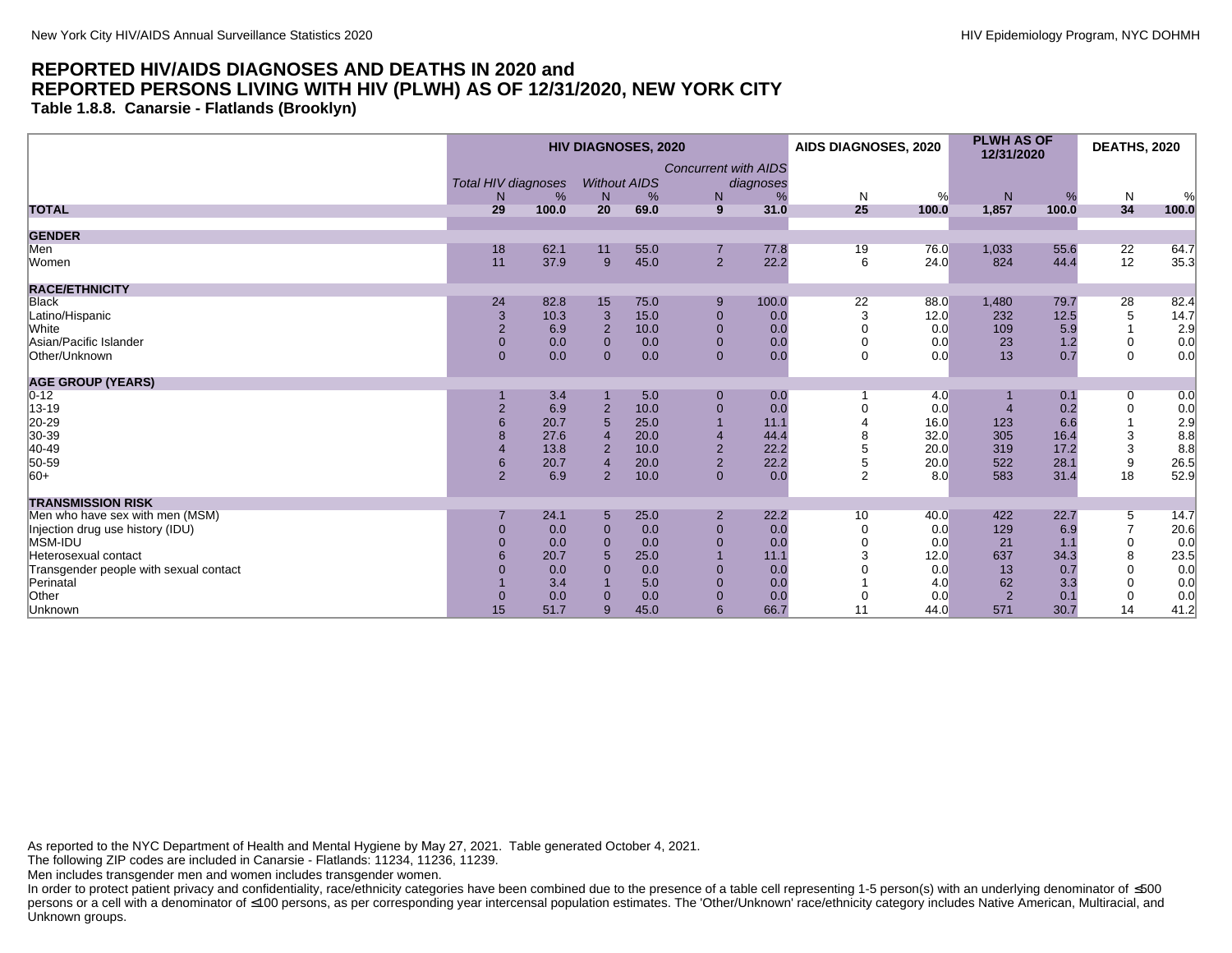**Table 1.8.9. Bensonhurst - Bay Ridge (Brooklyn)**

|                                        |                            |            |                                  | <b>HIV DIAGNOSES, 2020</b> |                             |           | AIDS DIAGNOSES, 2020 |            | <b>PLWH AS OF</b><br>12/31/2020 |            | <b>DEATHS, 2020</b> |             |
|----------------------------------------|----------------------------|------------|----------------------------------|----------------------------|-----------------------------|-----------|----------------------|------------|---------------------------------|------------|---------------------|-------------|
|                                        | <b>Total HIV diagnoses</b> |            |                                  | <b>Without AIDS</b>        | <b>Concurrent with AIDS</b> | diagnoses |                      |            |                                 |            |                     |             |
| <b>TOTAL</b>                           | N.<br>5                    | %<br>100.0 | N <sub>1</sub><br>$\overline{4}$ | %<br>80.0                  | N<br>$\mathbf{1}$           | 20.0      | N<br>$5\overline{5}$ | %<br>100.0 | N <sub>1</sub><br>726           | %<br>100.0 | ${\sf N}$<br>13     | %<br>100.0  |
|                                        |                            |            |                                  |                            |                             |           |                      |            |                                 |            |                     |             |
| <b>GENDER</b>                          |                            |            |                                  |                            |                             |           |                      |            |                                 |            |                     |             |
| Men                                    | 5                          | 100.0      | $\overline{4}$                   | 100.0                      |                             | 100.0     | 5                    | 100.0      | 555                             | 76.4       | 11                  | 84.6        |
| Women                                  | $\overline{0}$             | 0.0        | $\mathbf{0}$                     | 0.0                        | $\mathbf{0}$                | 0.0       | $\mathbf 0$          | 0.0        | 171                             | 23.6       | 2                   | 15.4        |
| <b>RACE/ETHNICITY</b>                  |                            |            |                                  |                            |                             |           |                      |            |                                 |            |                     |             |
| <b>Black</b>                           | 0                          | 0.0        | $\mathbf 0$                      | 0.0                        | $\mathbf 0$                 | 0.0       |                      | 20.0       | 76                              | 10.5       | 3                   | 23.1        |
| Latino/Hispanic                        | $\overline{2}$             | 40.0       |                                  | 25.0                       | $\overline{1}$              | 100.0     |                      | 40.0       | 243                             | 33.5       | 3                   | 23.1        |
| White                                  | 3                          | 60.0       | $\mathbf{3}$                     | 75.0                       | $\mathbf 0$                 | 0.0       | $\overline{2}$       | 40.0       | 349                             | 48.1       | 6                   | 46.2<br>7.7 |
| Asian/Pacific Islander                 | $\mathbf{0}$               | 0.0        | $\mathbf{0}$                     | 0.0                        | $\mathbf{0}$                | 0.0       | $\mathbf 0$          | 0.0        | 54                              | 7.4        |                     |             |
| Other/Unknown                          | $\Omega$                   | 0.0        | $\mathbf{0}$                     | 0.0                        | $\overline{0}$              | 0.0       | $\mathbf 0$          | 0.0        | $\overline{4}$                  | 0.6        | $\mathbf 0$         | 0.0         |
| <b>AGE GROUP (YEARS)</b>               |                            |            |                                  |                            |                             |           |                      |            |                                 |            |                     |             |
| $0 - 12$                               | $\Omega$                   | 0.0        | $\mathbf 0$                      | 0.0                        | $\mathbf 0$                 | 0.0       | 0                    | 0.0        | 0                               | 0.0        | 0                   | 0.0         |
| 13-19                                  | $\Omega$                   | 0.0        | $\mathbf 0$                      | 0.0                        | $\mathbf 0$                 | 0.0       |                      | 0.0        | $\overline{2}$                  | 0.3        | $\mathbf 0$         | 0.0         |
| 20-29                                  | $\Omega$                   | 0.0        | $\overline{0}$                   | 0.0                        | $\overline{0}$              | 0.0       |                      | 0.0        | 29                              | 4.0        |                     | 7.7         |
| 30-39                                  | 3                          | 60.0       | $\overline{2}$                   | 50.0                       | $\overline{1}$              | 100.0     |                      | 20.0       | 107                             | 14.7       | 0                   | 0.0         |
| 40-49                                  |                            | 20.0       |                                  | 25.0                       | $\mathbf 0$                 | 0.0       |                      | 0.0        | 150                             | 20.7       |                     | 7.7         |
| 50-59                                  |                            | 20.0       |                                  | 25.0                       | $\mathbf 0$                 | 0.0       | $\overline{c}$       | 40.0       | 206                             | 28.4       | $\sqrt{2}$          | 15.4        |
| $ 60+$                                 | $\overline{0}$             | 0.0        | $\overline{0}$                   | 0.0                        | $\mathbf{0}$                | 0.0       | 2                    | 40.0       | 232                             | 32.0       | 9                   | 69.2        |
| <b>TRANSMISSION RISK</b>               |                            |            |                                  |                            |                             |           |                      |            |                                 |            |                     |             |
| Men who have sex with men (MSM)        | $\overline{2}$             | 40.0       |                                  | 25.0                       |                             | 100.0     | 4                    | 80.0       | 342                             | 47.1       | 3                   | 23.1        |
| Injection drug use history (IDU)       | $\Omega$                   | 0.0        | $\mathbf{0}$                     | 0.0                        | $\overline{0}$              | 0.0       |                      | 0.0        | 87                              | 12.0       |                     | 7.7         |
| MSM-IDU                                | $\Omega$                   | 0.0        | $\overline{0}$                   | 0.0                        | $\mathbf{0}$                | 0.0       |                      | 0.0        | 30                              | 4.1        | $\overline{2}$      | 15.4        |
| Heterosexual contact                   | $\Omega$                   | 0.0        | $\mathbf{0}$                     | 0.0                        | $\mathbf{0}$                | 0.0       |                      | 0.0        | 109                             | 15.0       |                     | 30.8        |
| Transgender people with sexual contact | $\Omega$                   | 0.0        | $\overline{0}$                   | 0.0                        | $\mathbf{0}$                | 0.0       |                      | 0.0        | $\boldsymbol{\Delta}$           | 0.6        |                     | 0.0         |
| Perinatal                              | $\Omega$                   | 0.0        | $\overline{0}$                   | 0.0                        | $\mathbf{0}$                | 0.0       |                      | 0.0        | 9                               | 1.2        |                     | 7.7         |
| Other                                  | $\Omega$                   | 0.0        | $\Omega$                         | 0.0                        | $\mathbf 0$                 | 0.0       |                      | 0.0        | 3                               | 0.4        |                     | 7.7         |
| Unknown                                | 3                          | 60.0       | 3                                | 75.0                       | $\mathbf{0}$                | 0.0       |                      | 20.0       | 142                             | 19.6       |                     | 7.7         |

As reported to the NYC Department of Health and Mental Hygiene by May 27, 2021. Table generated October 4, 2021.

The following ZIP codes are included in Bensonhurst - Bay Ridge: 11209, 11214, 11228, 11252.

Men includes transgender men and women includes transgender women.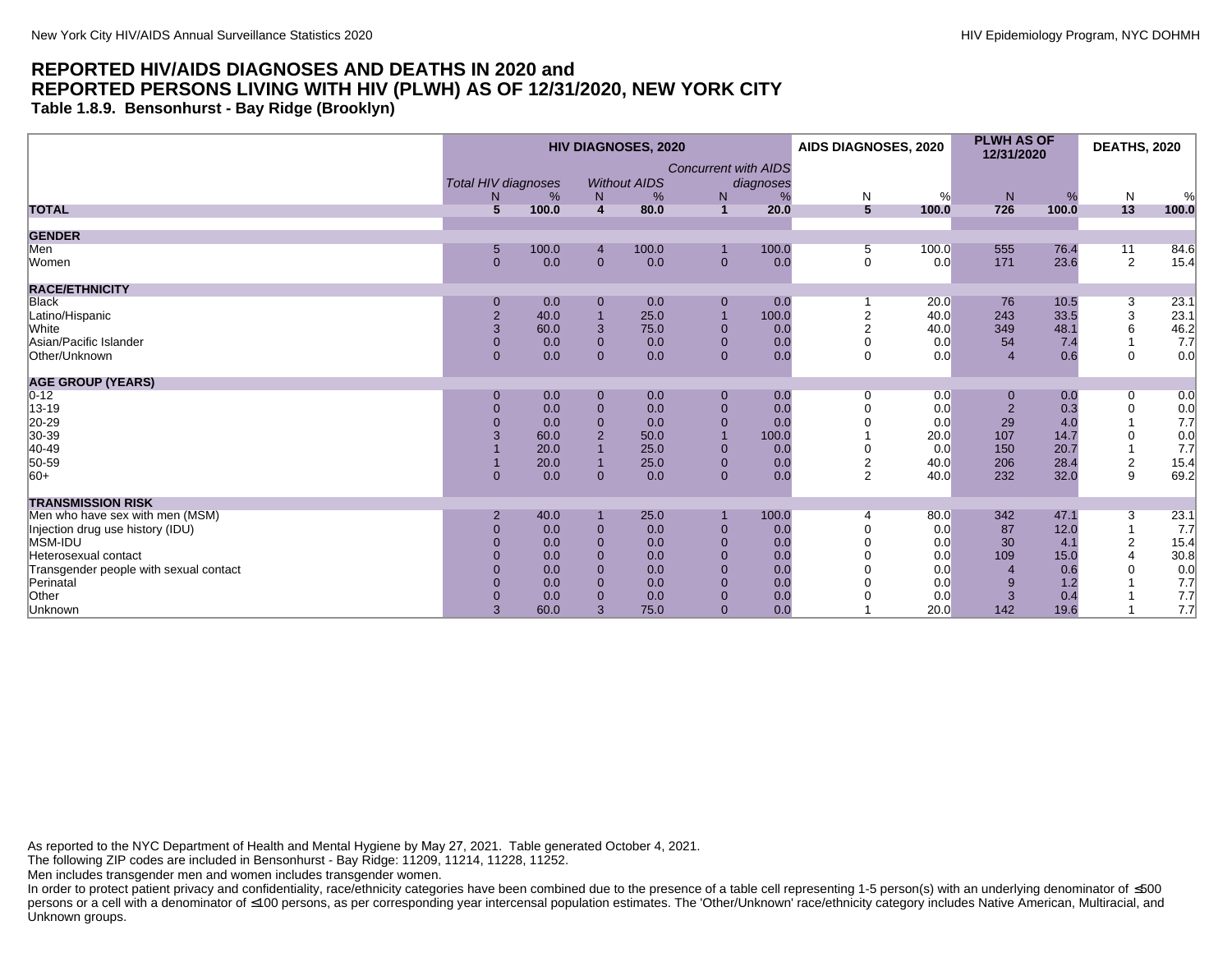**Table 1.8.10. Coney Island - Sheepshead Bay (Brooklyn)**

|                                        | <b>HIV DIAGNOSES, 2020</b> |       |                |                     |                             | AIDS DIAGNOSES, 2020 |                | <b>PLWH AS OF</b><br>12/31/2020 |       | <b>DEATHS, 2020</b> |                  |                |
|----------------------------------------|----------------------------|-------|----------------|---------------------|-----------------------------|----------------------|----------------|---------------------------------|-------|---------------------|------------------|----------------|
|                                        |                            |       |                |                     | <b>Concurrent with AIDS</b> |                      |                |                                 |       |                     |                  |                |
|                                        | <b>Total HIV diagnoses</b> |       |                | <b>Without AIDS</b> |                             | diagnoses            |                |                                 |       |                     |                  |                |
|                                        | N                          | %     | N              | %                   | N                           | %                    | N              | %                               | N     | %                   | $\mathsf{N}$     | %              |
| <b>TOTAL</b>                           | 18                         | 100.0 | 12             | 66.7                | 6                           | 33.3                 | 14             | 100.0                           | 1,245 | 100.0               | 27               | 100.0          |
| <b>GENDER</b>                          |                            |       |                |                     |                             |                      |                |                                 |       |                     |                  |                |
| Men                                    | 16                         | 88.9  | 11             | 91.7                | $5\overline{)}$             | 83.3                 | 10             | 71.4                            | 801   | 64.3                | 17               | 63.0           |
| Women                                  | $\overline{2}$             | 11.1  | $\overline{1}$ | 8.3                 | $\overline{1}$              | 16.7                 | $\overline{4}$ | 28.6                            | 444   | 35.7                | 10               | 37.0           |
| <b>RACE/ETHNICITY</b>                  |                            |       |                |                     |                             |                      |                |                                 |       |                     |                  |                |
| <b>Black</b>                           | 3                          | 16.7  | 2              | 16.7                |                             | 16.7                 | $\overline{4}$ | 28.6                            | 464   | 37.3                | 13               | 48.1           |
| Latino/Hispanic                        |                            | 38.9  | 5              | 41.7                | $\overline{2}$              | 33.3                 | 3              | 21.4                            | 365   | 29.3                | $\boldsymbol{9}$ | 33.3           |
| <b>White</b>                           | 8                          | 44.4  | 5              | 41.7                | 3                           | 50.0                 |                | 42.9                            | 356   | 28.6                | 3                | 11.1           |
| Asian/Pacific Islander                 | $\Omega$                   | 0.0   | $\Omega$       | 0.0                 | $\Omega$                    | 0.0                  |                | 7.1                             | 48    | 3.9                 |                  | 3.7            |
| Native American                        | $\Omega$                   | 0.0   | $\Omega$       | 0.0                 | $\overline{0}$              | 0.0                  |                | 0.0                             | 2     | 0.2                 | $\Omega$         | $0.0$<br>$3.7$ |
| Multiracial                            | $\overline{0}$             | 0.0   | $\overline{0}$ | 0.0                 | $\overline{0}$              | 0.0                  |                | 0.0                             | 9     | 0.7                 | $\mathbf 1$      |                |
| Unknown                                | $\overline{0}$             | 0.0   | $\Omega$       | 0.0                 | $\overline{0}$              | 0.0                  | $\Omega$       | 0.0                             |       | 0.1                 | $\mathbf 0$      | 0.0            |
| <b>AGE GROUP (YEARS)</b>               |                            |       |                |                     |                             |                      |                |                                 |       |                     |                  |                |
| $0 - 12$                               | $\mathbf 0$                | 0.0   | $\mathbf 0$    | 0.0                 | $\mathbf{0}$                | 0.0                  | 0              | 0.0                             | 0     | 0.0                 | 0                | 0.0            |
| 13-19                                  | 0                          | 0.0   | $\overline{0}$ | 0.0                 | $\mathbf{0}$                | 0.0                  |                | 0.0                             | 5     | 0.4                 | $\mathbf 0$      | 0.0            |
| 20-29                                  |                            | 5.6   |                | 8.3                 | $\mathbf{0}$                | 0.0                  |                | 0.0                             | 71    | 5.7                 | $\Omega$         | 0.0            |
| 30-39                                  |                            | 38.9  |                | 41.7                | $\overline{2}$              | 33.3                 |                | 35.7                            | 214   | 17.2                |                  | 3.7            |
| 40-49                                  | 5                          | 27.8  | $\overline{3}$ | 25.0                | $\overline{2}$              | 33.3                 |                | 35.7                            | 232   | 18.6                |                  | 3.7            |
| 50-59                                  | 5                          | 27.8  | $\overline{3}$ | 25.0                | $\overline{2}$              | 33.3                 |                | 28.6                            | 342   | 27.5                | 10               | 37.0           |
| $ 60+$                                 | $\overline{0}$             | 0.0   | $\overline{0}$ | 0.0                 | $\overline{0}$              | 0.0                  | $\mathbf 0$    | 0.0                             | 381   | 30.6                | 15               | 55.6           |
| <b>TRANSMISSION RISK</b>               |                            |       |                |                     |                             |                      |                |                                 |       |                     |                  |                |
| Men who have sex with men (MSM)        | 6                          | 33.3  |                | 33.3                | $\overline{2}$              | 33.3                 |                | 28.6                            | 395   | 31.7                | 3                | 11.1           |
| Injection drug use history (IDU)       | $\overline{0}$             | 0.0   | $\mathbf{0}$   | 0.0                 | $\overline{0}$              | 0.0                  |                | 0.0                             | 170   | 13.7                | 10               | 37.0           |
| MSM-IDU                                | $\overline{0}$             | 0.0   | $\Omega$       | 0.0                 | $\mathbf{0}$                | 0.0                  |                | 0.0                             | 14    | 1.1                 | $\mathbf 0$      | 0.0            |
| Heterosexual contact                   |                            | 11.1  |                | 8.3                 |                             | 16.7                 |                | 28.6                            | 316   | 25.4                | $\overline{7}$   | 25.9           |
| Transgender people with sexual contact | $\overline{0}$             | 0.0   | $\Omega$       | 0.0                 | $\mathbf{0}$                | 0.0                  |                | 0.0                             | 17    | 1.4                 | $\Omega$         | 0.0            |
| Perinatal                              | $\Omega$                   | 0.0   | $\Omega$       | 0.0                 | $\overline{0}$              | 0.0                  |                | 0.0                             | 31    | 2.5                 |                  | 0.0            |
| Other                                  | $\Omega$                   | 0.0   | $\Omega$       | 0.0                 | $\mathbf{0}$                | 0.0                  |                | 0.0                             |       | 0.1                 |                  | 3.7            |
| Unknown                                | 10                         | 55.6  |                | 58.3                | 3                           | 50.0                 | 6              | 42.9                            | 301   | 24.2                | 6                | 22.2           |

As reported to the NYC Department of Health and Mental Hygiene by May 27, 2021. Table generated October 4, 2021. Men includes transgender men and women includes transgender women. The following ZIP codes are included in Coney Island - Sheepshead Bay: 11223, 11224, 11229, 11235.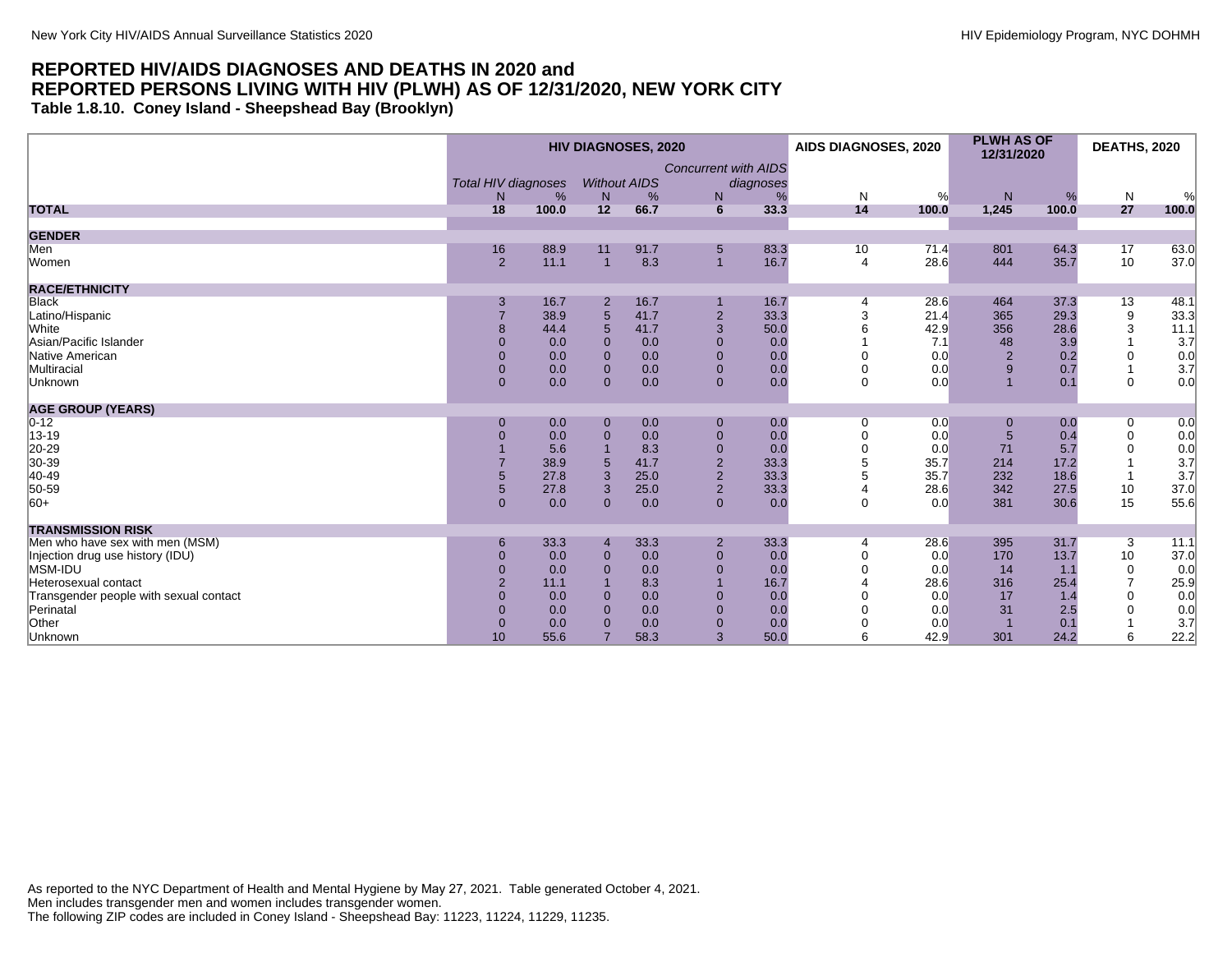**Table 1.8.11. Williamsburg - Bushwick (Brooklyn)**

|                                        | <b>HIV DIAGNOSES, 2020</b> |       |                 |                     |                             |           | AIDS DIAGNOSES, 2020 |       | <b>PLWH AS OF</b><br>12/31/2020 |       | <b>DEATHS, 2020</b> |              |
|----------------------------------------|----------------------------|-------|-----------------|---------------------|-----------------------------|-----------|----------------------|-------|---------------------------------|-------|---------------------|--------------|
|                                        |                            |       |                 |                     | <b>Concurrent with AIDS</b> |           |                      |       |                                 |       |                     |              |
|                                        | <b>Total HIV diagnoses</b> |       |                 | <b>Without AIDS</b> |                             | diagnoses |                      |       |                                 |       |                     |              |
|                                        | N                          | %     | N               | %                   | N                           |           | $\mathsf{N}$         | %     | N                               | %     | $\mathsf{N}$        | %            |
| <b>TOTAL</b>                           | 60                         | 100.0 | 43              | 71.7                | 17                          | 28.3      | 37                   | 100.0 | 3,896                           | 100.0 | 54                  | 100.0        |
| <b>GENDER</b>                          |                            |       |                 |                     |                             |           |                      |       |                                 |       |                     |              |
| Men                                    | 50                         | 83.3  | 38              | 88.4                | 12                          | 70.6      | 27                   | 73.0  | 2,808                           | 72.1  | 44                  | 81.5         |
| Women                                  | 10                         | 16.7  | $5\overline{5}$ | 11.6                | $5\overline{)}$             | 29.4      | 10                   | 27.0  | 1,088                           | 27.9  | 10                  | 18.5         |
| <b>RACE/ETHNICITY</b>                  |                            |       |                 |                     |                             |           |                      |       |                                 |       |                     |              |
| <b>Black</b>                           | 28                         | 46.7  | 23              | 53.5                | $5\phantom{.0}$             | 29.4      | 18                   | 48.6  | 1,808                           | 46.4  | 36                  | 66.7         |
| Latino/Hispanic                        | 17                         | 28.3  | 12              | 27.9                | $\overline{5}$              | 29.4      | 10                   | 27.0  | 1,468                           | 37.7  | 14                  | 25.9         |
| White                                  | 13                         | 21.7  |                 | 16.3                | 6                           | 35.3      | $\overline{7}$       | 18.9  | 521                             | 13.4  | 3                   | 5.6          |
| Asian/Pacific Islander                 | 2                          | 3.3   |                 | 2.3                 |                             | 5.9       | $\mathfrak{p}$       | 5.4   | 70                              | 1.8   | $\Omega$            | 0.0          |
| Native American                        | $\mathbf{0}$               | 0.0   | $\mathbf 0$     | 0.0                 | $\mathbf{0}$                | 0.0       | ∩                    | 0.0   | 9                               | 0.2   |                     | 1.9          |
| Multiracial                            | $\mathbf{0}$               | 0.0   | $\mathbf 0$     | 0.0                 | $\mathbf{0}$                | 0.0       |                      | 0.0   | 18                              | 0.5   | $\mathbf 0$         |              |
| Unknown                                | $\mathbf{0}$               | 0.0   | $\Omega$        | 0.0                 | $\overline{0}$              | 0.0       | $\mathbf 0$          | 0.0   | 2                               | 0.1   | $\mathbf 0$         | $0.0 \\ 0.0$ |
| <b>AGE GROUP (YEARS)</b>               |                            |       |                 |                     |                             |           |                      |       |                                 |       |                     |              |
| $ 0-12 $                               | $\mathbf 0$                | 0.0   | $\mathbf 0$     | 0.0                 | $\mathbf{0}$                | 0.0       | 0                    | 0.0   | $\mathbf 0$                     | 0.0   | 0                   | 0.0          |
| 13-19                                  | 5                          | 8.3   |                 | 9.3                 |                             | 5.9       |                      | 2.7   | 16                              | 0.4   | $\mathbf 0$         | 0.0          |
| 20-29<br>30-39                         | 27                         | 45.0  | 24              | 55.8                | 3                           | 17.6      |                      | 16.2  | 363                             | 9.3   |                     | 1.9          |
|                                        | 16                         | 26.7  | 10              | 23.3                | 6                           | 35.3      |                      | 21.6  | 813                             | 20.9  | 3                   | 5.6          |
| 40-49                                  | $\mathbf{3}$               | 5.0   |                 | 2.3                 | $\overline{2}$              | 11.8      |                      | 16.2  | 619                             | 15.9  | 3                   | 5.6          |
| 50-59                                  | 8                          | 13.3  | 3               | 7.0                 | 5                           | 29.4      | 9                    | 24.3  | 1,038                           | 26.6  | 12                  | 22.2         |
| $ 60+$                                 |                            | 1.7   |                 | 2.3                 | $\mathbf{0}$                | 0.0       | $\overline{7}$       | 18.9  | 1,047                           | 26.9  | 35                  | 64.8         |
| <b>TRANSMISSION RISK</b>               |                            |       |                 |                     |                             |           |                      |       |                                 |       |                     |              |
| Men who have sex with men (MSM)        | 36                         | 60.0  | 27              | 62.8                | 9                           | 52.9      | 15                   | 40.5  | 1.647                           | 42.3  | 7                   | 13.0         |
| Injection drug use history (IDU)       | $\Omega$                   | 0.0   | $\mathbf 0$     | 0.0                 | $\mathbf{0}$                | 0.0       |                      | 8.1   | 508                             | 13.0  | 17                  | 31.5         |
| MSM-IDU                                |                            | 1.7   |                 | 2.3                 | $\mathbf{0}$                | 0.0       |                      | 2.7   | 99                              | 2.5   | 3                   | 5.6          |
| Heterosexual contact                   | 10                         | 16.7  | 5               | 11.6                | 5                           | 29.4      | 11                   | 29.7  | 706                             | 18.1  | 14                  | 25.9         |
| Transgender people with sexual contact | $\mathbf{0}$               | 0.0   | $\Omega$        | 0.0                 | $\Omega$                    | 0.0       |                      | 0.0   | 61                              | 1.6   | $\Omega$            | 0.0          |
| Perinatal                              | $\Omega$                   | 0.0   | $\Omega$        | 0.0                 | $\mathbf{0}$                | 0.0       |                      | 2.7   | 80                              | 2.1   | $\mathbf 0$         | 0.0          |
| Other                                  | $\Omega$                   | 0.0   | $\Omega$        | 0.0                 | $\mathbf{0}$                | 0.0       |                      | 0.0   | 2                               | 0.1   | $\overline{2}$      | 3.7          |
| Unknown                                | 13                         | 21.7  | 10 <sup>1</sup> | 23.3                | 3                           | 17.6      | 6                    | 16.2  | 793                             | 20.4  | 11                  | 20.4         |

As reported to the NYC Department of Health and Mental Hygiene by May 27, 2021. Table generated October 4, 2021. Men includes transgender men and women includes transgender women. The following ZIP codes are included in Williamsburg - Bushwick: 11206, 11221, 11237, 11249.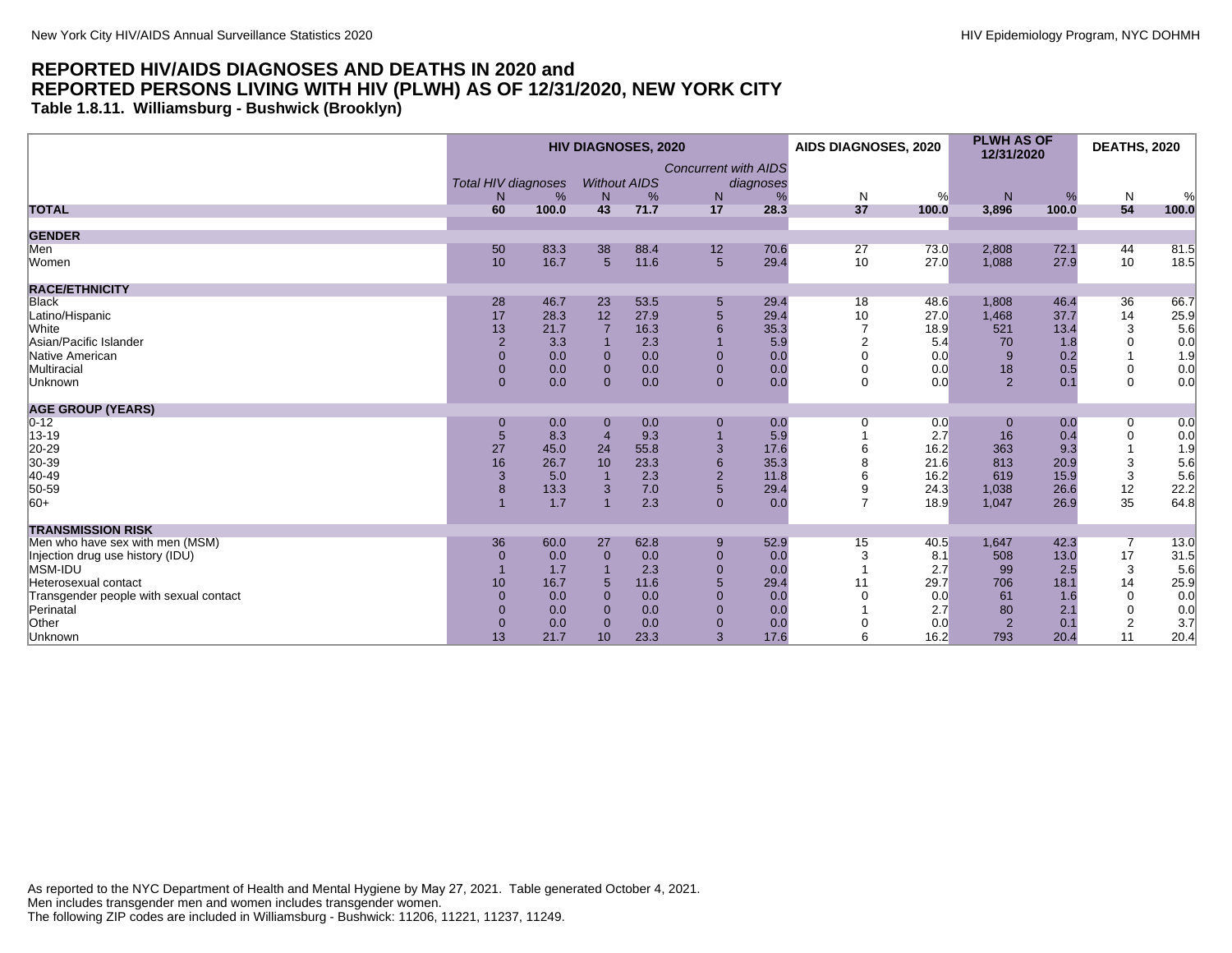**Table 1.9.1. Washington Heights - Inwood (Manhattan)**

|                                        |                            |       |                | <b>HIV DIAGNOSES, 2020</b> |                             |           | AIDS DIAGNOSES, 2020  |       | <b>PLWH AS OF</b><br>12/31/2020 |       | <b>DEATHS, 2020</b> |       |
|----------------------------------------|----------------------------|-------|----------------|----------------------------|-----------------------------|-----------|-----------------------|-------|---------------------------------|-------|---------------------|-------|
|                                        |                            |       |                |                            | <b>Concurrent with AIDS</b> |           |                       |       |                                 |       |                     |       |
|                                        | <b>Total HIV diagnoses</b> |       |                | <b>Without AIDS</b>        |                             | diagnoses |                       |       |                                 |       |                     |       |
|                                        | N                          | %     | N              | %                          | N                           | %         | $\mathsf{N}$          | %     | ${\sf N}$                       | %     | N                   | %     |
| <b>TOTAL</b>                           | 57                         | 100.0 | 46             | 80.7                       | 11                          | 19.3      | 30                    | 100.0 | 4,909                           | 100.0 | 42                  | 100.0 |
| <b>GENDER</b>                          |                            |       |                |                            |                             |           |                       |       |                                 |       |                     |       |
| Men                                    | 49                         | 86.0  | 41             | 89.1                       | 8                           | 72.7      | 20                    | 66.7  | 4,080                           | 83.1  | 32                  | 76.2  |
| Women                                  | 8                          | 14.0  | 5              | 10.9                       | 3                           | 27.3      | 10                    | 33.3  | 829                             | 16.9  | 10                  | 23.8  |
| <b>RACE/ETHNICITY</b>                  |                            |       |                |                            |                             |           |                       |       |                                 |       |                     |       |
| <b>Black</b>                           | 18                         | 31.6  | 15             | 32.6                       | 3                           | 27.3      | 11                    | 36.7  | 1,549                           | 31.6  | 16                  | 38.1  |
| Latino/Hispanic                        | 29                         | 50.9  | 24             | 52.2                       | $\sqrt{5}$                  | 45.5      | 14                    | 46.7  | 2,161                           | 44.0  | 16                  | 38.1  |
| White                                  | $\mathbf{8}$               | 14.0  | 6              | 13.0                       | 2                           | 18.2      | 3                     | 10.0  | 1,073                           | 21.9  | $\overline{7}$      | 16.7  |
| Asian/Pacific Islander                 | $\Omega$                   | 0.0   | $\Omega$       | 0.0                        | $\Omega$                    | 0.0       |                       | 3.3   | 78                              | 1.6   |                     | 2.4   |
| Native American                        | $\mathbf{0}$               | 0.0   | $\Omega$       | 0.0                        | $\mathbf{0}$                | 0.0       |                       | 0.0   | 9                               | 0.2   | $\mathbf 0$         | 0.0   |
| Multiracial                            | $\overline{2}$             | 3.5   |                | 2.2                        |                             | 9.1       |                       | 3.3   | 28                              | 0.6   | $\overline{c}$      | 4.8   |
| Unknown                                | $\overline{0}$             | 0.0   | $\Omega$       | 0.0                        | $\mathbf{0}$                | 0.0       | $\Omega$              | 0.0   | 11                              | 0.2   | $\Omega$            | 0.0   |
| <b>AGE GROUP (YEARS)</b>               |                            |       |                |                            |                             |           |                       |       |                                 |       |                     |       |
| $0 - 12$                               | $\mathbf 0$                | 0.0   | $\mathbf 0$    | 0.0                        | $\mathbf{0}$                | 0.0       | 0                     | 0.0   |                                 | 0.0   | 0                   | 0.0   |
| 13-19                                  | 3                          | 5.3   | 3              | 6.5                        | $\mathbf{0}$                | 0.0       | $\Omega$              | 0.0   | 13                              | 0.3   | $\pmb{0}$           | 0.0   |
| 20-29                                  | 20                         | 35.1  | 19             | 41.3                       |                             | 9.1       | $\overline{2}$        | 6.7   | 334                             | 6.8   |                     | 2.4   |
| 30-39                                  | 21                         | 36.8  | 17             | 37.0                       |                             | 36.4      | 13                    | 43.3  | 978                             | 19.9  | $\pmb{0}$           | 0.0   |
| 40-49                                  |                            | 7.0   | 3              | 6.5                        |                             | 9.1       |                       | 20.0  | 897                             | 18.3  | 6                   | 14.3  |
| 50-59                                  | 5                          | 8.8   | $\overline{2}$ | 4.3                        | 3                           | 27.3      | 5                     | 16.7  | 1,395                           | 28.4  | 18                  | 42.9  |
| $ 60+$                                 | $\overline{4}$             | 7.0   | $\overline{2}$ | 4.3                        | $\overline{2}$              | 18.2      | $\boldsymbol{\Delta}$ | 13.3  | 1,291                           | 26.3  | 17                  | 40.5  |
| <b>TRANSMISSION RISK</b>               |                            |       |                |                            |                             |           |                       |       |                                 |       |                     |       |
| Men who have sex with men (MSM)        | 34                         | 59.6  | 30             | 65.2                       | $\overline{4}$              | 36.4      | 12                    | 40.0  | 2,847                           | 58.0  | 11                  | 26.2  |
| Injection drug use history (IDU)       |                            | 1.8   | $\Omega$       | 0.0                        |                             | 9.1       |                       | 3.3   | 340                             | 6.9   | 8                   | 19.0  |
| MSM-IDU                                | $\Omega$                   | 0.0   | $\Omega$       | 0.0                        | $\mathbf{0}$                | 0.0       |                       | 3.3   | 131                             | 2.7   | $\overline{2}$      | 4.8   |
| Heterosexual contact                   |                            | 12.3  | 6              | 13.0                       |                             | 9.1       |                       | 26.7  | 597                             | 12.2  | 10                  | 23.8  |
| Transgender people with sexual contact |                            | 1.8   |                | 2.2                        | $\Omega$                    | 0.0       |                       | 3.3   | 65                              | 1.3   | $\mathbf 0$         | 0.0   |
| Perinatal                              | $\Omega$                   | 0.0   | $\Omega$       | 0.0                        | $\Omega$                    | 0.0       |                       | 0.0   | 72                              | 1.5   | $\mathbf 0$         | 0.0   |
| Other                                  | $\mathbf{0}$               | 0.0   | $\Omega$       | 0.0                        | $\mathbf{0}$                | 0.0       |                       | 0.0   | $\overline{7}$                  | 0.1   | $\mathbf 0$         | 0.0   |
| Unknown                                | 14                         | 24.6  | 9              | 19.6                       | $5\overline{)}$             | 45.5      |                       | 23.3  | 850                             | 17.3  | 11                  | 26.2  |

As reported to the NYC Department of Health and Mental Hygiene by May 27, 2021. Table generated October 4, 2021. Men includes transgender men and women includes transgender women. The following ZIP codes are included in Washington Heights - Inwood: 10031, 10032, 10033, 10034, 10040.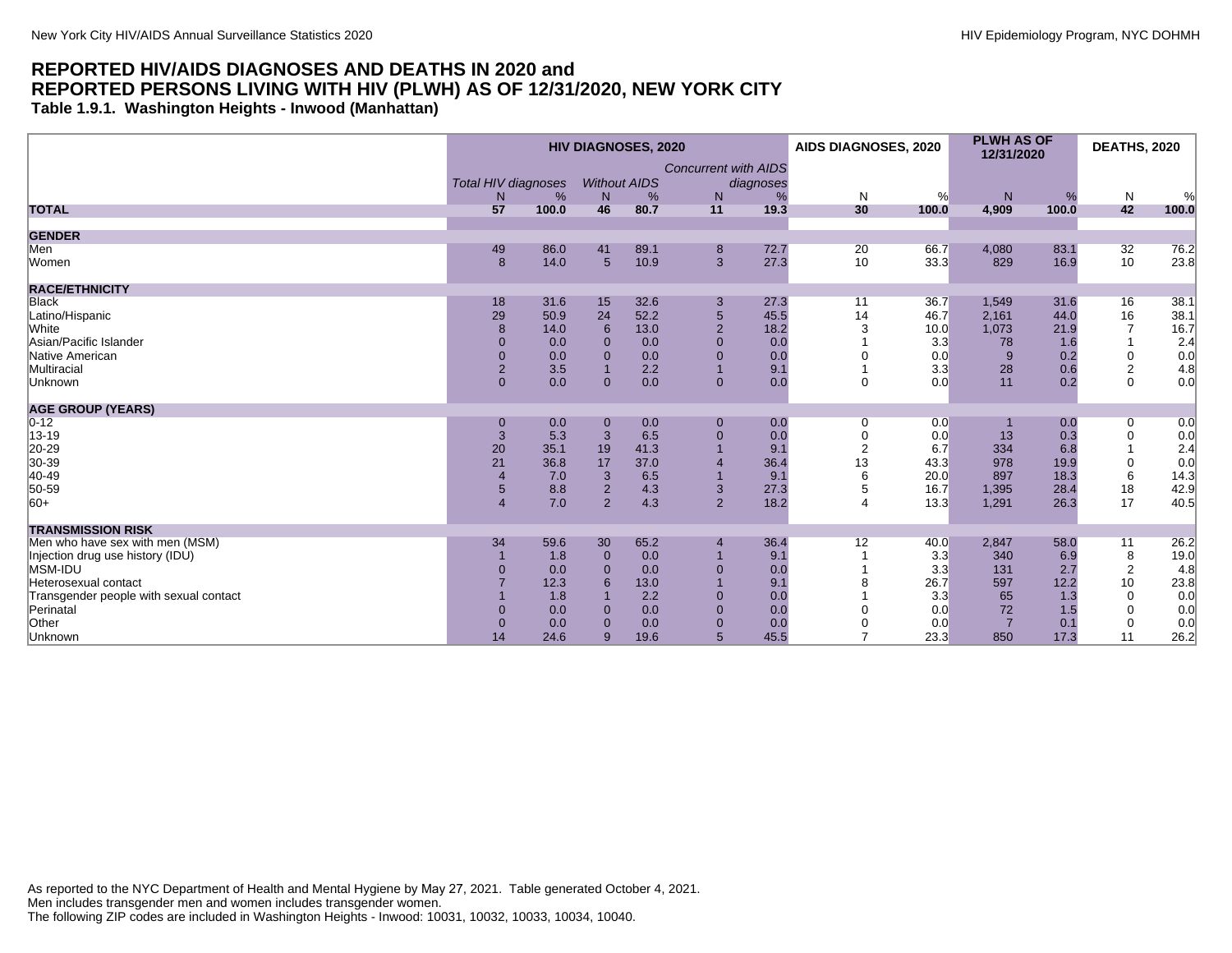#### **REPORTED HIV/AIDS DIAGNOSES AND DEATHS IN 2020 and REPORTED PERSONS LIVING WITH HIV (PLWH) AS OF 12/31/2020, NEW YORK CITY Table 1.9.2. Central Harlem - Morningside Heights (Manhattan)**

|                                        |                            |       |                     | <b>HIV DIAGNOSES, 2020</b> |                             |           | AIDS DIAGNOSES, 2020 |       | <b>PLWH AS OF</b><br>12/31/2020 |       | <b>DEATHS, 2020</b> |       |
|----------------------------------------|----------------------------|-------|---------------------|----------------------------|-----------------------------|-----------|----------------------|-------|---------------------------------|-------|---------------------|-------|
|                                        | <b>Total HIV diagnoses</b> |       | <b>Without AIDS</b> |                            | <b>Concurrent with AIDS</b> | diagnoses |                      |       |                                 |       |                     |       |
|                                        | N.                         | %     | N                   | %                          | N                           | %         | N                    | %     | N                               | %     | N                   | %     |
| <b>TOTAL</b>                           | 55                         | 100.0 | 47                  | 85.5                       | 8                           | 14.5      | 37                   | 100.0 | 5,018                           | 100.0 | 79                  | 100.0 |
| <b>GENDER</b>                          |                            |       |                     |                            |                             |           |                      |       |                                 |       |                     |       |
| Men                                    | 44                         | 80.0  | 37                  | 78.7                       |                             | 87.5      | 28                   | 75.7  | 3,686                           | 73.5  | 51                  | 64.6  |
| Women                                  | 11                         | 20.0  | 10                  | 21.3                       | $\overline{1}$              | 12.5      | 9                    | 24.3  | 1,332                           | 26.5  | 28                  | 35.4  |
| <b>RACE/ETHNICITY</b>                  |                            |       |                     |                            |                             |           |                      |       |                                 |       |                     |       |
| <b>Black</b>                           | 37                         | 67.3  | 31                  | 66.0                       | 6                           | 75.0      | 29                   | 78.4  | 3,112                           | 62.0  | 53                  | 67.1  |
| Latino/Hispanic                        | 12                         | 21.8  | 10                  | 21.3                       | $\overline{2}$              | 25.0      | 5                    | 13.5  | 1,107                           | 22.1  | 24                  | 30.4  |
| <b>White</b>                           |                            | 9.1   | 5                   | 10.6                       | $\mathbf{0}$                | 0.0       | 3                    | 8.1   | 680                             | 13.6  | $\sqrt{2}$          | 2.5   |
| Asian/Pacific Islander                 |                            | 1.8   |                     | 2.1                        | $\mathbf{0}$                | 0.0       |                      | 0.0   | 78                              | 1.6   | 0                   | 0.0   |
| Native American                        |                            | 0.0   | $\mathbf{0}$        | 0.0                        | $\mathbf{0}$                | 0.0       |                      | 0.0   | 9                               | 0.2   | 0                   | 0.0   |
| Multiracial                            | $\Omega$                   | 0.0   | $\mathbf 0$         | 0.0                        | $\mathbf{0}$                | 0.0       | $\Omega$             | 0.0   | 27                              | 0.5   | 0                   | 0.0   |
| Unknown                                | $\Omega$                   | 0.0   | $\Omega$            | 0.0                        | $\mathbf{0}$                | 0.0       | 0                    | 0.0   | $5\overline{5}$                 | 0.1   | $\Omega$            | 0.0   |
| <b>AGE GROUP (YEARS)</b>               |                            |       |                     |                            |                             |           |                      |       |                                 |       |                     |       |
| $0 - 12$                               | $\mathbf 0$                | 0.0   | $\mathbf 0$         | 0.0                        | $\mathbf{0}$                | 0.0       | 0                    | 0.0   | 3                               | 0.1   | 0                   | 0.0   |
| 13-19                                  | 5                          | 9.1   | 5                   | 10.6                       | $\mathbf{0}$                | 0.0       | $\Omega$             | 0.0   | 13                              | 0.3   | $\mathbf 0$         | 0.0   |
| 20-29                                  | 21                         | 38.2  | 18                  | 38.3                       | 3                           | 37.5      |                      | 24.3  | 290                             | 5.8   | 0                   | 0.0   |
| 30-39                                  | 14                         | 25.5  | 14                  | 29.8                       | $\mathbf{0}$                | 0.0       |                      | 18.9  | 964                             | 19.2  | $\overline{7}$      | 8.9   |
| 40-49                                  | 10                         | 18.2  | $\overline{7}$      | 14.9                       | 3                           | 37.5      | 8                    | 21.6  | 962                             | 19.2  | $\overline{7}$      | 8.9   |
| 50-59                                  |                            | 7.3   | $\overline{2}$      | 4.3                        | $\overline{2}$              | 25.0      | 6                    | 16.2  | 1,461                           | 29.1  | 23                  | 29.1  |
| $ 60+$                                 |                            | 1.8   |                     | 2.1                        | $\overline{0}$              | 0.0       | $\overline{7}$       | 18.9  | 1,325                           | 26.4  | 42                  | 53.2  |
| <b>TRANSMISSION RISK</b>               |                            |       |                     |                            |                             |           |                      |       |                                 |       |                     |       |
| Men who have sex with men (MSM)        | 27                         | 49.1  | 25                  | 53.2                       | $\overline{2}$              | 25.0      | 14                   | 37.8  | 2,285                           | 45.5  | 20                  | 25.3  |
| Injection drug use history (IDU)       | $\Omega$                   | 0.0   | $\mathbf 0$         | 0.0                        | $\mathbf{0}$                | 0.0       |                      | 2.7   | 516                             | 10.3  | 19                  | 24.1  |
| MSM-IDU                                |                            | 1.8   |                     | 2.1                        | $\mathbf{0}$                | 0.0       |                      | 2.7   | 133                             | 2.7   | $\overline{2}$      | 2.5   |
| Heterosexual contact                   |                            | 12.7  | $\overline{7}$      | 14.9                       | $\Omega$                    | 0.0       |                      | 16.2  | 874                             | 17.4  | 23                  | 29.1  |
| Transgender people with sexual contact |                            | 3.6   | $\overline{2}$      | 4.3                        | $\mathbf{0}$                | 0.0       |                      | 2.7   | 74                              | 1.5   |                     | 1.3   |
| Perinatal                              |                            | 0.0   | $\overline{0}$      | 0.0                        | $\mathbf{0}$                | 0.0       |                      | 0.0   | 84                              | 1.7   | $\Omega$            | 0.0   |
| Other                                  | $\Omega$                   | 0.0   | $\Omega$            | 0.0                        | $\mathbf{0}$                | 0.0       |                      | 0.0   | $5\overline{5}$                 | 0.1   |                     | 1.3   |
| Unknown                                | 18                         | 32.7  | 12                  | 25.5                       | 6                           | 75.0      | 14                   | 37.8  | 1,047                           | 20.9  | 13                  | 16.5  |

As reported to the NYC Department of Health and Mental Hygiene by May 27, 2021. Table generated October 4, 2021. Men includes transgender men and women includes transgender women. The following ZIP codes are included in Central Harlem - Morningside Heights: 10026, 10027, 10030, 10037, 10039.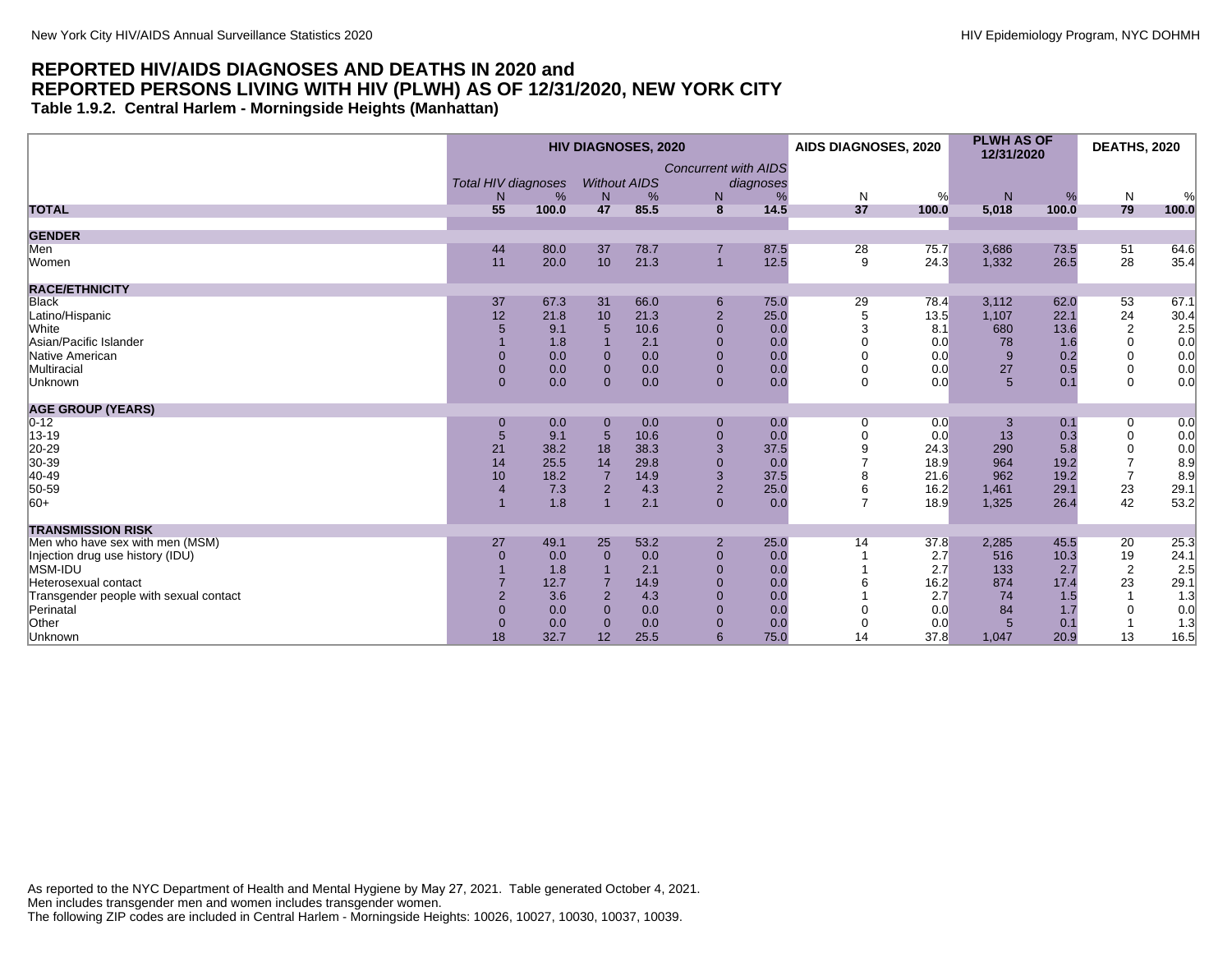**Table 1.9.3. East Harlem (Manhattan)**

|                                        | <b>HIV DIAGNOSES, 2020</b> |       |                |                     | AIDS DIAGNOSES, 2020        |           | <b>PLWH AS OF</b><br>12/31/2020 |       | <b>DEATHS, 2020</b> |       |                |       |
|----------------------------------------|----------------------------|-------|----------------|---------------------|-----------------------------|-----------|---------------------------------|-------|---------------------|-------|----------------|-------|
|                                        |                            |       |                |                     | <b>Concurrent with AIDS</b> |           |                                 |       |                     |       |                |       |
|                                        | <b>Total HIV diagnoses</b> |       |                | <b>Without AIDS</b> |                             | diagnoses |                                 |       |                     |       |                |       |
|                                        | N                          | %     | N              | %                   | N                           | $\%$      | N                               | %     | N                   | %     | N              | %     |
| <b>TOTAL</b>                           | 32                         | 100.0 | 26             | 81.3                | $6\overline{6}$             | 18.8      | 20                              | 100.0 | 2,932               | 100.0 | 68             | 100.0 |
| <b>GENDER</b>                          |                            |       |                |                     |                             |           |                                 |       |                     |       |                |       |
| Men                                    | 23                         | 71.9  | 19             | 73.1                | $\overline{4}$              | 66.7      | 9                               | 45.0  | 2,058               | 70.2  | 49             | 72.1  |
| Women                                  | 9                          | 28.1  | $\overline{7}$ | 26.9                | 2 <sup>1</sup>              | 33.3      | 11                              | 55.0  | 874                 | 29.8  | 19             | 27.9  |
| <b>RACE/ETHNICITY</b>                  |                            |       |                |                     |                             |           |                                 |       |                     |       |                |       |
| Black                                  | 15                         | 46.9  | 14             | 53.8                |                             | 16.7      | 9                               | 45.0  | 1,351               | 46.1  | 39             | 57.4  |
| Latino/Hispanic                        | 17                         | 53.1  | 12             | 46.2                | $5\phantom{.0}$             | 83.3      |                                 | 40.0  | 1,144               | 39.0  | 26             | 38.2  |
| <b>White</b>                           | $\Omega$                   | 0.0   | $\Omega$       | 0.0                 | $\Omega$                    | 0.0       |                                 | 5.0   | 382                 | 13.0  | 3              | 4.4   |
| Asian/Pacific Islander                 | $\Omega$                   | 0.0   | $\Omega$       | 0.0                 | $\mathbf{0}$                | 0.0       |                                 | 10.0  | 38                  | 1.3   | $\mathbf 0$    | 0.0   |
| Native American                        | $\overline{0}$             | 0.0   | $\mathbf{0}$   | 0.0                 | $\mathbf 0$                 | 0.0       |                                 | 0.0   | 6                   | 0.2   | $\mathbf 0$    | 0.0   |
| Multiracial                            | $\overline{0}$             | 0.0   | $\mathbf{0}$   | 0.0                 | $\mathbf 0$                 | 0.0       |                                 | 0.0   | 9                   | 0.3   | $\mathbf 0$    | 0.0   |
| Unknown                                | $\overline{0}$             | 0.0   | $\Omega$       | 0.0                 | $\mathbf{0}$                | 0.0       | $\Omega$                        | 0.0   | 2                   | 0.1   | $\mathbf 0$    | 0.0   |
| <b>AGE GROUP (YEARS)</b>               |                            |       |                |                     |                             |           |                                 |       |                     |       |                |       |
| $ 0-12 $                               | $\mathbf 0$                | 0.0   | $\mathbf{0}$   | 0.0                 | $\mathbf 0$                 | 0.0       | $\mathbf 0$                     | 0.0   | $\overline{2}$      | 0.1   | 0              | 0.0   |
| 13-19                                  | $\overline{1}$             | 3.1   |                | 3.8                 | $\mathbf 0$                 | 0.0       |                                 | 0.0   |                     | 0.1   | $\mathbf 0$    | 0.0   |
| 20-29                                  | 16                         | 50.0  | 15             | 57.7                |                             | 16.7      | $\overline{2}$                  | 10.0  | 165                 | 5.6   | $\mathbf 0$    | 0.0   |
| 30-39                                  | 8                          | 25.0  | 6              | 23.1                | $\overline{2}$              | 33.3      |                                 | 20.0  | 444                 | 15.1  | 3              | 4.4   |
| 40-49                                  |                            | 3.1   |                | 3.8                 | $\mathbf 0$                 | 0.0       |                                 | 30.0  | 503                 | 17.2  | $\overline{4}$ | 5.9   |
| 50-59                                  |                            | 15.6  | 3              | 11.5                | $\overline{2}$              | 33.3      |                                 | 25.0  | 888                 | 30.3  | 22             | 32.4  |
| $ 60+$                                 |                            | 3.1   | $\Omega$       | 0.0                 |                             | 16.7      | 3                               | 15.0  | 926                 | 31.6  | 39             | 57.4  |
| <b>TRANSMISSION RISK</b>               |                            |       |                |                     |                             |           |                                 |       |                     |       |                |       |
| Men who have sex with men (MSM)        | 15                         | 46.9  | 13             | 50.0                | $\overline{2}$              | 33.3      | 5                               | 25.0  | 1,080               | 36.8  | 15             | 22.1  |
| Injection drug use history (IDU)       | $\Omega$                   | 0.0   | $\mathbf{0}$   | 0.0                 | $\mathbf{0}$                | 0.0       | $\overline{2}$                  | 10.0  | 511                 | 17.4  | 21             | 30.9  |
| <b>MSM-IDU</b>                         |                            | 3.1   |                | 3.8                 | $\mathbf{0}$                | 0.0       |                                 | 0.0   | 83                  | 2.8   | $\overline{4}$ | 5.9   |
| Heterosexual contact                   | 6                          | 18.8  | 5              | 19.2                |                             | 16.7      |                                 | 30.0  | 558                 | 19.0  | 15             | 22.1  |
| Transgender people with sexual contact | $\Omega$                   | 0.0   | $\Omega$       | 0.0                 | $\mathbf 0$                 | 0.0       |                                 | 5.0   | 27                  | 0.9   |                | 1.5   |
| Perinatal                              | $\overline{0}$             | 0.0   | $\Omega$       | 0.0                 | $\mathbf{0}$                | 0.0       |                                 | 0.0   | 84                  | 2.9   | $\mathbf 0$    | 0.0   |
| Other                                  | $\pmb{0}$                  | 0.0   | $\mathbf 0$    | 0.0                 | $\pmb{0}$                   | 0.0       |                                 | 0.0   | $\overline{2}$      | 0.1   | $\mathbf 0$    | 0.0   |
| Unknown                                | 10                         | 31.3  | $\overline{7}$ | 26.9                | 3                           | 50.0      |                                 | 30.0  | 587                 | 20.0  | 12             | 17.6  |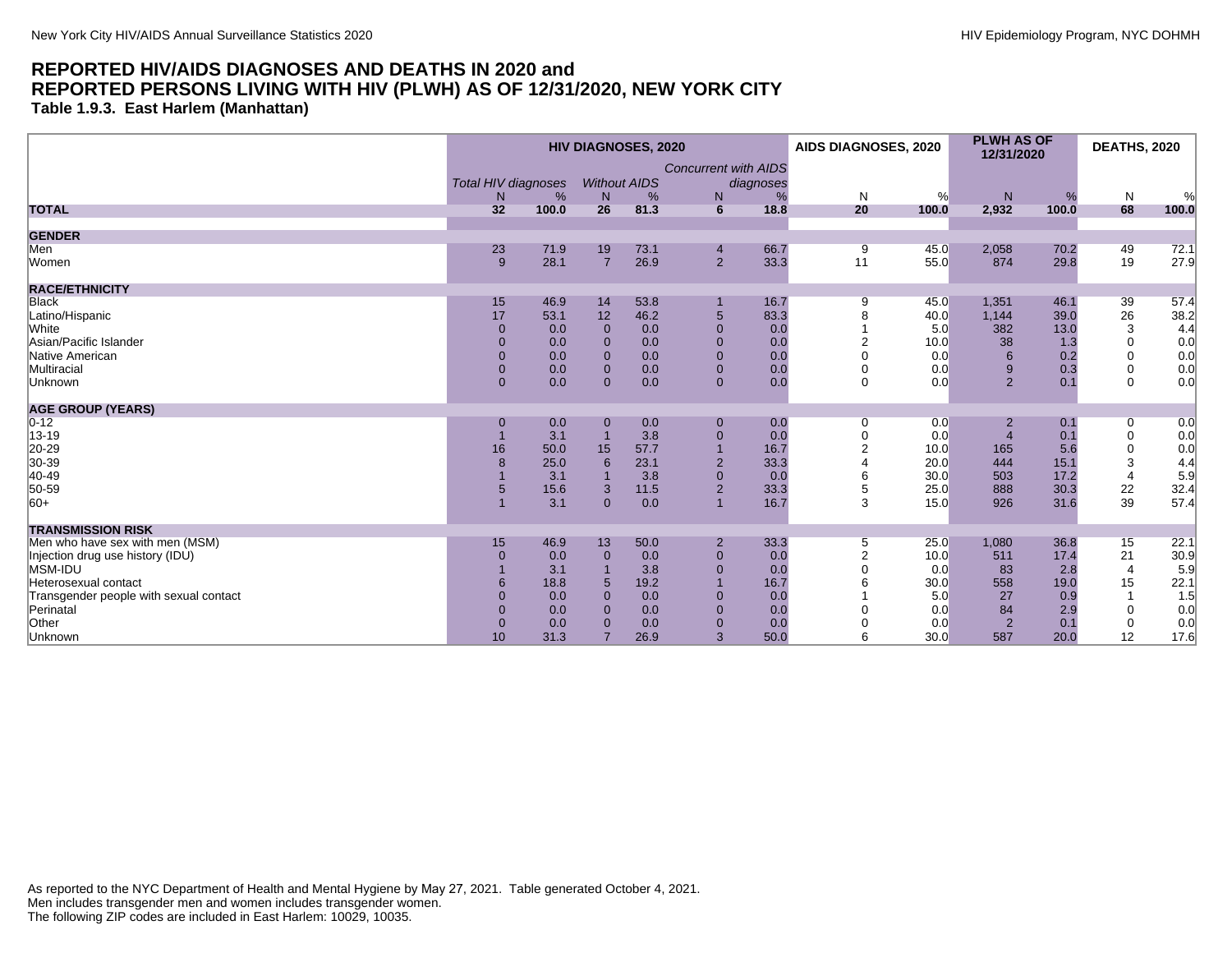**Table 1.9.4. Upper West Side (Manhattan)**

|                                        |    |                        |                | <b>HIV DIAGNOSES, 2020</b> |                             |           | AIDS DIAGNOSES, 2020 |       | <b>PLWH AS OF</b><br>12/31/2020 |       | <b>DEATHS, 2020</b> |       |
|----------------------------------------|----|------------------------|----------------|----------------------------|-----------------------------|-----------|----------------------|-------|---------------------------------|-------|---------------------|-------|
|                                        |    | Total HIV diagnoses    |                | <b>Without AIDS</b>        | <b>Concurrent with AIDS</b> | diagnoses |                      |       |                                 |       |                     |       |
|                                        |    | %<br>N                 | N              | %                          | N                           |           | N                    | %     | N                               | %     | N                   | %     |
| <b>TOTAL</b>                           | 17 | 100.0                  | 11             | 64.7                       | 6                           | 35.3      | 23                   | 100.0 | 3,219                           | 100.0 | 36                  | 100.0 |
| <b>GENDER</b>                          |    |                        |                |                            |                             |           |                      |       |                                 |       |                     |       |
| Men                                    | 15 | 88.2                   | 9              | 81.8                       | 6                           | 100.0     | 21                   | 91.3  | 2,789                           | 86.6  | 32                  | 88.9  |
| Women                                  |    | 11.8<br>$\overline{2}$ | $\overline{2}$ | 18.2                       | $\mathbf{0}$                | 0.0       | 2                    | 8.7   | 430                             | 13.4  | $\overline{4}$      | 11.1  |
| <b>RACE/ETHNICITY</b>                  |    |                        |                |                            |                             |           |                      |       |                                 |       |                     |       |
| Black                                  |    | 35.3<br>6              | 5              | 45.5                       |                             | 16.7      | 6                    | 26.1  | 841                             | 26.1  | 9                   | 25.0  |
| Latino/Hispanic                        |    | 5.9                    | $\overline{0}$ | 0.0                        |                             | 16.7      |                      | 39.1  | 854                             | 26.5  | 9                   | 25.0  |
| <b>White</b>                           |    | 47.1                   | 5              | 45.5                       | 3                           | 50.0      |                      | 26.1  | 1,391                           | 43.2  | 15                  | 41.7  |
| Asian/Pacific Islander                 |    | 5.9                    | $\Omega$       | 0.0                        |                             | 16.7      | $\overline{2}$       | 8.7   | 91                              | 2.8   | $\mathbf 0$         | 0.0   |
| Other/Unknown                          |    | 5.9                    |                | 9.1                        | $\mathbf{0}$                | 0.0       | $\Omega$             | 0.0   | 42                              | 1.3   | 3                   | 8.3   |
| <b>AGE GROUP (YEARS)</b>               |    |                        |                |                            |                             |           |                      |       |                                 |       |                     |       |
| $0 - 12$                               |    | 0.0<br>$\mathbf{0}$    | $\mathbf 0$    | 0.0                        | $\mathbf{0}$                | 0.0       | 0                    | 0.0   |                                 | 0.0   | 0                   | 0.0   |
| 13-19                                  |    | 5.9                    |                | 9.1                        | $\mathbf{0}$                | 0.0       |                      | 0.0   |                                 | 0.0   | $\mathbf 0$         | 0.0   |
| 20-29                                  |    | 11.8                   | $\overline{2}$ | 18.2                       | $\overline{0}$              | 0.0       |                      | 8.7   | 127                             | 3.9   | $\mathbf 0$         | 0.0   |
| 30-39                                  |    | 23.5                   | 3              | 27.3                       |                             | 16.7      |                      | 21.7  | 376                             | 11.7  | $\overline{2}$      | 5.6   |
| 40-49                                  |    | 17.6<br>3              | $\overline{2}$ | 18.2                       |                             | 16.7      | 3                    | 13.0  | 434                             | 13.5  |                     | 2.8   |
| 50-59                                  |    | $\overline{2}$<br>11.8 |                | 9.1                        |                             | 16.7      | 3                    | 13.0  | 927                             | 28.8  | 9                   | 25.0  |
| $ 60+$                                 |    | 5<br>29.4              | 2              | 18.2                       | 3                           | 50.0      | 10                   | 43.5  | 1,353                           | 42.0  | 24                  | 66.7  |
| <b>TRANSMISSION RISK</b>               |    |                        |                |                            |                             |           |                      |       |                                 |       |                     |       |
| Men who have sex with men (MSM)        |    | 47.1<br>8              | 5              | 45.5                       | 3                           | 50.0      | 9                    | 39.1  | 2,013                           | 62.5  | 17                  | 47.2  |
| Injection drug use history (IDU)       |    | 0.0                    | $\Omega$       | 0.0                        | $\mathbf{0}$                | 0.0       |                      | 4.3   | 260                             | 8.1   | $\overline{7}$      | 19.4  |
| MSM-IDU                                |    | 0.0                    | $\Omega$       | 0.0                        | $\Omega$                    | 0.0       |                      | 4.3   | 97                              | 3.0   |                     | 2.8   |
| Heterosexual contact                   |    | 0.0                    | $\Omega$       | 0.0                        | $\mathbf{0}$                | 0.0       |                      | 13.0  | 286                             | 8.9   | 2                   | 5.6   |
| Transgender people with sexual contact |    | 5.9                    |                | 9.1                        | $\overline{0}$              | 0.0       |                      | 0.0   | 39                              | 1.2   | $\mathbf 0$         | 0.0   |
| Perinatal                              |    | 0.0                    | $\Omega$       | 0.0                        | $\overline{0}$              | 0.0       |                      | 0.0   | 35                              | 1.1   | $\Omega$            | 0.0   |
| Other                                  |    | 0.0                    | $\Omega$       | 0.0                        | $\overline{0}$              | 0.0       |                      | 0.0   | 3                               | 0.1   | $\mathbf 0$         | 0.0   |
| Unknown                                |    | 47.1                   | 5              | 45.5                       | 3                           | 50.0      | 9                    | 39.1  | 486                             | 15.1  | 9                   | 25.0  |

As reported to the NYC Department of Health and Mental Hygiene by May 27, 2021. Table generated October 4, 2021.

The following ZIP codes are included in Upper West Side: 10023, 10024, 10025, 10069.

Men includes transgender men and women includes transgender women.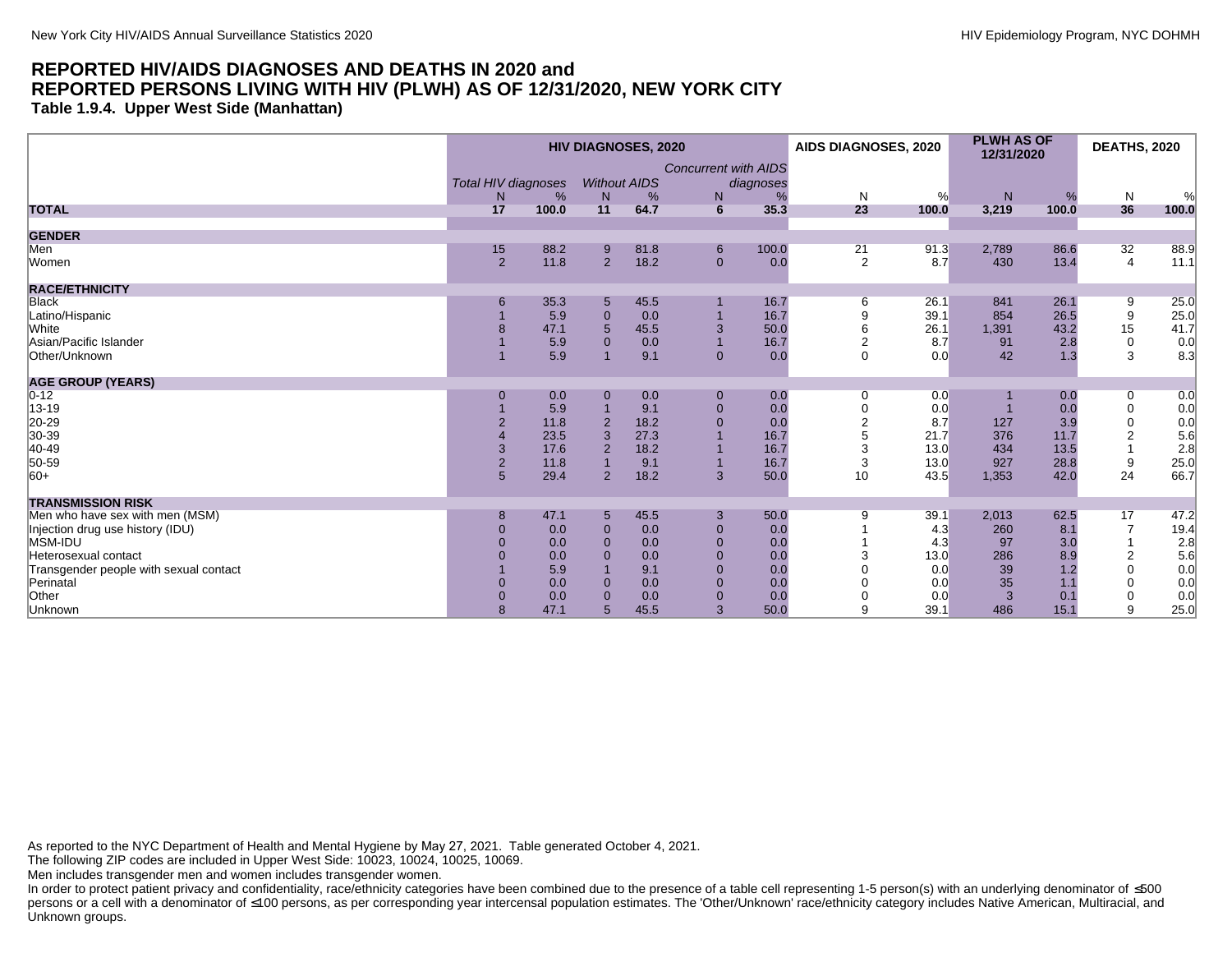**Table 1.9.5. Upper East Side (Manhattan)**

|                                        |                        |                | <b>HIV DIAGNOSES, 2020</b> |                             |           | AIDS DIAGNOSES, 2020 |       | <b>PLWH AS OF</b><br>12/31/2020 |       | <b>DEATHS, 2020</b>       |       |
|----------------------------------------|------------------------|----------------|----------------------------|-----------------------------|-----------|----------------------|-------|---------------------------------|-------|---------------------------|-------|
|                                        | Total HIV diagnoses    |                | <b>Without AIDS</b>        | <b>Concurrent with AIDS</b> | diagnoses |                      |       |                                 |       |                           |       |
|                                        | %<br>N                 | N              | %                          | N                           |           | N                    | %     | N                               | %     | N                         | %     |
| <b>TOTAL</b>                           | 8<br>100.0             | $\overline{7}$ | 87.5                       | $\mathbf{1}$                | 12.5      | 5                    | 100.0 | 1,478                           | 100.0 | 19                        | 100.0 |
| <b>GENDER</b>                          |                        |                |                            |                             |           |                      |       |                                 |       |                           |       |
| Men                                    | 75.0<br>6              | 5              | 71.4                       |                             | 100.0     | 5                    | 100.0 | 1,303                           | 88.2  | 15                        | 78.9  |
| Women                                  | 2<br>25.0              | $\overline{2}$ | 28.6                       | $\mathbf{0}$                | 0.0       | $\mathbf 0$          | 0.0   | 175                             | 11.8  | 4                         | 21.1  |
| <b>RACE/ETHNICITY</b>                  |                        |                |                            |                             |           |                      |       |                                 |       |                           |       |
| <b>Black</b>                           | 12.5                   |                | 14.3                       | $\pmb{0}$                   | 0.0       |                      | 20.0  | 259                             | 17.5  | 8                         | 42.1  |
| Latino/Hispanic                        | $\overline{2}$<br>25.0 | $\overline{2}$ | 28.6                       | $\mathbf{0}$                | 0.0       |                      | 40.0  | 345                             | 23.3  | 3                         | 15.8  |
| White                                  | 50.0                   | $\overline{4}$ | 57.1                       | $\mathbf 0$                 | 0.0       |                      | 20.0  | 797                             | 53.9  | 8                         | 42.1  |
| Asian/Pacific Islander                 | 0.0                    | $\Omega$       | 0.0                        | $\mathbf 0$                 | 0.0       |                      | 0.0   | 68                              | 4.6   | 0                         | 0.0   |
| Other/Unknown                          | 12.5                   | $\Omega$       | 0.0                        | $\overline{1}$              | 100.0     |                      | 20.0  | 9                               | 0.6   | $\mathbf 0$               | 0.0   |
| <b>AGE GROUP (YEARS)</b>               |                        |                |                            |                             |           |                      |       |                                 |       |                           |       |
| $0 - 12$                               | 0.0<br>$\mathbf 0$     | $\mathbf{0}$   | 0.0                        | $\mathbf{0}$                | 0.0       | 0                    | 0.0   |                                 | 0.0   | 0                         | 0.0   |
| 13-19                                  | 0.0                    | $\Omega$       | 0.0                        | $\mathbf{0}$                | 0.0       |                      | 0.0   | $\overline{2}$                  | 0.1   | $\mathbf 0$               | 0.0   |
| 20-29<br>30-39                         | 12.5                   |                | 14.3                       | $\overline{0}$              | 0.0       |                      | 0.0   | 42                              | 2.8   | 0                         | 0.0   |
|                                        | 75.0                   | 5              | 71.4                       |                             | 100.0     |                      | 40.0  | 188                             | 12.7  | 0                         | 0.0   |
| 40-49                                  | 0.0                    | $\Omega$       | 0.0                        | $\mathbf 0$                 | 0.0       |                      | 0.0   | 227                             | 15.4  | 0                         | 0.0   |
| 50-59                                  | 12.5                   |                | 14.3                       | $\mathbf{0}$                | 0.0       | 2                    | 40.0  | 440                             | 29.8  | 3                         | 15.8  |
| $ 60+$                                 | $\mathbf{0}$<br>0.0    | $\mathbf{0}$   | 0.0                        | $\mathbf{0}$                | 0.0       |                      | 20.0  | 579                             | 39.2  | 16                        | 84.2  |
| <b>TRANSMISSION RISK</b>               |                        |                |                            |                             |           |                      |       |                                 |       |                           |       |
| Men who have sex with men (MSM)        | 37.5<br>3              | 3              | 42.9                       | $\mathbf{0}$                | 0.0       | 3                    | 60.0  | 959                             | 64.9  | 5                         | 26.3  |
| Injection drug use history (IDU)       | 0.0                    | $\Omega$       | 0.0                        | $\mathbf{0}$                | 0.0       |                      | 0.0   | 89                              | 6.0   | $\ensuremath{\mathsf{3}}$ | 15.8  |
| MSM-IDU                                | 0.0                    | $\Omega$       | 0.0                        | $\overline{0}$              | 0.0       |                      | 0.0   | 36                              | 2.4   | 3                         | 15.8  |
| Heterosexual contact                   | 12.5                   |                | 14.3                       | $\Omega$                    | 0.0       |                      | 0.0   | 109                             | 7.4   | $\overline{2}$            | 10.5  |
| Transgender people with sexual contact | 12.5                   |                | 14.3                       | $\mathbf{0}$                | 0.0       |                      | 0.0   | 10                              | 0.7   | $\mathbf 0$               | 0.0   |
| Perinatal                              | 0.0                    | $\Omega$       | 0.0                        | $\overline{0}$              | 0.0       |                      | 0.0   | 11                              | 0.7   | $\Omega$                  | 0.0   |
| Other                                  | 0.0                    |                | 0.0                        | $\Omega$                    | 0.0       |                      | 0.0   |                                 | 0.1   | 0                         | 0.0   |
| Unknown                                | 37.5                   | $\overline{2}$ | 28.6                       |                             | 100.0     | $\overline{2}$       | 40.0  | 263                             | 17.8  | 6                         | 31.6  |

As reported to the NYC Department of Health and Mental Hygiene by May 27, 2021. Table generated October 4, 2021.

The following ZIP codes are included in Upper East Side: 10021, 10028, 10044, 10065, 10075, 10128, 10162.

Men includes transgender men and women includes transgender women.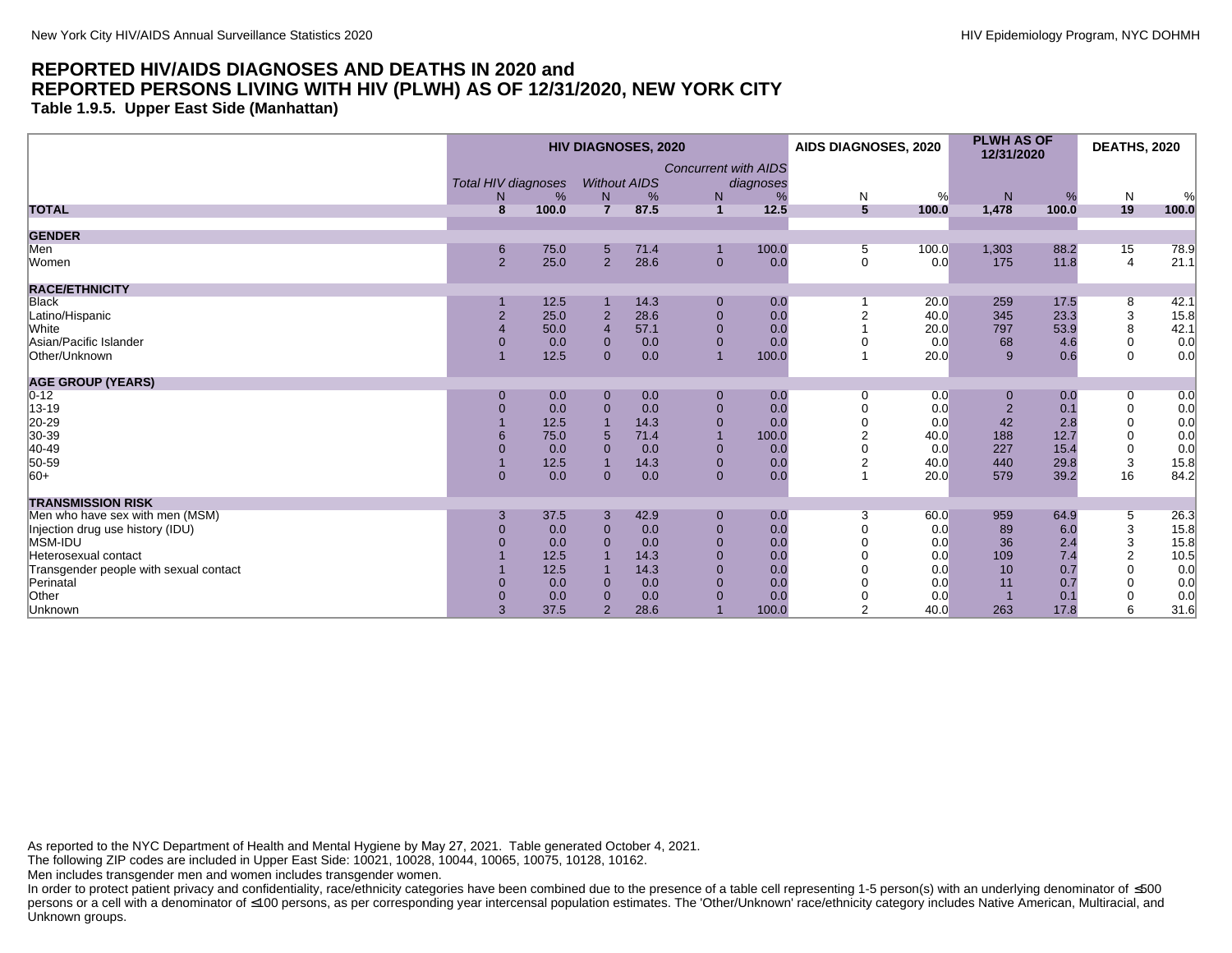**Table 1.9.6. Chelsea - Clinton (Manhattan)**

| <b>Concurrent with AIDS</b><br><b>Without AIDS</b><br><b>Total HIV diagnoses</b><br>diagnoses<br>%<br>N<br>$\mathsf{N}$<br>${\sf N}$<br>$\mathsf{N}$<br>%<br>%<br>%<br>%<br>N<br>N<br>7,150<br>72<br>52<br>100.0<br>42<br>80.8<br>10<br>19.2<br>44<br>100.0<br><b>TOTAL</b><br>100.0<br>100.0<br><b>GENDER</b><br>Men<br>6,665<br>67<br>48<br>92.3<br>38<br>90.5<br>10<br>100.0<br>90.9<br>93.2<br>40<br>5<br>7.7<br>$\overline{4}$<br>9.5<br>9.1<br>Women<br>$\mathbf{0}$<br>0.0<br>485<br>6.8<br>$\overline{4}$<br>$\overline{4}$<br><b>RACE/ETHNICITY</b><br><b>Black</b><br>34.6<br>50.0<br>1,239<br>17.3<br>12<br>18<br>13<br>31.0<br>20.5<br>5<br>9<br>20<br>38.5<br>18<br>42.9<br>$\overline{2}$<br>20.0<br>16<br>36.4<br>1,717<br>24.0<br>21<br>Latino/Hispanic<br>38<br>13<br>3,872<br>54.2<br><b>White</b><br>$\overline{2}$<br>20.0<br>15<br>34.1<br>25.0<br>11<br>26.2<br>Asian/Pacific Islander<br>233<br>0.0<br>10.0<br>$\overline{2}$<br>4.5<br>3.3<br>1.9<br>$\Omega$<br>Native American<br>0.0<br>0.0<br>0.0<br>14<br>0.2<br>$\mathbf{0}$<br>0.0<br>$\mathbf 0$<br>$\Omega$<br>$\Omega$<br>35<br>Multiracial<br>0.0<br>0.0<br>$\mathbf{0}$<br>$\overline{2}$<br>4.5<br>$\mathbf 0$<br>0.0<br>0.5<br>$\mathbf{0}$<br>$\mathbf{0}$<br>0.0<br>0.0<br>$\mathbf 0$<br>40<br>$\mathbf 0$<br>$\mathbf{0}$<br>$\Omega$<br>$\mathbf{0}$<br>0.0<br>0.0<br>0.6<br>Unknown<br><b>AGE GROUP (YEARS)</b><br>$0 - 12$<br>0.0<br>0.0<br>0.0<br>0.0<br>$\mathbf{0}$<br>0.0<br>$\mathbf 0$<br>$\mathbf 0$<br>0<br>0<br>13-19<br>$\overline{2}$<br>3.8<br>$\overline{2}$<br>4.8<br>$\pmb{0}$<br>$\overline{0}$<br>0.0<br>$\overline{0}$<br>0.0<br>0.0<br>20-29<br>30-39<br>18<br>34.6<br>14<br>33.3<br>40.0<br>15.9<br>235<br>3.3<br>$\overline{2}$<br>$\overline{4}$<br>20<br>17<br>32.7<br>13<br>31.0<br>40.0<br>45.5<br>1,080<br>15.1<br>$\overline{4}$<br>40-49<br>18.2<br>1,393<br>$\overline{5}$<br>9.6<br>11.9<br>$\overline{0}$<br>8<br>19.5<br>5<br>0.0<br>$\overline{4}$<br>50-59<br>18<br>8<br>$\overline{2}$<br>20.0<br>13.6<br>2,414<br>33.8<br>15.4<br>6<br>14.3<br>6<br>2,027<br>47<br>$ 60+$<br>2<br>3.8<br>2<br>4.8<br>3<br>28.3<br>$\mathbf{0}$<br>0.0<br>6.8<br><b>TRANSMISSION RISK</b><br>Men who have sex with men (MSM)<br>63.5<br>50.0<br>5,417<br>33<br>28<br>66.7<br>$5\phantom{.0}$<br>31<br>70.5<br>75.8<br>43<br>11<br>2.4<br>2.3<br>Injection drug use history (IDU)<br>1.9<br>328<br>4.6<br>$\mathbf{0}$<br>0.0<br>MSM-IDU<br>2.3<br>236<br>3<br>2.4<br>$\mathbf{0}$<br>3.3<br>1.9<br>0.0<br>4.5<br>273<br>3<br>0.0<br>$\Omega$<br>3.8<br>Heterosexual contact<br>0.0<br>0.0<br>$\Omega$<br>2.3<br>78<br>5.8<br>7.1<br>$\Omega$<br>$\mathbf 0$<br>Transgender people with sexual contact<br>3<br>0.0<br>1.1<br>30<br>Perinatal<br>$\Omega$<br>0.0<br>0.0<br>$\Omega$<br>0.0<br>0.0<br>0.4<br>$\mathbf 0$<br>Other<br>0.0<br>0.0<br>0.0<br>$\mathbf{0}$<br>0.0<br>0.0<br>$\mathbf 0$<br>$\Omega$<br>$\Omega$<br>26.9<br>5<br>50.0<br>11.0<br>12<br>Unknown<br>14<br>9<br>21.4<br>18.2<br>787<br>8 | <b>HIV DIAGNOSES, 2020</b> |  |  | AIDS DIAGNOSES, 2020 | <b>PLWH AS OF</b><br>12/31/2020 | <b>DEATHS, 2020</b> |  |  |      |
|-------------------------------------------------------------------------------------------------------------------------------------------------------------------------------------------------------------------------------------------------------------------------------------------------------------------------------------------------------------------------------------------------------------------------------------------------------------------------------------------------------------------------------------------------------------------------------------------------------------------------------------------------------------------------------------------------------------------------------------------------------------------------------------------------------------------------------------------------------------------------------------------------------------------------------------------------------------------------------------------------------------------------------------------------------------------------------------------------------------------------------------------------------------------------------------------------------------------------------------------------------------------------------------------------------------------------------------------------------------------------------------------------------------------------------------------------------------------------------------------------------------------------------------------------------------------------------------------------------------------------------------------------------------------------------------------------------------------------------------------------------------------------------------------------------------------------------------------------------------------------------------------------------------------------------------------------------------------------------------------------------------------------------------------------------------------------------------------------------------------------------------------------------------------------------------------------------------------------------------------------------------------------------------------------------------------------------------------------------------------------------------------------------------------------------------------------------------------------------------------------------------------------------------------------------------------------------------------------------------------------------------------------------------------------------------------------------------------------------------------------------------------------------------------------------------------------------------------------------------------------------------------------------------------------------------------------------------------------------------------------------------------------------|----------------------------|--|--|----------------------|---------------------------------|---------------------|--|--|------|
|                                                                                                                                                                                                                                                                                                                                                                                                                                                                                                                                                                                                                                                                                                                                                                                                                                                                                                                                                                                                                                                                                                                                                                                                                                                                                                                                                                                                                                                                                                                                                                                                                                                                                                                                                                                                                                                                                                                                                                                                                                                                                                                                                                                                                                                                                                                                                                                                                                                                                                                                                                                                                                                                                                                                                                                                                                                                                                                                                                                                                               |                            |  |  |                      |                                 |                     |  |  |      |
|                                                                                                                                                                                                                                                                                                                                                                                                                                                                                                                                                                                                                                                                                                                                                                                                                                                                                                                                                                                                                                                                                                                                                                                                                                                                                                                                                                                                                                                                                                                                                                                                                                                                                                                                                                                                                                                                                                                                                                                                                                                                                                                                                                                                                                                                                                                                                                                                                                                                                                                                                                                                                                                                                                                                                                                                                                                                                                                                                                                                                               |                            |  |  |                      |                                 |                     |  |  |      |
|                                                                                                                                                                                                                                                                                                                                                                                                                                                                                                                                                                                                                                                                                                                                                                                                                                                                                                                                                                                                                                                                                                                                                                                                                                                                                                                                                                                                                                                                                                                                                                                                                                                                                                                                                                                                                                                                                                                                                                                                                                                                                                                                                                                                                                                                                                                                                                                                                                                                                                                                                                                                                                                                                                                                                                                                                                                                                                                                                                                                                               |                            |  |  |                      |                                 |                     |  |  | %    |
|                                                                                                                                                                                                                                                                                                                                                                                                                                                                                                                                                                                                                                                                                                                                                                                                                                                                                                                                                                                                                                                                                                                                                                                                                                                                                                                                                                                                                                                                                                                                                                                                                                                                                                                                                                                                                                                                                                                                                                                                                                                                                                                                                                                                                                                                                                                                                                                                                                                                                                                                                                                                                                                                                                                                                                                                                                                                                                                                                                                                                               |                            |  |  |                      |                                 |                     |  |  |      |
|                                                                                                                                                                                                                                                                                                                                                                                                                                                                                                                                                                                                                                                                                                                                                                                                                                                                                                                                                                                                                                                                                                                                                                                                                                                                                                                                                                                                                                                                                                                                                                                                                                                                                                                                                                                                                                                                                                                                                                                                                                                                                                                                                                                                                                                                                                                                                                                                                                                                                                                                                                                                                                                                                                                                                                                                                                                                                                                                                                                                                               |                            |  |  |                      |                                 |                     |  |  |      |
|                                                                                                                                                                                                                                                                                                                                                                                                                                                                                                                                                                                                                                                                                                                                                                                                                                                                                                                                                                                                                                                                                                                                                                                                                                                                                                                                                                                                                                                                                                                                                                                                                                                                                                                                                                                                                                                                                                                                                                                                                                                                                                                                                                                                                                                                                                                                                                                                                                                                                                                                                                                                                                                                                                                                                                                                                                                                                                                                                                                                                               |                            |  |  |                      |                                 |                     |  |  | 93.1 |
|                                                                                                                                                                                                                                                                                                                                                                                                                                                                                                                                                                                                                                                                                                                                                                                                                                                                                                                                                                                                                                                                                                                                                                                                                                                                                                                                                                                                                                                                                                                                                                                                                                                                                                                                                                                                                                                                                                                                                                                                                                                                                                                                                                                                                                                                                                                                                                                                                                                                                                                                                                                                                                                                                                                                                                                                                                                                                                                                                                                                                               |                            |  |  |                      |                                 |                     |  |  | 6.9  |
|                                                                                                                                                                                                                                                                                                                                                                                                                                                                                                                                                                                                                                                                                                                                                                                                                                                                                                                                                                                                                                                                                                                                                                                                                                                                                                                                                                                                                                                                                                                                                                                                                                                                                                                                                                                                                                                                                                                                                                                                                                                                                                                                                                                                                                                                                                                                                                                                                                                                                                                                                                                                                                                                                                                                                                                                                                                                                                                                                                                                                               |                            |  |  |                      |                                 |                     |  |  |      |
|                                                                                                                                                                                                                                                                                                                                                                                                                                                                                                                                                                                                                                                                                                                                                                                                                                                                                                                                                                                                                                                                                                                                                                                                                                                                                                                                                                                                                                                                                                                                                                                                                                                                                                                                                                                                                                                                                                                                                                                                                                                                                                                                                                                                                                                                                                                                                                                                                                                                                                                                                                                                                                                                                                                                                                                                                                                                                                                                                                                                                               |                            |  |  |                      |                                 |                     |  |  | 16.7 |
|                                                                                                                                                                                                                                                                                                                                                                                                                                                                                                                                                                                                                                                                                                                                                                                                                                                                                                                                                                                                                                                                                                                                                                                                                                                                                                                                                                                                                                                                                                                                                                                                                                                                                                                                                                                                                                                                                                                                                                                                                                                                                                                                                                                                                                                                                                                                                                                                                                                                                                                                                                                                                                                                                                                                                                                                                                                                                                                                                                                                                               |                            |  |  |                      |                                 |                     |  |  | 29.2 |
|                                                                                                                                                                                                                                                                                                                                                                                                                                                                                                                                                                                                                                                                                                                                                                                                                                                                                                                                                                                                                                                                                                                                                                                                                                                                                                                                                                                                                                                                                                                                                                                                                                                                                                                                                                                                                                                                                                                                                                                                                                                                                                                                                                                                                                                                                                                                                                                                                                                                                                                                                                                                                                                                                                                                                                                                                                                                                                                                                                                                                               |                            |  |  |                      |                                 |                     |  |  | 52.8 |
|                                                                                                                                                                                                                                                                                                                                                                                                                                                                                                                                                                                                                                                                                                                                                                                                                                                                                                                                                                                                                                                                                                                                                                                                                                                                                                                                                                                                                                                                                                                                                                                                                                                                                                                                                                                                                                                                                                                                                                                                                                                                                                                                                                                                                                                                                                                                                                                                                                                                                                                                                                                                                                                                                                                                                                                                                                                                                                                                                                                                                               |                            |  |  |                      |                                 |                     |  |  | 1.4  |
|                                                                                                                                                                                                                                                                                                                                                                                                                                                                                                                                                                                                                                                                                                                                                                                                                                                                                                                                                                                                                                                                                                                                                                                                                                                                                                                                                                                                                                                                                                                                                                                                                                                                                                                                                                                                                                                                                                                                                                                                                                                                                                                                                                                                                                                                                                                                                                                                                                                                                                                                                                                                                                                                                                                                                                                                                                                                                                                                                                                                                               |                            |  |  |                      |                                 |                     |  |  | 0.0  |
|                                                                                                                                                                                                                                                                                                                                                                                                                                                                                                                                                                                                                                                                                                                                                                                                                                                                                                                                                                                                                                                                                                                                                                                                                                                                                                                                                                                                                                                                                                                                                                                                                                                                                                                                                                                                                                                                                                                                                                                                                                                                                                                                                                                                                                                                                                                                                                                                                                                                                                                                                                                                                                                                                                                                                                                                                                                                                                                                                                                                                               |                            |  |  |                      |                                 |                     |  |  | 0.0  |
|                                                                                                                                                                                                                                                                                                                                                                                                                                                                                                                                                                                                                                                                                                                                                                                                                                                                                                                                                                                                                                                                                                                                                                                                                                                                                                                                                                                                                                                                                                                                                                                                                                                                                                                                                                                                                                                                                                                                                                                                                                                                                                                                                                                                                                                                                                                                                                                                                                                                                                                                                                                                                                                                                                                                                                                                                                                                                                                                                                                                                               |                            |  |  |                      |                                 |                     |  |  | 0.0  |
|                                                                                                                                                                                                                                                                                                                                                                                                                                                                                                                                                                                                                                                                                                                                                                                                                                                                                                                                                                                                                                                                                                                                                                                                                                                                                                                                                                                                                                                                                                                                                                                                                                                                                                                                                                                                                                                                                                                                                                                                                                                                                                                                                                                                                                                                                                                                                                                                                                                                                                                                                                                                                                                                                                                                                                                                                                                                                                                                                                                                                               |                            |  |  |                      |                                 |                     |  |  |      |
|                                                                                                                                                                                                                                                                                                                                                                                                                                                                                                                                                                                                                                                                                                                                                                                                                                                                                                                                                                                                                                                                                                                                                                                                                                                                                                                                                                                                                                                                                                                                                                                                                                                                                                                                                                                                                                                                                                                                                                                                                                                                                                                                                                                                                                                                                                                                                                                                                                                                                                                                                                                                                                                                                                                                                                                                                                                                                                                                                                                                                               |                            |  |  |                      |                                 |                     |  |  | 0.0  |
|                                                                                                                                                                                                                                                                                                                                                                                                                                                                                                                                                                                                                                                                                                                                                                                                                                                                                                                                                                                                                                                                                                                                                                                                                                                                                                                                                                                                                                                                                                                                                                                                                                                                                                                                                                                                                                                                                                                                                                                                                                                                                                                                                                                                                                                                                                                                                                                                                                                                                                                                                                                                                                                                                                                                                                                                                                                                                                                                                                                                                               |                            |  |  |                      |                                 |                     |  |  | 0.0  |
|                                                                                                                                                                                                                                                                                                                                                                                                                                                                                                                                                                                                                                                                                                                                                                                                                                                                                                                                                                                                                                                                                                                                                                                                                                                                                                                                                                                                                                                                                                                                                                                                                                                                                                                                                                                                                                                                                                                                                                                                                                                                                                                                                                                                                                                                                                                                                                                                                                                                                                                                                                                                                                                                                                                                                                                                                                                                                                                                                                                                                               |                            |  |  |                      |                                 |                     |  |  | 2.8  |
|                                                                                                                                                                                                                                                                                                                                                                                                                                                                                                                                                                                                                                                                                                                                                                                                                                                                                                                                                                                                                                                                                                                                                                                                                                                                                                                                                                                                                                                                                                                                                                                                                                                                                                                                                                                                                                                                                                                                                                                                                                                                                                                                                                                                                                                                                                                                                                                                                                                                                                                                                                                                                                                                                                                                                                                                                                                                                                                                                                                                                               |                            |  |  |                      |                                 |                     |  |  | 1.4  |
|                                                                                                                                                                                                                                                                                                                                                                                                                                                                                                                                                                                                                                                                                                                                                                                                                                                                                                                                                                                                                                                                                                                                                                                                                                                                                                                                                                                                                                                                                                                                                                                                                                                                                                                                                                                                                                                                                                                                                                                                                                                                                                                                                                                                                                                                                                                                                                                                                                                                                                                                                                                                                                                                                                                                                                                                                                                                                                                                                                                                                               |                            |  |  |                      |                                 |                     |  |  | 5.6  |
|                                                                                                                                                                                                                                                                                                                                                                                                                                                                                                                                                                                                                                                                                                                                                                                                                                                                                                                                                                                                                                                                                                                                                                                                                                                                                                                                                                                                                                                                                                                                                                                                                                                                                                                                                                                                                                                                                                                                                                                                                                                                                                                                                                                                                                                                                                                                                                                                                                                                                                                                                                                                                                                                                                                                                                                                                                                                                                                                                                                                                               |                            |  |  |                      |                                 |                     |  |  | 25.0 |
|                                                                                                                                                                                                                                                                                                                                                                                                                                                                                                                                                                                                                                                                                                                                                                                                                                                                                                                                                                                                                                                                                                                                                                                                                                                                                                                                                                                                                                                                                                                                                                                                                                                                                                                                                                                                                                                                                                                                                                                                                                                                                                                                                                                                                                                                                                                                                                                                                                                                                                                                                                                                                                                                                                                                                                                                                                                                                                                                                                                                                               |                            |  |  |                      |                                 |                     |  |  | 65.3 |
|                                                                                                                                                                                                                                                                                                                                                                                                                                                                                                                                                                                                                                                                                                                                                                                                                                                                                                                                                                                                                                                                                                                                                                                                                                                                                                                                                                                                                                                                                                                                                                                                                                                                                                                                                                                                                                                                                                                                                                                                                                                                                                                                                                                                                                                                                                                                                                                                                                                                                                                                                                                                                                                                                                                                                                                                                                                                                                                                                                                                                               |                            |  |  |                      |                                 |                     |  |  |      |
|                                                                                                                                                                                                                                                                                                                                                                                                                                                                                                                                                                                                                                                                                                                                                                                                                                                                                                                                                                                                                                                                                                                                                                                                                                                                                                                                                                                                                                                                                                                                                                                                                                                                                                                                                                                                                                                                                                                                                                                                                                                                                                                                                                                                                                                                                                                                                                                                                                                                                                                                                                                                                                                                                                                                                                                                                                                                                                                                                                                                                               |                            |  |  |                      |                                 |                     |  |  | 59.7 |
|                                                                                                                                                                                                                                                                                                                                                                                                                                                                                                                                                                                                                                                                                                                                                                                                                                                                                                                                                                                                                                                                                                                                                                                                                                                                                                                                                                                                                                                                                                                                                                                                                                                                                                                                                                                                                                                                                                                                                                                                                                                                                                                                                                                                                                                                                                                                                                                                                                                                                                                                                                                                                                                                                                                                                                                                                                                                                                                                                                                                                               |                            |  |  |                      |                                 |                     |  |  | 15.3 |
|                                                                                                                                                                                                                                                                                                                                                                                                                                                                                                                                                                                                                                                                                                                                                                                                                                                                                                                                                                                                                                                                                                                                                                                                                                                                                                                                                                                                                                                                                                                                                                                                                                                                                                                                                                                                                                                                                                                                                                                                                                                                                                                                                                                                                                                                                                                                                                                                                                                                                                                                                                                                                                                                                                                                                                                                                                                                                                                                                                                                                               |                            |  |  |                      |                                 |                     |  |  | 4.2  |
|                                                                                                                                                                                                                                                                                                                                                                                                                                                                                                                                                                                                                                                                                                                                                                                                                                                                                                                                                                                                                                                                                                                                                                                                                                                                                                                                                                                                                                                                                                                                                                                                                                                                                                                                                                                                                                                                                                                                                                                                                                                                                                                                                                                                                                                                                                                                                                                                                                                                                                                                                                                                                                                                                                                                                                                                                                                                                                                                                                                                                               |                            |  |  |                      |                                 |                     |  |  | 4.2  |
|                                                                                                                                                                                                                                                                                                                                                                                                                                                                                                                                                                                                                                                                                                                                                                                                                                                                                                                                                                                                                                                                                                                                                                                                                                                                                                                                                                                                                                                                                                                                                                                                                                                                                                                                                                                                                                                                                                                                                                                                                                                                                                                                                                                                                                                                                                                                                                                                                                                                                                                                                                                                                                                                                                                                                                                                                                                                                                                                                                                                                               |                            |  |  |                      |                                 |                     |  |  | 0.0  |
|                                                                                                                                                                                                                                                                                                                                                                                                                                                                                                                                                                                                                                                                                                                                                                                                                                                                                                                                                                                                                                                                                                                                                                                                                                                                                                                                                                                                                                                                                                                                                                                                                                                                                                                                                                                                                                                                                                                                                                                                                                                                                                                                                                                                                                                                                                                                                                                                                                                                                                                                                                                                                                                                                                                                                                                                                                                                                                                                                                                                                               |                            |  |  |                      |                                 |                     |  |  | 0.0  |
|                                                                                                                                                                                                                                                                                                                                                                                                                                                                                                                                                                                                                                                                                                                                                                                                                                                                                                                                                                                                                                                                                                                                                                                                                                                                                                                                                                                                                                                                                                                                                                                                                                                                                                                                                                                                                                                                                                                                                                                                                                                                                                                                                                                                                                                                                                                                                                                                                                                                                                                                                                                                                                                                                                                                                                                                                                                                                                                                                                                                                               |                            |  |  |                      |                                 |                     |  |  | 0.0  |
|                                                                                                                                                                                                                                                                                                                                                                                                                                                                                                                                                                                                                                                                                                                                                                                                                                                                                                                                                                                                                                                                                                                                                                                                                                                                                                                                                                                                                                                                                                                                                                                                                                                                                                                                                                                                                                                                                                                                                                                                                                                                                                                                                                                                                                                                                                                                                                                                                                                                                                                                                                                                                                                                                                                                                                                                                                                                                                                                                                                                                               |                            |  |  |                      |                                 |                     |  |  | 16.7 |

As reported to the NYC Department of Health and Mental Hygiene by May 27, 2021. Table generated October 4, 2021. Men includes transgender men and women includes transgender women. The following ZIP codes are included in Chelsea - Clinton: 10001, 10011, 10018, 10019, 10020, 10036.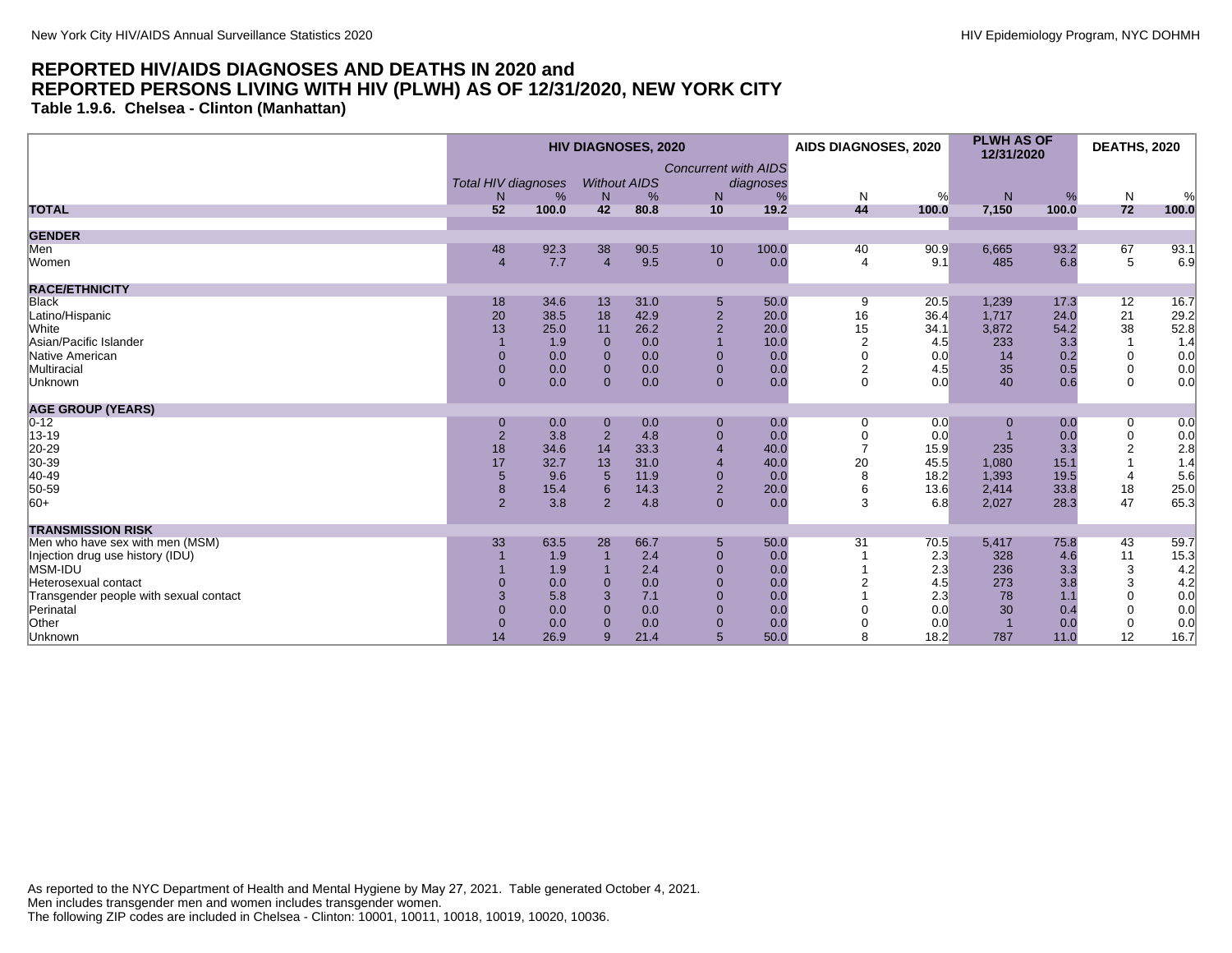**Table 1.9.7. Gramercy Park - Murray Hill (Manhattan)**

|                                        |                                  |       |                | <b>HIV DIAGNOSES, 2020</b> |                                  |                | AIDS DIAGNOSES, 2020 |       | <b>PLWH AS OF</b><br>12/31/2020 |       | <b>DEATHS, 2020</b> |       |
|----------------------------------------|----------------------------------|-------|----------------|----------------------------|----------------------------------|----------------|----------------------|-------|---------------------------------|-------|---------------------|-------|
|                                        | <b>Total HIV diagnoses</b><br>N. | %     | N              | <b>Without AIDS</b><br>%   | <b>Concurrent with AIDS</b><br>N | diagnoses<br>% | N                    | %     | N.                              | %     | $\mathsf{N}$        | %     |
| <b>TOTAL</b>                           | 15                               | 100.0 | 15             | 100.0                      | $\mathbf{0}$                     | 0.0            | 10                   | 100.0 | 2,042                           | 100.0 | 13                  | 100.0 |
| <b>GENDER</b>                          |                                  |       |                |                            |                                  |                |                      |       |                                 |       |                     |       |
| Men                                    | 13                               | 86.7  | 13             | 86.7                       | $\mathbf 0$                      | 0.0            | 8                    | 80.0  | 1,863                           | 91.2  | 11                  | 84.6  |
| Women                                  | $\overline{2}$                   | 13.3  | $\overline{2}$ | 13.3                       | $\mathbf{0}$                     | 0.0            | 2                    | 20.0  | 179                             | 8.8   | 2                   | 15.4  |
| <b>RACE/ETHNICITY</b>                  |                                  |       |                |                            |                                  |                |                      |       |                                 |       |                     |       |
| <b>Black</b>                           |                                  | 13.3  | $\overline{2}$ | 13.3                       | $\mathbf 0$                      | 0.0            |                      | 40.0  | 415                             | 20.3  | 3                   | 23.1  |
| Latino/Hispanic                        | 5                                | 33.3  | $\sqrt{5}$     | 33.3                       | $\mathbf 0$                      | 0.0            |                      | 30.0  | 491                             | 24.0  | 3                   | 23.1  |
| White                                  |                                  | 46.7  | $\overline{7}$ | 46.7                       | $\mathbf 0$                      | 0.0            | 3                    | 30.0  | 1,042                           | 51.0  | $\overline{7}$      | 53.8  |
| Asian/Pacific Islander                 |                                  | 6.7   |                | 6.7                        | $\mathbf{0}$                     | 0.0            | 0                    | 0.0   | 70                              | 3.4   | $\mathbf 0$         | 0.0   |
| Other/Unknown                          | $\Omega$                         | 0.0   | $\overline{0}$ | 0.0                        | $\overline{0}$                   | 0.0            | $\mathbf 0$          | 0.0   | 24                              | 1.2   | $\Omega$            | 0.0   |
| <b>AGE GROUP (YEARS)</b>               |                                  |       |                |                            |                                  |                |                      |       |                                 |       |                     |       |
| $0 - 12$                               | $\Omega$                         | 0.0   | $\Omega$       | 0.0                        | $\mathbf 0$                      | 0.0            | 0                    | 0.0   | 0                               | 0.0   | 0                   | 0.0   |
| 13-19                                  |                                  | 6.7   |                | 6.7                        | $\mathbf 0$                      | 0.0            | $\Omega$             | 0.0   | 3                               | 0.1   | $\mathbf 0$         | 0.0   |
| 20-29                                  |                                  | 33.3  | $5\phantom{1}$ | 33.3                       | $\pmb{0}$                        | 0.0            |                      | 30.0  | 51                              | 2.5   | $\mathbf 0$         | 0.0   |
| 30-39                                  | 3                                | 20.0  | 3              | 20.0                       | $\mathbf 0$                      | 0.0            |                      | 20.0  | 199                             | 9.7   | $\mathbf 0$         | 0.0   |
| 40-49                                  | $\overline{2}$                   | 13.3  | $\overline{2}$ | 13.3                       | $\mathbf 0$                      | 0.0            |                      | 10.0  | 307                             | 15.0  |                     | 7.7   |
| 50-59                                  | 3                                | 20.0  | 3              | 20.0                       | $\mathbf 0$                      | 0.0            | $\overline{c}$       | 20.0  | 678                             | 33.2  | $\overline{c}$      | 15.4  |
| $ 60+$                                 |                                  | 6.7   |                | 6.7                        | $\mathbf{0}$                     | 0.0            | 2                    | 20.0  | 804                             | 39.4  | 10                  | 76.9  |
| <b>TRANSMISSION RISK</b>               |                                  |       |                |                            |                                  |                |                      |       |                                 |       |                     |       |
| Men who have sex with men (MSM)        |                                  | 46.7  |                | 46.7                       | $\mathbf 0$                      | 0.0            | 5                    | 50.0  | 1,327                           | 65.0  | 8                   | 61.5  |
| Injection drug use history (IDU)       | $\Omega$                         | 0.0   | $\overline{0}$ | 0.0                        | $\mathbf 0$                      | 0.0            |                      | 20.0  | 159                             | 7.8   | 3                   | 23.1  |
| MSM-IDU                                | $\Omega$                         | 0.0   | $\overline{0}$ | 0.0                        | $\overline{0}$                   | 0.0            |                      | 10.0  | 84                              | 4.1   |                     | 7.7   |
| Heterosexual contact                   |                                  | 13.3  | $\overline{2}$ | 13.3                       | $\mathbf{0}$                     | 0.0            |                      | 0.0   | 119                             | 5.8   |                     | 7.7   |
| Transgender people with sexual contact |                                  | 6.7   |                | 6.7                        | $\mathbf{0}$                     | 0.0            |                      | 10.0  | 17                              | 0.8   | $\Omega$            | 0.0   |
| Perinatal                              | $\Omega$                         | 0.0   | $\overline{0}$ | 0.0                        | $\mathbf 0$                      | 0.0            |                      | 10.0  | 8                               | 0.4   | $\Omega$            | 0.0   |
| Other                                  | $\Omega$                         | 0.0   | $\Omega$       | 0.0                        | $\mathbf 0$                      | 0.0            |                      | 0.0   | $\overline{2}$                  | 0.1   |                     | 0.0   |
| Unknown                                | 5                                | 33.3  | 5              | 33.3                       | $\Omega$                         | 0.0            | $\Omega$             | 0.0   | 326                             | 16.0  | $\Omega$            | 0.0   |

As reported to the NYC Department of Health and Mental Hygiene by May 27, 2021. Table generated October 4, 2021.

The following ZIP codes are included in Gramercy Park - Murray Hill: 10010, 10016, 10017, 10022, 10165, 10170, 10171.

Men includes transgender men and women includes transgender women.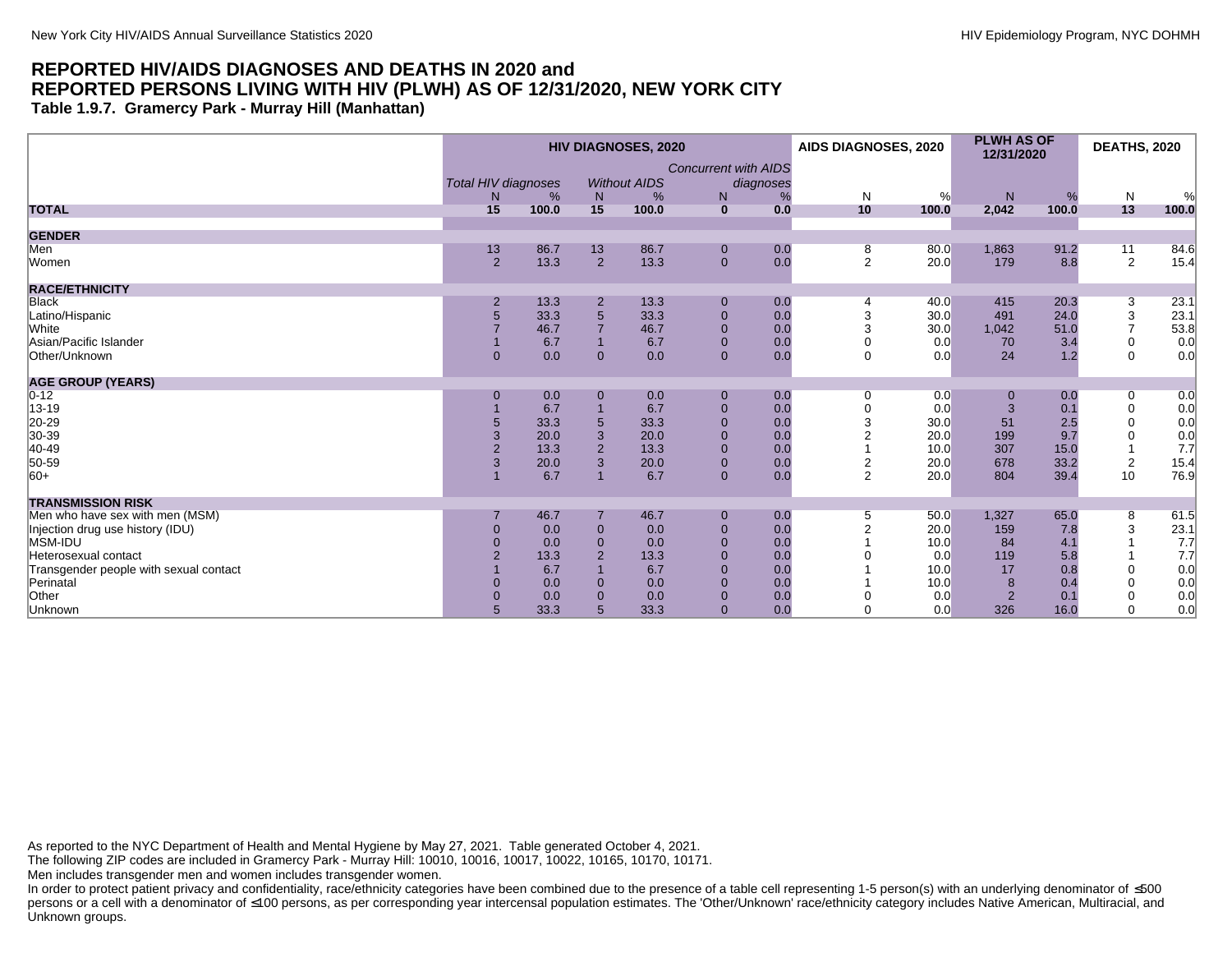**Table 1.9.8. Greenwich Village - Soho (Manhattan)**

|                                        |                     |       |                | <b>HIV DIAGNOSES, 2020</b> |                             |           | AIDS DIAGNOSES, 2020 |       | <b>PLWH AS OF</b><br>12/31/2020 |       | <b>DEATHS, 2020</b> |       |
|----------------------------------------|---------------------|-------|----------------|----------------------------|-----------------------------|-----------|----------------------|-------|---------------------------------|-------|---------------------|-------|
|                                        |                     |       |                |                            | <b>Concurrent with AIDS</b> |           |                      |       |                                 |       |                     |       |
|                                        | Total HIV diagnoses |       |                | <b>Without AIDS</b>        |                             | diagnoses |                      |       |                                 |       |                     |       |
|                                        | N                   | %     | N              | %                          | N                           |           | N                    | %     | N                               | %     | $\mathsf{N}$        | %     |
| <b>TOTAL</b>                           | 14                  | 100.0 | 12             | 85.7                       | $\overline{2}$              | 14.3      | 8                    | 100.0 | 1,738                           | 100.0 | 8                   | 100.0 |
| <b>GENDER</b>                          |                     |       |                |                            |                             |           |                      |       |                                 |       |                     |       |
| Men                                    | 12                  | 85.7  | 10             | 83.3                       | $\overline{2}$              | 100.0     | 8                    | 100.0 | 1,647                           | 94.8  | 8                   | 100.0 |
| Women                                  | 2                   | 14.3  | $\overline{2}$ | 16.7                       | $\mathbf{0}$                | 0.0       | $\mathbf 0$          | 0.0   | 91                              | 5.2   | $\mathbf 0$         | 0.0   |
| <b>RACE/ETHNICITY</b>                  |                     |       |                |                            |                             |           |                      |       |                                 |       |                     |       |
| Black                                  | 5                   | 35.7  |                | 33.3                       |                             | 50.0      | $\overline{2}$       | 25.0  | 311                             | 17.9  |                     | 12.5  |
| Latino/Hispanic                        |                     | 7.1   |                | 8.3                        | $\mathbf 0$                 | 0.0       | $\Omega$             | 0.0   | 364                             | 20.9  | $\boldsymbol{2}$    | 25.0  |
| White                                  | 8                   | 57.1  |                | 58.3                       |                             | 50.0      | 6                    | 75.0  | 990                             | 57.0  | 5                   | 62.5  |
| Asian/Pacific Islander                 | $\mathbf{0}$        | 0.0   | $\mathbf{0}$   | 0.0                        | $\mathbf{0}$                | 0.0       |                      | 0.0   | 55                              | 3.2   | $\mathbf 0$         | 0.0   |
| Other/Unknown                          | $\Omega$            | 0.0   | $\Omega$       | 0.0                        | $\overline{0}$              | 0.0       | $\Omega$             | 0.0   | 18                              | 1.0   | $\Omega$            | 0.0   |
| <b>AGE GROUP (YEARS)</b>               |                     |       |                |                            |                             |           |                      |       |                                 |       |                     |       |
| $0 - 12$                               | $\mathbf{0}$        | 0.0   | $\mathbf{0}$   | 0.0                        | $\mathbf{0}$                | 0.0       | $\Omega$             | 0.0   | $\mathbf{0}$                    | 0.0   | 0                   | 0.0   |
| 13-19                                  | $\overline{0}$      | 0.0   | $\Omega$       | 0.0                        | $\mathbf{0}$                | 0.0       |                      | 0.0   | $\Omega$                        | 0.0   | $\mathbf 0$         | 0.0   |
| 20-29<br>30-39                         |                     | 28.6  | 3              | 25.0                       |                             | 50.0      |                      | 25.0  | 49                              | 2.8   | $\mathbf 0$         | 0.0   |
|                                        |                     | 42.9  |                | 50.0                       |                             | 0.0       |                      | 0.0   | 177                             | 10.2  |                     | 12.5  |
| 40-49                                  |                     | 14.3  |                | 8.3                        |                             | 50.0      |                      | 12.5  | 264                             | 15.2  | 0                   | 0.0   |
| 50-59                                  |                     | 7.1   |                | 8.3                        | $\mathbf{0}$                | 0.0       | $\overline{2}$       | 25.0  | 593                             | 34.1  | 0                   | 0.0   |
| $ 60+$                                 |                     | 7.1   |                | 8.3                        | $\mathbf{0}$                | 0.0       | 3                    | 37.5  | 655                             | 37.7  | $\overline{7}$      | 87.5  |
| <b>TRANSMISSION RISK</b>               |                     |       |                |                            |                             |           |                      |       |                                 |       |                     |       |
| Men who have sex with men (MSM)        |                     | 28.6  | 3              | 25.0                       |                             | 50.0      |                      | 87.5  | 1,196                           | 68.8  | 6                   | 75.0  |
| Injection drug use history (IDU)       |                     | 0.0   | $\Omega$       | 0.0                        | $\Omega$                    | 0.0       |                      | 0.0   | 113                             | 6.5   | $\mathbf 0$         | 0.0   |
| MSM-IDU                                |                     | 7.1   |                | 8.3                        | $\Omega$                    | 0.0       |                      | 0.0   | 49                              | 2.8   | $\Omega$            | 0.0   |
| Heterosexual contact                   |                     | 7.1   |                | 8.3                        | $\mathbf{0}$                | 0.0       |                      | 0.0   | 59                              | 3.4   | $\Omega$            | 0.0   |
| Transgender people with sexual contact |                     | 0.0   | $\Omega$       | 0.0                        | $\mathbf{0}$                | 0.0       |                      | 0.0   | 28                              | 1.6   | $\mathbf 0$         | 0.0   |
| Perinatal                              |                     | 0.0   | $\Omega$       | 0.0                        | $\Omega$                    | 0.0       |                      | 0.0   |                                 | 0.3   | $\Omega$            | 0.0   |
| Other                                  |                     | 0.0   |                | 0.0                        |                             | 0.0       |                      | 0.0   |                                 | 0.1   | $\mathbf 0$         | 0.0   |
| Unknown                                |                     | 57.1  |                | 58.3                       |                             | 50.0      |                      | 12.5  | 286                             | 16.5  | 2                   | 25.0  |

As reported to the NYC Department of Health and Mental Hygiene by May 27, 2021. Table generated October 4, 2021.

The following ZIP codes are included in Greenwich Village - Soho: 10012, 10013, 10014.

Men includes transgender men and women includes transgender women.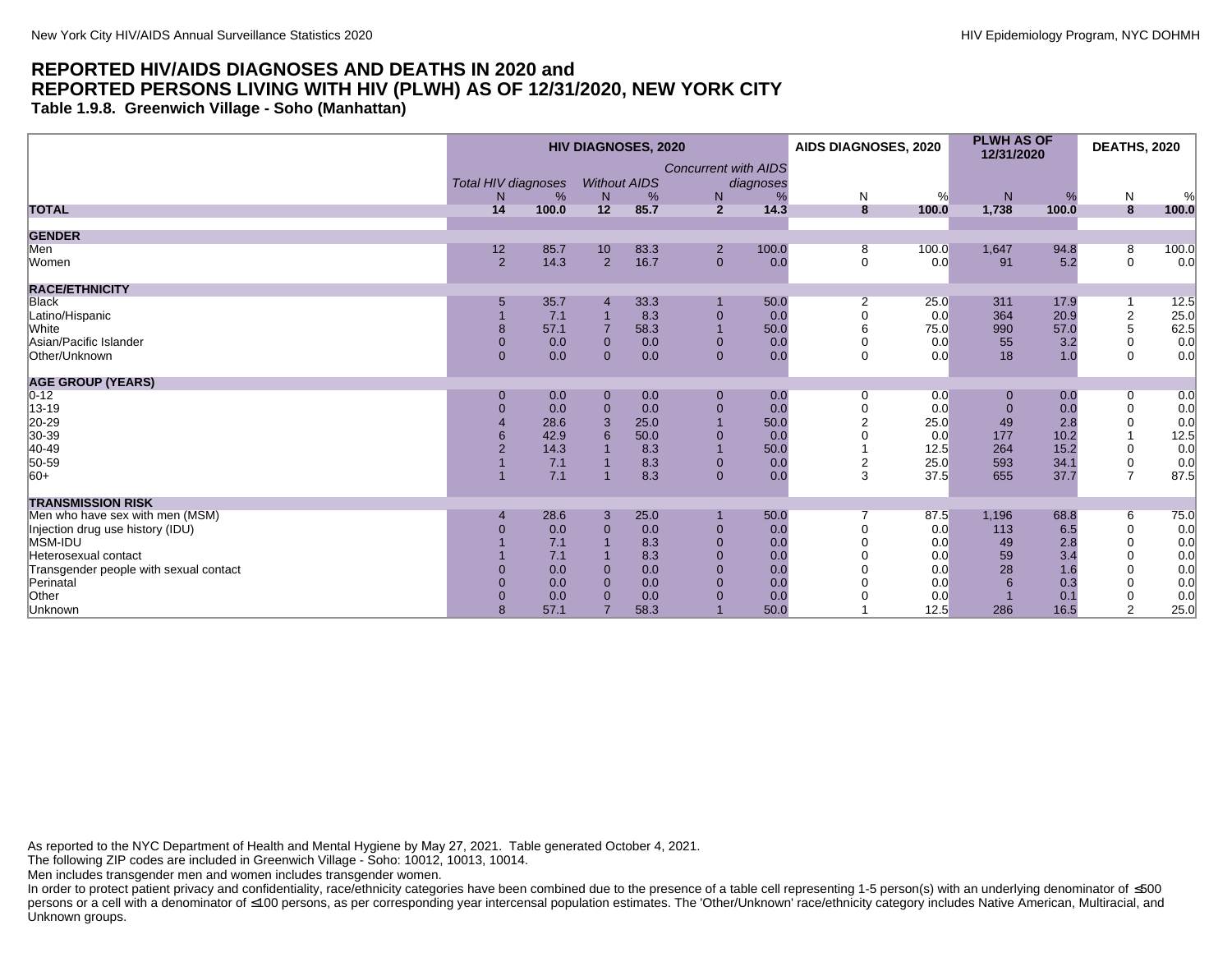**Table 1.9.9. Union Square - Lower East Side (Manhattan)**

|                                        | <b>HIV DIAGNOSES, 2020</b> |       |                |                     |                             |           | AIDS DIAGNOSES, 2020 |       | <b>PLWH AS OF</b><br>12/31/2020 |       | <b>DEATHS, 2020</b> |       |
|----------------------------------------|----------------------------|-------|----------------|---------------------|-----------------------------|-----------|----------------------|-------|---------------------------------|-------|---------------------|-------|
|                                        | <b>Total HIV diagnoses</b> |       |                | <b>Without AIDS</b> | <b>Concurrent with AIDS</b> | diagnoses |                      |       |                                 |       |                     |       |
|                                        | N                          | %     | N              | %                   | N                           | %         | N                    | %     | N                               | %     | N                   | $\%$  |
| <b>TOTAL</b>                           | 21                         | 100.0 | 14             | 66.7                | $\overline{7}$              | 33.3      | 15                   | 100.0 | 2,960                           | 100.0 | 33                  | 100.0 |
| <b>GENDER</b>                          |                            |       |                |                     |                             |           |                      |       |                                 |       |                     |       |
| Men                                    | 14                         | 66.7  | 10             | 71.4                | $\overline{4}$              | 57.1      | 12                   | 80.0  | 2,431                           | 82.1  | 26                  | 78.8  |
| Women                                  | 7                          | 33.3  | $\overline{4}$ | 28.6                | $\mathbf{3}$                | 42.9      | 3                    | 20.0  | 529                             | 17.9  | $\overline{7}$      | 21.2  |
| <b>RACE/ETHNICITY</b>                  |                            |       |                |                     |                             |           |                      |       |                                 |       |                     |       |
| <b>Black</b>                           | 8                          | 38.1  |                | 50.0                |                             | 14.3      | 2                    | 13.3  | 612                             | 20.7  | 8                   | 24.2  |
| Latino/Hispanic                        |                            | 33.3  | 3              | 21.4                |                             | 57.1      |                      | 40.0  | 1,021                           | 34.5  | 16                  | 48.5  |
| <b>White</b>                           | 3                          | 14.3  | $\overline{2}$ | 14.3                |                             | 14.3      |                      | 40.0  | 1,160                           | 39.2  | 8                   | 24.2  |
| Asian/Pacific Islander                 | 3                          | 14.3  | $\overline{2}$ | 14.3                |                             | 14.3      |                      | 6.7   | 137                             | 4.6   |                     | 3.0   |
| Native American                        | $\Omega$                   | 0.0   | $\Omega$       | 0.0                 | $\mathbf{0}$                | 0.0       |                      | 0.0   | 8                               | 0.3   | $\Omega$            | 0.0   |
| Multiracial                            | $\Omega$                   | 0.0   | $\mathbf{0}$   | 0.0                 | $\mathbf{0}$                | 0.0       |                      | 0.0   | 10                              | 0.3   | $\mathbf 0$         | 0.0   |
| Unknown                                | $\Omega$                   | 0.0   | $\Omega$       | 0.0                 | $\overline{0}$              | 0.0       | $\Omega$             | 0.0   | 12                              | 0.4   | $\Omega$            | 0.0   |
| <b>AGE GROUP (YEARS)</b>               |                            |       |                |                     |                             |           |                      |       |                                 |       |                     |       |
| $ 0-12 $                               | $\mathbf{0}$               | 0.0   | $\mathbf{0}$   | 0.0                 | $\mathbf{0}$                | 0.0       | $\Omega$             | 0.0   | $\overline{0}$                  | 0.0   | 0                   | 0.0   |
| 13-19                                  | $\overline{0}$             | 0.0   | $\mathbf 0$    | 0.0                 | $\mathbf 0$                 | 0.0       |                      | 0.0   |                                 | 0.2   | $\mathbf 0$         | 0.0   |
| $ 20-29 $                              | 8                          | 38.1  |                | 50.0                |                             | 14.3      |                      | 6.7   | 89                              | 3.0   | $\Omega$            | 0.0   |
| 30-39                                  | 6                          | 28.6  |                | 28.6                | $\overline{2}$              | 28.6      | 3                    | 20.0  | 338                             | 11.4  | $\mathbf 0$         | 0.0   |
| 40-49                                  | $\overline{2}$             | 9.5   |                | 7.1                 |                             | 14.3      |                      | 33.3  | 413                             | 14.0  | $\overline{4}$      | 12.1  |
| 50-59                                  | $\mathbf{3}$               | 14.3  |                | 7.1                 | $\overline{2}$              | 28.6      | $\overline{2}$       | 13.3  | 1,010                           | 34.1  | 10                  | 30.3  |
| $ 60+$                                 | $\overline{2}$             | 9.5   |                | 7.1                 | $\overline{1}$              | 14.3      | $\Delta$             | 26.7  | 1,103                           | 37.3  | 19                  | 57.6  |
| <b>TRANSMISSION RISK</b>               |                            |       |                |                     |                             |           |                      |       |                                 |       |                     |       |
| Men who have sex with men (MSM)        | 8                          | 38.1  |                | 50.0                |                             | 14.3      | 9                    | 60.0  | 1,683                           | 56.9  |                     | 21.2  |
| Injection drug use history (IDU)       |                            | 4.8   |                | 7.1                 | $\mathbf{0}$                | 0.0       |                      | 0.0   | 359                             | 12.1  | 9                   | 27.3  |
| MSM-IDU                                | $\overline{0}$             | 0.0   | $\Omega$       | 0.0                 | $\mathbf{0}$                | 0.0       |                      | 0.0   | 93                              | 3.1   | $\overline{2}$      | 6.1   |
| Heterosexual contact                   |                            | 14.3  |                | 7.1                 | $\overline{2}$              | 28.6      |                      | 13.3  | 344                             | 11.6  | $\overline{7}$      | 21.2  |
| Transgender people with sexual contact |                            | 19.0  | 3              | 21.4                |                             | 14.3      |                      | 6.7   | 27                              | 0.9   |                     | 0.0   |
| Perinatal                              | $\Omega$                   | 0.0   | $\Omega$       | 0.0                 | $\mathbf{0}$                | 0.0       |                      | 0.0   | 26                              | 0.9   |                     | 0.0   |
| Other                                  | $\Omega$                   | 0.0   | $\Omega$       | 0.0                 | $\mathbf{0}$                | 0.0       |                      | 0.0   | $5\overline{5}$                 | 0.2   |                     | 0.0   |
| Unknown                                | 5                          | 23.8  | $\overline{2}$ | 14.3                | 3                           | 42.9      | 3                    | 20.0  | 423                             | 14.3  | 8                   | 24.2  |

As reported to the NYC Department of Health and Mental Hygiene by May 27, 2021. Table generated October 4, 2021. Men includes transgender men and women includes transgender women. The following ZIP codes are included in Union Square - Lower East Side: 10002, 10003, 10009.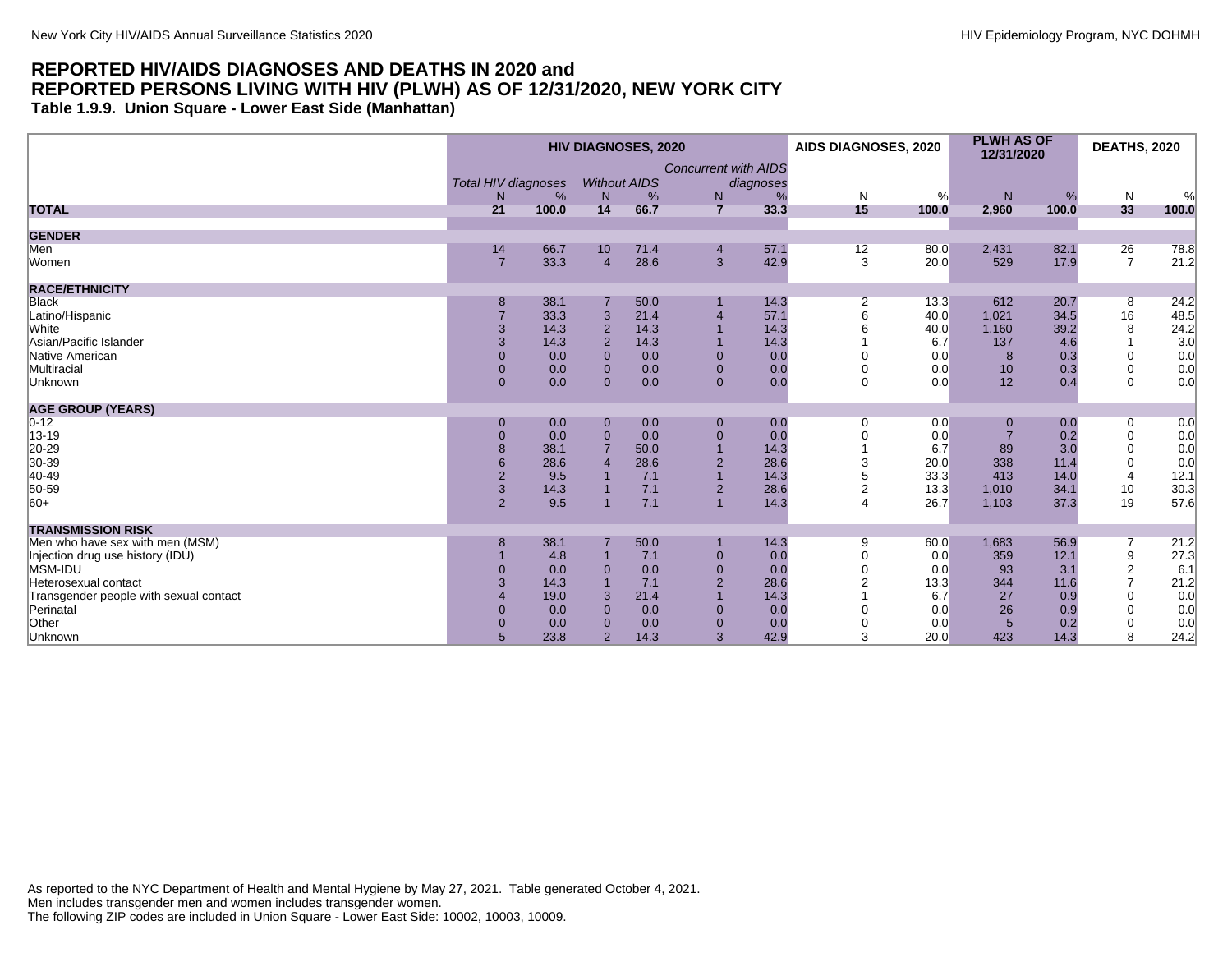**Table 1.9.10. Lower Manhattan (Manhattan)**

|                                        |                |                                 |                | <b>HIV DIAGNOSES, 2020</b> |                             |                | AIDS DIAGNOSES, 2020         |       | <b>PLWH AS OF</b><br>12/31/2020 |            | <b>DEATHS, 2020</b> |            |
|----------------------------------------|----------------|---------------------------------|----------------|----------------------------|-----------------------------|----------------|------------------------------|-------|---------------------------------|------------|---------------------|------------|
|                                        | N              | <b>Total HIV diagnoses</b><br>% |                | <b>Without AIDS</b>        | <b>Concurrent with AIDS</b> | diagnoses<br>% |                              | %     | N                               |            |                     |            |
| <b>TOTAL</b>                           | 6              | 100.0                           | N<br>6         | %<br>100.0                 | N<br>$\mathbf{0}$           | 0.0            | N<br>$\overline{\mathbf{4}}$ | 100.0 | 615                             | %<br>100.0 | N<br>$\overline{1}$ | %<br>100.0 |
|                                        |                |                                 |                |                            |                             |                |                              |       |                                 |            |                     |            |
| <b>GENDER</b>                          |                |                                 |                |                            |                             |                |                              |       |                                 |            |                     |            |
| Men                                    | 5              | 83.3                            | 5              | 83.3                       | $\mathbf 0$                 | 0.0            | 4                            | 100.0 | 531                             | 86.3       | 0                   | 0.0        |
| Women                                  |                | 16.7                            | $\overline{1}$ | 16.7                       | $\mathbf{0}$                | 0.0            | $\mathbf 0$                  | 0.0   | 84                              | 13.7       | $\overline{1}$      | 100.0      |
| <b>RACE/ETHNICITY</b>                  |                |                                 |                |                            |                             |                |                              |       |                                 |            |                     |            |
| Black                                  | $\overline{2}$ | 33.3                            | $\overline{2}$ | 33.3                       | $\mathbf 0$                 | 0.0            | $\overline{2}$               | 50.0  | 134                             | 21.8       |                     | 100.0      |
| Latino/Hispanic                        |                | 16.7                            | $\overline{1}$ | 16.7                       | $\mathbf 0$                 | 0.0            |                              | 25.0  | 153                             | 24.9       | $\mathbf 0$         | 0.0        |
| <b>White</b>                           | $\overline{2}$ | 33.3                            | $\overline{2}$ | 33.3                       | $\mathbf{0}$                | 0.0            |                              | 0.0   | 295                             | 48.0       | $\mathbf 0$         | 0.0        |
| Asian/Pacific Islander                 |                | 16.7                            | $\overline{1}$ | 16.7                       | $\mathbf{0}$                | 0.0            |                              | 0.0   | 25                              | 4.1        | $\mathbf 0$         | 0.0        |
| Other/Unknown                          | $\Omega$       | 0.0                             | $\mathbf{0}$   | 0.0                        | $\mathbf{0}$                | 0.0            |                              | 25.0  | 8                               | 1.3        | $\Omega$            | 0.0        |
| <b>AGE GROUP (YEARS)</b>               |                |                                 |                |                            |                             |                |                              |       |                                 |            |                     |            |
| $0 - 12$                               | $\Omega$       | 0.0                             | $\mathbf 0$    | 0.0                        | $\mathbf 0$                 | 0.0            | 0                            | 0.0   | 0                               | 0.0        | 0                   | 0.0        |
| 13-19                                  | $\Omega$       | 0.0                             | $\overline{0}$ | 0.0                        | $\mathbf 0$                 | 0.0            |                              | 0.0   | $\Omega$                        | 0.0        | $\mathbf 0$         | 0.0        |
| 20-29                                  |                | 16.7                            |                | 16.7                       | $\mathbf 0$                 | 0.0            |                              | 25.0  | 23                              | 3.7        | $\mathbf 0$         | 0.0        |
| 30-39                                  | 3              | 50.0                            | 3              | 50.0                       | $\mathbf 0$                 | 0.0            |                              | 50.0  | 72                              | 11.7       | $\Omega$            | 0.0        |
| 40-49                                  |                | 16.7                            | $\overline{1}$ | 16.7                       | $\mathbf 0$                 | 0.0            |                              | 0.0   | 136                             | 22.1       | 0                   | 0.0        |
| 50-59                                  | $\overline{0}$ | 0.0                             | $\mathbf 0$    | 0.0                        | $\mathbf 0$                 | 0.0            |                              | 25.0  | 222                             | 36.1       |                     | 100.0      |
| $ 60+$                                 |                | 16.7                            | $\overline{1}$ | 16.7                       | $\mathbf{0}$                | 0.0            | $\Omega$                     | 0.0   | 162                             | 26.3       | $\mathbf 0$         | 0.0        |
| <b>TRANSMISSION RISK</b>               |                |                                 |                |                            |                             |                |                              |       |                                 |            |                     |            |
| Men who have sex with men (MSM)        |                | 16.7                            |                | 16.7                       | $\mathbf 0$                 | 0.0            | 3                            | 75.0  | 395                             | 64.2       | 0                   | 0.0        |
| Injection drug use history (IDU)       |                | 0.0                             | $\overline{0}$ | 0.0                        | $\mathbf{0}$                | 0.0            | O                            | 0.0   | 42                              | 6.8        | $\Omega$            | 0.0        |
| MSM-IDU                                |                | 16.7                            |                | 16.7                       | $\mathbf{0}$                | 0.0            |                              | 0.0   | 14                              | 2.3        | $\Omega$            | 0.0        |
| Heterosexual contact                   |                | 16.7                            |                | 16.7                       | $\mathbf 0$                 | 0.0            |                              | 0.0   | 56                              | 9.1        | $\Omega$            | 0.0        |
| Transgender people with sexual contact |                | 0.0                             | $\mathbf{0}$   | 0.0                        | $\mathbf 0$                 | 0.0            |                              | 0.0   | 3                               | 0.5        |                     | 0.0        |
| Perinatal                              |                | 0.0                             | $\mathbf{0}$   | 0.0                        | $\overline{0}$              | 0.0            |                              | 0.0   |                                 | 0.5        |                     | 0.0        |
| Other                                  |                | 0.0                             | $\overline{0}$ | 0.0                        | $\overline{0}$              | 0.0            |                              | 0.0   |                                 | 0.2        |                     | 0.0        |
| Unknown                                | 3              | 50.0                            | 3              | 50.0                       | $\mathbf{0}$                | 0.0            |                              | 25.0  | 101                             | 16.4       |                     | 100.0      |

As reported to the NYC Department of Health and Mental Hygiene by May 27, 2021. Table generated October 4, 2021. The following ZIP codes are included in Lower Manhattan: 10004, 10005, 10006, 10007, 10038, 10048, 10280, 10282.

Men includes transgender men and women includes transgender women.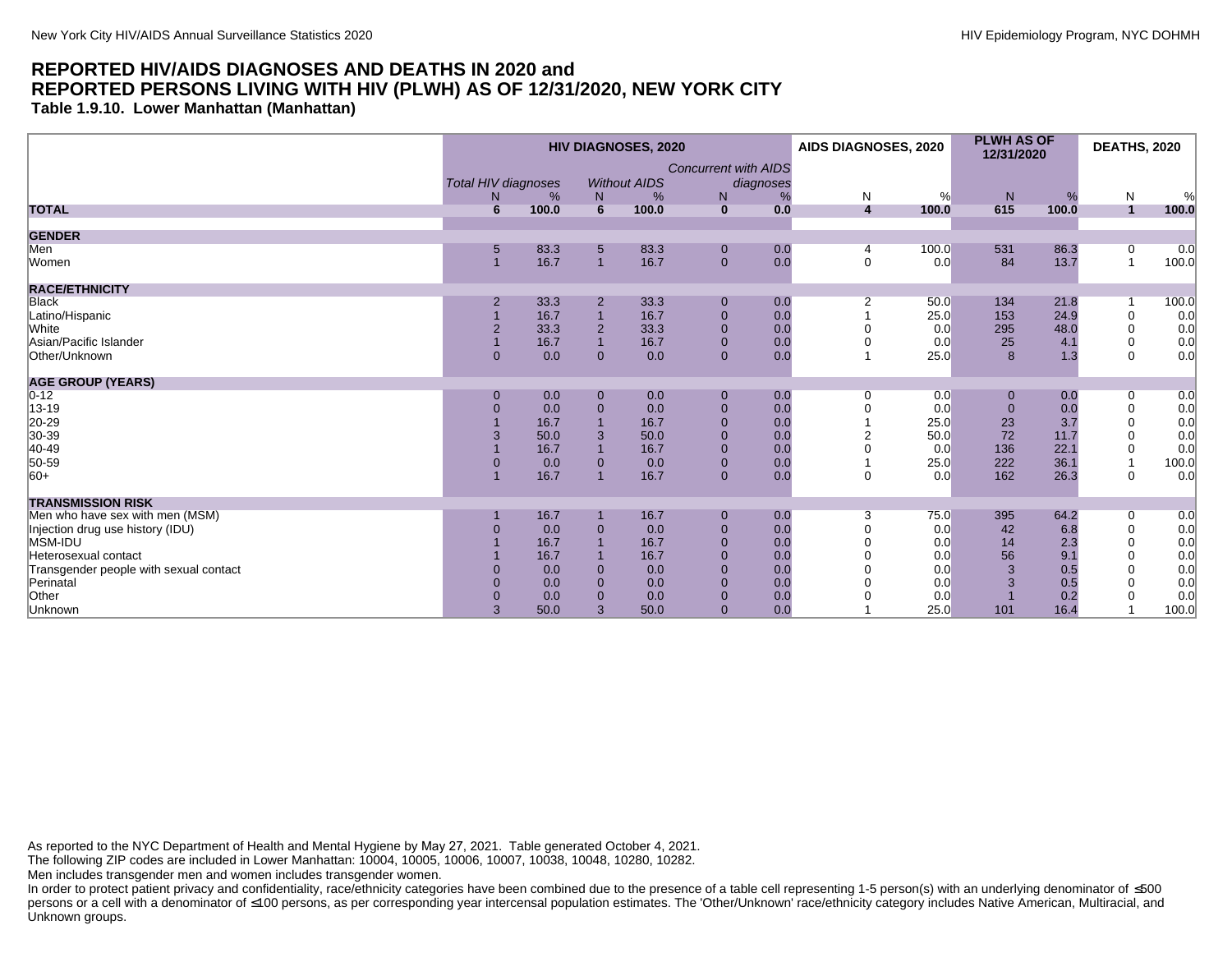**Table 1.10.1. Long Island City - Astoria (Queens)**

|                                        |                                 |       |                | <b>HIV DIAGNOSES, 2020</b> |                                  |           | AIDS DIAGNOSES, 2020 |       | <b>PLWH AS OF</b><br>12/31/2020 |       | <b>DEATHS, 2020</b> |       |
|----------------------------------------|---------------------------------|-------|----------------|----------------------------|----------------------------------|-----------|----------------------|-------|---------------------------------|-------|---------------------|-------|
|                                        | <b>Total HIV diagnoses</b><br>N | %     | N              | <b>Without AIDS</b><br>%   | <b>Concurrent with AIDS</b><br>N | diagnoses | N                    | %     | N                               | %     | N                   | %     |
| <b>TOTAL</b>                           | 35                              | 100.0 | 27             | 77.1                       | 8                                | 22.9      | 18                   | 100.0 | 2,440                           | 100.0 | 20                  | 100.0 |
| <b>GENDER</b>                          |                                 |       |                |                            |                                  |           |                      |       |                                 |       |                     |       |
| Men                                    | 30                              | 85.7  | 23             | 85.2                       |                                  | 87.5      | 17                   | 94.4  | 2,118                           | 86.8  | 16                  | 80.0  |
| Women                                  | 5 <sup>5</sup>                  | 14.3  | $\overline{4}$ | 14.8                       | $\overline{1}$                   | 12.5      | $\mathbf{1}$         | 5.6   | 322                             | 13.2  | $\overline{4}$      | 20.0  |
| <b>RACE/ETHNICITY</b>                  |                                 |       |                |                            |                                  |           |                      |       |                                 |       |                     |       |
| <b>Black</b>                           |                                 | 11.4  | 3              | 11.1                       |                                  | 12.5      | 6                    | 33.3  | 414                             | 17.0  | $\overline{2}$      | 10.0  |
| Latino/Hispanic                        | 12                              | 34.3  | 10             | 37.0                       | $\overline{2}$                   | 25.0      |                      | 33.3  | 998                             | 40.9  | 8                   | 40.0  |
| White                                  | 13                              | 37.1  | 10             | 37.0                       | 3                                | 37.5      |                      | 16.7  | 874                             | 35.8  | $\overline{7}$      | 35.0  |
| Asian/Pacific Islander                 | $6\phantom{1}$                  | 17.1  | $\overline{4}$ | 14.8                       | 2                                | 25.0      |                      | 11.1  | 133                             | 5.5   | $\overline{c}$      | 10.0  |
| Other/Unknown                          | $\overline{0}$                  | 0.0   | $\mathbf 0$    | 0.0                        | $\mathbf{0}$                     | 0.0       |                      | 5.6   | 21                              | 0.9   | $\mathbf{1}$        | 5.0   |
| <b>AGE GROUP (YEARS)</b>               |                                 |       |                |                            |                                  |           |                      |       |                                 |       |                     |       |
| $0 - 12$                               | $\mathbf 0$                     | 0.0   | $\mathbf 0$    | 0.0                        | $\mathbf{0}$                     | 0.0       | $\Omega$             | 0.0   |                                 | 0.0   | 0                   | 0.0   |
| 13-19                                  | $\overline{2}$                  | 5.7   | $\overline{2}$ | 7.4                        | $\mathbf{0}$                     | 0.0       | $\Omega$             | 0.0   |                                 | 0.1   | $\mathbf 0$         | 0.0   |
| 20-29                                  | 8                               | 22.9  | $\overline{7}$ | 25.9                       |                                  | 12.5      | 3                    | 16.7  | 125                             | 5.1   | 0                   | 0.0   |
| 30-39                                  | 15                              | 42.9  | 10             | 37.0                       |                                  | 62.5      |                      | 50.0  | 543                             | 22.3  | 3                   | 15.0  |
| 40-49                                  |                                 | 11.4  | 3              | 11.1                       |                                  | 12.5      |                      | 11.1  | 579                             | 23.7  | $\overline{4}$      | 20.0  |
| 50-59                                  | $6\phantom{1}$                  | 17.1  | 5              | 18.5                       |                                  | 12.5      | 3                    | 16.7  | 679                             | 27.8  | $\,$ 5 $\,$         | 25.0  |
| $ 60+$                                 | $\mathbf{0}$                    | 0.0   | $\Omega$       | 0.0                        | $\mathbf{0}$                     | 0.0       |                      | 5.6   | 511                             | 20.9  | 8                   | 40.0  |
| <b>TRANSMISSION RISK</b>               |                                 |       |                |                            |                                  |           |                      |       |                                 |       |                     |       |
| Men who have sex with men (MSM)        | 20                              | 57.1  | 16             | 59.3                       | $\overline{4}$                   | 50.0      | 11                   | 61.1  | 1,650                           | 67.6  | 12                  | 60.0  |
| Injection drug use history (IDU)       | $\mathbf 0$                     | 0.0   | $\Omega$       | 0.0                        | $\mathbf 0$                      | 0.0       |                      | 0.0   | 113                             | 4.6   |                     | 5.0   |
| MSM-IDU                                |                                 | 0.0   | $\mathbf 0$    | 0.0                        | $\overline{0}$                   | 0.0       |                      | 0.0   | 50                              | 2.0   | 0                   | 0.0   |
| Heterosexual contact                   |                                 | 5.7   |                | 3.7                        |                                  | 12.5      |                      | 5.6   | 260                             | 10.7  | 3                   | 15.0  |
| Transgender people with sexual contact |                                 | 2.9   |                | 3.7                        | $\Omega$                         | 0.0       |                      | 0.0   | 26                              | 1.1   | $\Omega$            | 0.0   |
| Perinatal                              |                                 | 0.0   | $\Omega$       | 0.0                        | $\Omega$                         | 0.0       |                      | 0.0   | 17                              | 0.7   | $\Omega$            | 0.0   |
| Other                                  | $\Omega$                        | 0.0   | $\Omega$       | 0.0                        | $\mathbf{0}$                     | 0.0       |                      | 0.0   |                                 | 0.0   | $\Omega$            | 0.0   |
| Unknown                                | 12                              | 34.3  | 9              | 33.3                       | 3                                | 37.5      |                      | 33.3  | 323                             | 13.2  | $\overline{4}$      | 20.0  |

As reported to the NYC Department of Health and Mental Hygiene by May 27, 2021. Table generated October 4, 2021.

The following ZIP codes are included in Long Island City - Astoria: 11101, 11102, 11103, 11104, 11105, 11106, 11109.

Men includes transgender men and women includes transgender women.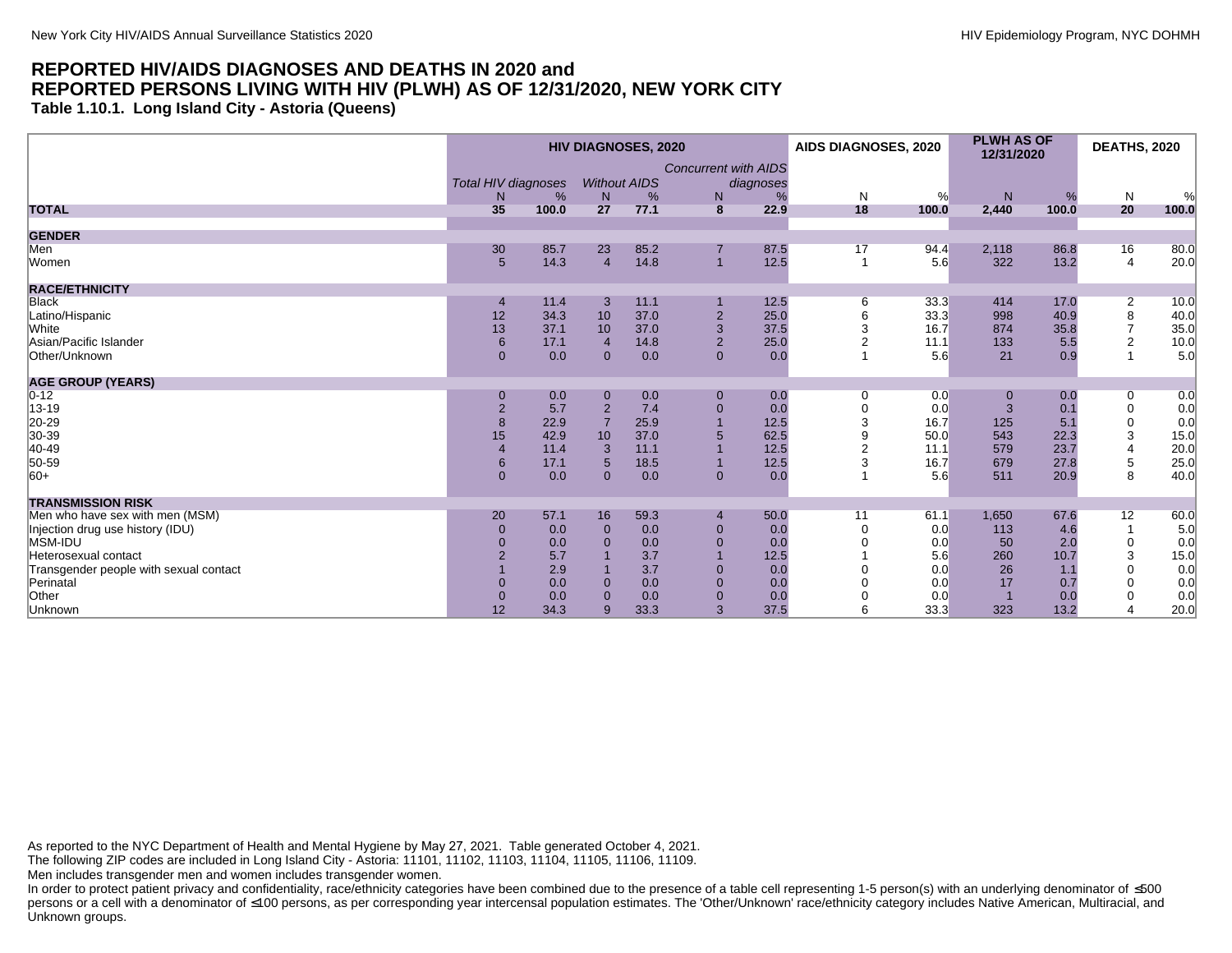**Table 1.10.2. West Queens (Queens)**

|                                        | <b>HIV DIAGNOSES, 2020</b> |       |                     |      |                             |           | AIDS DIAGNOSES, 2020 |       | <b>PLWH AS OF</b><br>12/31/2020 |       | <b>DEATHS, 2020</b> |       |
|----------------------------------------|----------------------------|-------|---------------------|------|-----------------------------|-----------|----------------------|-------|---------------------------------|-------|---------------------|-------|
|                                        |                            |       |                     |      | <b>Concurrent with AIDS</b> |           |                      |       |                                 |       |                     |       |
|                                        | <b>Total HIV diagnoses</b> |       | <b>Without AIDS</b> |      |                             | diagnoses |                      |       |                                 |       |                     |       |
|                                        | N                          | %     | N                   | %    | N                           | %         | $\mathsf{N}$         | %     | N                               | %     | N                   | %     |
| <b>TOTAL</b>                           | 74                         | 100.0 | 56                  | 75.7 | 18                          | 24.3      | 34                   | 100.0 | 5,584                           | 100.0 | 31                  | 100.0 |
| <b>GENDER</b>                          |                            |       |                     |      |                             |           |                      |       |                                 |       |                     |       |
| Men                                    | 63                         | 85.1  | 45                  | 80.4 | 18                          | 100.0     | 29                   | 85.3  | 4,573                           | 81.9  | 26                  | 83.9  |
| Women                                  | 11                         | 14.9  | 11                  | 19.6 | $\mathbf{0}$                | 0.0       | 5                    | 14.7  | 1,011                           | 18.1  | 5                   | 16.1  |
| <b>RACE/ETHNICITY</b>                  |                            |       |                     |      |                             |           |                      |       |                                 |       |                     |       |
| <b>Black</b>                           | 3                          | 4.1   | 3                   | 5.4  | $\mathbf{0}$                | 0.0       | 4                    | 11.8  | 1,302                           | 23.3  | $\overline{3}$      | 9.7   |
| Latino/Hispanic                        | 54                         | 73.0  | 41                  | 73.2 | 13                          | 72.2      | 24                   | 70.6  | 3,278                           | 58.7  | 21                  | 67.7  |
| White                                  | 9                          | 12.2  | $\overline{7}$      | 12.5 | $\overline{2}$              | 11.1      | 3                    | 8.8   | 609                             | 10.9  |                     | 3.2   |
| Asian/Pacific Islander                 |                            | 10.8  | 5                   | 8.9  | 3                           | 16.7      | 3                    | 8.8   | 370                             | 6.6   | 5                   | 16.1  |
| Native American                        | $\Omega$                   | 0.0   | $\mathbf{0}$        | 0.0  | $\mathbf{0}$                | 0.0       |                      | 0.0   | 10                              | 0.2   | $\mathbf 0$         | 0.0   |
| Multiracial                            | $\overline{0}$             | 0.0   | $\mathbf{0}$        | 0.0  | $\mathbf{0}$                | 0.0       |                      | 0.0   | 9                               | 0.2   |                     | 3.2   |
| Unknown                                | $\mathbf{0}$               | 0.0   | $\Omega$            | 0.0  | $\mathbf{0}$                | 0.0       | $\mathbf 0$          | 0.0   | 6                               | 0.1   | $\mathbf 0$         | 0.0   |
| <b>AGE GROUP (YEARS)</b>               |                            |       |                     |      |                             |           |                      |       |                                 |       |                     |       |
| $0 - 12$                               | $\mathbf 0$                | 0.0   | $\mathbf{0}$        | 0.0  | $\pmb{0}$                   | 0.0       | 0                    | 0.0   | 3                               | 0.1   | 0                   | 0.0   |
| 13-19                                  |                            | 5.4   | $\overline{4}$      | 7.1  | $\mathbf{0}$                | 0.0       |                      | 0.0   | 12                              | 0.2   | 0                   | 0.0   |
| 20-29                                  | 27                         | 36.5  | 24                  | 42.9 | 3                           | 16.7      | 3                    | 8.8   | 298                             | 5.3   | $\mathbf 0$         | 0.0   |
| 30-39                                  | 23                         | 31.1  | 17                  | 30.4 |                             | 33.3      | 13                   | 38.2  | 941                             | 16.9  | 3                   | 9.7   |
| 40-49                                  | 11                         | 14.9  | 6                   | 10.7 |                             | 27.8      | 6                    | 17.6  | 1,171                           | 21.0  | 5                   | 16.1  |
| 50-59                                  | $\mathbf{3}$               | 4.1   | $\Omega$            | 0.0  | 3                           | 16.7      | 10                   | 29.4  | 1.760                           | 31.5  | 9                   | 29.0  |
| $ 60+$                                 | 6                          | 8.1   | 5                   | 8.9  |                             | 5.6       | $\overline{2}$       | 5.9   | 1,399                           | 25.1  | 14                  | 45.2  |
| <b>TRANSMISSION RISK</b>               |                            |       |                     |      |                             |           |                      |       |                                 |       |                     |       |
| Men who have sex with men (MSM)        | 37                         | 50.0  | 27                  | 48.2 | 10                          | 55.6      | 17                   | 50.0  | 2,713                           | 48.6  | 17                  | 54.8  |
| Injection drug use history (IDU)       |                            | 1.4   |                     | 1.8  | $\mathbf{0}$                | 0.0       |                      | 0.0   | 687                             | 12.3  | $\overline{c}$      | 6.5   |
| MSM-IDU                                | $\Omega$                   | 0.0   | $\Omega$            | 0.0  | $\mathbf{0}$                | 0.0       |                      | 2.9   | 127                             | 2.3   | $\mathbf 0$         | 0.0   |
| Heterosexual contact                   |                            | 10.8  | 6                   | 10.7 | $\overline{2}$              | 11.1      |                      | 11.8  | 842                             | 15.1  | 5                   | 16.1  |
| Transgender people with sexual contact | 3                          | 4.1   | 3                   | 5.4  | $\mathbf{0}$                | 0.0       |                      | 2.9   | 110                             | 2.0   |                     | 3.2   |
| Perinatal                              | $\Omega$                   | 0.0   | $\Omega$            | 0.0  | $\Omega$                    | 0.0       |                      | 0.0   | 59                              | 1.1   | $\Omega$            | 0.0   |
| Other                                  | $\mathbf 0$                | 0.0   | $\Omega$            | 0.0  | $\mathbf{0}$                | 0.0       |                      | 0.0   | 6                               | 0.1   | $\mathbf 0$         | 0.0   |
| Unknown                                | 25                         | 33.8  | 19                  | 33.9 | 6                           | 33.3      | 11                   | 32.4  | 1,040                           | 18.6  | 6                   | 19.4  |

As reported to the NYC Department of Health and Mental Hygiene by May 27, 2021. Table generated October 4, 2021. Men includes transgender men and women includes transgender women. The following ZIP codes are included in West Queens: 11368, 11369, 11370, 11372, 11373, 11377, 11378.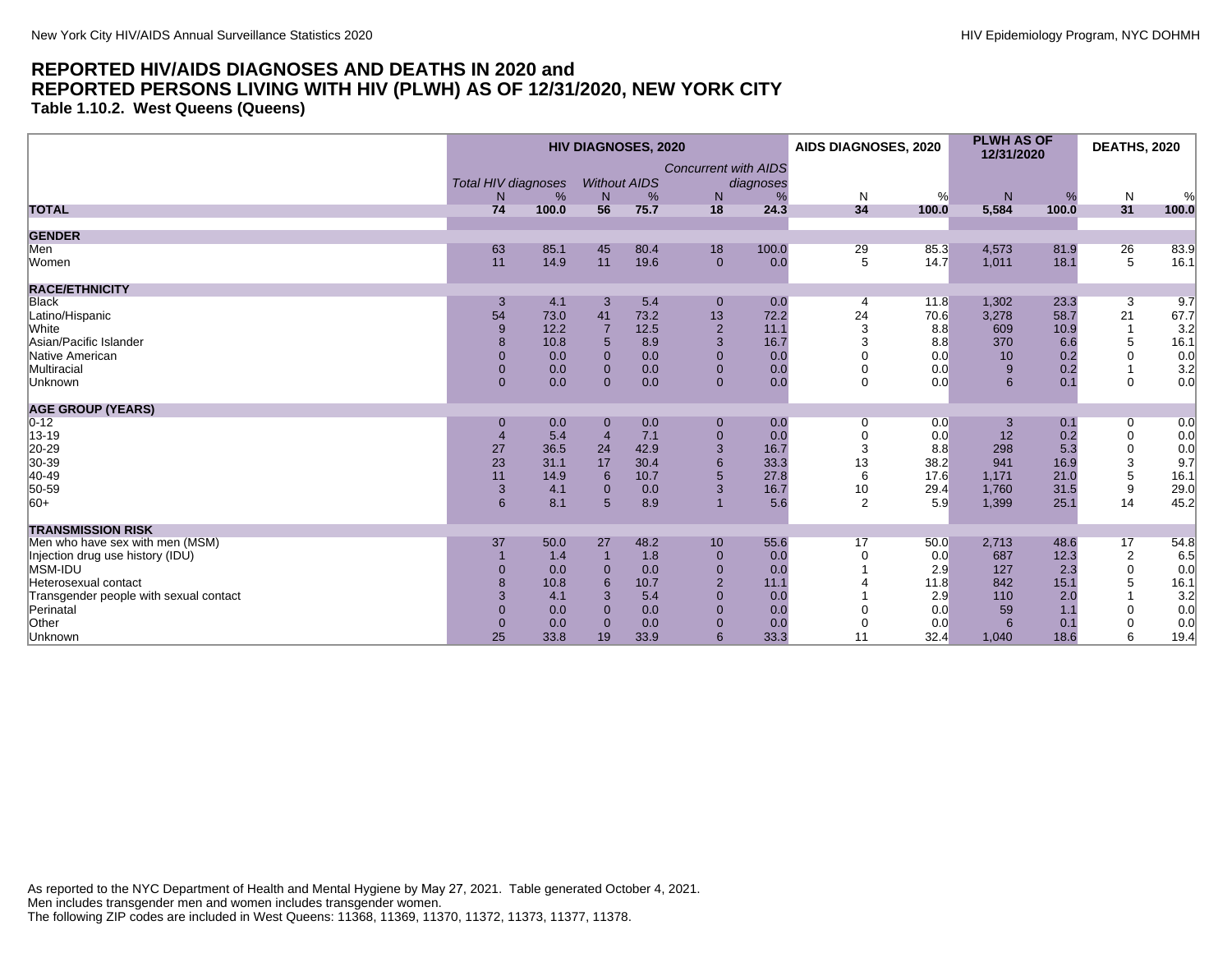**Table 1.10.3. Flushing - Clearview (Queens)**

|                                        | <b>HIV DIAGNOSES, 2020</b> |       |                |                     |                             |           | AIDS DIAGNOSES, 2020 |       | <b>PLWH AS OF</b><br>12/31/2020 |       | <b>DEATHS, 2020</b> |       |
|----------------------------------------|----------------------------|-------|----------------|---------------------|-----------------------------|-----------|----------------------|-------|---------------------------------|-------|---------------------|-------|
|                                        |                            |       |                |                     | <b>Concurrent with AIDS</b> |           |                      |       |                                 |       |                     |       |
|                                        | <b>Total HIV diagnoses</b> |       |                | <b>Without AIDS</b> |                             | diagnoses |                      |       |                                 |       |                     |       |
|                                        | N                          | %     | N              | %                   | N                           |           | $\mathsf{N}$         | %     | ${\sf N}$                       | %     | $\mathsf{N}$        | %     |
| <b>TOTAL</b>                           | 17                         | 100.0 | 14             | 82.4                | $\overline{3}$              | 17.6      | $\overline{7}$       | 100.0 | 794                             | 100.0 | 17                  | 100.0 |
| <b>GENDER</b>                          |                            |       |                |                     |                             |           |                      |       |                                 |       |                     |       |
| Men                                    | 16                         | 94.1  | 13             | 92.9                | 3                           | 100.0     | 7                    | 100.0 | 601                             | 75.7  | 12                  | 70.6  |
| Women                                  |                            | 5.9   | $\overline{1}$ | 7.1                 | $\mathbf{0}$                | 0.0       | $\mathbf 0$          | 0.0   | 193                             | 24.3  | 5                   | 29.4  |
| <b>RACE/ETHNICITY</b>                  |                            |       |                |                     |                             |           |                      |       |                                 |       |                     |       |
| <b>Black</b>                           | $\overline{2}$             | 11.8  |                | 7.1                 |                             | 33.3      |                      | 14.3  | 133                             | 16.8  | $\overline{4}$      | 23.5  |
| Latino/Hispanic                        | 8                          | 47.1  |                | 50.0                |                             | 33.3      | 3                    | 42.9  | 301                             | 37.9  | 6                   | 35.3  |
| White                                  |                            | 5.9   |                | 7.1                 | $\Omega$                    | 0.0       |                      | 14.3  | 191                             | 24.1  | $\overline{4}$      | 23.5  |
| Asian/Pacific Islander                 |                            | 35.3  | 5              | 35.7                |                             | 33.3      |                      | 28.6  | 159                             | 20.0  | 2                   | 11.8  |
| Native American                        | $\Omega$                   | 0.0   | $\Omega$       | 0.0                 | $\mathbf{0}$                | 0.0       |                      | 0.0   | 6                               | 0.8   |                     | 5.9   |
| Multiracial                            | $\mathbf{0}$               | 0.0   | $\mathbf{0}$   | 0.0                 | $\mathbf{0}$                | 0.0       |                      | 0.0   | $\overline{2}$                  | 0.3   | 0                   | 0.0   |
| Unknown                                | $\overline{0}$             | 0.0   | $\Omega$       | 0.0                 | $\overline{0}$              | 0.0       | $\Omega$             | 0.0   | $\overline{2}$                  | 0.3   | $\Omega$            | 0.0   |
| <b>AGE GROUP (YEARS)</b>               |                            |       |                |                     |                             |           |                      |       |                                 |       |                     |       |
| $0 - 12$                               | $\mathbf{0}$               | 0.0   | $\mathbf{0}$   | 0.0                 | $\boldsymbol{0}$            | 0.0       | 0                    | 0.0   | $\mathbf{0}$                    | 0.0   | 0                   | 0.0   |
| 13-19                                  | $\mathbf{0}$               | 0.0   | $\mathbf 0$    | 0.0                 | $\mathbf{0}$                | 0.0       |                      | 0.0   |                                 | 0.1   | $\pmb{0}$           | 0.0   |
| 20-29                                  |                            | 29.4  | 5              | 35.7                | $\Omega$                    | 0.0       |                      | 14.3  | 52                              | 6.5   | $\overline{c}$      | 11.8  |
| 30-39                                  |                            | 29.4  |                | 28.6                |                             | 33.3      |                      | 14.3  | 127                             | 16.0  |                     | 5.9   |
| $ 40-49$                               |                            | 17.6  | $\overline{2}$ | 14.3                |                             | 33.3      |                      | 28.6  | 133                             | 16.8  | 0                   | 0.0   |
| 50-59                                  | 3                          | 17.6  | 3              | 21.4                |                             | 0.0       |                      | 14.3  | 245                             | 30.9  | $\overline{2}$      | 11.8  |
| $ 60+$                                 |                            | 5.9   | $\overline{0}$ | 0.0                 |                             | 33.3      | 2                    | 28.6  | 236                             | 29.7  | 12                  | 70.6  |
| <b>TRANSMISSION RISK</b>               |                            |       |                |                     |                             |           |                      |       |                                 |       |                     |       |
| Men who have sex with men (MSM)        | 8                          | 47.1  |                | 50.0                |                             | 33.3      | 3                    | 42.9  | 361                             | 45.5  | 7                   | 41.2  |
| Injection drug use history (IDU)       | $\Omega$                   | 0.0   | $\mathbf 0$    | 0.0                 | $\mathbf{0}$                | 0.0       |                      | 28.6  | 60                              | 7.6   | $\sqrt{2}$          | 11.8  |
| MSM-IDU                                |                            | 0.0   | $\Omega$       | 0.0                 | $\Omega$                    | 0.0       |                      | 0.0   | 18                              | 2.3   | $\mathbf 0$         | 0.0   |
| Heterosexual contact                   |                            | 0.0   | $\Omega$       | 0.0                 | $\Omega$                    | 0.0       |                      | 0.0   | 171                             | 21.5  | 3                   | 17.6  |
| Transgender people with sexual contact |                            | 0.0   | $\Omega$       | 0.0                 | $\Omega$                    | 0.0       |                      | 0.0   |                                 | 0.9   |                     | 5.9   |
| Perinatal                              |                            | 0.0   | $\Omega$       | 0.0                 | $\Omega$                    | 0.0       |                      | 0.0   | 11                              | 1.4   | $\Omega$            | 0.0   |
| Other                                  | $\Omega$                   | 0.0   | $\Omega$       | 0.0                 | $\mathbf{0}$                | 0.0       |                      | 0.0   |                                 | 0.1   |                     | 0.0   |
| Unknown                                | 9                          | 52.9  |                | 50.0                | $\overline{2}$              | 66.7      | $\overline{2}$       | 28.6  | 165                             | 20.8  | $\overline{4}$      | 23.5  |

As reported to the NYC Department of Health and Mental Hygiene by May 27, 2021. Table generated October 4, 2021. Men includes transgender men and women includes transgender women. The following ZIP codes are included in Flushing - Clearview: 11351, 11354, 11355, 11356, 11357, 11358, 11359, 11360.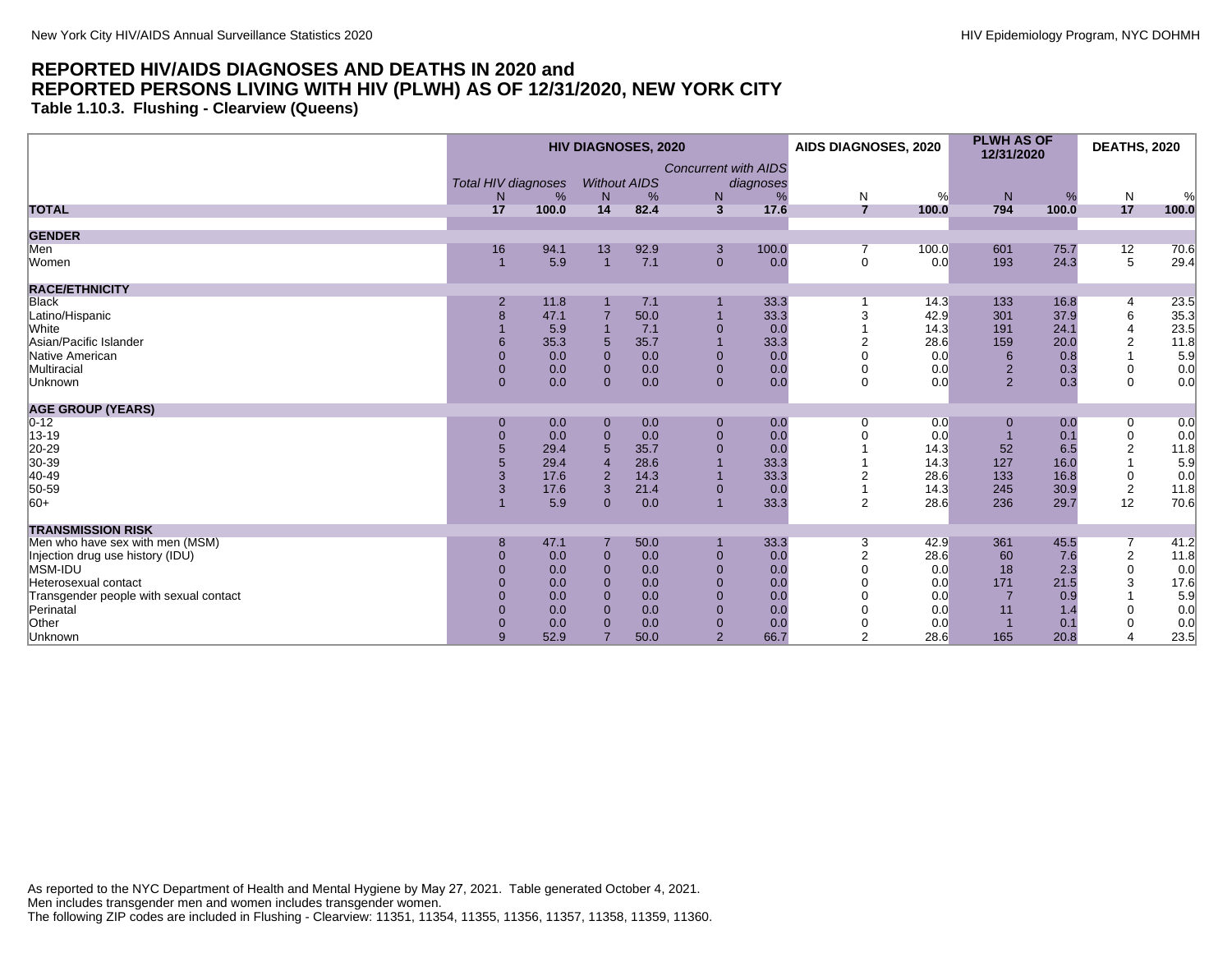**Table 1.10.4. Bayside - Little Neck (Queens)**

|                                  | <b>HIV DIAGNOSES, 2020</b> |     |                     |     |                             | AIDS DIAGNOSES, 2020 |              | <b>PLWH AS OF</b><br>12/31/2020 |                | <b>DEATHS, 2020</b> |                               |     |
|----------------------------------|----------------------------|-----|---------------------|-----|-----------------------------|----------------------|--------------|---------------------------------|----------------|---------------------|-------------------------------|-----|
|                                  |                            |     |                     |     | <b>Concurrent with AIDS</b> |                      |              |                                 |                |                     |                               |     |
|                                  | Total HIV diagnoses        |     | <b>Without AIDS</b> |     |                             | diagnoses            |              |                                 |                |                     |                               |     |
|                                  | N                          | %   | N.                  | %   | N                           | %                    | N            | %                               | N              | %                   | N                             | %   |
| <b>TOTAL</b>                     | $\bf{0}$                   | 0.0 | $\mathbf{0}$        | 0.0 | $\mathbf{0}$                | 0.0                  | $\mathbf{0}$ | 0.0                             | 140            | 100.0               | $\mathbf{0}$                  | 0.0 |
| <b>GENDER</b>                    |                            |     |                     |     |                             |                      |              |                                 |                |                     |                               |     |
| Men                              | 0                          | 0.0 |                     | 0.0 | $\mathbf 0$                 | 0.0                  |              | 0.0                             | 109            | 77.9                |                               | 0.0 |
| Women                            | $\overline{0}$             | 0.0 | 0<br>$\overline{0}$ | 0.0 | $\mathbf{0}$                | 0.0                  | $\Omega$     | 0.0                             | 31             | 22.1                | $\overline{0}$<br>$\mathbf 0$ | 0.0 |
|                                  |                            |     |                     |     |                             |                      |              |                                 |                |                     |                               |     |
| <b>RACE/ETHNICITY</b>            |                            |     |                     |     |                             |                      |              |                                 |                |                     |                               |     |
| <b>Black</b>                     | 0                          | 0.0 | 0                   | 0.0 | 0                           | 0.0                  |              | 0.0                             | 18             | 12.9                | 0                             | 0.0 |
| Latino/Hispanic                  | $\overline{0}$             | 0.0 | $\pmb{0}$           | 0.0 | $\overline{0}$              | 0.0                  |              | 0.0                             | $37\,$         | 26.4                | $\mathbf 0$                   | 0.0 |
| White                            | $\Omega$                   | 0.0 | $\mathbf{0}$        | 0.0 |                             | 0.0                  |              | 0.0                             | 71             | 50.7                | $\mathbf 0$                   | 0.0 |
| Asian/Pacific Islander           | $\Omega$                   | 0.0 | $\mathbf{0}$        | 0.0 |                             | 0.0                  |              | 0.0                             | 12             | 8.6                 | $\mathbf 0$                   | 0.0 |
| Other/Unknown                    | $\Omega$                   | 0.0 | $\Omega$            | 0.0 | $\Omega$                    | 0.0                  | $\Omega$     | 0.0                             | $\overline{2}$ | 1.4                 | $\mathbf 0$                   | 0.0 |
| <b>AGE GROUP (YEARS)</b>         |                            |     |                     |     |                             |                      |              |                                 |                |                     |                               |     |
| $0 - 12$                         | $\Omega$                   | 0.0 | 0                   | 0.0 | $\mathbf 0$                 | 0.0                  | $\Omega$     | 0.0                             | $\mathbf 0$    | 0.0                 | 0                             | 0.0 |
| 13-19                            | $\Omega$                   | 0.0 | $\mathbf 0$         | 0.0 | $\Omega$                    | 0.0                  |              | 0.0                             | $\mathbf 0$    | 0.0                 | $\boldsymbol{0}$              | 0.0 |
| 20-29                            | $\Omega$                   | 0.0 | $\mathbf 0$         | 0.0 |                             | 0.0                  |              | 0.0                             | $\overline{7}$ | 5.0                 | $\mathbf 0$                   | 0.0 |
| 30-39                            |                            | 0.0 |                     | 0.0 |                             | 0.0                  |              | 0.0                             | 16             | 11.4                | $\boldsymbol{0}$              | 0.0 |
| 40-49                            |                            | 0.0 | $\Omega$            | 0.0 |                             | 0.0                  |              | 0.0                             | 16             | 11.4                | $\mathbf 0$                   | 0.0 |
| 50-59                            | $\Omega$                   | 0.0 | $\mathbf{0}$        | 0.0 |                             | 0.0                  |              | 0.0                             | 44             | 31.4                | $\mathbf 0$                   | 0.0 |
| $ 60+$                           | $\Omega$                   | 0.0 | $\overline{0}$      | 0.0 | $\Omega$                    | 0.0                  |              | 0.0                             | 57             | 40.7                | $\mathbf 0$                   | 0.0 |
| <b>TRANSMISSION RISK</b>         |                            |     |                     |     |                             |                      |              |                                 |                |                     |                               |     |
| Men who have sex with men (MSM)  | $\Omega$                   | 0.0 | $\mathbf{0}$        | 0.0 | $\mathbf 0$                 | 0.0                  | 0            | 0.0                             | 60             | 42.9                | 0                             | 0.0 |
| Injection drug use history (IDU) | $\Omega$                   | 0.0 | $\mathbf{0}$        | 0.0 | $\Omega$                    | 0.0                  |              | 0.0                             | 14             | 10.0                | $\mathbf 0$                   | 0.0 |
| MSM-IDU                          | $\Omega$                   | 0.0 | $\mathbf{0}$        | 0.0 | $\Omega$                    | 0.0                  |              | 0.0                             | $\overline{4}$ | 2.9                 | $\mathbf 0$                   | 0.0 |
| Heterosexual contact             | $\Omega$                   | 0.0 | $\Omega$            | 0.0 | $\Omega$                    | 0.0                  |              | 0.0                             | 25             | 17.9                | $\mathbf 0$                   | 0.0 |
| Transgender people with sexual c | $\Omega$                   | 0.0 | $\Omega$            | 0.0 | $\Omega$                    | 0.0                  |              | 0.0                             | $\mathbf{0}$   | 0.0                 | $\mathbf 0$                   | 0.0 |
| Perinatal                        | $\Omega$                   | 0.0 | $\Omega$            | 0.0 |                             | 0.0                  |              | 0.0                             | $\overline{4}$ | 2.9                 | $\Omega$                      | 0.0 |
| Other                            |                            | 0.0 |                     | 0.0 |                             | 0.0                  |              | 0.0                             | $\overline{2}$ | 1.4                 | $\mathbf 0$                   | 0.0 |
| Unknown                          | $\Omega$                   | 0.0 | $\Omega$            | 0.0 |                             | 0.0                  |              | 0.0                             | 31             | 22.1                | $\mathbf 0$                   | 0.0 |

As reported to the NYC Department of Health and Mental Hygiene by May 27, 2021. Table generated October 4, 2021.

The following ZIP codes are included in Bayside - Little Neck: 11361, 11362, 11363, 11364.

Men includes transgender men and women includes transgender women.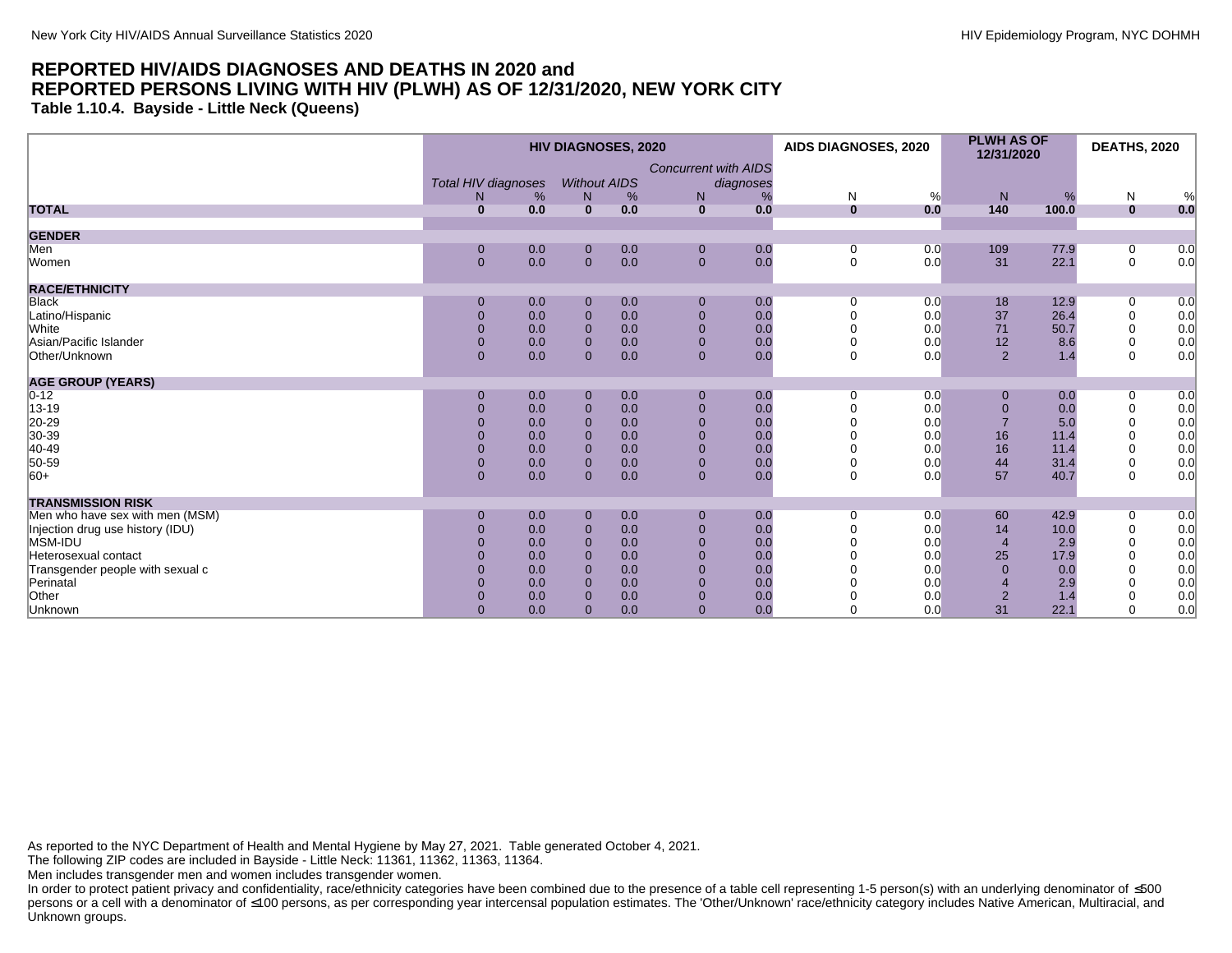**Table 1.10.5. Ridgewood - Forest Hills (Queens)**

|                                        |                            |            |                          | <b>HIV DIAGNOSES, 2020</b> |                             |           | AIDS DIAGNOSES, 2020 |            | <b>PLWH AS OF</b><br>12/31/2020 |            | <b>DEATHS, 2020</b> |            |
|----------------------------------------|----------------------------|------------|--------------------------|----------------------------|-----------------------------|-----------|----------------------|------------|---------------------------------|------------|---------------------|------------|
|                                        | <b>Total HIV diagnoses</b> |            |                          | <b>Without AIDS</b>        | <b>Concurrent with AIDS</b> | diagnoses |                      |            |                                 |            |                     |            |
| <b>TOTAL</b>                           | N.<br>27                   | %<br>100.0 | N<br>23                  | %<br>85.2                  | N<br>$\overline{4}$         | 14.8      | N<br>6               | %<br>100.0 | N<br>1,364                      | %<br>100.0 | N<br>18             | %<br>100.0 |
|                                        |                            |            |                          |                            |                             |           |                      |            |                                 |            |                     |            |
| <b>GENDER</b>                          |                            |            |                          |                            |                             |           |                      |            |                                 |            |                     |            |
| Men                                    | 24                         | 88.9       | 20                       | 87.0                       | $\overline{4}$              | 100.0     | 6                    | 100.0      | 1,078                           | 79.0       | 16                  | 88.9       |
| Women                                  | 3                          | 11.1       | $\overline{3}$           | 13.0                       | $\mathbf{0}$                | 0.0       | $\Omega$             | 0.0        | 286                             | 21.0       | 2                   | 11.1       |
| <b>RACE/ETHNICITY</b>                  |                            |            |                          |                            |                             |           |                      |            |                                 |            |                     |            |
| <b>Black</b>                           |                            | 25.9       | 6                        | 26.1                       |                             | 25.0      |                      | 16.7       | 180                             | 13.2       |                     | 5.6        |
| Latino/Hispanic                        | 11                         | 40.7       | 10                       | 43.5                       |                             | 25.0      |                      | 50.0       | 670                             | 49.1       | 5                   | 27.8       |
| White                                  | 8                          | 29.6       | 6                        | 26.1                       | $\overline{2}$              | 50.0      | $\overline{2}$       | 33.3       | 417                             | 30.6       | 10                  | 55.6       |
| Asian/Pacific Islander                 |                            | 3.7        |                          | 4.3                        | $\mathbf{0}$                | 0.0       |                      | 0.0        | 85                              | 6.2        | $\sqrt{2}$          | 11.1       |
| Other/Unknown                          | $\mathbf{0}$               | 0.0        | $\Omega$                 | 0.0                        | $\mathbf{0}$                | 0.0       | $\Omega$             | 0.0        | 12                              | 0.9        | $\mathbf 0$         | 0.0        |
| <b>AGE GROUP (YEARS)</b>               |                            |            |                          |                            |                             |           |                      |            |                                 |            |                     |            |
| $0 - 12$                               | $\mathbf 0$                | 0.0        | $\mathbf 0$              | 0.0                        | $\mathbf{0}$                | 0.0       | $\Omega$             | 0.0        |                                 | 0.1        | 0                   | 0.0        |
| 13-19                                  | $\mathbf 0$                | 0.0        | $\Omega$                 | 0.0                        | $\mathbf{0}$                | 0.0       |                      | 0.0        |                                 | 0.2        | $\mathbf 0$         | 0.0        |
| 20-29                                  | 10                         | 37.0       | $\mathbf{8}$             | 34.8                       | $\overline{2}$              | 50.0      |                      | 33.3       | 96                              | 7.0        | 0                   | 0.0        |
| 30-39                                  | 12                         | 44.4       | 11                       | 47.8                       |                             | 25.0      |                      | 16.7       | 231                             | 16.9       | 3                   | 16.7       |
| 40-49                                  | 3                          | 11.1       | 3                        | 13.0                       | $\mathbf 0$                 | 0.0       |                      | 16.7       | 242                             | 17.7       |                     | 5.6        |
| 50-59                                  | $\overline{2}$             | 7.4        |                          | 4.3                        |                             | 25.0      | $\overline{2}$       | 33.3       | 392                             | 28.7       | $\,$ 5 $\,$         | 27.8       |
| $ 60+$                                 | $\overline{0}$             | 0.0        | $\mathbf 0$              | 0.0                        | $\mathbf{0}$                | 0.0       | $\Omega$             | 0.0        | 399                             | 29.3       | 9                   | 50.0       |
| <b>TRANSMISSION RISK</b>               |                            |            |                          |                            |                             |           |                      |            |                                 |            |                     |            |
| Men who have sex with men (MSM)        | 16                         | 59.3       | 14                       | 60.9                       | $\overline{2}$              | 50.0      | $\overline{4}$       | 66.7       | 755                             | 55.4       | 7                   | 38.9       |
| Injection drug use history (IDU)       | $\mathbf 0$                | 0.0        | $\mathbf{0}$             | 0.0                        | $\mathbf{0}$                | 0.0       |                      | 0.0        | 78                              | 5.7        | 3                   | 16.7       |
| MSM-IDU                                |                            | 0.0        | $\Omega$                 | 0.0                        | $\mathbf{0}$                | 0.0       |                      | 0.0        | 29                              | 2.1        |                     | 5.6        |
| Heterosexual contact                   |                            | 14.8       | $\boldsymbol{\varDelta}$ | 17.4                       | $\Omega$                    | 0.0       |                      | 0.0        | 244                             | 17.9       | 3                   | 16.7       |
| Transgender people with sexual contact |                            | 0.0        | $\Omega$                 | 0.0                        | $\mathbf{0}$                | 0.0       |                      | 0.0        | 13                              | 1.0        | $\Omega$            | 0.0        |
| Perinatal                              |                            | 0.0        | $\Omega$                 | 0.0                        | $\mathbf{0}$                | 0.0       |                      | 0.0        | 26                              | 1.9        | $\Omega$            | 0.0        |
| Other                                  |                            | 0.0        | $\Omega$                 | 0.0                        | $\mathbf{0}$                | 0.0       |                      | 0.0        | 6                               | 0.4        | $\Omega$            | 0.0        |
| Unknown                                |                            | 25.9       | 5                        | 21.7                       | $\overline{2}$              | 50.0      | $\overline{2}$       | 33.3       | 213                             | 15.6       | $\overline{4}$      | 22.2       |

As reported to the NYC Department of Health and Mental Hygiene by May 27, 2021. Table generated October 4, 2021.

The following ZIP codes are included in Ridgewood - Forest Hills: 11374, 11375, 11379, 11385.

Men includes transgender men and women includes transgender women.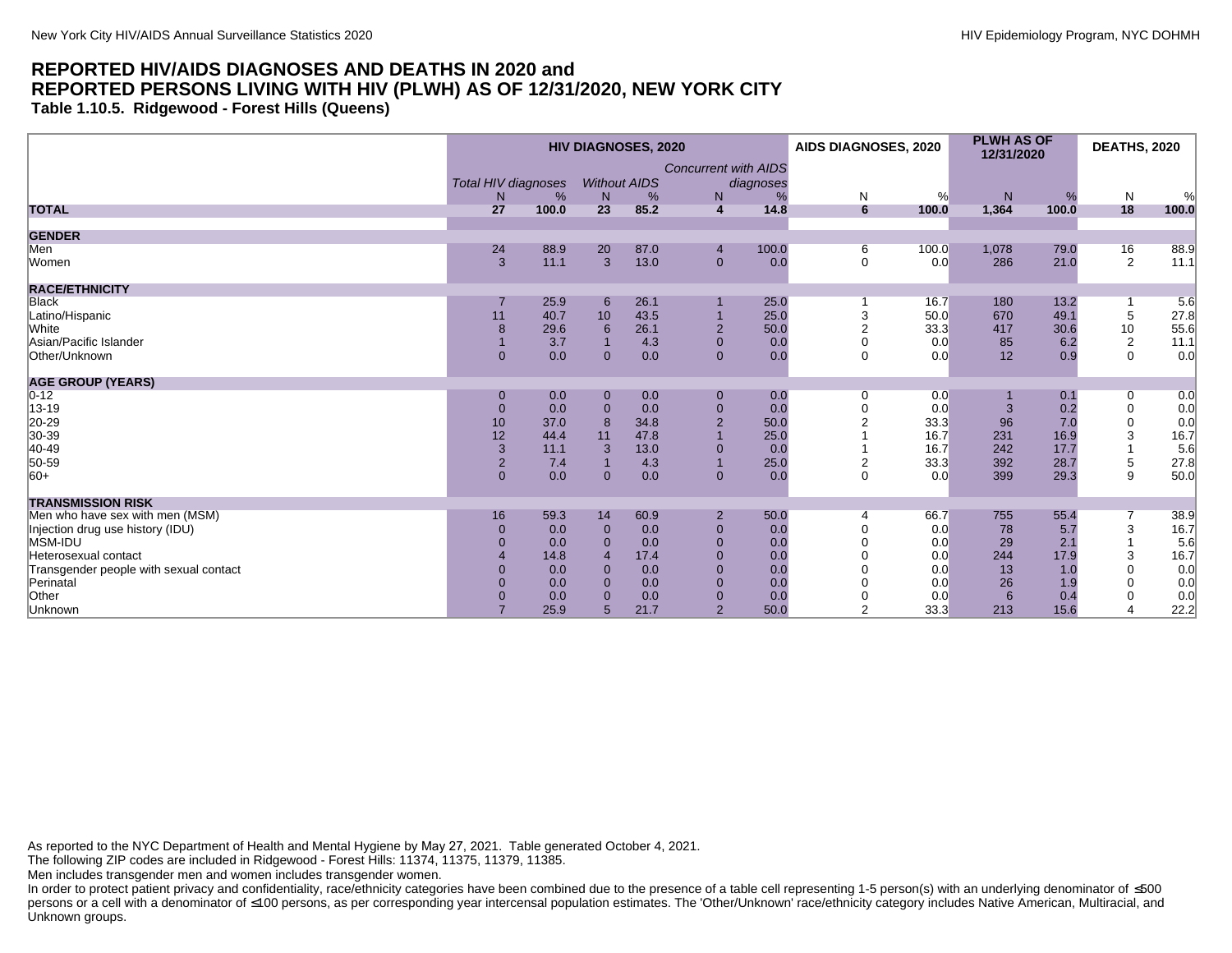**Table 1.10.6. Fresh Meadows (Queens)**

|                                        |                |                            |                              | <b>HIV DIAGNOSES, 2020</b> |                             |           | AIDS DIAGNOSES, 2020 |            | <b>PLWH AS OF</b><br>12/31/2020 |            | <b>DEATHS, 2020</b> |            |
|----------------------------------------|----------------|----------------------------|------------------------------|----------------------------|-----------------------------|-----------|----------------------|------------|---------------------------------|------------|---------------------|------------|
|                                        |                | <b>Total HIV diagnoses</b> |                              | <b>Without AIDS</b>        | <b>Concurrent with AIDS</b> | diagnoses |                      |            |                                 |            |                     |            |
| <b>TOTAL</b>                           | N.<br>5        | %<br>100.0                 | N<br>$\overline{\mathbf{3}}$ | %<br>60.0                  | N<br>$\overline{2}$         | %<br>40.0 | N<br>$\overline{3}$  | %<br>100.0 | N<br>328                        | %<br>100.0 | ${\sf N}$<br>5      | %<br>100.0 |
|                                        |                |                            |                              |                            |                             |           |                      |            |                                 |            |                     |            |
| <b>GENDER</b>                          |                |                            |                              |                            |                             |           |                      |            |                                 |            |                     |            |
| Men                                    | 5              | 100.0                      | 3                            | 100.0                      | $\overline{2}$              | 100.0     | 3                    | 100.0      | 205                             | 62.5       | 3                   | 60.0       |
| Women                                  | $\Omega$       | 0.0                        | $\mathbf{0}$                 | 0.0                        | $\mathbf{0}$                | 0.0       | $\mathbf 0$          | 0.0        | 123                             | 37.5       | $\overline{2}$      | 40.0       |
| <b>RACE/ETHNICITY</b>                  |                |                            |                              |                            |                             |           |                      |            |                                 |            |                     |            |
| <b>Black</b>                           | $\overline{2}$ | 40.0                       | $\overline{2}$               | 66.7                       | $\mathbf 0$                 | 0.0       |                      | 33.3       | 140                             | 42.7       | 4                   | 80.0       |
| Latino/Hispanic                        | $\overline{2}$ | 40.0                       | $\overline{1}$               | 33.3                       |                             | 50.0      |                      | 33.3       | 110                             | 33.5       |                     | 20.0       |
| White                                  | $\overline{0}$ | 0.0                        | $\mathbf 0$                  | 0.0                        | $\overline{0}$              | 0.0       |                      | 0.0        | 48                              | 14.6       | 0                   | 0.0        |
| Asian/Pacific Islander                 |                | 20.0                       | $\mathbf{0}$                 | 0.0                        | $\overline{1}$              | 50.0      |                      | 33.3       | 29                              | 8.8        | $\mathbf 0$         | 0.0        |
| Other/Unknown                          | $\Omega$       | 0.0                        | $\mathbf{0}$                 | 0.0                        | $\overline{0}$              | 0.0       | $\Omega$             | 0.0        |                                 | 0.3        | $\Omega$            | 0.0        |
| <b>AGE GROUP (YEARS)</b>               |                |                            |                              |                            |                             |           |                      |            |                                 |            |                     |            |
| $0 - 12$                               | $\Omega$       | 0.0                        | $\mathbf 0$                  | 0.0                        | $\boldsymbol{0}$            | 0.0       | 0                    | 0.0        | 0                               | 0.0        | 0                   | 0.0        |
| 13-19                                  | $\overline{0}$ | 0.0                        | $\mathbf 0$                  | 0.0                        | $\mathbf 0$                 | 0.0       |                      | 0.0        |                                 | 0.3        | $\mathbf 0$         | 0.0        |
| 20-29                                  | $\overline{2}$ | 40.0                       | $\overline{2}$               | 66.7                       | $\overline{0}$              | 0.0       |                      | 33.3       | 28                              | 8.5        |                     | 20.0       |
| 30-39                                  | $\overline{2}$ | 40.0                       | $\overline{1}$               | 33.3                       |                             | 50.0      |                      | 33.3       | 50                              | 15.2       | $\mathbf 0$         | 0.0        |
| 40-49                                  |                | 0.0                        | $\mathbf 0$                  | 0.0                        | $\mathbf 0$                 | 0.0       |                      | 0.0        | 50                              | 15.2       | 0                   | 0.0        |
| 50-59                                  |                | 20.0                       | $\mathbf 0$                  | 0.0                        |                             | 50.0      |                      | 33.3       | 106                             | 32.3       |                     | 20.0       |
| $ 60+$                                 | $\overline{0}$ | 0.0                        | $\overline{0}$               | 0.0                        | $\mathbf{0}$                | 0.0       | $\Omega$             | 0.0        | 93                              | 28.4       | 3                   | 60.0       |
| <b>TRANSMISSION RISK</b>               |                |                            |                              |                            |                             |           |                      |            |                                 |            |                     |            |
| Men who have sex with men (MSM)        |                | 80.0                       | $\overline{2}$               | 66.7                       | $\overline{2}$              | 100.0     | 3                    | 100.0      | 107                             | 32.6       | 0                   | 0.0        |
| Injection drug use history (IDU)       | $\Omega$       | 0.0                        | $\mathbf{0}$                 | 0.0                        | $\mathbf 0$                 | 0.0       |                      | 0.0        | 22                              | 6.7        | $\mathbf 0$         | 0.0        |
| MSM-IDU                                | $\Omega$       | 0.0                        | $\mathbf{0}$                 | 0.0                        | $\overline{0}$              | 0.0       |                      | 0.0        | $\overline{4}$                  | 1.2        | $\mathbf 0$         | 0.0        |
| Heterosexual contact                   | $\Omega$       | 0.0                        | $\mathbf{0}$                 | 0.0                        | $\overline{0}$              | 0.0       |                      | 0.0        | 88                              | 26.8       | $\overline{2}$      | 40.0       |
| Transgender people with sexual contact | $\Omega$       | 0.0                        | $\overline{0}$               | 0.0                        | $\mathbf 0$                 | 0.0       |                      | 0.0        | 9                               | 2.7        | $\Omega$            | 0.0        |
| Perinatal                              | $\Omega$       | 0.0                        | $\overline{0}$               | 0.0                        | $\mathbf{0}$                | 0.0       |                      | 0.0        | 13                              | 4.0        | $\Omega$            | 0.0        |
| Other                                  |                | 0.0                        | $\Omega$                     | 0.0                        | $\mathbf 0$                 | 0.0       |                      | 0.0        |                                 | 0.3        | $\Omega$            | 0.0        |
| Unknown                                |                | 20.0                       |                              | 33.3                       | $\overline{0}$              | 0.0       |                      | 0.0        | 84                              | 25.6       | 3                   | 60.0       |

As reported to the NYC Department of Health and Mental Hygiene by May 27, 2021. Table generated October 4, 2021.

The following ZIP codes are included in Fresh Meadows: 11365, 11366, 11367.

Men includes transgender men and women includes transgender women.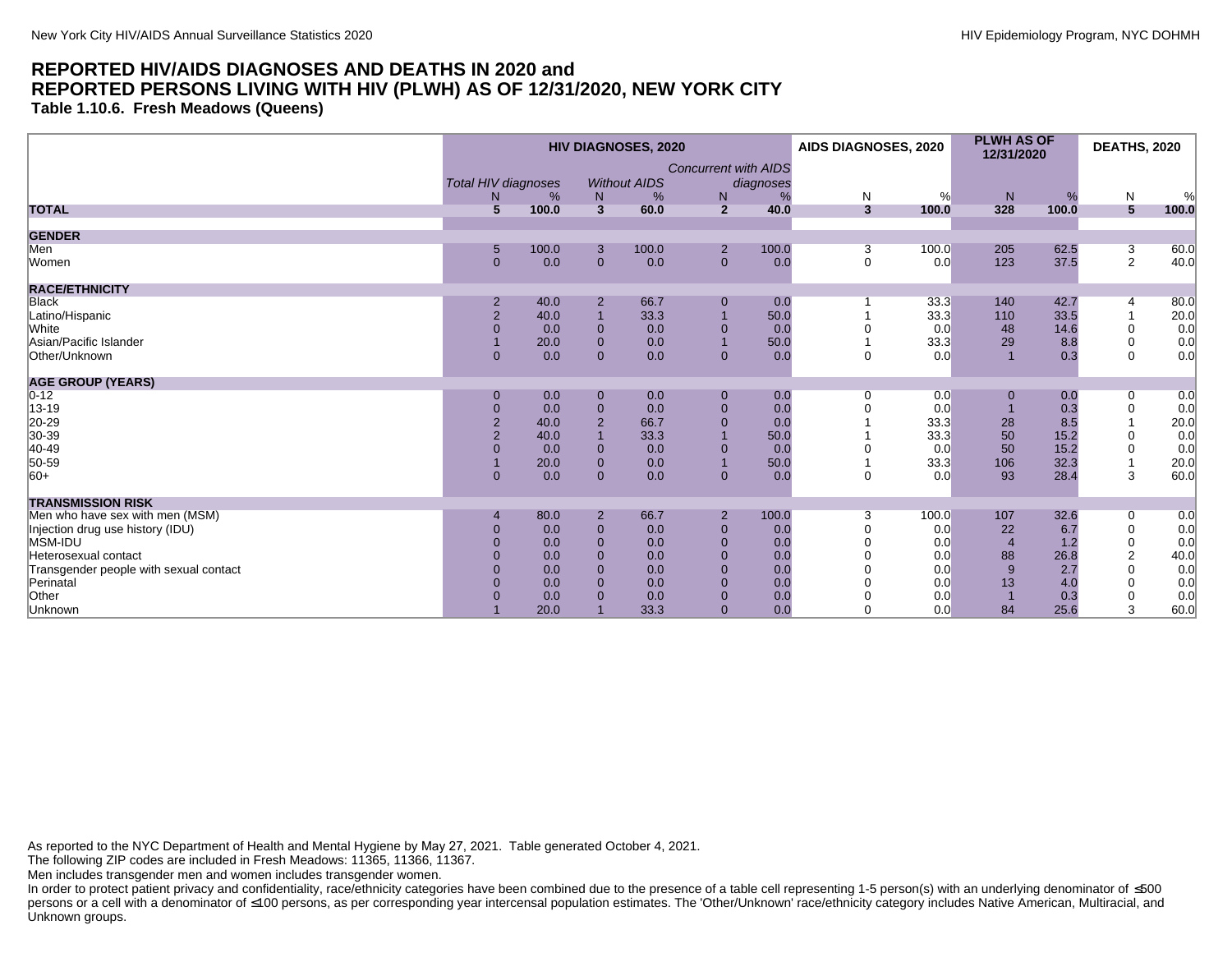**Table 1.10.7. Southwest Queens (Queens)**

|                                        |                            |       |                | <b>HIV DIAGNOSES, 2020</b> |                             |           | AIDS DIAGNOSES, 2020 |       | <b>PLWH AS OF</b><br>12/31/2020 |       | <b>DEATHS, 2020</b> |       |
|----------------------------------------|----------------------------|-------|----------------|----------------------------|-----------------------------|-----------|----------------------|-------|---------------------------------|-------|---------------------|-------|
|                                        |                            |       |                |                            | <b>Concurrent with AIDS</b> |           |                      |       |                                 |       |                     |       |
|                                        | <b>Total HIV diagnoses</b> |       |                | <b>Without AIDS</b>        |                             | diagnoses |                      |       |                                 |       |                     |       |
|                                        | N                          | %     | N              | %                          | N                           |           | $\mathsf{N}$         | %     | ${\sf N}$                       | %     | N                   | %     |
| <b>TOTAL</b>                           | 28                         | 100.0 | 22             | 78.6                       | 6                           | 21.4      | 11                   | 100.0 | 2,031                           | 100.0 | 15                  | 100.0 |
| <b>GENDER</b>                          |                            |       |                |                            |                             |           |                      |       |                                 |       |                     |       |
| Men                                    | 20                         | 71.4  | 15             | 68.2                       | $\sqrt{5}$                  | 83.3      | 10                   | 90.9  | 1,466                           | 72.2  | $\overline{7}$      | 46.7  |
| Women                                  | 8                          | 28.6  | $\overline{7}$ | 31.8                       | $\overline{1}$              | 16.7      | $\overline{1}$       | 9.1   | 565                             | 27.8  | 8                   | 53.3  |
| <b>RACE/ETHNICITY</b>                  |                            |       |                |                            |                             |           |                      |       |                                 |       |                     |       |
| <b>Black</b>                           | 11                         | 39.3  | 8              | 36.4                       | 3                           | 50.0      | 4                    | 36.4  | 529                             | 26.0  | 6                   | 40.0  |
| Latino/Hispanic                        | 9                          | 32.1  |                | 31.8                       | $\overline{2}$              | 33.3      |                      | 36.4  | 952                             | 46.9  | 5                   | 33.3  |
| White                                  |                            | 3.6   | $\Omega$       | 0.0                        |                             | 16.7      |                      | 18.2  | 301                             | 14.8  |                     | 6.7   |
| Asian/Pacific Islander                 |                            | 25.0  |                | 31.8                       | $\Omega$                    | 0.0       |                      | 9.1   | 222                             | 10.9  | 2                   | 13.3  |
| Native American                        | $\mathbf{0}$               | 0.0   | $\Omega$       | 0.0                        | $\mathbf{0}$                | 0.0       |                      | 0.0   | 17                              | 0.8   | $\mathbf 0$         | 0.0   |
| Multiracial                            | $\mathbf{0}$               | 0.0   | $\mathbf{0}$   | 0.0                        | $\mathbf{0}$                | 0.0       |                      | 0.0   | $\overline{7}$                  | 0.3   |                     | 6.7   |
| Unknown                                | $\overline{0}$             | 0.0   | $\Omega$       | 0.0                        | $\mathbf{0}$                | 0.0       | $\mathbf 0$          | 0.0   | $\mathbf{3}$                    | 0.1   | $\mathbf 0$         | 0.0   |
| <b>AGE GROUP (YEARS)</b>               |                            |       |                |                            |                             |           |                      |       |                                 |       |                     |       |
| $0 - 12$                               | $\mathbf{0}$               | 0.0   | $\mathbf 0$    | 0.0                        | $\boldsymbol{0}$            | 0.0       | $\Omega$             | 0.0   |                                 | 0.1   | 0                   | 0.0   |
| 13-19                                  | $\mathbf{0}$               | 0.0   | $\mathbf 0$    | 0.0                        | $\mathbf{0}$                | 0.0       |                      | 0.0   | 3                               | 0.1   | 0                   | 0.0   |
| 20-29<br>30-39                         | 6                          | 21.4  | 6              | 27.3                       | $\overline{0}$              | 0.0       |                      | 9.1   | 115                             | 5.7   | $\mathbf 0$         | 0.0   |
|                                        | 12                         | 42.9  | 11             | 50.0                       |                             | 16.7      |                      | 9.1   | 355                             | 17.5  | $\Omega$            | 0.0   |
| 40-49                                  | 5                          | 17.9  | 3              | 13.6                       | $\overline{2}$              | 33.3      |                      | 36.4  | 390                             | 19.2  |                     | 6.7   |
| 50-59                                  | $\overline{3}$             | 10.7  |                | 4.5                        | 2                           | 33.3      |                      | 36.4  | 629                             | 31.0  | $\overline{7}$      | 46.7  |
| $ 60+$                                 | 2                          | 7.1   |                | 4.5                        |                             | 16.7      |                      | 9.1   | 537                             | 26.4  | $\overline{7}$      | 46.7  |
| <b>TRANSMISSION RISK</b>               |                            |       |                |                            |                             |           |                      |       |                                 |       |                     |       |
| Men who have sex with men (MSM)        | 11                         | 39.3  | 8              | 36.4                       | 3                           | 50.0      | 5                    | 45.5  | 858                             | 42.2  | 5                   | 33.3  |
| Injection drug use history (IDU)       | $\mathbf{0}$               | 0.0   | $\mathbf{0}$   | 0.0                        | $\mathbf{0}$                | 0.0       |                      | 9.1   | 164                             | 8.1   | $\overline{c}$      | 13.3  |
| MSM-IDU                                | $\Omega$                   | 0.0   | $\Omega$       | 0.0                        | $\Omega$                    | 0.0       |                      | 0.0   | 24                              | 1.2   |                     | 6.7   |
| Heterosexual contact                   | 3                          | 10.7  | 3              | 13.6                       | $\Omega$                    | 0.0       |                      | 9.1   | 470                             | 23.1  | 5                   | 33.3  |
| Transgender people with sexual contact | $\overline{2}$             | 7.1   | $\overline{2}$ | 9.1                        | $\mathbf{0}$                | 0.0       |                      | 0.0   | 24                              | 1.2   | $\Omega$            | 0.0   |
| Perinatal                              | $\Omega$                   | 0.0   | $\Omega$       | 0.0                        | $\Omega$                    | 0.0       |                      | 0.0   | 45                              | 2.2   | $\Omega$            | 0.0   |
| Other                                  | $\mathbf{0}$               | 0.0   | $\Omega$       | 0.0                        | $\mathbf{0}$                | 0.0       |                      | 0.0   | $5\phantom{1}$                  | 0.2   | 0                   | 0.0   |
| Unknown                                | 12                         | 42.9  | 9              | 40.9                       | 3                           | 50.0      |                      | 36.4  | 441                             | 21.7  | $\overline{2}$      | 13.3  |

As reported to the NYC Department of Health and Mental Hygiene by May 27, 2021. Table generated October 4, 2021. Men includes transgender men and women includes transgender women. The following ZIP codes are included in Southwest Queens: 11414, 11415, 11416, 11417, 11418, 11419, 11420, 11421.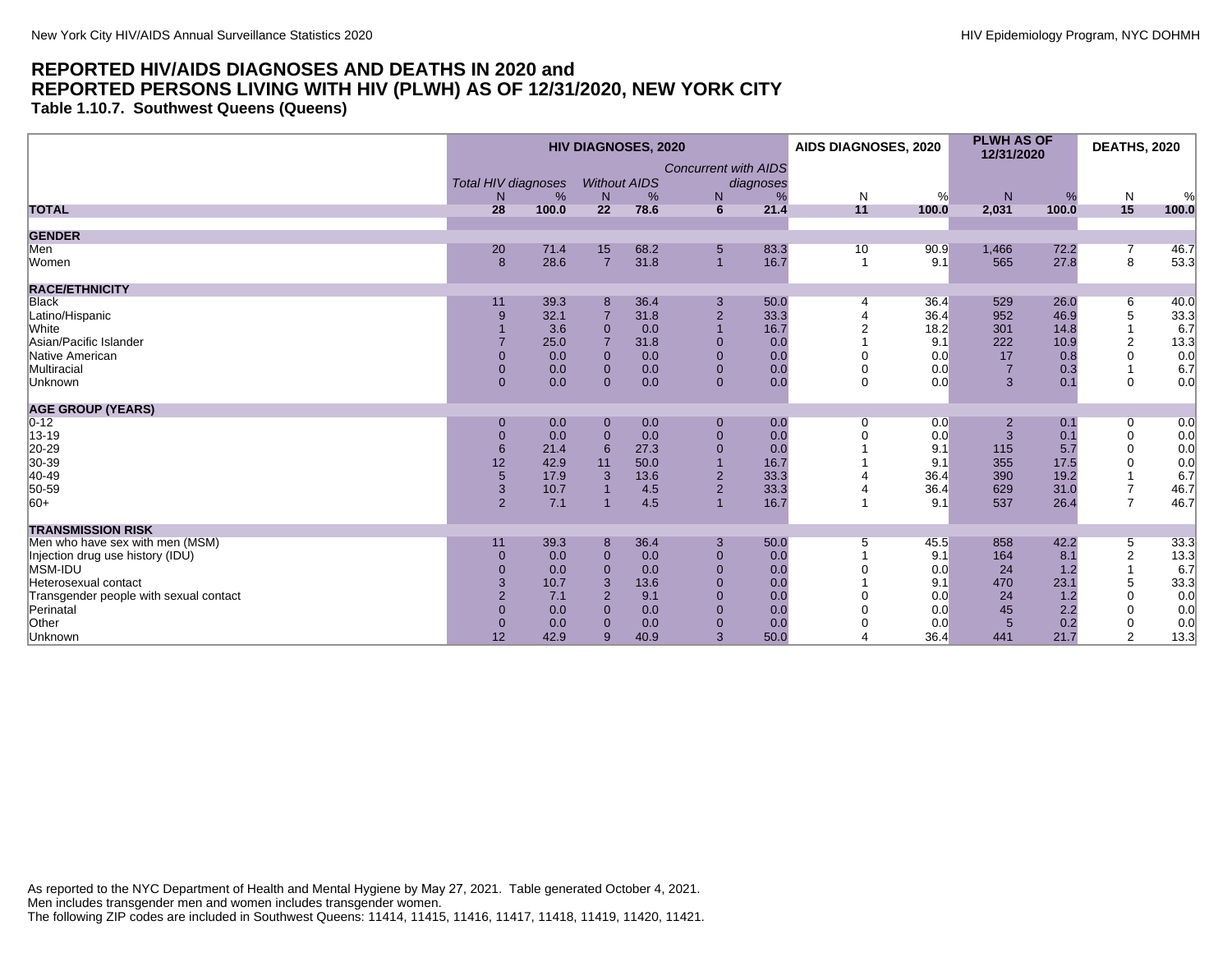**Table 1.10.8. Jamaica (Queens)**

|                                        |                            |       |                | <b>HIV DIAGNOSES, 2020</b> |                             |           | AIDS DIAGNOSES, 2020 |       | <b>PLWH AS OF</b><br>12/31/2020 |       | <b>DEATHS, 2020</b> |       |
|----------------------------------------|----------------------------|-------|----------------|----------------------------|-----------------------------|-----------|----------------------|-------|---------------------------------|-------|---------------------|-------|
|                                        |                            |       |                |                            | <b>Concurrent with AIDS</b> |           |                      |       |                                 |       |                     |       |
|                                        | <b>Total HIV diagnoses</b> |       |                | <b>Without AIDS</b>        |                             | diagnoses |                      |       |                                 |       |                     |       |
|                                        | N                          | %     | N              | %                          | N                           |           | $\mathsf{N}$         | %     | ${\sf N}$                       | %     | N                   | %     |
| <b>TOTAL</b>                           | 47                         | 100.0 | 38             | 80.9                       | 9                           | 19.1      | 28                   | 100.0 | 3,331                           | 100.0 | 60                  | 100.0 |
| <b>GENDER</b>                          |                            |       |                |                            |                             |           |                      |       |                                 |       |                     |       |
| Men                                    | 35                         | 74.5  | 27             | 71.1                       | 8                           | 88.9      | 17                   | 60.7  | 2,074                           | 62.3  | 45                  | 75.0  |
| Women                                  | 12                         | 25.5  | 11             | 28.9                       | $\overline{1}$              | 11.1      | 11                   | 39.3  | 1,257                           | 37.7  | 15                  | 25.0  |
| <b>RACE/ETHNICITY</b>                  |                            |       |                |                            |                             |           |                      |       |                                 |       |                     |       |
| <b>Black</b>                           | 28                         | 59.6  | 24             | 63.2                       | $\overline{4}$              | 44.4      | 16                   | 57.1  | 2,357                           | 70.8  | 48                  | 80.0  |
| Latino/Hispanic                        | 10                         | 21.3  | $\overline{7}$ | 18.4                       | 3                           | 33.3      |                      | 25.0  | 646                             | 19.4  | 10                  | 16.7  |
| White                                  |                            | 2.1   | $\Omega$       | 0.0                        |                             | 11.1      | $\overline{2}$       | 7.1   | 184                             | 5.5   | $\Omega$            | 0.0   |
| Asian/Pacific Islander                 |                            | 14.9  | 6              | 15.8                       |                             | 11.1      | 3                    | 10.7  | 112                             | 3.4   |                     | 1.7   |
| Native American                        | $\mathbf{0}$               | 0.0   | $\mathbf{0}$   | 0.0                        | $\mathbf 0$                 | 0.0       |                      | 0.0   | 12                              | 0.4   | $\mathbf 0$         | 0.0   |
| Multiracial                            |                            | 2.1   |                | 2.6                        | $\mathbf{0}$                | 0.0       |                      | 0.0   | 15                              | 0.5   |                     | 1.7   |
| Unknown                                | $\overline{0}$             | 0.0   | $\Omega$       | 0.0                        | $\mathbf{0}$                | 0.0       | $\mathbf 0$          | 0.0   | 5                               | 0.2   | $\mathbf 0$         | 0.0   |
| <b>AGE GROUP (YEARS)</b>               |                            |       |                |                            |                             |           |                      |       |                                 |       |                     |       |
| $0 - 12$                               | $\mathbf{0}$               | 0.0   | $\mathbf 0$    | 0.0                        | $\boldsymbol{0}$            | 0.0       | 0                    | 0.0   |                                 | 0.1   | 0                   | 0.0   |
| 13-19                                  | $\overline{2}$             | 4.3   | $\overline{2}$ | 5.3                        | $\mathbf{0}$                | 0.0       | $\mathbf 0$          | 0.0   | 11                              | 0.3   | $\mathbf 0$         | 0.0   |
| 20-29<br>30-39                         | 23                         | 48.9  | 22             | 57.9                       |                             | 11.1      | 3                    | 10.7  | 226                             | 6.8   | $\mathbf 0$         | 0.0   |
|                                        | 10                         | 21.3  | $\overline{7}$ | 18.4                       |                             | 33.3      |                      | 32.1  | 499                             | 15.0  | 11                  | 18.3  |
| 40-49                                  | 5                          | 10.6  |                | 10.5                       |                             | 11.1      |                      | 21.4  | 618                             | 18.6  | 3                   | 5.0   |
| 50-59                                  |                            | 8.5   | 3              | 7.9                        |                             | 11.1      |                      | 14.3  | 925                             | 27.8  | 13                  | 21.7  |
| $ 60+$                                 | 3                          | 6.4   | $\Omega$       | 0.0                        | 3                           | 33.3      | 6                    | 21.4  | 1,049                           | 31.5  | 33                  | 55.0  |
| <b>TRANSMISSION RISK</b>               |                            |       |                |                            |                             |           |                      |       |                                 |       |                     |       |
| Men who have sex with men (MSM)        | 14                         | 29.8  | 12             | 31.6                       | $\overline{2}$              | 22.2      |                      | 14.3  | 994                             | 29.8  | 9                   | 15.0  |
| Injection drug use history (IDU)       | $\mathbf{0}$               | 0.0   | $\overline{0}$ | 0.0                        | $\mathbf{0}$                | 0.0       |                      | 3.6   | 303                             | 9.1   | 11                  | 18.3  |
| MSM-IDU                                | $\Omega$                   | 0.0   | $\Omega$       | 0.0                        | $\Omega$                    | 0.0       |                      | 0.0   | 51                              | 1.5   | 3                   | 5.0   |
| Heterosexual contact                   |                            | 19.1  | $\mathbf{8}$   | 21.1                       |                             | 11.1      |                      | 25.0  | 943                             | 28.3  | 22                  | 36.7  |
| Transgender people with sexual contact |                            | 2.1   |                | 2.6                        | $\Omega$                    | 0.0       |                      | 7.1   | 52                              | 1.6   | 3                   | 5.0   |
| Perinatal                              | $\Omega$                   | 0.0   | $\Omega$       | 0.0                        | $\Omega$                    | 0.0       |                      | 0.0   | 96                              | 2.9   | $\Omega$            | 0.0   |
| Other                                  | $\mathbf 0$                | 0.0   | $\Omega$       | 0.0                        | $\mathbf{0}$                | 0.0       |                      | 0.0   | 8                               | 0.2   | $\mathbf 0$         | 0.0   |
| Unknown                                | 23                         | 48.9  | 17             | 44.7                       | 6                           | 66.7      | 14                   | 50.0  | 884                             | 26.5  | 12                  | 20.0  |
|                                        |                            |       |                |                            |                             |           |                      |       |                                 |       |                     |       |

As reported to the NYC Department of Health and Mental Hygiene by May 27, 2021. Table generated October 4, 2021. Men includes transgender men and women includes transgender women. The following ZIP codes are included in Jamaica: 11412, 11423, 11430, 11432, 11433, 11434, 11435, 11436.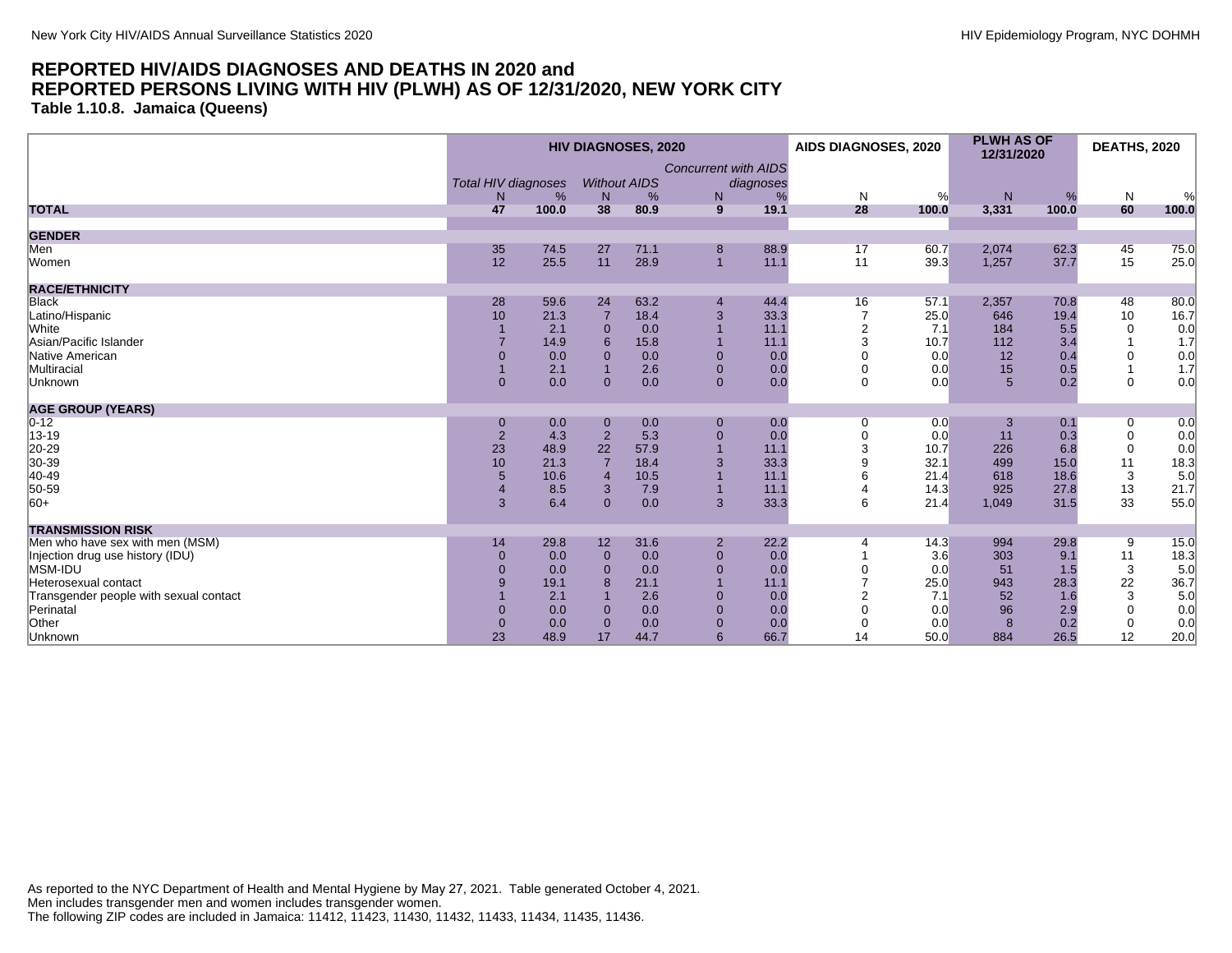**Table 1.10.9. Southeast Queens (Queens)**

|                                        | <b>HIV DIAGNOSES, 2020</b> |       |                |                     |                             | AIDS DIAGNOSES, 2020 |                | <b>PLWH AS OF</b><br>12/31/2020 |                | <b>DEATHS, 2020</b> |                |       |
|----------------------------------------|----------------------------|-------|----------------|---------------------|-----------------------------|----------------------|----------------|---------------------------------|----------------|---------------------|----------------|-------|
|                                        |                            |       |                |                     | <b>Concurrent with AIDS</b> |                      |                |                                 |                |                     |                |       |
|                                        | Total HIV diagnoses        |       |                | <b>Without AIDS</b> |                             | diagnoses            |                |                                 |                |                     |                |       |
|                                        | N                          | %     | N              | %                   | N                           | %                    | ${\sf N}$      | %                               | ${\sf N}$      | %                   | $\mathsf{N}$   | %     |
| <b>TOTAL</b>                           | 23                         | 100.0 | 21             | 91.3                | $\overline{2}$              | 8.7                  | 6              | 100.0                           | 1,351          | 100.0               | 11             | 100.0 |
| <b>GENDER</b>                          |                            |       |                |                     |                             |                      |                |                                 |                |                     |                |       |
| Men                                    | 16                         | 69.6  | 14             | 66.7                | $\overline{2}$              | 100.0                | 5              | 83.3                            | 773            | 57.2                | 9              | 81.8  |
| Women                                  | $\overline{7}$             | 30.4  | $\overline{7}$ | 33.3                | $\mathbf{0}$                | 0.0                  | $\mathbf{1}$   | 16.7                            | 578            | 42.8                | 2              | 18.2  |
| <b>RACE/ETHNICITY</b>                  |                            |       |                |                     |                             |                      |                |                                 |                |                     |                |       |
| <b>Black</b>                           | 18                         | 78.3  | 16             | 76.2                | $\overline{2}$              | 100.0                | 5              | 83.3                            | 1,039          | 76.9                | 8              | 72.7  |
| Latino/Hispanic                        |                            | 17.4  | $\overline{4}$ | 19.0                | $\mathbf{0}$                | 0.0                  |                | 16.7                            | 176            | 13.0                | $\sqrt{2}$     | 18.2  |
| White                                  |                            | 0.0   | $\Omega$       | 0.0                 | $\Omega$                    | 0.0                  |                | 0.0                             | 80             | 5.9                 | $\mathbf 0$    | 0.0   |
| Asian/Pacific Islander                 |                            | 0.0   | $\Omega$       | 0.0                 | $\Omega$                    | 0.0                  |                | 0.0                             | 48             | 3.6                 |                | 9.1   |
| Native American                        | 0                          | 0.0   | $\Omega$       | 0.0                 | $\mathbf{0}$                | 0.0                  |                | 0.0                             | $\overline{2}$ | 0.1                 | $\mathbf 0$    | 0.0   |
| Multiracial                            |                            | 4.3   |                | 4.8                 | $\mathbf{0}$                | 0.0                  |                | 0.0                             | 5              | 0.4                 | $\mathbf 0$    | 0.0   |
| Unknown                                | $\mathbf{0}$               | 0.0   | $\Omega$       | 0.0                 | $\overline{0}$              | 0.0                  | $\Omega$       | 0.0                             |                | 0.1                 | $\Omega$       | 0.0   |
| <b>AGE GROUP (YEARS)</b>               |                            |       |                |                     |                             |                      |                |                                 |                |                     |                |       |
| $ 0-12 $                               | $\mathbf 0$                | 0.0   | $\mathbf 0$    | 0.0                 | $\mathbf{0}$                | 0.0                  | 0              | 0.0                             |                | 0.0                 | 0              | 0.0   |
| 13-19                                  | $\overline{2}$             | 8.7   | $\overline{2}$ | 9.5                 | $\overline{0}$              | 0.0                  | $\Omega$       | 0.0                             | 9              | 0.7                 | $\mathbf 0$    | 0.0   |
| 20-29                                  |                            | 34.8  |                | 33.3                |                             | 50.0                 |                | 16.7                            | 74             | 5.5                 | 0              | 0.0   |
| 30-39                                  | 5                          | 21.7  |                | 23.8                | $\Omega$                    | 0.0                  |                | 0.0                             | 189            | 14.0                |                | 9.1   |
| 40-49                                  |                            | 26.1  | 6              | 28.6                | $\mathbf 0$                 | 0.0                  |                | 16.7                            | 246            | 18.2                | 0              | 0.0   |
| 50-59                                  | $\overline{2}$             | 8.7   |                | 4.8                 | $\overline{1}$              | 50.0                 | $\overline{2}$ | 33.3                            | 399            | 29.5                | 4              | 36.4  |
| $ 60+$                                 | $\overline{0}$             | 0.0   | $\mathbf{0}$   | 0.0                 | $\mathbf{0}$                | 0.0                  | $\overline{2}$ | 33.3                            | 434            | 32.1                | 6              | 54.5  |
| <b>TRANSMISSION RISK</b>               |                            |       |                |                     |                             |                      |                |                                 |                |                     |                |       |
| Men who have sex with men (MSM)        |                            | 30.4  | 6              | 28.6                |                             | 50.0                 |                | 16.7                            | 296            | 21.9                | 3              | 27.3  |
| Injection drug use history (IDU)       | $\Omega$                   | 0.0   | $\Omega$       | 0.0                 | $\mathbf{0}$                | 0.0                  | $\Omega$       | 0.0                             | 110            | 8.1                 | $\overline{2}$ | 18.2  |
| MSM-IDU                                | $\Omega$                   | 0.0   | $\Omega$       | 0.0                 | $\Omega$                    | 0.0                  |                | 0.0                             | 20             | 1.5                 | 0              | 0.0   |
| Heterosexual contact                   | 5                          | 21.7  | 5              | 23.8                | $\Omega$                    | 0.0                  |                | 16.7                            | 458            | 33.9                | $\overline{2}$ | 18.2  |
| Transgender people with sexual contact | $\mathfrak{p}$             | 8.7   | $\overline{2}$ | 9.5                 | $\Omega$                    | 0.0                  |                | 0.0                             | 11             | 0.8                 | $\mathbf 0$    | 0.0   |
| Perinatal                              | $\Omega$                   | 0.0   | $\Omega$       | 0.0                 | $\Omega$                    | 0.0                  |                | 0.0                             | 41             | 3.0                 | $\Omega$       | 0.0   |
| Other                                  | $\Omega$                   | 0.0   | $\Omega$       | 0.0                 | $\Omega$                    | 0.0                  |                | 0.0                             | $5\phantom{1}$ | 0.4                 | 0              | 0.0   |
| Unknown                                | 9                          | 39.1  | 8              | 38.1                |                             | 50.0                 |                | 66.7                            | 410            | 30.3                | 4              | 36.4  |

As reported to the NYC Department of Health and Mental Hygiene by May 27, 2021. Table generated October 4, 2021. Men includes transgender men and women includes transgender women. The following ZIP codes are included in Southeast Queens: 11004, 11005, 11411, 11413, 11422, 11426, 11427, 11428, 11429.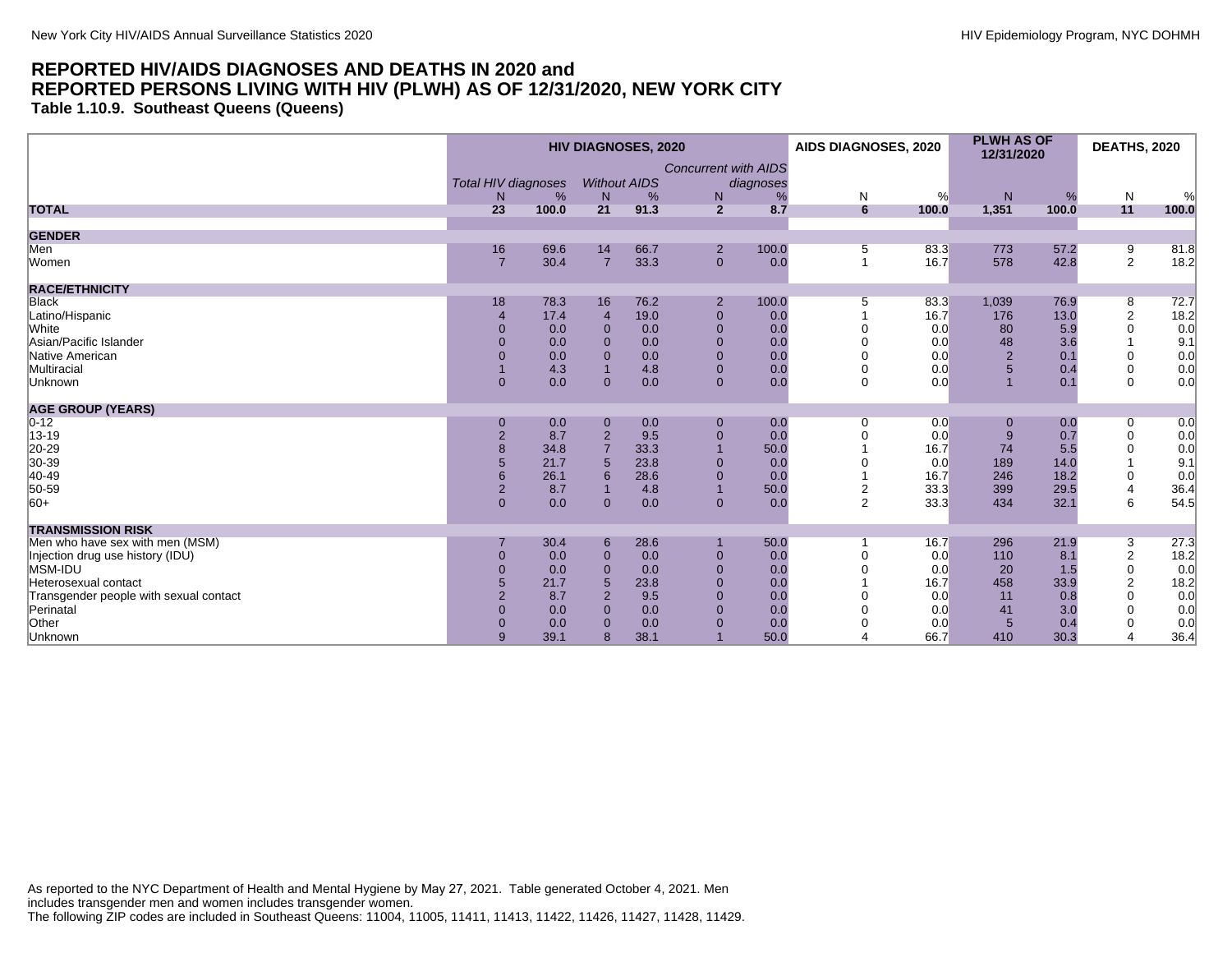**Table 1.10.10. Rockaway (Queens)**

|                                             | <b>HIV DIAGNOSES, 2020</b> |            |              |                     |                             |           | AIDS DIAGNOSES, 2020 |            | <b>PLWH AS OF</b><br>12/31/2020 |            | <b>DEATHS, 2020</b> |               |
|---------------------------------------------|----------------------------|------------|--------------|---------------------|-----------------------------|-----------|----------------------|------------|---------------------------------|------------|---------------------|---------------|
|                                             | Total HIV diagnoses        |            |              | <b>Without AIDS</b> | <b>Concurrent with AIDS</b> | diagnoses |                      |            |                                 |            |                     |               |
| <b>TOTAL</b>                                | N.<br>20                   | %<br>100.0 | N<br>16      | %<br>80.0           | N<br>4                      | 20.0      | N<br>11              | %<br>100.0 | N<br>1,326                      | %<br>100.0 | N<br>44             | $\%$<br>100.0 |
|                                             |                            |            |              |                     |                             |           |                      |            |                                 |            |                     |               |
| <b>GENDER</b>                               |                            |            |              |                     |                             |           |                      |            |                                 |            |                     |               |
| Men                                         | 17                         | 85.0       | 13           | 81.3                | $\overline{4}$              | 100.0     | 10                   | 90.9       | 772                             | 58.2       | 29                  | 65.9          |
| Women                                       | 3                          | 15.0       | 3            | 18.8                | $\mathbf{0}$                | 0.0       | -1                   | 9.1        | 554                             | 41.8       | 15                  | 34.1          |
| <b>RACE/ETHNICITY</b>                       |                            |            |              |                     |                             |           |                      |            |                                 |            |                     |               |
| <b>Black</b>                                | 12                         | 60.0       | 10           | 62.5                | $\overline{2}$              | 50.0      | 8                    | 72.7       | 850                             | 64.1       | 26                  | 59.1          |
| Latino/Hispanic                             |                            | 20.0       | 3            | 18.8                |                             | 25.0      |                      | 18.2       | 329                             | 24.8       | 11                  | 25.0          |
| White                                       | 3                          | 15.0       | 3            | 18.8                | $\mathbf 0$                 | 0.0       |                      | 0.0        | 121                             | 9.1        | 6                   | 13.6          |
| Asian/Pacific Islander                      |                            | 5.0        | $\mathbf{0}$ | 0.0                 |                             | 25.0      |                      | 9.1        | 15                              | 1.1        | $\mathbf 0$         | 0.0           |
| Other/Unknown                               | $\mathbf{0}$               | 0.0        | $\Omega$     | 0.0                 | $\mathbf 0$                 | 0.0       | $\Omega$             | 0.0        | 11                              | 0.8        | $\overline{1}$      | 2.3           |
| <b>AGE GROUP (YEARS)</b>                    |                            |            |              |                     |                             |           |                      |            |                                 |            |                     |               |
| $0 - 12$                                    | $\mathbf{0}$               | 0.0        | $\mathbf{0}$ | 0.0                 | $\mathbf 0$                 | 0.0       | $\Omega$             | 0.0        | $\overline{0}$                  | 0.0        | 0                   | 0.0           |
| 13-19                                       | $\overline{0}$             | 0.0        | $\Omega$     | 0.0                 | $\mathbf{0}$                | 0.0       |                      | 0.0        | $\Omega$                        | 0.0        | $\mathbf 0$         | 0.0           |
| 20-29                                       |                            | 35.0       |              | 43.8                | $\mathbf{0}$                | 0.0       |                      | 0.0        | 85                              | 6.4        |                     | 2.3           |
| 30-39                                       |                            | 10.0       |              | 6.3                 |                             | 25.0      |                      | 18.2       | 205                             | 15.5       | $\overline{2}$      | 4.5           |
| 40-49                                       |                            | 25.0       | 3            | 18.8                | $\overline{2}$              | 50.0      |                      | 18.2       | 227                             | 17.1       | 3                   | 6.8           |
| 50-59                                       |                            | 20.0       | 3            | 18.8                |                             | 25.0      |                      | 36.4       | 389                             | 29.3       | 15                  | 34.1          |
| $ 60+$                                      | $\overline{2}$             | 10.0       | 2            | 12.5                | $\mathbf{0}$                | 0.0       | 3                    | 27.3       | 420                             | 31.7       | 23                  | 52.3          |
| <b>TRANSMISSION RISK</b>                    |                            |            |              |                     |                             |           |                      |            |                                 |            |                     |               |
| Men who have sex with men (MSM)             | 9                          | 45.0       | 6            | 37.5                | 3                           | 75.0      | 6                    | 54.5       | 356                             | 26.8       | 8                   | 18.2          |
| Injection drug use history (IDU)<br>MSM-IDU | 0                          | 0.0        | $\mathbf{0}$ | 0.0                 | $\mathbf 0$                 | 0.0       |                      | 9.1        | 163                             | 12.3       | 8                   | 18.2          |
|                                             |                            | 0.0        | $\Omega$     | 0.0                 | $\mathbf{0}$                | 0.0       |                      | 9.1        | 25                              | 1.9        |                     | 2.3           |
| Heterosexual contact                        |                            | 5.0        |              | 6.3                 | $\mathbf{0}$                | 0.0       |                      | 9.1        | 426                             | 32.1       | 11                  | 25.0          |
| Transgender people with sexual contact      |                            | 0.0        | $\Omega$     | 0.0                 | $\Omega$                    | 0.0       |                      | 0.0        | 8                               | 0.6        | $\Omega$            | 0.0           |
| Perinatal                                   |                            | 0.0        | $\Omega$     | 0.0                 | $\Omega$                    | 0.0       |                      | 0.0        | 43                              | 3.2        |                     | 2.3           |
| Other                                       | $\mathbf{0}$               | 0.0        | $\Omega$     | 0.0                 | $\Omega$                    | 0.0       |                      | 0.0        | 3                               | 0.2        | 0                   | 0.0           |
| Unknown                                     | 10                         | 50.0       | 9            | 56.3                |                             | 25.0      | $\mathcal{P}$        | 18.2       | 302                             | 22.8       | 15                  | 34.1          |

As reported to the NYC Department of Health and Mental Hygiene by May 27, 2021. Table generated October 4, 2021.

The following ZIP codes are included in Rockaway: 11691, 11692, 11693, 11694, 11697.

Men includes transgender men and women includes transgender women.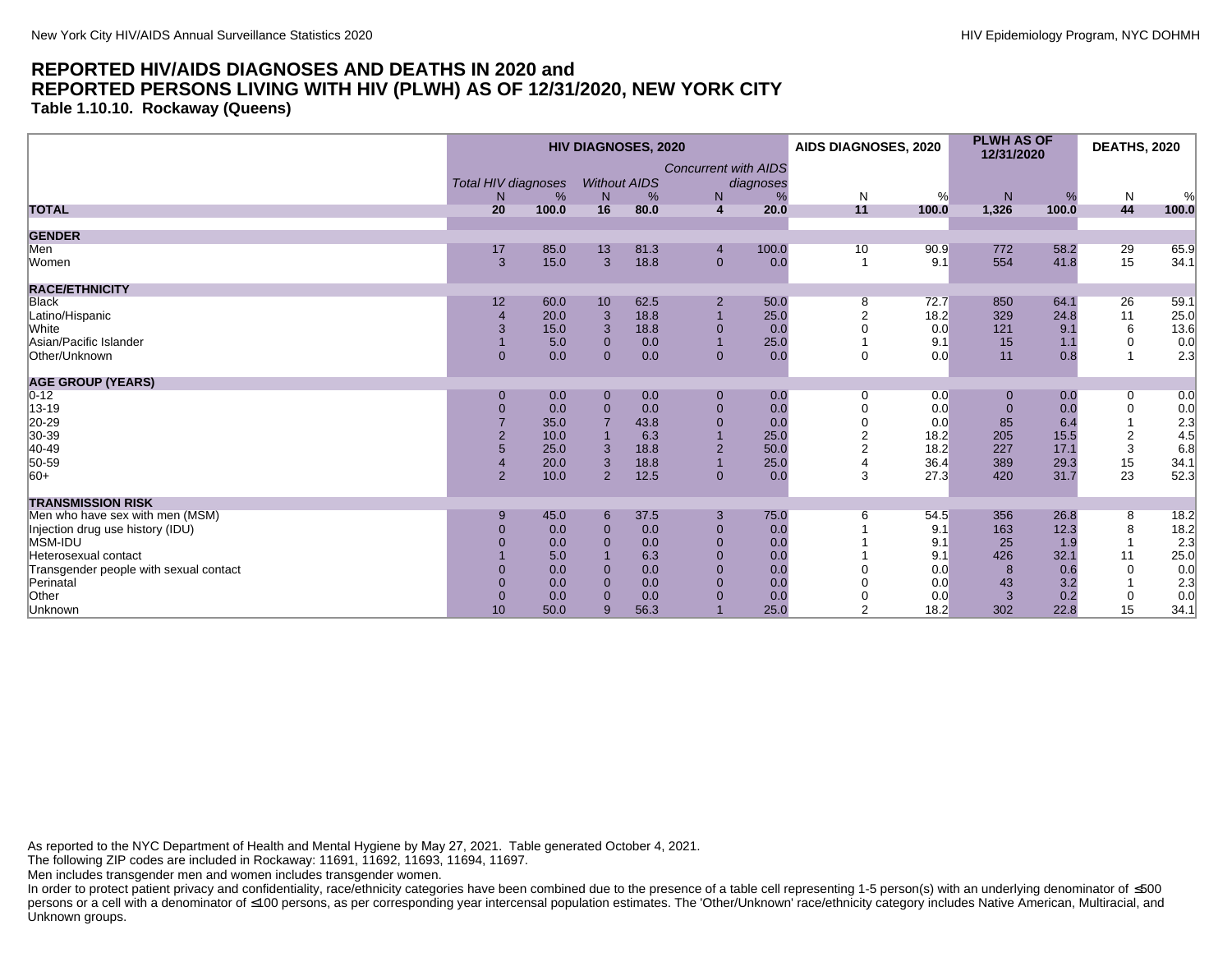**Table 1.11.1. Port Richmond (Staten Island)**

|                                        |                                  | <b>HIV DIAGNOSES, 2020</b> |                  |                          |                |     |                             | AIDS DIAGNOSES, 2020 | <b>PLWH AS OF</b><br>12/31/2020 |       | <b>DEATHS, 2020</b> |       |   |   |  |   |   |   |
|----------------------------------------|----------------------------------|----------------------------|------------------|--------------------------|----------------|-----|-----------------------------|----------------------|---------------------------------|-------|---------------------|-------|---|---|--|---|---|---|
|                                        | <b>Total HIV diagnoses</b><br>N. | %                          | N <sub>1</sub>   | <b>Without AIDS</b><br>% | diagnoses      |     | <b>Concurrent with AIDS</b> |                      | N<br>%                          |       |                     |       | N | % |  | % | N | % |
| <b>TOTAL</b>                           | 6                                | 100.0                      | 6                | 100.0                    | $\mathbf{0}$   | 0.0 | $\overline{1}$              | 100.0                | N <sub>1</sub><br>660           | 100.0 | 9                   | 100.0 |   |   |  |   |   |   |
| <b>GENDER</b>                          |                                  |                            |                  |                          |                |     |                             |                      |                                 |       |                     |       |   |   |  |   |   |   |
| Men                                    | 5                                | 83.3                       | 5                | 83.3                     | $\mathbf 0$    | 0.0 |                             | 100.0                | 394                             | 59.7  | $6\overline{6}$     | 66.7  |   |   |  |   |   |   |
| Women                                  |                                  | 16.7                       | $\overline{1}$   | 16.7                     | $\mathbf{0}$   | 0.0 | $\mathbf 0$                 | 0.0                  | 266                             | 40.3  | 3                   | 33.3  |   |   |  |   |   |   |
| <b>RACE/ETHNICITY</b>                  |                                  |                            |                  |                          |                |     |                             |                      |                                 |       |                     |       |   |   |  |   |   |   |
| Black                                  | 3                                | 50.0                       | 3                | 50.0                     | $\mathbf 0$    | 0.0 |                             | 100.0                | 347                             | 52.6  |                     | 77.8  |   |   |  |   |   |   |
| Latino/Hispanic                        |                                  | 16.7                       |                  | 16.7                     | $\mathbf 0$    | 0.0 |                             | 0.0                  | 206                             | 31.2  | $\mathbf 0$         | 0.0   |   |   |  |   |   |   |
| White                                  | $\Omega$                         | 0.0                        | $\mathbf{0}$     | 0.0                      | $\overline{0}$ | 0.0 |                             | 0.0                  | 90                              | 13.6  | 2                   | 22.2  |   |   |  |   |   |   |
| Asian/Pacific Islander                 | $\sqrt{2}$                       | 33.3                       | $\overline{2}$   | 33.3                     | $\mathbf{0}$   | 0.0 | $\Omega$                    | 0.0                  | $\overline{7}$                  | 1.1   | $\mathbf 0$         | 0.0   |   |   |  |   |   |   |
| Other/Unknown                          | $\Omega$                         | 0.0                        | $\mathbf{0}$     | 0.0                      | $\mathbf{0}$   | 0.0 | $\mathbf 0$                 | 0.0                  | 10                              | 1.5   | $\Omega$            | 0.0   |   |   |  |   |   |   |
| <b>AGE GROUP (YEARS)</b>               |                                  |                            |                  |                          |                |     |                             |                      |                                 |       |                     |       |   |   |  |   |   |   |
| $0 - 12$                               | $\Omega$                         | 0.0                        | $\boldsymbol{0}$ | 0.0                      | $\mathbf 0$    | 0.0 | 0                           | 0.0                  | 0                               | 0.0   | 0                   | 0.0   |   |   |  |   |   |   |
| 13-19                                  | $\overline{0}$                   | 0.0                        | $\mathbf{0}$     | 0.0                      | $\mathbf 0$    | 0.0 |                             | 0.0                  | $\overline{2}$                  | 0.3   | $\mathbf 0$         | 0.0   |   |   |  |   |   |   |
| 20-29                                  | 3                                | 50.0                       | 3                | 50.0                     | $\mathbf 0$    | 0.0 |                             | 0.0                  | 48                              | 7.3   |                     | 11.1  |   |   |  |   |   |   |
| 30-39                                  | $\overline{2}$                   | 33.3                       | $\overline{2}$   | 33.3                     | $\mathbf 0$    | 0.0 |                             | 0.0                  | 125                             | 18.9  | $\boldsymbol{0}$    | 0.0   |   |   |  |   |   |   |
| 40-49                                  |                                  | 16.7                       | $\overline{1}$   | 16.7                     | $\mathbf{0}$   | 0.0 |                             | 0.0                  | 109                             | 16.5  | $\overline{2}$      | 22.2  |   |   |  |   |   |   |
| 50-59                                  | $\Omega$                         | 0.0                        | $\mathbf 0$      | 0.0                      | $\pmb{0}$      | 0.0 |                             | 0.0                  | 205                             | 31.1  | $\sqrt{2}$          | 22.2  |   |   |  |   |   |   |
| $ 60+$                                 | $\mathbf{0}$                     | 0.0                        | $\overline{0}$   | 0.0                      | $\mathbf{0}$   | 0.0 |                             | 100.0                | 171                             | 25.9  | $\overline{4}$      | 44.4  |   |   |  |   |   |   |
| <b>TRANSMISSION RISK</b>               |                                  |                            |                  |                          |                |     |                             |                      |                                 |       |                     |       |   |   |  |   |   |   |
| Men who have sex with men (MSM)        | $\overline{2}$                   | 33.3                       | $\overline{2}$   | 33.3                     | $\mathbf 0$    | 0.0 | 0                           | 0.0                  | 178                             | 27.0  |                     | 11.1  |   |   |  |   |   |   |
| Injection drug use history (IDU)       | $\Omega$                         | 0.0                        | $\mathbf{0}$     | 0.0                      | $\mathbf{0}$   | 0.0 |                             | 0.0                  | 104                             | 15.8  | 3                   | 33.3  |   |   |  |   |   |   |
| MSM-IDU                                |                                  | 0.0                        | $\overline{0}$   | 0.0                      | $\mathbf{0}$   | 0.0 |                             | 0.0                  | 14                              | 2.1   |                     | 11.1  |   |   |  |   |   |   |
| Heterosexual contact                   |                                  | 16.7                       | $\overline{1}$   | 16.7                     | $\mathbf{0}$   | 0.0 |                             | 0.0                  | 193                             | 29.2  | 3                   | 33.3  |   |   |  |   |   |   |
| Transgender people with sexual contact | $\Omega$                         | 0.0                        | $\mathbf 0$      | 0.0                      | $\mathbf{0}$   | 0.0 |                             | 0.0                  | 11                              | 1.7   | $\Omega$            | 0.0   |   |   |  |   |   |   |
| Perinatal                              | $\Omega$                         | 0.0                        | $\overline{0}$   | 0.0                      | $\mathbf{0}$   | 0.0 |                             | 0.0                  | 25                              | 3.8   |                     | 0.0   |   |   |  |   |   |   |
| Other                                  | $\Omega$                         | 0.0                        | $\Omega$         | 0.0                      | $\overline{0}$ | 0.0 |                             | 0.0                  |                                 | 0.2   |                     | 0.0   |   |   |  |   |   |   |
| Unknown                                | 3                                | 50.0                       | 3                | 50.0                     | $\mathbf{0}$   | 0.0 |                             | 100.0                | 134                             | 20.3  |                     | 11.1  |   |   |  |   |   |   |

As reported to the NYC Department of Health and Mental Hygiene by May 27, 2021. Table generated October 4, 2021.

The following ZIP codes are included in Port Richmond: 10302, 10303, 10310.

Men includes transgender men and women includes transgender women.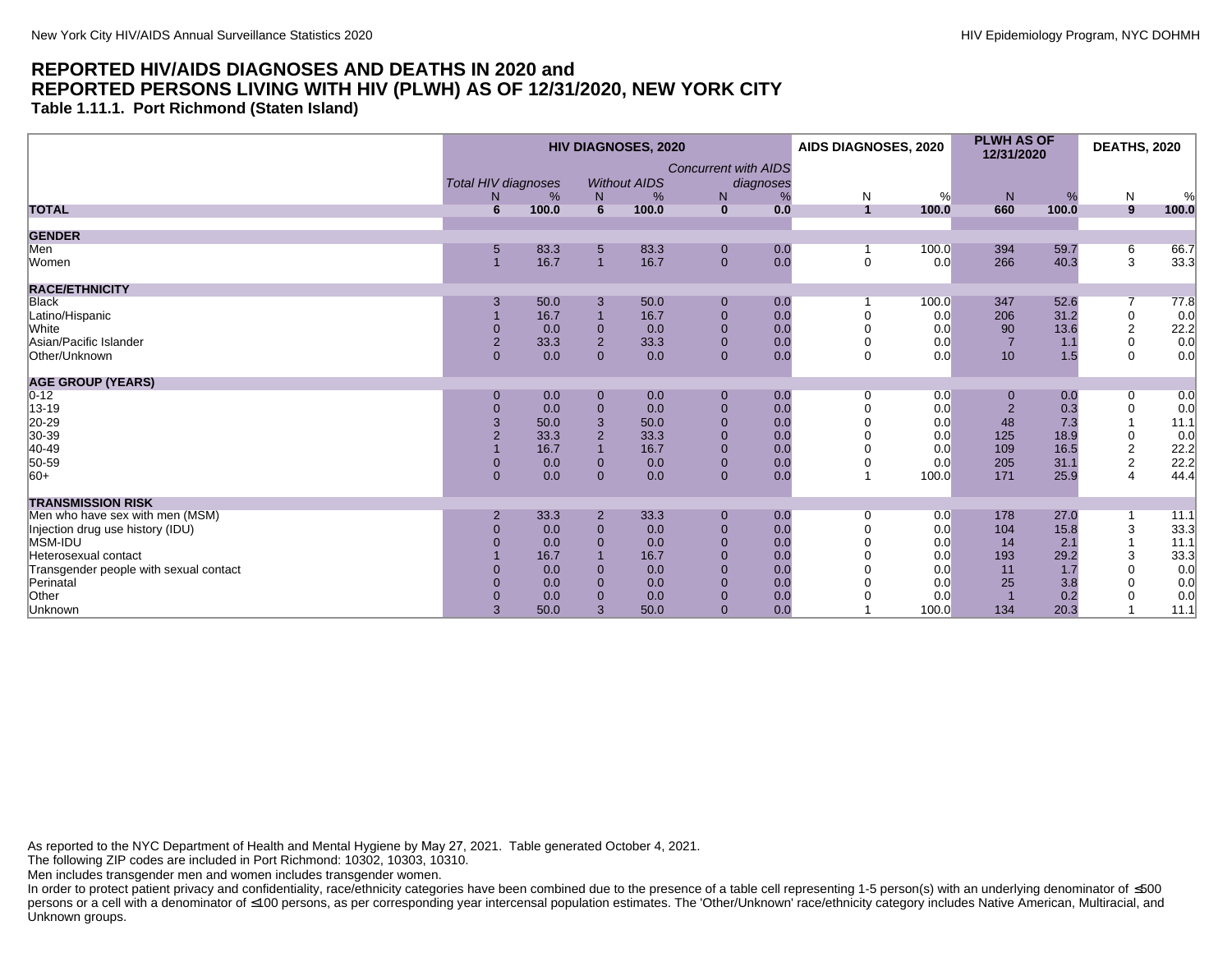**Table 1.11.2. Stapleton - St. George (Staten Island)**

|                                        | <b>HIV DIAGNOSES, 2020</b>                                                |       |                |      |                |       | AIDS DIAGNOSES, 2020 |       | <b>PLWH AS OF</b><br>12/31/2020 |       | <b>DEATHS, 2020</b> |       |
|----------------------------------------|---------------------------------------------------------------------------|-------|----------------|------|----------------|-------|----------------------|-------|---------------------------------|-------|---------------------|-------|
|                                        | <b>Concurrent with AIDS</b><br>Total HIV diagnoses<br><b>Without AIDS</b> |       | diagnoses      |      |                |       |                      |       |                                 |       |                     |       |
|                                        | N                                                                         | %     | N              | %    | N              | %     | N                    | %     | N                               | %     | N                   | %     |
| <b>TOTAL</b>                           | 11                                                                        | 100.0 | $\overline{8}$ | 72.7 | $\mathbf{3}$   | 27.3  | 9                    | 100.0 | 1,204                           | 100.0 | 30                  | 100.0 |
| <b>GENDER</b>                          |                                                                           |       |                |      |                |       |                      |       |                                 |       |                     |       |
| Men                                    | 8                                                                         | 72.7  | 5              | 62.5 | 3              | 100.0 | 9                    | 100.0 | 785                             | 65.2  | 18                  | 60.0  |
| Women                                  | 3                                                                         | 27.3  | $\overline{3}$ | 37.5 | $\mathbf{0}$   | 0.0   | $\mathbf 0$          | 0.0   | 419                             | 34.8  | 12                  | 40.0  |
| <b>RACE/ETHNICITY</b>                  |                                                                           |       |                |      |                |       |                      |       |                                 |       |                     |       |
| <b>Black</b>                           | 6                                                                         | 54.5  | 5              | 62.5 |                | 33.3  | 2                    | 22.2  | 551                             | 45.8  | 16                  | 53.3  |
| Latino/Hispanic                        | $\mathbf{3}$                                                              | 27.3  | 3              | 37.5 | $\mathbf 0$    | 0.0   | 3                    | 33.3  | 338                             | 28.1  | $\boldsymbol{9}$    | 30.0  |
| White                                  | $\overline{2}$                                                            | 18.2  | $\Omega$       | 0.0  | $\overline{2}$ | 66.7  |                      | 44.4  | 288                             | 23.9  | 5                   | 16.7  |
| Asian/Pacific Islander                 | $\mathbf 0$                                                               | 0.0   | $\overline{0}$ | 0.0  | $\mathbf{0}$   | 0.0   |                      | 0.0   | 15                              | 1.2   | 0                   | 0.0   |
| Other/Unknown                          | $\mathbf{0}$                                                              | 0.0   | $\Omega$       | 0.0  | $\overline{0}$ | 0.0   | $\Omega$             | 0.0   | 12                              | 1.0   | $\mathbf 0$         | 0.0   |
| <b>AGE GROUP (YEARS)</b>               |                                                                           |       |                |      |                |       |                      |       |                                 |       |                     |       |
| $0 - 12$                               | $\mathbf 0$                                                               | 0.0   | $\mathbf 0$    | 0.0  | $\mathbf{0}$   | 0.0   | 0                    | 0.0   | $\mathbf 0$                     | 0.0   | 0                   | 0.0   |
| 13-19                                  |                                                                           | 0.0   | $\Omega$       | 0.0  | $\mathbf 0$    | 0.0   |                      | 0.0   |                                 | 0.1   | 0                   | 0.0   |
| 20-29                                  |                                                                           | 36.4  | 3              | 37.5 |                | 33.3  |                      | 11.1  | 67                              | 5.6   | 0                   | 0.0   |
| 30-39                                  |                                                                           | 18.2  | $\overline{2}$ | 25.0 | $\Omega$       | 0.0   |                      | 0.0   | 171                             | 14.2  | 0                   | 0.0   |
| 40-49                                  |                                                                           | 27.3  | $\overline{2}$ | 25.0 |                | 33.3  |                      | 44.4  | 211                             | 17.5  | 3                   | 10.0  |
| 50-59                                  | $\overline{2}$                                                            | 18.2  |                | 12.5 |                | 33.3  |                      | 33.3  | 375                             | 31.1  | 9                   | 30.0  |
| $ 60+$                                 | $\mathbf{0}$                                                              | 0.0   | $\Omega$       | 0.0  | $\mathbf{0}$   | 0.0   |                      | 11.1  | 379                             | 31.5  | 18                  | 60.0  |
| <b>TRANSMISSION RISK</b>               |                                                                           |       |                |      |                |       |                      |       |                                 |       |                     |       |
| Men who have sex with men (MSM)        |                                                                           | 36.4  | $\overline{2}$ | 25.0 | $\overline{2}$ | 66.7  | 3                    | 33.3  | 388                             | 32.2  | $\overline{2}$      | 6.7   |
| Injection drug use history (IDU)       |                                                                           | 0.0   | $\Omega$       | 0.0  | $\mathbf{0}$   | 0.0   | 3                    | 33.3  | 166                             | 13.8  | $\overline{7}$      | 23.3  |
| MSM-IDU                                |                                                                           | 9.1   |                | 12.5 | $\mathbf{0}$   | 0.0   |                      | 0.0   | 42                              | 3.5   | $\mathbf 0$         | 0.0   |
| Heterosexual contact                   |                                                                           | 9.1   |                | 12.5 | $\Omega$       | 0.0   |                      | 0.0   | 313                             | 26.0  | 9                   | 30.0  |
| Transgender people with sexual contact |                                                                           | 9.1   |                | 12.5 | $\overline{0}$ | 0.0   |                      | 0.0   | 25                              | 2.1   | 0                   | 0.0   |
| Perinatal                              |                                                                           | 0.0   | $\Omega$       | 0.0  | $\mathbf{0}$   | 0.0   |                      | 0.0   | 26                              | 2.2   | $\Omega$            | 0.0   |
| Other                                  |                                                                           | 0.0   | $\Omega$       | 0.0  | $\Omega$       | 0.0   |                      | 0.0   | $\overline{0}$                  | 0.0   | 0                   | 0.0   |
| Unknown                                |                                                                           | 36.4  | 3              | 37.5 |                | 33.3  | 3                    | 33.3  | 244                             | 20.3  | 12                  | 40.0  |

As reported to the NYC Department of Health and Mental Hygiene by May 27, 2021. Table generated October 4, 2021.

The following ZIP codes are included in Stapleton - St. George: 10301, 10304, 10305.

Men includes transgender men and women includes transgender women.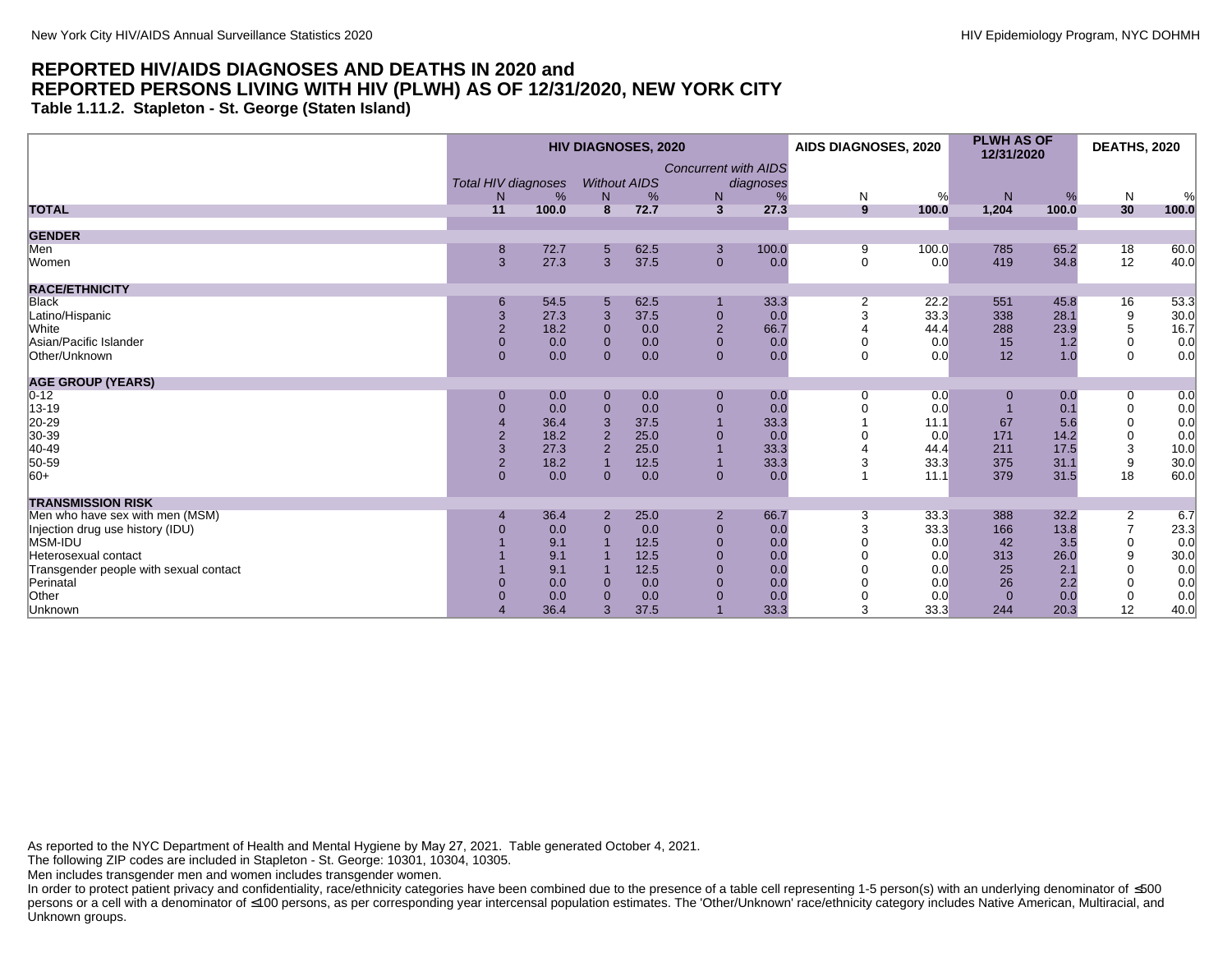**Table 1.11.3. Willowbrook (Staten Island)**

|                                        |                | <b>HIV DIAGNOSES, 2020</b>                                        |                              |       |                |                                               |                     | AIDS DIAGNOSES, 2020 |                        | <b>PLWH AS OF</b><br>12/31/2020 | <b>DEATHS, 2020</b> |            |
|----------------------------------------|----------------|-------------------------------------------------------------------|------------------------------|-------|----------------|-----------------------------------------------|---------------------|----------------------|------------------------|---------------------------------|---------------------|------------|
|                                        |                | <b>Total HIV diagnoses</b><br><b>Without AIDS</b><br>%<br>N.<br>% |                              |       | N              | <b>Concurrent with AIDS</b><br>diagnoses<br>% |                     |                      |                        |                                 | N                   |            |
| <b>TOTAL</b>                           | 3              | 100.0                                                             | N<br>$\overline{\mathbf{3}}$ | 100.0 | $\mathbf{0}$   | 0.0                                           | N<br>$\overline{1}$ | %<br>100.0           | N <sub>1</sub><br>228  | %<br>100.0                      | $\overline{4}$      | %<br>100.0 |
| <b>GENDER</b>                          |                |                                                                   |                              |       |                |                                               |                     |                      |                        |                                 |                     |            |
| Men                                    | $\overline{2}$ | 66.7                                                              | $\overline{2}$               | 66.7  | $\mathbf 0$    | 0.0                                           |                     | 100.0                | 159                    | 69.7                            | 3                   | 75.0       |
| Women                                  |                | 33.3                                                              | $\overline{1}$               | 33.3  | $\mathbf{0}$   | 0.0                                           | $\mathbf 0$         | 0.0                  | 69                     | 30.3                            | $\overline{1}$      | 25.0       |
| <b>RACE/ETHNICITY</b>                  |                |                                                                   |                              |       |                |                                               |                     |                      |                        |                                 |                     |            |
| Black                                  | $\overline{2}$ | 66.7                                                              | $\overline{2}$               | 66.7  | $\mathbf 0$    | 0.0                                           |                     | 100.0                | 53                     | 23.2                            | 3                   | 75.0       |
| Latino/Hispanic                        | $\overline{0}$ | 0.0                                                               | $\mathbf{0}$                 | 0.0   | $\overline{0}$ | 0.0                                           |                     | 0.0                  | 65                     | 28.5                            | $\mathbf 0$         | 0.0        |
| White                                  | $\Omega$       | 0.0                                                               | $\mathbf{0}$                 | 0.0   | $\overline{0}$ | 0.0                                           |                     | 0.0                  | 98                     | 43.0                            |                     | 25.0       |
| Asian/Pacific Islander                 |                | 33.3                                                              | $\overline{1}$               | 33.3  | $\mathbf 0$    | 0.0                                           | $\Omega$            | 0.0                  | 9                      | 3.9                             | 0                   | 0.0        |
| Other/Unknown                          | $\Omega$       | 0.0                                                               | $\mathbf{0}$                 | 0.0   | $\mathbf{0}$   | 0.0                                           | $\mathbf 0$         | 0.0                  | 3                      | 1.3                             | $\Omega$            | 0.0        |
| <b>AGE GROUP (YEARS)</b>               |                |                                                                   |                              |       |                |                                               |                     |                      |                        |                                 |                     |            |
| $0 - 12$                               | $\Omega$       | 0.0                                                               | $\mathbf 0$                  | 0.0   | $\mathbf 0$    | 0.0                                           | 0                   | 0.0                  | 0                      | 0.0                             | 0                   | 0.0        |
| 13-19                                  | $\Omega$       | 0.0                                                               | $\mathbf 0$                  | 0.0   | $\mathbf 0$    | 0.0                                           |                     | 0.0                  | $\mathbf{0}$           | 0.0                             | $\mathbf 0$         | 0.0        |
| 20-29                                  |                | 0.0                                                               | $\Omega$                     | 0.0   | $\overline{0}$ | 0.0                                           |                     | 0.0                  | 11                     | 4.8                             | $\Omega$            | 0.0        |
| 30-39                                  |                | 33.3                                                              |                              | 33.3  | $\mathbf 0$    | 0.0                                           |                     | 100.0                | 42                     | 18.4                            | $\Omega$            | 0.0        |
| 40-49                                  |                | 0.0                                                               | $\overline{0}$               | 0.0   | $\mathbf 0$    | 0.0                                           |                     | 0.0                  | 37                     | 16.2                            |                     | 25.0       |
| 50-59                                  |                | 33.3                                                              |                              | 33.3  | $\pmb{0}$      | 0.0                                           | $\Omega$            | 0.0                  | 72                     | 31.6                            | 0                   | 0.0        |
| $ 60+$                                 |                | 33.3                                                              |                              | 33.3  | $\mathbf{0}$   | 0.0                                           | $\Omega$            | 0.0                  | 66                     | 28.9                            | 3                   | 75.0       |
| <b>TRANSMISSION RISK</b>               |                |                                                                   |                              |       |                |                                               |                     |                      |                        |                                 |                     |            |
| Men who have sex with men (MSM)        | $\Omega$       | 0.0                                                               | $\mathbf 0$                  | 0.0   | $\mathbf 0$    | 0.0                                           |                     | 100.0                | 88                     | 38.6                            |                     | 25.0       |
| Injection drug use history (IDU)       |                | 0.0                                                               | $\mathbf{0}$                 | 0.0   | $\mathbf 0$    | 0.0                                           |                     | 0.0                  | 31                     | 13.6                            | $\overline{c}$      | 50.0       |
| MSM-IDU                                |                | 0.0                                                               | $\overline{0}$               | 0.0   | $\mathbf{0}$   | 0.0                                           |                     | 0.0                  | $\overline{4}$         | 1.8                             | $\Omega$            | 0.0        |
| Heterosexual contact                   |                | 0.0                                                               | $\overline{0}$               | 0.0   | $\mathbf{0}$   | 0.0                                           |                     | 0.0                  | 48                     | 21.1                            | $\Omega$            | 0.0        |
| Transgender people with sexual contact | $\Omega$       | 0.0                                                               | $\overline{0}$               | 0.0   | $\mathbf 0$    | 0.0                                           |                     | 0.0                  | $\boldsymbol{\Lambda}$ | 1.8                             | $\Omega$            | 0.0        |
| Perinatal                              | $\Omega$       | 0.0                                                               | $\overline{0}$               | 0.0   | $\mathbf{0}$   | 0.0                                           |                     | 0.0                  |                        | 2.2                             |                     | 0.0        |
| Other                                  |                | 0.0                                                               | $\Omega$                     | 0.0   | $\overline{0}$ | 0.0                                           |                     | 0.0                  |                        | 0.4                             |                     | 0.0        |
| Unknown                                | 3              | 100.0                                                             | 3                            | 100.0 | $\mathbf{0}$   | 0.0                                           |                     | 0.0                  | 47                     | 20.6                            |                     | 25.0       |

As reported to the NYC Department of Health and Mental Hygiene by May 27, 2021. Table generated October 4, 2021.

The following ZIP code is included in Willowbrook: 10314.

Men includes transgender men and women includes transgender women.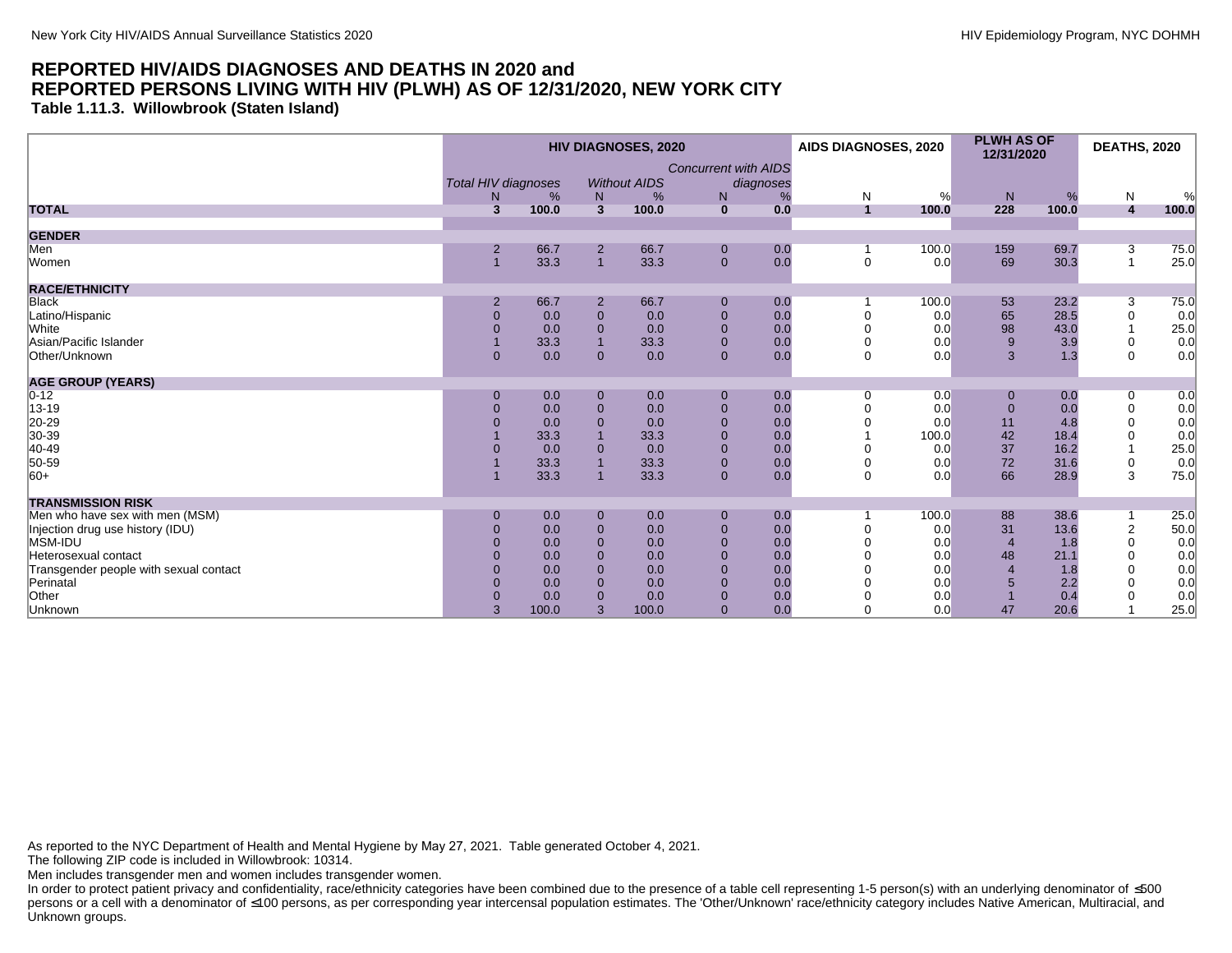**Table 1.11.4. South Beach - Tottenville (Staten Island)**

|                                        |                 | <b>HIV DIAGNOSES, 2020</b>                                                             |                |       |                |       |                | <b>PLWH AS OF</b><br>AIDS DIAGNOSES, 2020<br>12/31/2020 |                | <b>DEATHS, 2020</b> |                |       |
|----------------------------------------|-----------------|----------------------------------------------------------------------------------------|----------------|-------|----------------|-------|----------------|---------------------------------------------------------|----------------|---------------------|----------------|-------|
|                                        |                 | <b>Concurrent with AIDS</b><br>Total HIV diagnoses<br><b>Without AIDS</b><br>diagnoses |                |       |                |       |                |                                                         |                |                     |                |       |
|                                        | N               | %                                                                                      | N              | %     | $\mathsf{N}$   | %     | N              | %                                                       | N              | %                   | ${\sf N}$      | %     |
| <b>TOTAL</b>                           | $5\overline{5}$ | 100.0                                                                                  | $\overline{4}$ | 80.0  | $\mathbf{1}$   | 20.0  | 4              | 100.0                                                   | 442            | 100.0               | $\overline{7}$ | 100.0 |
| <b>GENDER</b>                          |                 |                                                                                        |                |       |                |       |                |                                                         |                |                     |                |       |
| Men                                    | 5               | 100.0                                                                                  | $\overline{4}$ | 100.0 |                | 100.0 |                | 100.0                                                   | 301            | 68.1                | 4              | 57.1  |
| Women                                  | $\mathbf{0}$    | 0.0                                                                                    | $\overline{0}$ | 0.0   | $\mathbf{0}$   | 0.0   | $\mathbf 0$    | 0.0                                                     | 141            | 31.9                | 3              | 42.9  |
| <b>RACE/ETHNICITY</b>                  |                 |                                                                                        |                |       |                |       |                |                                                         |                |                     |                |       |
| <b>Black</b>                           | $\bf{0}$        | 0.0                                                                                    | $\bf{0}$       | 0.0   | $\mathbf 0$    | 0.0   |                | 0.0                                                     | 70             | 15.8                | 0              | 0.0   |
| Latino/Hispanic                        | $\overline{c}$  | 40.0                                                                                   | $\sqrt{2}$     | 50.0  | $\mathbf 0$    | 0.0   |                | 50.0                                                    | 127            | 28.7                |                | 14.3  |
| White                                  | $\overline{2}$  | 40.0                                                                                   | $\overline{1}$ | 25.0  | $\overline{1}$ | 100.0 | $\overline{2}$ | 50.0                                                    | 238            | 53.8                | 6              | 85.7  |
| Asian/Pacific Islander                 | $\Omega$        | 0.0                                                                                    | $\mathbf{0}$   | 0.0   | $\mathbf{0}$   | 0.0   | $\Omega$       | 0.0                                                     | 5              | 1.1                 | $\mathbf 0$    | 0.0   |
| Other/Unknown                          |                 | 20.0                                                                                   | $\overline{1}$ | 25.0  | $\overline{0}$ | 0.0   | $\Omega$       | 0.0                                                     | $\overline{2}$ | 0.5                 | $\Omega$       | 0.0   |
| <b>AGE GROUP (YEARS)</b>               |                 |                                                                                        |                |       |                |       |                |                                                         |                |                     |                |       |
| $0 - 12$                               | $\mathbf 0$     | 0.0                                                                                    | $\bf{0}$       | 0.0   | $\mathbf 0$    | 0.0   | $\Omega$       | 0.0                                                     | 2              | 0.5                 | 0              | 0.0   |
| 13-19                                  | $\Omega$        | 0.0                                                                                    | $\mathbf 0$    | 0.0   | $\mathbf{0}$   | 0.0   |                | 0.0                                                     | $\overline{2}$ | 0.5                 | $\mathbf 0$    | 0.0   |
| 20-29                                  |                 | 0.0                                                                                    | $\mathbf 0$    | 0.0   | $\mathbf{0}$   | 0.0   |                | 0.0                                                     | 23             | 5.2                 | 0              | 0.0   |
| 30-39                                  |                 | 80.0                                                                                   | 3              | 75.0  | $\overline{1}$ | 100.0 |                | 75.0                                                    | 41             | 9.3                 |                | 14.3  |
| 40-49                                  |                 | 0.0                                                                                    | $\mathbf{0}$   | 0.0   | $\mathbf 0$    | 0.0   |                | 0.0                                                     | 70             | 15.8                | 0              | 0.0   |
| 50-59                                  |                 | 20.0                                                                                   | $\overline{1}$ | 25.0  | $\mathbf{0}$   | 0.0   |                | 25.0                                                    | 143            | 32.4                |                | 14.3  |
| $ 60+$                                 | $\mathbf{0}$    | 0.0                                                                                    | $\Omega$       | 0.0   | $\mathbf{0}$   | 0.0   | $\Omega$       | 0.0                                                     | 161            | 36.4                | 5              | 71.4  |
| <b>TRANSMISSION RISK</b>               |                 |                                                                                        |                |       |                |       |                |                                                         |                |                     |                |       |
| Men who have sex with men (MSM)        |                 | 40.0                                                                                   | $\overline{2}$ | 50.0  | $\mathbf 0$    | 0.0   |                | 25.0                                                    | 119            | 26.9                |                | 14.3  |
| Injection drug use history (IDU)       | $\Omega$        | 0.0                                                                                    | $\mathbf{0}$   | 0.0   | $\mathbf{0}$   | 0.0   |                | 0.0                                                     | 67             | 15.2                |                | 14.3  |
| MSM-IDU                                | $\Omega$        | 0.0                                                                                    | $\Omega$       | 0.0   | $\mathbf{0}$   | 0.0   |                | 0.0                                                     | 11             | 2.5                 | $\Omega$       | 0.0   |
| Heterosexual contact                   | $\Omega$        | 0.0                                                                                    | $\overline{0}$ | 0.0   | $\mathbf{0}$   | 0.0   |                | 0.0                                                     | 113            | 25.6                |                | 14.3  |
| Transgender people with sexual contact |                 | 0.0                                                                                    | $\Omega$       | 0.0   | $\mathbf{0}$   | 0.0   |                | 0.0                                                     | 3              | 0.7                 | $\mathbf 0$    | 0.0   |
| Perinatal                              |                 | 0.0                                                                                    | $\mathbf{0}$   | 0.0   | $\mathbf 0$    | 0.0   |                | 25.0                                                    | 18             | 4.1                 | $\Omega$       | 0.0   |
| Other                                  |                 | 0.0                                                                                    | $\mathbf{0}$   | 0.0   | $\overline{0}$ | 0.0   |                | 0.0                                                     | 3              | 0.7                 | $\Omega$       | 0.0   |
| Unknown                                | 3               | 60.0                                                                                   | $\overline{2}$ | 50.0  |                | 100.0 | $\overline{2}$ | 50.0                                                    | 108            | 24.4                |                | 57.1  |

As reported to the NYC Department of Health and Mental Hygiene by May 27, 2021. Table generated October 4, 2021.

The following ZIP codes are included in South Beach - Tottenville: 10306, 10307, 10308, 10309, 10312.

Men includes transgender men and women includes transgender women.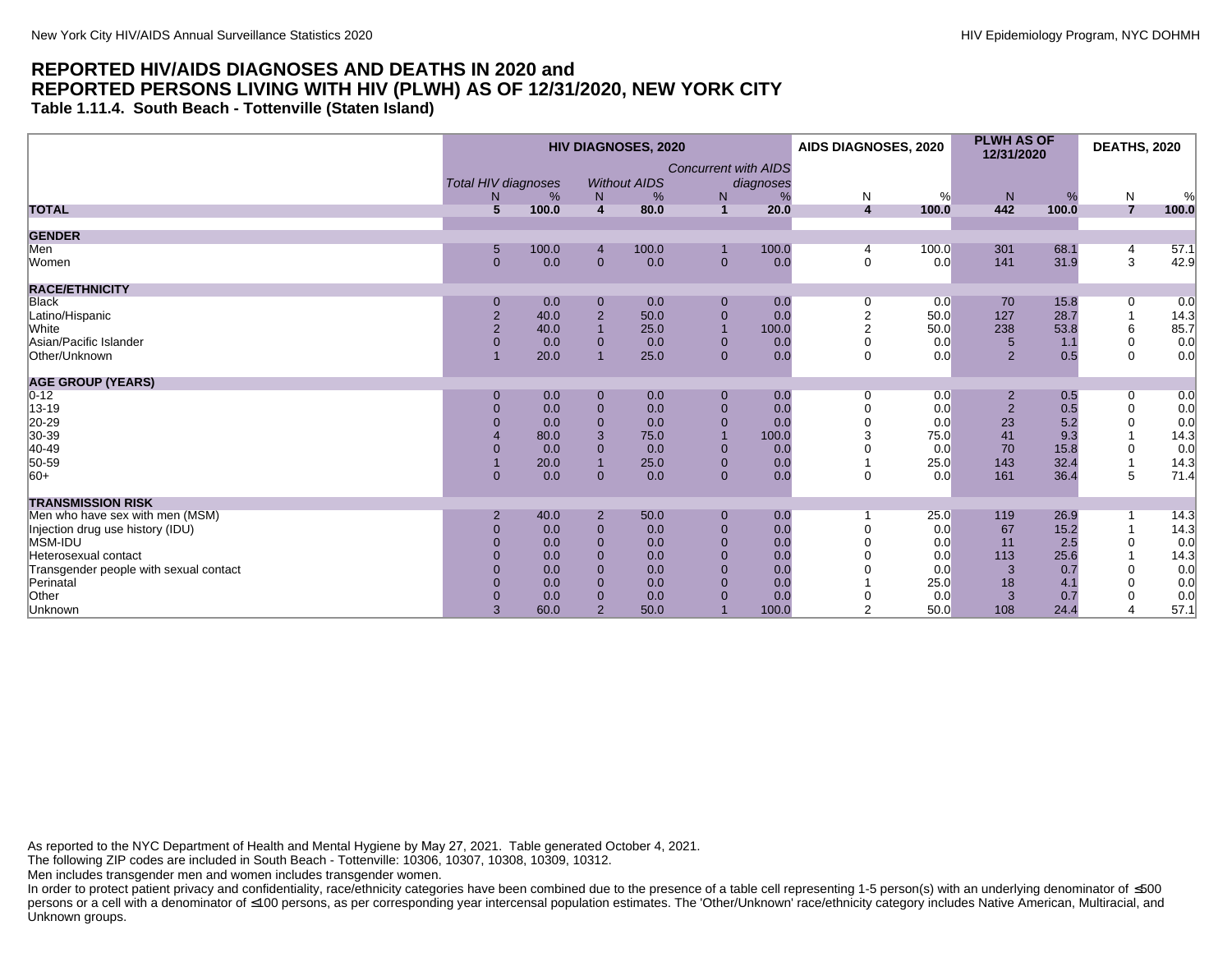#### **RATES OF REPORTED HIV DIAGNOSES, PLWH, AND DEATHS AMONG PWH IN NEW YORK CITY, 2020 Table 2.1. Overall and by gender, age, and race/ethnicity**

|                          | <b>HIV DIAGNOSES</b><br><b>PER 100,000</b><br>POPULATION <sup>1,2</sup> | <b>PLWHAS</b><br><b>PERCENT OF</b><br>POPULATION <sup>2</sup> | <b>AGE-ADJUSTED</b><br><b>DEATH RATE PER</b><br>1,000 MID-YEAR PLWH3 | 2019 NEW<br>YORK CITY<br>POPULATION <sup>4</sup> |
|--------------------------|-------------------------------------------------------------------------|---------------------------------------------------------------|----------------------------------------------------------------------|--------------------------------------------------|
| <b>TOTAL</b>             | 16.7                                                                    | 1.5                                                           | 9.2                                                                  | 8,336,817                                        |
|                          |                                                                         |                                                               |                                                                      |                                                  |
| <b>GENDER</b>            |                                                                         |                                                               |                                                                      |                                                  |
| Men                      | 27.4                                                                    | 2.4                                                           | 8.8                                                                  | 3,978,442                                        |
| Women                    | 7.0                                                                     | 0.8                                                           | 10.2                                                                 | 4,358,375                                        |
|                          |                                                                         |                                                               |                                                                      |                                                  |
| <b>RACE/ETHNICITY</b>    |                                                                         |                                                               |                                                                      |                                                  |
| Black                    | 36.2                                                                    | 3.1                                                           | 10.7                                                                 | 1,825,848                                        |
| Latino/Hispanic          | 19.6                                                                    | 1.8                                                           | 10.0                                                                 | 2,423,590                                        |
| White                    | 7.0                                                                     | 1.0                                                           | 5.2                                                                  | 2,681,976                                        |
| Asian/Pacific Islander   | 5.2                                                                     | 0.3                                                           | 5.8                                                                  | 1,233,642                                        |
| Native American          | $5.3*$                                                                  | 1.6                                                           | $16.4*$                                                              | 18,864                                           |
| Multiracial              | $5.9*$                                                                  | 0.3                                                           | 38.6                                                                 | 152,897                                          |
|                          |                                                                         |                                                               |                                                                      |                                                  |
| <b>AGE GROUP (YEARS)</b> |                                                                         |                                                               |                                                                      |                                                  |
| $ 0 - 12 $               | $0.2*$                                                                  | 0.0                                                           | $0.0*$                                                               | 1,271,277                                        |
| $13 - 19$                | 9.4                                                                     | 0.0                                                           | $0.0*$                                                               | 620,304                                          |
| 20 - 29                  | 36.4                                                                    | 0.6                                                           | 4.0                                                                  | 1,273,671                                        |
| $30 - 39$                | 32.1                                                                    | 1.6                                                           | 5.1                                                                  | 1,335,563                                        |
| $ 40 - 49 $              | 19.1                                                                    | 2.2                                                           | 7.4                                                                  | 1,043,319                                        |
| $ 50 - 59 $              | 16.6                                                                    | 3.8                                                           | 14.2                                                                 | 1,033,135                                        |
| 60+                      | 4.1                                                                     | 2.2                                                           | 28.5                                                                 | 1,759,548                                        |

As reported to the NYC Department of Health and Mental Hygiene by May 27, 2021. Table generated October 19, 2021.

Men category includes transgender men and women category includes transgender women.

Rates based on numerators ≤10 are marked with an asterisk (\*) and should be interpreted with caution.

<sup>1</sup>HIV diagnoses include diagnoses of HIV without AIDS and HIV concurrent with AIDS.

<sup>2</sup>Rates calculated using DOHMH 2019 population estimates, modified from US Census Bureau intercensal population estimates, updated September 2020.

3Age-adjusted to the NYC Census 2010 population. Death rates by age group are unadjusted. People newly diagnosed with HIV at death were excluded from the numerator. <sup>4</sup>Population from DOHMH NYC intercensal estimates.